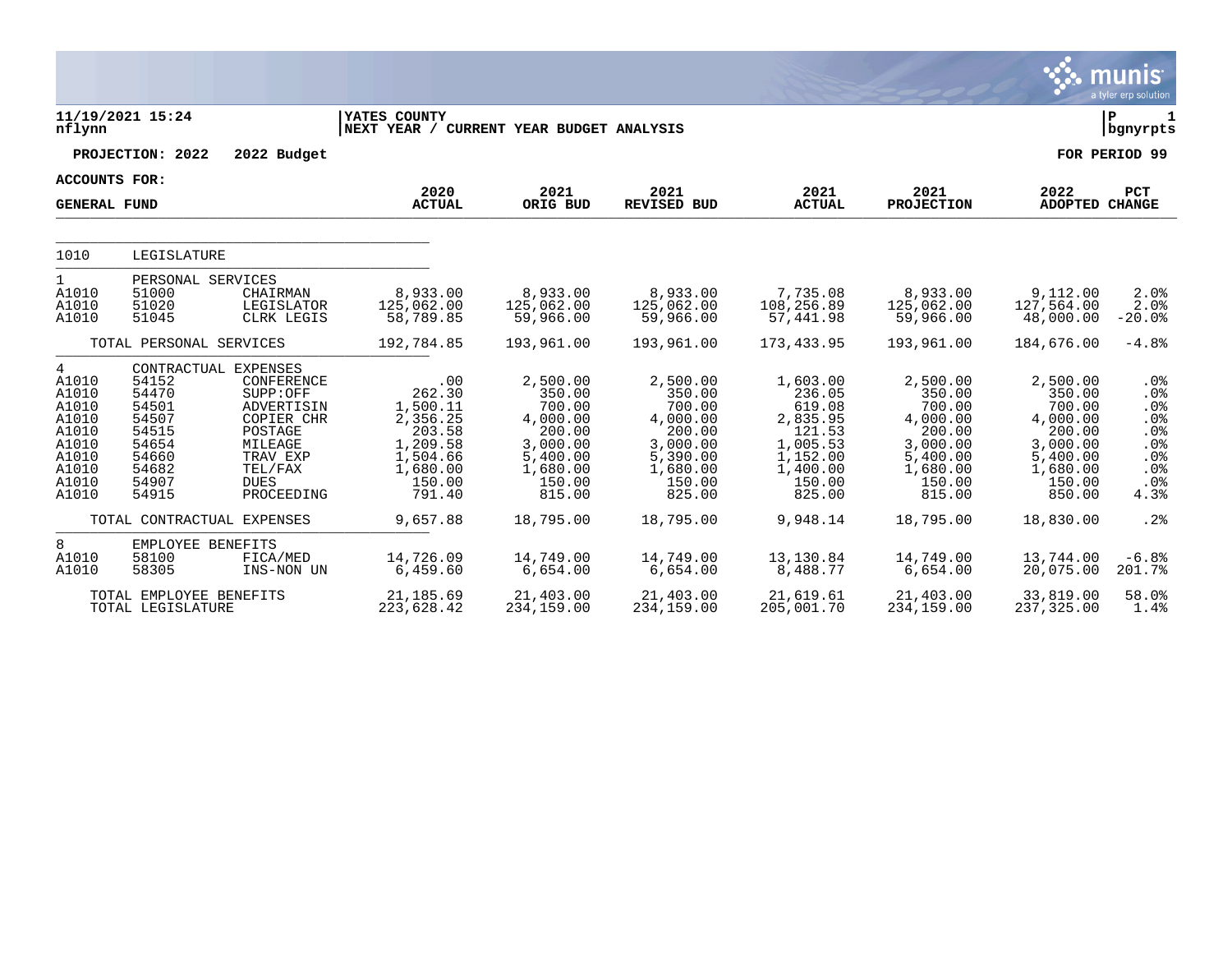|                                                                                                                                                                         |                                                                                                                                                                               |                                                                                                                                                                                                                               |                                                                                                                                                                                         |                                                                                                                                                                                                     |                                                                                                                                                                                                     |                                                                                                                                                                                               |                                                                                                                                                                                                     |                                                                                                                                                                                                     | munis<br>a tyler erp solution                                                                                                               |
|-------------------------------------------------------------------------------------------------------------------------------------------------------------------------|-------------------------------------------------------------------------------------------------------------------------------------------------------------------------------|-------------------------------------------------------------------------------------------------------------------------------------------------------------------------------------------------------------------------------|-----------------------------------------------------------------------------------------------------------------------------------------------------------------------------------------|-----------------------------------------------------------------------------------------------------------------------------------------------------------------------------------------------------|-----------------------------------------------------------------------------------------------------------------------------------------------------------------------------------------------------|-----------------------------------------------------------------------------------------------------------------------------------------------------------------------------------------------|-----------------------------------------------------------------------------------------------------------------------------------------------------------------------------------------------------|-----------------------------------------------------------------------------------------------------------------------------------------------------------------------------------------------------|---------------------------------------------------------------------------------------------------------------------------------------------|
| nflynn                                                                                                                                                                  | 11/19/2021 15:24                                                                                                                                                              |                                                                                                                                                                                                                               | <b>YATES COUNTY</b><br>NEXT YEAR / CURRENT YEAR BUDGET ANALYSIS                                                                                                                         |                                                                                                                                                                                                     |                                                                                                                                                                                                     |                                                                                                                                                                                               |                                                                                                                                                                                                     |                                                                                                                                                                                                     | l P<br>2<br>  bgnyrpts                                                                                                                      |
|                                                                                                                                                                         | PROJECTION: 2022                                                                                                                                                              | 2022 Budget                                                                                                                                                                                                                   |                                                                                                                                                                                         |                                                                                                                                                                                                     |                                                                                                                                                                                                     |                                                                                                                                                                                               |                                                                                                                                                                                                     |                                                                                                                                                                                                     | FOR PERIOD 99                                                                                                                               |
| <b>ACCOUNTS FOR:</b>                                                                                                                                                    |                                                                                                                                                                               |                                                                                                                                                                                                                               |                                                                                                                                                                                         |                                                                                                                                                                                                     |                                                                                                                                                                                                     |                                                                                                                                                                                               |                                                                                                                                                                                                     |                                                                                                                                                                                                     |                                                                                                                                             |
| <b>GENERAL FUND</b>                                                                                                                                                     |                                                                                                                                                                               |                                                                                                                                                                                                                               | 2020<br><b>ACTUAL</b>                                                                                                                                                                   | 2021<br>ORIG BUD                                                                                                                                                                                    | 2021<br>REVISED BUD                                                                                                                                                                                 | 2021<br><b>ACTUAL</b>                                                                                                                                                                         | 2021<br><b>PROJECTION</b>                                                                                                                                                                           | 2022<br>ADOPTED CHANGE                                                                                                                                                                              | <b>PCT</b>                                                                                                                                  |
| 1165                                                                                                                                                                    | DISTRICT ATTORNEY                                                                                                                                                             |                                                                                                                                                                                                                               |                                                                                                                                                                                         |                                                                                                                                                                                                     |                                                                                                                                                                                                     |                                                                                                                                                                                               |                                                                                                                                                                                                     |                                                                                                                                                                                                     |                                                                                                                                             |
| $\overline{0}$<br>A1165<br>A1165<br>A1165<br>A1165<br>A1165                                                                                                             | <b>REVENUES</b><br>41290<br>42610<br>43030<br>43032<br>43089                                                                                                                  | DA-DWI<br>FINES, REST<br>ATP<br>DA WAGE RE<br>OTHER                                                                                                                                                                           | $-8,390.00$<br>-8,390.00<br>$-15,100.00$<br>$-57,751.00$<br>.00                                                                                                                         | $-12,500.00$<br>$\sim 00$<br>$-24,160.00$<br>$-57,751.00$<br>.00                                                                                                                                    | $-12,500.00$<br>$\sim 00$<br>$-24,160.00$<br>$-57,751.00$<br>.00                                                                                                                                    | $.00 \,$<br>$-11, 242.50$<br>$-45,300.00$<br>$-86,627.00$<br>$-55,025.00$                                                                                                                     | $-12,500.00$<br>$\sim$ 00<br>$-24,160.00$<br>$-57,751.00$<br>.00                                                                                                                                    | $-12,500.00$<br>$\overline{00}$<br>$-24, 160.00$<br>$-72,189.00$<br>.00                                                                                                                             | $.0\%$<br>.0%<br>.0%<br>25.0%<br>.0%                                                                                                        |
|                                                                                                                                                                         | TOTAL REVENUES                                                                                                                                                                |                                                                                                                                                                                                                               | $-81, 241.00$                                                                                                                                                                           | $-94, 411.00$                                                                                                                                                                                       | $-94, 411.00$                                                                                                                                                                                       | $-198, 194.50$                                                                                                                                                                                | $-94, 411.00$                                                                                                                                                                                       | $-108, 849.00$                                                                                                                                                                                      | 15.3%                                                                                                                                       |
| $\mathbf{1}$<br>A1165<br>A1165<br>A1165<br>A1165<br>A1165<br>A1165<br>A1165<br>A1165                                                                                    | PERSONAL SERVICES<br>51010<br>51037<br>51038<br>51039<br>51108<br>51109<br>51661<br>51961                                                                                     | DA<br>ASST DA<br>ASST DA<br>ASST DA<br>LE LIAISON<br>DA SECR<br>COMP NONUN<br>35-40 HRS                                                                                                                                       | 200,400.00<br>83,640.00<br>39,803.00<br>56,839.68<br>42,289.73<br>28, 448.91<br>383.13<br>.00                                                                                           | 200,400.00<br>85,313.00<br>40,600.00<br>69,360.00<br>42,676.00<br>38,445.00<br>.00<br>.00                                                                                                           | 200,400.00<br>85, 313.00<br>40,600.00<br>69,360.00<br>42,676.00<br>38, 278.15<br>72.21<br>94.64                                                                                                     | 172,864.01<br>74,262.77<br>35, 155.65<br>60,058.90<br>42,930.54<br>31,018.22<br>72.21<br>147.20                                                                                               | 200,400.00<br>85, 313.00<br>40,600.00<br>69,360.00<br>42,676.00<br>38,445.00<br>.00<br>.00                                                                                                          | 200,400.00<br>100,000.00<br>65,000.00<br>70,000.00<br>43,530.00<br>39, 214.00<br>.00<br>.00                                                                                                         | $.0\%$<br>17.2%<br>60.1%<br>.9%<br>2.0%<br>2.0%<br>.0%<br>.0%                                                                               |
|                                                                                                                                                                         | TOTAL PERSONAL SERVICES                                                                                                                                                       |                                                                                                                                                                                                                               | 451,804.45                                                                                                                                                                              | 476,794.00                                                                                                                                                                                          | 476,794.00                                                                                                                                                                                          | 416,509.50                                                                                                                                                                                    | 476,794.00                                                                                                                                                                                          | 518,144.00                                                                                                                                                                                          | 8.7%                                                                                                                                        |
| $\overline{4}$<br>A1165<br>A1165<br>A1165<br>A1165<br>A1165<br>A1165<br>A1165<br>A1165<br>A1165<br>A1165<br>A1165<br>A1165<br>A1165<br>A1165<br>A1165<br>A1165<br>A1165 | CONTRACTUAL EXPENSES<br>54049<br>54050<br>54072<br>54152<br>54470<br>54507<br>54515<br>54572<br>54654<br>54660<br>54682<br>54740<br>54755<br>54756<br>54907<br>54916<br>54964 | STENO-CRT<br>STENO-GJ<br>EXPERT WIT<br>CONFERENCE<br>SUPP:OFF<br>COPIER CHR<br>POSTAGE<br>COMP ACCES<br>MILEAGE<br>TRAVEL EXP<br>TEL/FAX<br>SEC TRANSP<br>WITNESS FE<br>WITNESS-GJ<br><b>DUES</b><br>PUBLICATN<br>LEASE: DATA | 701.00<br>10,012.20<br>11,659.60<br>817.00<br>1,700.20<br>2,422.36<br>861.40<br>1, 357.62<br>1, 259.46<br>283.80<br>1,920.00<br>2,181.18<br>91.00<br>91.91<br>2,615.00<br>770.02<br>.00 | 3,000.00<br>8,200.00<br>15,000.00<br>1,500.00<br>1,500.00<br>2,300.00<br>750.00<br>2,050.00<br>1,000.00<br>1,500.00<br>1,680.00<br>2,000.00<br>600.00<br>600.00<br>1,000.00<br>1,000.00<br>4,300.00 | 3,000.00<br>8,200.00<br>15,000.00<br>1,025.58<br>1,572.42<br>2,675.00<br>750.00<br>2,050.00<br>1,000.00<br>1,527.00<br>1,680.00<br>2,000.00<br>600.00<br>600.00<br>1,000.00<br>1,000.00<br>4,300.00 | 2,297.30<br>5,694.90<br>37,870.42<br>400.00<br>1,605.89<br>2,645.51<br>489.77<br>1,904.08<br>360.64<br>1,527.00<br>1,600.00<br>$\sim 00$<br>505.18<br>91.00<br>1,250.00<br>356.44<br>2,130.00 | 3,000.00<br>8,200.00<br>15,000.00<br>1,500.00<br>1,500.00<br>2,300.00<br>750.00<br>2,050.00<br>1,000.00<br>1,500.00<br>1,680.00<br>2,000.00<br>600.00<br>600.00<br>1,000.00<br>1,000.00<br>4,300.00 | 3,000.00<br>8,200.00<br>15,000.00<br>1,500.00<br>1,500.00<br>2,300.00<br>750.00<br>2,050.00<br>1,000.00<br>1,500.00<br>1,680.00<br>2,000.00<br>600.00<br>600.00<br>1,000.00<br>1,000.00<br>4,300.00 | .0%<br>.0%<br>.0%<br>.0%<br>.0%<br>.0%<br>.0%<br>.0%<br>.0%<br>.0%<br>.0%<br>.0 <sub>8</sub><br>.0%<br>.0%<br>.0%<br>.0%<br>.0 <sub>8</sub> |
|                                                                                                                                                                         | TOTAL CONTRACTUAL EXPENSES                                                                                                                                                    |                                                                                                                                                                                                                               | 38,652.75                                                                                                                                                                               | 47,980.00                                                                                                                                                                                           | 47,980.00                                                                                                                                                                                           | 60,728.13                                                                                                                                                                                     | 47,980.00                                                                                                                                                                                           | 47,980.00                                                                                                                                                                                           | .0%                                                                                                                                         |
| 8<br>A1165                                                                                                                                                              | EMPLOYEE BENEFITS<br>58100                                                                                                                                                    | FICA/MED                                                                                                                                                                                                                      | 29,295.88                                                                                                                                                                               | 30,601.00                                                                                                                                                                                           | 30,601.00                                                                                                                                                                                           | 28,979.29                                                                                                                                                                                     | 30,601.00                                                                                                                                                                                           | 34,878.00                                                                                                                                                                                           | 14.0%                                                                                                                                       |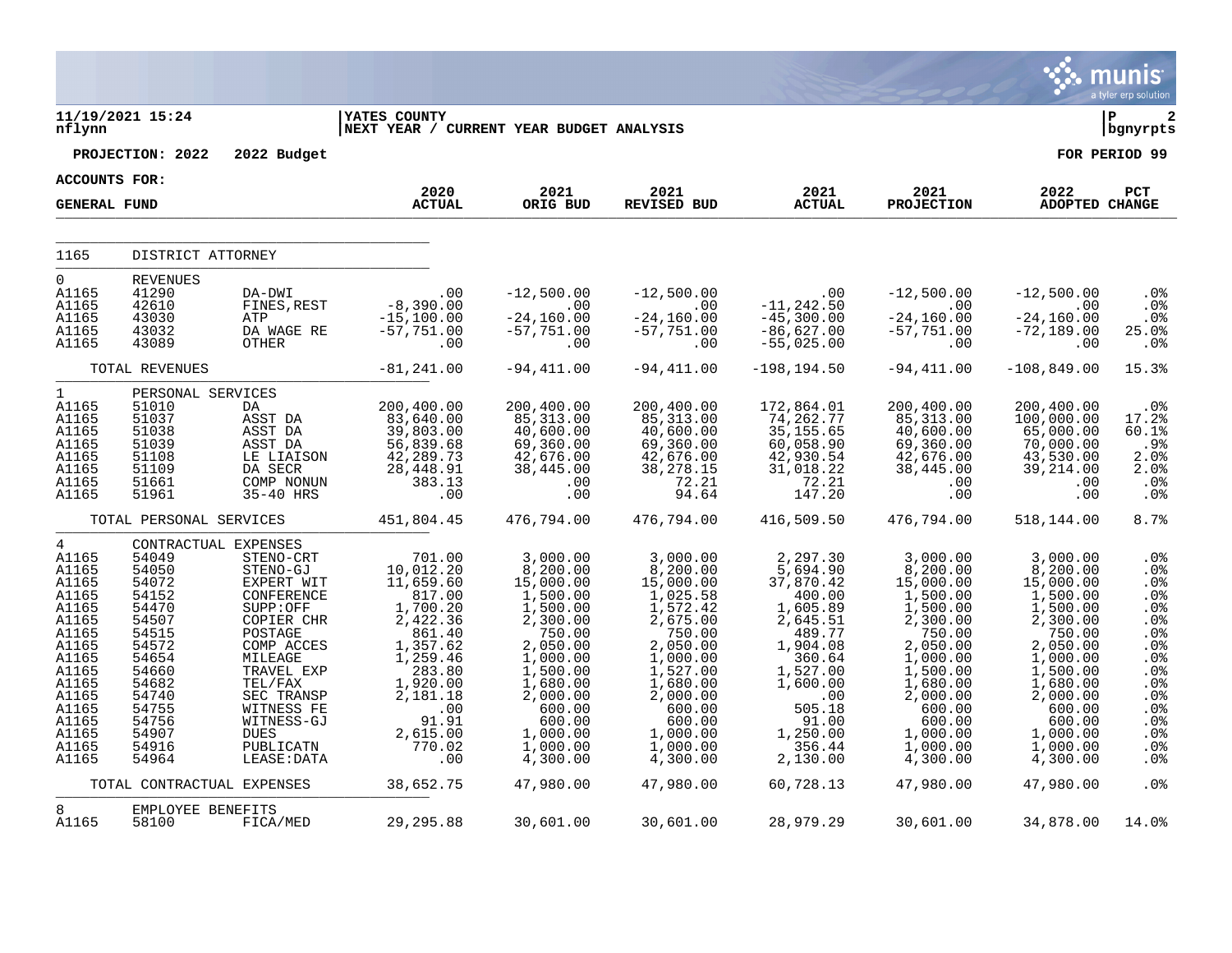|                     |                                                    |             |                                      |                              |                         |                         |                         |                         | <b>munis</b><br>a tyler erp solution |
|---------------------|----------------------------------------------------|-------------|--------------------------------------|------------------------------|-------------------------|-------------------------|-------------------------|-------------------------|--------------------------------------|
| nflynn              | 11/19/2021 15:24                                   |             | <b>IYATES COUNTY</b><br> NEXT YEAR / | CURRENT YEAR BUDGET ANALYSIS |                         |                         |                         |                         | l P<br>bgnyrpts                      |
|                     | PROJECTION: 2022                                   | 2022 Budget |                                      |                              |                         |                         |                         |                         | FOR PERIOD 99                        |
| ACCOUNTS FOR:       |                                                    |             | 2020                                 | 2021                         | 2021                    | 2021                    | 2021                    | 2022                    | <b>PCT</b>                           |
| <b>GENERAL FUND</b> |                                                    |             | <b>ACTUAL</b>                        | ORIG BUD                     | <b>REVISED BUD</b>      | <b>ACTUAL</b>           | <b>PROJECTION</b>       | ADOPTED CHANGE          |                                      |
| A1165               | 58305                                              | INS-NON UN  | 50,647.48                            | 55,482.00                    | 55,482.00               | 38,402.53               | 55,482.00               | 63,878.00               | 15.1%                                |
|                     | TOTAL EMPLOYEE BENEFITS<br>TOTAL DISTRICT ATTORNEY |             | 79,943.36<br>489,159.56              | 86,083.00<br>516,446.00      | 86,083.00<br>516,446.00 | 67,381.82<br>346,424.95 | 86,083.00<br>516,446.00 | 98,756.00<br>556,031.00 | 14.7%<br>7.7%                        |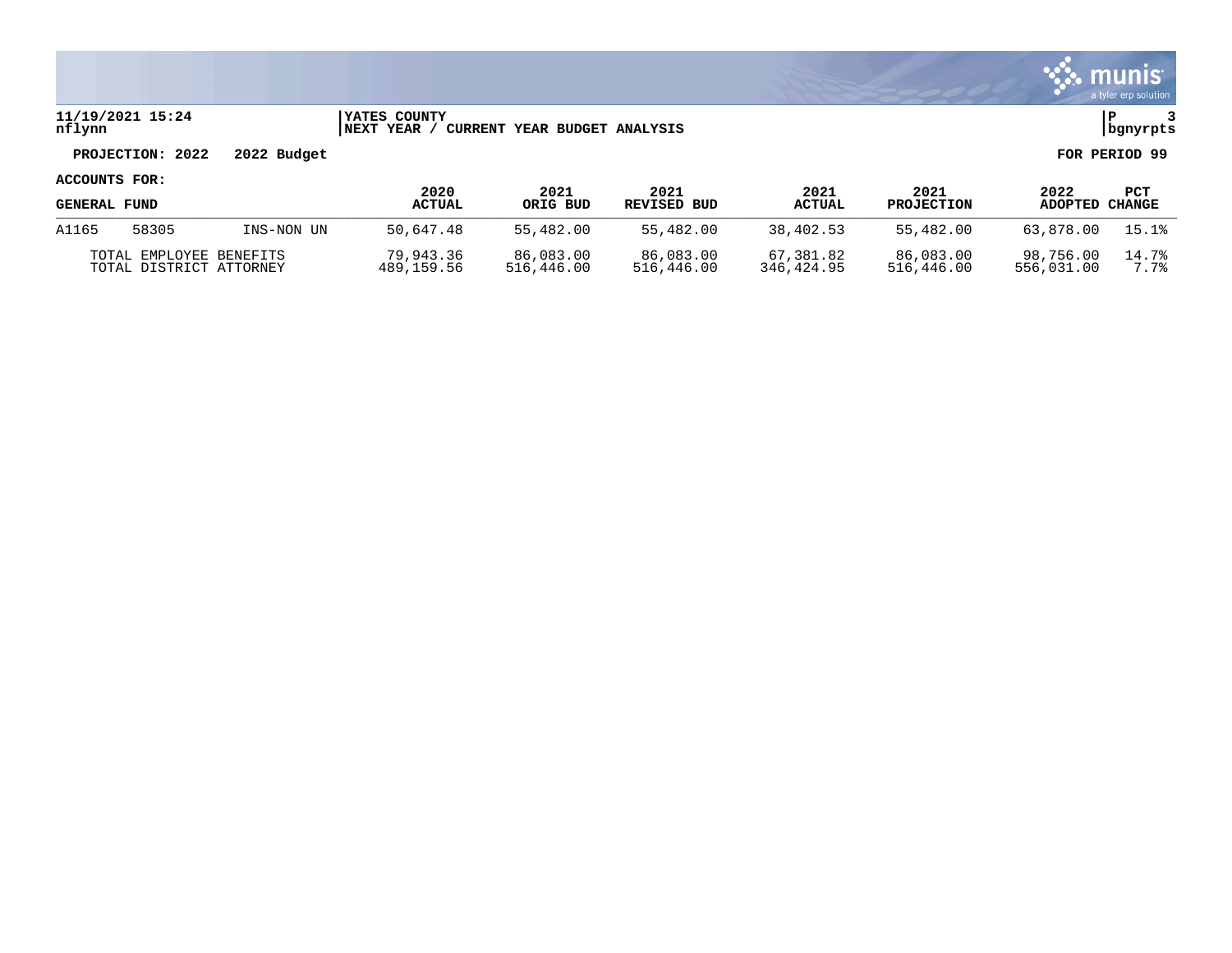|                                                                                                                                               |                                                                                                                            |                                                                                                                                                                                                           |                                                                                                                                             |                                                                                                                                              |                                                                                                                                                        |                                                                                                                                                            |                                                                                                                                                      |                                                                                                                                                        | munis<br>a tyler erp solution                                                                                                      |
|-----------------------------------------------------------------------------------------------------------------------------------------------|----------------------------------------------------------------------------------------------------------------------------|-----------------------------------------------------------------------------------------------------------------------------------------------------------------------------------------------------------|---------------------------------------------------------------------------------------------------------------------------------------------|----------------------------------------------------------------------------------------------------------------------------------------------|--------------------------------------------------------------------------------------------------------------------------------------------------------|------------------------------------------------------------------------------------------------------------------------------------------------------------|------------------------------------------------------------------------------------------------------------------------------------------------------|--------------------------------------------------------------------------------------------------------------------------------------------------------|------------------------------------------------------------------------------------------------------------------------------------|
| nflynn                                                                                                                                        | 11/19/2021 15:24                                                                                                           |                                                                                                                                                                                                           | <b>YATES COUNTY</b><br>NEXT YEAR / CURRENT YEAR BUDGET ANALYSIS                                                                             |                                                                                                                                              |                                                                                                                                                        |                                                                                                                                                            |                                                                                                                                                      |                                                                                                                                                        | ∣ P<br>  bgnyrpts                                                                                                                  |
|                                                                                                                                               | PROJECTION: 2022                                                                                                           | 2022 Budget                                                                                                                                                                                               |                                                                                                                                             |                                                                                                                                              |                                                                                                                                                        |                                                                                                                                                            |                                                                                                                                                      |                                                                                                                                                        | FOR PERIOD 99                                                                                                                      |
| <b>ACCOUNTS FOR:</b>                                                                                                                          |                                                                                                                            |                                                                                                                                                                                                           | 2020                                                                                                                                        | 2021                                                                                                                                         | 2021                                                                                                                                                   | 2021                                                                                                                                                       | 2021                                                                                                                                                 | 2022                                                                                                                                                   | PCT                                                                                                                                |
| <b>GENERAL FUND</b>                                                                                                                           |                                                                                                                            |                                                                                                                                                                                                           | <b>ACTUAL</b>                                                                                                                               | ORIG BUD                                                                                                                                     | <b>REVISED BUD</b>                                                                                                                                     | <b>ACTUAL</b>                                                                                                                                              | <b>PROJECTION</b>                                                                                                                                    | <b>ADOPTED CHANGE</b>                                                                                                                                  |                                                                                                                                    |
| 1170                                                                                                                                          | PUBLIC DEFENDER                                                                                                            |                                                                                                                                                                                                           |                                                                                                                                             |                                                                                                                                              |                                                                                                                                                        |                                                                                                                                                            |                                                                                                                                                      |                                                                                                                                                        |                                                                                                                                    |
| $\mathbf{0}$<br>A1170<br>A1170                                                                                                                | <b>REVENUES</b><br>42701<br>43025                                                                                          | PR YR RFND<br>INDIGENT                                                                                                                                                                                    | .00<br>$-184, 483.80$                                                                                                                       | .00<br>$-97, 368.00$                                                                                                                         | .00<br>$-103,768.00$                                                                                                                                   | $-675.75$<br>$-118,924.90$                                                                                                                                 | $.00 \,$<br>$-97,368.00$                                                                                                                             | .00<br>$-151,000.00$                                                                                                                                   | $.0\%$<br>55.1%                                                                                                                    |
|                                                                                                                                               | TOTAL REVENUES                                                                                                             |                                                                                                                                                                                                           | $-184, 483.80$                                                                                                                              | $-97,368.00$                                                                                                                                 | $-103,768.00$                                                                                                                                          | $-119,600.65$                                                                                                                                              | $-97,368.00$                                                                                                                                         | $-151,000.00$                                                                                                                                          | 55.1%                                                                                                                              |
| $1 \quad$<br>A1170<br>A1170<br>A1170<br>A1170<br>A1170                                                                                        | PERSONAL SERVICES<br>51565<br>51566<br>51640<br>51646<br>51647                                                             | ASST PD<br>ASST PD<br>PD.<br>SECRETARY<br>ASST PD                                                                                                                                                         | 8,937.81<br>39,615.23<br>82,983.32<br>37,720.70<br>49,162.52                                                                                | .00<br>44,640.00<br>74,754.00<br>39,209.00<br>36,614.00                                                                                      | .00<br>44,640.00<br>74,754.00<br>39,209.00<br>36,614.00                                                                                                | .00<br>52,987.06<br>64,729.56<br>33,949.72<br>66,731.61                                                                                                    | .00<br>44,640.00<br>74,754.00<br>39,209.00<br>36,614.00                                                                                              | 20,000.00<br>45,533.00<br>76, 250.00<br>39,994.00<br>36,614.00                                                                                         | $.0\%$<br>2.0%<br>2.0%<br>2.0%<br>$.0\%$                                                                                           |
|                                                                                                                                               | TOTAL PERSONAL SERVICES                                                                                                    |                                                                                                                                                                                                           | 218,419.58                                                                                                                                  | 195,217.00                                                                                                                                   | 195,217.00                                                                                                                                             | 218,397.95                                                                                                                                                 | 195,217.00                                                                                                                                           | 218,391.00                                                                                                                                             | 11.9%                                                                                                                              |
| $4\overline{ }$<br>A1170<br>A1170<br>A1170<br>A1170<br>A1170<br>A1170<br>A1170<br>A1170<br>A1170<br>A1170<br>A1170<br>A1170<br>A1170<br>A1170 | 54024<br>54045<br>54074<br>54156<br>54470<br>54507<br>54515<br>54572<br>54654<br>54682<br>54755<br>54907<br>54916<br>54941 | CONTRACTUAL EXPENSES<br>INTERPRETR<br>TRANSCRIPT<br>INVESTGAT<br>TRAINING<br>SUPP:OFF<br>COPIER CHR<br>POSTAGE<br>COMP ACCES<br>MILEAGE<br>TEL/FAX<br>WITNESS FE<br><b>DUES</b><br>PUBLICATN<br>IND LEGAL | 170.00<br>438.50<br>.00<br>.00<br>4,027.39<br>1,997.86<br>218.55<br>1,958.33<br>267.75<br>1,200.00<br>.00<br>.00<br>2,285.55<br>25, 189. 52 | .00<br>400.00<br>.00<br>5,000.00<br>750.00<br>1,000.00<br>200.00<br>3,750.00<br>3,500.00<br>1,200.00<br>300.00<br>800.00<br>.00<br>16,228.00 | .00<br>400.00<br>500.00<br>5,000.00<br>2,750.00<br>3,000.00<br>200.00<br>3,750.00<br>3,500.00<br>1,200.00<br>300.00<br>800.00<br>1,900.00<br>16,228.00 | .00<br>163.50<br>378.00<br>.00<br>1,354.05<br>1,745.15<br>165.71<br>2,000.00<br>1,068.15<br>1,000.00<br>$\overline{00}$<br>325.00<br>2,520.98<br>19,328.80 | $.00 \ \rm$<br>400.00<br>.00<br>5,000.00<br>750.00<br>1,000.00<br>200.00<br>3,750.00<br>3,500.00<br>1,200.00<br>300.00<br>800.00<br>.00<br>16,228.00 | .00<br>400.00<br>400.00<br>5,000.00<br>2,000.00<br>1,500.00<br>300.00<br>3,750.00<br>3,500.00<br>1,200.00<br>300.00<br>800.00<br>4,000.00<br>26,000.00 | .0 <sub>8</sub><br>.0%<br>.0%<br>.0%<br>166.7%<br>50.0%<br>50.0%<br>.0%<br>.0 <sub>8</sub><br>.0%<br>.0%<br>$.0\%$<br>.0%<br>60.2% |
|                                                                                                                                               | TOTAL CONTRACTUAL EXPENSES                                                                                                 |                                                                                                                                                                                                           | 37,753.45                                                                                                                                   | 33,128.00                                                                                                                                    | 39,528.00                                                                                                                                              | 30,049.34                                                                                                                                                  | 33,128.00                                                                                                                                            | 49,150.00                                                                                                                                              | 48.4%                                                                                                                              |
| 8<br>A1170<br>A1170                                                                                                                           | EMPLOYEE BENEFITS<br>58100<br>58305                                                                                        | FICA/MED<br>INS-NON UN                                                                                                                                                                                    | 16,309.74<br>13,988.73                                                                                                                      | 14,396.00<br>18,521.00                                                                                                                       | 14,396.00<br>18,521.00                                                                                                                                 | 16,207.76<br>17,076.28                                                                                                                                     | 14,396.00<br>18,521.00                                                                                                                               | 14,572.00<br>25,395.00                                                                                                                                 | 1.2%<br>37.1%                                                                                                                      |
|                                                                                                                                               | TOTAL EMPLOYEE BENEFITS<br>TOTAL PUBLIC DEFENDER                                                                           |                                                                                                                                                                                                           | 30,298.47<br>101,987.70                                                                                                                     | 32,917.00<br>163,894.00                                                                                                                      | 32,917.00<br>163,894.00                                                                                                                                | 33,284.04<br>162,130.68                                                                                                                                    | 32,917.00<br>163,894.00                                                                                                                              | 39,967.00<br>156,508.00                                                                                                                                | 21.4%<br>$-4.5%$                                                                                                                   |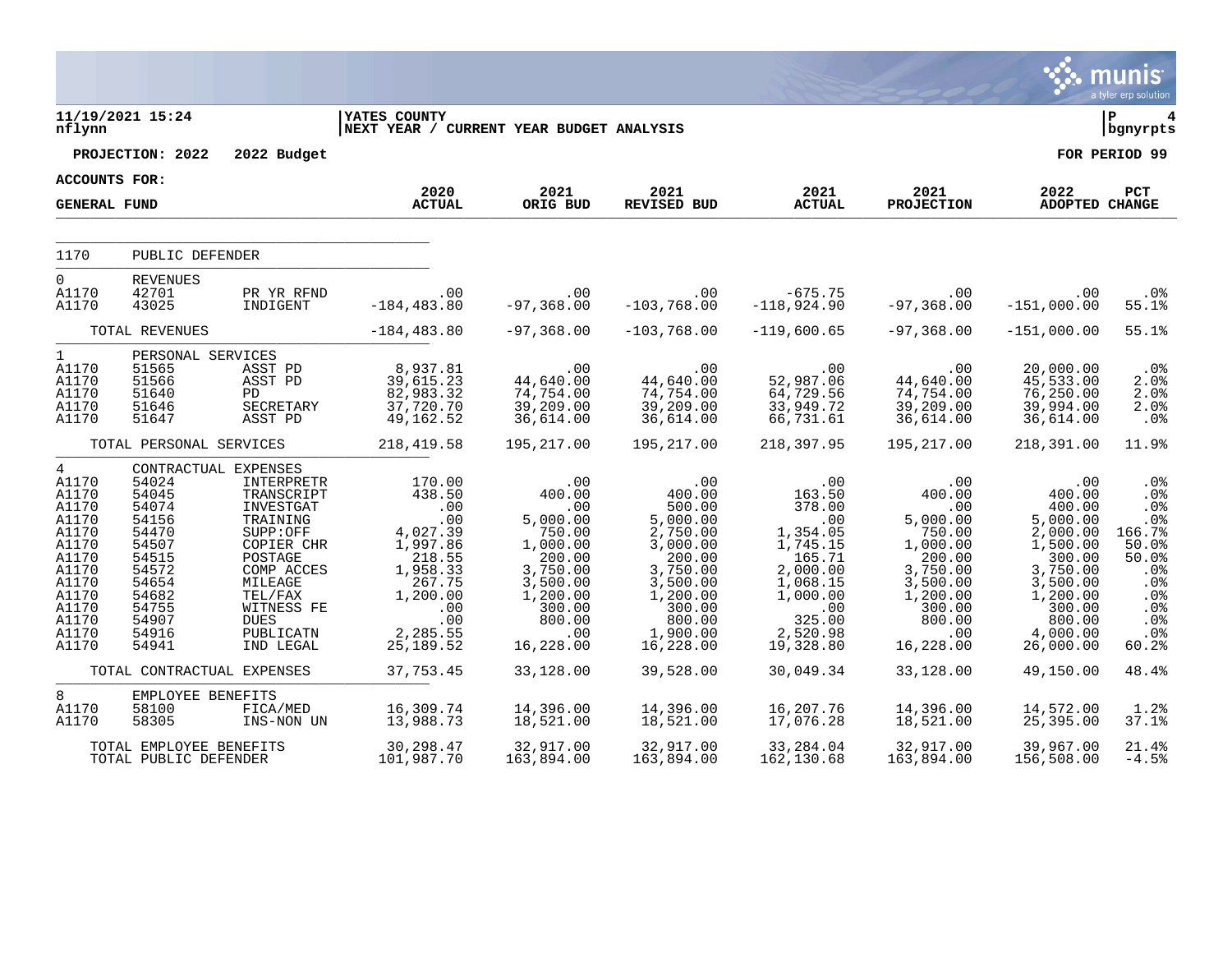|                                             |                                                                      |                                                          |                  |                     |                       |                    |                        | munis<br>a tyler erp solution |
|---------------------------------------------|----------------------------------------------------------------------|----------------------------------------------------------|------------------|---------------------|-----------------------|--------------------|------------------------|-------------------------------|
| nflynn                                      | 11/19/2021 15:24                                                     | YATES COUNTY<br>NEXT YEAR / CURRENT YEAR BUDGET ANALYSIS |                  |                     |                       |                    |                        | ${\bf P}$<br>bgnyrpts         |
|                                             | PROJECTION: 2022<br>2022 Budget                                      |                                                          |                  |                     |                       |                    |                        | FOR PERIOD 99                 |
| <b>ACCOUNTS FOR:</b><br><b>GENERAL FUND</b> |                                                                      | 2020<br><b>ACTUAL</b>                                    | 2021<br>ORIG BUD | 2021<br>REVISED BUD | 2021<br><b>ACTUAL</b> | 2021<br>PROJECTION | 2022<br>ADOPTED CHANGE | PCT                           |
| 1171                                        | CONFLICT DEFENDER                                                    |                                                          |                  |                     |                       |                    |                        |                               |
| 0<br>A1171                                  | <b>REVENUES</b><br>43025<br>INDIGENT                                 | $-10, 755.27$                                            | .00              | .00                 | .00                   | .00                | .00                    | .0 <sub>8</sub>               |
|                                             | TOTAL REVENUES                                                       | $-10, 755.27$                                            | .00              | .00                 | .00                   | .00                | .00                    | .0%                           |
| 1<br>A1171<br>A1171                         | PERSONAL SERVICES<br>51642<br>CONFL DEF<br><b>SECRETARY</b><br>51646 | 21,993.75<br>6,698.36                                    | .00<br>.00       | .00<br>.00          | .00<br>.00            | .00<br>.00         | .00<br>.00             | .0%<br>.0%                    |
|                                             | TOTAL PERSONAL SERVICES                                              | 28,692.11                                                | .00              | .00                 | .00                   | .00                | .00                    | .0%                           |
| 4<br>A1171                                  | CONTRACTUAL EXPENSES<br>54682<br>TEL/FAX                             | 100.00                                                   | .00              | .00                 | .00                   | .00                | .00                    | .0 <sub>8</sub>               |
|                                             | TOTAL CONTRACTUAL EXPENSES                                           | 100.00                                                   | .00              | .00                 | .00                   | .00                | .00                    | .0 <sub>8</sub>               |
| 8<br>A1171                                  | EMPLOYEE BENEFITS<br>58100<br>FICA/MED                               | 2,194.94                                                 | .00              | .00                 | .00                   | .00                | .00                    | .0%                           |
|                                             | TOTAL EMPLOYEE BENEFITS<br>TOTAL CONFLICT DEFENDER                   | 2,194.94<br>20, 231.78                                   | .00<br>.00       | .00<br>.00          | .00<br>.00            | .00<br>.00         | .00<br>.00             | .0%<br>.0%                    |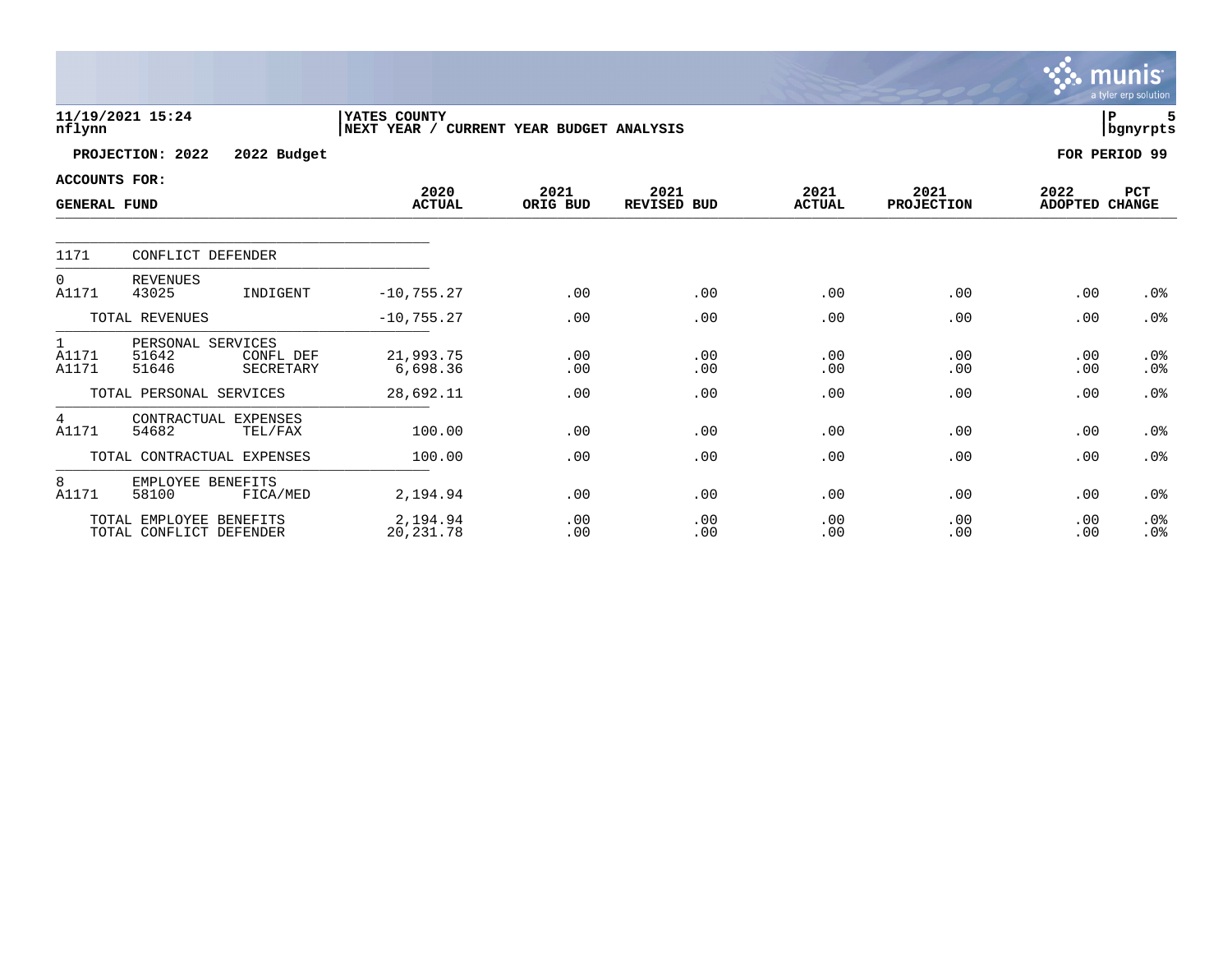|                                            |                                                      |                                                    |                                   |                                  |                                  |                                  |                                  |                                  | munis<br>a tyler erp solution |
|--------------------------------------------|------------------------------------------------------|----------------------------------------------------|-----------------------------------|----------------------------------|----------------------------------|----------------------------------|----------------------------------|----------------------------------|-------------------------------|
| nflynn                                     | 11/19/2021 15:24                                     |                                                    | YATES COUNTY<br> NEXT YEAR /      | CURRENT YEAR BUDGET ANALYSIS     |                                  |                                  |                                  |                                  | P<br>  bgnyrpts               |
|                                            | PROJECTION: 2022                                     | 2022 Budget                                        |                                   |                                  |                                  |                                  |                                  |                                  | FOR PERIOD 99                 |
| ACCOUNTS FOR:<br><b>GENERAL FUND</b>       |                                                      |                                                    | 2020<br><b>ACTUAL</b>             | 2021<br>ORIG BUD                 | 2021<br><b>REVISED BUD</b>       | 2021<br><b>ACTUAL</b>            | 2021<br><b>PROJECTION</b>        | 2022<br><b>ADOPTED</b>           | PCT<br><b>CHANGE</b>          |
| 1172                                       | ASSIGNED COUNSEL                                     |                                                    |                                   |                                  |                                  |                                  |                                  |                                  |                               |
| $\overline{0}$<br>A1172<br>A1172           | <b>REVENUES</b><br>42413<br>43025                    | RENT-AC<br>INDIGENT                                | $-2, 395.20$<br>$-72, 280.98$     | $-2,395.00$<br>$-25,000.00$      | $-2,395.00$<br>$-25,000.00$      | $-1, 197.60$<br>.00              | $-2,395.00$<br>$-25,000.00$      | $-2,395.00$<br>$-28,788.00$      | . 0 %<br>15.2%                |
|                                            | TOTAL REVENUES                                       |                                                    | $-74,676.18$                      | $-27, 395.00$                    | $-27, 395.00$                    | $-1,197.60$                      | $-27, 395.00$                    | $-31, 183.00$                    | 13.8%                         |
| $4\overline{ }$<br>A1172<br>A1172<br>A1172 | CONTRACTUAL<br>54003<br>54004<br>54929               | <b>EXPENSES</b><br>AC ADMIN<br>ATTY FEES<br>AC EXP | 47,500.00<br>247,680.98<br>489.88 | 7,688.00<br>224,713.00<br>500.00 | 7,688.00<br>224,713.00<br>500.00 | 6,406.70<br>215,656.38<br>125.75 | 7,688.00<br>224,713.00<br>500.00 | 7,842.00<br>247,681.00<br>500.00 | 2.0%<br>10.2%<br>. 0%         |
|                                            | TOTAL CONTRACTUAL EXPENSES<br>TOTAL ASSIGNED COUNSEL |                                                    | 295,670.86<br>220,994.68          | 232,901.00<br>205,506.00         | 232,901.00<br>205,506.00         | 222, 188.83<br>220,991.23        | 232,901.00<br>205,506.00         | 256,023.00<br>224,840.00         | 9.9%<br>9.4%                  |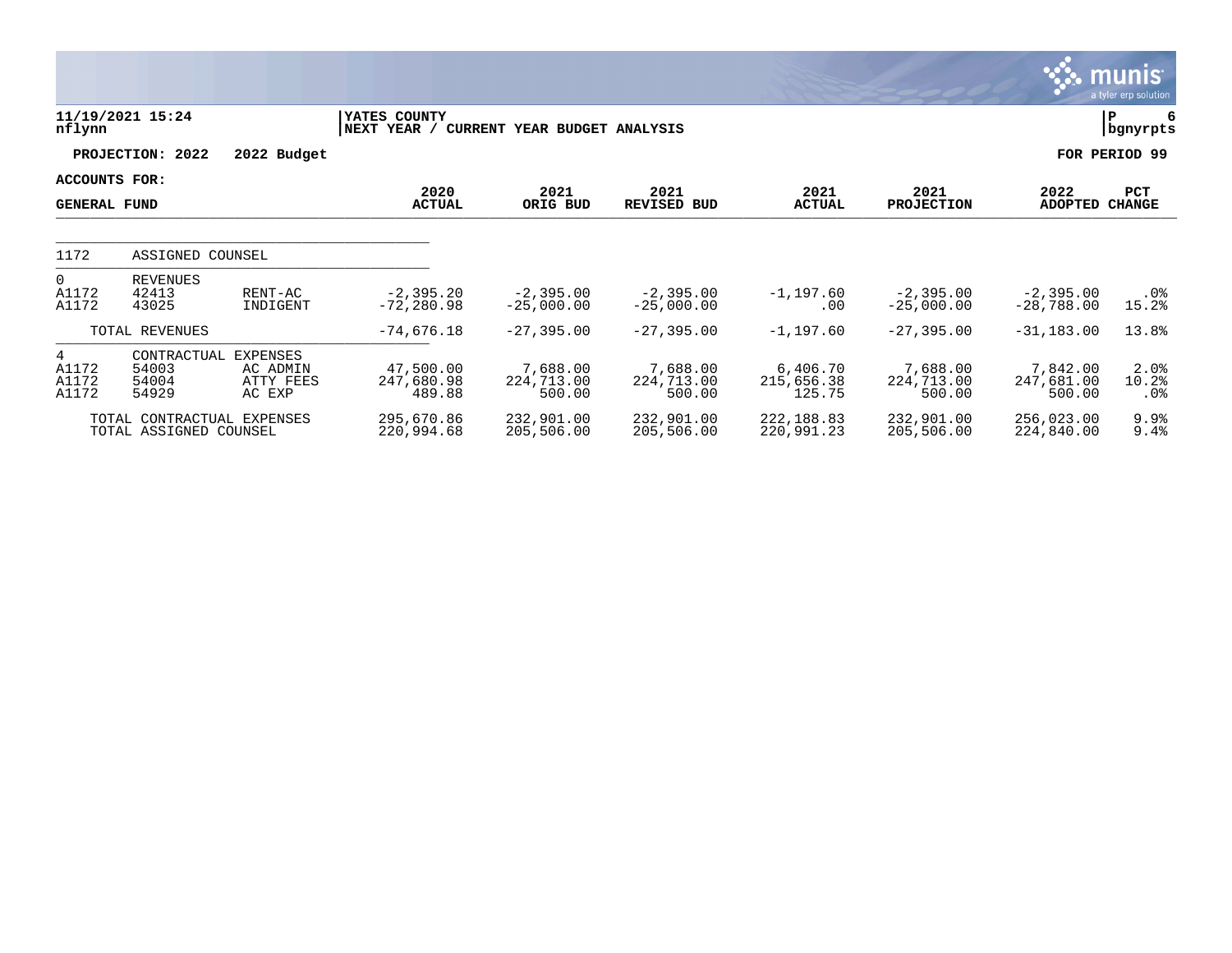|                                      |                                                            |             |                              |                                     |                     |                       |                           |                  | $\mathbb{C}$ munis<br>a tyler erp solution |
|--------------------------------------|------------------------------------------------------------|-------------|------------------------------|-------------------------------------|---------------------|-----------------------|---------------------------|------------------|--------------------------------------------|
| nflynn                               | 11/19/2021 15:24                                           |             | YATES COUNTY<br> NEXT YEAR / | <b>CURRENT YEAR BUDGET ANALYSIS</b> |                     |                       |                           |                  | 7<br>P<br>  bgnyrpts                       |
|                                      | PROJECTION: 2022                                           | 2022 Budget |                              |                                     |                     |                       |                           |                  | FOR PERIOD 99                              |
| ACCOUNTS FOR:<br><b>GENERAL FUND</b> |                                                            |             | 2020<br><b>ACTUAL</b>        | 2021<br>ORIG BUD                    | 2021<br>REVISED BUD | 2021<br><b>ACTUAL</b> | 2021<br><b>PROJECTION</b> | 2022<br>ADOPTED  | PCT<br><b>CHANGE</b>                       |
| 1180                                 | JUSTICES AND CONSTABLES                                    |             |                              |                                     |                     |                       |                           |                  |                                            |
| $4\overline{ }$<br>A1180             | CONTRACTUAL EXPENSES<br>54706                              | CT TWN&VIL  | 340.00                       | 400.00                              | 400.00              | 690.00                | 400.00                    | 500.00           | 25.0%                                      |
|                                      | TOTAL CONTRACTUAL EXPENSES<br>TOTAL JUSTICES AND CONSTABLE |             | 340.00<br>340.00             | 400.00<br>400.00                    | 400.00<br>400.00    | 690.00<br>690.00      | 400.00<br>400.00          | 500.00<br>500.00 | 25.0%<br>25.0%                             |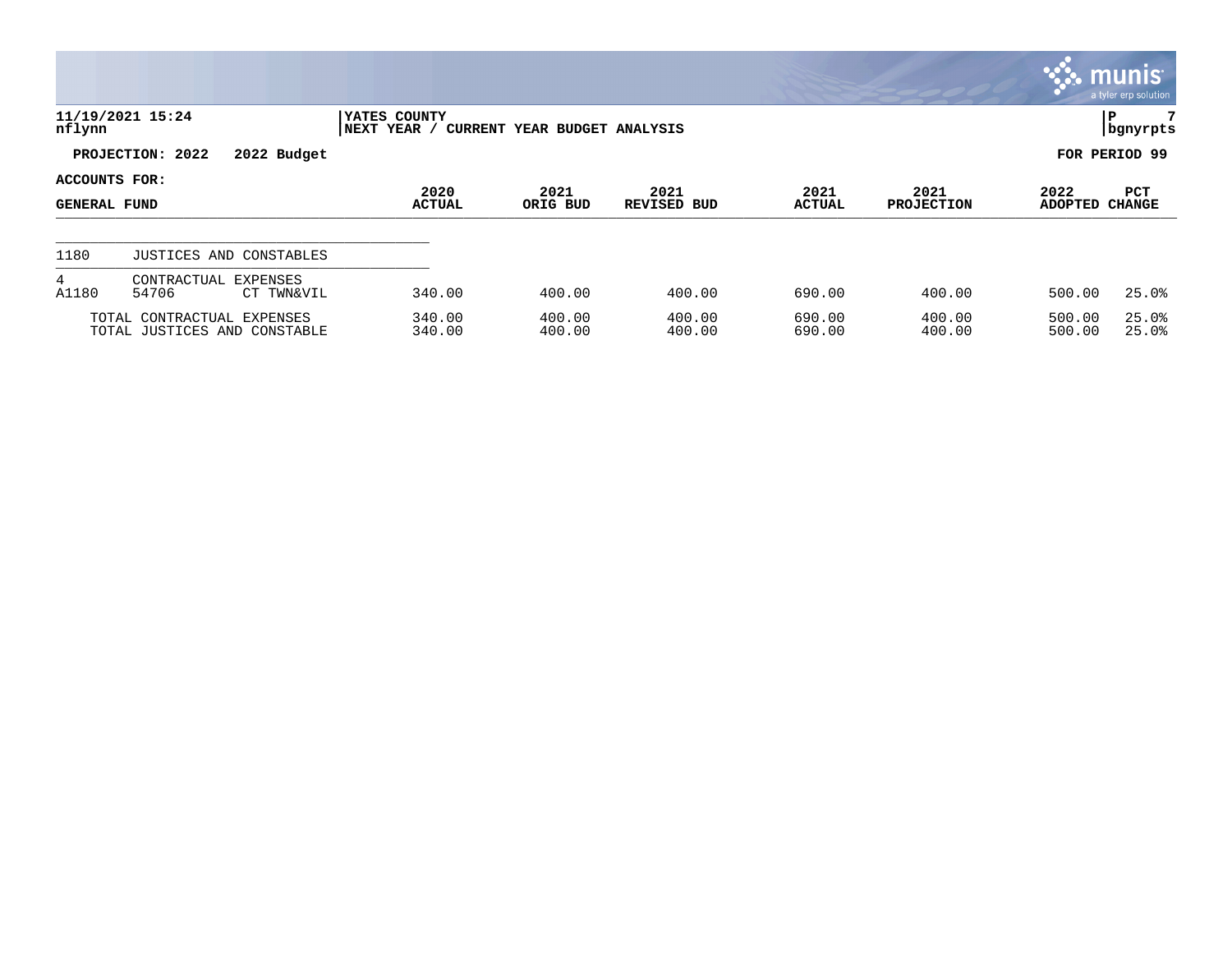|                                                |                                                                                                                                         |                                                          |                                                        |                                                        |                                                       |                                                        |                                                        | <u>munis </u><br>a tyler erp solution          |
|------------------------------------------------|-----------------------------------------------------------------------------------------------------------------------------------------|----------------------------------------------------------|--------------------------------------------------------|--------------------------------------------------------|-------------------------------------------------------|--------------------------------------------------------|--------------------------------------------------------|------------------------------------------------|
| nflynn                                         | 11/19/2021 15:24                                                                                                                        | YATES COUNTY<br>NEXT YEAR / CURRENT YEAR BUDGET ANALYSIS |                                                        |                                                        |                                                       |                                                        |                                                        | 8<br>${\bf P}$<br>bgnyrpts                     |
|                                                | PROJECTION: 2022<br>2022 Budget                                                                                                         |                                                          |                                                        |                                                        |                                                       |                                                        |                                                        | FOR PERIOD 99                                  |
| ACCOUNTS FOR:<br><b>GENERAL FUND</b>           |                                                                                                                                         | 2020<br><b>ACTUAL</b>                                    | 2021<br>ORIG BUD                                       | 2021<br><b>REVISED BUD</b>                             | 2021<br><b>ACTUAL</b>                                 | 2021<br><b>PROJECTION</b>                              | 2022<br><b>ADOPTED</b>                                 | <b>PCT</b><br><b>CHANGE</b>                    |
| 1185                                           | MED EXAMINERS & CORONERS                                                                                                                |                                                          |                                                        |                                                        |                                                       |                                                        |                                                        |                                                |
| $\mathbf{1}$<br>A1185                          | PERSONAL SERVICES<br>51983<br>CORONER                                                                                                   | 6,000.00                                                 | 5,000.00                                               | 5,000.00                                               | 4,300.00                                              | 5,000.00                                               | 5,000.00                                               | .0 <sub>8</sub>                                |
|                                                | TOTAL PERSONAL SERVICES                                                                                                                 | 6,000.00                                                 | 5,000.00                                               | 5,000.00                                               | 4,300.00                                              | 5,000.00                                               | 5,000.00                                               | .0 <sub>8</sub>                                |
| 4<br>A1185<br>A1185<br>A1185<br>A1185<br>A1185 | CONTRACTUAL<br>EXPENSES<br>54006<br>AUTOPSIES<br>54008<br>BODY REMOV<br>54023<br>HOSP CHRGS<br>54156<br>TRAINING<br>54660<br>TRAVEL EXP | 30,738.00<br>3,577.30<br>16,875.28<br>110.00<br>413.97   | 26,000.00<br>2,500.00<br>15,000.00<br>350.00<br>550.00 | 26,000.00<br>2,500.00<br>15,000.00<br>350.00<br>550.00 | 20,696.00<br>2,377.00<br>9,496.48<br>110.00<br>206.64 | 26,000.00<br>2,500.00<br>15,000.00<br>350.00<br>550.00 | 26,000.00<br>2,500.00<br>15,000.00<br>350.00<br>550.00 | $.0\%$<br>.0%<br>.0%<br>.0%<br>.0 <sub>8</sub> |
|                                                | TOTAL CONTRACTUAL EXPENSES                                                                                                              | 51,714.55                                                | 44,400.00                                              | 44,400.00                                              | 32,886.12                                             | 44,400.00                                              | 44,400.00                                              | .0 <sub>8</sub>                                |
| 8<br>A1185                                     | EMPLOYEE BENEFITS<br>58100<br>FICA/MED                                                                                                  | 447.91                                                   | 383.00                                                 | 383.00                                                 | 298.82                                                | 383.00                                                 | 383.00                                                 | .0 <sub>8</sub>                                |
|                                                | TOTAL EMPLOYEE BENEFITS<br>TOTAL MED EXAMINERS & CORONE                                                                                 | 447.91<br>58,162.46                                      | 383.00<br>49,783.00                                    | 383.00<br>49,783.00                                    | 298.82<br>37,484.94                                   | 383.00<br>49,783.00                                    | 383.00<br>49,783.00                                    | .0 <sub>8</sub><br>.0 <sub>8</sub>             |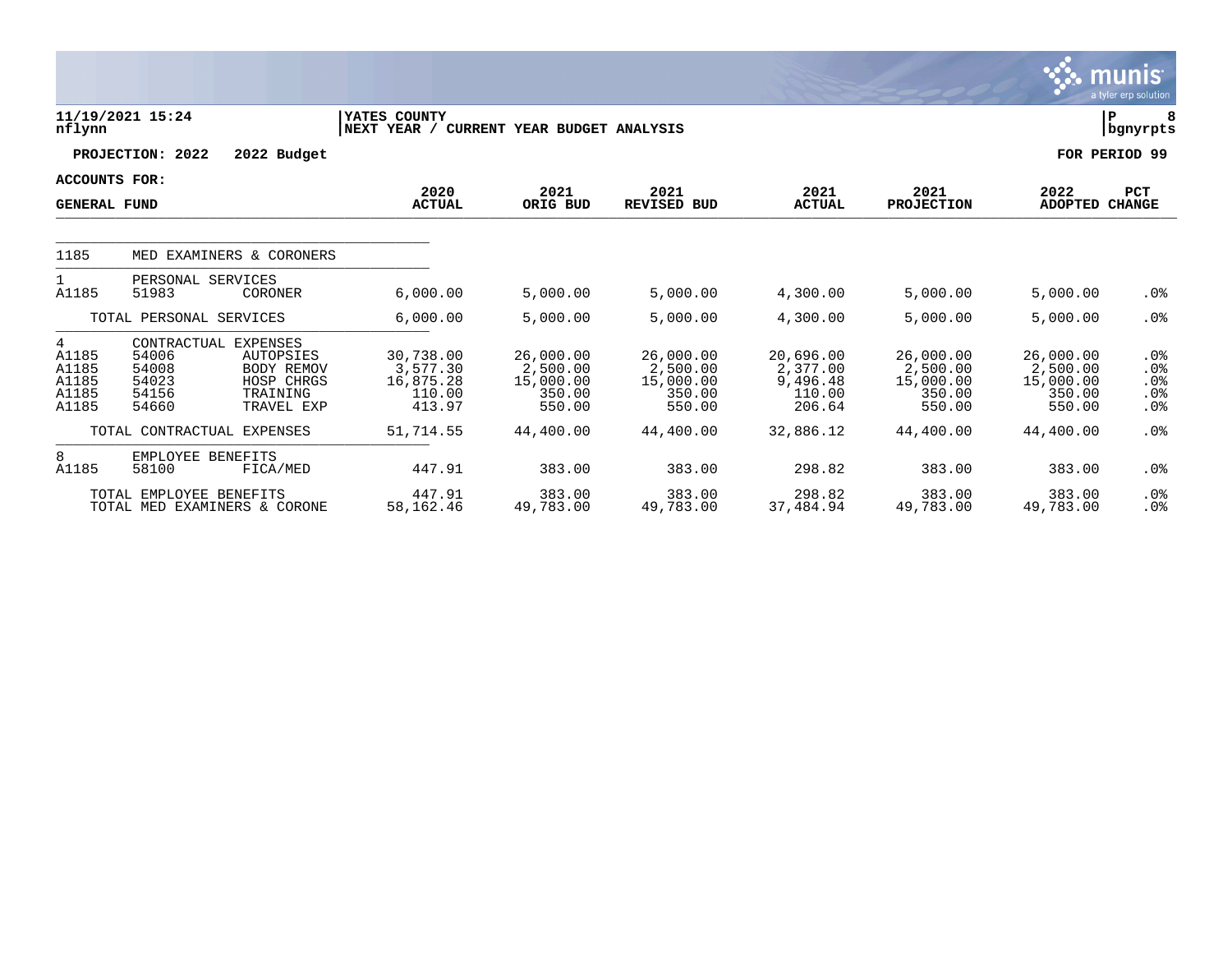|                                                                                                            |                                                                               |                                                                                                                                                                       |                                                                                               |                                                                                                      |                                                                                                      |                                                                                             |                                                                                                      |                                                                                                      | munıs <sup>.</sup><br>a tyler erp solution                            |  |  |
|------------------------------------------------------------------------------------------------------------|-------------------------------------------------------------------------------|-----------------------------------------------------------------------------------------------------------------------------------------------------------------------|-----------------------------------------------------------------------------------------------|------------------------------------------------------------------------------------------------------|------------------------------------------------------------------------------------------------------|---------------------------------------------------------------------------------------------|------------------------------------------------------------------------------------------------------|------------------------------------------------------------------------------------------------------|-----------------------------------------------------------------------|--|--|
| ΙP<br>11/19/2021 15:24<br>YATES COUNTY<br>nflynn<br>NEXT YEAR / CURRENT YEAR BUDGET ANALYSIS<br>  bgnyrpts |                                                                               |                                                                                                                                                                       |                                                                                               |                                                                                                      |                                                                                                      |                                                                                             |                                                                                                      |                                                                                                      |                                                                       |  |  |
|                                                                                                            | PROJECTION: 2022                                                              | 2022 Budget                                                                                                                                                           |                                                                                               |                                                                                                      |                                                                                                      |                                                                                             |                                                                                                      |                                                                                                      | FOR PERIOD 99                                                         |  |  |
| <b>ACCOUNTS FOR:</b>                                                                                       |                                                                               |                                                                                                                                                                       |                                                                                               |                                                                                                      |                                                                                                      |                                                                                             |                                                                                                      |                                                                                                      |                                                                       |  |  |
| <b>GENERAL FUND</b>                                                                                        |                                                                               |                                                                                                                                                                       | 2020<br><b>ACTUAL</b>                                                                         | 2021<br>ORIG BUD                                                                                     | 2021<br><b>REVISED BUD</b>                                                                           | 2021<br><b>ACTUAL</b>                                                                       | 2021<br><b>PROJECTION</b>                                                                            | 2022<br>ADOPTED CHANGE                                                                               | <b>PCT</b>                                                            |  |  |
| 1230                                                                                                       |                                                                               | COUNTY ADMINISTRATOR                                                                                                                                                  |                                                                                               |                                                                                                      |                                                                                                      |                                                                                             |                                                                                                      |                                                                                                      |                                                                       |  |  |
| $\mathbf{1}$<br>A1230                                                                                      | PERSONAL SERVICES<br>51035                                                    | ADMIN                                                                                                                                                                 | 26, 299.30                                                                                    | 26,622.00                                                                                            | 26,622.00                                                                                            | 23,051.85                                                                                   | 26,622.00                                                                                            | 107,875.00                                                                                           | 305.2%                                                                |  |  |
|                                                                                                            | TOTAL PERSONAL SERVICES                                                       |                                                                                                                                                                       | 26, 299.30                                                                                    | 26,622.00                                                                                            | 26,622.00                                                                                            | 23,051.85                                                                                   | 26,622.00                                                                                            | 107,875.00                                                                                           | 305.2%                                                                |  |  |
| 4<br>A1230<br>A1230<br>A1230<br>A1230<br>A1230<br>A1230<br>A1230<br>A1230<br>A1230                         | 54152<br>54320<br>54470<br>54515<br>54654<br>54660<br>54676<br>54682<br>54907 | CONTRACTUAL EXPENSES<br>CONFERENCE<br>EMERG EXP<br>SUPP:OFF<br>POSTAGE<br>MILEAGE<br>TRAVEL EXP<br>UTIL: CELL<br>TEL/FAX<br><b>DUES</b><br>TOTAL CONTRACTUAL EXPENSES | .00<br>1,713.14<br>939.65<br>.00<br>339.84<br>10.00<br>973.97<br>480.00<br>400.00<br>4,856.60 | 1,100.00<br>.00<br>750.00<br>20.00<br>1,000.00<br>600.00<br>1,000.00<br>480.00<br>400.00<br>5,350.00 | 1,100.00<br>.00<br>750.00<br>20.00<br>1,000.00<br>600.00<br>1,000.00<br>480.00<br>400.00<br>5,350.00 | 400.75<br>.00<br>193.72<br>.00<br>98.28<br>312.96<br>723.01<br>400.00<br>400.00<br>2,528.72 | 1,100.00<br>.00<br>750.00<br>20.00<br>1,000.00<br>600.00<br>1,000.00<br>480.00<br>400.00<br>5,350.00 | 1,100.00<br>.00<br>750.00<br>20.00<br>1,000.00<br>985.00<br>1,000.00<br>480.00<br>400.00<br>5,735.00 | .0%<br>.0%<br>.0%<br>.0%<br>.0%<br>64.2%<br>.0%<br>.0%<br>.0%<br>7.2% |  |  |
|                                                                                                            |                                                                               |                                                                                                                                                                       |                                                                                               |                                                                                                      |                                                                                                      |                                                                                             |                                                                                                      |                                                                                                      |                                                                       |  |  |
| 8<br>A1230<br>A1230                                                                                        | EMPLOYEE BENEFITS<br>58100<br>58305                                           | FICA/MED<br>INS-NON UN                                                                                                                                                | 1,988.91<br>1,407.34                                                                          | 1,947.00<br>6,654.00                                                                                 | 1,947.00<br>6,654.00                                                                                 | 1,741.12<br>1,313.30                                                                        | 1,947.00<br>6,654.00                                                                                 | 8,159.00<br>6,987.00                                                                                 | 319.1%<br>5.0%                                                        |  |  |
|                                                                                                            | TOTAL EMPLOYEE BENEFITS                                                       | TOTAL COUNTY ADMINISTRATOR                                                                                                                                            | 3,396.25<br>34,552.15                                                                         | 8,601.00<br>40,573.00                                                                                | 8,601.00<br>40,573.00                                                                                | 3,054.42<br>28,634.99                                                                       | 8,601.00<br>40,573.00                                                                                | 15,146.00<br>128,756.00                                                                              | 76.1%<br>217.3%                                                       |  |  |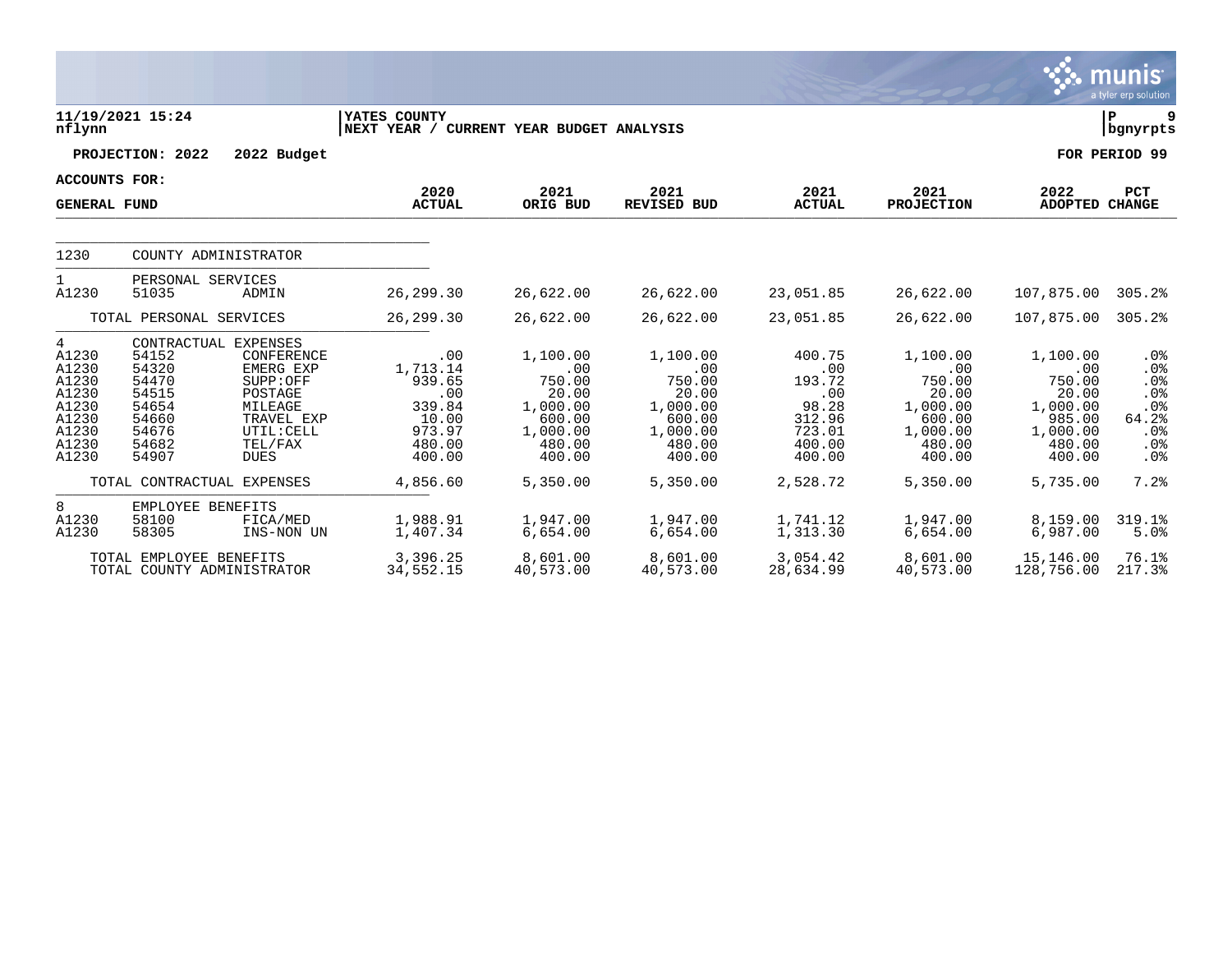|                                                                                                      |                                                                                                                      |                                                                                                                                                                      |                                                                                                                       |                                                                                                                      |                                                                                                                          |                                                                                                                     |                                                                                                                      |                                                                                                                           | munis<br>a tyler erp solution                                                                                                      |
|------------------------------------------------------------------------------------------------------|----------------------------------------------------------------------------------------------------------------------|----------------------------------------------------------------------------------------------------------------------------------------------------------------------|-----------------------------------------------------------------------------------------------------------------------|----------------------------------------------------------------------------------------------------------------------|--------------------------------------------------------------------------------------------------------------------------|---------------------------------------------------------------------------------------------------------------------|----------------------------------------------------------------------------------------------------------------------|---------------------------------------------------------------------------------------------------------------------------|------------------------------------------------------------------------------------------------------------------------------------|
| nflynn                                                                                               | 11/19/2021 15:24                                                                                                     |                                                                                                                                                                      | <b>YATES COUNTY</b><br> NEXT YEAR / CURRENT YEAR BUDGET ANALYSIS                                                      |                                                                                                                      |                                                                                                                          |                                                                                                                     |                                                                                                                      |                                                                                                                           | P<br>10<br>bgnyrpts                                                                                                                |
|                                                                                                      | PROJECTION: 2022                                                                                                     | 2022 Budget                                                                                                                                                          |                                                                                                                       |                                                                                                                      |                                                                                                                          |                                                                                                                     |                                                                                                                      |                                                                                                                           | FOR PERIOD 99                                                                                                                      |
| ACCOUNTS FOR:                                                                                        |                                                                                                                      |                                                                                                                                                                      |                                                                                                                       |                                                                                                                      |                                                                                                                          |                                                                                                                     |                                                                                                                      |                                                                                                                           |                                                                                                                                    |
| <b>GENERAL FUND</b>                                                                                  |                                                                                                                      |                                                                                                                                                                      | 2020<br><b>ACTUAL</b>                                                                                                 | 2021<br>ORIG BUD                                                                                                     | 2021<br><b>REVISED BUD</b>                                                                                               | 2021<br><b>ACTUAL</b>                                                                                               | 2021<br><b>PROJECTION</b>                                                                                            | 2022<br>ADOPTED CHANGE                                                                                                    | PCT                                                                                                                                |
| 1325                                                                                                 | TREASURER                                                                                                            |                                                                                                                                                                      |                                                                                                                       |                                                                                                                      |                                                                                                                          |                                                                                                                     |                                                                                                                      |                                                                                                                           |                                                                                                                                    |
| $\Omega$<br>A1325<br>A1325<br>A1325<br>A1325                                                         | <b>REVENUES</b><br>41090<br>41233<br>42401<br>42412                                                                  | INT & PEN-<br>TREAS FEES<br>INTEREST<br>RENT-TASC                                                                                                                    | $-332,023.71$<br>$-35, 453.37$<br>$-92,770.76$<br>$-11,041.00$                                                        | $-330,000.00$<br>$-31,000.00$<br>$-60,000.00$<br>$-11, 262.00$                                                       | $-330,000.00$<br>$-31,000.00$<br>$-60,000.00$<br>$-11, 262.00$                                                           | $-293,564.97$<br>$-21,793.29$<br>$-69,701.01$<br>.00                                                                | $-330,000.00$<br>$-31,000.00$<br>$-60,000.00$<br>$-11, 262.00$                                                       | $-315,000.00$<br>$-40,000.00$<br>$-83,000.00$<br>$-11, 487.00$                                                            | $-4.5%$<br>29.0%<br>38.3%<br>2.0%                                                                                                  |
|                                                                                                      | TOTAL REVENUES                                                                                                       |                                                                                                                                                                      | $-471, 288.84$                                                                                                        | $-432, 262.00$                                                                                                       | $-432, 262.00$                                                                                                           | $-385,059.27$                                                                                                       | $-432, 262.00$                                                                                                       | $-449, 487.00$                                                                                                            | 4.0%                                                                                                                               |
| 1<br>A1325<br>A1325<br>A1325<br>A1325<br>A1325<br>A1325<br>A1325<br>A1325<br>A1325<br>A1325<br>A1325 | PERSONAL SERVICES<br>51030<br>51031<br>51121<br>51123<br>51124<br>51150<br>51237<br>51270<br>51509<br>51651<br>51961 | TREASURER<br>DIR FINANC<br>DEP TREAS<br>DEP TR PT<br>DEPUTY ADD<br>PRINC ACT<br>PR SPEC<br>SR ACT<br>COMP CSEA<br>SR ACT PT<br>35-40 HRS                             | 77,585.00<br>.00<br>50,220.00<br>.00<br>6,000.00<br>35,585.28<br>44,697.48<br>38,238.95<br>5.90<br>26,826.01<br>30.73 | 79,137.00<br>.00<br>51,225.00<br>.00<br>6,000.00<br>46,834.00<br>45,822.00<br>38,861.00<br>.00<br>.00<br>500.00      | 79,137.00<br>.00<br>51,225.00<br>3,471.21<br>2,528.79<br>46,834.00<br>45,822.00<br>38,861.00<br>.00<br>.00<br>500.00     | 68,524.79<br>.00<br>37,954.57<br>7,612.50<br>2,528.79<br>40,553.48<br>39,676.56<br>33,649.17<br>.00<br>.00<br>12.54 | 79,137.00<br>.00<br>51,225.00<br>.00<br>6,000.00<br>46,834.00<br>45,822.00<br>38,861.00<br>.00<br>.00<br>500.00      | 30,000.00<br>90,000.00<br>.00<br>46,655.00<br>45,646.00<br>39,505.00<br>.00<br>.00<br>500.00                              | $-62.1%$<br>.0 <sub>8</sub><br>$.00 - 100.0$<br>.0%<br>$.00 - 100.0$<br>$-0.4%$<br>$-.4%$<br>1.7%<br>.0%<br>.0 <sub>8</sub><br>.0% |
|                                                                                                      | TOTAL PERSONAL SERVICES                                                                                              |                                                                                                                                                                      | 279,189.35                                                                                                            | 268,379.00                                                                                                           | 268,379.00                                                                                                               | 230,512.40                                                                                                          | 268,379.00                                                                                                           | 252,306.00                                                                                                                | $-6.0%$                                                                                                                            |
| 4<br>A1325<br>A1325<br>A1325<br>A1325<br>A1325<br>A1325<br>A1325<br>A1325<br>A1325<br>A1325<br>A1325 | 54005<br>54011<br>54152<br>54470<br>54507<br>54515<br>54576<br>54654<br>54660<br>54682<br>54907                      | CONTRACTUAL EXPENSES<br>AUDIT FEES<br>CONSULTANT<br>CONFERENCE<br>SUPP:OFF<br>COPIER CHR<br>POSTAGE<br>COMP SFT A<br>MILEAGE<br>TRAVEL EXP<br>TEL/FAX<br><b>DUES</b> | 26,734.40<br>10,700.00<br>100.00<br>3,134.48<br>44.60<br>2,865.10<br>46,378.16<br>96.37<br>4.38<br>1,440.00<br>100.00 | 27,292.00<br>4,300.00<br>990.00<br>5,000.00<br>.00<br>3,300.00<br>48,128.00<br>385.00<br>1,600.00<br>1,440.00<br>.00 | 27,292.00<br>4,300.00<br>990.00<br>4,898.00<br>2.00<br>3,300.00<br>48,128.00<br>385.00<br>1,600.00<br>1,440.00<br>100.00 | 27,000.80<br>8,250.00<br>.00<br>3,862.87<br>1.60<br>3,059.65<br>45,503.14<br>.00<br>.00<br>1,200.00<br>100.00       | 27,292.00<br>4,300.00<br>990.00<br>5,000.00<br>.00<br>3,300.00<br>48,128.00<br>385.00<br>1,600.00<br>1,440.00<br>.00 | 27,292.00<br>15,000.00<br>990.00<br>5,300.00<br>.00<br>3,300.00<br>53, 232.00<br>350.00<br>1,600.00<br>1,440.00<br>100.00 | .0%<br>248.8%<br>.0%<br>6.0%<br>.0%<br>.0%<br>10.6%<br>$-9.1%$<br>.0%<br>.0%<br>.0 <sub>8</sub>                                    |
|                                                                                                      | TOTAL CONTRACTUAL EXPENSES                                                                                           |                                                                                                                                                                      | 91,597.49                                                                                                             | 92,435.00                                                                                                            | 92,435.00                                                                                                                | 88,978.06                                                                                                           | 92,435.00                                                                                                            | 108,604.00                                                                                                                | 17.5%                                                                                                                              |
| 8<br>A1325                                                                                           | EMPLOYEE BENEFITS<br>58100                                                                                           | FICA/MED                                                                                                                                                             | 20,199.36                                                                                                             | 19,799.00                                                                                                            | 19,799.00                                                                                                                | 16,754.27                                                                                                           | 19,799.00                                                                                                            | 18,304.00                                                                                                                 | $-7.6%$                                                                                                                            |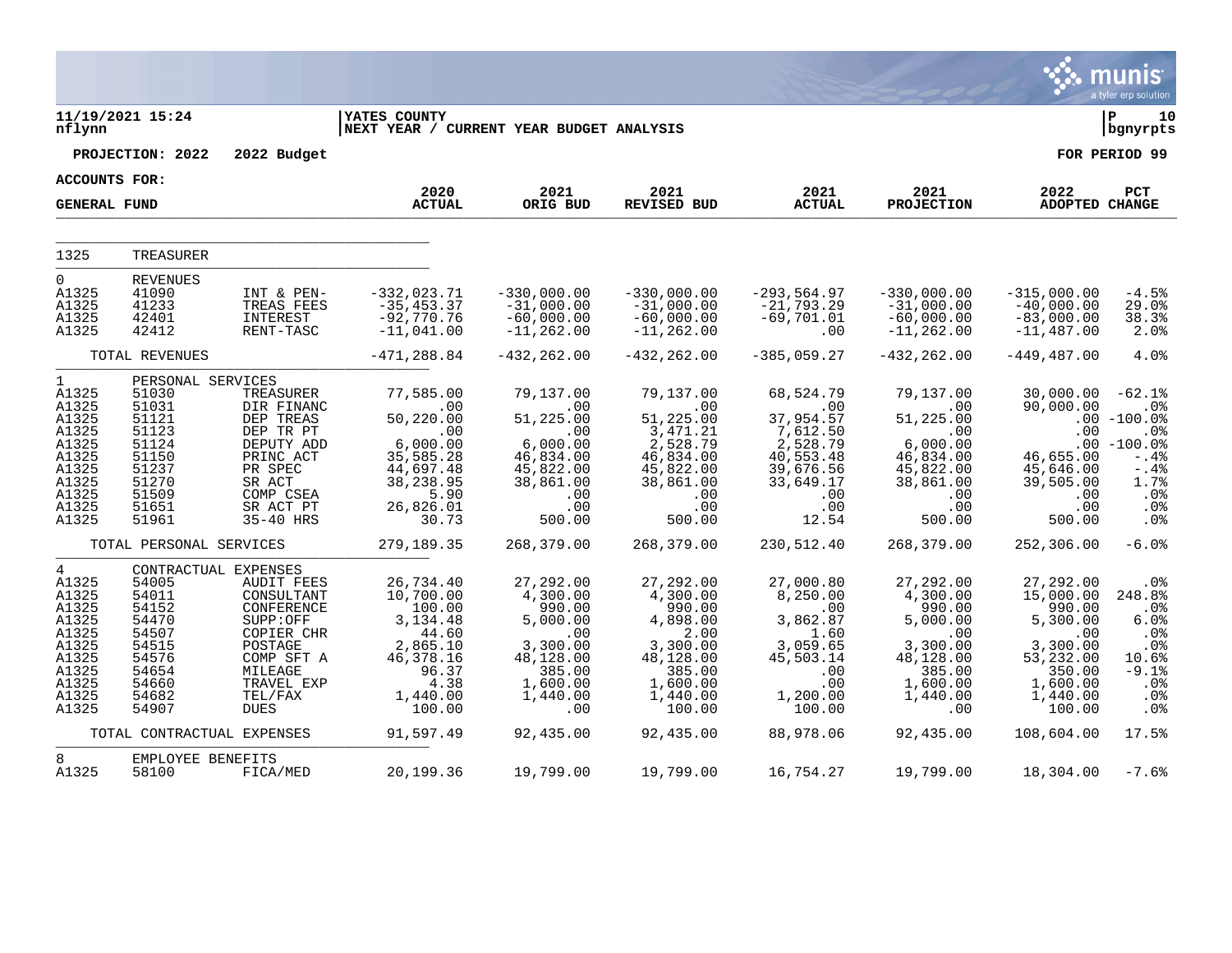

### **11/19/2021 15:24 |YATES COUNTY |P 11 nflynn |NEXT YEAR / CURRENT YEAR BUDGET ANALYSIS |bgnyrpts**

# **PROJECTION: 2022 2022 Budget FOR PERIOD 99**

| <b>GENERAL FUND</b>     |       |              | 2020          | 2021      | 2021          | 2021          | 2021              | 2022      | PCT    |
|-------------------------|-------|--------------|---------------|-----------|---------------|---------------|-------------------|-----------|--------|
|                         |       |              | <b>ACTUAL</b> | ORIG BUD  | REVISED BUD   | <b>ACTUAL</b> | <b>PROJECTION</b> | ADOPTED   | CHANGE |
| A1325                   | 58303 | INS-CSEA     | 28,838.70     | 31,368.00 | 31,368.00     | 28,753.34     | 31,368.00         | 32,936.00 | 5.0%   |
| A1325                   | 58305 | INS-NON UN   | 17,211.86     | 12,525.00 | 12,525.00     | 11,796.71     | 12,525.00         | 18,820.00 | 50.3%  |
| TOTAL EMPLOYEE BENEFITS |       | 66,249.92    | 63,692.00     | 63,692.00 | 57,304.32     | 63,692.00     | 70,060.00         | 10.0%     |        |
| TOTAL TREASURER         |       | $-34.252.08$ | $-7,756,00$   | -7,756.00 | $-8, 264, 49$ | $-7,756,00$   | $-18.517.00$      | 138.7%    |        |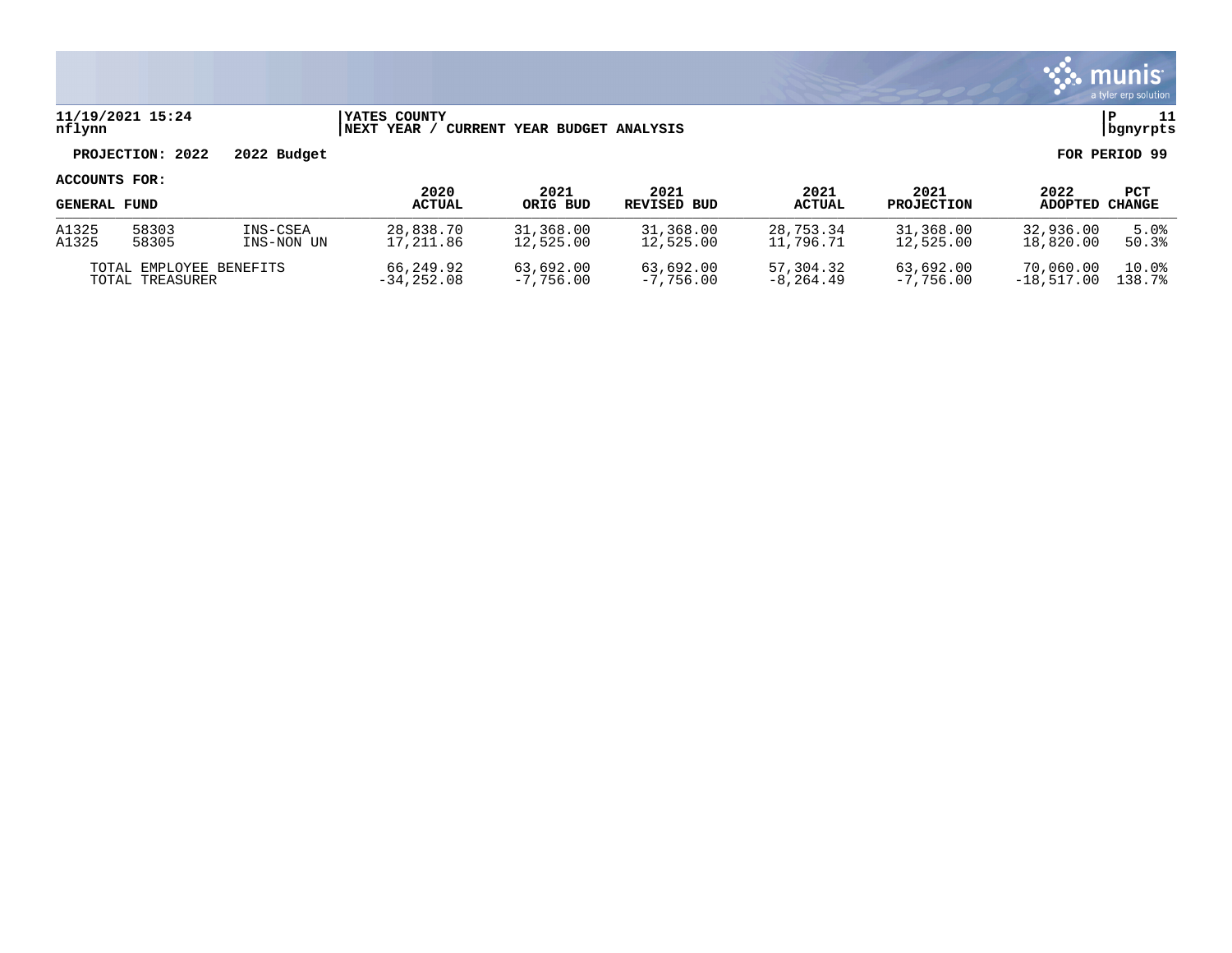|                                      |                                                 |                             |                              |                       |                       |                           |                        | <b>munis</b><br>a tyler erp solution |
|--------------------------------------|-------------------------------------------------|-----------------------------|------------------------------|-----------------------|-----------------------|---------------------------|------------------------|--------------------------------------|
| nflynn                               | 11/19/2021 15:24                                | YATES COUNTY<br>NEXT YEAR / | CURRENT YEAR BUDGET ANALYSIS |                       |                       |                           | P                      | 12<br>bgnyrpts                       |
|                                      | PROJECTION: 2022<br>2022 Budget                 |                             |                              |                       |                       |                           | FOR PERIOD 99          |                                      |
| ACCOUNTS FOR:<br><b>GENERAL FUND</b> |                                                 | 2020<br><b>ACTUAL</b>       | 2021<br>ORIG BUD             | 2021<br>REVISED BUD   | 2021<br><b>ACTUAL</b> | 2021<br><b>PROJECTION</b> | 2022<br><b>ADOPTED</b> | PCT<br><b>CHANGE</b>                 |
|                                      |                                                 |                             |                              |                       |                       |                           |                        |                                      |
| 1340                                 | <b>BUDGET OFFICER</b>                           |                             |                              |                       |                       |                           |                        |                                      |
| A1340                                | PERSONAL SERVICES<br>51575<br>BUDGET OFF        | 17,000.00                   | 17,340.00                    | 17,340.00             | 15,636.14             | 17,340.00                 | 17,687.00              | 2.0%                                 |
|                                      | TOTAL PERSONAL SERVICES                         | 17,000.00                   | 17,340.00                    | 17,340.00             | 15,636.14             | 17,340.00                 | 17,687.00              | 2.0%                                 |
| 8<br>A1340                           | EMPLOYEE BENEFITS<br>58100<br>FICA/MED          | 1,285.59                    | 1,327.00                     | 1,327.00              | 1,181.14              | 1,327.00                  | 1,354.00               | 2.0%                                 |
|                                      | TOTAL EMPLOYEE BENEFITS<br>TOTAL BUDGET OFFICER | 1,285.59<br>18,285.59       | 1,327.00<br>18,667.00        | 1,327.00<br>18,667.00 | 1,181.14<br>16,817.28 | 1,327.00<br>18,667.00     | 1,354.00<br>19,041.00  | 2.0%<br>2.0%                         |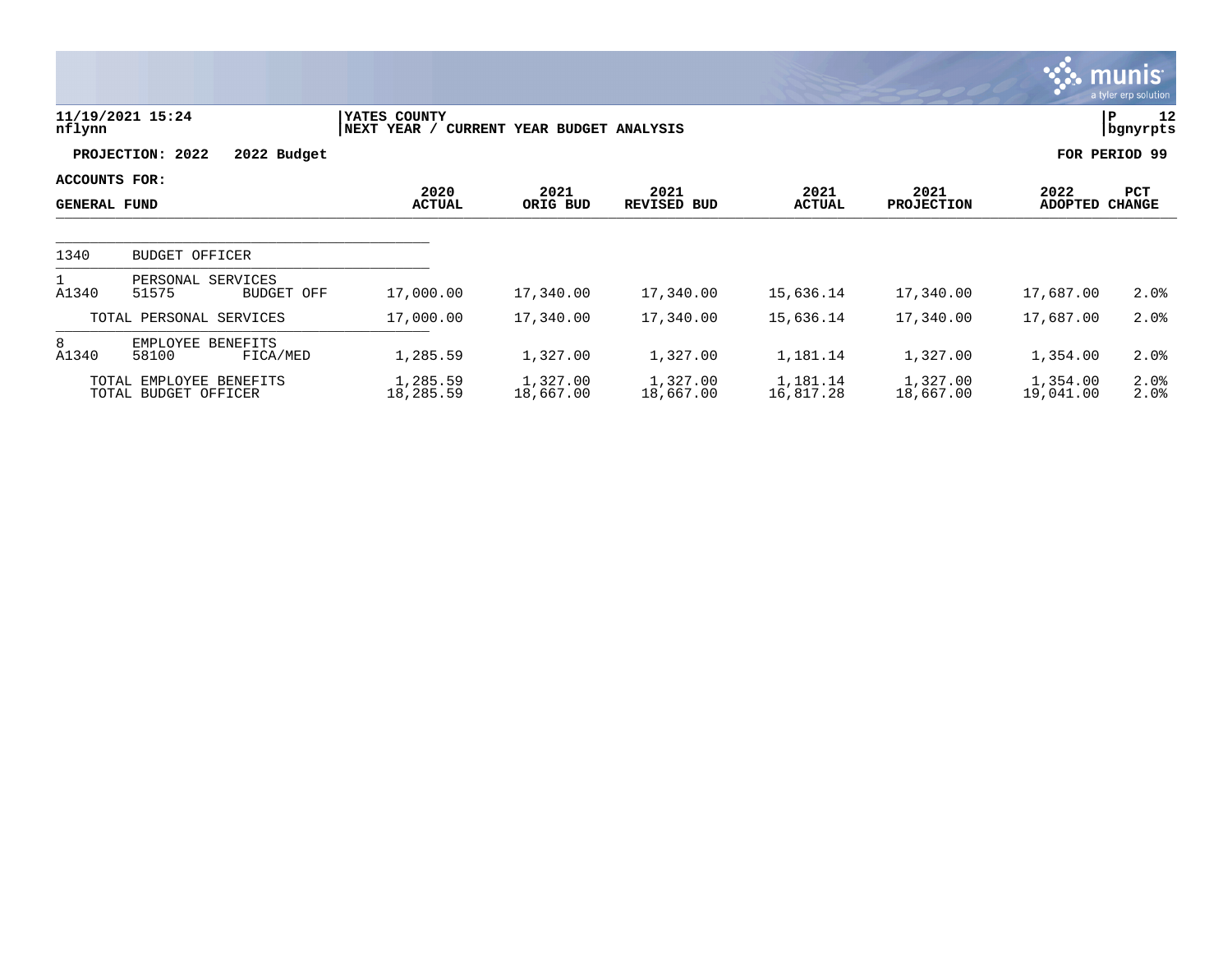|                                                                                                                                                        |                                                                                                                                     |                                                                                                                                                                                                                        |                                                                                                                                                    |                                                                                                                                                                     |                                                                                                                                                                     |                                                                                                                                                                       |                                                                                                                                                                     |                                                                                                                                                                     | <b>munis</b><br>a tyler erp solution                                                                                                      |
|--------------------------------------------------------------------------------------------------------------------------------------------------------|-------------------------------------------------------------------------------------------------------------------------------------|------------------------------------------------------------------------------------------------------------------------------------------------------------------------------------------------------------------------|----------------------------------------------------------------------------------------------------------------------------------------------------|---------------------------------------------------------------------------------------------------------------------------------------------------------------------|---------------------------------------------------------------------------------------------------------------------------------------------------------------------|-----------------------------------------------------------------------------------------------------------------------------------------------------------------------|---------------------------------------------------------------------------------------------------------------------------------------------------------------------|---------------------------------------------------------------------------------------------------------------------------------------------------------------------|-------------------------------------------------------------------------------------------------------------------------------------------|
| nflynn                                                                                                                                                 | 11/19/2021 15:24                                                                                                                    |                                                                                                                                                                                                                        | <b>IYATES COUNTY</b><br>NEXT YEAR / CURRENT YEAR BUDGET ANALYSIS                                                                                   |                                                                                                                                                                     |                                                                                                                                                                     |                                                                                                                                                                       |                                                                                                                                                                     |                                                                                                                                                                     | l P<br>13<br>  bgnyrpts                                                                                                                   |
|                                                                                                                                                        | PROJECTION: 2022                                                                                                                    | 2022 Budget                                                                                                                                                                                                            |                                                                                                                                                    |                                                                                                                                                                     |                                                                                                                                                                     |                                                                                                                                                                       |                                                                                                                                                                     |                                                                                                                                                                     | FOR PERIOD 99                                                                                                                             |
| ACCOUNTS FOR:                                                                                                                                          |                                                                                                                                     |                                                                                                                                                                                                                        | 2020                                                                                                                                               | 2021                                                                                                                                                                | 2021                                                                                                                                                                | 2021                                                                                                                                                                  | 2021                                                                                                                                                                | 2022                                                                                                                                                                | PCT                                                                                                                                       |
| <b>GENERAL FUND</b>                                                                                                                                    |                                                                                                                                     |                                                                                                                                                                                                                        | <b>ACTUAL</b>                                                                                                                                      | ORIG BUD                                                                                                                                                            | <b>REVISED BUD</b>                                                                                                                                                  | <b>ACTUAL</b>                                                                                                                                                         | <b>PROJECTION</b>                                                                                                                                                   | ADOPTED CHANGE                                                                                                                                                      |                                                                                                                                           |
| 1355                                                                                                                                                   | REAL PROPERTY                                                                                                                       |                                                                                                                                                                                                                        |                                                                                                                                                    |                                                                                                                                                                     |                                                                                                                                                                     |                                                                                                                                                                       |                                                                                                                                                                     |                                                                                                                                                                     |                                                                                                                                           |
| 0<br>A1355<br>A1355                                                                                                                                    | <b>REVENUES</b><br>41250<br>43089                                                                                                   | RP FEES<br>OTHER                                                                                                                                                                                                       | $-31,874.48$<br>$-714.68$                                                                                                                          | $-32,000.00$<br>.00                                                                                                                                                 | $-32,000.00$<br>.00                                                                                                                                                 | $-32,978.14$<br>.00                                                                                                                                                   | $-32,000.00$<br>.00                                                                                                                                                 | $-32,000.00$<br>.00                                                                                                                                                 | .0%<br>.0 <sub>8</sub>                                                                                                                    |
|                                                                                                                                                        | TOTAL REVENUES                                                                                                                      |                                                                                                                                                                                                                        | $-32,589.16$                                                                                                                                       | $-32,000.00$                                                                                                                                                        | $-32,000.00$                                                                                                                                                        | $-32,978.14$                                                                                                                                                          | $-32,000.00$                                                                                                                                                        | $-32,000.00$                                                                                                                                                        | .0 <sup>8</sup>                                                                                                                           |
| $\mathbf{1}$<br>A1355<br>A1355<br>A1355<br>A1355                                                                                                       | PERSONAL SERVICES<br>51060<br>51271<br>51651<br>51999                                                                               | DIR RP<br>SR ACT<br>TECH TEMP<br>TM TECH                                                                                                                                                                               | 67,500.00<br>36, 353.93<br>4,768.21<br>52,495.17                                                                                                   | 68,850.00<br>37,681.00<br>$\sim 00$<br>50, 567.00                                                                                                                   | 68,850.00<br>37,681.00<br>$\sim 00$<br>50,567.00                                                                                                                    | 59,617.16<br>32,047.48<br>.00<br>43,769.46                                                                                                                            | 68,850.00<br>37,681.00<br>$\sim 00$<br>50,567.00                                                                                                                    | 70,227.00<br>35,527.00<br>.00<br>51,561.00                                                                                                                          | 2.0%<br>$-5.7%$<br>$.0\%$<br>2.0%                                                                                                         |
|                                                                                                                                                        | TOTAL PERSONAL SERVICES                                                                                                             |                                                                                                                                                                                                                        | 161,117.31                                                                                                                                         | 157,098.00                                                                                                                                                          | 157,098.00                                                                                                                                                          | 135,434.10                                                                                                                                                            | 157,098.00                                                                                                                                                          | 157,315.00                                                                                                                                                          | .1%                                                                                                                                       |
| $4\overline{ }$<br>A1355<br>A1355<br>A1355<br>A1355<br>A1355<br>A1355<br>A1355<br>A1355<br>A1355<br>A1355<br>A1355<br>A1355<br>A1355<br>A1355<br>A1355 | 54152<br>54156<br>54407<br>54408<br>54426<br>54470<br>54507<br>54515<br>54575<br>54654<br>54660<br>54682<br>54763<br>54907<br>54916 | CONTRACTUAL EXPENSES<br>CONFERENCE<br>TRAINING<br>EOUIP AGRE<br>EQ MAINT<br>MAP MAINT<br>SUPP:OFF<br>COPIER CHR<br>POSTAGE<br>SOFT MAINT<br>MILEAGE<br>TRAVEL EXP<br>TEL/FAX<br>PICTOMETRY<br><b>DUES</b><br>PUBLICATN | .00<br>600.00<br>996.00<br>.00<br>840.00<br>1,805.21<br>155.05<br>62.20<br>8,000.00<br>495.83<br>3.00<br>1,200.00<br>18,807.91<br>215.00<br>833.40 | 225.00<br>2,525.00<br>1,000.00<br>400.00<br>840.00<br>2,500.00<br>500.00<br>100.00<br>8,000.00<br>1,100.00<br>1,100.00<br>1,200.00<br>18,808.00<br>340.00<br>650.00 | 225.00<br>2,525.00<br>1,000.00<br>400.00<br>840.00<br>2,500.00<br>500.00<br>100.00<br>8,000.00<br>1,100.00<br>1,100.00<br>1,200.00<br>18,808.00<br>340.00<br>650.00 | $\overline{\phantom{0}}$ .00<br>575.00<br>830.00<br>.00<br>840.00<br>1,449.08<br>195.50<br>50.11<br>500.00<br>.00<br>.00<br>1,000.00<br>18,807.92<br>320.00<br>109.00 | 225.00<br>2,525.00<br>1,000.00<br>400.00<br>840.00<br>2,500.00<br>500.00<br>100.00<br>8,000.00<br>1,100.00<br>1,100.00<br>1,200.00<br>18,808.00<br>340.00<br>650.00 | 225.00<br>2,525.00<br>1,000.00<br>400.00<br>840.00<br>2,500.00<br>500.00<br>100.00<br>8,000.00<br>1,100.00<br>1,100.00<br>1,200.00<br>18,808.00<br>340.00<br>650.00 | .0%<br>.0%<br>.0%<br>.0%<br>.0%<br>.0%<br>.0%<br>.0%<br>.0%<br>.0 <sub>8</sub><br>.0%<br>.0%<br>.0 <sub>8</sub><br>.0%<br>.0 <sub>8</sub> |
|                                                                                                                                                        | TOTAL CONTRACTUAL EXPENSES                                                                                                          |                                                                                                                                                                                                                        | 34,013.60                                                                                                                                          | 39,288.00                                                                                                                                                           | 39,288.00                                                                                                                                                           | 24,676.61                                                                                                                                                             | 39,288.00                                                                                                                                                           | 39,288.00                                                                                                                                                           | .0 <sup>8</sup>                                                                                                                           |
| 8<br>A1355<br>A1355<br>A1355                                                                                                                           | EMPLOYEE BENEFITS<br>58100<br>58303<br>58305                                                                                        | FICA/MED<br>INS-CSEA<br>INS-NON UN                                                                                                                                                                                     | 11,220.89<br>35,051.22<br>12,159.60                                                                                                                | 11,051.00<br>37,584.00<br>12,525.00                                                                                                                                 | 11,051.00<br>37,584.00<br>12,525.00                                                                                                                                 | 9,370.16<br>32,561.23<br>11,480.70                                                                                                                                    | 11,051.00<br>37,584.00<br>12,525.00                                                                                                                                 | 10,920.00<br>38,895.00<br>13,151.00                                                                                                                                 | $-1.2%$<br>3.5%<br>5.0%                                                                                                                   |
|                                                                                                                                                        | TOTAL EMPLOYEE BENEFITS<br>TOTAL REAL PROPERTY                                                                                      |                                                                                                                                                                                                                        | 58,431.71<br>220,973.46                                                                                                                            | 61,160.00<br>225,546.00                                                                                                                                             | 61,160.00<br>225,546.00                                                                                                                                             | 53, 412.09<br>180,544.66                                                                                                                                              | 61,160.00<br>225,546.00                                                                                                                                             | 62,966.00<br>227,569.00                                                                                                                                             | 3.0%<br>$.9\%$                                                                                                                            |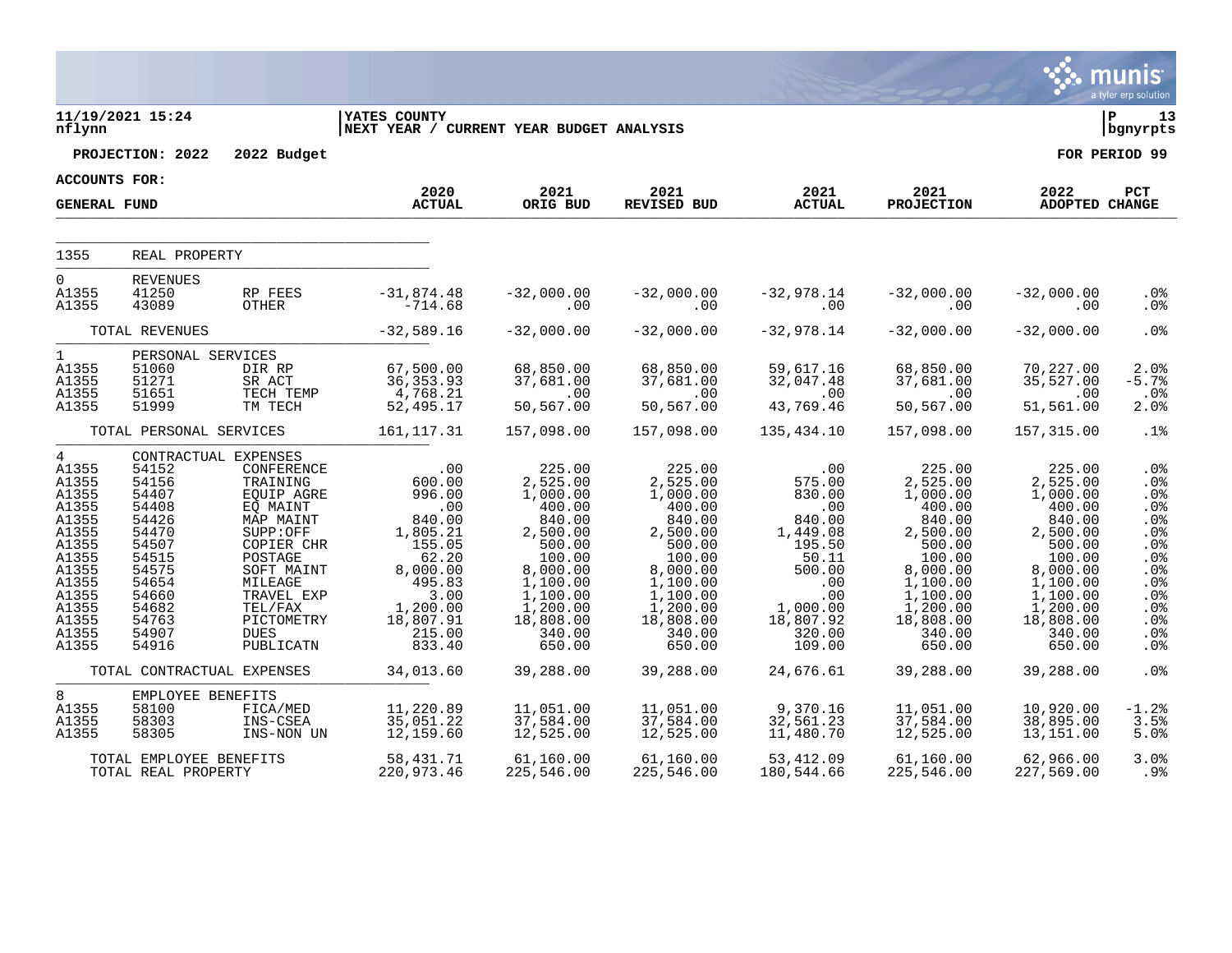|                                      |                            |                              |                              |                              |                            |                        |                           |                                  | <u>munis </u><br>a tyler erp solution |
|--------------------------------------|----------------------------|------------------------------|------------------------------|------------------------------|----------------------------|------------------------|---------------------------|----------------------------------|---------------------------------------|
| nflynn                               | 11/19/2021 15:24           |                              | YATES COUNTY<br> NEXT YEAR / | CURRENT YEAR BUDGET ANALYSIS |                            |                        |                           |                                  | 14<br>P<br>bgnyrpts                   |
|                                      | PROJECTION: 2022           | 2022 Budget                  |                              |                              |                            |                        |                           |                                  | FOR PERIOD 99                         |
| ACCOUNTS FOR:<br><b>GENERAL FUND</b> |                            |                              | 2020<br><b>ACTUAL</b>        | 2021<br>ORIG BUD             | 2021<br><b>REVISED BUD</b> | 2021<br><b>ACTUAL</b>  | 2021<br><b>PROJECTION</b> | 2022<br><b>ADOPTED</b>           | PCT<br><b>CHANGE</b>                  |
| 1362                                 |                            | TAX ADVERTISING & EXPENSE    |                              |                              |                            |                        |                           |                                  |                                       |
| $\Omega$<br>A1362                    | <b>REVENUES</b><br>41235   | TX ADV&SRC                   | $-19,347.00$                 | $-18,000.00$                 | $-18,000.00$               | $-13,736.00$           | $-18,000.00$              | $-21,000.00$                     | 16.7%                                 |
|                                      | TOTAL REVENUES             |                              | $-19,347.00$                 | $-18,000.00$                 | $-18,000.00$               | $-13,736.00$           | $-18,000.00$              | $-21,000.00$                     | 16.7%                                 |
| 4<br>A1362                           | CONTRACTUAL<br>54922       | EXPENSES<br>TX ENF EXP       | 13,170.15                    | 19,500.00                    | 19,500.00                  | 13,385.06              | 19,500.00                 | 18,000.00                        | $-7.7%$                               |
|                                      | TOTAL CONTRACTUAL EXPENSES | TOTAL TAX ADVERTISING & EXPE | 13,170.15<br>$-6, 176.85$    | 19,500.00<br>1,500.00        | 19,500.00<br>1,500.00      | 13,385.06<br>$-350.94$ | 19,500.00<br>1,500.00     | 18,000.00<br>$-3,000.00 - 300.0$ | $-7.7%$                               |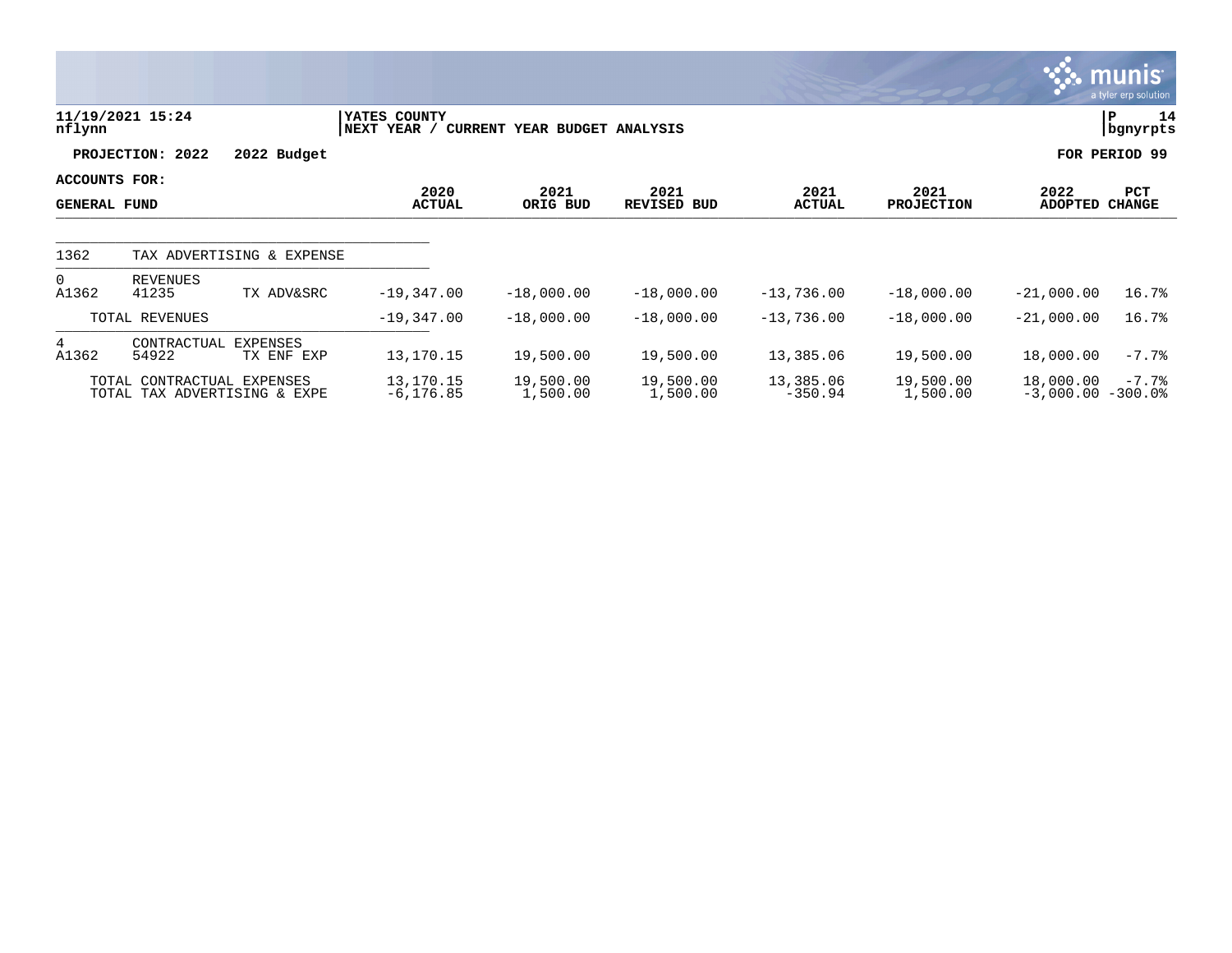|                                             |                                                            |                                    |                               |                              |                            |                               |                            |                             | <b>munis</b><br>a tyler erp solution |
|---------------------------------------------|------------------------------------------------------------|------------------------------------|-------------------------------|------------------------------|----------------------------|-------------------------------|----------------------------|-----------------------------|--------------------------------------|
| nflynn                                      | 11/19/2021 15:24                                           |                                    | YATES COUNTY<br>NEXT YEAR /   | CURRENT YEAR BUDGET ANALYSIS |                            |                               |                            |                             | 15<br>ΙP<br>  bgnyrpts               |
|                                             | PROJECTION: 2022                                           | 2022 Budget                        |                               |                              |                            |                               |                            |                             | FOR PERIOD 99                        |
| <b>ACCOUNTS FOR:</b><br><b>GENERAL FUND</b> |                                                            |                                    | 2020<br><b>ACTUAL</b>         | 2021<br>ORIG BUD             | 2021<br><b>REVISED BUD</b> | 2021<br><b>ACTUAL</b>         | 2021<br><b>PROJECTION</b>  | 2022<br><b>ADOPTED</b>      | PCT<br><b>CHANGE</b>                 |
| 1364                                        |                                                            | TAX-ACOD PROP EXPENSES             |                               |                              |                            |                               |                            |                             |                                      |
| $\Omega$<br>A1364<br>A1364<br>A1364         | <b>REVENUES</b><br>41051<br>42401<br>42652                 | SALE TAP<br>INTEREST<br>FOREST PRD | .00<br>$-135.61$<br>$-942.26$ | $-80,000.00$<br>.00<br>.00   | $-80,000.00$<br>.00<br>.00 | .00<br>$-105.17$<br>$-445.84$ | $-80,000.00$<br>.00<br>.00 | $-150,000.00$<br>.00<br>.00 | 87.5%<br>$.0\%$<br>.0 <sub>8</sub>   |
|                                             | TOTAL REVENUES                                             |                                    | $-1,077.87$                   | $-80,000.00$                 | $-80,000.00$               | $-551.01$                     | $-80,000.00$               | $-150,000.00$               | 87.5%                                |
| 4<br>A1364<br>A1364                         | CONTRACTUAL<br>54918<br>54936                              | EXPENSES<br>REF&TAP TX<br>MONITOR  | 4,241.38<br>.00               | 4,470.00<br>20,000.00        | 4,470.00<br>20,000.00      | 938.79<br>.00                 | 4,470.00<br>20,000.00      | 4,470.00<br>20,000.00       | $.0\%$<br>$.0\%$                     |
|                                             | TOTAL CONTRACTUAL EXPENSES<br>TOTAL TAX-ACOD PROP EXPENSES |                                    | 4,241.38<br>3,163.51          | 24,470.00<br>$-55,530.00$    | 24,470.00<br>$-55,530.00$  | 938.79<br>387.78              | 24,470.00<br>$-55,530.00$  | 24,470.00<br>$-125,530.00$  | .0 <sub>8</sub><br>126.1%            |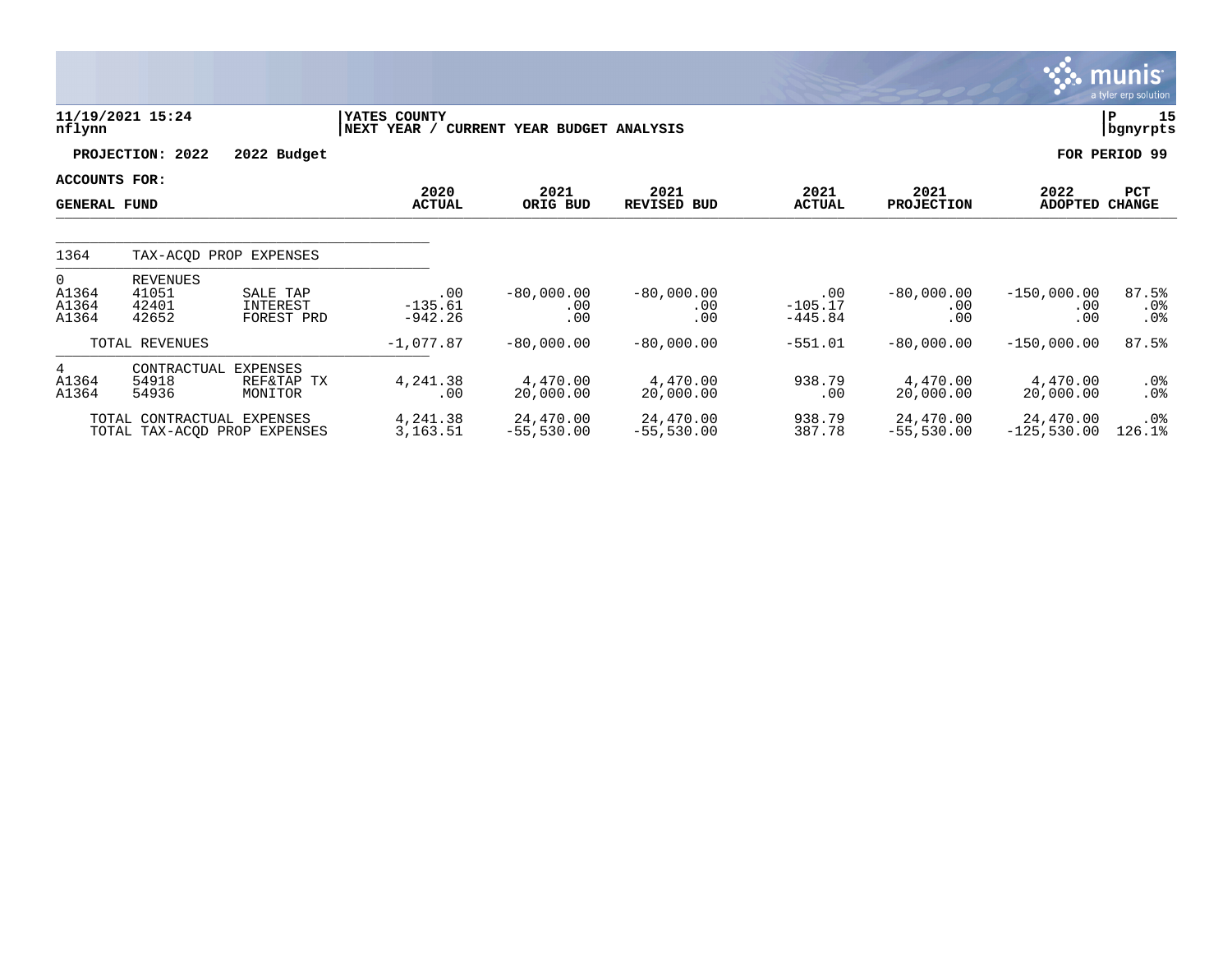|                                                                                                        |                                                                                                                         |                                                                                                                                              |                                                                                                                       |                                                                                                                           |                                                                                                                      |                                                                                                                      |                                                                                                                           |                                                                                                                           | munis<br>a tyler erp solution                                                                    |
|--------------------------------------------------------------------------------------------------------|-------------------------------------------------------------------------------------------------------------------------|----------------------------------------------------------------------------------------------------------------------------------------------|-----------------------------------------------------------------------------------------------------------------------|---------------------------------------------------------------------------------------------------------------------------|----------------------------------------------------------------------------------------------------------------------|----------------------------------------------------------------------------------------------------------------------|---------------------------------------------------------------------------------------------------------------------------|---------------------------------------------------------------------------------------------------------------------------|--------------------------------------------------------------------------------------------------|
| nflynn                                                                                                 | 11/19/2021 15:24                                                                                                        |                                                                                                                                              | <b> YATES COUNTY</b><br>NEXT YEAR / CURRENT YEAR BUDGET ANALYSIS                                                      |                                                                                                                           |                                                                                                                      |                                                                                                                      |                                                                                                                           |                                                                                                                           | ∣ P<br>16<br>bgnyrpts                                                                            |
|                                                                                                        | PROJECTION: 2022                                                                                                        | 2022 Budget                                                                                                                                  |                                                                                                                       |                                                                                                                           |                                                                                                                      |                                                                                                                      |                                                                                                                           |                                                                                                                           | FOR PERIOD 99                                                                                    |
| <b>ACCOUNTS FOR:</b>                                                                                   |                                                                                                                         |                                                                                                                                              |                                                                                                                       |                                                                                                                           |                                                                                                                      |                                                                                                                      |                                                                                                                           |                                                                                                                           |                                                                                                  |
| <b>GENERAL FUND</b>                                                                                    |                                                                                                                         |                                                                                                                                              | 2020<br><b>ACTUAL</b>                                                                                                 | 2021<br>ORIG BUD                                                                                                          | 2021<br><b>REVISED BUD</b>                                                                                           | 2021<br><b>ACTUAL</b>                                                                                                | 2021<br><b>PROJECTION</b>                                                                                                 | 2022<br><b>ADOPTED CHANGE</b>                                                                                             | PCT                                                                                              |
| 1410                                                                                                   | COUNTY CLERK                                                                                                            |                                                                                                                                              |                                                                                                                       |                                                                                                                           |                                                                                                                      |                                                                                                                      |                                                                                                                           |                                                                                                                           |                                                                                                  |
| $\mathbf{0}$<br>A1410<br>A1410<br>A1410<br>A1410<br>A1410                                              | <b>REVENUES</b><br>41136<br>41255<br>42410<br>42545<br>43005                                                            | AUTO TAX<br>CO CLRK FE<br>RENT-CLERK<br>PISTOL PER<br>MORTG TAX                                                                              | $-151, 736.25$<br>$-512,766.50$<br>$-3,000.00$<br>$-3,621.00$<br>$-333,689.66$                                        | $-145,000.00$<br>$-515,000.00$<br>$-3,000.00$<br>$-4,000.00$<br>$-250,000.00$                                             | $-145,000.00$<br>$-515,000.00$<br>$-3,000.00$<br>$-4,000.00$<br>$-250,000.00$                                        | $-139,818.32$<br>$-465,892.58$<br>$-2,750.00$<br>$-5,494.00$<br>$-326,986.15$                                        | $-145,000.00$<br>$-515,000.00$<br>$-3,000.00$<br>$-4,000.00$<br>$-250,000.00$                                             | $-155,000.00$<br>$-515,000.00$<br>$-3,000.00$<br>$-5,000.00$<br>$-275,000.00$                                             | 6.9%<br>.0%<br>.0%<br>25.0%<br>10.0%                                                             |
|                                                                                                        | TOTAL REVENUES                                                                                                          |                                                                                                                                              | $-1,004,813.41$                                                                                                       | $-917,000.00$                                                                                                             | $-917,000.00$                                                                                                        | $-940, 941.05$                                                                                                       | $-917,000.00$                                                                                                             | $-953,000.00$                                                                                                             | 3.9%                                                                                             |
| $\mathbf{1}$<br>A1410<br>A1410<br>A1410<br>A1410<br>A1410<br>A1410<br>A1410<br>A1410<br>A1410<br>A1410 | PERSONAL SERVICES<br>51005<br>51110<br>51135<br>51235<br>51236<br>51250<br>51251<br>51508<br>51509<br>51661             | CO CLERK<br>DEP CLERK<br>MV SUPER<br>MV CASHIER<br>MV CASHIER<br>RECORD CLK<br>RECORD CLK<br>35-40 HRS<br>COMP CSEA<br>COMP NONUN            | 69,938.00<br>43,720.00<br>47,097.12<br>36,649.53<br>39,594.76<br>40, 476.47<br>40,476.43<br>187.65<br>139.87<br>33.56 | 71,337.00<br>44,595.00<br>47,856.00<br>38,861.00<br>38,861.00<br>41,476.00<br>41,126.00<br>.00<br>.00<br>.00              | 71,337.00<br>44,595.00<br>47,856.00<br>38,861.00<br>38,861.00<br>41,476.00<br>41,126.00<br>983.59<br>91.05<br>83.46  | 61,770.77<br>38,614.84<br>41,432.63<br>33,649.17<br>33,649.15<br>37,639.49<br>35,610.88<br>983.59<br>91.05<br>83.46  | 71,337.00<br>44,595.00<br>47,856.00<br>38,861.00<br>38,861.00<br>41,476.00<br>41,126.00<br>.00<br>.00<br>.00              | 72,764.00<br>45,487.00<br>48,814.00<br>38,712.00<br>38,712.00<br>34,926.00<br>40,969.00<br>.00<br>.00<br>.00              | 2.0%<br>2.0%<br>2.0%<br>$-.4%$<br>$-.4%$<br>$-15.8%$<br>$-.4%$<br>.0%<br>.0%<br>.0%              |
|                                                                                                        | TOTAL PERSONAL SERVICES                                                                                                 |                                                                                                                                              | 318, 313.39                                                                                                           | 324,112.00                                                                                                                | 325,270.10                                                                                                           | 283,525.03                                                                                                           | 324,112.00                                                                                                                | 320,384.00                                                                                                                | $-1.2%$                                                                                          |
| 4<br>A1410<br>A1410<br>A1410<br>A1410<br>A1410<br>A1410<br>A1410<br>A1410<br>A1410<br>A1410<br>A1410   | CONTRACTUAL EXPENSES<br>54002<br>54470<br>54471<br>54507<br>54515<br>54516<br>54660<br>54682<br>54907<br>54916<br>54964 | ARCHIVAL<br>SUPP:OFF<br>SUPP: PHOTO<br>COPIER CHR<br>POSTAGE<br>PRINTING<br>TRAVEL EXP<br>TEL/FAX<br><b>DUES</b><br>PUBLICATN<br>LEASE: DATA | 42,260.00<br>3,253.28<br>.00<br>1,194.30<br>5,660.61<br>.00<br>.00<br>2,640.00<br>225.00<br>2,262.15<br>317.55        | 40,800.00<br>3,300.00<br>475.00<br>1,500.00<br>3,500.00<br>600.00<br>740.00<br>2,640.00<br>225.00<br>2,250.00<br>1,350.00 | 40,800.00<br>4,000.00<br>239.12<br>1,500.00<br>3,907.34<br>850.00<br>.00<br>2,640.00<br>225.00<br>710.44<br>1,350.00 | 34,000.00<br>3,539.73<br>239.12<br>1,226.75<br>3,815.64<br>850.00<br>.00<br>2,240.00<br>225.00<br>710.44<br>1,348.20 | 40,800.00<br>3,300.00<br>475.00<br>1,500.00<br>3,500.00<br>600.00<br>740.00<br>2,640.00<br>225.00<br>2,250.00<br>1,350.00 | 40,800.00<br>4,500.00<br>475.00<br>1,500.00<br>5,000.00<br>850.00<br>750.00<br>2,640.00<br>225.00<br>2,400.00<br>1,350.00 | .0%<br>36.4%<br>.0 <sub>8</sub><br>$.0\%$<br>42.9%<br>41.7%<br>1.4%<br>.0%<br>.0%<br>6.7%<br>.0% |
|                                                                                                        | TOTAL CONTRACTUAL EXPENSES                                                                                              |                                                                                                                                              | 57,812.89                                                                                                             | 57,380.00                                                                                                                 | 56,221.90                                                                                                            | 48,194.88                                                                                                            | 57,380.00                                                                                                                 | 60,490.00                                                                                                                 | 5.4%                                                                                             |
| 8<br>A1410                                                                                             | EMPLOYEE BENEFITS<br>58100                                                                                              | FICA/MED                                                                                                                                     | 23,049.99                                                                                                             | 23,831.00                                                                                                                 | 23,831.00                                                                                                            | 20,390.10                                                                                                            | 23,831.00                                                                                                                 | 23,112.00                                                                                                                 | $-3.0%$                                                                                          |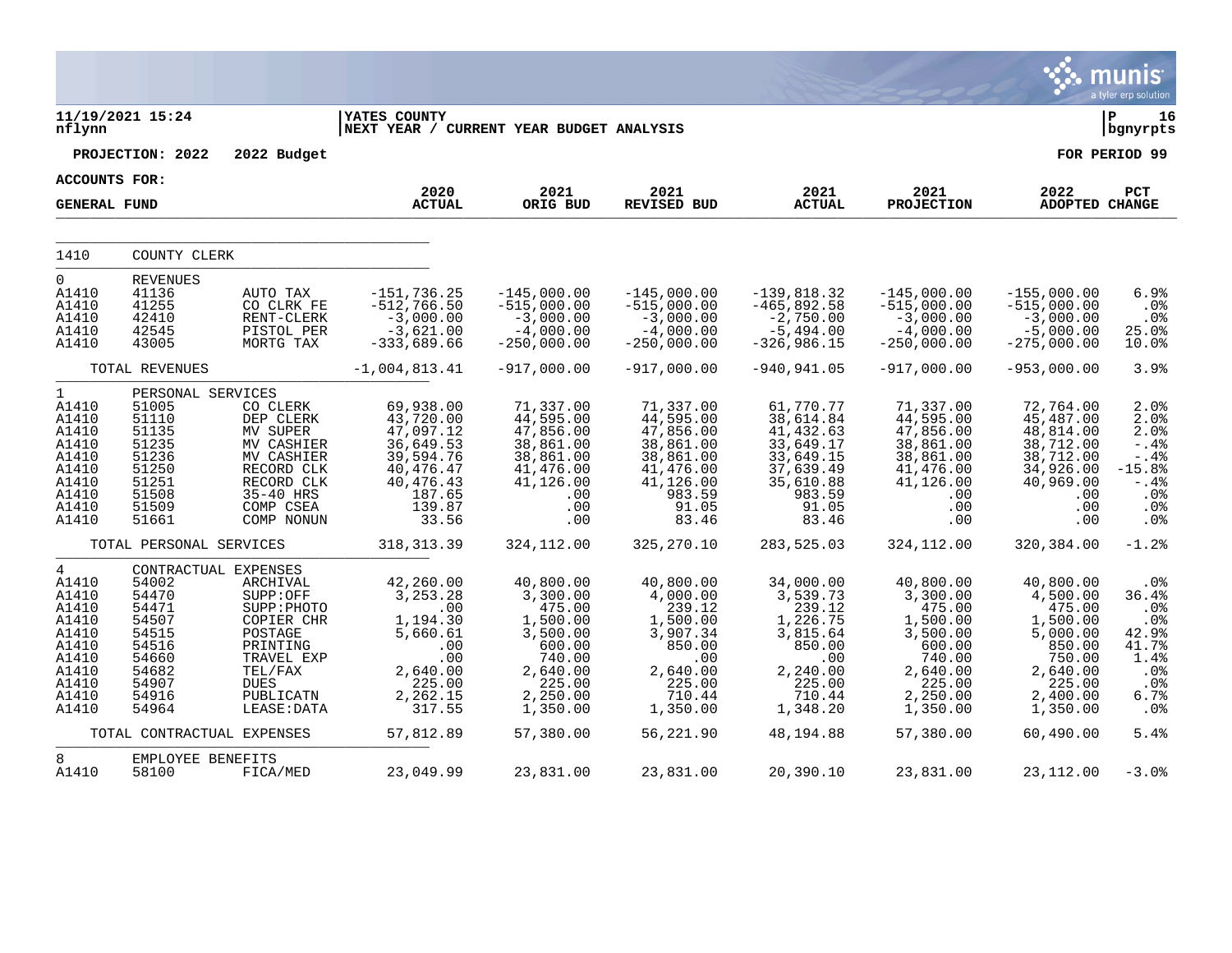

### **11/19/2021 15:24 |YATES COUNTY |P 17 nflynn |NEXT YEAR / CURRENT YEAR BUDGET ANALYSIS |bgnyrpts**

# **PROJECTION: 2022 2022 Budget FOR PERIOD 99**

| <b>GENERAL FUND</b>     |       |            | 2020<br><b>ACTUAL</b> | 2021<br>ORIG BUD | 2021<br>REVISED BUD | 2021<br><b>ACTUAL</b> | 2021<br><b>PROJECTION</b> | 2022<br><b>ADOPTED</b> | PCT<br>CHANGE |
|-------------------------|-------|------------|-----------------------|------------------|---------------------|-----------------------|---------------------------|------------------------|---------------|
| A1410                   | 58303 | INS-CSEA   | 31,100.88             | 32,034.00        | 32,034.00           | 28,810.05             | 32,034.00                 | 45,470.00              | 41.9%         |
| A1410                   | 58305 | INS-NON UN | 25,458.96             | 26,223.00        | 26,223.00           | 24,037.53             | 26,223.00                 | 27,534.00              | 5.0%          |
| TOTAL EMPLOYEE BENEFITS |       |            | 79,609.83             | 82,088.00        | 82,088.00           | 73,237.68             | 82,088.00                 | 96,116.00              | 17.1%         |
| TOTAL COUNTY CLERK      |       |            | -549,077.30           | $-453.420.00$    | $-453.420.00$       | $-535.983.46$         | $-453.420.00$             | $-476.010.00$          | 5.0%          |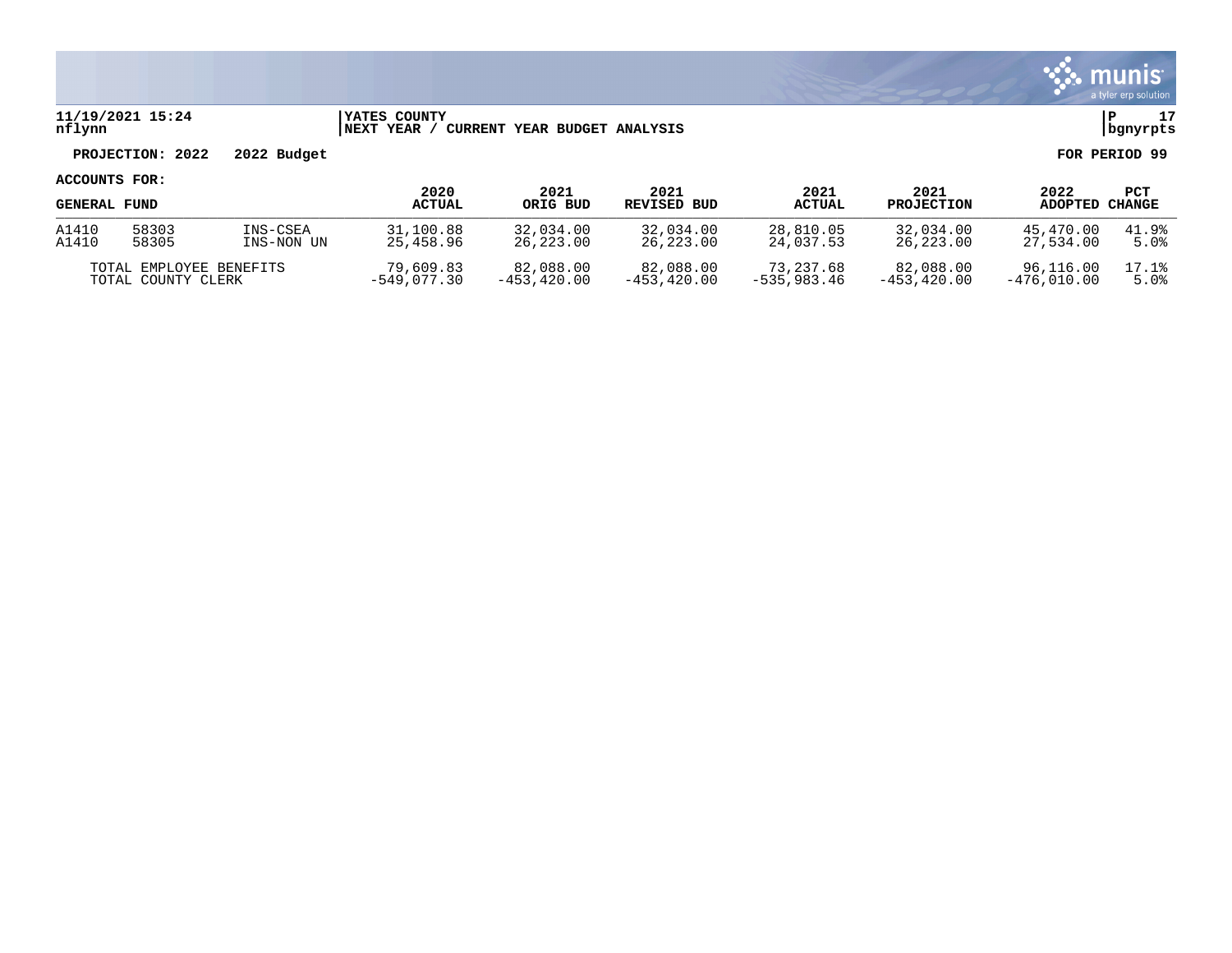|                                                                                             |                                                                                        |                                                                                                                                                       |                                                                                           |                                                                                                       |                                                                                                       |                                                                                             |                                                                                                       |                                                                                                       | <b>munis</b><br>a tyler erp solution                                           |
|---------------------------------------------------------------------------------------------|----------------------------------------------------------------------------------------|-------------------------------------------------------------------------------------------------------------------------------------------------------|-------------------------------------------------------------------------------------------|-------------------------------------------------------------------------------------------------------|-------------------------------------------------------------------------------------------------------|---------------------------------------------------------------------------------------------|-------------------------------------------------------------------------------------------------------|-------------------------------------------------------------------------------------------------------|--------------------------------------------------------------------------------|
| nflynn                                                                                      | 11/19/2021 15:24                                                                       |                                                                                                                                                       | YATES COUNTY<br>NEXT YEAR / CURRENT YEAR BUDGET ANALYSIS                                  |                                                                                                       |                                                                                                       |                                                                                             |                                                                                                       |                                                                                                       | P<br>18<br>bgnyrpts                                                            |
|                                                                                             | PROJECTION: 2022                                                                       | 2022 Budget                                                                                                                                           |                                                                                           |                                                                                                       |                                                                                                       |                                                                                             |                                                                                                       |                                                                                                       | FOR PERIOD 99                                                                  |
| <b>ACCOUNTS FOR:</b>                                                                        |                                                                                        |                                                                                                                                                       |                                                                                           |                                                                                                       |                                                                                                       |                                                                                             |                                                                                                       |                                                                                                       |                                                                                |
| <b>GENERAL FUND</b>                                                                         |                                                                                        |                                                                                                                                                       | 2020<br><b>ACTUAL</b>                                                                     | 2021<br>ORIG BUD                                                                                      | 2021<br><b>REVISED BUD</b>                                                                            | 2021<br><b>ACTUAL</b>                                                                       | 2021<br><b>PROJECTION</b>                                                                             | 2022<br>ADOPTED CHANGE                                                                                | PCT                                                                            |
| 1420                                                                                        | COUNTY ATTORNEY                                                                        |                                                                                                                                                       |                                                                                           |                                                                                                       |                                                                                                       |                                                                                             |                                                                                                       |                                                                                                       |                                                                                |
| $\mathbf{1}$<br>A1420<br>A1420                                                              | PERSONAL SERVICES<br>51590<br>51644                                                    | CO ATTY<br>SECR-ATTY                                                                                                                                  | 99,039.00<br>30,970.80                                                                    | 101,020.00<br>31,428.00                                                                               | 101,020.00<br>31,428.00                                                                               | 87,473.30<br>27,090.00                                                                      | 101,020.00<br>31,428.00                                                                               | 103,041.00<br>32,057.00                                                                               | 2.0%<br>2.0%                                                                   |
|                                                                                             | TOTAL PERSONAL SERVICES                                                                |                                                                                                                                                       | 130,009.80                                                                                | 132,448.00                                                                                            | 132,448.00                                                                                            | 114,563.30                                                                                  | 132,448.00                                                                                            | 135,098.00                                                                                            | 2.0%                                                                           |
| 4<br>A1420<br>A1420<br>A1420<br>A1420<br>A1420<br>A1420<br>A1420<br>A1420<br>A1420<br>A1420 | 54025<br>54152<br>54470<br>54512<br>54515<br>54654<br>54682<br>54755<br>54907<br>54916 | CONTRACTUAL EXPENSES<br>LEGAL ASST<br>CONFERENCE<br>SUPP:OFF<br>ON LINE DA<br>POSTAGE<br>MILEAGE<br>TEL/FAX<br>WITNESS FE<br><b>DUES</b><br>PUBLICATN | 63,521.40<br>.00<br>395.61<br>2,847.08<br>.00<br>.00<br>960.00<br>.00<br>254.00<br>109.20 | 45,000.00<br>200.00<br>385.00<br>2,470.00<br>100.00<br>200.00<br>960.00<br>150.00<br>300.00<br>100.00 | 45,000.00<br>200.00<br>385.00<br>2,470.00<br>100.00<br>200.00<br>760.00<br>150.00<br>300.00<br>300.00 | 30, 111.62<br>.00<br>78.30<br>1,799.64<br>10.91<br>.00<br>600.00<br>.00<br>254.00<br>122.46 | 45,000.00<br>200.00<br>385.00<br>2,470.00<br>100.00<br>200.00<br>960.00<br>150.00<br>300.00<br>100.00 | 45,000.00<br>200.00<br>385.00<br>2,470.00<br>100.00<br>200.00<br>960.00<br>150.00<br>300.00<br>100.00 | .0 <sub>8</sub><br>.0%<br>.0%<br>.0%<br>.0%<br>.0%<br>.0%<br>.0%<br>.0%<br>.0% |
|                                                                                             |                                                                                        | TOTAL CONTRACTUAL EXPENSES                                                                                                                            | 68,087.29                                                                                 | 49,865.00                                                                                             | 49,865.00                                                                                             | 32,976.93                                                                                   | 49,865.00                                                                                             | 49,865.00                                                                                             | .0%                                                                            |
| 8<br>A1420                                                                                  | EMPLOYEE BENEFITS<br>58100                                                             | FICA/MED                                                                                                                                              | 9,917.91                                                                                  | 10,133.00                                                                                             | 10,133.00                                                                                             | 8,764.12                                                                                    | 10,133.00                                                                                             | 10,335.00                                                                                             | 2.0%                                                                           |
|                                                                                             | TOTAL EMPLOYEE BENEFITS<br>TOTAL COUNTY ATTORNEY                                       |                                                                                                                                                       | 9,917.91<br>208,015.00                                                                    | 10,133.00<br>192,446.00                                                                               | 10,133.00<br>192,446.00                                                                               | 8,764.12<br>156,304.35                                                                      | 10,133.00<br>192,446.00                                                                               | 10,335.00<br>195,298.00                                                                               | 2.0%<br>1.5%                                                                   |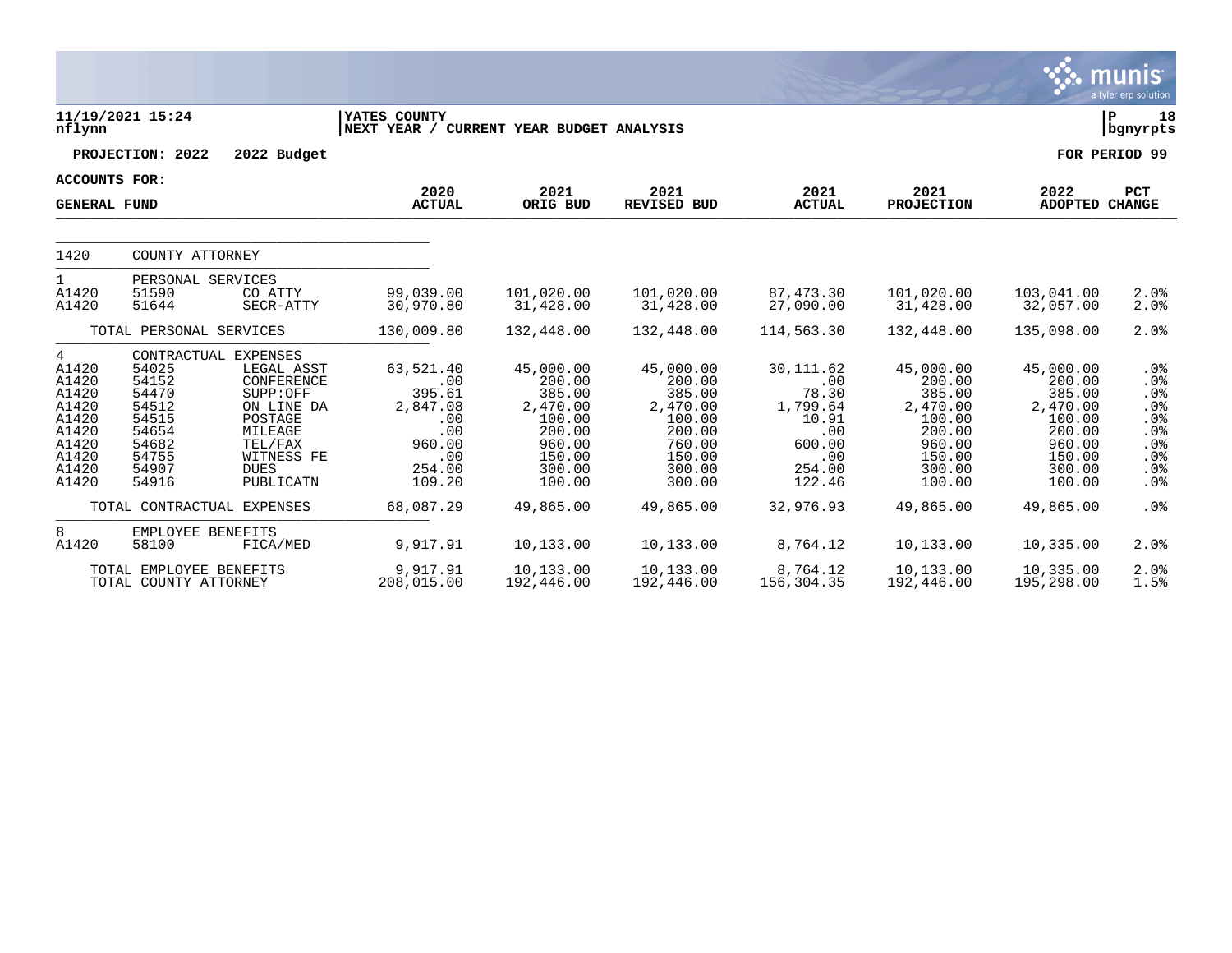|                                                                                                                                          |                                                                                                                                     |                                                                                                                                                                                                                 |                                                                                                                                                                    |                                                                                                                                                                          |                                                                                                                                                                         |                                                                                                                                                              |                                                                                                                                                                          |                                                                                                                                                                        | <b>munis</b><br>a tyler erp solution                                                                                         |
|------------------------------------------------------------------------------------------------------------------------------------------|-------------------------------------------------------------------------------------------------------------------------------------|-----------------------------------------------------------------------------------------------------------------------------------------------------------------------------------------------------------------|--------------------------------------------------------------------------------------------------------------------------------------------------------------------|--------------------------------------------------------------------------------------------------------------------------------------------------------------------------|-------------------------------------------------------------------------------------------------------------------------------------------------------------------------|--------------------------------------------------------------------------------------------------------------------------------------------------------------|--------------------------------------------------------------------------------------------------------------------------------------------------------------------------|------------------------------------------------------------------------------------------------------------------------------------------------------------------------|------------------------------------------------------------------------------------------------------------------------------|
| nflynn                                                                                                                                   | 11/19/2021 15:24<br>PROJECTION: 2022                                                                                                | 2022 Budget                                                                                                                                                                                                     | <b>YATES COUNTY</b><br> NEXT YEAR / CURRENT YEAR BUDGET ANALYSIS                                                                                                   |                                                                                                                                                                          |                                                                                                                                                                         |                                                                                                                                                              |                                                                                                                                                                          |                                                                                                                                                                        | l P<br>19<br>  bgnyrpts<br>FOR PERIOD 99                                                                                     |
|                                                                                                                                          |                                                                                                                                     |                                                                                                                                                                                                                 |                                                                                                                                                                    |                                                                                                                                                                          |                                                                                                                                                                         |                                                                                                                                                              |                                                                                                                                                                          |                                                                                                                                                                        |                                                                                                                              |
| <b>ACCOUNTS FOR:</b><br><b>GENERAL FUND</b>                                                                                              |                                                                                                                                     |                                                                                                                                                                                                                 | 2020<br><b>ACTUAL</b>                                                                                                                                              | 2021<br>ORIG BUD                                                                                                                                                         | 2021<br>REVISED BUD                                                                                                                                                     | 2021<br><b>ACTUAL</b>                                                                                                                                        | 2021<br><b>PROJECTION</b>                                                                                                                                                | 2022<br><b>ADOPTED CHANGE</b>                                                                                                                                          | PCT                                                                                                                          |
| 1430                                                                                                                                     |                                                                                                                                     | PERSONNEL DEPARTMENT                                                                                                                                                                                            |                                                                                                                                                                    |                                                                                                                                                                          |                                                                                                                                                                         |                                                                                                                                                              |                                                                                                                                                                          |                                                                                                                                                                        |                                                                                                                              |
| $\mathbf 0$<br>A1430                                                                                                                     | <b>REVENUES</b><br>41260                                                                                                            | PERSONNEL                                                                                                                                                                                                       | $-7, 305.44$                                                                                                                                                       | $-8,000.00$                                                                                                                                                              | $-8,000.00$                                                                                                                                                             | $-7,024.83$                                                                                                                                                  | $-8,000.00$                                                                                                                                                              | $-8,000.00$                                                                                                                                                            | . 0 %                                                                                                                        |
|                                                                                                                                          | TOTAL REVENUES                                                                                                                      |                                                                                                                                                                                                                 | $-7, 305.44$                                                                                                                                                       | $-8,000.00$                                                                                                                                                              | $-8,000.00$                                                                                                                                                             | $-7,024.83$                                                                                                                                                  | $-8,000.00$                                                                                                                                                              | $-8,000.00$                                                                                                                                                            | .0 <sub>8</sub>                                                                                                              |
| $\mathbf{1}$<br>A1430<br>A1430<br>A1430<br>A1430<br>A1430<br>A1430                                                                       | PERSONAL SERVICES<br>51080<br>51140<br>51505<br>51615<br>51661<br>51961                                                             | PERS OFFCR<br>PERS ASSIS<br>OVERTIME<br>EXAM MNTR<br>COMP NONUN<br>35-40 HRS                                                                                                                                    | 69,657.00<br>31,711.44<br>41.03<br>255.10<br>1,533.65<br>202.44                                                                                                    | 71,051.00<br>40,775.00<br>$\overline{\phantom{0}}$ .00<br>500.00<br>.00<br>400.00                                                                                        | 71,051.00<br>40,775.00<br>44.64<br>540.13<br>60.18<br>468.72                                                                                                            | 61,523.17<br>35,310.24<br>44.64<br>611.10<br>60.18<br>468.72                                                                                                 | 71,051.00<br>40,775.00<br>.00<br>500.00<br>.00<br>400.00                                                                                                                 | 72,473.00<br>41,591.00<br>.00<br>500.00<br>.00<br>400.00                                                                                                               | $2.0$ %<br>2.0%<br>$.0\%$<br>.0%<br>.0%<br>.0%                                                                               |
|                                                                                                                                          | TOTAL PERSONAL SERVICES                                                                                                             |                                                                                                                                                                                                                 | 103,400.66                                                                                                                                                         | 112,726.00                                                                                                                                                               | 112,939.67                                                                                                                                                              | 98,018.05                                                                                                                                                    | 112,726.00                                                                                                                                                               | 114,964.00                                                                                                                                                             | 2.0%                                                                                                                         |
| 4<br>A1430<br>A1430<br>A1430<br>A1430<br>A1430<br>A1430<br>A1430<br>A1430<br>A1430<br>A1430<br>A1430<br>A1430<br>A1430<br>A1430<br>A1430 | 54011<br>54019<br>54034<br>54156<br>54470<br>54501<br>54507<br>54515<br>54516<br>54575<br>54660<br>54682<br>54903<br>54907<br>54920 | CONTRACTUAL EXPENSES<br>CONSULTANT<br>EAP<br>PHYSICALS<br>TRAINING<br>SUPP:OFF<br>ADVERTISIN<br>COPIER CHR<br>POSTAGE<br>PRINTING<br>SOFT MAINT<br>TRAVEL EXP<br>TEL/FAX<br>AWARDS<br><b>DUES</b><br>STATE FEES | 11,401.80<br>3,591.00<br>4,315.41<br>1,500.00<br>503.37<br>1,481.50<br>1,411.50<br>279.05<br>239.97<br>6,050.00<br>$\ldots$<br>720.00<br>.00<br>319.00<br>2,602.00 | 10,000.00<br>3,750.00<br>3,750.00<br>2,200.00<br>850.00<br>3,500.00<br>1,600.00<br>350.00<br>300.00<br>6, 230.00<br>1,000.00<br>720.00<br>1,450.00<br>355.00<br>2,500.00 | 6,416.15<br>3,830.40<br>5,825.00<br>2,200.00<br>850.00<br>5,500.00<br>1,600.00<br>350.00<br>300.00<br>6, 230.00<br>1,000.00<br>720.00<br>1,450.00<br>355.00<br>1,714.78 | 1,915.80<br>3,830.40<br>5,201.00<br>115.00<br>493.71<br>5,047.32<br>1,161.35<br>182.05<br>.00<br>6, 230.00<br>960.96<br>600.00<br>700.67<br>319.00<br>681.00 | 10,000.00<br>3,750.00<br>3,750.00<br>2,200.00<br>850.00<br>3,500.00<br>1,600.00<br>350.00<br>300.00<br>6, 230.00<br>1,000.00<br>720.00<br>1,450.00<br>355.00<br>2,500.00 | 3,000.00<br>4,000.00<br>4,000.00<br>2,200.00<br>850.00<br>3,500.00<br>1,600.00<br>350.00<br>300.00<br>6,420.00<br>1,000.00<br>720.00<br>1,450.00<br>355.00<br>2,500.00 | $-70.0%$<br>6.7%<br>6.7%<br>.0%<br>.0%<br>.0%<br>.0%<br>.0%<br>.0%<br>3.0%<br>.0%<br>$.0\%$<br>.0 <sub>8</sub><br>.0%<br>.0% |
|                                                                                                                                          |                                                                                                                                     | TOTAL CONTRACTUAL EXPENSES                                                                                                                                                                                      | 34,414.60                                                                                                                                                          | 38,555.00                                                                                                                                                                | 38, 341. 33                                                                                                                                                             | 27,438.26                                                                                                                                                    | 38,555.00                                                                                                                                                                | 32,245.00                                                                                                                                                              | $-16.4%$                                                                                                                     |
| 8<br>A1430<br>A1430                                                                                                                      | EMPLOYEE BENEFITS<br>58100<br>58305                                                                                                 | FICA/MED<br>INS-NON UN                                                                                                                                                                                          | 7,315.75<br>38, 283. 24                                                                                                                                            | 7,984.00<br>39,432.00                                                                                                                                                    | 7,984.00<br>39,432.00                                                                                                                                                   | 6,817.07<br>36, 145.89                                                                                                                                       | 7,984.00<br>39,432.00                                                                                                                                                    | 8,123.00<br>41,404.00                                                                                                                                                  | 1.7%<br>5.0%                                                                                                                 |
|                                                                                                                                          | TOTAL EMPLOYEE BENEFITS                                                                                                             | TOTAL PERSONNEL DEPARTMENT                                                                                                                                                                                      | 45,598.99<br>176,108.81                                                                                                                                            | 47,416.00<br>190,697.00                                                                                                                                                  | 47,416.00<br>190,697.00                                                                                                                                                 | 42,962.96<br>161,394.44                                                                                                                                      | 47,416.00<br>190,697.00                                                                                                                                                  | 49,527.00<br>188,736.00                                                                                                                                                | 4.5%<br>$-1.0$ %                                                                                                             |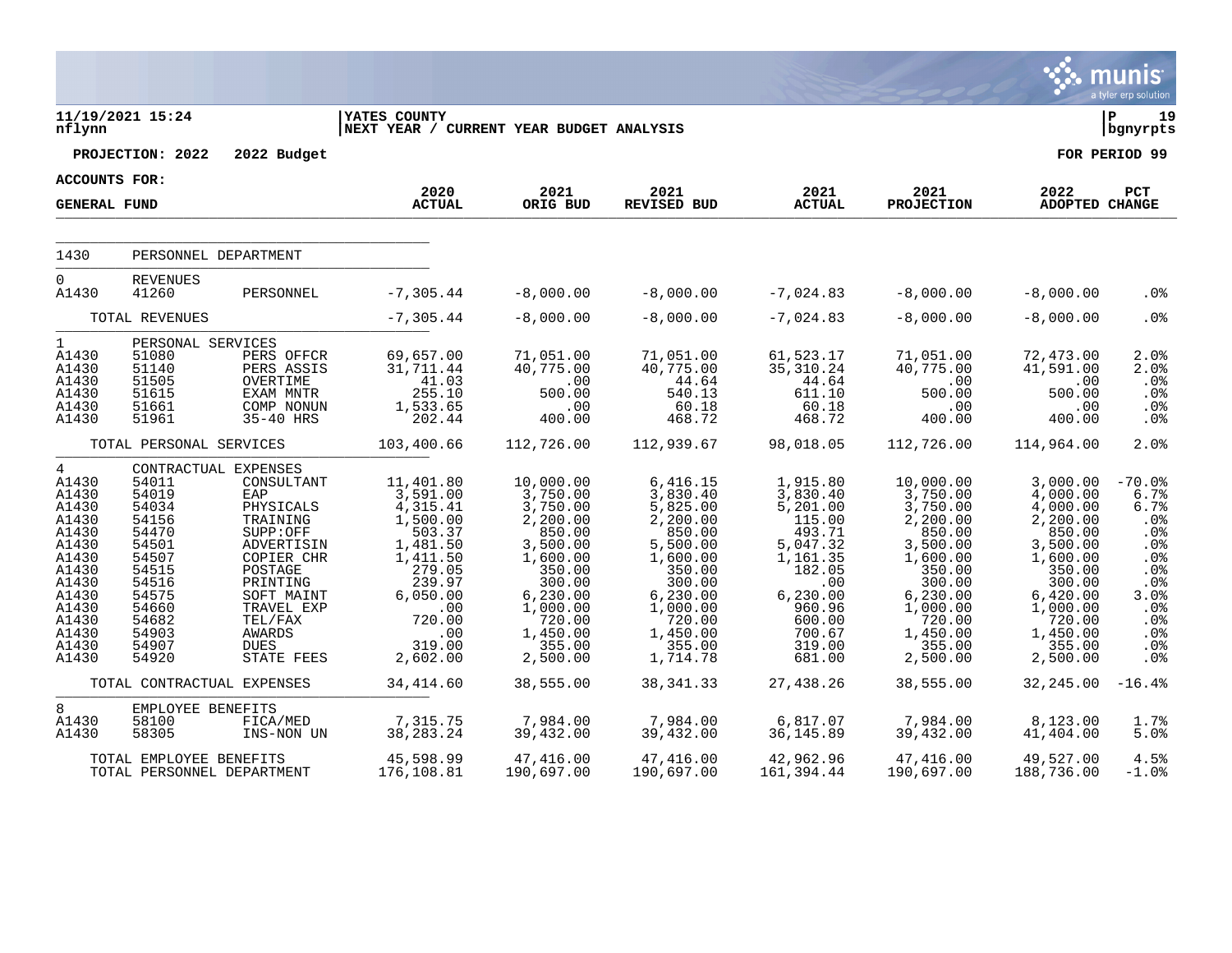|                                                                                                                                                                 |                                                                                                                                                                      |                                                                                                                                                                                                             |                                                                                                                                                                       |                                                                                                                                                                                 |                                                                                                                                                                                       |                                                                                                                                                                       |                                                                                                                                                                                      |                                                                                                                                                                                 | munis<br>a tyler erp solution                                                                                               |
|-----------------------------------------------------------------------------------------------------------------------------------------------------------------|----------------------------------------------------------------------------------------------------------------------------------------------------------------------|-------------------------------------------------------------------------------------------------------------------------------------------------------------------------------------------------------------|-----------------------------------------------------------------------------------------------------------------------------------------------------------------------|---------------------------------------------------------------------------------------------------------------------------------------------------------------------------------|---------------------------------------------------------------------------------------------------------------------------------------------------------------------------------------|-----------------------------------------------------------------------------------------------------------------------------------------------------------------------|--------------------------------------------------------------------------------------------------------------------------------------------------------------------------------------|---------------------------------------------------------------------------------------------------------------------------------------------------------------------------------|-----------------------------------------------------------------------------------------------------------------------------|
| nflynn                                                                                                                                                          | 11/19/2021 15:24                                                                                                                                                     |                                                                                                                                                                                                             | <b>IYATES COUNTY</b><br>NEXT YEAR / CURRENT YEAR BUDGET ANALYSIS                                                                                                      |                                                                                                                                                                                 |                                                                                                                                                                                       |                                                                                                                                                                       |                                                                                                                                                                                      |                                                                                                                                                                                 | ∣ P<br>20<br>bgnyrpts                                                                                                       |
|                                                                                                                                                                 | PROJECTION: 2022                                                                                                                                                     | 2022 Budget                                                                                                                                                                                                 |                                                                                                                                                                       |                                                                                                                                                                                 |                                                                                                                                                                                       |                                                                                                                                                                       |                                                                                                                                                                                      |                                                                                                                                                                                 | FOR PERIOD 99                                                                                                               |
| ACCOUNTS FOR:                                                                                                                                                   |                                                                                                                                                                      |                                                                                                                                                                                                             | 2020                                                                                                                                                                  | 2021                                                                                                                                                                            |                                                                                                                                                                                       | 2021                                                                                                                                                                  |                                                                                                                                                                                      | 2022                                                                                                                                                                            |                                                                                                                             |
| <b>GENERAL FUND</b>                                                                                                                                             |                                                                                                                                                                      |                                                                                                                                                                                                             | <b>ACTUAL</b>                                                                                                                                                         | ORIG BUD                                                                                                                                                                        | 2021<br>REVISED BUD                                                                                                                                                                   | <b>ACTUAL</b>                                                                                                                                                         | 2021<br>PROJECTION                                                                                                                                                                   | ADOPTED CHANGE                                                                                                                                                                  | PCT                                                                                                                         |
| 1450                                                                                                                                                            | <b>ELECTIONS</b>                                                                                                                                                     |                                                                                                                                                                                                             |                                                                                                                                                                       |                                                                                                                                                                                 |                                                                                                                                                                                       |                                                                                                                                                                       |                                                                                                                                                                                      |                                                                                                                                                                                 |                                                                                                                             |
| $\overline{0}$<br>A1450<br>A1450<br>A1450                                                                                                                       | <b>REVENUES</b><br>41289<br>42210<br>43089                                                                                                                           | BOE FEES<br>ELECTIONS<br>OTHER                                                                                                                                                                              | $-14,058.51$<br>$-307, 470.46$<br>-34,426.92                                                                                                                          | $-2,808.00$<br>$-327,983.00$<br>.00                                                                                                                                             | $-2,808.00$<br>$-327,983.00$<br>$-66,704.00$                                                                                                                                          | $-2,165.18$<br>$.00 \,$<br>$-53, 575.20$                                                                                                                              | $-2,808.00$<br>$-327,983.00$<br>.00                                                                                                                                                  | -13,736.00<br>$-350, 416.00$<br>$-37,461.00$                                                                                                                                    | 389.2%<br>6.8%<br>$.0\%$                                                                                                    |
|                                                                                                                                                                 | TOTAL REVENUES                                                                                                                                                       |                                                                                                                                                                                                             | $-355, 955.89$                                                                                                                                                        | $-330,791.00$                                                                                                                                                                   | $-397, 495.00$                                                                                                                                                                        | $-55,740.38$                                                                                                                                                          | $-330,791.00$                                                                                                                                                                        | $-401, 613.00$                                                                                                                                                                  | 21.4%                                                                                                                       |
| $1 \quad \blacksquare$<br>A1450<br>A1450<br>A1450<br>A1450<br>A1450<br>A1450                                                                                    | PERSONAL SERVICES<br>51050<br>51051<br>51595<br>51596<br>51660<br>51661                                                                                              | COMMISS-EL<br>COMMISS-EL<br>DEP EL COM<br>ELECT WORK<br>INS BUYOUT<br>COMP NONUN                                                                                                                            | 52,900.00<br>52,900.00<br>72,612.59<br>$91,629.49$<br>2,583.84<br>208.74                                                                                              | 53,958.00<br>53,958.00<br>76,155.00<br>90,490.00<br>2,662.00<br>.00                                                                                                             | 53,958.00<br>53,958.00<br>76, 155.00<br>90,490.00<br>2,662.00<br>.00                                                                                                                  | 46,722.35<br>46,722.32<br>58,523.49<br>58,458.49<br>1,219.90<br>.00                                                                                                   | 53,958.00<br>53,958.00<br>76,155.00<br>90,490.00<br>2,662.00<br>.00                                                                                                                  | 55,038.00<br>55,038.00<br>77,679.00<br>113,976.00<br>1,397.00<br>.00                                                                                                            | 2.0%<br>2.0%<br>2.0%<br>26.0%<br>$-47.5%$<br>.0 <sub>8</sub>                                                                |
|                                                                                                                                                                 | TOTAL PERSONAL SERVICES                                                                                                                                              |                                                                                                                                                                                                             | 272,834.66                                                                                                                                                            | 277, 223.00                                                                                                                                                                     | 277, 223.00                                                                                                                                                                           | 211,646.55                                                                                                                                                            | 277, 223.00                                                                                                                                                                          | 303,128.00                                                                                                                                                                      | 9.3%                                                                                                                        |
| 2<br>A1450                                                                                                                                                      | EQUIPMENT<br>52115                                                                                                                                                   | COMP HRDWR                                                                                                                                                                                                  | .00                                                                                                                                                                   | .00                                                                                                                                                                             | 47,126.00                                                                                                                                                                             | 47,125.20                                                                                                                                                             | .00                                                                                                                                                                                  | .00                                                                                                                                                                             | . 0%                                                                                                                        |
|                                                                                                                                                                 | TOTAL EQUIPMENT                                                                                                                                                      |                                                                                                                                                                                                             | .00                                                                                                                                                                   | .00                                                                                                                                                                             | 47,126.00                                                                                                                                                                             | 47,125.20                                                                                                                                                             | .00                                                                                                                                                                                  | .00                                                                                                                                                                             | .0 <sub>8</sub>                                                                                                             |
| $4\overline{ }$<br>A1450<br>A1450<br>A1450<br>A1450<br>A1450<br>A1450<br>A1450<br>A1450<br>A1450<br>A1450<br>A1450<br>A1450<br>A1450<br>A1450<br>A1450<br>A1450 | CONTRACTUAL EXPENSES<br>54011<br>54152<br>54156<br>54408<br>54461<br>54470<br>54481<br>54484<br>54501<br>54507<br>54515<br>54516<br>54576<br>54653<br>54654<br>54660 | CONSULTANT<br>CONFERENCE<br>TRAINING<br>EO MAINT<br>SUPP: ELECT<br>SUPP:OFF<br>TRNG SUPP<br>VOTE SUPP<br>ADVERTISIN<br>COPIER CHR<br>POSTAGE<br>PRINTING<br>COMP SFT A<br>GASOLINE<br>MILEAGE<br>TRAVEL EXP | .00<br>60.00<br>.00<br>12, 299.25<br>29, 741.45<br>922.74<br>.00<br>1,085.43<br>772.16<br>879.28<br>15,278.58<br>8,103.74<br>26,169.00<br>83.63<br>569.84<br>1,488.76 | .00<br>180.00<br>4,000.00<br>3,404.00<br>18,113.00<br>1,000.00<br>400.00<br>2,100.00<br>2,000.00<br>750.00<br>7,500.00<br>3,200.00<br>26,169.00<br>500.00<br>615.00<br>3,800.00 | 19,578.00<br>180.00<br>4,000.00<br>3,404.00<br>18,113.00<br>1,000.00<br>400.00<br>2,100.00<br>2,000.00<br>750.00<br>7,500.00<br>3,200.00<br>26,169.00<br>500.00<br>615.00<br>3,800.00 | 12,900.00<br>120.00<br>.00<br>1, 113.43<br>22, 171.92<br>175.00<br>.00<br>.00<br>314.56<br>637.20<br>3,952.07<br>2,982.18<br>28,545.00<br>43.06<br>334.88<br>2,615.82 | $180.00$<br>00.00<br>4,000.00<br>3,404.00<br>18, 113.00<br>1,000.00<br>400.00<br>2,100.00<br>2,000.00<br>750.00<br>7,500.00<br>3,200.00<br>26,169.00<br>500.00<br>615.00<br>3,800.00 | .00<br>120.00<br>4,000.00<br>3,404.00<br>57,185.00<br>1,000.00<br>400.00<br>2,100.00<br>2,000.00<br>750.00<br>8,500.00<br>3,200.00<br>33,420.00<br>500.00<br>615.00<br>3,800.00 | $.0\%$<br>$-33.3%$<br>.0%<br>.0%<br>215.7%<br>.0%<br>.0%<br>.0%<br>.0%<br>.0%<br>13.3%<br>.0%<br>27.7%<br>.0%<br>.0%<br>.0% |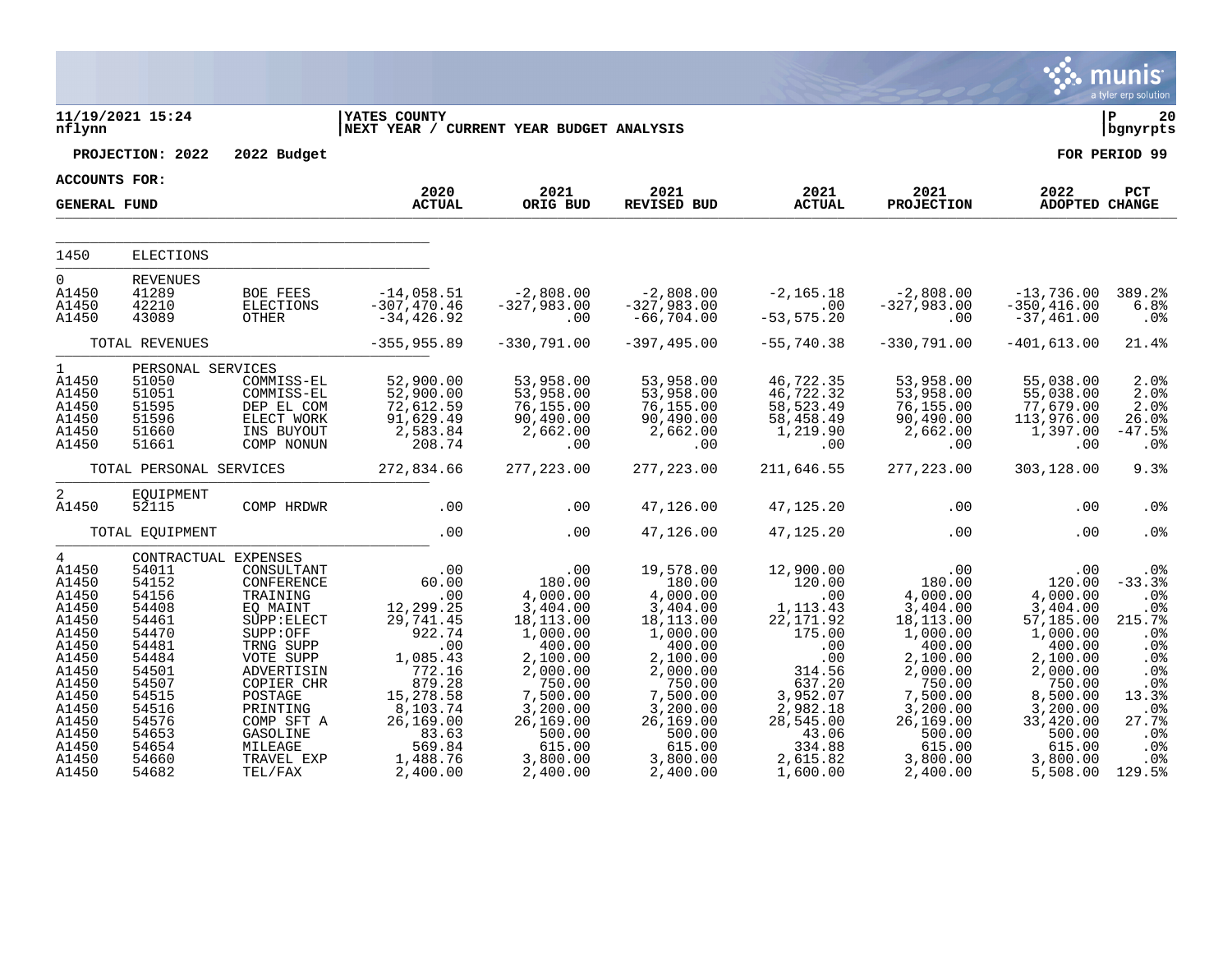

### **11/19/2021 15:24 |YATES COUNTY |P 21 nflynn |NEXT YEAR / CURRENT YEAR BUDGET ANALYSIS |bgnyrpts**

**PROJECTION: 2022 2022 Budget FOR PERIOD 99**

|                                            |                            |                        | 2020                   | 2021                   | 2021                    | 2021                   | 2021                   | 2022           | PCT    |
|--------------------------------------------|----------------------------|------------------------|------------------------|------------------------|-------------------------|------------------------|------------------------|----------------|--------|
| <b>GENERAL FUND</b>                        |                            |                        | ACTUAL                 | ORIG BUD               | REVISED BUD             | <b>ACTUAL</b>          | <b>PROJECTION</b>      | <b>ADOPTED</b> | CHANGE |
| A1450                                      | 54907                      | <b>DUES</b>            | 140.00                 | 140.00                 | 140.00                  | 140.00                 | 140.00                 | 140.00         | .0%    |
| TOTAL CONTRACTUAL EXPENSES                 |                            | 99,993.86              | 76,271.00              | 95,849.00              | 77,645.12               | 76,271.00              | 126,642.00             | 66.0%          |        |
| 8<br>A1450                                 | EMPLOYEE BENEFITS<br>58100 | FICA/MED               | 17,563.77              | 21,208.00              | 21,208.00               | 13,721.89              | 21,208.00              | 23,190.00      | 9.3%   |
| TOTAL EMPLOYEE BENEFITS<br>TOTAL ELECTIONS |                            | 17,563.77<br>34,436.40 | 21,208.00<br>43,911.00 | 21,208.00<br>43,911.00 | 13,721.89<br>294,398.38 | 21,208.00<br>43,911.00 | 23,190.00<br>51,347.00 | 9.3%<br>16.9%  |        |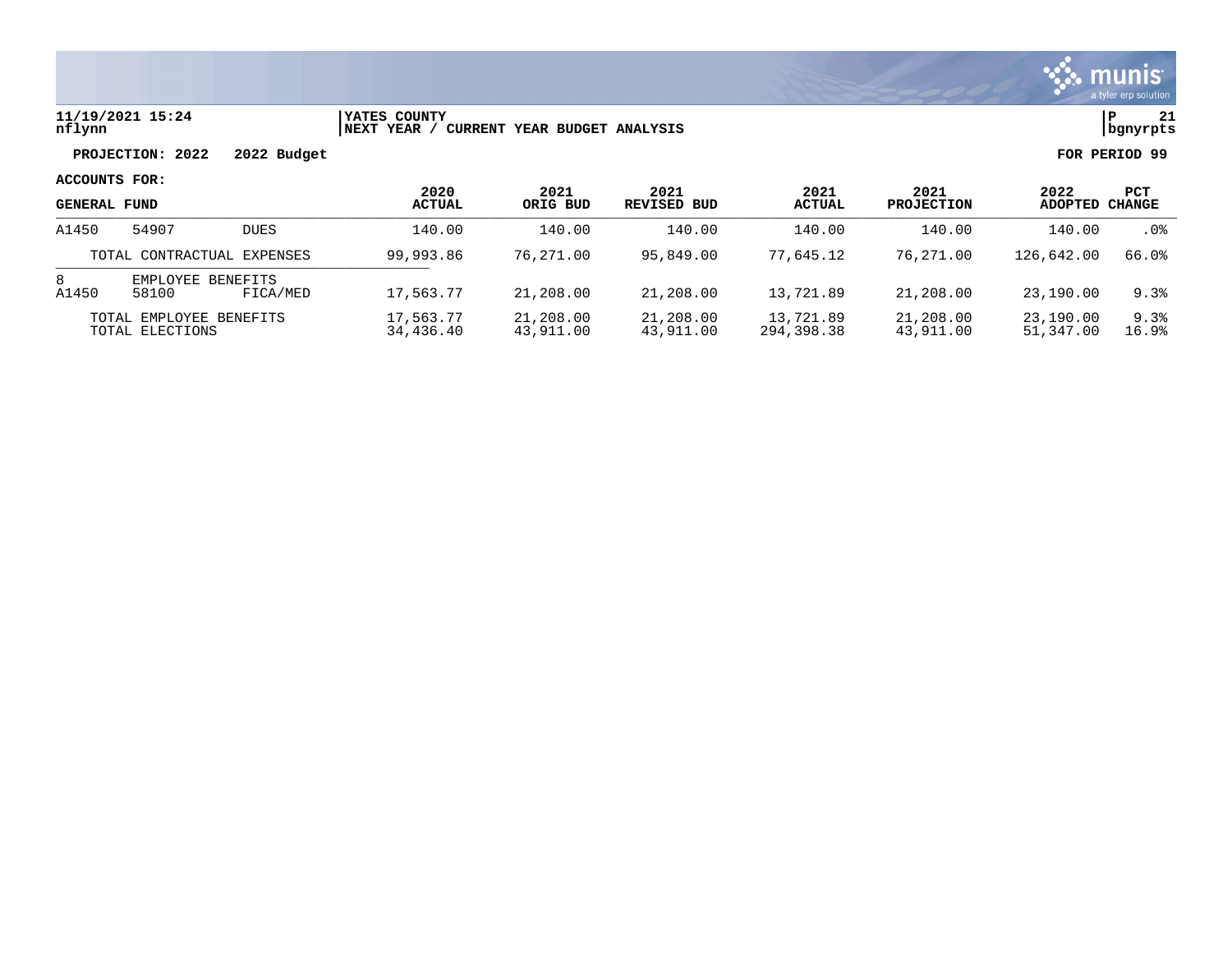|                                                                  |                                                                         |                                                                                                                   |                                                                         |                                                                       |                                                                     |                                                               |                                                                       |                                                                       | <b>munis</b><br>a tyler erp solution                               |
|------------------------------------------------------------------|-------------------------------------------------------------------------|-------------------------------------------------------------------------------------------------------------------|-------------------------------------------------------------------------|-----------------------------------------------------------------------|---------------------------------------------------------------------|---------------------------------------------------------------|-----------------------------------------------------------------------|-----------------------------------------------------------------------|--------------------------------------------------------------------|
| nflynn                                                           | 11/19/2021 15:24                                                        |                                                                                                                   | YATES COUNTY<br>NEXT YEAR / CURRENT YEAR BUDGET ANALYSIS                |                                                                       |                                                                     |                                                               |                                                                       |                                                                       | lР<br>22<br>  bgnyrpts                                             |
|                                                                  | PROJECTION: 2022                                                        | 2022 Budget                                                                                                       |                                                                         |                                                                       |                                                                     |                                                               |                                                                       |                                                                       | FOR PERIOD 99                                                      |
| <b>ACCOUNTS FOR:</b>                                             |                                                                         |                                                                                                                   |                                                                         |                                                                       |                                                                     |                                                               |                                                                       |                                                                       |                                                                    |
| <b>GENERAL FUND</b>                                              |                                                                         |                                                                                                                   | 2020<br><b>ACTUAL</b>                                                   | 2021<br>ORIG BUD                                                      | 2021<br><b>REVISED BUD</b>                                          | 2021<br><b>ACTUAL</b>                                         | 2021<br><b>PROJECTION</b>                                             | 2022<br>ADOPTED CHANGE                                                | <b>PCT</b>                                                         |
| 1460                                                             | RECORDS MANAGEMENT                                                      |                                                                                                                   |                                                                         |                                                                       |                                                                     |                                                               |                                                                       |                                                                       |                                                                    |
| $\Omega$<br>A1460                                                | <b>REVENUES</b><br>43089                                                | <b>OTHER</b>                                                                                                      | $-27,649.00$                                                            | .00                                                                   | .00                                                                 | $-15, 101.00$                                                 | .00                                                                   | .00                                                                   | .0 <sub>8</sub>                                                    |
|                                                                  | TOTAL REVENUES                                                          |                                                                                                                   | $-27,649.00$                                                            | .00                                                                   | .00                                                                 | $-15, 101.00$                                                 | .00                                                                   | .00                                                                   | .0%                                                                |
| $\mathbf{1}$<br>A1460<br>A1460<br>A1460                          | PERSONAL SERVICES<br>51221<br>51581<br>51641<br>TOTAL PERSONAL SERVICES | CLERK<br>REC MGT OF<br>RCRDS PT                                                                                   | 776.89<br>11,116.80<br>10,739.28<br>22,632.97                           | .00<br>17,564.00<br>11,535.00<br>29,099.00                            | .00<br>17,564.00<br>11,535.00<br>29,099.00                          | .00<br>16,499.38<br>8,473.80<br>24,973.18                     | .00<br>17,564.00<br>11,535.00<br>29,099.00                            | .00<br>17,916.00<br>17,916.00<br>35,832.00                            | $.0\%$<br>2.0%<br>55.3%<br>23.1%                                   |
| 4<br>A1460<br>A1460<br>A1460<br>A1460<br>A1460<br>A1460<br>A1460 | 54011<br>54451<br>54470<br>54571<br>54575<br>54682<br>54964             | CONTRACTUAL EXPENSES<br>CONSULTANT<br>SUPP: ARCH<br>SUPP:OFF<br>COMP SOFT<br>SOFT MAINT<br>TEL/FAX<br>LEASE: DATA | 37, 411.46<br>49.18<br>.00<br>60,192.93<br>8,250.91<br>720.00<br>100.00 | 2,500.00<br>1,000.00<br>100.00<br>.00<br>9,000.00<br>720.00<br>100.00 | 2,500.00<br>900.00<br>200.00<br>.00<br>9,000.00<br>720.00<br>100.00 | .00<br>60.40<br>147.18<br>.00<br>8,250.91<br>400.00<br>100.00 | 2,500.00<br>1,000.00<br>100.00<br>.00<br>9,000.00<br>720.00<br>100.00 | 2,500.00<br>1,000.00<br>100.00<br>.00<br>9,000.00<br>720.00<br>100.00 | .0 <sub>8</sub><br>.0%<br>$.0\%$<br>.0%<br>$.0\%$<br>$.0\%$<br>.0% |
|                                                                  | TOTAL CONTRACTUAL EXPENSES                                              |                                                                                                                   | 106,724.48                                                              | 13,420.00                                                             | 13,420.00                                                           | 8,958.49                                                      | 13,420.00                                                             | 13,420.00                                                             | .0%                                                                |
| 8<br>A1460                                                       | EMPLOYEE BENEFITS<br>58100                                              | FICA/MED                                                                                                          | 1,224.20                                                                | 2,227.00                                                              | 2,227.00                                                            | 1,910.44                                                      | 2,227.00                                                              | 2,742.00                                                              | 23.1%                                                              |
|                                                                  | TOTAL EMPLOYEE BENEFITS<br>TOTAL RECORDS MANAGEMENT                     |                                                                                                                   | 1,224.20<br>102,932.65                                                  | 2,227.00<br>44,746.00                                                 | 2,227.00<br>44,746.00                                               | 1,910.44<br>20,741.11                                         | 2,227.00<br>44,746.00                                                 | 2,742.00<br>51,994.00                                                 | 23.1%<br>16.2%                                                     |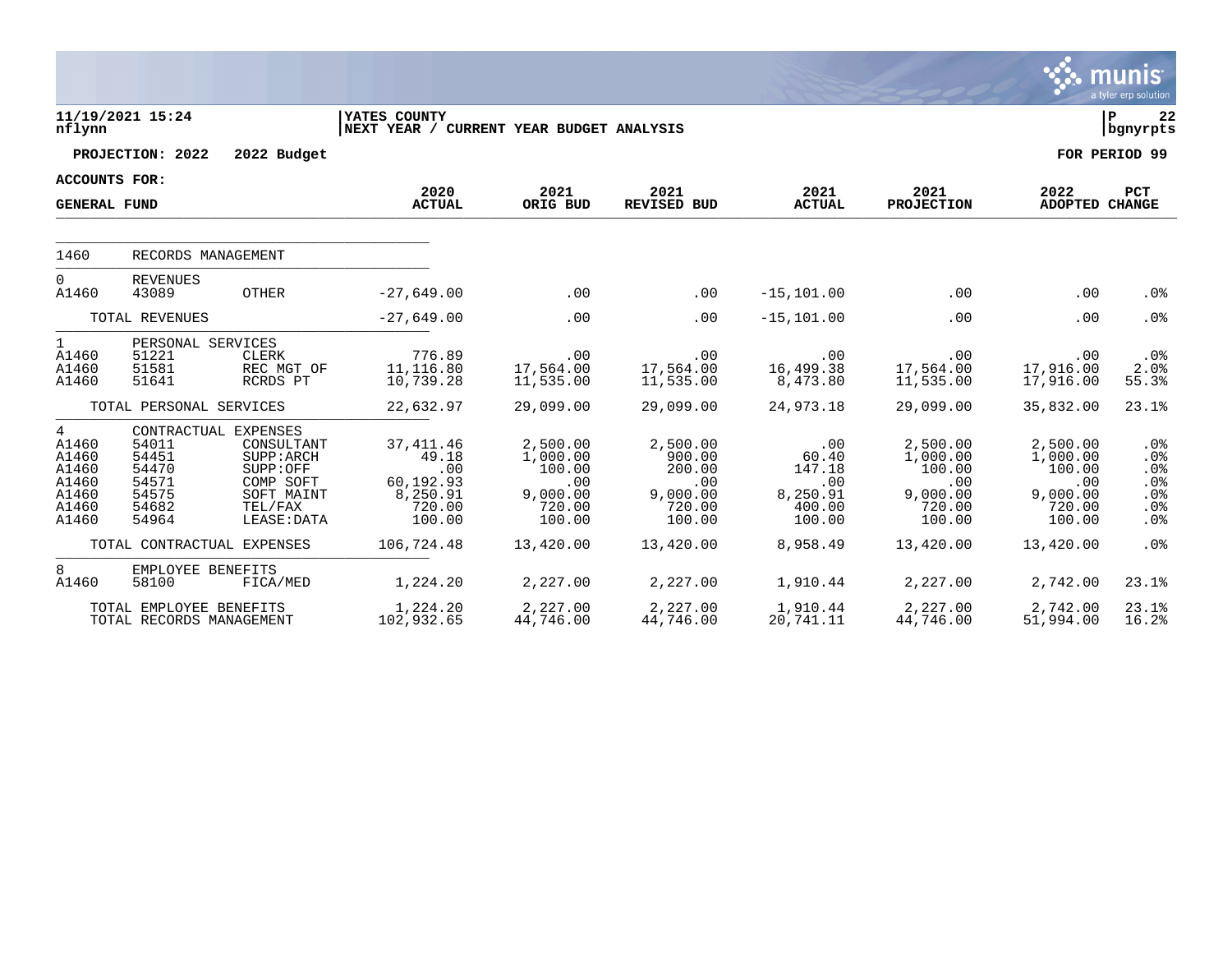|                                                                                                                                                   |                                                                                                                                                                      |                                                                                                                                                                                                                                   |                                                                                                                                                                                       |                                                                                                                                                                                               |                                                                                                                                                                                               |                                                                                                                                                                               |                                                                                                                                                                                               | œ                                                                                                                                                                                          | a tyler erp solution                                                                                                                                                 |
|---------------------------------------------------------------------------------------------------------------------------------------------------|----------------------------------------------------------------------------------------------------------------------------------------------------------------------|-----------------------------------------------------------------------------------------------------------------------------------------------------------------------------------------------------------------------------------|---------------------------------------------------------------------------------------------------------------------------------------------------------------------------------------|-----------------------------------------------------------------------------------------------------------------------------------------------------------------------------------------------|-----------------------------------------------------------------------------------------------------------------------------------------------------------------------------------------------|-------------------------------------------------------------------------------------------------------------------------------------------------------------------------------|-----------------------------------------------------------------------------------------------------------------------------------------------------------------------------------------------|--------------------------------------------------------------------------------------------------------------------------------------------------------------------------------------------|----------------------------------------------------------------------------------------------------------------------------------------------------------------------|
| nflynn                                                                                                                                            | 11/19/2021 15:24                                                                                                                                                     |                                                                                                                                                                                                                                   | <b>YATES COUNTY</b><br>NEXT YEAR / CURRENT YEAR BUDGET ANALYSIS                                                                                                                       |                                                                                                                                                                                               |                                                                                                                                                                                               |                                                                                                                                                                               |                                                                                                                                                                                               |                                                                                                                                                                                            | ΙP<br>23<br>  bgnyrpts                                                                                                                                               |
|                                                                                                                                                   | PROJECTION: 2022                                                                                                                                                     | 2022 Budget                                                                                                                                                                                                                       |                                                                                                                                                                                       |                                                                                                                                                                                               |                                                                                                                                                                                               |                                                                                                                                                                               |                                                                                                                                                                                               |                                                                                                                                                                                            | FOR PERIOD 99                                                                                                                                                        |
| ACCOUNTS FOR:                                                                                                                                     |                                                                                                                                                                      |                                                                                                                                                                                                                                   | 2020                                                                                                                                                                                  |                                                                                                                                                                                               | 2021                                                                                                                                                                                          |                                                                                                                                                                               | 2021                                                                                                                                                                                          | 2022                                                                                                                                                                                       |                                                                                                                                                                      |
| <b>GENERAL FUND</b>                                                                                                                               |                                                                                                                                                                      |                                                                                                                                                                                                                                   | <b>ACTUAL</b>                                                                                                                                                                         | 2021<br>ORIG BUD                                                                                                                                                                              | <b>REVISED BUD</b>                                                                                                                                                                            | 2021<br><b>ACTUAL</b>                                                                                                                                                         | <b>PROJECTION</b>                                                                                                                                                                             | <b>ADOPTED</b>                                                                                                                                                                             | PCT<br><b>CHANGE</b>                                                                                                                                                 |
| 1620                                                                                                                                              |                                                                                                                                                                      | COUNTY OFFICE BUILDING                                                                                                                                                                                                            |                                                                                                                                                                                       |                                                                                                                                                                                               |                                                                                                                                                                                               |                                                                                                                                                                               |                                                                                                                                                                                               |                                                                                                                                                                                            |                                                                                                                                                                      |
| $\mathbf 0$<br>A1620<br>A1620                                                                                                                     | <b>REVENUES</b><br>42416<br>42680                                                                                                                                    | RENT-CTY<br>INS RECOV                                                                                                                                                                                                             | $-4,920.00$<br>$-24,853.46$                                                                                                                                                           | $-4,800.00$<br>.00                                                                                                                                                                            | $-4,800.00$<br>.00                                                                                                                                                                            | $-4,640.00$<br>.00                                                                                                                                                            | $-4,800.00$<br>.00                                                                                                                                                                            | $-4,800.00$<br>.00                                                                                                                                                                         | $.0\%$<br>.0%                                                                                                                                                        |
|                                                                                                                                                   | TOTAL REVENUES                                                                                                                                                       |                                                                                                                                                                                                                                   | $-29,773.46$                                                                                                                                                                          | $-4,800.00$                                                                                                                                                                                   | $-4,800.00$                                                                                                                                                                                   | $-4,640.00$                                                                                                                                                                   | $-4,800.00$                                                                                                                                                                                   | $-4,800.00$                                                                                                                                                                                | .0%                                                                                                                                                                  |
| 4<br>A1620<br>A1620<br>A1620<br>A1620<br>A1620<br>A1620<br>A1620<br>A1620<br>A1620<br>A1620<br>A1620<br>A1620<br>A1620<br>A1620<br>A1620<br>A1620 | CONTRACTUAL EXPENSES<br>54404<br>54414<br>54417<br>54418<br>54420<br>54422<br>54423<br>54429<br>54435<br>54453<br>54464<br>54511<br>54521<br>54677<br>54678<br>54684 | <b>BLDG MAINT</b><br><b>HVAC</b><br>FIRE/SPRIN<br>ELEVATOR<br>WINDOWS<br>BLDG EO MA<br><b>B&amp;G PARTS</b><br>MAINT-SEC<br>EMERG GEN<br>SUPP: B&G<br>SUPP: JAN<br>MOTORS<br>TRASH REM<br>UTIL: ELECT<br>UTIL: GAS<br>UTIL: WAT/S | 4,760.00<br>7,966.58<br>5,807.49<br>5,201.57<br>.00<br>74,663.53<br>2,755.99<br>2,599.90<br>4,011.19<br>8,615.62<br>6,135.27<br>.00<br>2,782.00<br>33,981.01<br>19,871.71<br>6,438.08 | 140,000.00<br>4,000.00<br>5,600.00<br>10,150.00<br>800.00<br>3,000.00<br>4,500.00<br>2,000.00<br>1,500.00<br>9,000.00<br>8,000.00<br>500.00<br>3,500.00<br>35,000.00<br>20,500.00<br>7,400.00 | 140,000.00<br>4,100.00<br>6,800.00<br>10,150.00<br>800.00<br>3,000.00<br>4,400.00<br>2,000.00<br>1,500.00<br>9,000.00<br>8,000.00<br>500.00<br>3,500.00<br>35,000.00<br>19,300.00<br>7,400.00 | .00<br>4,087.37<br>6,903.44<br>9,990.32<br>800.00<br>1,702.40<br>1,250.59<br>.00<br>3,136.34<br>4,723.52<br>4,552.63<br>.00<br>2,360.00<br>32,250.75<br>16,886.00<br>7,396.63 | 140,000.00<br>4,000.00<br>5,600.00<br>10,150.00<br>800.00<br>3,000.00<br>4,500.00<br>2,000.00<br>1,500.00<br>9,000.00<br>8,000.00<br>500.00<br>3,500.00<br>35,000.00<br>20,500.00<br>7,400.00 | 141,500.00 3437.5%<br>6,400.00<br>5,600.00<br>1,000.00<br>3,000.00<br>9,500.00<br>2,000.00<br>1,500.00<br>9,000.00<br>8,000.00<br>500.00<br>3,500.00<br>35,000.00<br>21,000.00<br>7,600.00 | $.00 - 100.0$<br>14.3%<br>$-44.8%$<br>25.0%<br>.0 <sub>8</sub><br>111.1%<br>.0 <sub>8</sub><br>$.0\%$<br>.0%<br>.0%<br>.0 <sub>8</sub><br>.0%<br>.0%<br>2.4%<br>2.7% |
|                                                                                                                                                   | TOTAL CONTRACTUAL EXPENSES<br>TOTAL COUNTY OFFICE BUILDING                                                                                                           |                                                                                                                                                                                                                                   | 185,589.94<br>155,816.48                                                                                                                                                              | 255,450.00<br>250,650.00                                                                                                                                                                      | 255,450.00<br>250,650.00                                                                                                                                                                      | 96,039.99<br>91,399.99                                                                                                                                                        | 255,450.00<br>250,650.00                                                                                                                                                                      | 255,100.00<br>250,300.00                                                                                                                                                                   | $-.1$ $%$<br>$-.1%$                                                                                                                                                  |

 $\therefore$  munis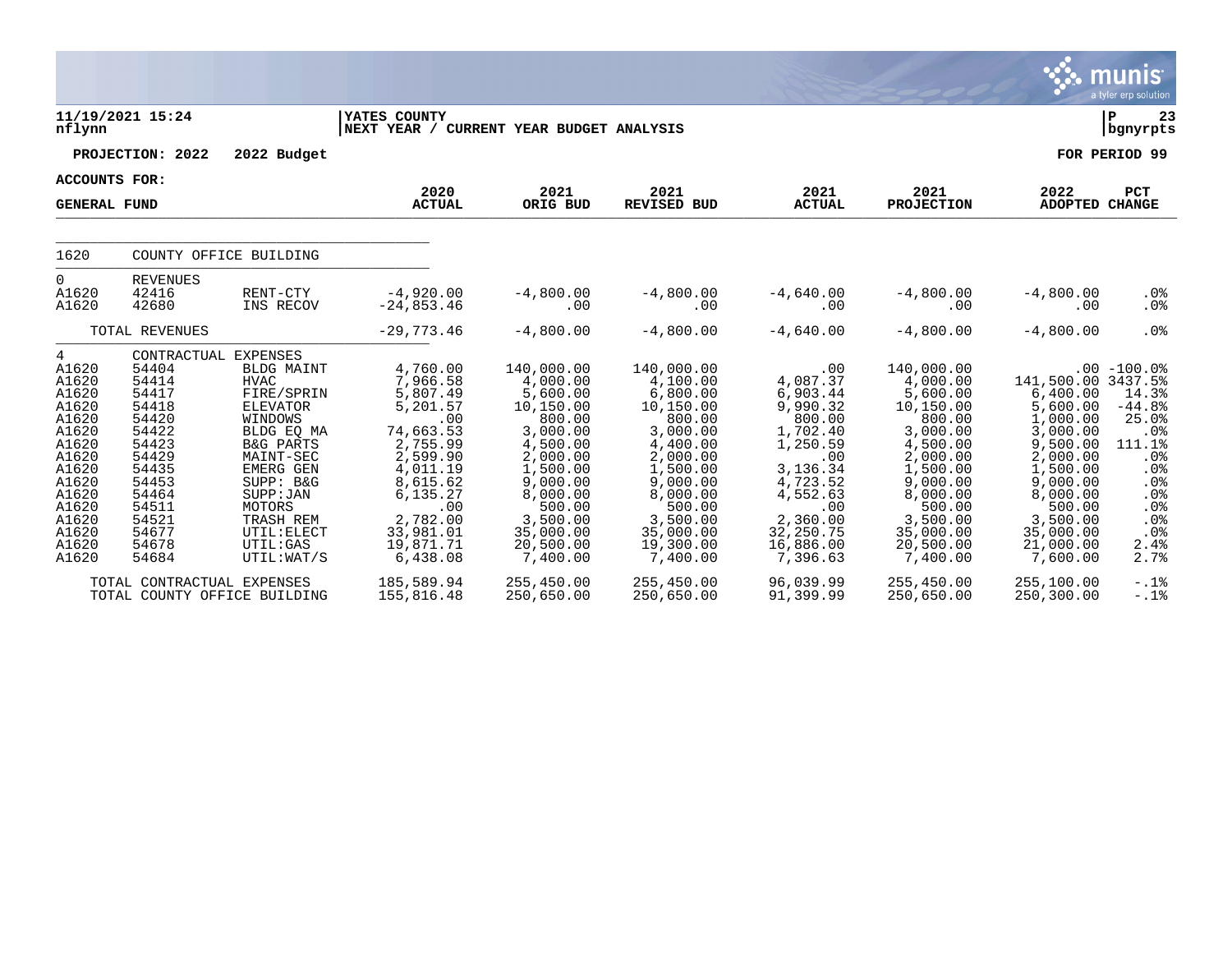|                                                                                                               |                                                                                                                                  |                                                                                                                                                                          |                                                                                                                                          |                                                                                                                                                 |                                                                                                                                                 |                                                                                                                                             |                                                                                                                                                 |                                                                                                                                               | <u>୍ତୁ: munis </u><br>a tyler erp solution                                                             |
|---------------------------------------------------------------------------------------------------------------|----------------------------------------------------------------------------------------------------------------------------------|--------------------------------------------------------------------------------------------------------------------------------------------------------------------------|------------------------------------------------------------------------------------------------------------------------------------------|-------------------------------------------------------------------------------------------------------------------------------------------------|-------------------------------------------------------------------------------------------------------------------------------------------------|---------------------------------------------------------------------------------------------------------------------------------------------|-------------------------------------------------------------------------------------------------------------------------------------------------|-----------------------------------------------------------------------------------------------------------------------------------------------|--------------------------------------------------------------------------------------------------------|
| nflynn                                                                                                        | 11/19/2021 15:24                                                                                                                 |                                                                                                                                                                          | YATES COUNTY<br>NEXT YEAR / CURRENT YEAR BUDGET ANALYSIS                                                                                 |                                                                                                                                                 |                                                                                                                                                 |                                                                                                                                             |                                                                                                                                                 |                                                                                                                                               | 24<br>P<br>  bgnyrpts                                                                                  |
|                                                                                                               | PROJECTION: 2022                                                                                                                 | 2022 Budget                                                                                                                                                              |                                                                                                                                          |                                                                                                                                                 |                                                                                                                                                 |                                                                                                                                             |                                                                                                                                                 |                                                                                                                                               | FOR PERIOD 99                                                                                          |
| <b>ACCOUNTS FOR:</b><br><b>GENERAL FUND</b>                                                                   |                                                                                                                                  |                                                                                                                                                                          | 2020<br><b>ACTUAL</b>                                                                                                                    | 2021<br>ORIG BUD                                                                                                                                | 2021<br><b>REVISED BUD</b>                                                                                                                      | 2021<br><b>ACTUAL</b>                                                                                                                       | 2021<br><b>PROJECTION</b>                                                                                                                       | 2022<br>ADOPTED                                                                                                                               | PCT<br><b>CHANGE</b>                                                                                   |
| 1621                                                                                                          | PUBLIC SAFETY BUILDING                                                                                                           |                                                                                                                                                                          |                                                                                                                                          |                                                                                                                                                 |                                                                                                                                                 |                                                                                                                                             |                                                                                                                                                 |                                                                                                                                               |                                                                                                        |
| 4<br>A1621<br>A1621<br>A1621<br>A1621<br>A1621<br>A1621<br>A1621<br>A1621<br>A1621<br>A1621<br>A1621<br>A1621 | CONTRACTUAL EXPENSES<br>54414<br>54417<br>54422<br>54423<br>54435<br>54453<br>54464<br>54511<br>54521<br>54677<br>54678<br>54684 | HVAC<br>FIRE/SPRIN<br>BLDG EO MA<br><b>B&amp;G PARTS</b><br><b>EMERG GEN</b><br>SUPP: B&G<br>SUPP: JAN<br>MOTORS<br>TRASH REM<br>UTIL: ELECT<br>UTIL: GAS<br>UTIL: WAT/S | 3,377.30<br>362.38<br>6,957.17<br>2,051.62<br>20.47<br>5,173.59<br>5,031.19<br>711.40<br>1,680.00<br>25,764.36<br>12,902.67<br>27,658.35 | 5,000.00<br>1,000.00<br>9,200.00<br>5,000.00<br>1,200.00<br>6,500.00<br>5,500.00<br>1,000.00<br>1,680.00<br>30,000.00<br>13,500.00<br>36,000.00 | 5,000.00<br>1,000.00<br>8,700.00<br>5,000.00<br>1,700.00<br>6,500.00<br>5,500.00<br>1,000.00<br>1,680.00<br>30,000.00<br>13,500.00<br>36,000.00 | 2,466.68<br>549.24<br>5,673.16<br>4,870.48<br>1,464.38<br>3,613.50<br>4,453.51<br>319.26<br>1,400.00<br>24,076.31<br>10,053.84<br>27,986.16 | 5,000.00<br>1,000.00<br>9,200.00<br>5,000.00<br>1,200.00<br>6,500.00<br>5,500.00<br>1,000.00<br>1,680.00<br>30,000.00<br>13,500.00<br>36,000.00 | 5,000.00<br>900.00<br>9,200.00<br>5,000.00<br>2,000.00<br>6,500.00<br>6,000.00<br>1,000.00<br>1,740.00<br>30,000.00<br>14,000.00<br>37,000.00 | $.0\%$<br>$-10.0%$<br>.0%<br>.0%<br>66.7%<br>.0%<br>$9.1$ $8$<br>$.0\%$<br>3.6%<br>.0%<br>3.7%<br>2.8% |
|                                                                                                               | TOTAL CONTRACTUAL<br>TOTAL PUBLIC SAFETY BUILDING                                                                                | EXPENSES                                                                                                                                                                 | 91,690.50<br>91,690.50                                                                                                                   | 115,580.00<br>115,580.00                                                                                                                        | 115,580.00<br>115,580.00                                                                                                                        | 86,926.52<br>86,926.52                                                                                                                      | 115,580.00<br>115,580.00                                                                                                                        | 118,340.00<br>118,340.00                                                                                                                      | 2.4%<br>2.4%                                                                                           |

 $\mathcal{L}$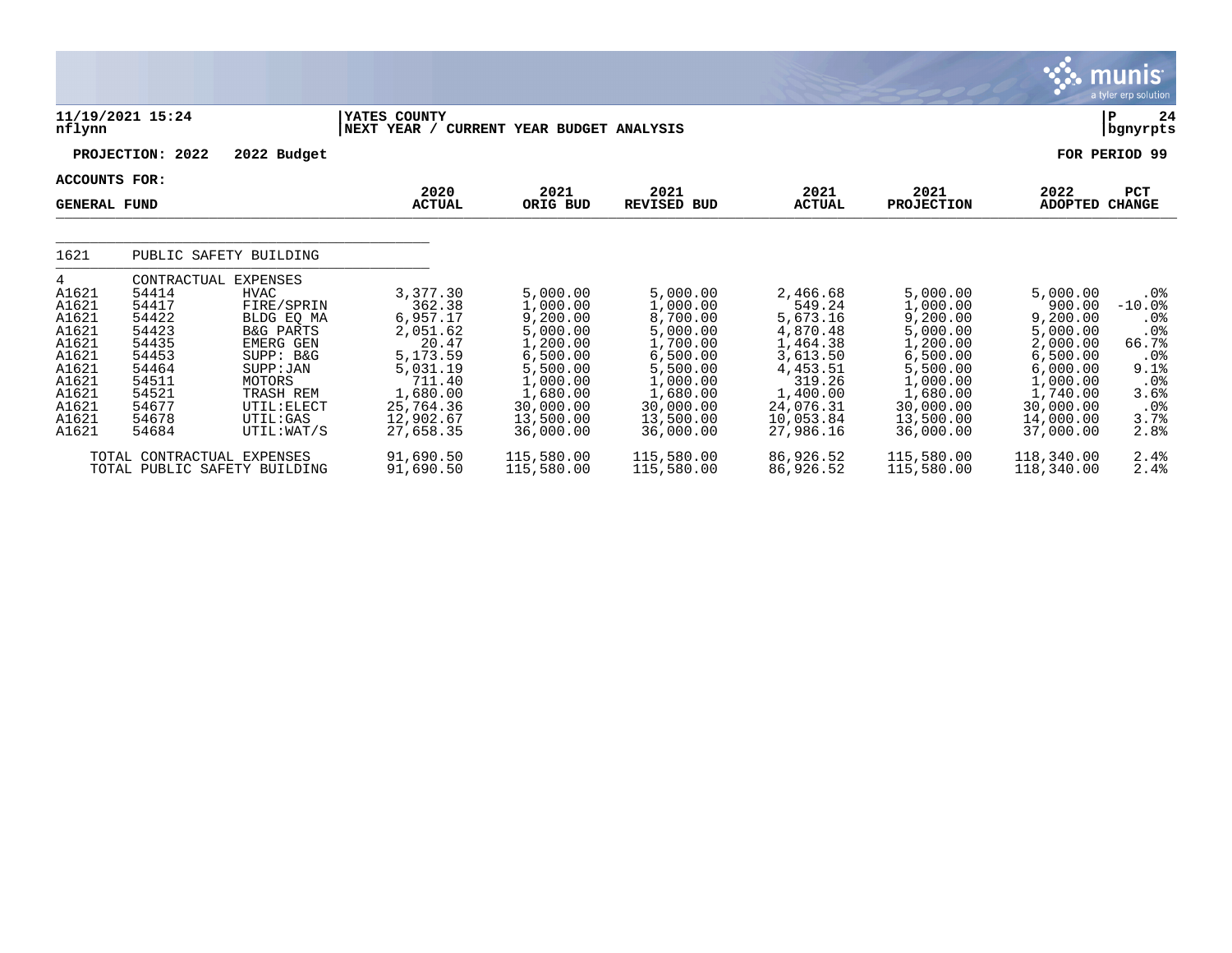|                                                                                                                                               |                                                                                                                                                    |                                                                                                                                                                                                 |                                                                                                                                                              |                                                                                                                                                                       |                                                                                                                                                                       |                                                                                                                                                                    |                                                                                                                                                                       |                                                                                                                                                                                | munis<br>a tyler erp solution                                                                            |
|-----------------------------------------------------------------------------------------------------------------------------------------------|----------------------------------------------------------------------------------------------------------------------------------------------------|-------------------------------------------------------------------------------------------------------------------------------------------------------------------------------------------------|--------------------------------------------------------------------------------------------------------------------------------------------------------------|-----------------------------------------------------------------------------------------------------------------------------------------------------------------------|-----------------------------------------------------------------------------------------------------------------------------------------------------------------------|--------------------------------------------------------------------------------------------------------------------------------------------------------------------|-----------------------------------------------------------------------------------------------------------------------------------------------------------------------|--------------------------------------------------------------------------------------------------------------------------------------------------------------------------------|----------------------------------------------------------------------------------------------------------|
| nflynn                                                                                                                                        | 11/19/2021 15:24                                                                                                                                   |                                                                                                                                                                                                 | <b>YATES COUNTY</b><br>NEXT YEAR / CURRENT YEAR BUDGET ANALYSIS                                                                                              |                                                                                                                                                                       |                                                                                                                                                                       |                                                                                                                                                                    |                                                                                                                                                                       |                                                                                                                                                                                | lР<br>25<br>bgnyrpts                                                                                     |
|                                                                                                                                               | PROJECTION: 2022                                                                                                                                   | 2022 Budget                                                                                                                                                                                     |                                                                                                                                                              |                                                                                                                                                                       |                                                                                                                                                                       |                                                                                                                                                                    |                                                                                                                                                                       |                                                                                                                                                                                | FOR PERIOD 99                                                                                            |
| <b>ACCOUNTS FOR:</b>                                                                                                                          |                                                                                                                                                    |                                                                                                                                                                                                 |                                                                                                                                                              |                                                                                                                                                                       |                                                                                                                                                                       |                                                                                                                                                                    |                                                                                                                                                                       |                                                                                                                                                                                |                                                                                                          |
| <b>GENERAL FUND</b>                                                                                                                           |                                                                                                                                                    |                                                                                                                                                                                                 | 2020<br><b>ACTUAL</b>                                                                                                                                        | 2021<br>ORIG BUD                                                                                                                                                      | 2021<br><b>REVISED BUD</b>                                                                                                                                            | 2021<br><b>ACTUAL</b>                                                                                                                                              | 2021<br><b>PROJECTION</b>                                                                                                                                             | 2022<br>ADOPTED CHANGE                                                                                                                                                         | PCT                                                                                                      |
| 1623                                                                                                                                          | COURTHOUSE                                                                                                                                         |                                                                                                                                                                                                 |                                                                                                                                                              |                                                                                                                                                                       |                                                                                                                                                                       |                                                                                                                                                                    |                                                                                                                                                                       |                                                                                                                                                                                |                                                                                                          |
| $\overline{0}$<br>A1623                                                                                                                       | <b>REVENUES</b><br>43022                                                                                                                           | CT FAC                                                                                                                                                                                          | $-70, 171.00$                                                                                                                                                | $-65,600.00$                                                                                                                                                          | $-65,600.00$                                                                                                                                                          | $-43, 450.00$                                                                                                                                                      | $-65,600.00$                                                                                                                                                          | $-90,000.00$                                                                                                                                                                   | 37.2%                                                                                                    |
|                                                                                                                                               | TOTAL REVENUES                                                                                                                                     |                                                                                                                                                                                                 | $-70, 171.00$                                                                                                                                                | $-65,600.00$                                                                                                                                                          | $-65,600.00$                                                                                                                                                          | $-43, 450.00$                                                                                                                                                      | $-65,600.00$                                                                                                                                                          | $-90,000.00$                                                                                                                                                                   | 37.2%                                                                                                    |
| $\mathbf{1}$<br>A1623<br>A1623                                                                                                                | PERSONAL SERVICES<br>51166<br>51510                                                                                                                | CLEANER<br>CLOTHING                                                                                                                                                                             | 38, 424. 48<br>300.00                                                                                                                                        | 40,991.00<br>250.00                                                                                                                                                   | 40,991.00<br>250.00                                                                                                                                                   | 35,485.28<br>.00                                                                                                                                                   | 40,991.00<br>250.00                                                                                                                                                   | 40,893.00<br>300.00                                                                                                                                                            | $-0.28$<br>20.0%                                                                                         |
|                                                                                                                                               | TOTAL PERSONAL SERVICES                                                                                                                            |                                                                                                                                                                                                 | 38,724.48                                                                                                                                                    | 41,241.00                                                                                                                                                             | 41,241.00                                                                                                                                                             | 35,485.28                                                                                                                                                          | 41,241.00                                                                                                                                                             | 41,193.00                                                                                                                                                                      | $-.1$ %                                                                                                  |
| $4\overline{ }$<br>A1623<br>A1623<br>A1623<br>A1623<br>A1623<br>A1623<br>A1623<br>A1623<br>A1623<br>A1623<br>A1623<br>A1623<br>A1623<br>A1623 | CONTRACTUAL EXPENSES<br>54414<br>54417<br>54418<br>54420<br>54422<br>54423<br>54429<br>54435<br>54453<br>54464<br>54511<br>54677<br>54678<br>54684 | <b>HVAC</b><br>FIRE/SPRIN<br><b>ELEVATOR</b><br>WINDOWS<br>BLDG EQ MA<br>B&G PARTS<br>MAINT-SEC<br><b>EMERG GEN</b><br>SUPP: B&G<br>SUBP:JAN<br>MOTORS<br>UTIL: ELECT<br>UTIL:GAS<br>UTIL:WAT/S | 923.58<br>5,406.96<br>5,958.27<br>.00<br>3,092.12<br>1,523.12<br>6,639.18<br>4,102.09<br>5,615.94<br>4,098.11<br>40.00<br>20,584.50<br>12,806.84<br>3,653.98 | 4,000.00<br>6,400.00<br>86,020.00<br>1,200.00<br>5,500.00<br>2,000.00<br>5,000.00<br>1,500.00<br>6,000.00<br>5,000.00<br>500.00<br>21,000.00<br>14,500.00<br>4,000.00 | 4,000.00<br>6,400.00<br>86,020.00<br>1,200.00<br>5,500.00<br>2,000.00<br>5,000.00<br>1,500.00<br>6,000.00<br>5,000.00<br>500.00<br>21,000.00<br>13,800.00<br>4,700.00 | 2,712.19<br>3,268.46<br>29, 249. 72<br>1,200.00<br>4,746.36<br>406.79<br>418.36<br>3,136.43<br>3,895.32<br>2,525.72<br>841.28<br>19,403.64<br>9,674.85<br>4,314.16 | 4,000.00<br>6,400.00<br>86,020.00<br>1,200.00<br>5,500.00<br>2,000.00<br>5,000.00<br>1,500.00<br>6,000.00<br>5,000.00<br>500.00<br>21,000.00<br>14,500.00<br>4,000.00 | 111,500.00 2687.5%<br>6,400.00<br>6,400.00<br>1,200.00<br>3,000.00<br>2,000.00<br>5,000.00<br>1,500.00<br>6,000.00<br>5,000.00<br>500.00<br>21,000.00<br>14,500.00<br>4,100.00 | .0%<br>$-92.6%$<br>.0%<br>$-45.5%$<br>$.0\%$<br>.0%<br>.0%<br>.0%<br>.0%<br>.0%<br>$.0\%$<br>.0%<br>2.5% |
|                                                                                                                                               | TOTAL CONTRACTUAL EXPENSES                                                                                                                         |                                                                                                                                                                                                 | 74,444.69                                                                                                                                                    | 162,620.00                                                                                                                                                            | 162,620.00                                                                                                                                                            | 85,793.28                                                                                                                                                          | 162,620.00                                                                                                                                                            | 188,100.00                                                                                                                                                                     | 15.7%                                                                                                    |
| 8<br>A1623<br>A1623                                                                                                                           | EMPLOYEE BENEFITS<br>58100<br>58303                                                                                                                | FICA/MED<br>INS-CSEA                                                                                                                                                                            | 2,741.09<br>12,270.14                                                                                                                                        | 2,977.00<br>13,308.00                                                                                                                                                 | 2,977.00<br>13,308.00                                                                                                                                                 | 2,490.25<br>12,198.34                                                                                                                                              | 2,977.00<br>13,308.00                                                                                                                                                 | 2,963.00<br>13,973.00                                                                                                                                                          | $-.5%$<br>5.0%                                                                                           |
|                                                                                                                                               | TOTAL EMPLOYEE BENEFITS<br>TOTAL COURTHOUSE                                                                                                        |                                                                                                                                                                                                 | 15,011.23<br>58,009.40                                                                                                                                       | 16,285.00<br>154,546.00                                                                                                                                               | 16,285.00<br>154,546.00                                                                                                                                               | 14,688.59<br>92,517.15                                                                                                                                             | 16,285.00<br>154,546.00                                                                                                                                               | 16,936.00<br>156,229.00                                                                                                                                                        | 4.0%<br>1.1%                                                                                             |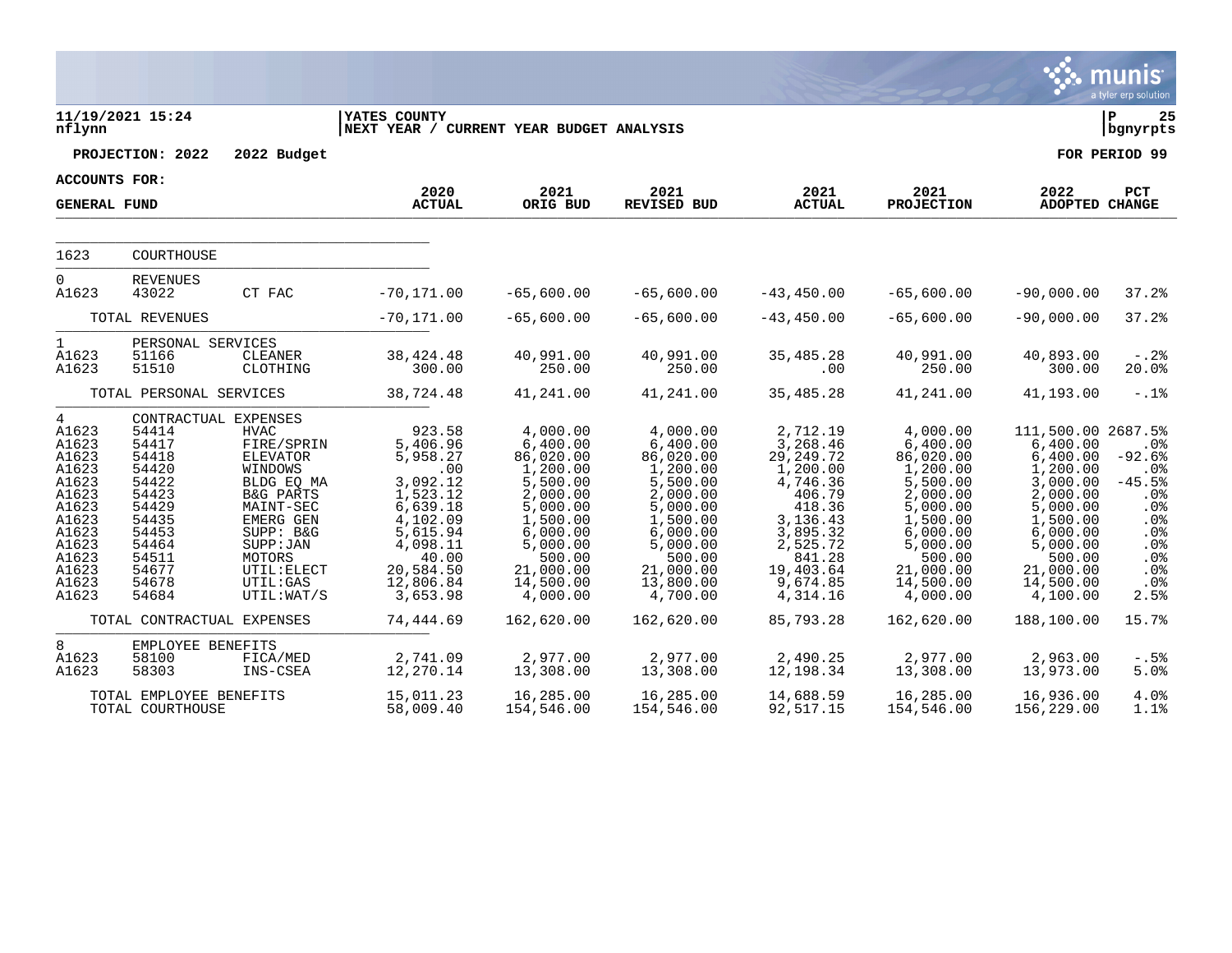|                                                                                                                                                  |                                                                                                                                                          |                                                                            |                                                                                                                                                                                                                                                                                      |                                                                                                                                                                                                               |                                                                                                                                                                                                                                |                                                                                                                                                                                                                                                                                                                                                                                                      |                                                                                                  |                                                                                                                                                                                                                                                                                          | a tyler erp solution                                                                                                                    |
|--------------------------------------------------------------------------------------------------------------------------------------------------|----------------------------------------------------------------------------------------------------------------------------------------------------------|----------------------------------------------------------------------------|--------------------------------------------------------------------------------------------------------------------------------------------------------------------------------------------------------------------------------------------------------------------------------------|---------------------------------------------------------------------------------------------------------------------------------------------------------------------------------------------------------------|--------------------------------------------------------------------------------------------------------------------------------------------------------------------------------------------------------------------------------|------------------------------------------------------------------------------------------------------------------------------------------------------------------------------------------------------------------------------------------------------------------------------------------------------------------------------------------------------------------------------------------------------|--------------------------------------------------------------------------------------------------|------------------------------------------------------------------------------------------------------------------------------------------------------------------------------------------------------------------------------------------------------------------------------------------|-----------------------------------------------------------------------------------------------------------------------------------------|
| nflynn                                                                                                                                           | 11/19/2021 15:24                                                                                                                                         |                                                                            | <b>YATES COUNTY</b><br>NEXT YEAR / CURRENT YEAR BUDGET ANALYSIS                                                                                                                                                                                                                      |                                                                                                                                                                                                               |                                                                                                                                                                                                                                |                                                                                                                                                                                                                                                                                                                                                                                                      |                                                                                                  |                                                                                                                                                                                                                                                                                          | 26<br>  bgnyrpts                                                                                                                        |
|                                                                                                                                                  |                                                                                                                                                          | PROJECTION: 2022 2022 Budget                                               |                                                                                                                                                                                                                                                                                      |                                                                                                                                                                                                               |                                                                                                                                                                                                                                |                                                                                                                                                                                                                                                                                                                                                                                                      |                                                                                                  |                                                                                                                                                                                                                                                                                          | FOR PERIOD 99                                                                                                                           |
| <b>ACCOUNTS FOR:</b>                                                                                                                             |                                                                                                                                                          |                                                                            |                                                                                                                                                                                                                                                                                      |                                                                                                                                                                                                               |                                                                                                                                                                                                                                |                                                                                                                                                                                                                                                                                                                                                                                                      |                                                                                                  |                                                                                                                                                                                                                                                                                          |                                                                                                                                         |
| <b>GENERAL FUND</b>                                                                                                                              |                                                                                                                                                          |                                                                            | 2020<br><b>ACTUAL</b>                                                                                                                                                                                                                                                                | 2021<br>ORIG BUD                                                                                                                                                                                              | 2021<br>REVISED BUD                                                                                                                                                                                                            | 2021<br><b>ACTUAL</b>                                                                                                                                                                                                                                                                                                                                                                                | 2021<br><b>PROJECTION</b>                                                                        | 2022<br>ADOPTED CHANGE                                                                                                                                                                                                                                                                   | PCT                                                                                                                                     |
|                                                                                                                                                  |                                                                                                                                                          |                                                                            |                                                                                                                                                                                                                                                                                      |                                                                                                                                                                                                               |                                                                                                                                                                                                                                |                                                                                                                                                                                                                                                                                                                                                                                                      |                                                                                                  |                                                                                                                                                                                                                                                                                          |                                                                                                                                         |
| 1625                                                                                                                                             | BUILDINGS & GROUNDS                                                                                                                                      |                                                                            |                                                                                                                                                                                                                                                                                      |                                                                                                                                                                                                               |                                                                                                                                                                                                                                |                                                                                                                                                                                                                                                                                                                                                                                                      |                                                                                                  |                                                                                                                                                                                                                                                                                          |                                                                                                                                         |
| $0 \qquad \qquad$<br>A1625<br>A1625<br>A1625<br>A1625<br>A1625                                                                                   | REVENUES<br>42410<br>42650<br>42665<br>42701<br>42771                                                                                                    |                                                                            | LEASE $-10,000.00$ $-10,000.00$<br>SCRAP SALE $-17,191.30$ $-800.00$<br>SALE OF EQ $-552.50$ .00<br>PR YR RFND .00<br>MISC REV $-509.26$ $-500.00$                                                                                                                                   |                                                                                                                                                                                                               |                                                                                                                                                                                                                                |                                                                                                                                                                                                                                                                                                                                                                                                      |                                                                                                  |                                                                                                                                                                                                                                                                                          | .0%<br>.0%<br>.0%<br>.0%<br>20.0%                                                                                                       |
|                                                                                                                                                  | TOTAL REVENUES                                                                                                                                           |                                                                            | $-28, 253.06$                                                                                                                                                                                                                                                                        | $-11,300.00$                                                                                                                                                                                                  | $-11,300.00$                                                                                                                                                                                                                   | $-36,576.35$ $-11,300.00$ $-11,400.00$                                                                                                                                                                                                                                                                                                                                                               |                                                                                                  |                                                                                                                                                                                                                                                                                          | $.9\%$                                                                                                                                  |
| $1 \quad$<br>A1625<br>A1625<br>A1625<br>A1625<br>A1625<br>A1625<br>A1625<br>A1625<br>A1625<br>A1625<br>A1625<br>A1625<br>A1625<br>A1625<br>A1625 | PERSONAL SERVICES<br>51040<br>51160<br>51161<br>51162<br>51163<br>51166<br>51170<br>51500<br>51501<br>51502<br>51504<br>51505<br>51509<br>51510<br>51520 | BLDG MECH<br>BLDG MECH<br>BLDG MECH<br>BLD HELPER<br>CLEANER<br>SR CLEANER | BLDG SUPER 68,790.00<br>$50,408.88$<br>$37,772.53$<br>$45,428.16$<br>$27,142.59$<br>$33,483.14$<br>$31,948.05$<br>SK CLEANER<br>CB CSEA 188.49<br>DIFF CSEA 592.20<br>HOLIDAY OT .00<br>ON CALL 2,491.31<br>OVERTIME 259.24<br>COMP CSEA 20.43<br>CLOTHING 1,500.00<br>INS BO 215.32 | 70,166.00<br>51, 219.00<br>44, 427.00<br>47,305.00<br>35,640.00<br>35,604.00<br>41,844.00<br>300.00<br>$\begin{array}{r} 300.00 \ 1,280.00 \ 25.00 \ 3,115.00 \ 900.00 \ 1,500.00 \ 1,500.00 \ 0 \end{array}$ | 70,166.00<br>$51, 219.00$<br>$44, 427.00$<br>$47, 305.00$<br>35,640.00<br>35,604.00<br>41,844.00<br>300.00<br>$\begin{array}{r} 300.00\ 1,280.00\ 25.00\ 3,115.00\ 900.00\ 1,500.00\ 1,500.00\ 0 \end{array}$<br>$\ddotsc{00}$ | 60,756.82<br>44, 350. 32<br>37, 588. 32<br>40, 872. 93<br>$21,164.68$<br>$21,420.53$<br>$35,505.87$<br>$223.41$<br>$552.45$<br>$\begin{array}{cccc} 233.41 & 300.00 & 300.00 \ 552.41 & 300.00 & 1,020.00 \ 552.45 & 1,280.00 & 1,020.00 \ 8.42 & 25.00 & 25.00 \ 2,402.93 & 3,115.00 & 3,200.00 \ 213.12 & 900.00 & 90.00 \ 19.33 & 35.00 & 90.00 \ 00 & 1,500.00 & 2,100.00 \ 00 & 0 & 0.00 & 0.0$ | 70,166.00<br>$51, 219.00$<br>$44, 427.00$<br>$47, 305.00$<br>35,640.00<br>35,604.00<br>41,844.00 | 71,570.00<br>$51,023.00$<br>44,463.00<br>47,778.00<br>36,192.00<br>36,145.00<br>41,684.00                                                                                                                                                                                                | 2.0%<br>$-.4%$<br>.1%<br>1.0%<br>1.5%<br>1.5%<br>$-0.4%$<br>.0%<br>$-20.3%$<br>.0%<br>2.7%<br>.0 <sub>8</sub><br>$.0\%$<br>40.0%<br>.0% |
|                                                                                                                                                  |                                                                                                                                                          |                                                                            | TOTAL PERSONAL SERVICES 300,240.34                                                                                                                                                                                                                                                   | 333,360.00                                                                                                                                                                                                    | 333,360.00                                                                                                                                                                                                                     | 265,079.13                                                                                                                                                                                                                                                                                                                                                                                           | 333,360.00                                                                                       | 336,435.00                                                                                                                                                                                                                                                                               | .9%                                                                                                                                     |
| $\overline{2}$<br>A1625                                                                                                                          | EQUIPMENT<br>52314                                                                                                                                       | TRUCK                                                                      | 461.11                                                                                                                                                                                                                                                                               | .00                                                                                                                                                                                                           | .00                                                                                                                                                                                                                            | 32,357.03                                                                                                                                                                                                                                                                                                                                                                                            | 32,357.03                                                                                        | .00                                                                                                                                                                                                                                                                                      | .0 <sub>8</sub>                                                                                                                         |
|                                                                                                                                                  | TOTAL EQUIPMENT                                                                                                                                          |                                                                            | 461.11                                                                                                                                                                                                                                                                               | .00                                                                                                                                                                                                           | .00                                                                                                                                                                                                                            | 32,357.03                                                                                                                                                                                                                                                                                                                                                                                            | 32,357.03                                                                                        | .00                                                                                                                                                                                                                                                                                      | .0 <sub>8</sub>                                                                                                                         |
| $4\degree$<br>A1625<br>A1625<br>A1625<br>A1625<br>A1625<br>A1625                                                                                 | CONTRACTUAL EXPENSES<br>54011<br>54320<br>54402<br>54415<br>54416<br>54419                                                                               | LEIERG EXP<br>WTS&MEAS<br>YARD-TREE<br>PRKNC TOT<br>PRKNG LOT              | CONSULTANT<br>CONSULTANT 06,073.09<br>EMERG EXP 6,073.09<br>WTS&MEAS 27,939.50<br>YARD-TREE 1,162.32<br>4,748.09<br>YARD EQ 297.43                                                                                                                                                   | 24,000.00<br>00.<br>25,985.00<br>4,000.00<br>7,000.00<br>400.00                                                                                                                                               | 20,800.00 0<br>00 0 0 0<br>25,985.00 0 0<br>26,814.00 25,985.00<br>5,800.00 6,546.19 4,000.00<br>8,000.00 8,421.59 7,000.00<br>400.00                                                                                          | 374.28                                                                                                                                                                                                                                                                                                                                                                                               | 400.00                                                                                           | $\begin{array}{cccc} 24\, , 000\, .00 & .00 & .00 & .00 \\ .00 & .00 & .08 \\ 25\, , 985\, .00 & 30\, , 475\, .00 & 17\, .3\% \\ 4\, , 000\, .00 & 2\, , 000\, .00 & -50\, .0\% \\ 7\, , 000\, .00 & 3\, , 500\, .00 & -50\, .0\% \\ 400\, .00 & 400\, .00 & .0\% \end{array}$<br>400.00 | .0%                                                                                                                                     |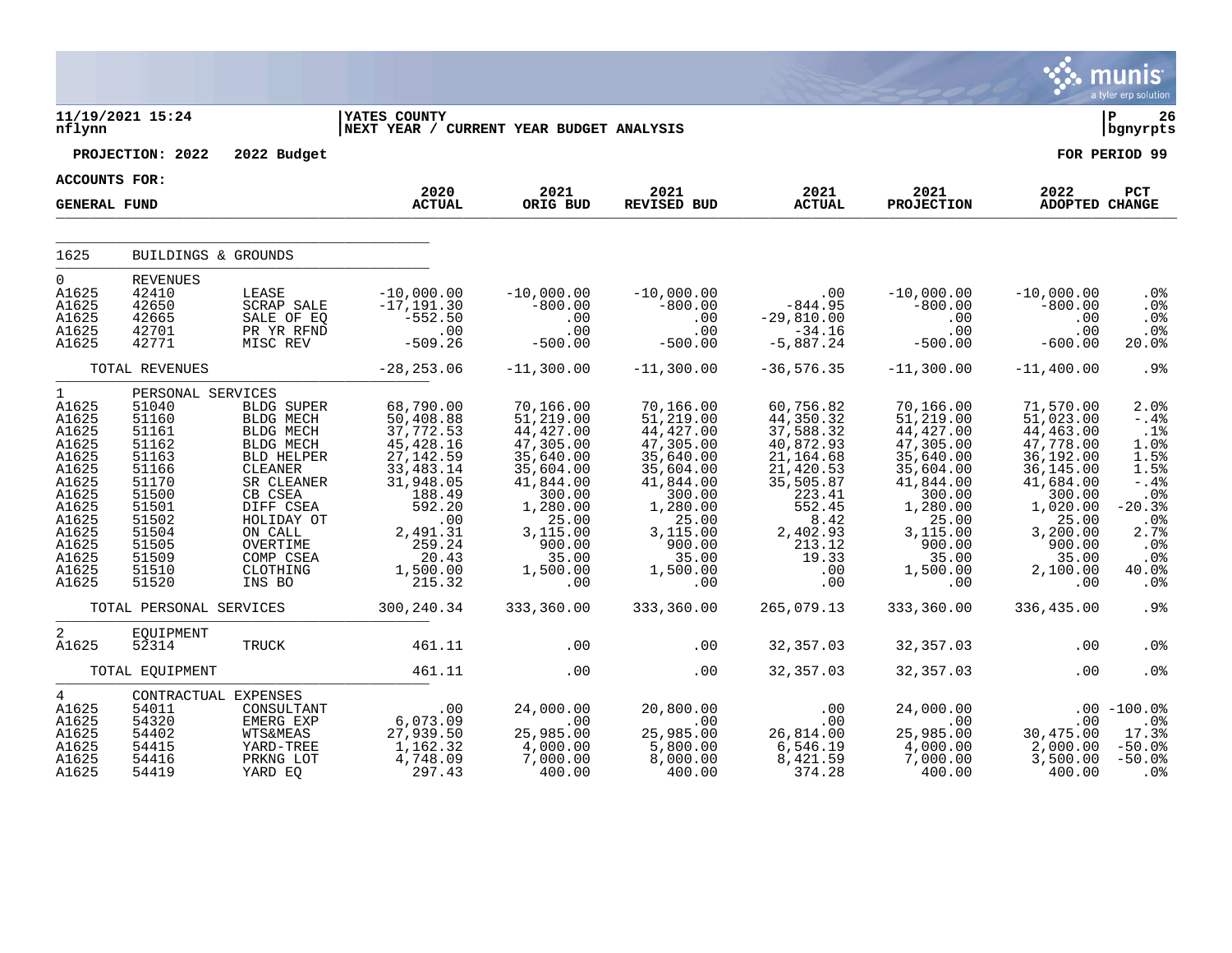

#### **11/19/2021 15:24 |YATES COUNTY |P 27 nflynn |NEXT YEAR / CURRENT YEAR BUDGET ANALYSIS |bgnyrpts**

### **PROJECTION: 2022 2022 Budget FOR PERIOD 99**

| ACCOUNTS LOV.<br><b>GENERAL FUND</b> |                            |             | 2020<br><b>ACTUAL</b> | 2021<br>ORIG BUD | 2021<br><b>REVISED BUD</b> | 2021<br><b>ACTUAL</b> | 2021<br><b>PROJECTION</b> | 2022<br>ADOPTED | PCT<br><b>CHANGE</b> |
|--------------------------------------|----------------------------|-------------|-----------------------|------------------|----------------------------|-----------------------|---------------------------|-----------------|----------------------|
| A1625                                | 54457                      | SUPP: COMP  | .00                   | 150.00           | 150.00                     | $.00 \,$              | 150.00                    | 150.00          | . 0%                 |
| A1625                                | 54470                      | SUPP: OFF   | 96.49                 | 125.00           | 125.00                     | .00                   | 125.00                    | 125.00          | $.0\%$               |
| A1625                                | 54474                      | SUPP: SAFTY | 757.69                | 500.00           | 500.00                     | .00                   | 500.00                    | 500.00          | .0%                  |
| A1625                                | 54507                      | COPIER CHR  | 55.95                 | 60.00            | 60.00                      | 36.95                 | 60.00                     | 60.00           | $.0\%$               |
| A1625                                | 54515                      | POSTAGE     | .00                   | 3.00             | 3.00                       | .00                   | 3.00                      | 3.00            | .0%                  |
| A1625                                | 54522                      | SHIPMENTS   | 31.00                 | 15.00            | 15.00                      | 9.10                  | 15.00                     | 15.00           | .0%                  |
| A1625                                | 54571                      | COMP SOFT   | 392.00                | .00              | 392.00                     | 392.00                | .00                       | 400.00          | .0%                  |
| A1625                                | 54616                      | HAND TOOLS  | 450.00                | 450.00           | 450.00                     | 449.55                | 450.00                    | 450.00          | .0%                  |
| A1625                                | 54653                      | GASOLINE    | 594.69                | 1,200.00         | 1,200.00                   | 960.31                | 1,200.00                  | 1,200.00        | .0%                  |
| A1625                                | 54654                      | MILEAGE     | .00                   | .00              | 33.00                      | 26.88                 | .00                       | 25.00           | .0%                  |
| A1625                                | 54661                      | VEH MAINT   | 441.28                | 500.00           | 475.00                     | 456.88                | 500.00                    | 750.00          | 50.0%                |
| A1625                                | 54676                      | UTIL: CELL  | 397.46                | 400.00           | 400.00                     | 307.14                | 400.00                    | 420.00          | 5.0%                 |
| A1625                                | 54677                      | UTIL: ELECT | 158.39                | 250.00           | 250.00                     | 273.64                | 250.00                    | 275.00          | 10.0%                |
| A1625                                | 54678                      | UTIL:GAS    | 1,434.81              | 2,000.00         | 2,000.00                   | 1,234.01              | 2,000.00                  | 2,000.00        | $.0\%$               |
| A1625                                | 54682                      | TEL/FAX     | 2,880.00              | 2,880.00         | 2,880.00                   | 2,800.00              | 2,880.00                  | 3,360.00        | 16.7%                |
| A1625                                | 54684                      | UTIL: WAT/S | 346.02                | 350.00           | 350.00                     | 286.06                | 350.00                    | 380.00          | 8.6%                 |
|                                      | TOTAL CONTRACTUAL EXPENSES |             | 48,256.21             | 70,268.00        | 70,268.00                  | 49,388.58             | 70,268.00                 | 46,488.00       | $-33.8%$             |
| 8                                    | EMPLOYEE BENEFITS          |             |                       |                  |                            |                       |                           |                 |                      |
| A1625                                | 58100                      | FICA/MED    | 22,187.90             | 24,504.00        | 24,504.00                  | 19,490.29             | 24,504.00                 | 25,073.00       | 2.3%                 |
| A1625                                | 58303                      | INS-CSEA    | 33,765.83             | 52,740.00        | 52,740.00                  | 30,818.92             | 52,740.00                 | 35,302.00       | $-33.1%$             |
| A1625                                | 58305                      | INS-NON UN  | 12,919.68             | 13,308.00        | 13,308.00                  | 12,198.34             | 13,308.00                 | 13,973.00       | 5.0%                 |
|                                      | TOTAL EMPLOYEE BENEFITS    |             | 68,873.41             | 90,552.00        | 90,552.00                  | 62,507.55             | 90,552.00                 | 74,348.00       | $-17.9%$             |
|                                      | TOTAL BUILDINGS & GROUNDS  |             | 389,578.01            | 482,880.00       | 482,880.00                 | 372,755.94            | 515,237.03                | 445,871.00      | $-7.7\%$             |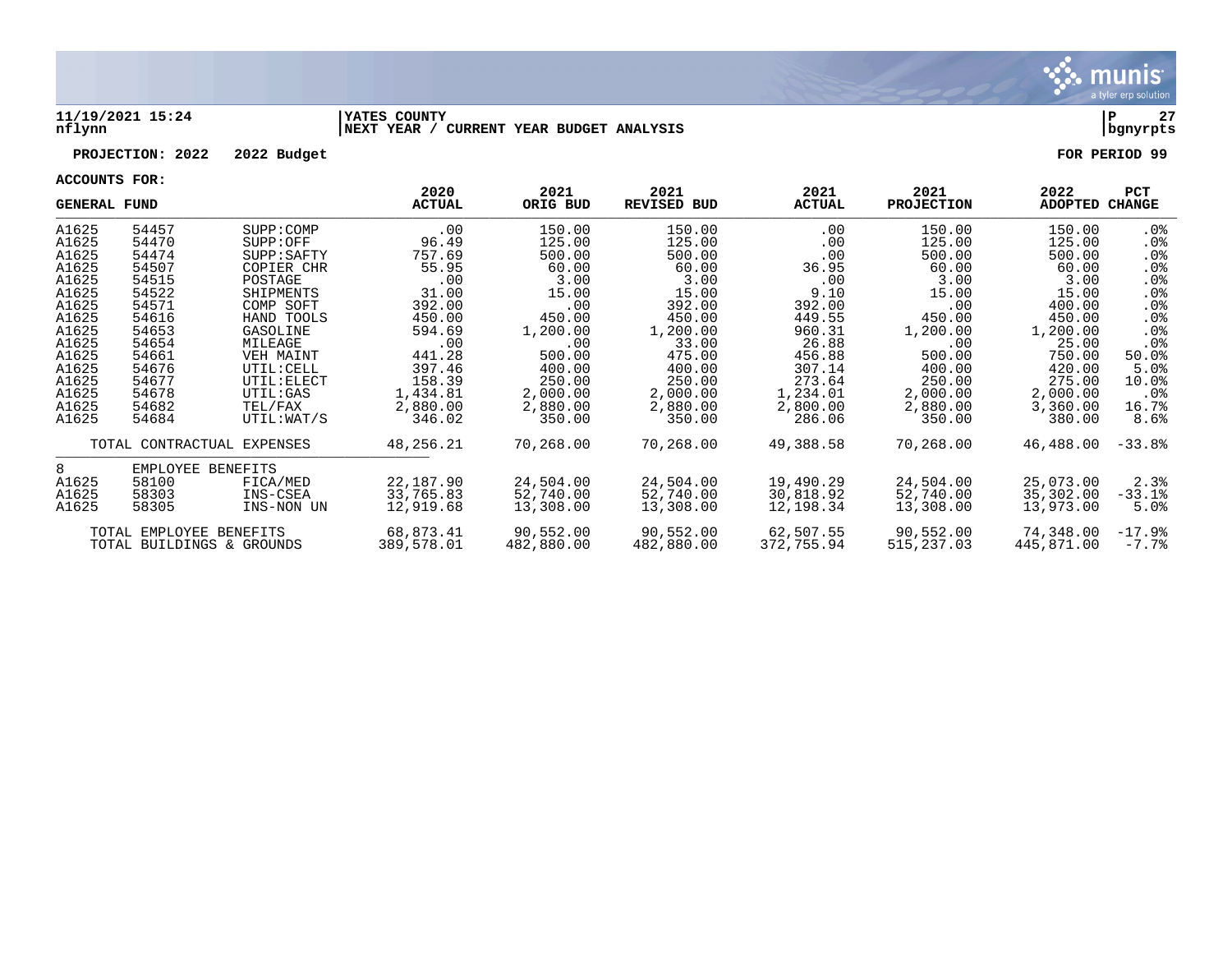|                                       |                                                          |                                                         |                                                         |                                                   |                                                    |                                                    |                                                   |                                                   | <u>munis</u><br>a tyler erp solution               |
|---------------------------------------|----------------------------------------------------------|---------------------------------------------------------|---------------------------------------------------------|---------------------------------------------------|----------------------------------------------------|----------------------------------------------------|---------------------------------------------------|---------------------------------------------------|----------------------------------------------------|
| nflynn                                | 11/19/2021 15:24                                         |                                                         | YATES COUNTY<br>NEXT YEAR /                             | CURRENT YEAR BUDGET ANALYSIS                      |                                                    |                                                    |                                                   |                                                   | l P<br>28<br>  bgnyrpts                            |
|                                       | PROJECTION: 2022                                         | 2022 Budget                                             |                                                         |                                                   |                                                    |                                                    |                                                   |                                                   | FOR PERIOD 99                                      |
| ACCOUNTS FOR:<br><b>GENERAL FUND</b>  |                                                          |                                                         | 2020<br><b>ACTUAL</b>                                   | 2021<br>ORIG BUD                                  | 2021<br><b>REVISED BUD</b>                         | 2021<br><b>ACTUAL</b>                              | 2021<br><b>PROJECTION</b>                         | 2022<br>ADOPTED                                   | <b>PCT</b><br><b>CHANGE</b>                        |
| 1640                                  | CENTRAL GARAGE                                           |                                                         |                                                         |                                                   |                                                    |                                                    |                                                   |                                                   |                                                    |
| 0<br>A1640<br>A1640<br>A1640<br>A1640 | <b>REVENUES</b><br>41276<br>41277<br>41789<br>42665      | GASOLINE<br>E-Z PASS<br>MILE REIMB<br><b>EOUIP SALE</b> | $-222.31$<br>$-436.19$<br>$-17,812.49$<br>$-16, 100.00$ | .00<br>$-768.00$<br>$-45, 360.00$<br>$-18,600.00$ | .00<br>$-768.00$<br>$-45, 360, 00$<br>$-18,600.00$ | .00<br>$-165.10$<br>$-18, 216.24$<br>$-16, 100.00$ | .00<br>$-768.00$<br>$-45, 360.00$<br>$-18,600.00$ | .00<br>$-900.00$<br>$-45, 360.00$<br>$-28,000.00$ | .0%<br>17.2%<br>.0%<br>50.5%                       |
|                                       | TOTAL REVENUES                                           |                                                         | $-34,570.99$                                            | $-64,728.00$                                      | $-64,728,00$                                       | $-34,481.34$                                       | $-64,728.00$                                      | $-74, 260, 00$                                    | 14.7%                                              |
| 2<br>A1640                            | EOUIPMENT<br>52180                                       | VEHICLE                                                 | 64, 373. 70                                             | 42,500.00                                         | 42,500.00                                          | 23,380.00                                          | 42,500.00                                         | 44,600.00                                         | 4.9%                                               |
|                                       | TOTAL EOUIPMENT                                          |                                                         | 64, 373. 70                                             | 42,500.00                                         | 42,500.00                                          | 23,380.00                                          | 42,500.00                                         | 44,600.00                                         | 4.9%                                               |
| 4<br>A1640<br>A1640<br>A1640<br>A1640 | CONTRACTUAL EXPENSES<br>54411<br>54653<br>54663<br>54664 | PARTS/REP<br>GASOLINE<br>USER FEE<br>$E-Z & AAA$        | 1,009.02<br>2,325.02<br>77.35<br>495.29                 | 1,500.00<br>7,500.00<br>280.00<br>900.00          | 1,500.00<br>7,500.00<br>280.00<br>900.00           | 664.12<br>2,800.81<br>.00<br>292.10                | 1,500.00<br>7,500.00<br>280.00<br>900.00          | 1,500.00<br>7,800.00<br>900.00                    | $.0\%$<br>4.0%<br>$.00 - 100.0$<br>.0 <sub>8</sub> |
|                                       | TOTAL CONTRACTUAL EXPENSES<br>TOTAL CENTRAL GARAGE       |                                                         | 3,906.68<br>33,709.39                                   | 10,180.00<br>$-12,048.00$                         | 10,180.00<br>$-12,048.00$                          | 3,757.03<br>$-7, 344.31$                           | 10,180.00<br>$-12,048.00$                         | 10,200.00<br>$-19,460.00$                         | .2%<br>61.5%                                       |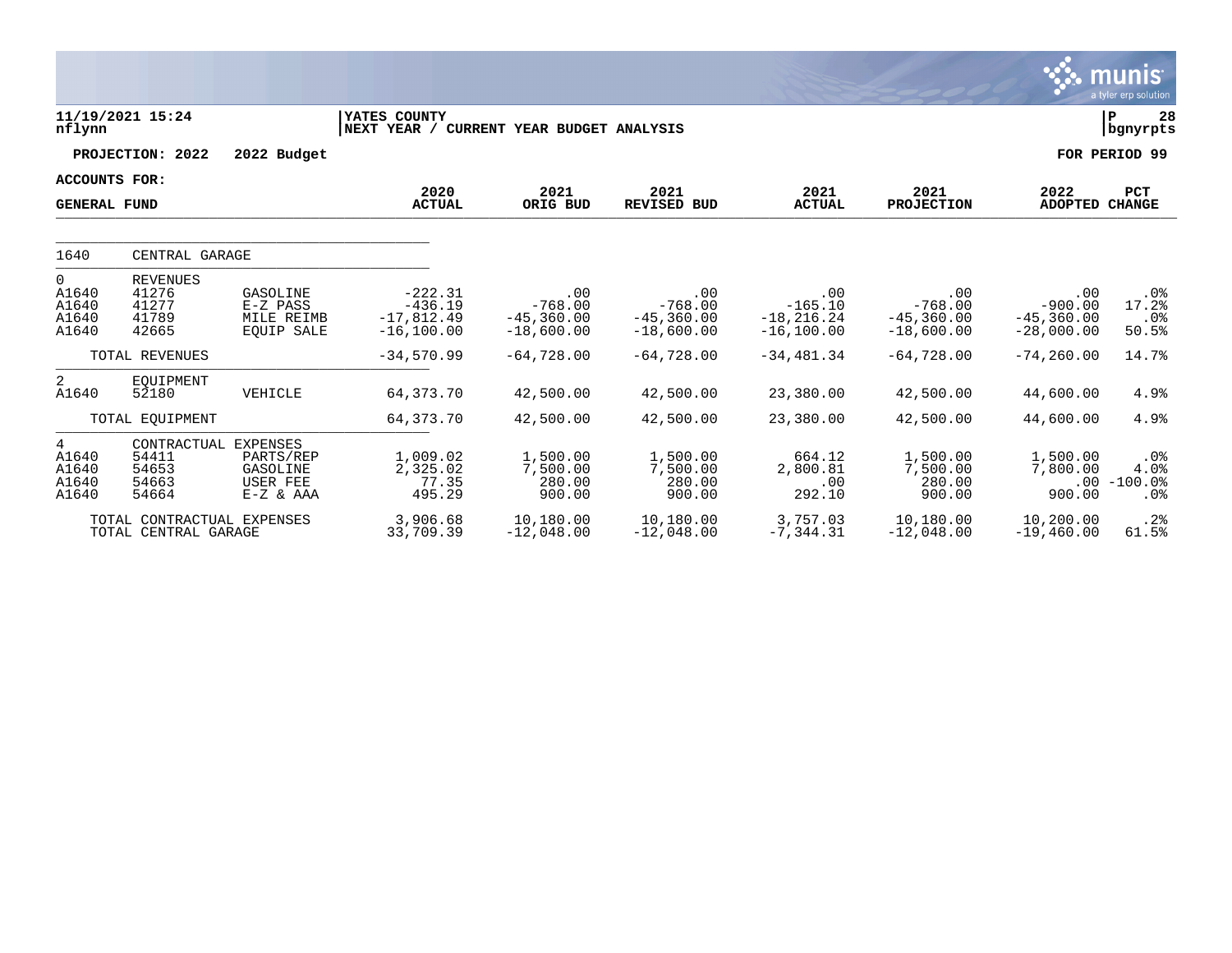|                                             |                                                   |                                   |                               |                              |                              |                                   |                              |                                    | <b>munis</b><br>a tyler erp solution |
|---------------------------------------------|---------------------------------------------------|-----------------------------------|-------------------------------|------------------------------|------------------------------|-----------------------------------|------------------------------|------------------------------------|--------------------------------------|
| nflynn                                      | 11/19/2021 15:24                                  |                                   | YATES COUNTY<br>NEXT YEAR /   | CURRENT YEAR BUDGET ANALYSIS |                              |                                   |                              |                                    | 29<br>P<br>  bgnyrpts                |
|                                             | PROJECTION: 2022                                  | 2022 Budget                       |                               |                              |                              |                                   |                              |                                    | FOR PERIOD 99                        |
| <b>ACCOUNTS FOR:</b><br><b>GENERAL FUND</b> |                                                   |                                   | 2020<br><b>ACTUAL</b>         | 2021<br>ORIG BUD             | 2021<br><b>REVISED BUD</b>   | 2021<br><b>ACTUAL</b>             | 2021<br><b>PROJECTION</b>    | 2022<br>ADOPTED                    | PCT<br><b>CHANGE</b>                 |
| 1650                                        | APP-CENTRAL COMM SYSTEM                           |                                   |                               |                              |                              |                                   |                              |                                    |                                      |
| $\overline{0}$<br>A1650<br>A1650            | <b>REVENUES</b><br>41275<br>42401                 | TEL CHRGS<br>INTEREST             | $-81,060,00$<br>.00           | $-80,640.00$<br>$-5.00$      | $-80,640.00$<br>$-5.00$      | $-63,920.00$<br>.00               | $-80,640.00$<br>$-5.00$      | $-78,000.00$<br>$.00 \,$           | $-3.3%$<br>$-100.0%$                 |
|                                             | TOTAL REVENUES                                    |                                   | $-81,060.00$                  | $-80,645.00$                 | $-80,645.00$                 | $-63,920,00$                      | $-80,645.00$                 | $-78,000.00$                       | $-3.3%$                              |
| 2<br>A1650                                  | EOUIPMENT<br>52115                                | COMP HRDWR                        | .00                           | 53,640.00                    | 53,640.00                    | 69,608.67                         | 53,640.00                    | 5,000.00                           | $-90.7%$                             |
|                                             | TOTAL EQUIPMENT                                   |                                   | .00                           | 53,640.00                    | 53,640.00                    | 69,608.67                         | 53,640.00                    | 5,000.00                           | $-90.7%$                             |
| 4<br>A1650<br>A1650<br>A1650                | CONTRACTUAL EXPENSES<br>54571<br>54577<br>54682   | COMP SOFT<br>COMP TECH<br>TEL/FAX | .00<br>2,750.00<br>17, 194.53 | .00<br>5,000.00<br>22,005.00 | .00<br>5,000.00<br>22,005.00 | 1,500.00<br>1,200.00<br>13,925.39 | .00<br>5.000.00<br>22,005.00 | 15,500.00<br>5,000.00<br>22,000.00 | $.0\%$<br>.0%<br>.0%                 |
|                                             | TOTAL CONTRACTUAL<br>TOTAL APP-CENTRAL COMM SYSTE | <b>EXPENSES</b>                   | 19,944.53<br>$-61, 115.47$    | 27,005.00<br>.00             | 27,005.00<br>.00             | 16,625.39<br>22,314.06            | 27,005.00<br>.00             | 42,500.00<br>$-30,500.00$          | 57.4%<br>.0 <sub>8</sub>             |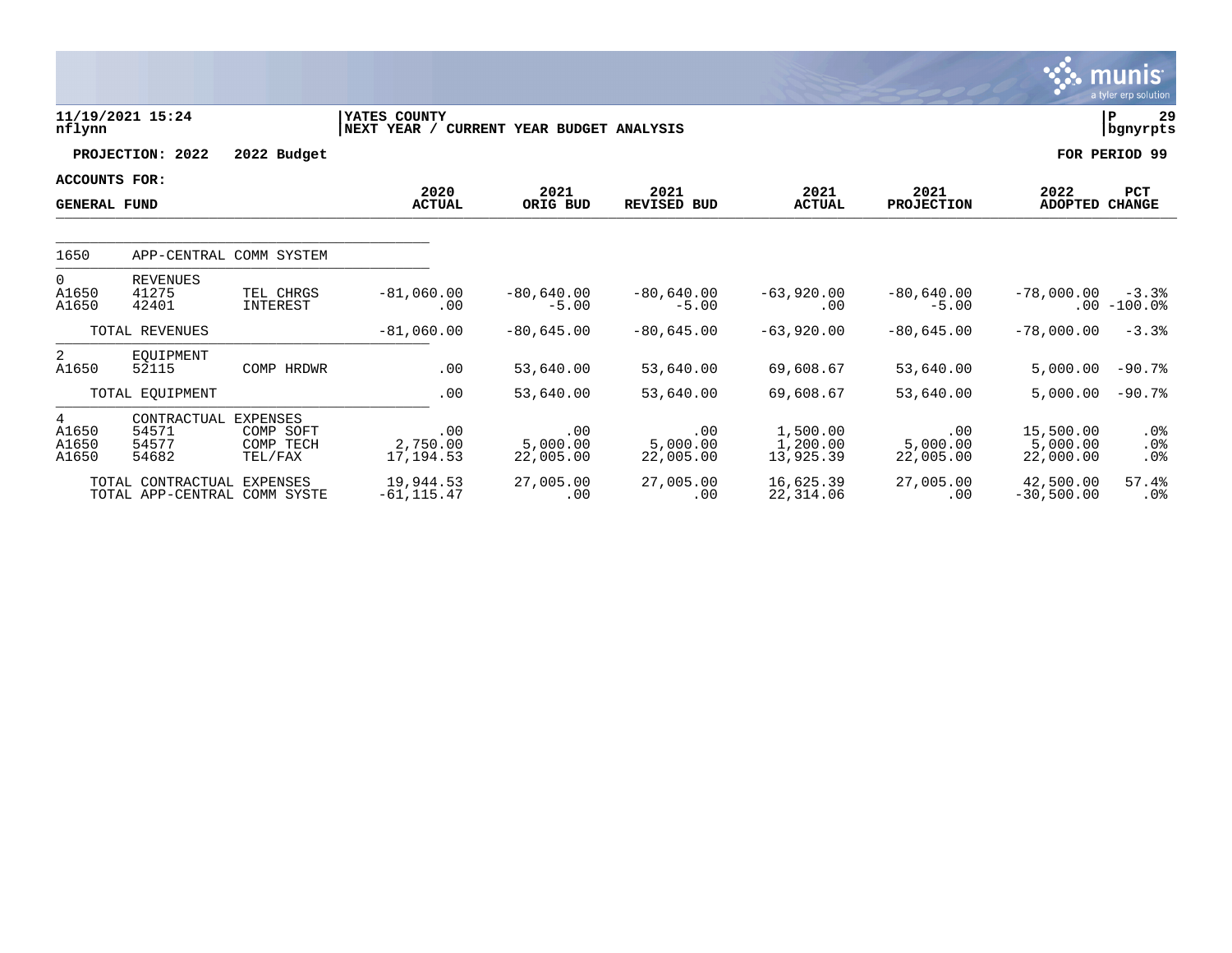|                                      |                                                     |                                               |                                        |                                   |                                   |                                   |                                   |                                   | <u>munis l</u><br>a tyler erp solution |
|--------------------------------------|-----------------------------------------------------|-----------------------------------------------|----------------------------------------|-----------------------------------|-----------------------------------|-----------------------------------|-----------------------------------|-----------------------------------|----------------------------------------|
| nflynn                               | 11/19/2021 15:24                                    |                                               | YATES COUNTY<br>NEXT YEAR /<br>CURRENT | YEAR BUDGET ANALYSIS              |                                   |                                   |                                   |                                   | 30<br>P<br>bgnyrpts                    |
|                                      | PROJECTION: 2022                                    | 2022 Budget                                   |                                        |                                   |                                   |                                   |                                   |                                   | FOR PERIOD 99                          |
| ACCOUNTS FOR:<br><b>GENERAL FUND</b> |                                                     |                                               | 2020<br><b>ACTUAL</b>                  | 2021<br>ORIG BUD                  | 2021<br><b>REVISED BUD</b>        | 2021<br><b>ACTUAL</b>             | 2021<br><b>PROJECTION</b>         | 2022<br><b>ADOPTED</b>            | PCT<br><b>CHANGE</b>                   |
| 1670                                 | CENTRAL MAILING                                     |                                               |                                        |                                   |                                   |                                   |                                   |                                   |                                        |
| $\overline{0}$<br>A1670              | <b>REVENUES</b><br>41272                            | CNTRL MAIL                                    | $-37,056.27$                           | $-30,000.00$                      | $-30.000.00$                      | $-29,968.07$                      | $-30,000.00$                      | $-32,000.00$                      | 6.7%                                   |
|                                      | TOTAL REVENUES                                      |                                               | $-37,056.27$                           | $-30,000.00$                      | $-30,000.00$                      | $-29,968.07$                      | $-30,000.00$                      | $-32,000.00$                      | 6.7%                                   |
| 4<br>A1670<br>A1670<br>A1670         | CONTRACTUAL<br>54407<br>54470<br>54515              | EXPENSES<br>EOUIP AGRE<br>SUPP:OFF<br>POSTAGE | 1,190.00<br>446.00<br>30,071.24        | 1,280.00<br>1,080.00<br>30,000.00 | 1,085.00<br>1,275.00<br>30,000.00 | 1,190.00<br>1,724.47<br>32,040.00 | 1,280.00<br>1,080.00<br>30,000.00 | 1,190.00<br>1,080.00<br>32,000.00 | $-7.0$ $8$<br>$.0\%$<br>6.7%           |
|                                      | TOTAL CONTRACTUAL EXPENSES<br>TOTAL CENTRAL MAILING |                                               | 31,707.24<br>$-5,349.03$               | 32,360.00<br>2,360.00             | 32,360.00<br>2,360.00             | 34,954.47<br>4,986.40             | 32,360.00<br>2,360.00             | 34,270.00<br>2,270.00             | 5.9%<br>$-3.8%$                        |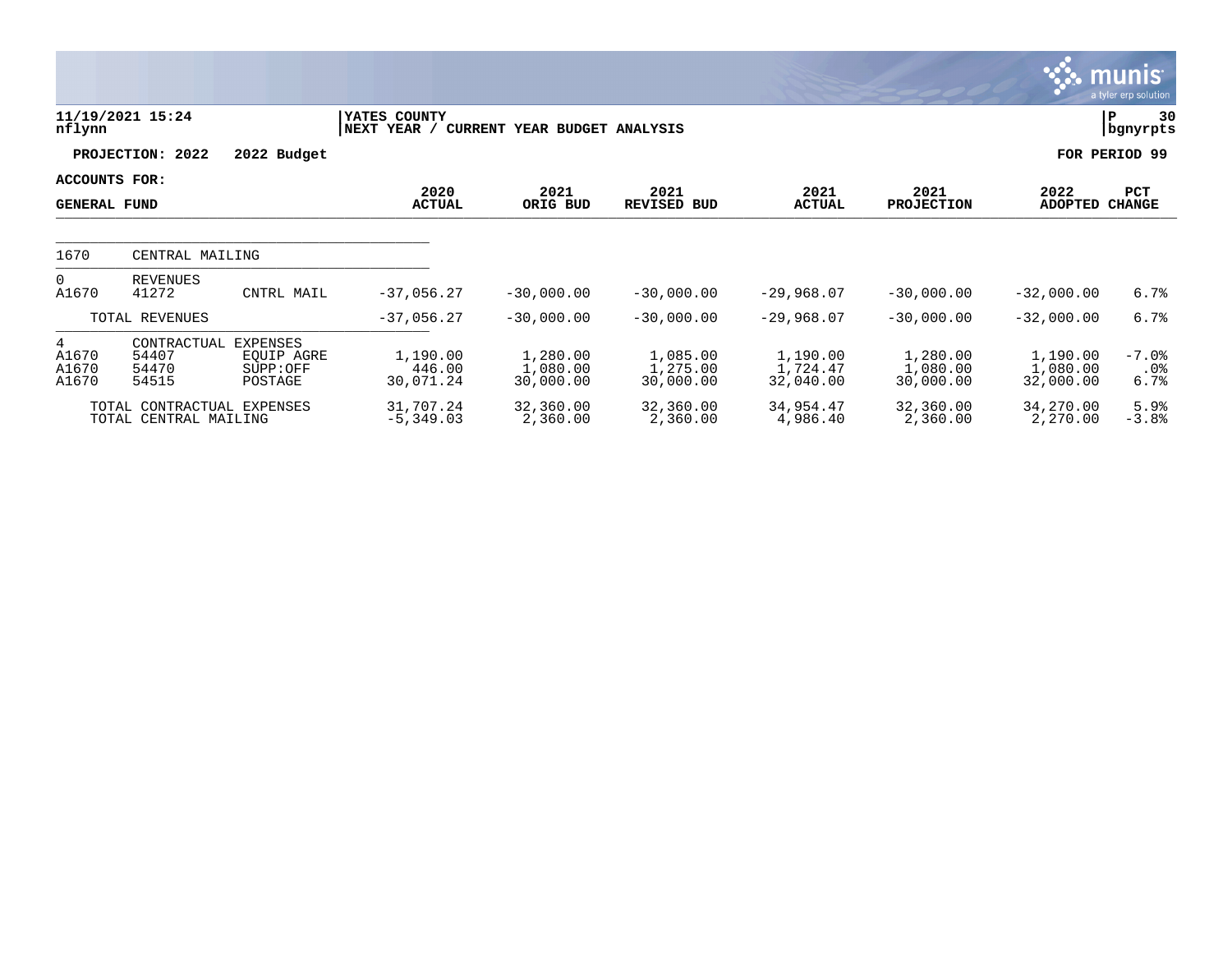|                                             |                                                    |                                                     |                                |                                 |                                 |                                |                                 |                                 | <b>munis</b><br>a tyler erp solution |
|---------------------------------------------|----------------------------------------------------|-----------------------------------------------------|--------------------------------|---------------------------------|---------------------------------|--------------------------------|---------------------------------|---------------------------------|--------------------------------------|
| nflynn                                      | 11/19/2021 15:24                                   |                                                     | YATES COUNTY<br>NEXT YEAR /    | CURRENT YEAR BUDGET ANALYSIS    |                                 |                                |                                 |                                 | P<br>31<br>bgnyrpts                  |
|                                             | PROJECTION: 2022                                   | 2022 Budget                                         |                                |                                 |                                 |                                |                                 |                                 | FOR PERIOD 99                        |
| <b>ACCOUNTS FOR:</b><br><b>GENERAL FUND</b> |                                                    |                                                     | 2020<br><b>ACTUAL</b>          | 2021<br>ORIG BUD                | 2021<br><b>REVISED BUD</b>      | 2021<br><b>ACTUAL</b>          | 2021<br><b>PROJECTION</b>       | 2022<br><b>ADOPTED</b>          | <b>PCT</b><br><b>CHANGE</b>          |
| 1675                                        | CENTRAL COPIER                                     |                                                     |                                |                                 |                                 |                                |                                 |                                 |                                      |
| $\Omega$<br>A1675                           | <b>REVENUES</b><br>41271                           | COPIER                                              | $-19,926.05$                   | $-20,000,00$                    | $-20.000.00$                    | $-20,019.05$                   | $-20,000.00$                    | $-20,000.00$                    | $.0\%$                               |
|                                             | TOTAL REVENUES                                     |                                                     | $-19,926.05$                   | $-20,000.00$                    | $-20,000.00$                    | $-20,019.05$                   | $-20,000.00$                    | $-20,000.00$                    | .0%                                  |
| $\overline{2}$<br>A1675                     | EOUIPMENT<br>52120                                 | COPIER                                              | 3,635.00                       | 6,700.00                        | 6,700.00                        | 6,699.00                       | 6,700.00                        | 6,000.00                        | $-10.4%$                             |
|                                             | TOTAL EQUIPMENT                                    |                                                     | 3,635.00                       | 6,700.00                        | 6,700.00                        | 6,699.00                       | 6,700.00                        | 6,000.00                        | $-10.4%$                             |
| 4<br>A1675<br>A1675<br>A1675                | CONTRACTUAL<br>54406<br>54454<br>54682             | EXPENSES<br>COPIER AGR<br>SUPP: CNTRL<br>UTIL TEL/F | 7,771.25<br>2,347.20<br>480.00 | 10,390.00<br>3,000.00<br>480.00 | 10,390.00<br>3,000.00<br>480.00 | 8,762.45<br>2,275.30<br>200.00 | 10,390.00<br>3,000.00<br>480.00 | 10,390.00<br>3,000.00<br>480.00 | $.0\%$<br>$.0\%$<br>.0%              |
|                                             | TOTAL CONTRACTUAL EXPENSES<br>TOTAL CENTRAL COPIER |                                                     | 10,598.45<br>$-5,692.60$       | 13,870.00<br>570.00             | 13,870.00<br>570.00             | 11,237.75<br>$-2,082.30$       | 13,870.00<br>570.00             | 13,870.00                       | .0%<br>$-130.00 - 122.88$            |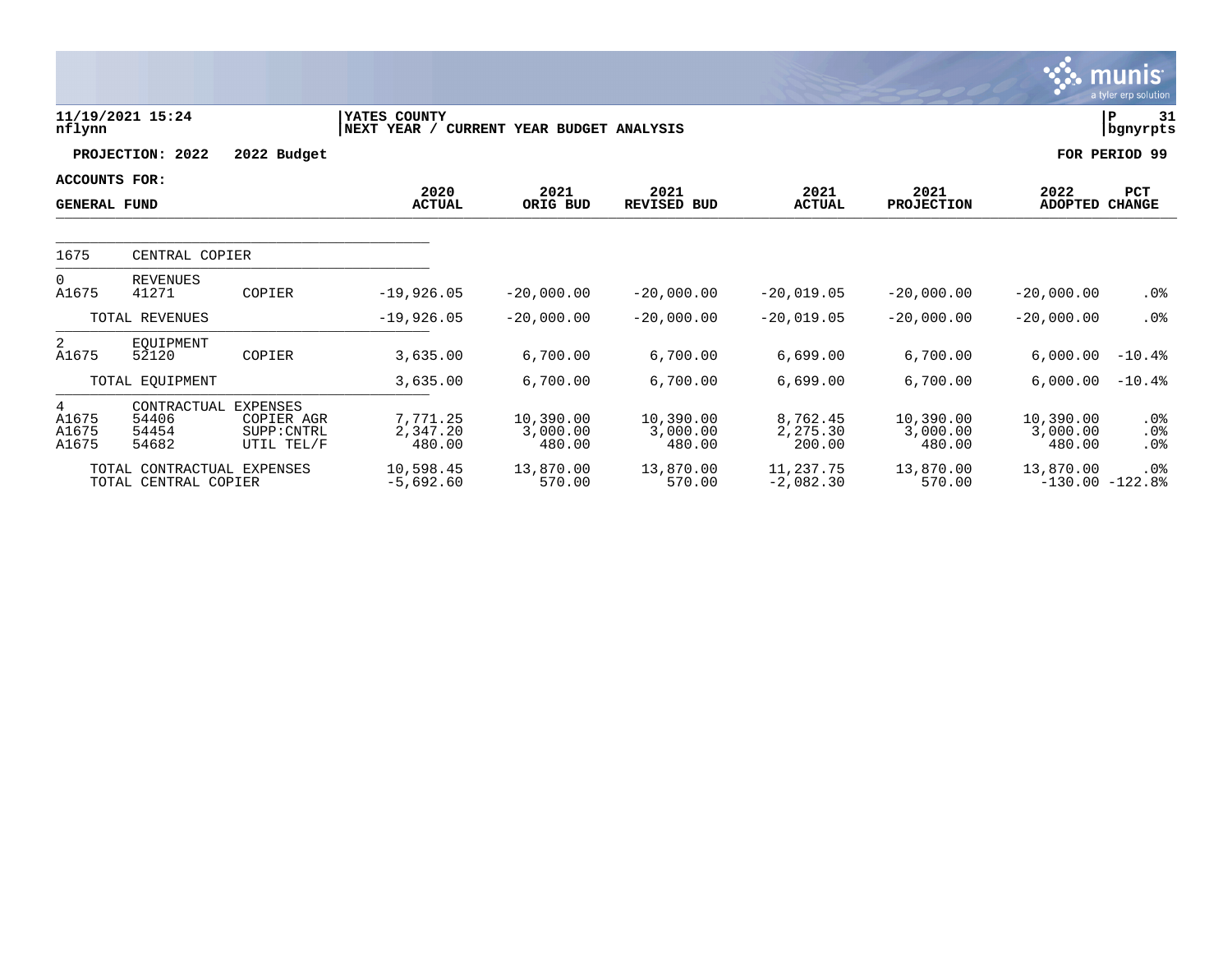|                                                                                              |                                                                                                    |                                                                                                                                |                                                                                       |                                                                                                     |                                                                                                        |                                                                                           |                                                                                                     |                                                                                                      | <b>munis</b><br>a tyler erp solution                                  |  |
|----------------------------------------------------------------------------------------------|----------------------------------------------------------------------------------------------------|--------------------------------------------------------------------------------------------------------------------------------|---------------------------------------------------------------------------------------|-----------------------------------------------------------------------------------------------------|--------------------------------------------------------------------------------------------------------|-------------------------------------------------------------------------------------------|-----------------------------------------------------------------------------------------------------|------------------------------------------------------------------------------------------------------|-----------------------------------------------------------------------|--|
| nflynn                                                                                       | 11/19/2021 15:24                                                                                   |                                                                                                                                | <b>IYATES COUNTY</b><br>NEXT YEAR / CURRENT YEAR BUDGET ANALYSIS                      |                                                                                                     |                                                                                                        |                                                                                           |                                                                                                     |                                                                                                      | ΙP<br>32<br>bgnyrpts                                                  |  |
|                                                                                              | PROJECTION: 2022                                                                                   | 2022 Budget                                                                                                                    |                                                                                       |                                                                                                     |                                                                                                        |                                                                                           |                                                                                                     |                                                                                                      | FOR PERIOD 99                                                         |  |
| <b>ACCOUNTS FOR:</b>                                                                         |                                                                                                    |                                                                                                                                | 2020                                                                                  | 2021                                                                                                | 2021                                                                                                   | 2021                                                                                      | 2021                                                                                                | 2022                                                                                                 | PCT                                                                   |  |
| <b>GENERAL FUND</b>                                                                          |                                                                                                    |                                                                                                                                | <b>ACTUAL</b>                                                                         | ORIG BUD                                                                                            | <b>REVISED BUD</b>                                                                                     | <b>ACTUAL</b>                                                                             | <b>PROJECTION</b>                                                                                   | ADOPTED CHANGE                                                                                       |                                                                       |  |
| 1680                                                                                         |                                                                                                    | INFORMATION TECHNOLOGY                                                                                                         |                                                                                       |                                                                                                     |                                                                                                        |                                                                                           |                                                                                                     |                                                                                                      |                                                                       |  |
| $\Omega$<br>A1680<br>A1680<br>A1680<br>A1680                                                 | <b>REVENUES</b><br>42230<br>42701<br>42771<br>43089                                                | IT SERV<br>PR YR RFND<br>MISC REV<br>OTHER                                                                                     | $-36,025.04$<br>$-673.92$<br>.00<br>.00                                               | $-36,380.00$<br>.00<br>.00<br>.00                                                                   | $-36,380.00$<br>.00<br>.00<br>$-50,000.00$                                                             | $-24,933.04$<br>.00<br>$-306.83$<br>.00                                                   | $-36,380.00$<br>.00<br>.00<br>.00                                                                   | $-34, 218.00$<br>.00<br>.00<br>.00                                                                   | $-5.9%$<br>.0 <sub>8</sub><br>.0%<br>.0%                              |  |
|                                                                                              | TOTAL REVENUES                                                                                     |                                                                                                                                | $-36,698.96$                                                                          | $-36, 380.00$                                                                                       | $-86,380.00$                                                                                           | $-25, 239.87$                                                                             | $-36,380.00$                                                                                        | $-34, 218.00$                                                                                        | $-5.9%$                                                               |  |
| $\mathbf 1$<br>A1680<br>A1680<br>A1680<br>A1680<br>A1680<br>A1680<br>A1680<br>A1680<br>A1680 | PERSONAL SERVICES<br>51076<br>51077<br>51078<br>51079<br>51500<br>51502<br>51505<br>51508<br>51509 | IT DIRECT<br>NETWORK AD<br>COMP SUPP<br>COMP TECH<br>CB CSEA<br>HOLIDAY OT<br>OVERTIME<br>35-40 HRS<br>COMP CSEA               | 78,447.00<br>61,017.26<br>47,808.14<br>49,719.80<br>.00<br>.00<br>.00<br>8.32<br>6.65 | 80,016.00<br>62,009.00<br>49,944.00<br>50,517.00<br>500.00<br>500.00<br>2,000.00<br>1,500.00<br>.00 | 80,016.00<br>62,009.00<br>49,944.00<br>50,517.00<br>500.00<br>200.00<br>2,000.00<br>1,500.00<br>300.00 | 69,285.84<br>53,693.09<br>43,169.02<br>43,742.34<br>.00<br>.00<br>.00<br>229.11<br>276.28 | 80,016.00<br>62,009.00<br>49,944.00<br>50,517.00<br>500.00<br>500.00<br>2,000.00<br>1,500.00<br>.00 | 81,617.00<br>61,771.00<br>50, 323.00<br>50,323.00<br>500.00<br>500.00<br>2,000.00<br>1,500.00<br>.00 | 2.0%<br>$-.4%$<br>.8%<br>-.4%<br>.0%<br>.0%<br>.0%<br>.0%<br>.0%      |  |
|                                                                                              | TOTAL PERSONAL SERVICES                                                                            |                                                                                                                                | 237,007.17                                                                            | 246,986.00                                                                                          | 246,986.00                                                                                             | 210,395.68                                                                                | 246,986.00                                                                                          | 248,534.00                                                                                           | .6%                                                                   |  |
| $\overline{a}$<br>A1680<br>A1680<br>A1680<br>A1680<br>A1680<br>A1680                         | EQUIPMENT<br>52115<br>52125<br>52126<br>52127<br>52128<br>52431                                    | COMP HRDWR<br><b>DESKTOPS</b><br>LAPTOPS<br>PRINTERS<br>COMP SUPP<br>TIME CLOCK                                                | 8,943.45<br>945.90<br>25,664.68<br>1,164.27<br>3,644.80<br>.00                        | 120,000.00<br>27,300.00<br>12,500.00<br>4,000.00<br>4,000.00<br>3,400.00                            | 120,000.00<br>27,300.00<br>12,500.00<br>4,000.00<br>4,000.00<br>3,400.00                               | 127,525.20<br>.00<br>1,584.95<br>5,320.10<br>3,694.84<br>9,460.50                         | 131,055.20<br>27,300.00<br>12,500.00<br>4,000.00<br>4,000.00<br>3,400.00                            | 76,500.00<br>29,400.00<br>7,500.00<br>4,000.00<br>4,000.00<br>3,400.00                               | $-36.3%$<br>7.7%<br>$-40.0%$<br>.0%<br>.0%<br>.0%                     |  |
|                                                                                              | TOTAL EQUIPMENT                                                                                    |                                                                                                                                | 40,363.10                                                                             | 171,200.00                                                                                          | 171,200.00                                                                                             | 147,585.59                                                                                | 182, 255. 20                                                                                        | 124,800.00                                                                                           | $-27.1%$                                                              |  |
| $\overline{4}$<br>A1680<br>A1680<br>A1680<br>A1680<br>A1680<br>A1680<br>A1680<br>A1680       | 54152<br>54407<br>54455<br>54470<br>54507<br>54571<br>54575<br>54577                               | CONTRACTUAL EXPENSES<br>CONFERENCE<br>EQUIP AGRE<br>SUPP: IT<br>SUPP:OFF<br>COPIER CHR<br>COMP SOFT<br>SOFT MAINT<br>COMP TECH | .00<br>13,532.67<br>546.50<br>51.51<br>44.90<br>20,503.09<br>104,924.64<br>42,005.00  | 1,000.00<br>23,300.00<br>1,000.00<br>100.00<br>100.00<br>.00<br>95,125.00<br>40,000.00              | 1,000.00<br>23,300.00<br>1,000.00<br>100.00<br>100.00<br>51,000.00<br>94,125.00<br>40,000.00           | 900.64<br>14,683.98<br>$\ldots$<br>76.18<br>32.20<br>49,065.14<br>96,654.25<br>7,250.00   | 1,000.00<br>23,300.00<br>1,000.00<br>100.00<br>100.00<br>.00<br>95,125.00<br>40,000.00              | 1,000.00<br>23,300.00<br>1,000.00<br>100.00<br>100.00<br>33,200.00<br>110,000.00<br>40,000.00        | .0%<br>.0%<br>$.0\%$<br>.0%<br>.0%<br>.0%<br>15.6%<br>.0 <sub>8</sub> |  |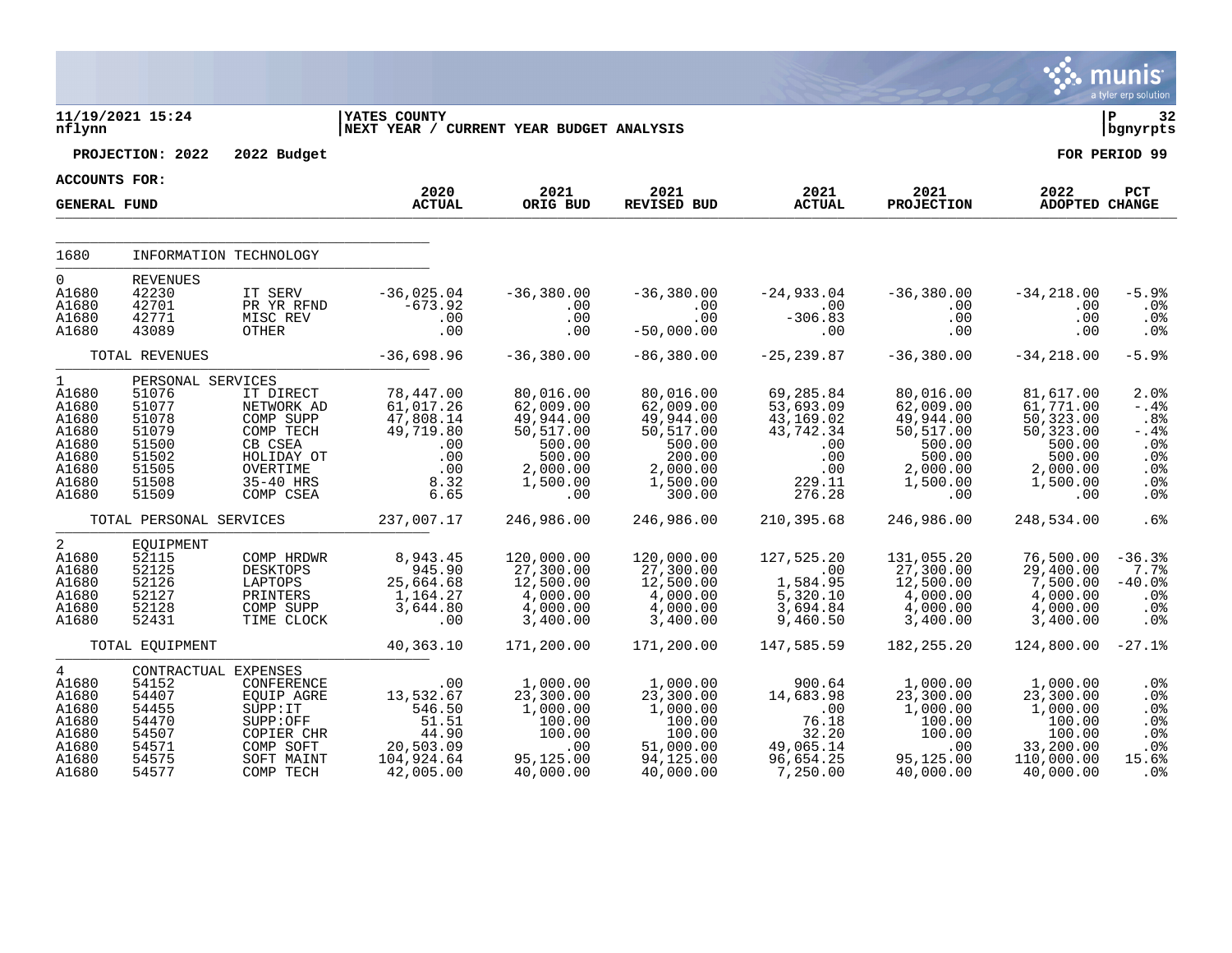

#### **11/19/2021 15:24 |YATES COUNTY |P 33 nflynn |NEXT YEAR / CURRENT YEAR BUDGET ANALYSIS |bgnyrpts**

# **PROJECTION: 2022 2022 Budget FOR PERIOD 99**

|                                                    | <b>GENERAL FUND</b>                                |                                                                             | 2020<br><b>ACTUAL</b>                                       | 2021<br>ORIG BUD                                                 | 2021<br><b>REVISED BUD</b>                                       | 2021<br><b>ACTUAL</b>                                       | 2021<br><b>PROJECTION</b>                                        | 2022<br>ADOPTED                                                  | <b>PCT</b><br><b>CHANGE</b>                                              |
|----------------------------------------------------|----------------------------------------------------|-----------------------------------------------------------------------------|-------------------------------------------------------------|------------------------------------------------------------------|------------------------------------------------------------------|-------------------------------------------------------------|------------------------------------------------------------------|------------------------------------------------------------------|--------------------------------------------------------------------------|
| A1680<br>A1680<br>A1680<br>A1680<br>A1680<br>A1680 | 54583<br>54654<br>54676<br>54679<br>54682<br>54907 | COMP SUPP<br>MILEAGE<br>UTIL: CELL<br>UTIL: INTER<br>TEL/FAX<br><b>DUES</b> | 3,686.76<br>.00<br>2,446.40<br>27,653.92<br>960.00<br>50.00 | 3,000.00<br>1,000.00<br>2,600.00<br>26,760.00<br>960.00<br>50.00 | 3,000.00<br>1,000.00<br>2,600.00<br>26,760.00<br>960.00<br>50.00 | 1,546.95<br>.00<br>2,091.89<br>21,916.13<br>800.00<br>50.00 | 3,000.00<br>1,000.00<br>2,600.00<br>26,760.00<br>960.00<br>50.00 | 3,000.00<br>1,000.00<br>2,600.00<br>27,480.00<br>960.00<br>50.00 | $.0\%$<br>$.0\%$<br>.0 <sub>8</sub><br>2.7%<br>$.0\%$<br>.0 <sub>8</sub> |
|                                                    |                                                    | TOTAL CONTRACTUAL EXPENSES                                                  | 216,405.39                                                  | 194,995.00                                                       | 244,995.00                                                       | 195,067.36                                                  | 194,995.00                                                       | 243,790.00                                                       | 25.0%                                                                    |
| 8<br>A1680<br>A1680<br>A1680                       | EMPLOYEE<br>58100<br>58303<br>58305                | BENEFITS<br>FICA/MED<br>INS-CSEA<br>INS-NON UN                              | 17,383.99<br>45, 168. 25<br>6.459.60                        | 17,855.00<br>49,710.00<br>6,654.00                               | 17,855.00<br>49,710.00<br>6.654.00                               | 14,873.22<br>41,659.24<br>6.098.95                          | 17,855.00<br>49,710.00<br>6.654.00                               | 18,026.00<br>46,724.00<br>6,987.00                               | 1.0%<br>$-6.0%$<br>5.0%                                                  |
| TOTAL                                              |                                                    | EMPLOYEE BENEFITS<br>TOTAL INFORMATION TECHNOLOGY                           | 69,011.84<br>526,088.54                                     | 74,219.00<br>651,020.00                                          | 74,219.00<br>651,020.00                                          | 62,631.41<br>590.440.17                                     | 74,219.00<br>662,075.20                                          | 71,737.00<br>654,643.00                                          | $-3.3%$<br>.6%                                                           |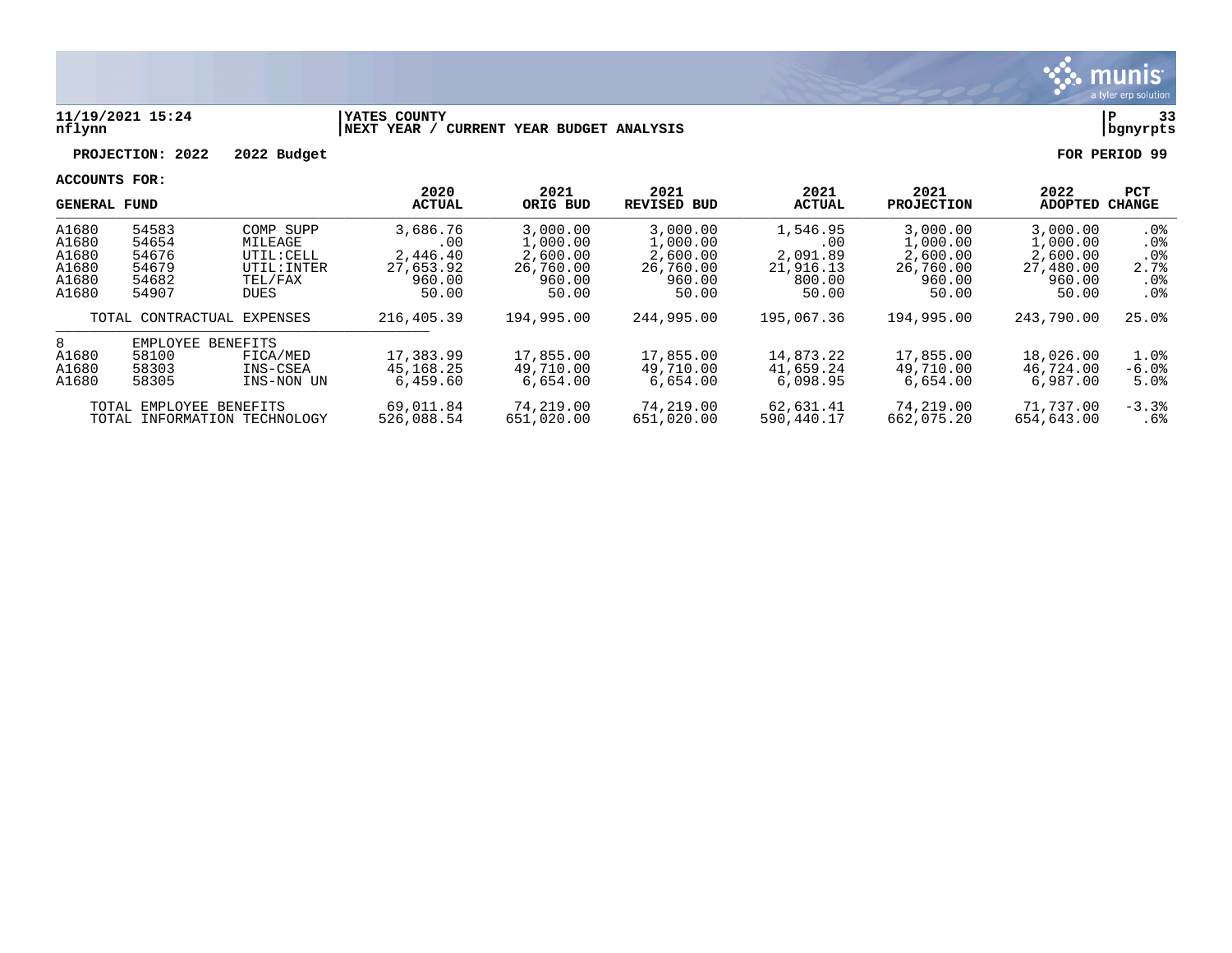|                                      |                                                           |             |                              |                              |                        |                        |                           |                        | $\sim$ munis $\sim$<br>a tyler erp solution |
|--------------------------------------|-----------------------------------------------------------|-------------|------------------------------|------------------------------|------------------------|------------------------|---------------------------|------------------------|---------------------------------------------|
| nflynn                               | 11/19/2021 15:24                                          |             | YATES COUNTY<br> NEXT YEAR / | CURRENT YEAR BUDGET ANALYSIS |                        |                        |                           |                        | 34<br>P<br>  bgnyrpts                       |
|                                      | PROJECTION: 2022                                          | 2022 Budget |                              |                              |                        |                        |                           |                        | FOR PERIOD 99                               |
| ACCOUNTS FOR:<br><b>GENERAL FUND</b> |                                                           |             | 2020<br><b>ACTUAL</b>        | 2021<br>ORIG BUD             | 2021<br>REVISED BUD    | 2021<br><b>ACTUAL</b>  | 2021<br><b>PROJECTION</b> | 2022<br><b>ADOPTED</b> | PCT<br><b>CHANGE</b>                        |
| 1910                                 | UNALLOCATED INSURANCE                                     |             |                              |                              |                        |                        |                           |                        |                                             |
| 4<br>A1910                           | CONTRACTUAL<br>EXPENSES<br>54923                          | UNALL INS   | 73,204.94                    | 76,000.00                    | 86,248.36              | 87,197.46              | 76,000.00                 | 90,000.00              | 18.4%                                       |
|                                      | TOTAL CONTRACTUAL EXPENSES<br>TOTAL UNALLOCATED INSURANCE |             | 73,204.94<br>73,204.94       | 76,000.00<br>76,000.00       | 86,248.36<br>86,248.36 | 87,197.46<br>87,197.46 | 76,000.00<br>76,000.00    | 90,000.00<br>90,000.00 | 18.4%<br>18.4%                              |

 $\bullet$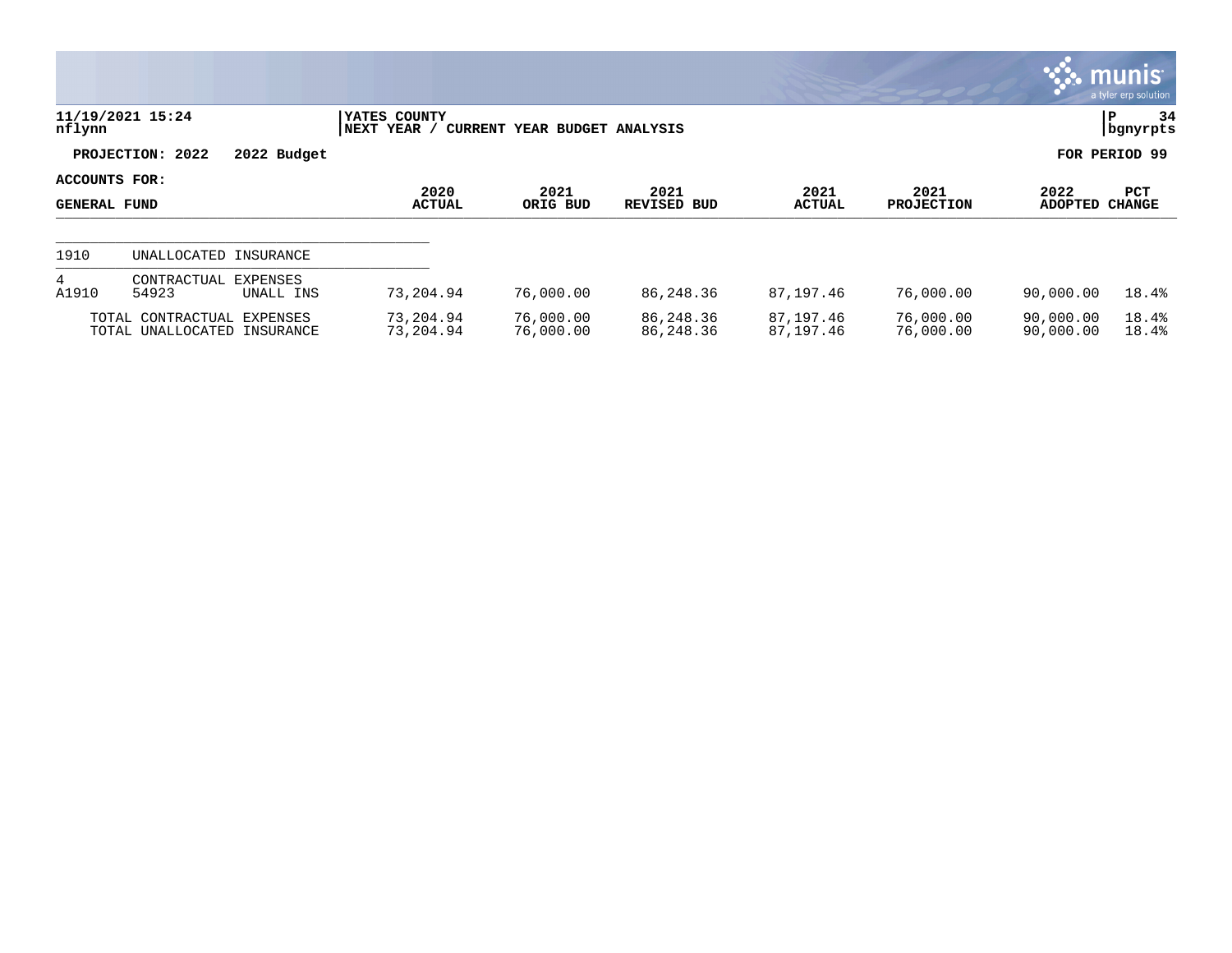|                                      |                                                          |                             |                              |                            |                       |                           |                        | $\overline{\mathsf{m}$ unis<br>a tyler erp solution |
|--------------------------------------|----------------------------------------------------------|-----------------------------|------------------------------|----------------------------|-----------------------|---------------------------|------------------------|-----------------------------------------------------|
| nflynn                               | 11/19/2021 15:24                                         | YATES COUNTY<br>NEXT YEAR / | CURRENT YEAR BUDGET ANALYSIS |                            |                       |                           |                        | 35<br>P<br>  bgnyrpts                               |
|                                      | PROJECTION: 2022<br>2022 Budget                          |                             |                              |                            |                       |                           |                        | FOR PERIOD 99                                       |
| ACCOUNTS FOR:<br><b>GENERAL FUND</b> |                                                          | 2020<br><b>ACTUAL</b>       | 2021<br>ORIG BUD             | 2021<br><b>REVISED BUD</b> | 2021<br><b>ACTUAL</b> | 2021<br><b>PROJECTION</b> | 2022<br><b>ADOPTED</b> | <b>PCT</b><br><b>CHANGE</b>                         |
| 1920                                 | MUNICIPAL ASSOC DUES                                     |                             |                              |                            |                       |                           |                        |                                                     |
| 4<br>A1920                           | CONTRACTUAL EXPENSES<br>54907<br><b>DUES</b>             | 6,143.00                    | 5,636.00                     | 5,636.00                   | 6,143.00              | 5,636.00                  | 6,312.00               | 12.0%                                               |
|                                      | TOTAL CONTRACTUAL EXPENSES<br>TOTAL MUNICIPAL ASSOC DUES | 6, 143.00<br>6, 143.00      | 5,636.00<br>5,636.00         | 5,636.00<br>5,636.00       | 6,143.00<br>6,143.00  | 5,636.00<br>5,636.00      | 6,312.00<br>6,312.00   | 12.0%<br>12.0%                                      |

 $\bullet$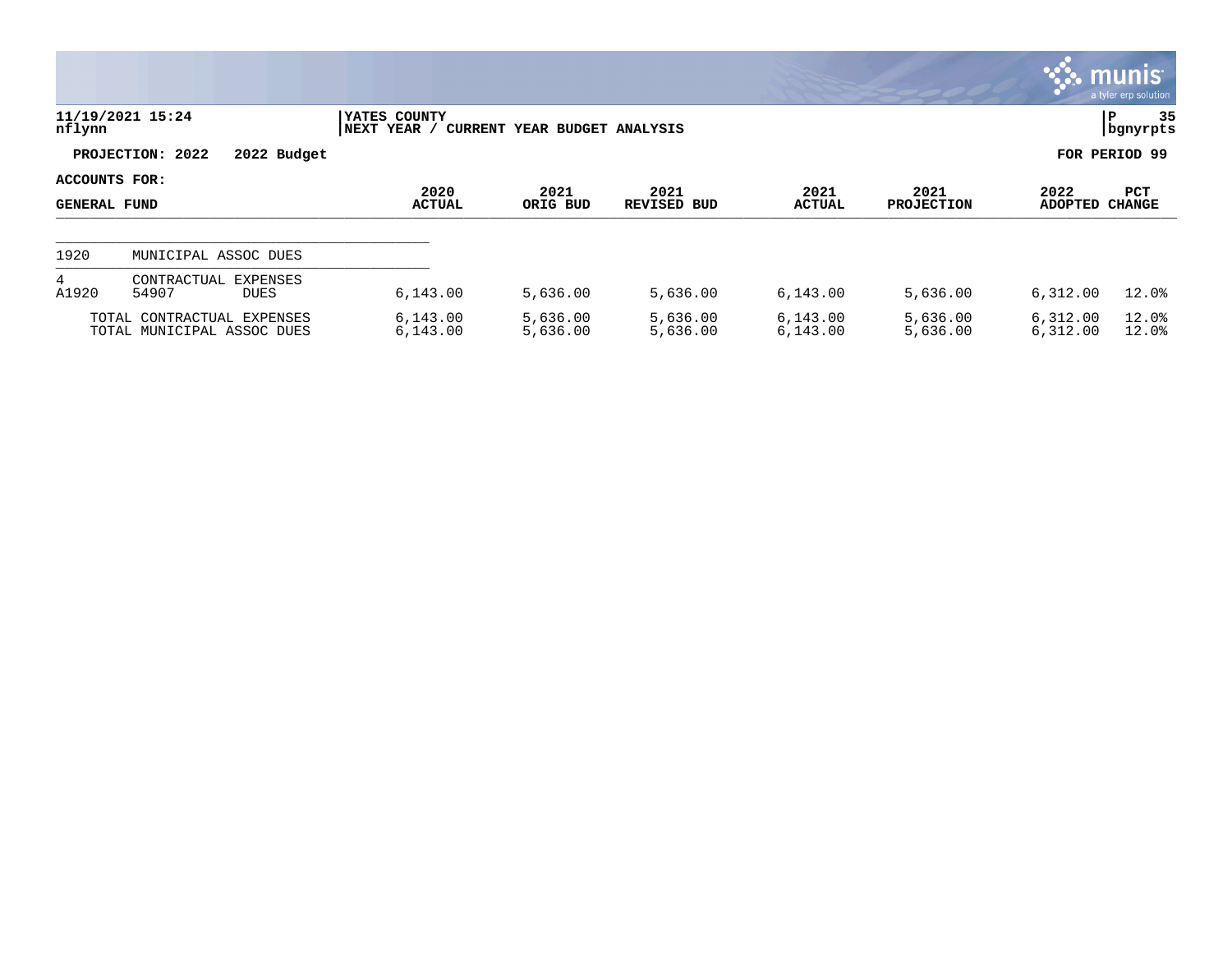|                                             |                                                         |                                          |                             |                              |                            |                              |                           |                        | <b>munis</b><br>a tyler erp solution |
|---------------------------------------------|---------------------------------------------------------|------------------------------------------|-----------------------------|------------------------------|----------------------------|------------------------------|---------------------------|------------------------|--------------------------------------|
| nflynn                                      | 11/19/2021 15:24                                        |                                          | YATES COUNTY<br>NEXT YEAR / | CURRENT YEAR BUDGET ANALYSIS |                            |                              |                           | P                      | 36<br>  bgnyrpts                     |
|                                             | 2022<br>PROJECTION:                                     | 2022 Budget                              |                             |                              |                            |                              |                           |                        | FOR PERIOD 99                        |
| <b>ACCOUNTS FOR:</b><br><b>GENERAL FUND</b> |                                                         |                                          | 2020<br><b>ACTUAL</b>       | 2021<br>ORIG BUD             | 2021<br><b>REVISED BUD</b> | 2021<br><b>ACTUAL</b>        | 2021<br><b>PROJECTION</b> | 2022<br>ADOPTED CHANGE | PCT                                  |
| 1930                                        | JUDGEMENTS & CLAIMS                                     |                                          |                             |                              |                            |                              |                           |                        |                                      |
| $\overline{0}$<br>A1930<br>A1930            | REVENUES<br>42401<br>42402                              | INTEREST<br>INTEREST                     | $-153.73$<br>$-101.64$      | $-150.00$<br>$-100.00$       | $-150.00$<br>$-100.00$     | $-102.17$<br>$-60.16$        | $-150.00$<br>$-100.00$    | $-150.00$<br>$-100.00$ | $.0\%$<br>$.0\%$                     |
|                                             | TOTAL REVENUES                                          |                                          | $-255.37$                   | $-250.00$                    | $-250.00$                  | $-162.33$                    | $-250.00$                 | $-250.00$              | $.0\%$                               |
| 4<br>A1930<br>A1930                         | CONTRACTUAL<br>54927<br>54928                           | <b>EXPENSES</b><br>INS RES<br>UNEMPL INS | 22,331.50<br>63,187.75      | 60,000.00<br>20,000.00       | 60,000.00<br>20,000.00     | 8,031.00<br>$-59,418.41$     | 60,000.00<br>20,000.00    | 60,000.00<br>20,000.00 | $.0\%$<br>$.0\%$                     |
|                                             | TOTAL CONTRACTUAL EXPENSES<br>TOTAL JUDGEMENTS & CLAIMS |                                          | 85,519.25<br>85,263.88      | 80,000.00<br>79,750.00       | 80,000.00<br>79,750.00     | $-51,387.41$<br>$-51,549.74$ | 80,000.00<br>79,750.00    | 80,000.00<br>79,750.00 | $.0\%$<br>.0%                        |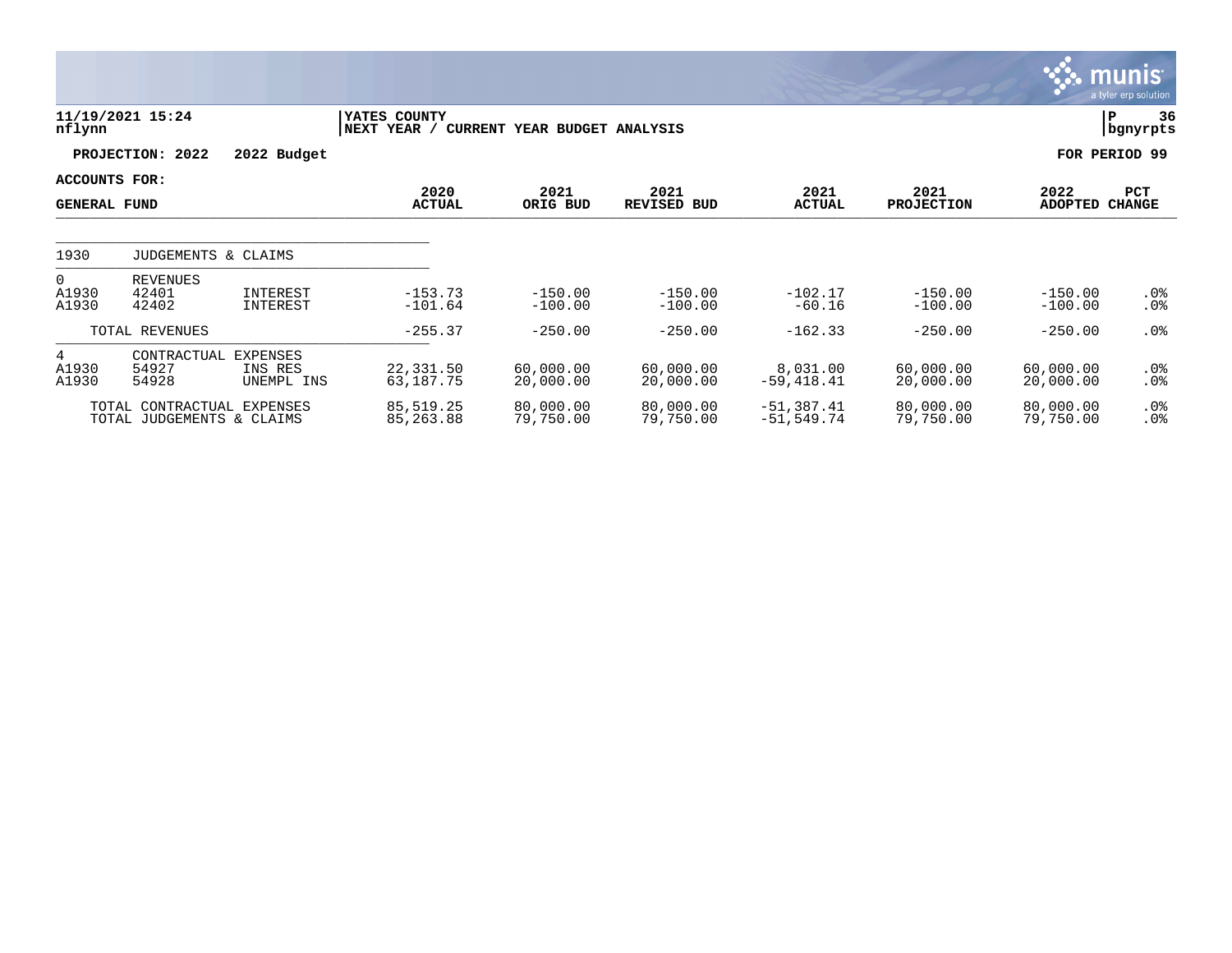|                                             |                                                        |                             |                              |                            |                       |                           |                          | $\mathbb{C}$ munis<br>a tyler erp solution |
|---------------------------------------------|--------------------------------------------------------|-----------------------------|------------------------------|----------------------------|-----------------------|---------------------------|--------------------------|--------------------------------------------|
| nflynn                                      | 11/19/2021 15:24                                       | YATES COUNTY<br>NEXT YEAR / | CURRENT YEAR BUDGET ANALYSIS |                            |                       |                           |                          | 37<br>P<br>  bgnyrpts                      |
|                                             | PROJECTION: 2022<br>2022 Budget                        |                             |                              |                            |                       |                           |                          | FOR PERIOD 99                              |
| <b>ACCOUNTS FOR:</b><br><b>GENERAL FUND</b> |                                                        | 2020<br><b>ACTUAL</b>       | 2021<br>ORIG BUD             | 2021<br><b>REVISED BUD</b> | 2021<br><b>ACTUAL</b> | 2021<br><b>PROJECTION</b> | 2022<br><b>ADOPTED</b>   | PCT<br><b>CHANGE</b>                       |
| 1990                                        | CONTINGENT ACCOUNT                                     |                             |                              |                            |                       |                           |                          |                                            |
| 4<br>A1990                                  | CONTRACTUAL EXPENSES<br>54905<br>CONTINGENT            | .00                         | 869,000.00                   | 852,712.29                 | .00                   | 869,000.00                | 795,633.00               | $-8.4%$                                    |
|                                             | TOTAL CONTRACTUAL EXPENSES<br>TOTAL CONTINGENT ACCOUNT | .00<br>.00                  | 869,000.00<br>869,000.00     | 852,712.29<br>852,712.29   | $.00 \,$<br>.00       | 869,000.00<br>869,000.00  | 795,633.00<br>795,633.00 | $-8.4%$<br>$-8.4%$                         |

and the control of the control of the control of the control of the control of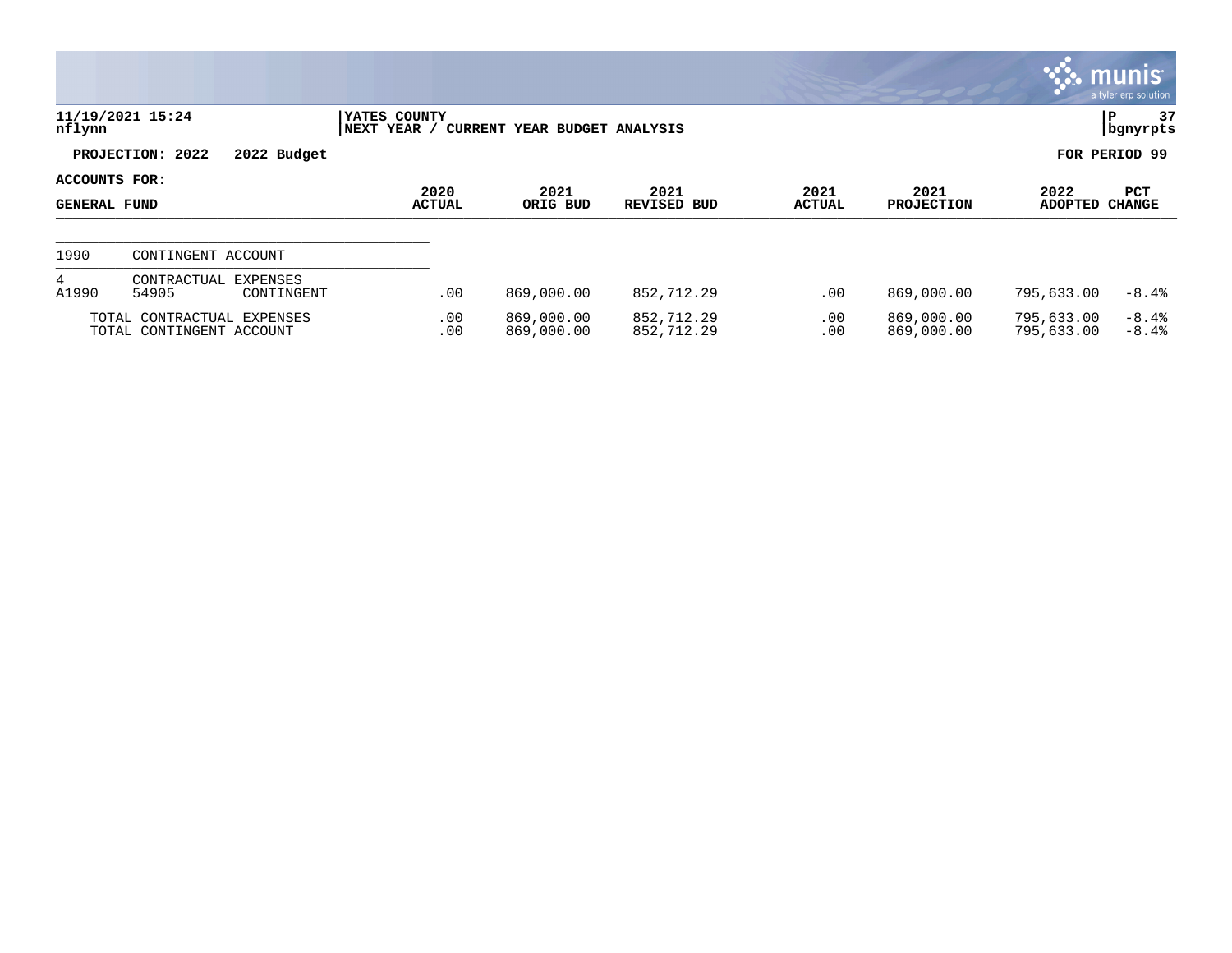|                               |                                                            |                              |                              |                              |                          |                              |                              | $\mathbb{C}$ munis<br>a tyler erp solution |
|-------------------------------|------------------------------------------------------------|------------------------------|------------------------------|------------------------------|--------------------------|------------------------------|------------------------------|--------------------------------------------|
| nflynn                        | 11/19/2021 15:24                                           | YATES COUNTY<br> NEXT YEAR / | CURRENT YEAR BUDGET ANALYSIS |                              |                          |                              |                              | 38<br> P<br>  bgnyrpts                     |
|                               | PROJECTION: 2022<br>2022 Budget                            |                              |                              |                              |                          |                              |                              | FOR PERIOD 99                              |
| ACCOUNTS FOR:<br>GENERAL FUND |                                                            | 2020<br><b>ACTUAL</b>        | 2021<br>ORIG BUD             | 2021<br>REVISED BUD          | 2021<br><b>ACTUAL</b>    | 2021<br><b>PROJECTION</b>    | 2022<br><b>ADOPTED</b>       | PCT<br><b>CHANGE</b>                       |
| 2490                          | COMMUNITY COLLEGE TUITION                                  |                              |                              |                              |                          |                              |                              |                                            |
| $4\overline{ }$<br>A2490      | CONTRACTUAL<br><b>EXPENSES</b><br>54151<br>COMM COLL       | 864, 236.59                  | 1,150,000.00                 | 1,150,000.00                 | 744,739.89               | 1,150,000.00                 | 1,150,000.00                 | $.0\%$                                     |
|                               | TOTAL CONTRACTUAL EXPENSES<br>TOTAL COMMUNITY COLLEGE TUIT | 864, 236.59<br>864, 236.59   | 1,150,000.00<br>1,150,000.00 | 1,150,000.00<br>1,150,000.00 | 744,739.89<br>744,739.89 | 1,150,000.00<br>1,150,000.00 | 1,150,000.00<br>1,150,000.00 | $.0\%$<br>.0%                              |

 $\sim$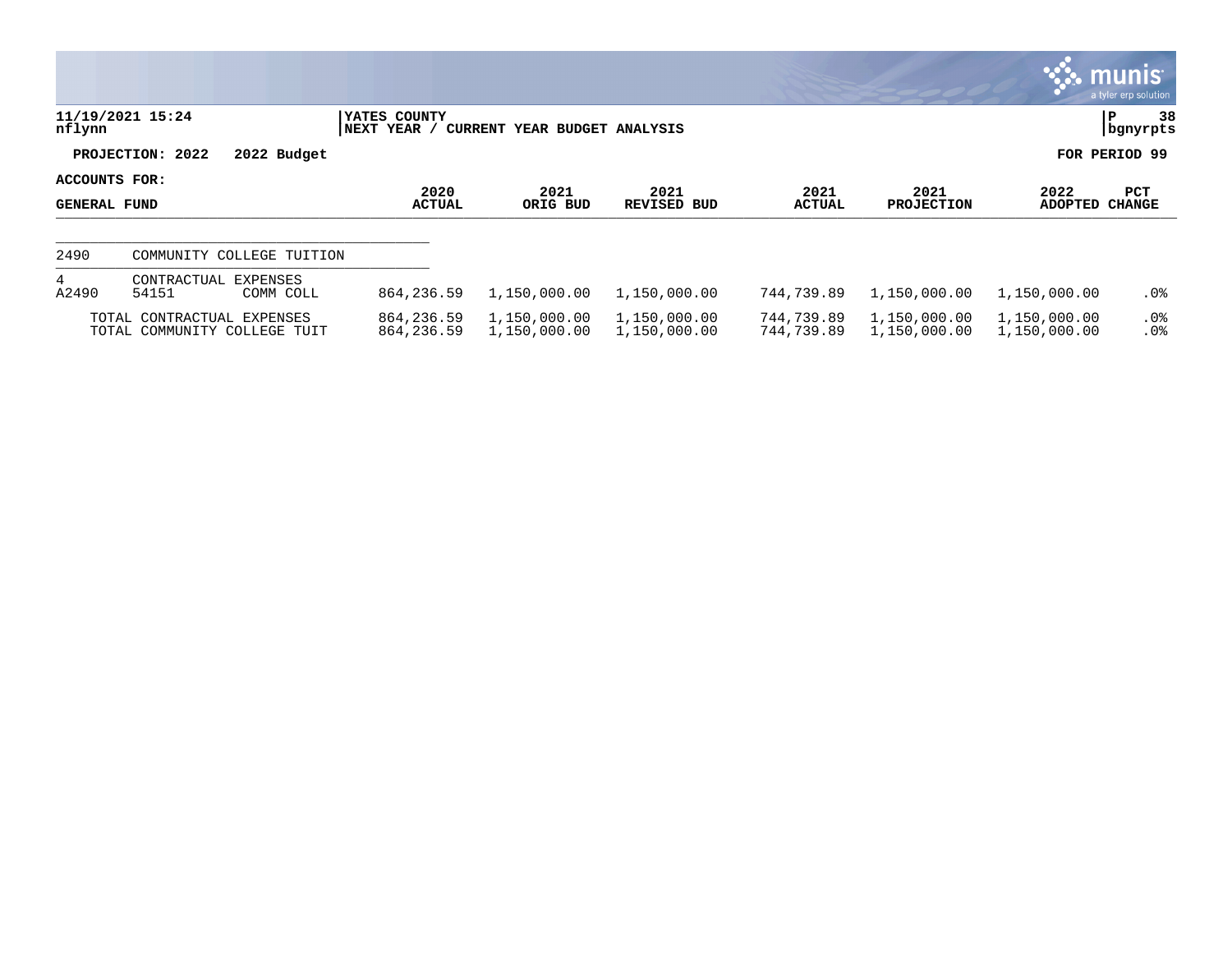|                                             |                                                            |                             |                              |                            |                            |                            |                            | <u>ુરું. munis i</u><br>a tyler erp solution |
|---------------------------------------------|------------------------------------------------------------|-----------------------------|------------------------------|----------------------------|----------------------------|----------------------------|----------------------------|----------------------------------------------|
| nflynn                                      | 11/19/2021 15:24                                           | YATES COUNTY<br>NEXT YEAR / | CURRENT YEAR BUDGET ANALYSIS |                            |                            |                            |                            | 39<br>IP.<br>bgnyrpts                        |
|                                             | PROJECTION: 2022                                           | 2022 Budget                 |                              |                            |                            |                            |                            | FOR PERIOD 99                                |
| <b>ACCOUNTS FOR:</b><br><b>GENERAL FUND</b> |                                                            | 2020<br><b>ACTUAL</b>       | 2021<br>ORIG BUD             | 2021<br><b>REVISED BUD</b> | 2021<br><b>ACTUAL</b>      | 2021<br><b>PROJECTION</b>  | 2022<br><b>ADOPTED</b>     | <b>PCT</b><br><b>CHANGE</b>                  |
| 2960                                        | EDUCATION HANDCPD CHILDRN                                  |                             |                              |                            |                            |                            |                            |                                              |
| $\Omega$<br>A2960                           | <b>REVENUES</b><br>43277<br>PHC ED                         | $-194,096.77$               | $-480,000.00$                | $-480.000.00$              | $-787, 414.18$             | $-480,000.00$              | $-600,000.00$              | 25.0%                                        |
|                                             | TOTAL REVENUES                                             | $-194,096.77$               | $-480,000.00$                | $-480.000.00$              | $-787, 414.18$             | $-480,000.00$              | $-600,000.00$              | 25.0%                                        |
| 4<br>A2960                                  | CONTRACTUAL<br>EXPENSES<br>54154                           | 938,220.23<br>ED HNDCP      | 1,200,000.00                 | 1,200,000.00               | 1,108,655.66               | 1,274,878.17               | 1,200,000.00               | $.0\%$                                       |
|                                             | TOTAL CONTRACTUAL EXPENSES<br>TOTAL EDUCATION HANDCPD CHIL | 938,220.23<br>744,123.46    | 1,200,000.00<br>720,000.00   | 1,200,000.00<br>720,000.00 | 1,108,655.66<br>321,241.48 | 1,274,878.17<br>794,878.17 | 1,200,000.00<br>600,000.00 | $.0\%$<br>$-16.7%$                           |

<u> De Carlos de Carlos de Carlos de Carlos de Carlos de Carlos de Carlos de Carlos de Carlos de Carlos de Carlos de Carlos de Carlos de Carlos de Carlos de Carlos de Carlos de Carlos de Carlos de Carlos de Carlos de Carlos </u>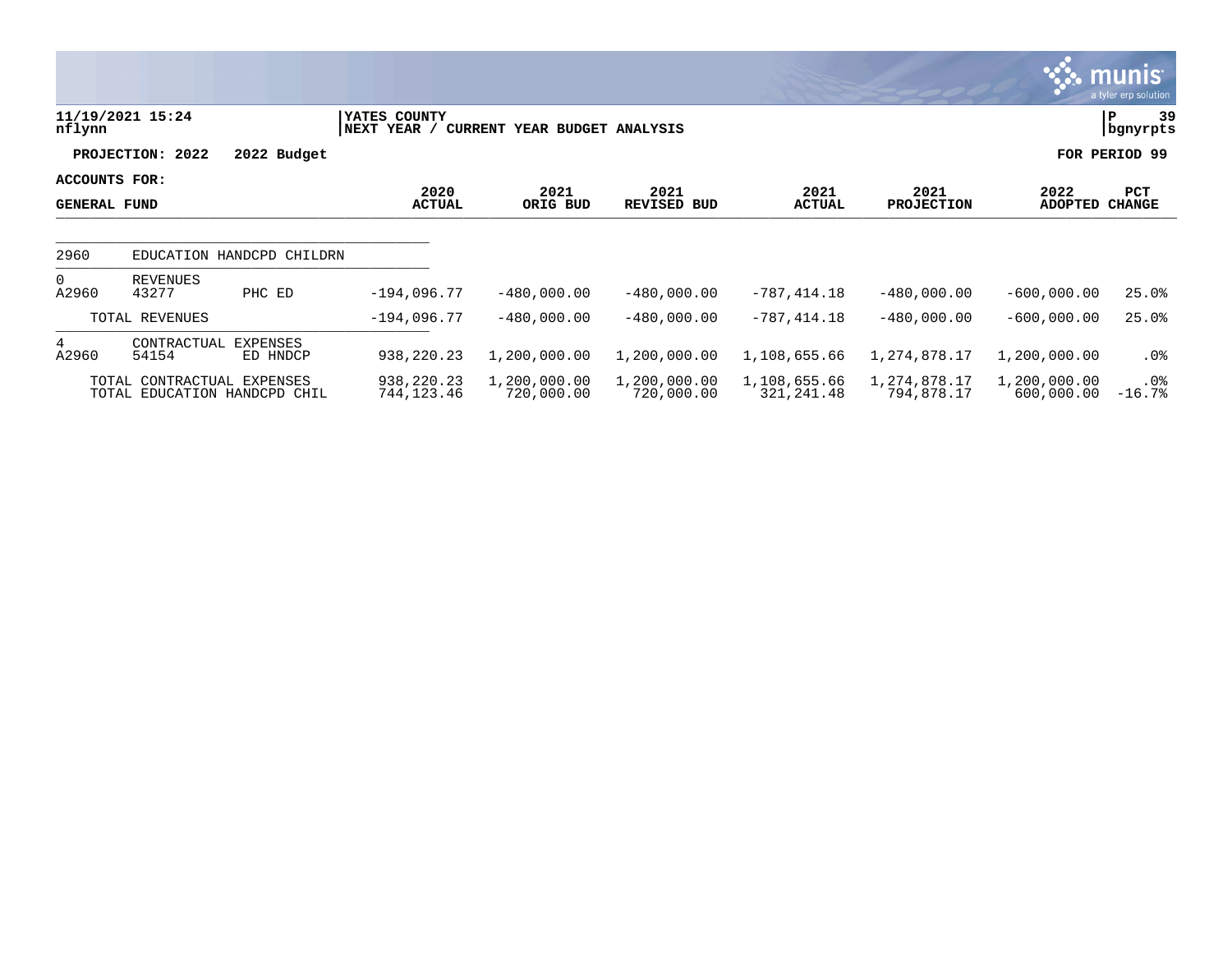|                                                                                                                        |                                                                                                                                           |                                                                                                                                                                            |                                                                                                                                                                                    |                                                                                                                                                                 |                                                                                                                                               |                                                                                                                                    |                                                                                                                                                                                                                              |                                                                                                                                                     | munis<br>a tyler erp solution                                                                                    |
|------------------------------------------------------------------------------------------------------------------------|-------------------------------------------------------------------------------------------------------------------------------------------|----------------------------------------------------------------------------------------------------------------------------------------------------------------------------|------------------------------------------------------------------------------------------------------------------------------------------------------------------------------------|-----------------------------------------------------------------------------------------------------------------------------------------------------------------|-----------------------------------------------------------------------------------------------------------------------------------------------|------------------------------------------------------------------------------------------------------------------------------------|------------------------------------------------------------------------------------------------------------------------------------------------------------------------------------------------------------------------------|-----------------------------------------------------------------------------------------------------------------------------------------------------|------------------------------------------------------------------------------------------------------------------|
| nflynn                                                                                                                 | 11/19/2021 15:24                                                                                                                          |                                                                                                                                                                            | <b>IYATES COUNTY</b><br>NEXT YEAR / CURRENT YEAR BUDGET ANALYSIS                                                                                                                   |                                                                                                                                                                 |                                                                                                                                               |                                                                                                                                    |                                                                                                                                                                                                                              |                                                                                                                                                     | lР<br>40<br>  bgnyrpts                                                                                           |
|                                                                                                                        | PROJECTION: 2022                                                                                                                          | 2022 Budget                                                                                                                                                                |                                                                                                                                                                                    |                                                                                                                                                                 |                                                                                                                                               |                                                                                                                                    |                                                                                                                                                                                                                              |                                                                                                                                                     | FOR PERIOD 99                                                                                                    |
| ACCOUNTS FOR:                                                                                                          |                                                                                                                                           |                                                                                                                                                                            | 2020                                                                                                                                                                               | 2021                                                                                                                                                            | 2021                                                                                                                                          | 2021                                                                                                                               | 2021                                                                                                                                                                                                                         | 2022                                                                                                                                                | PCT                                                                                                              |
| <b>GENERAL FUND</b>                                                                                                    |                                                                                                                                           |                                                                                                                                                                            | <b>ACTUAL</b>                                                                                                                                                                      | ORIG BUD                                                                                                                                                        | REVISED BUD                                                                                                                                   | <b>ACTUAL</b>                                                                                                                      | PROJECTION                                                                                                                                                                                                                   | ADOPTED CHANGE                                                                                                                                      |                                                                                                                  |
| 3020                                                                                                                   |                                                                                                                                           | PUBLIC SAFETY COMM SYSTMS                                                                                                                                                  |                                                                                                                                                                                    |                                                                                                                                                                 |                                                                                                                                               |                                                                                                                                    |                                                                                                                                                                                                                              |                                                                                                                                                     |                                                                                                                  |
| $\Omega$<br>A3020<br>A3020<br>A3020<br>A3020                                                                           | <b>REVENUES</b><br>43322<br>43323<br>43327<br>43328                                                                                       | SICG FY16<br>SICG FY19<br>SICG FY17<br>SICG FY18                                                                                                                           | $-34, 283.14$<br>$\sim 00$<br>$-147,948.47$<br>$-327, 255.03$                                                                                                                      |                                                                                                                                                                 |                                                                                                                                               |                                                                                                                                    |                                                                                                                                                                                                                              | .00<br>.00<br>.00<br>.00                                                                                                                            | $.0\%$<br>.0 <sub>8</sub><br>.0%<br>$.0\%$                                                                       |
|                                                                                                                        | TOTAL REVENUES<br>PERSONAL SERVICES                                                                                                       |                                                                                                                                                                            | $-509, 486.64$                                                                                                                                                                     | $\sim$ 00                                                                                                                                                       | $-385, 346.46$                                                                                                                                | $-324,934.13$                                                                                                                      | $-385, 346.46$                                                                                                                                                                                                               | .00                                                                                                                                                 | .0%                                                                                                              |
| $1 \quad \Box$<br>A3020<br>A3020<br>A3020<br>A3020<br>A3020                                                            | 51780<br>51949<br>51952<br>51953<br>51961                                                                                                 |                                                                                                                                                                            | VICES<br>COMP BO 82<br>COMP BO 82<br>OT CO82<br>CB CO82<br>35-40 HRS<br>CB 614.05                                                                                                  | 45,911.00<br>100.00<br>.00<br>300.00<br>300.00                                                                                                                  | 45,911.00<br>100.00<br>.00<br>300.00<br>300.00                                                                                                | 39,750.90<br>295.80<br>.00<br>226.26<br>350.00                                                                                     | 45,911.00<br>100.00<br>.00<br>300.00<br>300.00                                                                                                                                                                               | 46,902.00<br>100.00<br>.00<br>300.00<br>300.00                                                                                                      | 2.2%<br>.0%<br>.0%<br>.0%<br>.0%                                                                                 |
|                                                                                                                        |                                                                                                                                           |                                                                                                                                                                            | TOTAL PERSONAL SERVICES 45,664.27 46,611.00                                                                                                                                        |                                                                                                                                                                 | 46,611.00                                                                                                                                     |                                                                                                                                    | 40,622.96  46,611.00  47,602.00                                                                                                                                                                                              |                                                                                                                                                     | 2.1%                                                                                                             |
| 2<br>A3020<br>A3020<br>A3020<br>A3020<br>A3020                                                                         | EQUIPMENT<br>52216<br>52948<br>52949<br>52951<br>52954                                                                                    | VEH-UNMARK<br>FY17 SICG<br>SICG FY16<br>SICG FY18<br>SICG FY19                                                                                                             | 28,031.00<br>120, 195.86<br>120,195.86<br>34,283.14<br>327,255.03<br>$\sim$ 00                                                                                                     | .00                                                                                                                                                             | 328,425.00                                                                                                                                    | 24,520.97<br>285,034.93                                                                                                            | 31,900.49<br>24,520.97<br>328,425.00                                                                                                                                                                                         | .00<br>.00<br>.00<br>.00<br>.00                                                                                                                     | $.0\%$<br>$.0\%$<br>$.0\%$<br>.0%<br>.0%                                                                         |
|                                                                                                                        | TOTAL EOUIPMENT                                                                                                                           |                                                                                                                                                                            | 509,765.03                                                                                                                                                                         | .00                                                                                                                                                             | 385, 346.46                                                                                                                                   | 330,600.79                                                                                                                         | 384,846.46                                                                                                                                                                                                                   | .00                                                                                                                                                 | .0 <sup>8</sup>                                                                                                  |
| 4<br>A3020<br>A3020<br>A3020<br>A3020<br>A3020<br>A3020<br>A3020<br>A3020<br>A3020<br>A3020<br>A3020<br>A3020<br>A3020 | CONTRACTUAL EXPENSES<br>54011<br>54066<br>54230<br>54231<br>54463<br>54470<br>54522<br>54653<br>54661<br>54680<br>54681<br>54682<br>54734 | CONSULTANT<br>PEST CNTRL<br>MICROWAVE<br>RADIO MAIN<br>SUPP:INSTA<br>SUPP:OFF<br>SHIPMENTS<br>GASOLINE<br>VEH MAINT<br>$UTIL:RS-EL$<br>UTIL:RS-PR<br>TEL/FAX<br>RADIO PART | 4,226.35<br>1,905.50<br>66,594.00<br>42,024.00<br>$\begin{array}{r} 42,024 \ 632.31 \ 77.95 \ 94.80 \ 1,274.66 \ 1,252.24 \end{array}$<br>8,549.88<br>1,041.28<br>480.00<br>630.00 | 6,000.00<br>1,950.00<br>50,600.00<br>37,550.00<br>800.00<br>200.00<br>$200.00$<br>150.00<br>1,600.00<br>1,150.00<br>10,500.00<br>2,000.00<br>480.00<br>6,000.00 | 2,743.20<br>1,918.94<br>54,702 °<br>40<br>800.00<br>200.00<br>150.00<br>$1,600.00$<br>1,150.00<br>10,413.19<br>2,086.81<br>480.00<br>1,363.85 | . 00<br>1,905.50<br>54,702.91<br>40<br>186.53<br>128.59<br>61.00<br>1,568.60<br>310.25<br>9,813.36<br>2,086.81<br>400.00<br>803.92 | 6,000.00<br>1,950.00<br>$\frac{50,600.00}{37,550.00}$<br>800.00<br>200.00<br>$\begin{array}{c} 200.00 \\ 150.00 \\ 1,600.00 \\ 1,150.00 \\ \end{array}$<br>1,150.00<br>10,500.uu<br>2,000.00<br>480.00<br>480.00<br>6,000.00 | 6,000.00<br>1,950.00<br>53,100.00<br>40,050.00<br>800.00<br>200.00<br>150.00<br>1,800.00<br>1,000.00<br>12,000.00<br>2,000.00<br>480.00<br>5,000.00 | $.0\%$<br>.0%<br>4.9%<br>6.7%<br>.0%<br>.0%<br>$.0\%$<br>12.5%<br>$-13.0%$<br>14.3%<br>.0%<br>$.0\%$<br>$-16.7%$ |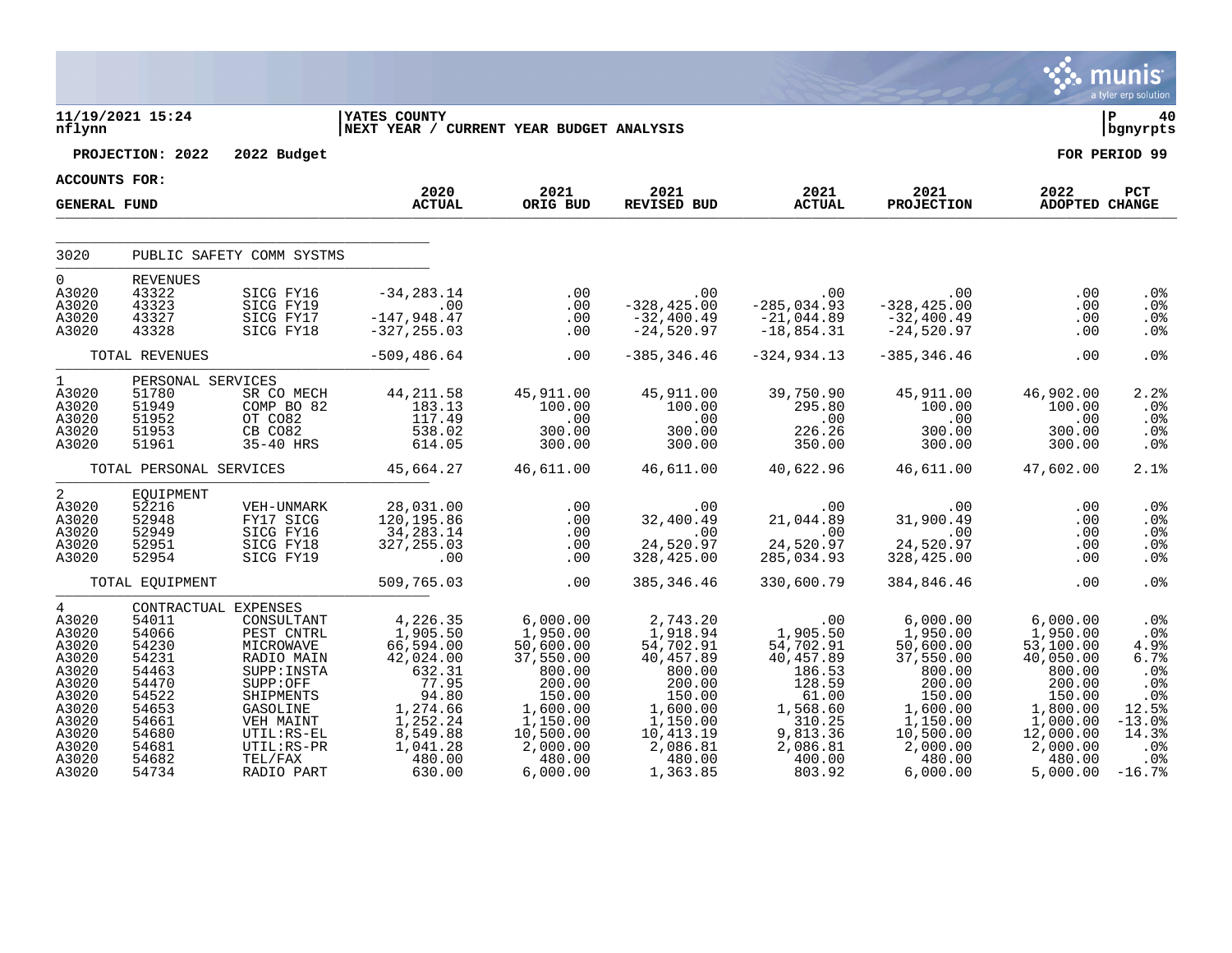

### **11/19/2021 15:24 |YATES COUNTY |P 41 nflynn |NEXT YEAR / CURRENT YEAR BUDGET ANALYSIS |bgnyrpts**

# **PROJECTION: 2022 2022 Budget FOR PERIOD 99**

| <b>GENERAL FUND</b>                                        |                            |                               | 2020<br><b>ACTUAL</b>   | 2021<br>ORIG BUD        | 2021<br>REVISED BUD    | 2021<br><b>ACTUAL</b>   | 2021<br><b>PROJECTION</b> | 2022<br><b>ADOPTED</b> | <b>PCT</b><br>CHANGE      |
|------------------------------------------------------------|----------------------------|-------------------------------|-------------------------|-------------------------|------------------------|-------------------------|---------------------------|------------------------|---------------------------|
| A3020<br>A3020                                             | 54735<br>54736             | TOWER SITE                    | 5,887.40                | 6,500.00                | 7,413.21               | 7,413.21                | 6,500.00                  | 6,500.00               | .0%                       |
| A3020                                                      | 54749                      | TOWER TRAN<br><b>UNIFORMS</b> | .00<br>185.75           | .00.<br>350.00          | $.00 \,$<br>350.00     | 21,487.42<br>56.95      | $.00 \,$<br>350.00        | .00<br>350.00          | $.0\%$<br>.0 <sub>8</sub> |
| A3020                                                      | 54952                      | SICG 17 CO                    | 37,500.00               | .00                     | .00                    | .00                     | 500.00                    | .00                    | .0 <sub>8</sub>           |
| A3020<br>A3020                                             | 54965<br>54967             | LEASE: ANGU<br>LEASE: DUND    | 300.00<br>19,677.31     | 300.00<br>20,268.00     | 300.00<br>20,268.00    | 300.00<br>20, 267.64    | 300.00<br>20,268.00       | 300.00<br>10,000.00    | .0%<br>$-50.7%$           |
| A3020<br>A3020                                             | 54968<br>54971             | LEASE: ITAL<br>LEASE: STH     | 60,220.96<br>2,167.29   | 62,211.00<br>2,400.00   | 62,211.00<br>2,400.00  | 57, 244. 13<br>2,218.09 | 62,211.00<br>2,400.00     | 52,250.00<br>2,400.00  | $-16.0$ °<br>$.0\%$       |
|                                                            | TOTAL CONTRACTUAL EXPENSES |                               | 254,721.68              | 211,009.00              | 211,009.00             | 221,412.80              | 211,509.00                | 196,330.00             | $-7.0\%$                  |
| 8                                                          | EMPLOYEE                   | BENEFITS                      |                         |                         |                        |                         |                           |                        |                           |
| A3020<br>A3020                                             | 58100<br>58304             | FICA/MED<br>INS CO82          | 3,423.94<br>6.459.60    | 3,476.00<br>6,654.00    | 3,476.00<br>6.654.00   | 3,025.29<br>6,098.95    | 3,476.00<br>6.654.00      | 3,548.00<br>6,987.00   | 2.1%<br>5.0%              |
| TOTAL EMPLOYEE BENEFITS<br>TOTAL PUBLIC SAFETY COMM<br>SYS |                            | 9,883.54<br>310,547.88        | 10,130.00<br>267,750.00 | 10,130.00<br>267,750.00 | 9,124.24<br>276,826.66 | 10,130.00<br>267,750.00 | 10,535.00<br>254,467.00   | 4.0%<br>$-5.0%$        |                           |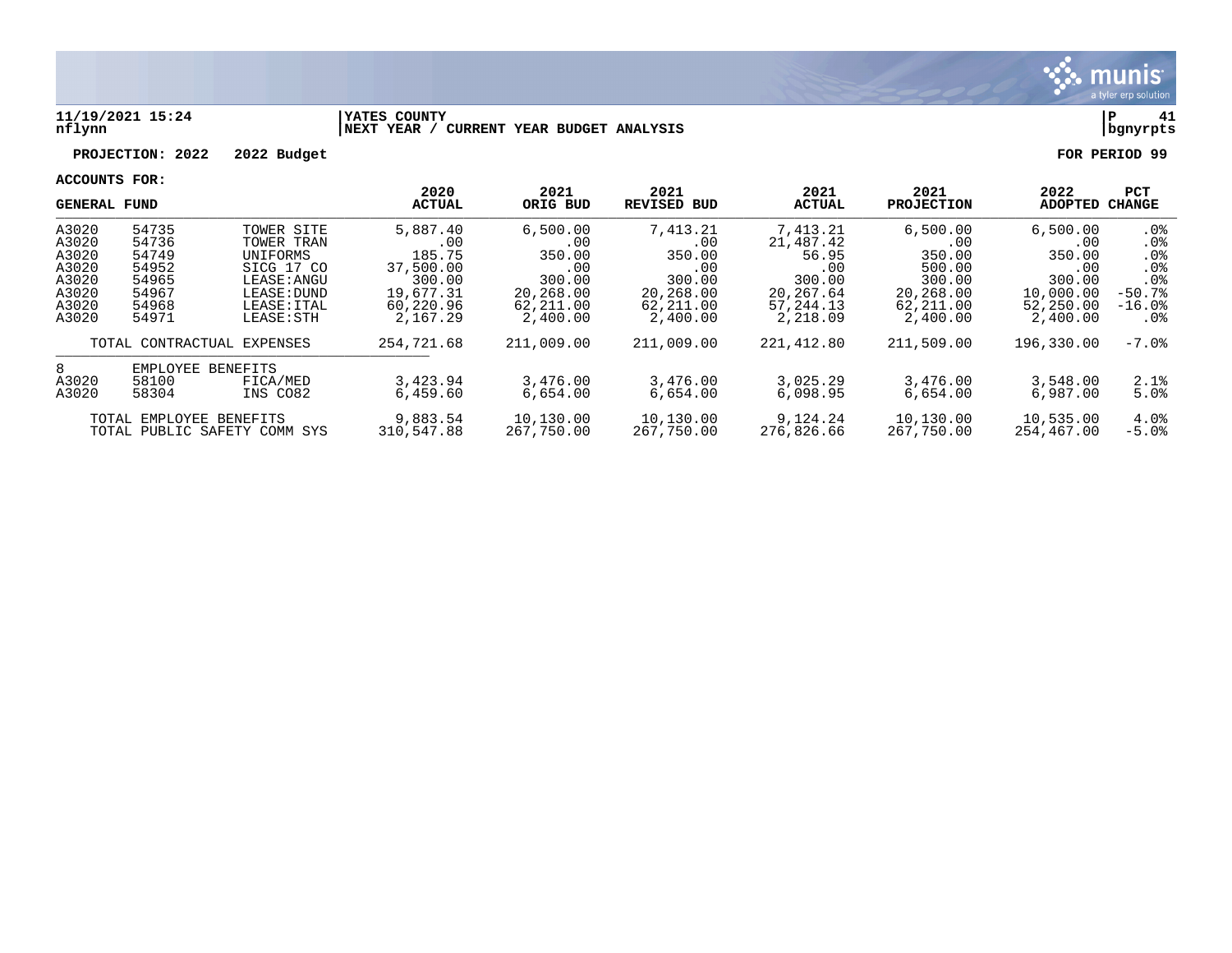|                                                                                                                                                                                                                                      |                                                                                                                                                                                                                                           |                                                                                                                                                                                                                                                                                                                    |                                                                                                                                                                                                                                                                                                                  |                                                                                                                                                                                                                                                                                                            |                                                                                                                                                                                                                                                                                                                               |                                                                                                                                                                                                                                                                                                         |                                                                                                                                                                                                                                                                                                   |                                                                                                                                                                                                                                                                                          | a tyler erp solution                                                                                                                                                                                                                                                        |
|--------------------------------------------------------------------------------------------------------------------------------------------------------------------------------------------------------------------------------------|-------------------------------------------------------------------------------------------------------------------------------------------------------------------------------------------------------------------------------------------|--------------------------------------------------------------------------------------------------------------------------------------------------------------------------------------------------------------------------------------------------------------------------------------------------------------------|------------------------------------------------------------------------------------------------------------------------------------------------------------------------------------------------------------------------------------------------------------------------------------------------------------------|------------------------------------------------------------------------------------------------------------------------------------------------------------------------------------------------------------------------------------------------------------------------------------------------------------|-------------------------------------------------------------------------------------------------------------------------------------------------------------------------------------------------------------------------------------------------------------------------------------------------------------------------------|---------------------------------------------------------------------------------------------------------------------------------------------------------------------------------------------------------------------------------------------------------------------------------------------------------|---------------------------------------------------------------------------------------------------------------------------------------------------------------------------------------------------------------------------------------------------------------------------------------------------|------------------------------------------------------------------------------------------------------------------------------------------------------------------------------------------------------------------------------------------------------------------------------------------|-----------------------------------------------------------------------------------------------------------------------------------------------------------------------------------------------------------------------------------------------------------------------------|
| nflynn                                                                                                                                                                                                                               | 11/19/2021 15:24                                                                                                                                                                                                                          |                                                                                                                                                                                                                                                                                                                    | <b>IYATES COUNTY</b><br>NEXT YEAR / CURRENT YEAR BUDGET ANALYSIS                                                                                                                                                                                                                                                 |                                                                                                                                                                                                                                                                                                            |                                                                                                                                                                                                                                                                                                                               |                                                                                                                                                                                                                                                                                                         |                                                                                                                                                                                                                                                                                                   |                                                                                                                                                                                                                                                                                          | ∣ P<br>42<br>bgnyrpts                                                                                                                                                                                                                                                       |
|                                                                                                                                                                                                                                      | PROJECTION: 2022                                                                                                                                                                                                                          | 2022 Budget                                                                                                                                                                                                                                                                                                        |                                                                                                                                                                                                                                                                                                                  |                                                                                                                                                                                                                                                                                                            |                                                                                                                                                                                                                                                                                                                               |                                                                                                                                                                                                                                                                                                         |                                                                                                                                                                                                                                                                                                   |                                                                                                                                                                                                                                                                                          | FOR PERIOD 99                                                                                                                                                                                                                                                               |
| <b>ACCOUNTS FOR:</b>                                                                                                                                                                                                                 |                                                                                                                                                                                                                                           |                                                                                                                                                                                                                                                                                                                    |                                                                                                                                                                                                                                                                                                                  |                                                                                                                                                                                                                                                                                                            |                                                                                                                                                                                                                                                                                                                               |                                                                                                                                                                                                                                                                                                         |                                                                                                                                                                                                                                                                                                   |                                                                                                                                                                                                                                                                                          |                                                                                                                                                                                                                                                                             |
| <b>GENERAL FUND</b>                                                                                                                                                                                                                  |                                                                                                                                                                                                                                           |                                                                                                                                                                                                                                                                                                                    | 2020<br><b>ACTUAL</b>                                                                                                                                                                                                                                                                                            | 2021<br>ORIG BUD                                                                                                                                                                                                                                                                                           | 2021<br><b>REVISED BUD</b>                                                                                                                                                                                                                                                                                                    | 2021<br><b>ACTUAL</b>                                                                                                                                                                                                                                                                                   | 2021<br><b>PROJECTION</b>                                                                                                                                                                                                                                                                         | 2022<br><b>ADOPTED CHANGE</b>                                                                                                                                                                                                                                                            | PCT                                                                                                                                                                                                                                                                         |
| 3021                                                                                                                                                                                                                                 | E911 DISPATCH CENTER                                                                                                                                                                                                                      |                                                                                                                                                                                                                                                                                                                    |                                                                                                                                                                                                                                                                                                                  |                                                                                                                                                                                                                                                                                                            |                                                                                                                                                                                                                                                                                                                               |                                                                                                                                                                                                                                                                                                         |                                                                                                                                                                                                                                                                                                   |                                                                                                                                                                                                                                                                                          |                                                                                                                                                                                                                                                                             |
| $\mathbf 0$<br>A3021<br>A3021<br>A3021<br>A3021<br>A3021                                                                                                                                                                             | REVENUES<br>41140<br>41141<br>42612<br>43329<br>43332                                                                                                                                                                                     | E911<br><b>W911</b><br>FALSE ALRM<br>PSAP FY19<br>PSAP FY20                                                                                                                                                                                                                                                        | $-27, 439.82$<br>$-78, 366.56$<br>$\sim 00$<br>$-196,598.00$<br>.00                                                                                                                                                                                                                                              | $-33,000.00$<br>$-65,500.00$<br>$-200.00$<br>.00<br>.00                                                                                                                                                                                                                                                    | $-33,000.00$<br>$-65,500.00$<br>$-200.00$<br>.00<br>$-209, 266.00$                                                                                                                                                                                                                                                            | -20,025.09<br>-45,928.76<br>.00<br>.00<br>$-197,941.58$                                                                                                                                                                                                                                                 | $-33,000.00$<br>$-65,500.00$<br>$-200.00$<br>.00<br>.00                                                                                                                                                                                                                                           | $-33,000.00$<br>$-65,500.00$<br>$-200.00$<br>.00<br>.00                                                                                                                                                                                                                                  | .0%<br>.0%<br>.0%<br>.0%<br>.0%                                                                                                                                                                                                                                             |
|                                                                                                                                                                                                                                      | TOTAL REVENUES                                                                                                                                                                                                                            |                                                                                                                                                                                                                                                                                                                    | $-302, 404.38$                                                                                                                                                                                                                                                                                                   | $-98,700.00$                                                                                                                                                                                                                                                                                               | $-307,966.00$                                                                                                                                                                                                                                                                                                                 | $-263,895.43$                                                                                                                                                                                                                                                                                           | $-98,700.00$                                                                                                                                                                                                                                                                                      | $-98,700.00$                                                                                                                                                                                                                                                                             | .0%                                                                                                                                                                                                                                                                         |
| $\mathbf{1}$<br>A3021<br>A3021<br>A3021<br>A3021<br>A3021<br>A3021<br>A3021<br>A3021<br>A3021<br>A3021<br>A3021<br>A3021<br>A3021<br>A3021<br>A3021<br>A3021<br>A3021<br>A3021<br>A3021<br>A3021<br>A3021<br>A3021<br>A3021<br>A3021 | PERSONAL SERVICES<br>51700<br>51701<br>51702<br>51703<br>51704<br>51706<br>51707<br>51710<br>51712<br>51713<br>51714<br>51715<br>51716<br>51717<br>51949<br>51950<br>51951<br>51952<br>51953<br>51955<br>51956<br>51958<br>51963<br>51965 | CHIEF DISP<br>SR DISP<br>SR DISP<br>SR DISP<br>SR DISP<br>DISPATCHER<br>DISPATCHER<br>DISPATCHER<br>DISPATCHER<br>DISPATCHER<br>DISPATCHER<br>DISPATCHER<br>DISPATCHER<br>DISPATCHER<br>COMP BO 82<br>DIFF CO82<br>HOL OT 82<br>OT CO82<br>CB CO82<br>OIC CO82<br>ED BON 82<br>INS BO 82<br>PSAP FY18<br>PSAP FY20 | $-9,570.88$<br>56,006.41<br>35,883.00<br>53,011.11<br>54,873.40<br>31,239.01<br>$48,498.91$<br>52,838.80<br>49, 156. 32<br>52,838.80<br>30,245.76<br>52,853.50<br>46,506.30<br>33, 253.40<br>3,383.01<br>9,456.67<br>42,770.65<br>42,955.04<br>12,060.97<br>1,027.13<br>219.69<br>11,097.62<br>68, 351.44<br>.00 | 59,774.00<br>57,081.00<br>57,081.00<br>53, 513.00<br>57,081.00<br>46, 229.00<br>50, 173.00<br>53,596.00<br>50,173.00<br>53,596.00<br>46,229.00<br>53,596.00<br>47,456.00<br>.00<br>2,200.00<br>$\overline{5}$ , 700.00<br>30,000.00<br>55,000.00<br>6,000.00<br>325.00<br>300.00<br>9,139.00<br>.00<br>.00 | 33,064.44<br>26,000.35<br>57,081.00<br>53, 513.00<br>57,081.00<br>46,229.00<br>$\frac{150}{173}$ , 00<br>53, 596.00<br>50,173.00<br>53,596.00<br>46,229.00<br>53,596.00<br>47,456.00<br>.00<br>2,200.00<br>$\overline{5}$ , 700.00<br>30,000.00<br>55,000.00<br>6,000.00<br>325.00<br>300.00<br>9,139.00<br>.00<br>147,500.00 | 2,450.74<br>$-10,791.60$<br>27,244.61<br>46,132.00<br>49,744.62<br>14,176.00<br>$42,772.40$<br>$46,707.60$<br>23,348.08<br>46,707.60<br>34,896.01<br>46, 204.00<br>40, 585.20<br>.00<br>4,188.08<br>7,808.69<br>29,976.29<br>74,591.16<br>13, 343.85<br>318.38<br>.00<br>5,621.32<br>.00<br>136, 175.58 | 59,774.00<br>57,081.00<br>57,081.00<br>53, 513.00<br>57,081.00<br>46,229.00<br>$50, 173.00$<br>$53, 596.00$<br>50,173.00<br>53, 596.00<br>46, 229.00<br>53,596.00<br>47,456.00<br>.00<br>2,200.00<br>5,700.00<br>30,000.00<br>55,000.00<br>6,000.00<br>325.00<br>300.00<br>9,139.00<br>.00<br>.00 | 61,069.00<br>58,764.00<br>58,303.00<br>54,663.00<br>58,303.00<br>47,638.00<br>51,252.00<br>54,746.00<br>47,216.00<br>54,746.00<br>48,025.00<br>54,746.00<br>49,495.00<br>.00<br>4,000.00<br>5,700.00<br>30,000.00<br>55,000.00<br>6,000.00<br>325.00<br>300.00<br>5,499.00<br>.00<br>.00 | 2.2%<br>$2.9%$<br>$2.1%$<br>2.1%<br>2.1%<br>3.0%<br>2.2%<br>$\overline{2.1}$ $\overline{8}$<br>$-5.9%$<br>2.1%<br>$\frac{3.98}{2.18}$<br>$\overline{4.3}$ $\overline{8}$<br>.0%<br>81.8%<br>.0%<br>.0%<br>.0%<br>.0%<br>.0%<br>$.0\%$<br>$-39.8%$<br>.0%<br>.0 <sub>8</sub> |
|                                                                                                                                                                                                                                      | TOTAL PERSONAL SERVICES                                                                                                                                                                                                                   |                                                                                                                                                                                                                                                                                                                    | 778,956.06                                                                                                                                                                                                                                                                                                       | 794,242.00                                                                                                                                                                                                                                                                                                 | 883, 951.79                                                                                                                                                                                                                                                                                                                   | 682,200.61                                                                                                                                                                                                                                                                                              | 794,242.00                                                                                                                                                                                                                                                                                        | 805,790.00                                                                                                                                                                                                                                                                               | 1.5%                                                                                                                                                                                                                                                                        |
| 2<br>A3021<br>A3021                                                                                                                                                                                                                  | EQUIPMENT<br>52115<br>52504                                                                                                                                                                                                               | COMP HRDWR<br><b>W911</b>                                                                                                                                                                                                                                                                                          | 30,012.18<br>10,520.00                                                                                                                                                                                                                                                                                           | .00<br>11,000.00                                                                                                                                                                                                                                                                                           | .00<br>11,000.00                                                                                                                                                                                                                                                                                                              | .00<br>13,539.90                                                                                                                                                                                                                                                                                        | .00<br>11,000.00                                                                                                                                                                                                                                                                                  | .00<br>11,000.00                                                                                                                                                                                                                                                                         | $.0\%$<br>.0%                                                                                                                                                                                                                                                               |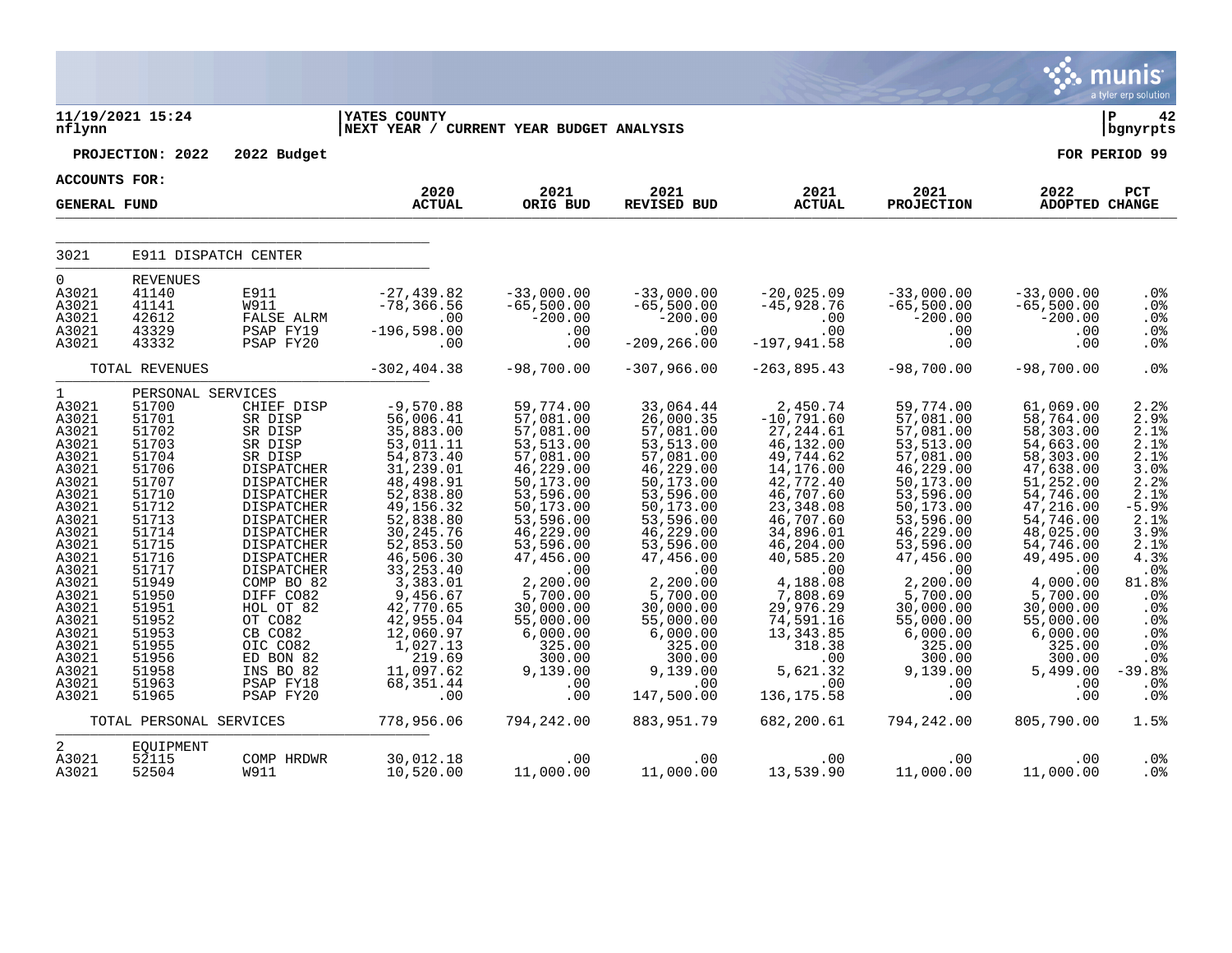

### **11/19/2021 15:24 |YATES COUNTY |P 43 nflynn |NEXT YEAR / CURRENT YEAR BUDGET ANALYSIS |bgnyrpts**



| 1000IBIR0 ROD. |  |
|----------------|--|

| ACCOUNTS FOR:       |                                                       |                            |                       |                  |                            |                       |                           |                        |                      |
|---------------------|-------------------------------------------------------|----------------------------|-----------------------|------------------|----------------------------|-----------------------|---------------------------|------------------------|----------------------|
| <b>GENERAL FUND</b> |                                                       |                            | 2020<br><b>ACTUAL</b> | 2021<br>ORIG BUD | 2021<br><b>REVISED BUD</b> | 2021<br><b>ACTUAL</b> | 2021<br><b>PROJECTION</b> | 2022<br>ADOPTED CHANGE | <b>PCT</b>           |
| A3021               | 52959                                                 | PSAP FY19                  | 67,190.17             | .00              | .00                        | .00                   | .00                       | .00                    | $.0\%$               |
|                     | TOTAL EOUIPMENT                                       |                            | 107,722.35            | 11,000.00        | 11,000.00                  | 13,539.90             | 11,000.00                 | 11,000.00              | $.0\%$               |
| $4\overline{ }$     |                                                       | CONTRACTUAL EXPENSES       |                       |                  |                            |                       |                           |                        |                      |
| A3021               | 54156                                                 | TRAINING                   | 1,159.97              | 2,000.00         | 2,000.00                   | 665.00                | 2,000.00                  | 4,000.00               | $100.0$ <sup>8</sup> |
| A3021               | 54470                                                 | SUPP:OFF                   | 891.42                | 3,000.00         | 2,945.00                   | 531.41                | 3,000.00                  | 2,000.00               | $-33.3$              |
| A3021               | 54505                                                 | DRY CLEANG                 | 34.00                 | 600.00           | 269.52                     | .00                   | 600.00                    | 300.00                 | $-50.0$ %            |
| A3021               | 54507                                                 | COPIER CHR                 | .00                   | 600.00           | 626.11                     | 626.11                | 600.00                    | 600.00                 | . 0 %                |
| A3021               | 54516                                                 | PRINTING                   | 240.00                | 400.00           | 400.00                     | .00                   | 400.00                    | 300.00                 | $-25.0%$             |
| A3021               | 54575                                                 | SOFT MAINT                 | 1,695.00              | 1,695.00         | 1,750.00                   | 1,750.00              | 1,695.00                  | 1,750.00               | 3.2%                 |
| A3021               | 54660                                                 | TRAVEL EXP                 | 180.61                | 400.00           | 411.13                     | 465.61                | 400.00                    | 400.00                 | $.0\%$               |
| A3021               | 54676                                                 | UTIL: CELL                 | 1,083.24              | 1,200.00         | 1,200.00                   | 709.59                | 1,200.00                  | 1,200.00               | .0%                  |
| A3021               | 54682                                                 | TEL/FAX                    | 14,364.29             | 14,100.00        | 14,100.00                  | 12,440.59             | 14,100.00                 | 14,100.00              | .0%                  |
| A3021               | 54701                                                 | ACCESS 911                 | 4,217.77              | 10,000.00        | 10,000.00                  | 2,879.05              | 10,000.00                 | 5,000.00               | $-50.0%$             |
| A3021               | 54734                                                 | RADIO PART                 | 285.00                | 500.00           | 793.24                     | 793.24                | 500.00                    | 500.00                 | .0%                  |
| A3021               | 54749                                                 | UNIFORMS                   | 815.10                | 800.00           | 800.00                     | 318.20                | 800.00                    | 800.00                 | $.0\%$               |
| A3021               | 54763                                                 | PICTOMETRY                 | .00                   | 18,808.00        | 18,808.00                  | 18,807.92             | 18,808.00                 | 18,808.00              | .0 <sub>8</sub>      |
| A3021               | 54770                                                 | E911 EXP                   | 21,667.18             | 23,000.00        | 33,286.30                  | 37,625.74             | 23,000.00                 | 28,000.00              | 21.7%                |
| A3021               | 54771                                                 | W911                       | 49, 343. 34           | 54,500.00        | 81,827.37                  | 89,603.47             | 54,500.00                 | 54,500.00              | $.0\%$               |
| A3021               | 54907                                                 | DUES                       | 284.00                | 300.00           | 300.00                     | 125.00                | 300.00                    | 300.00                 | $.0\%$               |
| A3021               | 54955                                                 | PSAP FY19                  | 32,499.83             | .00              | .00                        | .00                   | $.00 \,$                  | .00                    | $.0\%$               |
|                     |                                                       | TOTAL CONTRACTUAL EXPENSES | 128,760.75            | 131,903.00       | 169,516.67                 | 167,340.93            | 131,903.00                | 132,558.00             | .5%                  |
| 8                   | EMPLOYEE BENEFITS                                     |                            |                       |                  |                            |                       |                           |                        |                      |
| A3021               | 58100                                                 | FICA/MED                   | 28,620.34             | 58,549.00        | 58,549.00                  | $-11,658.29$          | 58,549.00                 | 59,262.00              | 1.2%                 |
| A3021               | 58102                                                 | PSAP FY19                  | 28,556.56             | .00              | .00                        | .00                   | $.00 \,$                  | .00                    | $.0\%$               |
| A3021               | 58103                                                 | PSAP FY20                  | .00                   | .00              | 61,766.00                  | 61,766.00             | $.00 \,$                  | .00                    | $.0\%$               |
| A3021               | 58304                                                 | INS CO82                   | 91,708.19             | 126,684.00       | 126,684.00                 | 92,397.09             | 126,684.00                | 138,179.00             | 9.1%                 |
|                     |                                                       |                            | 148,885.09            | 185,233.00       | 246,999.00                 | 142,504.80            | 185,233.00                | 197,441.00             | 6.6%                 |
|                     | TOTAL EMPLOYEE BENEFITS<br>TOTAL E911 DISPATCH CENTER |                            | 861,919.87            | 1,023,678.00     | 1,003,501.46               | 741,690.81            | 1,023,678.00              | 1,048,089.00           | 2.4%                 |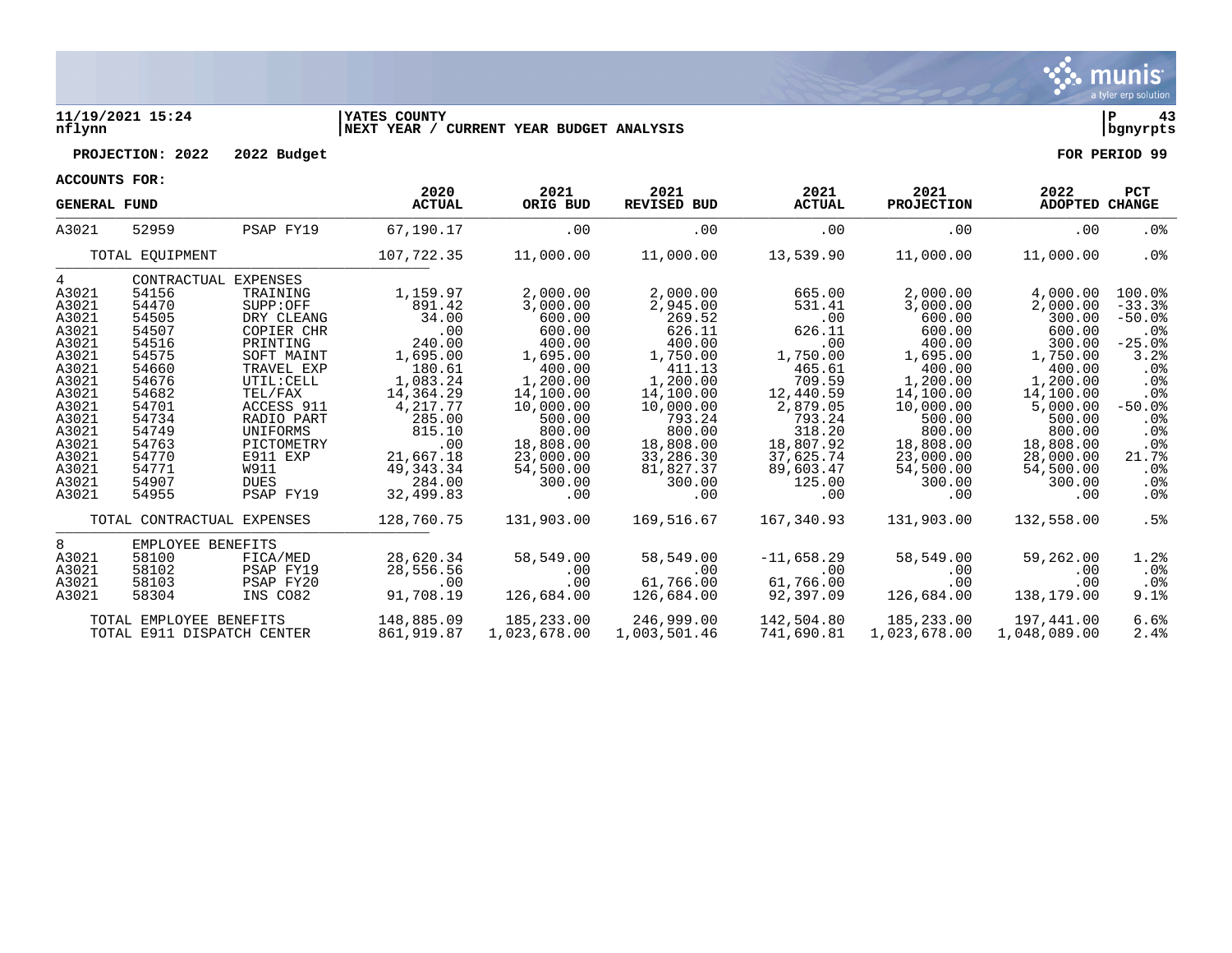|                                                                                                                                                                                        |                                                                                                                                                                                              |                                                                                                                                                                                                                                                          |                                                                                                                                                                                                                                             |                                                                                                                                                                                                                                         |                                                                                                                                                                                                                                              |                                                                                                                                                                                                                                          |                                                                                                                                                                                                                                              |                                                                                                                                                                                                                                               | <b>munis</b><br>a tyler erp solution                                                                                                                        |
|----------------------------------------------------------------------------------------------------------------------------------------------------------------------------------------|----------------------------------------------------------------------------------------------------------------------------------------------------------------------------------------------|----------------------------------------------------------------------------------------------------------------------------------------------------------------------------------------------------------------------------------------------------------|---------------------------------------------------------------------------------------------------------------------------------------------------------------------------------------------------------------------------------------------|-----------------------------------------------------------------------------------------------------------------------------------------------------------------------------------------------------------------------------------------|----------------------------------------------------------------------------------------------------------------------------------------------------------------------------------------------------------------------------------------------|------------------------------------------------------------------------------------------------------------------------------------------------------------------------------------------------------------------------------------------|----------------------------------------------------------------------------------------------------------------------------------------------------------------------------------------------------------------------------------------------|-----------------------------------------------------------------------------------------------------------------------------------------------------------------------------------------------------------------------------------------------|-------------------------------------------------------------------------------------------------------------------------------------------------------------|
| nflynn                                                                                                                                                                                 | 11/19/2021 15:24                                                                                                                                                                             |                                                                                                                                                                                                                                                          | <b>YATES COUNTY</b><br> NEXT YEAR / CURRENT YEAR BUDGET ANALYSIS                                                                                                                                                                            |                                                                                                                                                                                                                                         |                                                                                                                                                                                                                                              |                                                                                                                                                                                                                                          |                                                                                                                                                                                                                                              |                                                                                                                                                                                                                                               | ∣ P<br>44<br>  bgnyrpts                                                                                                                                     |
|                                                                                                                                                                                        | PROJECTION: 2022                                                                                                                                                                             | 2022 Budget                                                                                                                                                                                                                                              |                                                                                                                                                                                                                                             |                                                                                                                                                                                                                                         |                                                                                                                                                                                                                                              |                                                                                                                                                                                                                                          |                                                                                                                                                                                                                                              |                                                                                                                                                                                                                                               | FOR PERIOD 99                                                                                                                                               |
| <b>ACCOUNTS FOR:</b>                                                                                                                                                                   |                                                                                                                                                                                              |                                                                                                                                                                                                                                                          | 2020                                                                                                                                                                                                                                        | 2021                                                                                                                                                                                                                                    | 2021                                                                                                                                                                                                                                         | 2021                                                                                                                                                                                                                                     | 2021                                                                                                                                                                                                                                         | 2022                                                                                                                                                                                                                                          | PCT                                                                                                                                                         |
| <b>GENERAL FUND</b>                                                                                                                                                                    |                                                                                                                                                                                              |                                                                                                                                                                                                                                                          | <b>ACTUAL</b>                                                                                                                                                                                                                               | ORIG BUD                                                                                                                                                                                                                                | <b>REVISED BUD</b>                                                                                                                                                                                                                           | <b>ACTUAL</b>                                                                                                                                                                                                                            | <b>PROJECTION</b>                                                                                                                                                                                                                            | <b>ADOPTED CHANGE</b>                                                                                                                                                                                                                         |                                                                                                                                                             |
| 3110                                                                                                                                                                                   | <b>SHERIFF</b>                                                                                                                                                                               |                                                                                                                                                                                                                                                          |                                                                                                                                                                                                                                             |                                                                                                                                                                                                                                         |                                                                                                                                                                                                                                              |                                                                                                                                                                                                                                          |                                                                                                                                                                                                                                              |                                                                                                                                                                                                                                               |                                                                                                                                                             |
| 0<br>A3110<br>A3110<br>A3110<br>A3110<br>A3110<br>A3110<br>A3110<br>A3110<br>A3110<br>A3110<br>A3110<br>A3110<br>A3110<br>A3110<br>A3110<br>A3110                                      | <b>REVENUES</b><br>41510<br>41528<br>42260<br>42625<br>42655<br>42665<br>42770<br>43315<br>43319<br>43333<br>43334<br>44304<br>44306<br>44312<br>44386<br>44388                              | SHER FEES<br>FRAUD INVE<br>PUB SAFE<br>FORFEITURE<br>FUEL SALES<br>EQUIP SALE<br>FINES ART<br>NAVIGATION<br>PTS 2021<br>PTS 2022<br>CPS 2022<br>SLETPP 19<br>BP VESTS<br>SLETPP 20<br>FY21 SLETP<br><b>GTSC</b>                                          | $-55, 234.80$<br>$-56,627.00$<br>.00<br>.00<br>$-2,851.03$<br>$-2,534.50$<br>$-100.00$<br>$-34,521.72$<br>.00<br>.00<br>.00<br>$-3,150.00$<br>$-1,175.00$<br>.00<br>.00<br>$-2,092.10$                                                      | $-65,000.00$<br>$-56,627.00$<br>$-17,500.00$<br>.00<br>$-3,500.00$<br>$-10,000.00$<br>$-300.00$<br>$-50,000.00$<br>$-4,600.00$<br>.00<br>.00<br>.00<br>2,900.00<br>.00<br>.00<br>1,150.00                                               | $-65,000.00$<br>$-56,627.00$<br>$-17,500.00$<br>.00<br>$-3,500.00$<br>$-10,000.00$<br>$-300.00$<br>$-50,000.00$<br>$-4,600.00$<br>$-4,600.00$<br>$-1,200.00$<br>$-6,847.00$<br>2,900.00<br>$-10,000.00$<br>$-8,536.00$<br>1,150.00           | $-53,510.54$<br>$-17, 151.83$<br>.00<br>$-1,419.82$<br>$-4, 178.76$<br>$-14,075.00$<br>.00<br>5.33<br>$-4, 151.96$<br>.00<br>.00<br>$-5,898.29$<br>$-3, 304.95$<br>.00<br>.00<br>$-91.62$                                                | $-65,000.00$<br>$-56,627.00$<br>$-17,500.00$<br>$.00 \,$<br>$-3,500.00$<br>$-10,000.00$<br>$-300.00$<br>$-50,000.00$<br>$-4,600.00$<br>$.00 \,$<br>$.00 \,$<br>$-6,847.00$<br>2,900.00<br>.00<br>.00<br>1,150.00                             | $-65,000.00$<br>$-50, 404.00$<br>.00<br>$-3,500.00$<br>$-10,000.00$<br>$-300.00$<br>$-50,000.00$<br>.00<br>.00<br>.00<br>.00<br>.00<br>.00<br>$-1, 150.00 - 200.0%$                                                                           | $.0\%$<br>$-11.0%$<br>$.00 - 100.0$<br>.0%<br>.0%<br>.0%<br>.0%<br>.0%<br>$.00 - 100.0$<br>.0%<br>.0%<br>.0%<br>$-100.0%$<br>.0%<br>.0%                     |
|                                                                                                                                                                                        | TOTAL REVENUES                                                                                                                                                                               |                                                                                                                                                                                                                                                          | $-158, 286.15$                                                                                                                                                                                                                              | $-203, 477.00$                                                                                                                                                                                                                          | $-234,660.00$                                                                                                                                                                                                                                | $-103,777.44$                                                                                                                                                                                                                            | $-210, 324.00$                                                                                                                                                                                                                               | $-180, 354.00$                                                                                                                                                                                                                                | $-11.4%$                                                                                                                                                    |
| $\mathbf 1$<br>A3110<br>A3110<br>A3110<br>A3110<br>A3110<br>A3110<br>A3110<br>A3110<br>A3110<br>A3110<br>A3110<br>A3110<br>A3110<br>A3110<br>A3110<br>A3110<br>A3110<br>A3110<br>A3110 | PERSONAL SERVICES<br>51025<br>51105<br>51155<br>51502<br>51661<br>51730<br>51731<br>51734<br>51735<br>51736<br>51737<br>51739<br>51740<br>51742<br>51743<br>51750<br>51751<br>51752<br>51753 | SHERIFF<br>ASST SHER<br>UNDERSHER<br>SLETPP190T<br>COMP NONUN<br>DEP SH LT<br>DEP SH LT<br>DEP SH INV<br>DEP SH F/S<br>DEP SH INV<br>DEP SH INV<br>DEP SH SGT<br>DEP SH SGT<br>DEP SH SGT<br>DEP SH SGT<br>DEP SHER<br>DEP SHER<br>DEP SHER<br>DEP YOUTH | 101,275.00<br>44,962.00<br>80,533.00<br>.00<br>898.64<br>75,957.04<br>75,957.04<br>70,581.08<br>67,130.02<br>68,040.00<br>69,258.00<br>67,368.00<br>68,644.00<br>70,581.03<br>67,433.84<br>10,608.00<br>62,531.30<br>43,538.94<br>57,381.07 | 103,301.00<br>45,862.00<br>82,144.00<br>.00<br>1,000.00<br>77,027.00<br>77,027.00<br>71,577.00<br>72,955.00<br>69,009.00<br>70,241.00<br>68,320.00<br>70,241.00<br>71,577.00<br>68,320.00<br>.00<br>63,601.00<br>50,810.00<br>66,935.00 | 103,301.00<br>45,862.00<br>82,144.00<br>2,121.00<br>1,000.00<br>77,027.00<br>77,027.00<br>71,577.00<br>72,955.00<br>69,009.00<br>70,241.00<br>68,320.00<br>70,241.00<br>71,577.00<br>68,320.00<br>.00<br>63,601.00<br>50,810.00<br>66,935.00 | 89,448.32<br>39,711.85<br>71,128.53<br>3,657.18<br>.00<br>67,078.64<br>67,462.53<br>64,929.10<br>63,514.03<br>60,741.42<br>61,501.43<br>55,563.93<br>61,154.25<br>63,017.67<br>59,475.20<br>.00<br>55,992.95<br>46,309.09<br>53, 247. 75 | 103,301.00<br>45,862.00<br>82,144.00<br>2,121.00<br>1,000.00<br>77,027.00<br>77,027.00<br>71,577.00<br>72,955.00<br>69,009.00<br>70,241.00<br>68,320.00<br>70,241.00<br>71,577.00<br>68,320.00<br>.00<br>63,601.00<br>50,810.00<br>66,935.00 | 105,368.00<br>46,780.00<br>83,787.00<br>.00<br>1,000.00<br>79,061.00<br>79,061.00<br>70,096.00<br>74,860.00<br>70,809.00<br>72,072.00<br>56,680.00<br>72,072.00<br>74,696.00<br>70,096.00<br>46,771.00<br>65,271.00<br>55,049.00<br>69,701.00 | 2.0%<br>2.0%<br>2.0%<br>.0%<br>.0%<br>2.6%<br>2.6%<br>$-2.1%$<br>2.6%<br>2.6%<br>2.6%<br>$-17.0$ $%$<br>2.6%<br>4.4%<br>2.6%<br>.0%<br>2.6%<br>8.3%<br>4.1% |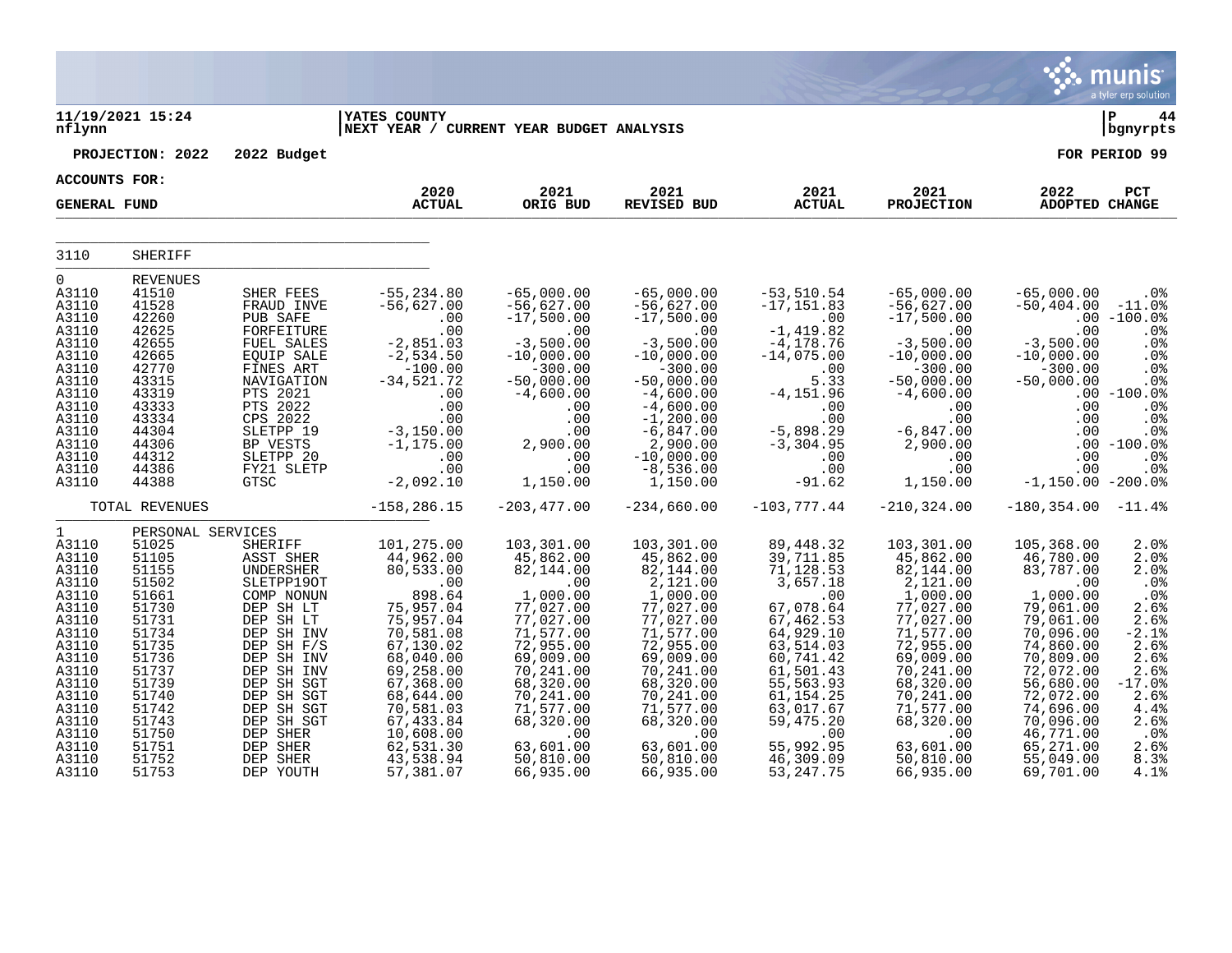

### **11/19/2021 15:24 |YATES COUNTY |P 45 nflynn |NEXT YEAR / CURRENT YEAR BUDGET ANALYSIS |bgnyrpts**

**PROJECTION: 2022 2022 Budget FOR PERIOD 99**

| <b>GENERAL FUND</b> |                         |                         | 2020<br><b>ACTUAL</b>  | 2021<br>ORIG BUD       | 2021<br><b>REVISED BUD</b> | 2021<br><b>ACTUAL</b>   | 2021<br><b>PROJECTION</b> | 2022<br><b>ADOPTED CHANGE</b> | <b>PCT</b>      |
|---------------------|-------------------------|-------------------------|------------------------|------------------------|----------------------------|-------------------------|---------------------------|-------------------------------|-----------------|
| A3110<br>A3110      | 51754<br>51755          | DEP SHER<br>DEP SHER    | 49,951.58<br>55,895.67 | 52,132.00<br>63,094.00 | 52,132.00<br>63,094.00     | 46,224.51<br>43,232.30  | 52,132.00<br>63,094.00    | 55,461.00<br>65,271.00        | 6.4%<br>3.5%    |
| A3110               | 51756                   | DEP SHER                | 37, 311.10             | 52,310.00              | 52,310.00                  | 45, 457. 33             | 52,310.00                 | 54,941.00                     | 5.0%            |
| A3110               | 51757                   | DEP SHER                | 60,056.70              | 63,463.00              | 63,463.00                  | 34, 193. 38             | 63,463.00                 | 62,468.00                     | $-1.6%$         |
| A3110               | 51758                   | DEP SHER                | 62,706.00              | 63,601.00              | 63,601.00                  | 55,991.27               | 63,601.00                 | 65,271.00                     | 2.6%            |
| A3110               | 51759                   | DEP SHER                | 51,528.00              | 53,528.00              | 53,528.00                  | 46,581.16               | 53,528.00                 | 55,882.00                     | 4.4%            |
| A3110               | 51761                   | DEP SHER                | 52,881.43              | 54,575.00              | 54,575.00                  | 48,035.52               | 54,575.00                 | 63,608.00                     | 16.6%           |
| A3110               | 51762                   | DEP SHER                | 54, 481.61             | 54,446.00              | 54,446.00                  | 53,084.91               | 54,446.00                 | 65,271.00                     | 19.9%           |
| A3110               | 51763                   | DEP SHER                | 65,780.41              | 66,900.00              | 66,900.00                  | 58,558.52               | 66,900.00                 | 68,640.00                     | 2.6%            |
| A3110               | 51764                   | DEP SHER                | 65,961.14              | 66,900.00              | 66,900.00                  | 58,889.76               | 66,900.00                 | 68,640.00                     | 2.6%            |
| A3110               | 51765                   | DEP SHER                | 64,491.11              | 65,397.00              | 65,397.00                  | 57,581.06               | 65,397.00                 | 67,101.00                     | 2.6%            |
| A3110<br>A3110      | 51770<br>51771          | SECR SHER<br>ACT        | 38,546.00              | 39,153.00<br>38,660.00 | 39,153.00                  | 33,902.32<br>33, 475.12 | 39,153.00                 | 39,937.00                     | 2.0%            |
| A3110               | 51772                   | SR TYPIST               | 37,591.99<br>.00.      | .00                    | 38,660.00<br>.00           | 2,599.35                | 38,660.00<br>$.00 \,$     | 39,476.00<br>.00.             | 2.1%<br>$.0\%$  |
| A3110               | 51773                   | TYPIST                  | 33,874.03              | 35,573.00              | 35,573.00                  | 30,787.30               | 35,573.00                 | 36,437.00                     | 2.4%            |
| A3110               | 51938                   | PTS OT 22               | .00                    | .00                    | 4,600.00                   | .00                     | $.00 \,$                  | .00                           | .0%             |
| A3110               | 51939                   | COMP BO 82              | 4,573.76               | 1,000.00               | 1,000.00                   | 3,845.14                | 1,000.00                  | 3,000.00                      | 200.0%          |
| A3110               | 51940                   | DIFF CO82               | 8,284.40               | 8,000.00               | 8,000.00                   | 7,552.60                | 8,000.00                  | 8,000.00                      | .0%             |
| A3110               | 51941                   | HOL OT82                | 99, 433.29             | 70,000.00              | 70,000.00                  | 71,326.34               | 70,000.00                 | 70,000.00                     | .0%             |
| A3110               | 51942                   | OT CO82                 | 129,499.45             | 150,000.00             | 150,000.00                 | 115,360.67              | 150,000.00                | 150,000.00                    | .0%             |
| A3110               | 51943                   | CB CO82                 | 15,431.59              | 14,000.00              | 14,000.00                  | 14,952.51               | 14,000.00                 | 14,000.00                     | .0%             |
| A3110               | 51944                   | FIT OT 82               | 1,491.97               | 800.00                 | 800.00                     | 1,864.76                | 800.00                    | 1,000.00                      | 25.0%           |
| A3110               | 51945                   | OIC CO82                | 433.52                 | 500.00                 | 500.00                     | 440.64                  | 500.00                    | 500.00                        | $.0\%$          |
| A3110               | 51946                   | ED BON 82               | 2,031.68               | 3,300.00               | 3,300.00                   | .00                     | 3,300.00                  | 3,300.00                      | .0%             |
| A3110               | 51947                   | CANINE 82               | 14,815.63              | 12,000.00              | 12,000.00                  | 14,932.72               | 12,000.00                 | 20,000.00                     | 66.7%           |
| A3110<br>A3110      | 51948<br>51949          | INS BO 82<br>COMP BO 82 | 20,139.84<br>11.75     | 21,348.00<br>50.00     | 21,348.00<br>50.00         | 26,872.34<br>23.09      | 21,348.00<br>50.00        | 32,676.00<br>50.00            | 53.1%<br>.0%    |
| A3110               | 51952                   | OT CO82                 | 540.93                 | 100.00                 | 100.00                     | .00                     | 100.00                    | 100.00                        | .0%             |
| A3110               | 51960                   | OT PT                   | .00                    | 100.00                 | 100.00                     | 549.35                  | 100.00                    | 100.00                        | .0 <sub>8</sub> |
| A3110               | 51961                   | 35-40 HRS               | 381.47                 | 700.00                 | 700.00                     | 148.12                  | 700.00                    | 500.00                        | $-28.6%$        |
| A3110               | 51964                   | PTSOT 2021              | .00                    | 4,600.00               | 4,600.00                   | .00                     | 4,600.00                  | 4,600.00                      | .0%             |
| A3110               | 51985                   | DEP SH PT               | 14,897.51              | 20,000.00              | 20,000.00                  | 11,766.65               | 20,000.00                 | 20,000.00                     | $.0\%$          |
| A3110               | 51995                   | MAR OFF PT              | 50,947.38              | 52,000.00              | 52,000.00                  | 40,456.46               | 52,000.00                 | 53,000.00                     | 1.9%            |
| A3110               | 51997                   | CLERK PT                | 8,321.60               | 16,705.00              | 16,705.00                  | 4,697.73                | 16,705.00                 | 17,040.00                     | 2.0%            |
|                     | TOTAL PERSONAL SERVICES |                         | 2,204,970.54           | 2, 274, 882.00         | 2,281,603.00               | 1,947,316.80            | 2,277,003.00              | 2,399,500.00                  | 5.5%            |
| 2                   | EOUIPMENT               |                         |                        |                        |                            |                         |                           |                               |                 |
| A3110               | 52110                   | FURNITURE               | 545.00                 | 750.00                 | 750.00                     | .00                     | 750.00                    | 2,000.00                      | 166.7%          |
| A3110               | 52127                   | PRINTERS                | .00                    | .00                    | .00                        | .00                     | .00                       | 500.00                        | $.0\%$          |
| A3110               | 52213                   | VEH-MARKED              | 46,110.00              | 134,000.00             | 133,999.96                 | 109,060.59              | 240,498.63                | 105,000.00                    | $-21.6%$        |
| A3110               | 52214                   | PUSH BUMP               | .00                    | 1,000.00               | 1,000.00                   | .00                     | 1,000.00                  | 2,000.00                      | 100.0%          |
| A3110               | 52215                   | VEH SCREEN              | .00                    | 1,500.00               | 1,500.00                   | .00                     | 1,500.00                  | 3,000.00                      | 100.0%          |
| A3110               | 52216                   | VEH-UNMARK              | 18,181.03              | 32,000.00              | 32,000.00                  | 30,416.36               | 32,000.00                 | 32,000.00                     | .0%             |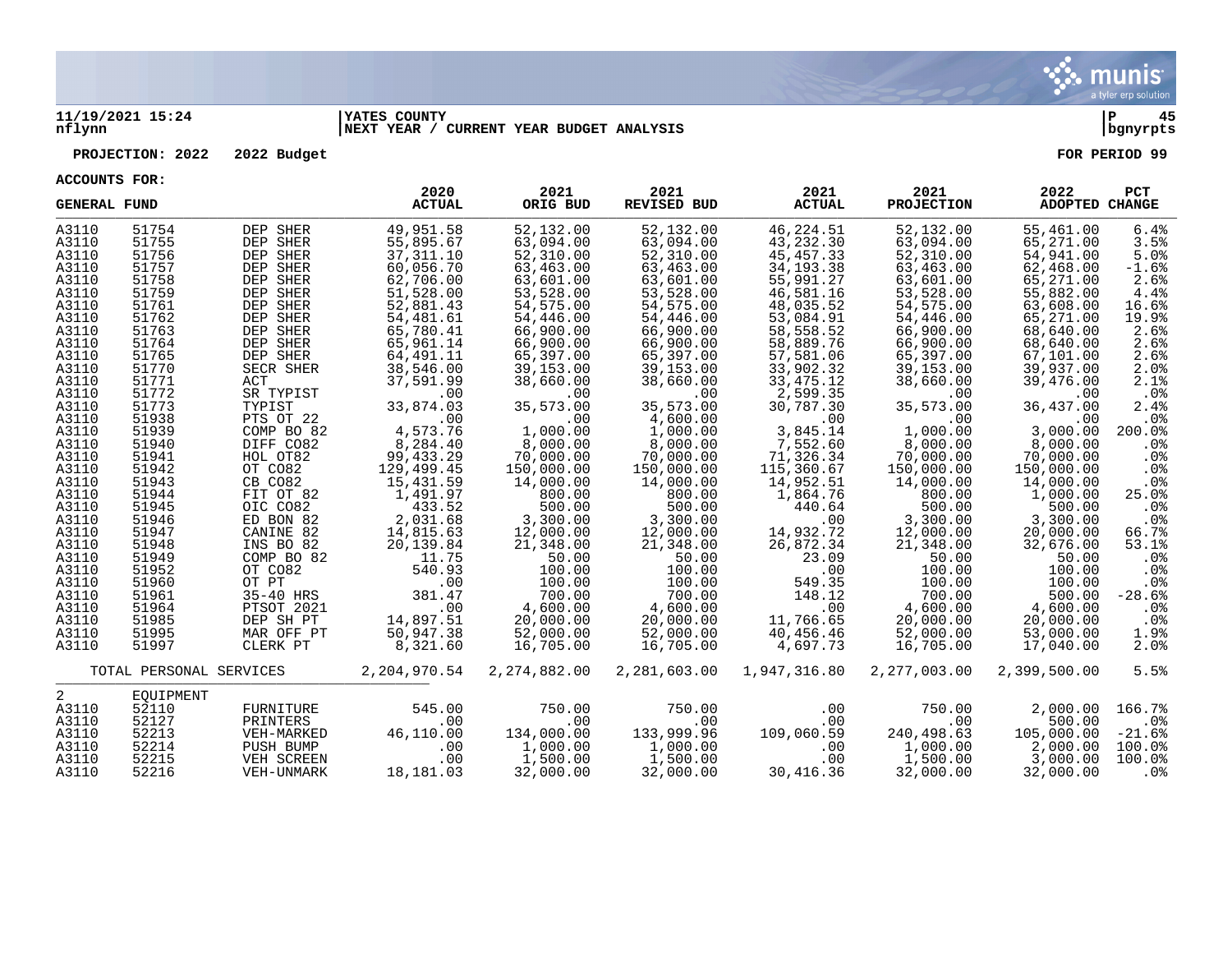

### **11/19/2021 15:24 |YATES COUNTY |P 46 nflynn |NEXT YEAR / CURRENT YEAR BUDGET ANALYSIS |bgnyrpts**

**PROJECTION: 2022 2022 Budget FOR PERIOD 99**

| <b>GENERAL FUND</b>                                                                                                                                                                                                                                           |                                                                                                                                                                                                                                                 |                                                                                                                                                                                                                                                                                                                                                                          | 2020<br><b>ACTUAL</b>                                                                                                                                                                                                                                                                                        | 2021<br>ORIG BUD                                                                                                                                                                                                                                                                                                  | 2021<br><b>REVISED BUD</b>                                                                                                                                                                                                                                                                                                 | 2021<br><b>ACTUAL</b>                                                                                                                                                                                                                                                                                    | 2021<br><b>PROJECTION</b>                                                                                                                                                                                                                                                                                         | 2022<br><b>ADOPTED CHANGE</b>                                                                                                                                                                                                                                                                           | <b>PCT</b>                                                                                                                                                                                                                                   |
|---------------------------------------------------------------------------------------------------------------------------------------------------------------------------------------------------------------------------------------------------------------|-------------------------------------------------------------------------------------------------------------------------------------------------------------------------------------------------------------------------------------------------|--------------------------------------------------------------------------------------------------------------------------------------------------------------------------------------------------------------------------------------------------------------------------------------------------------------------------------------------------------------------------|--------------------------------------------------------------------------------------------------------------------------------------------------------------------------------------------------------------------------------------------------------------------------------------------------------------|-------------------------------------------------------------------------------------------------------------------------------------------------------------------------------------------------------------------------------------------------------------------------------------------------------------------|----------------------------------------------------------------------------------------------------------------------------------------------------------------------------------------------------------------------------------------------------------------------------------------------------------------------------|----------------------------------------------------------------------------------------------------------------------------------------------------------------------------------------------------------------------------------------------------------------------------------------------------------|-------------------------------------------------------------------------------------------------------------------------------------------------------------------------------------------------------------------------------------------------------------------------------------------------------------------|---------------------------------------------------------------------------------------------------------------------------------------------------------------------------------------------------------------------------------------------------------------------------------------------------------|----------------------------------------------------------------------------------------------------------------------------------------------------------------------------------------------------------------------------------------------|
| A3110<br>A3110<br>A3110<br>A3110<br>A3110<br>A3110<br>A3110<br>A3110<br>A3110<br>A3110                                                                                                                                                                        | 52410<br>52413<br>52415<br>52422<br>52424<br>52435<br>52514<br>52952<br>52960<br>52963                                                                                                                                                          | RADAR<br>SIREN<br>WEAPONS<br>CAMERA<br>LIGHT BAR<br>YCFIT EQ<br>EQ-TRNG RM<br>SLETPP FY1<br>FY21 SLETP<br>SLETPP FY2                                                                                                                                                                                                                                                     | 5.025.00<br>.00<br>17,977.75<br>.00<br>.00<br>500.00<br>500.00<br>.00<br>.00<br>.00                                                                                                                                                                                                                          | 4,200.00<br>3,000.00<br>42,100.00<br>41,589.00<br>5,750.00<br>500.00<br>500.00<br>.00<br>.00<br>.00                                                                                                                                                                                                               | 4,200.00<br>3,000.00<br>36,547.79<br>62,383.35<br>5,750.00<br>500.00<br>271.98<br>.00<br>5,120.00<br>10,000.00                                                                                                                                                                                                             | 4,014.00<br>.00<br>21,600.00<br>41,588.70<br>2,833.92<br>.00<br>.00<br>948.71<br>5,120.00<br>.00                                                                                                                                                                                                         | 4,200.00<br>3,000.00<br>42,100.00<br>41,589.00<br>5,750.00<br>500.00<br>500.00<br>.00<br>.00<br>.00                                                                                                                                                                                                               | 4,200.00<br>6,000.00<br>42,100.00<br>41,589.00<br>11,500.00<br>500.00<br>500.00<br>.00<br>.00<br>.00                                                                                                                                                                                                    | . 0 %<br>100.0%<br>$.0\%$<br>.0%<br>100.0%<br>$.0\%$<br>. 0 %<br>.0%<br>.0%<br>.0%                                                                                                                                                           |
|                                                                                                                                                                                                                                                               | TOTAL EQUIPMENT                                                                                                                                                                                                                                 |                                                                                                                                                                                                                                                                                                                                                                          | 88,838.78                                                                                                                                                                                                                                                                                                    | 266,889.00                                                                                                                                                                                                                                                                                                        | 297,023.08                                                                                                                                                                                                                                                                                                                 | 215,582.28                                                                                                                                                                                                                                                                                               | 373,387.63                                                                                                                                                                                                                                                                                                        | 250,889.00                                                                                                                                                                                                                                                                                              | $-6.0%$                                                                                                                                                                                                                                      |
| $4\degree$<br>A3110<br>A3110<br>A3110<br>A3110<br>A3110<br>A3110<br>A3110<br>A3110<br>A3110<br>A3110<br>A3110<br>A3110<br>A3110<br>A3110<br>A3110<br>A3110<br>A3110<br>A3110<br>A3110<br>A3110<br>A3110<br>A3110<br>A3110<br>A3110<br>A3110<br>A3110<br>A3110 | 54004<br>54011<br>54019<br>54056<br>54152<br>54155<br>54156<br>54306<br>54401<br>54407<br>54408<br>54424<br>54457<br>54470<br>54474<br>54483<br>54485<br>54505<br>54507<br>54515<br>54516<br>54522<br>54571<br>54576<br>54653<br>54658<br>54660 | CONTRACTUAL EXPENSES<br>ATTY FEES<br>CONSULTANT<br>EAP<br>POLY CONST<br>CONFERENCE<br>PUB INFO<br>TRAINING<br>BP VESTS<br>BOAT MAINT<br>EQUIP AGRE<br>EO MAINT<br>SNOWMOB<br>SUPP:COMP<br>SUPP:OFF<br>SUPP:SAFTY<br>YCFIT SUPP<br>AED<br>DRY CLEANG<br>COPIER CHR<br>POSTAGE<br>PRINTING<br>SHIPMENTS<br>COMP SOFT<br>COMP SFT A<br>GASOLINE<br>TOWING VEH<br>TRAVEL EXP | .00<br>1,000.00<br>3,654.90<br>1,650.00<br>235.00<br>469.33<br>6,642.09<br>6,609.90<br>9,105.58<br>1,000.00<br>340.00<br>108.79<br>844.86<br>7,103.16<br>1,065.03<br>.00<br>176.67<br>1,522.50<br>3,071.10<br>2,112.01<br>1,393.79<br>16.50<br>3,830.00<br>23, 183. 49<br>72, 251.82<br>1,175.00<br>2,807.33 | 700.00<br>1,000.00<br>3,850.00<br>2,000.00<br>500.00<br>.00<br>14,000.00<br>2,900.00<br>8,000.00<br>1,000.00<br>100.00<br>200.00<br>900.00<br>8,700.00<br>1,000.00<br>200.00<br>27,000.00<br>1,500.00<br>3,600.00<br>3,000.00<br>1,750.00<br>200.00<br>2,100.00<br>23,850.00<br>75,000.00<br>1,000.00<br>5,000.00 | 700.00<br>1,050.00<br>3,660.84<br>2,000.00<br>1,132.23<br>3,348.00<br>10,678.18<br>4,728.50<br>7,138.15<br>1,000.00<br>100.00<br>200.00<br>6,452.21<br>8,700.00<br>2,473.93<br>221.43<br>25,582.28<br>1,500.00<br>3,600.00<br>3,000.00<br>1,750.00<br>200.00<br>2,301.00<br>23,649.00<br>75,000.00<br>1,000.00<br>4,067.77 | .00<br>1,050.00<br>3,654.90<br>1,650.00<br>1,132.23<br>848.00<br>10,678.18<br>4,728.50<br>6,506.29<br>.00<br>.00<br>.00<br>6,452.21<br>5,825.31<br>2,473.93<br>221.43<br>24,062.95<br>1,094.20<br>2,584.35<br>1,763.36<br>1,059.37<br>119.22<br>2,301.00<br>20,438.42<br>81,257.46<br>600.00<br>3,096.44 | 700.00<br>1,000.00<br>3,850.00<br>2,000.00<br>500.00<br>.00<br>14,000.00<br>2,900.00<br>8,000.00<br>1,000.00<br>100.00<br>200.00<br>900.00<br>8,700.00<br>1,000.00<br>200.00<br>27,000.00<br>1,500.00<br>3,600.00<br>3,017.99<br>1,750.00<br>200.00<br>2,100.00<br>23,850.00<br>75,000.00<br>1,000.00<br>5,000.00 | 700.00<br>1,000.00<br>3,850.00<br>2,000.00<br>1,000.00<br>.00<br>14,000.00<br>8,000.00<br>1,000.00<br>100.00<br>200.00<br>900.00<br>8,700.00<br>1,000.00<br>200.00<br>26,000.00<br>1,500.00<br>3,600.00<br>3,000.00<br>1,750.00<br>200.00<br>2,301.00<br>33,649.00<br>75,000.00<br>1,500.00<br>5,000.00 | .0%<br>.0%<br>.0%<br>$.0\%$<br>100.0%<br>.0 <sub>8</sub><br>$.0\%$<br>$.00 - 100.0$<br>$.0\%$<br>.0%<br>.0%<br>.0%<br>.0%<br>.0%<br>.0 <sub>8</sub><br>.0%<br>$-3.7%$<br>.0%<br>.0%<br>.0%<br>.0%<br>.0%<br>9.6%<br>41.1%<br>$.0\%$<br>50.0% |
| A3110<br>A3110<br>A3110                                                                                                                                                                                                                                       | 54661<br>54676<br>54682                                                                                                                                                                                                                         | VEH MAINT<br>UTIL: CELL<br>TEL/FAX                                                                                                                                                                                                                                                                                                                                       | 54,076.22<br>9,500.48<br>14,981.64                                                                                                                                                                                                                                                                           | 45,000.00<br>7,000.00<br>15,190.00                                                                                                                                                                                                                                                                                | 45,000.00<br>7,000.00<br>15,190.00                                                                                                                                                                                                                                                                                         | 34,225.05<br>5,164.40<br>13,404.86                                                                                                                                                                                                                                                                       | 45,000.00<br>7,000.00<br>15,190.00                                                                                                                                                                                                                                                                                | 45,000.00<br>7,000.00<br>15,190.00                                                                                                                                                                                                                                                                      | .0%<br>$.0\%$<br>.0%<br>.0%                                                                                                                                                                                                                  |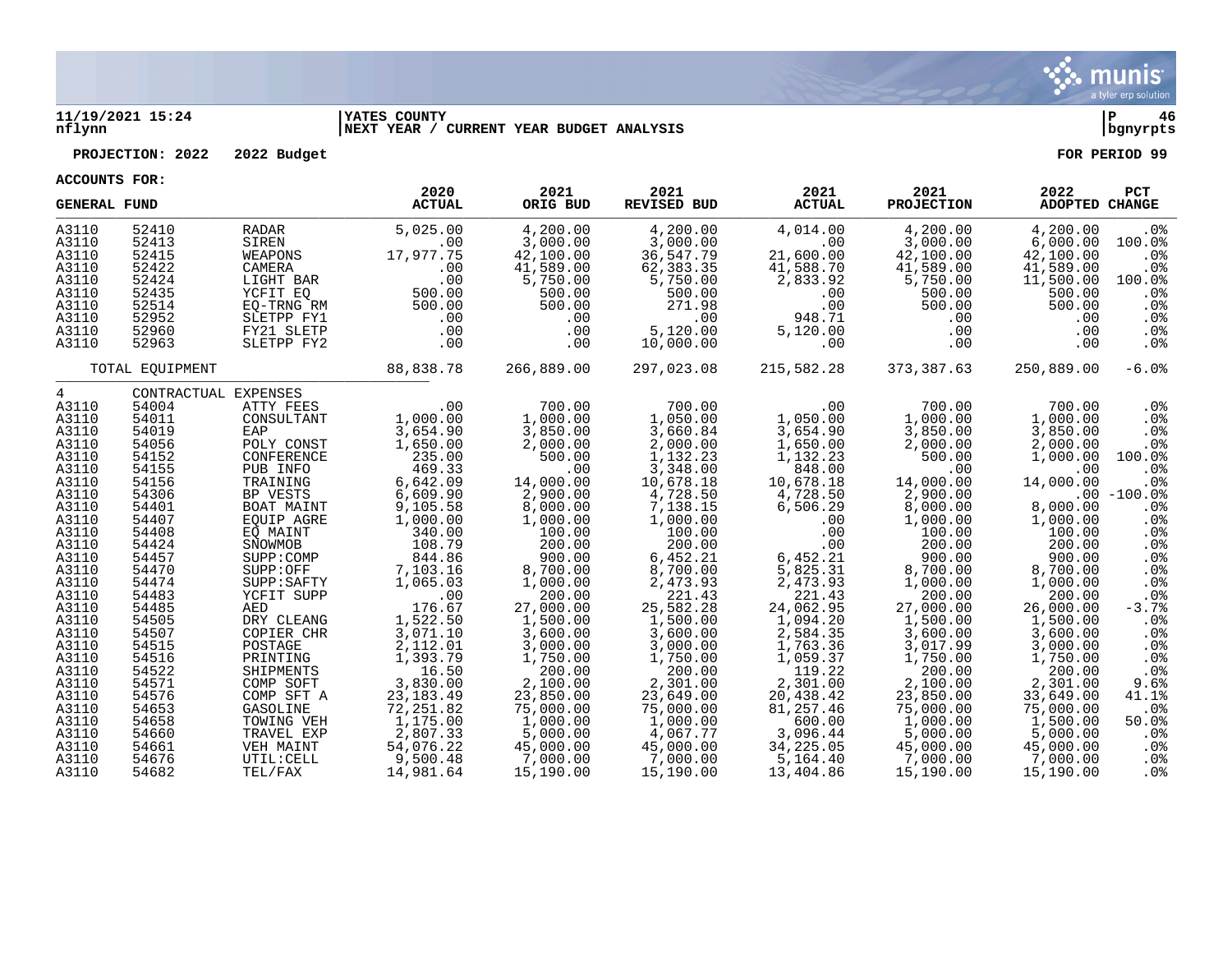

### **11/19/2021 15:24 |YATES COUNTY |P 47 nflynn |NEXT YEAR / CURRENT YEAR BUDGET ANALYSIS |bgnyrpts**

### **PROJECTION: 2022 2022 Budget FOR PERIOD 99**

| <b>GENERAL FUND</b>                      |                            |                        | 2020<br><b>ACTUAL</b> | 2021<br>ORIG BUD | 2021<br><b>REVISED BUD</b> | 2021<br><b>ACTUAL</b> | 2021<br><b>PROJECTION</b> | 2022<br>ADOPTED CHANGE | <b>PCT</b>       |
|------------------------------------------|----------------------------|------------------------|-----------------------|------------------|----------------------------|-----------------------|---------------------------|------------------------|------------------|
| A3110                                    | 54707                      | CRIME SCEN             | 266.08                | 800.00           | 1,101.88                   | 1,444.66              | 1,142.78                  | 800.00                 | . 0 %            |
| A3110                                    | 54708                      | CRITICAL I             | 2,200.00              | 2,200.00         | 2,200.00                   | .00                   | 2,200.00                  | 2,200.00               | . 0 %            |
| A3110                                    | 54727                      | LAB                    | 32,904.00             | 40,000.00        | 38,504.64                  | 23,551.50             | 40,000.00                 | 40,000.00              | $.0\%$           |
| A3110                                    | 54731                      | PROTECT EQ             | 2,500.00              | 2,500.00         | 2,500.00                   | 2,338.00              | 2,500.00                  | 2,500.00               | .0 <sub>8</sub>  |
| A3110                                    | 54734                      | RADIO PART             | 1,886.90              | 1,500.00         | 1,500.00                   | 996.19                | 1,500.00                  | 2,000.00               | 33.3%            |
| A3110                                    | 54744                      | STAR UNIT              | 139.45                | 2,000.00         | 2,000.00                   | .00                   | 2,000.00                  | 2,000.00               | $.0\%$           |
| A3110                                    | 54749                      | UNIFORMS               | 11,085.51             | 11,000.00        | 11,000.00                  | 6,503.91              | 11,264.00                 | 12,000.00              | 9.1%             |
| A3110                                    | 54752                      | AMMO                   | 3,923.44              | 4,950.00         | 4,950.00                   | 4,941.37              | 4,950.00                  | 5,500.00               | 11.1%            |
| A3110                                    | 54753                      | WEAP MAIN              | 95.36                 | 400.00           | 400.00                     | 250.56                | 400.00                    | 600.00                 | 50.0%            |
| A3110                                    | 54754                      | TARGETS                | 30.39                 | 500.00           | 500.00                     | 419.07                | 500.00                    | 700.00                 | 40.0%            |
| A3110                                    | 54757                      | BOAT EO                | 900.00                | 900.00           | 2,088.85                   | 1,860.83              | 900.00                    | 900.00                 | .0 <sub>8</sub>  |
| A3110                                    | 54761                      | DARE EXP               | .00                   | 700.00           | 700.00                     | 704.47                | 1,404.47                  | 700.00                 | .0 <sub>8</sub>  |
| A3110                                    | 54765                      | HNDCPPD ED             | 76.00                 | 100.00           | 100.00                     | .00                   | 100.00                    | 100.00                 | .0 <sub>8</sub>  |
| A3110                                    | 54850                      | DOG EXP                | 3,323.97              | 3,000.00         | 3,000.00                   | 2,065.52              | 3,000.00                  | 4,000.00               | 33.3%            |
| A3110                                    | 54899                      | ADM HEAR               | .00                   | 500.00           | 500.00                     | .00                   | 500.00                    | 500.00                 | .0 <sub>8</sub>  |
| A3110                                    | 54903                      | AWARDS                 | 497.75                | 500.00           | 1,556.98                   | 2,081.74              | 500.00                    | 500.00                 | .0 <sub>8</sub>  |
| A3110                                    | 54907                      | <b>DUES</b>            | 614.00                | 650.00           | 655.00                     | 655.00                | 650.00                    | 650.00                 | . 0 %            |
| A3110                                    | 54911                      | INS                    | 112,621.32            | 116,000.00       | 112,710.86                 | 112,710.86            | 116,000.00                | 116,000.00             | .0 <sub>8</sub>  |
| A3110                                    | 54916                      | PUBLICATN              | 900.00                | 600.00           | 600.00                     | 517.20                | 600.00                    | 600.00                 | $.0\%$           |
| A3110                                    | 54950                      | FY21 SLETP<br>CPS 2022 | .00                   | .00              | 3,416.00                   | .00                   | $.00 \ \rm$               | .00                    | $.0\%$           |
| A3110<br>A3110                           | 54953<br>54954             | GTSC-SUPP              | .00<br>2,138.10       | .00<br>1,150.00  | 1,200.00<br>1,150.00       | .00<br>91.82          | $.00 \,$<br>1,150.00      | .00<br>1,150.00        | $.0\%$<br>$.0\%$ |
| A3110                                    | 54960                      | SLETPP 19              | 3,150.00              | .00              | 4,726.00                   | 2,175.71              | 4,726.00                  | .00                    | $.0\%$           |
| A3110                                    | 54963                      | LEASE: ID              | 408.00                | 408.00           | 408.00                     | 408.00                | 408.00                    | 408.00                 | $.0\%$           |
|                                          |                            |                        |                       |                  |                            |                       |                           |                        |                  |
|                                          | TOTAL CONTRACTUAL EXPENSES |                        | 409,587.46            | 446,598.00       | 459,891.73                 | 400,108.47            | 452,653.24                | 457,148.00             | 2.4%             |
| 8                                        | EMPLOYEE BENEFITS          |                        |                       |                  |                            |                       |                           |                        |                  |
| A3110                                    | 58100                      | FICA/MED               | 164,656.10            | 170,012.00       | 170,012.00                 | 145,049.00            | 170,012.00                | 179,092.00             | 5.3%             |
| A3110                                    | 58302                      | INS CO82               | 191,398.57            | 212,226.00       | 212,226.00                 | 151,591.77            | 212,226.00                | 212,330.00             | $.0\%$           |
| A3110                                    | 58304                      | INS CO82               | 18,390.35             | 18,843.00        | 18,843.00                  | 16,692.33             | 18,843.00                 | 19,785.00              | 5.0%             |
| A3110                                    | 58305                      | INS-NON UN             | 32,641.32             | 33,621.00        | 33,621.00                  | 30,818.92             | 33,621.00                 | 35,302.00              | 5.0%             |
|                                          |                            |                        | 407,086.34            | 434,702.00       | 434,702.00                 | 344,152.02            | 434,702.00                | 446,509.00             | 2.7%             |
| TOTAL EMPLOYEE BENEFITS<br>TOTAL SHERIFF |                            |                        | 2,952,196.97          | 3,219,594.00     | 3, 238, 559.81             | 2,803,382.13          | 3, 327, 421.87            | 3,373,692.00           | 4.8%             |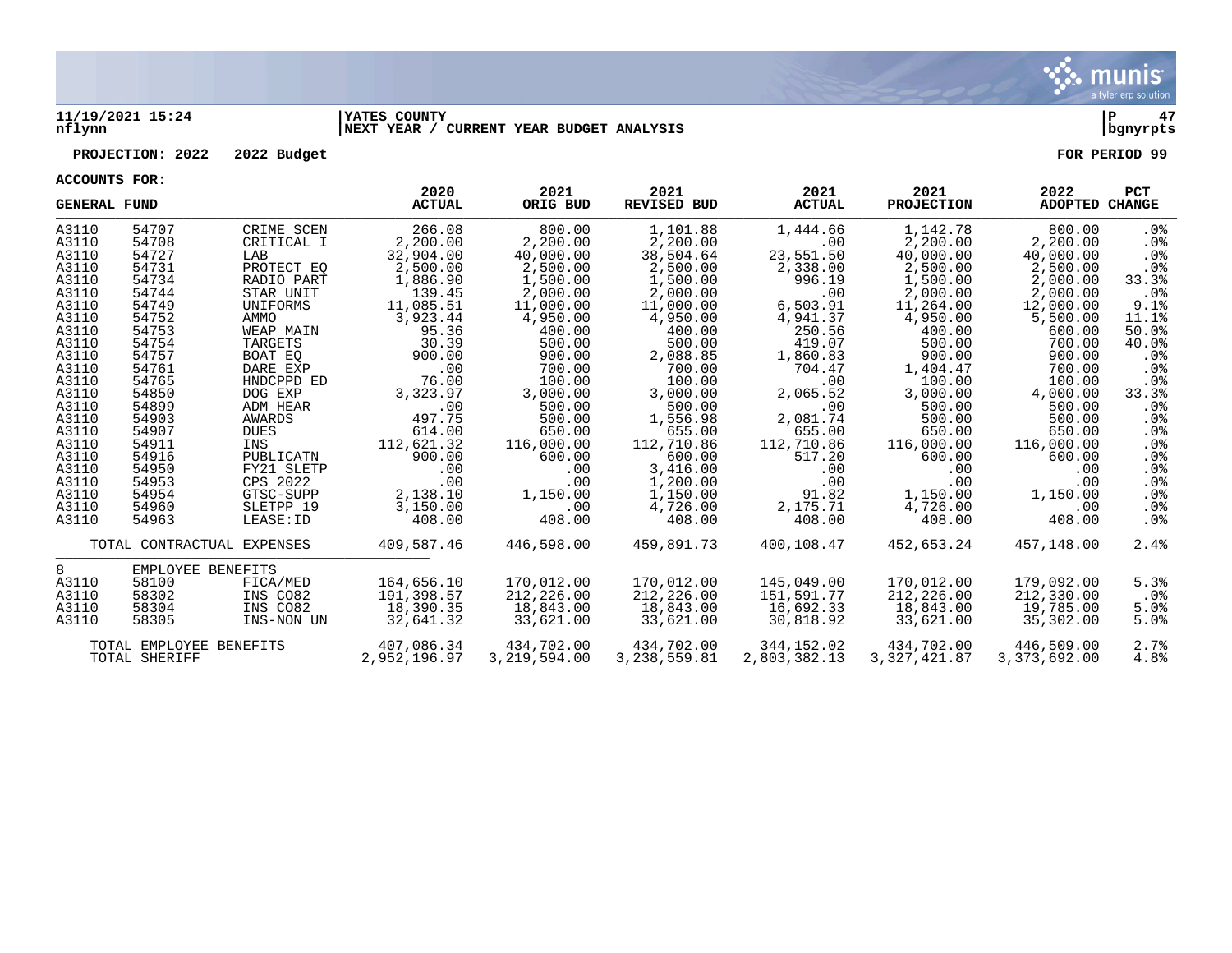|                                                                                                                                                     |                                                                                                                                                          |                                                                                                                                                                                        |                                                                                                                                                                    |                                                                                                                                                                             |                                                                                                                                                                              |                                                                                                                                                                  |                                                                                                                                                                             |                                                                                                                                                                | munis<br>a tyler erp solution                                                                                                                  |
|-----------------------------------------------------------------------------------------------------------------------------------------------------|----------------------------------------------------------------------------------------------------------------------------------------------------------|----------------------------------------------------------------------------------------------------------------------------------------------------------------------------------------|--------------------------------------------------------------------------------------------------------------------------------------------------------------------|-----------------------------------------------------------------------------------------------------------------------------------------------------------------------------|------------------------------------------------------------------------------------------------------------------------------------------------------------------------------|------------------------------------------------------------------------------------------------------------------------------------------------------------------|-----------------------------------------------------------------------------------------------------------------------------------------------------------------------------|----------------------------------------------------------------------------------------------------------------------------------------------------------------|------------------------------------------------------------------------------------------------------------------------------------------------|
| nflynn                                                                                                                                              | 11/19/2021 15:24                                                                                                                                         |                                                                                                                                                                                        | <b>YATES COUNTY</b><br>NEXT YEAR / CURRENT YEAR BUDGET ANALYSIS                                                                                                    |                                                                                                                                                                             |                                                                                                                                                                              |                                                                                                                                                                  |                                                                                                                                                                             |                                                                                                                                                                | ΙP<br>48<br>bgnyrpts                                                                                                                           |
|                                                                                                                                                     | PROJECTION: 2022                                                                                                                                         | 2022 Budget                                                                                                                                                                            |                                                                                                                                                                    |                                                                                                                                                                             |                                                                                                                                                                              |                                                                                                                                                                  |                                                                                                                                                                             |                                                                                                                                                                | FOR PERIOD 99                                                                                                                                  |
| <b>ACCOUNTS FOR:</b>                                                                                                                                |                                                                                                                                                          |                                                                                                                                                                                        | 2020                                                                                                                                                               | 2021                                                                                                                                                                        | 2021                                                                                                                                                                         | 2021                                                                                                                                                             | 2021                                                                                                                                                                        | 2022                                                                                                                                                           | PCT                                                                                                                                            |
| <b>GENERAL FUND</b>                                                                                                                                 |                                                                                                                                                          |                                                                                                                                                                                        | <b>ACTUAL</b>                                                                                                                                                      | ORIG BUD                                                                                                                                                                    | REVISED BUD                                                                                                                                                                  | <b>ACTUAL</b>                                                                                                                                                    | <b>PROJECTION</b>                                                                                                                                                           | <b>ADOPTED CHANGE</b>                                                                                                                                          |                                                                                                                                                |
| 3140                                                                                                                                                | PROBATION                                                                                                                                                |                                                                                                                                                                                        |                                                                                                                                                                    |                                                                                                                                                                             |                                                                                                                                                                              |                                                                                                                                                                  |                                                                                                                                                                             |                                                                                                                                                                |                                                                                                                                                |
| $\mathbf 0$<br>A3140<br>A3140<br>A3140<br>A3140<br>A3140<br>A3140                                                                                   | <b>REVENUES</b><br>41515<br>41527<br>41580<br>43031<br>43310<br>43389                                                                                    | ATI FEES<br>PROB FEES<br>CT SURCH<br>RAISE AGE<br>PROBATION<br>ATI                                                                                                                     | $-767.00$<br>$-17,575.00$<br>$-2,416.46$<br>$-9,310.00$<br>$-57, 226.26$<br>$-1,963.60$                                                                            | $-800.00$<br>$-20,825.00$<br>$-3,000.00$<br>$\sim 00$<br>$-42, 400.00$<br>.00                                                                                               | $-800.00$<br>$-20,825.00$<br>$-3,000.00$<br>.00<br>$-42, 400.00$<br>.00                                                                                                      | $-362.50$<br>-16,520.00<br>$-3,116.00$<br>$-20,982.22$<br>$-56, 203.25$<br>$-2,853.84$                                                                           | $-800.00$<br>.00<br>$-3,000.00$<br>$\overline{00}$<br>$-42,400 \, . \, 00$<br>.00                                                                                           | $-400.00$<br>$-20,825.00$<br>$-3,000.00$<br>.00<br>$-42, 400.00$<br>$-4,000.00$                                                                                | $-50.0%$<br>.0%<br>.0%<br>.0%<br>.0%<br>.0 <sub>8</sub>                                                                                        |
| TOTAL REVENUES                                                                                                                                      |                                                                                                                                                          | $-89, 258.32$                                                                                                                                                                          | $-67,025.00$                                                                                                                                                       | $-67,025.00$                                                                                                                                                                | $-100,037.81$                                                                                                                                                                | $-46, 200.00$                                                                                                                                                    | $-70,625.00$                                                                                                                                                                | 5.4%                                                                                                                                                           |                                                                                                                                                |
| $\mathbf{1}$<br>A3140<br>A3140<br>A3140<br>A3140<br>A3140<br>A3140<br>A3140<br>A3140<br>A3140<br>A3140<br>A3140<br>A3140<br>A3140<br>A3140<br>A3140 | PERSONAL SERVICES<br>51090<br>51175<br>51176<br>51177<br>51178<br>51179<br>51180<br>51190<br>51270<br>51500<br>51505<br>51506<br>51508<br>51509<br>51661 | PROB DIR<br>PROB OFF<br>PROB OFF<br>PROB OFF<br>PROB OFF<br>PROB OFF<br>PROB SUPER<br>PROB ASST<br>SR ACT<br>CB CSEA<br>OVERTIME<br>PHONE WORK<br>35-40 HRS<br>COMP CSEA<br>COMP NONUN | 68,220.00<br>57,092.50<br>57,092.46<br>42,023.15<br>42,832.44<br>49,984.95<br>62,942.88<br>33,818.77<br>42,035.28<br>.00<br>.00<br>.00<br>.00<br>17.41<br>2,523.75 | 69,585.00<br>58,008.00<br>58,008.00<br>54,061.00<br>55,085.00<br>51,995.00<br>63,945.00<br>34,902.00<br>42,716.00<br>500.00<br>1,500.00<br>200.00<br>1,800.00<br>.00<br>.00 | 69,585.00<br>58,008.00<br>58,008.00<br>54,061.00<br>55,085.00<br>51,995.00<br>63,945.00<br>34,902.00<br>42,716.00<br>492.61<br>1,500.00<br>200.00<br>1,800.00<br>7.39<br>.00 | 60,253.64<br>50,228.55<br>50,228.55<br>46,811.44<br>47,697.35<br>44,892.06<br>55,385.88<br>33,156.40<br>33,071.01<br>.00<br>.00<br>46.00<br>74.76<br>7.39<br>.00 | 69,585.00<br>58,008.00<br>58,008.00<br>54,061.00<br>55,085.00<br>51,995.00<br>63,945.00<br>34,902.00<br>42,716.00<br>500.00<br>1,500.00<br>200.00<br>1,800.00<br>.00<br>.00 | 70,977.00<br>57,785.00<br>57,785.00<br>53,854.00<br>54,873.00<br>52,972.00<br>64,092.00<br>42,756.00<br>500.00<br>1,500.00<br>200.00<br>1,800.00<br>.00<br>.00 | 2.0%<br>$-.4%$<br>$-.4%$<br>$- .4%$<br>$- .4%$<br>1.9%<br>.2%<br>22.5%<br>$.00 - 100.0%$<br>.0%<br>.0%<br>.0%<br>.0 <sub>8</sub><br>.0%<br>.0% |
|                                                                                                                                                     | TOTAL PERSONAL SERVICES                                                                                                                                  |                                                                                                                                                                                        | 458,583.59                                                                                                                                                         | 492,305.00                                                                                                                                                                  | 492,305.00                                                                                                                                                                   | 421,853.03                                                                                                                                                       | 492,305.00                                                                                                                                                                  | 459,094.00                                                                                                                                                     | $-6.7%$                                                                                                                                        |
| $\overline{4}$<br>A3140<br>A3140<br>A3140<br>A3140<br>A3140<br>A3140<br>A3140<br>A3140<br>A3140<br>A3140                                            | CONTRACTUAL EXPENSES<br>54024<br>54056<br>54152<br>54156<br>54195<br>54507<br>54515<br>54516<br>54576<br>54654                                           | INTERPRETR<br>POLY CONST<br>CONFERENCE<br>TRAINING<br>SUPPLIES<br>COPIER CHR<br>POSTAGE<br>PRINTING<br>COMP SFT A<br>MILEAGE                                                           | .00<br>1,375.00<br>75.00<br>.00<br>1,596.08<br>1,833.10<br>857.85<br>.00<br>6,370.02<br>828.61                                                                     | 420.00<br>1,375.00<br>350.00<br>2,300.00<br>2,565.00<br>3,000.00<br>1,600.00<br>400.00<br>6,800.00<br>5,000.00                                                              | 420.00<br>1,375.00<br>350.00<br>2,300.00<br>2,565.00<br>3,000.00<br>1,600.00<br>400.00<br>6,800.00<br>5,000.00                                                               | .00<br>1,375.00<br>185.00<br>.00<br>2, 233.31<br>1, 939.20<br>715.93<br>86.00<br>6,370.02<br>339.36                                                              | 420.00<br>1,375.00<br>350.00<br>2,300.00<br>2,565.00<br>3,000.00<br>1,600.00<br>400.00<br>6,800.00<br>5,000.00                                                              | 420.00<br>1,375.00<br>615.00<br>2,300.00<br>2,565.00<br>3,000.00<br>1,600.00<br>400.00<br>7,200.00<br>6,500.00                                                 | .0%<br>.0%<br>75.7%<br>.0%<br>.0%<br>.0 <sub>8</sub><br>.0 <sub>8</sub><br>.0%<br>5.9%<br>30.0%                                                |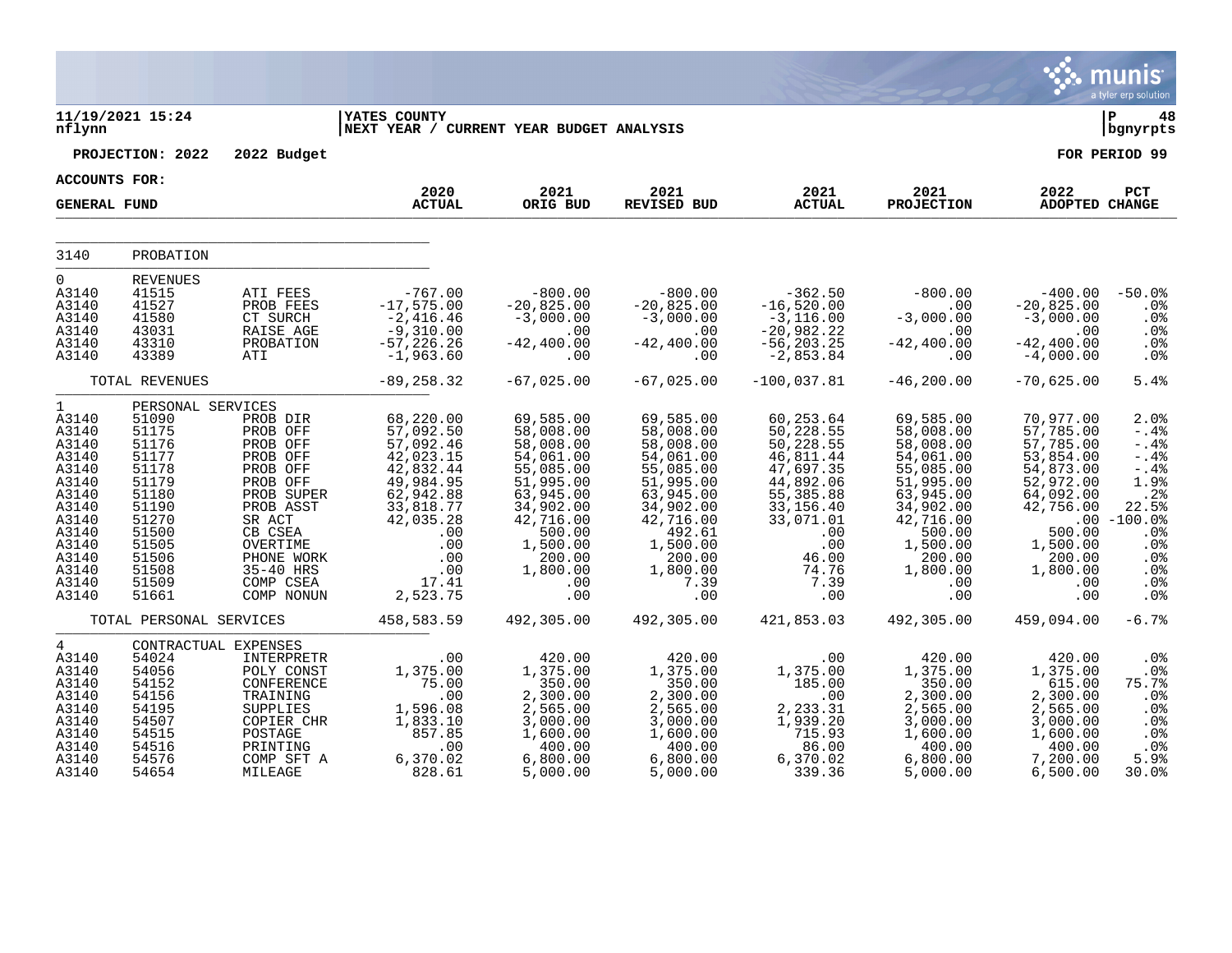

### **11/19/2021 15:24 |YATES COUNTY |P 49 nflynn |NEXT YEAR / CURRENT YEAR BUDGET ANALYSIS |bgnyrpts**

**PROJECTION: 2022 2022 Budget FOR PERIOD 99**

| <b>GENERAL FUND</b>                        |                                                                                                                             |                                                                  | 2020<br><b>ACTUAL</b>                       | 2021<br>ORIG BUD                                   | 2021<br><b>REVISED BUD</b>                         | 2021<br><b>ACTUAL</b>                           | 2021<br><b>PROJECTION</b>                          | 2022<br><b>ADOPTED</b>                             | <b>PCT</b><br><b>CHANGE</b>                                   |
|--------------------------------------------|-----------------------------------------------------------------------------------------------------------------------------|------------------------------------------------------------------|---------------------------------------------|----------------------------------------------------|----------------------------------------------------|-------------------------------------------------|----------------------------------------------------|----------------------------------------------------|---------------------------------------------------------------|
| A3140<br>A3140<br>A3140<br>A3140<br>A3140  | 54660<br>54676<br>54682<br>54803<br>54907                                                                                   | TRAVEL EXP<br>UTIL: CELL<br>TEL/FAX<br>EL MONITOR<br><b>DUES</b> | 3.71<br>432.98<br>2,640.00<br>.00<br>700.00 | 850.00<br>450.00<br>2,640.00<br>2,600.00<br>760.00 | 850.00<br>450.00<br>2,640.00<br>2,600.00<br>760.00 | .00<br>288.82<br>2,200.00<br>$.00 \,$<br>760.00 | 850.00<br>450.00<br>2,640.00<br>2,600.00<br>760.00 | 850.00<br>450.00<br>2,640.00<br>2,600.00<br>700.00 | . 0 %<br>.0 <sub>8</sub><br>.0%<br>.0 <sub>8</sub><br>$-7.9%$ |
| TOTAL CONTRACTUAL EXPENSES                 |                                                                                                                             | 16,712.35                                                        | 31,110.00                                   | 31,110.00                                          | 16,492.64                                          | 31,110.00                                       | 33,215.00                                          | 6.8%                                               |                                                               |
| 8<br>A3140<br>A3140<br>A3140               | EMPLOYEE<br>BENEFITS<br>33,808.64<br>58100<br>FICA/MED<br>67,021.08<br>58303<br>INS-CSEA<br>6,459.60<br>58305<br>INS-NON UN |                                                                  |                                             | 36,535.00<br>71,641.00<br>6,654.00                 | 36,535.00<br>71,641.00<br>6,654.00                 | 30,951.67<br>62, 344. 17<br>6,098.95            | 36,535.00<br>71,641.00<br>6.654.00                 | 34,127.00<br>61,251.00<br>6,987.00                 | -6.6%<br>$-14.5%$<br>5.0%                                     |
| TOTAL EMPLOYEE BENEFITS<br>TOTAL PROBATION |                                                                                                                             |                                                                  | 107,289.32<br>493, 326.94                   | 114,830.00<br>571,220.00                           | 114,830.00<br>571,220.00                           | 99,394.79<br>437,702.65                         | 114,830.00<br>592,045.00                           | 102,365.00<br>524,049.00                           | $-10.9%$<br>$-8.3%$                                           |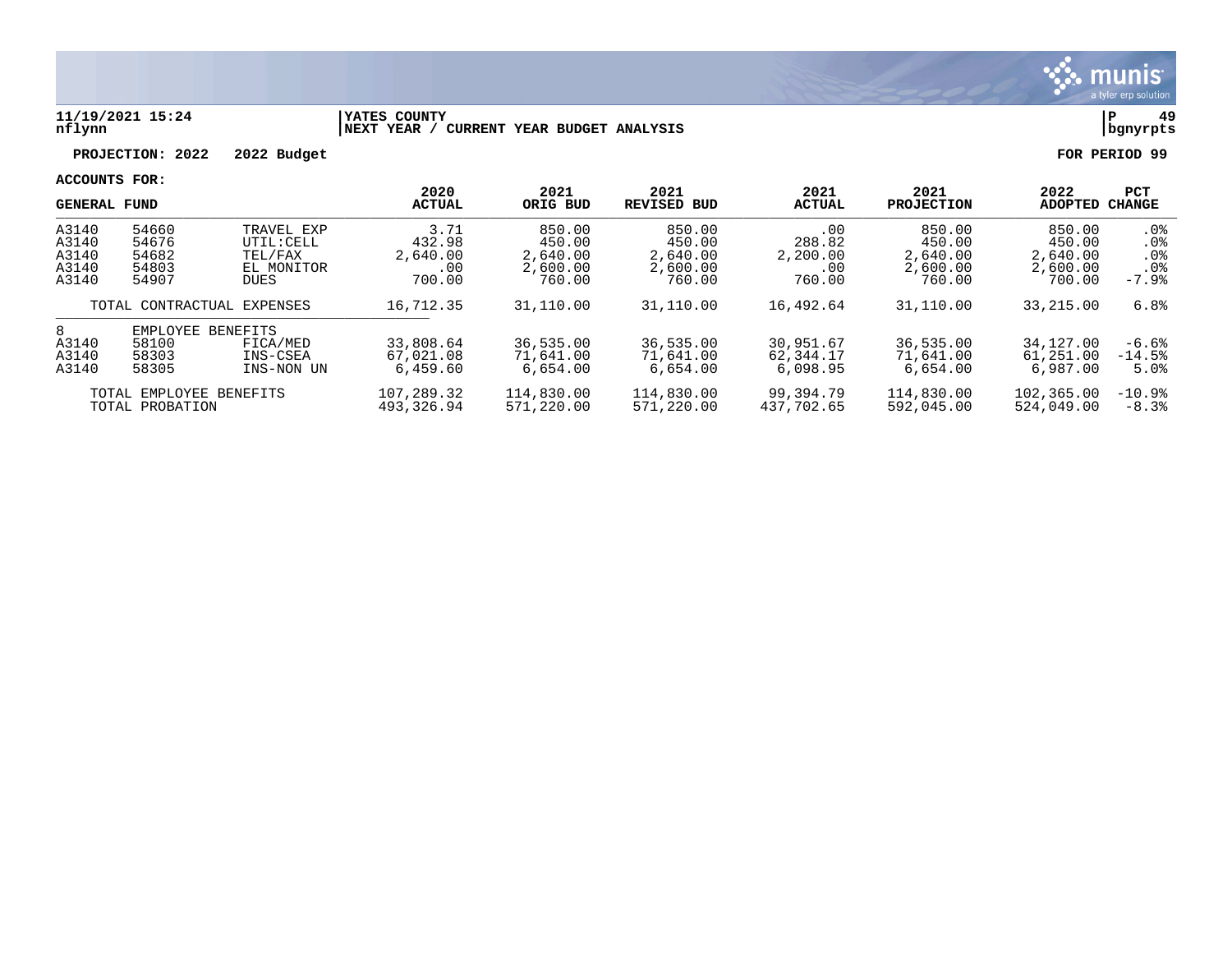|                                                                                                                                                                                                                                                        |                                                                                                                                                                                                                                                    |                                                                                                                                                                                                                                                                                                                 |                                                                                                                                                                                                                                                                                                                                                      |                                                                                                                                                                                                                                                                                                                                          |                                                                                                                                                                                                                                                                                                                                            |                                                                                                                                                                                                                                                                                                                                                 |                                                                                                                                                                                                                                                                                                                                             |                                                                                                                                                                                                                                                                                                                                                  | ९२. munis<br>a tyler erp solution                                                                                                                                                                         |
|--------------------------------------------------------------------------------------------------------------------------------------------------------------------------------------------------------------------------------------------------------|----------------------------------------------------------------------------------------------------------------------------------------------------------------------------------------------------------------------------------------------------|-----------------------------------------------------------------------------------------------------------------------------------------------------------------------------------------------------------------------------------------------------------------------------------------------------------------|------------------------------------------------------------------------------------------------------------------------------------------------------------------------------------------------------------------------------------------------------------------------------------------------------------------------------------------------------|------------------------------------------------------------------------------------------------------------------------------------------------------------------------------------------------------------------------------------------------------------------------------------------------------------------------------------------|--------------------------------------------------------------------------------------------------------------------------------------------------------------------------------------------------------------------------------------------------------------------------------------------------------------------------------------------|-------------------------------------------------------------------------------------------------------------------------------------------------------------------------------------------------------------------------------------------------------------------------------------------------------------------------------------------------|---------------------------------------------------------------------------------------------------------------------------------------------------------------------------------------------------------------------------------------------------------------------------------------------------------------------------------------------|--------------------------------------------------------------------------------------------------------------------------------------------------------------------------------------------------------------------------------------------------------------------------------------------------------------------------------------------------|-----------------------------------------------------------------------------------------------------------------------------------------------------------------------------------------------------------|
| nflynn                                                                                                                                                                                                                                                 | 11/19/2021 15:24                                                                                                                                                                                                                                   |                                                                                                                                                                                                                                                                                                                 | <b>YATES COUNTY</b><br>NEXT YEAR / CURRENT YEAR BUDGET ANALYSIS                                                                                                                                                                                                                                                                                      |                                                                                                                                                                                                                                                                                                                                          |                                                                                                                                                                                                                                                                                                                                            |                                                                                                                                                                                                                                                                                                                                                 |                                                                                                                                                                                                                                                                                                                                             |                                                                                                                                                                                                                                                                                                                                                  | İP<br>50<br>bgnyrpts                                                                                                                                                                                      |
|                                                                                                                                                                                                                                                        | PROJECTION: 2022                                                                                                                                                                                                                                   | 2022 Budget                                                                                                                                                                                                                                                                                                     |                                                                                                                                                                                                                                                                                                                                                      |                                                                                                                                                                                                                                                                                                                                          |                                                                                                                                                                                                                                                                                                                                            |                                                                                                                                                                                                                                                                                                                                                 |                                                                                                                                                                                                                                                                                                                                             |                                                                                                                                                                                                                                                                                                                                                  | FOR PERIOD 99                                                                                                                                                                                             |
| <b>ACCOUNTS FOR:</b>                                                                                                                                                                                                                                   |                                                                                                                                                                                                                                                    |                                                                                                                                                                                                                                                                                                                 | 2020                                                                                                                                                                                                                                                                                                                                                 | 2021                                                                                                                                                                                                                                                                                                                                     | 2021                                                                                                                                                                                                                                                                                                                                       | 2021                                                                                                                                                                                                                                                                                                                                            | 2021                                                                                                                                                                                                                                                                                                                                        | 2022                                                                                                                                                                                                                                                                                                                                             | PCT                                                                                                                                                                                                       |
| <b>GENERAL FUND</b>                                                                                                                                                                                                                                    |                                                                                                                                                                                                                                                    |                                                                                                                                                                                                                                                                                                                 | <b>ACTUAL</b>                                                                                                                                                                                                                                                                                                                                        | ORIG BUD                                                                                                                                                                                                                                                                                                                                 | <b>REVISED BUD</b>                                                                                                                                                                                                                                                                                                                         | <b>ACTUAL</b>                                                                                                                                                                                                                                                                                                                                   | <b>PROJECTION</b>                                                                                                                                                                                                                                                                                                                           | ADOPTED CHANGE                                                                                                                                                                                                                                                                                                                                   |                                                                                                                                                                                                           |
| 3150                                                                                                                                                                                                                                                   | JAIL                                                                                                                                                                                                                                               |                                                                                                                                                                                                                                                                                                                 |                                                                                                                                                                                                                                                                                                                                                      |                                                                                                                                                                                                                                                                                                                                          |                                                                                                                                                                                                                                                                                                                                            |                                                                                                                                                                                                                                                                                                                                                 |                                                                                                                                                                                                                                                                                                                                             |                                                                                                                                                                                                                                                                                                                                                  |                                                                                                                                                                                                           |
| $\mathsf{O}$<br>A3150<br>A3150<br>A3150<br>A3150<br>A3150<br>A3150<br>A3150<br>A3150<br>A3150                                                                                                                                                          | <b>REVENUES</b><br>41513<br>42260<br>42450<br>42610<br>42701<br>43325<br>43389<br>44306<br>44389                                                                                                                                                   | <b>JAIL FEES</b><br>PUB SAFETY<br>VEND/TEL<br>FINES, REST<br>PR YR RFND<br>INITIATIVE<br>PUB SAFETY<br>BP VESTS<br>PUB SAFETY                                                                                                                                                                                   | $-4,027.78$<br>$-5,866.00$<br>$-49,695.80$<br>.00<br>$-244.40$<br>$-7,050.00$<br>$-26, 154.86$<br>$-1,586.95$<br>$-354, 236.93$                                                                                                                                                                                                                      | $-400.00$<br>$-20,000.00$<br>$-34,000.00$<br>.00<br>.00<br>.00<br>$-2,000.00$<br>$-2,192.00$<br>$-325,000.00$                                                                                                                                                                                                                            | $-400.00$<br>$-20,000.00$<br>$-34,000.00$<br>.00<br>.00<br>.00<br>-2,000.00<br>-2,192.00<br>$-325,000.00$                                                                                                                                                                                                                                  | $-4,474.23$<br>$-4, 250.27$<br>$-60, 113.46$<br>$-1,097.05$<br>$-953.49$<br>.00<br>$-111,908.88$<br>$-5,201.35$<br>$-233,975.90$                                                                                                                                                                                                                | $-400.00$<br>$-20,000.00$<br>$-34,000.00$<br>$.00 \ \rm$<br>.00<br>.00<br>$-2,000.00$<br>$-2,192.00$<br>$-325,000.00$                                                                                                                                                                                                                       | $-2,400.00$<br>$-8,000.00$<br>$-50,000.00$<br>$-500.00$<br>.00<br>.00<br>$-500.00$<br>$-4,602.00$<br>$-250,000.00$                                                                                                                                                                                                                               | 500.0%<br>$-60.0%$<br>47.1%<br>.0%<br>.0%<br>.0%<br>$-75.0%$<br>109.9%<br>$-23.1%$                                                                                                                        |
|                                                                                                                                                                                                                                                        | TOTAL REVENUES                                                                                                                                                                                                                                     |                                                                                                                                                                                                                                                                                                                 | $-448,862.72$                                                                                                                                                                                                                                                                                                                                        | $-383,592.00$                                                                                                                                                                                                                                                                                                                            | $-383,592.00$                                                                                                                                                                                                                                                                                                                              | $-421,974.63$                                                                                                                                                                                                                                                                                                                                   | $-383,592.00$                                                                                                                                                                                                                                                                                                                               | $-316,002.00 -17.6$                                                                                                                                                                                                                                                                                                                              |                                                                                                                                                                                                           |
| $\mathbf{1}$<br>A3150<br>A3150<br>A3150<br>A3150<br>A3150<br>A3150<br>A3150<br>A3150<br>A3150<br>A3150<br>A3150<br>A3150<br>A3150<br>A3150<br>A3150<br>A3150<br>A3150<br>A3150<br>A3150<br>A3150<br>A3150<br>A3150<br>A3150<br>A3150<br>A3150<br>A3150 | PERSONAL SERVICES<br>51340<br>51790<br>51791<br>51795<br>51796<br>51797<br>51799<br>51800<br>51801<br>51802<br>51803<br>51804<br>51805<br>51806<br>51807<br>51808<br>51809<br>51810<br>51811<br>51812<br>51813<br>51814<br>51815<br>51816<br>51817 | NP<br>CORR LT<br>CHIEF CORR<br>CORR SGT<br>CORR SGT<br>CORR SGT<br>CORR SGT<br>CORR OFF<br>CORR OFF<br>CORR OFF<br>CORR OFF<br>CORR OFF<br>CORR OFF<br>CORR OFF<br>CORR OFF<br>CORR OFF<br>CORR OFF<br>CORR OFF<br>CORR OFF<br>CORR OFF<br>CORR OFF<br>CORR OFF<br>CORR OFF<br>CORR OFF<br>CORR OFF<br>CORR OFF | .00<br>60,090.28<br>68,216.00<br>56,980.01<br>57, 124.38<br>55,935.07<br>56,406.42<br>51, 113.04<br>49,030.36<br>51,000.48<br>$\overline{00}$<br>12,427.20<br>51,127.20<br>12,888.88<br>50, 295.60<br>50,544.00<br>51,030.26<br>53,593.92<br>53,934.40<br>52,043.68<br>50,544.01<br>45, 359.52<br>12,074.88<br>54, 349. 28<br>55,078.40<br>48,680.56 | .00<br>62,432.00<br>69,581.00<br>59,554.00<br>58,861.00<br>60,038.00<br>57,713.00<br>52,013.00<br>51,516.00<br>56,669.00<br>47,231.00<br>47,231.00<br>52,967.00<br>47,231.00<br>52,013.00<br>52,013.00<br>55,500.00<br>55,500.00<br>56,158.00<br>53,140.00<br>52,319.00<br>48,563.00<br>47,231.00<br>55,500.00<br>56,669.00<br>50,498.00 | .00<br>62,432.00<br>69,581.00<br>59,554.00<br>58,861.00<br>60,038.00<br>57,713.00<br>52,013.00<br>51, 516.00<br>56,669.00<br>47,231.00<br>47, 231.00<br>52,967.00<br>47,231.00<br>52,013.00<br>52,013.00<br>55,500.00<br>55,500.00<br>56,158.00<br>53,140.00<br>52,319.00<br>48,563.00<br>47,231.00<br>55,500.00<br>56,669.00<br>50,498.00 | 7,298.28<br>53, 162. 21<br>60, 250.28<br>50,699.20<br>49,259.12<br>51,459.88<br>49,530.88<br>45,037.29<br>28,549.18<br>48,852.00<br>9,048.00<br>41,019.36<br>45,845.13<br>38,544.48<br>45,037.28<br>45,236.56<br>48,056.64<br>48,269.28<br>48,771.04<br>32,016.10<br>47,024.18<br>42,150.72<br>14,454.18<br>47,844.00<br>48,634.88<br>43,452.00 | .00<br>62,432.00<br>69,581.00<br>59,554.00<br>58,861.00<br>60,038.00<br>57,713.00<br>52,013.00<br>51,516.00<br>56,669.00<br>47,231.00<br>47, 231.00<br>52,967.00<br>47, 231.00<br>52,013.00<br>52,013.00<br>55,500.00<br>55,500.00<br>56, 158.00<br>53,140.00<br>52,319.00<br>48,563.00<br>47,231.00<br>55,500.00<br>56,669.00<br>50,498.00 | 16,192.00<br>63,752.00<br>70,973.00<br>61,319.00<br>58,927.00<br>66,207.00<br>58,927.00<br>53,103.00<br>53, 103.00<br>57,866.00<br>48,236.00<br>50,357.00<br>54,268.00<br>49,855.00<br>53,103.00<br>53, 103.00<br>56,660.00<br>56,660.00<br>57,866.00<br>48,236.00<br>55,432.00<br>50,871.00<br>49,082.00<br>57,142.00<br>57,866.00<br>52,524.00 | $.0\%$<br>2.1%<br>2.0%<br>3.0%<br>.1%<br>10.3%<br>2.1%<br>2.1%<br>3.1%<br>2.1%<br>2.1%<br>6.6%<br>2.5%<br>5.6%<br>2.1%<br>2.1%<br>2.1%<br>2.1%<br>3.0%<br>$-9.2%$<br>6.0%<br>4.8%<br>3.9%<br>3.0%<br>2.1% |

 $\mathcal{L}$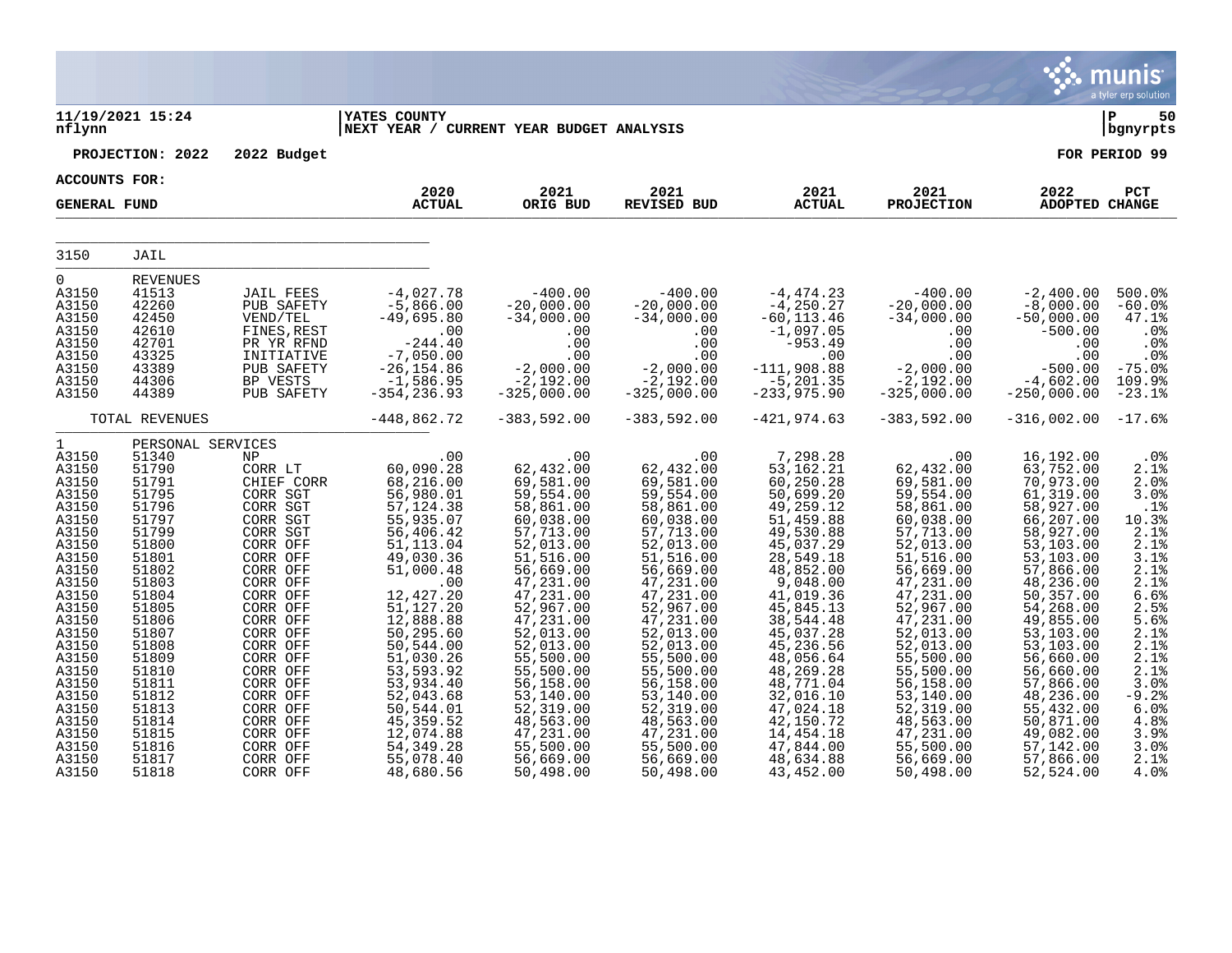

### **11/19/2021 15:24 |YATES COUNTY |P 51 nflynn |NEXT YEAR / CURRENT YEAR BUDGET ANALYSIS |bgnyrpts**

### **PROJECTION: 2022 2022 Budget FOR PERIOD 99**

| <b>GENERAL FUND</b> |                         |                      | 2020<br><b>ACTUAL</b>   | 2021<br>ORIG BUD        | 2021<br><b>REVISED BUD</b> | 2021<br><b>ACTUAL</b>     | 2021<br><b>PROJECTION</b> | 2022<br>ADOPTED CHANGE  | PCT        |
|---------------------|-------------------------|----------------------|-------------------------|-------------------------|----------------------------|---------------------------|---------------------------|-------------------------|------------|
| A3150               | 51819                   | CORR OFF             | 53, 417. 45             | 55,500.00               | 55,500.00                  | 48,056.64                 | 55,500.00                 | 56,660.00               | 2.1%       |
| A3150               | 51820                   | CORR OFF             | 48, 318.91              | 49,871.00               | 49,871.00                  | 43,118.40                 | 49,871.00                 | 51,893.00               | 4.1%       |
| A3150               | 51821                   | CORR OFF             | 39, 372.89              | 48,844.00               | 48,844.00                  | 42, 431.52                | 48,844.00                 | 51,023.00               | 4.5%       |
| A3150               | 51822                   | CORR OFF             | 46,476.42               | 49,325.00               | 49,325.00                  | 42,604.80                 | 49,325.00                 | 51,371.00               | 4.1%       |
| A3150               | 51823                   | CORR OFF             | 50,653.23               | 53,140.00               | 53,140.00                  | 45,504.61                 | 53,140.00                 | 55,217.00               | 3.9%       |
| A3150               | 51824                   | CORR OFF             | 18,539.95               | 46,083.00               | 46,083.00                  | 3,619.20                  | 46,083.00                 | 48,236.00               | 4.7%       |
| A3150               | 51825                   | CORR OFF             | 50,653.21               | 53,914.00               | 53,914.00                  | 45, 211.43                | 53,914.00                 | 55,432.00               | 2.8%       |
| A3150               | 51826                   | CORR OFF             | 51,646.44               | 53,140.00               | 53,140.00                  | 46,226.93                 | 53,140.00                 | 55,397.00               | 4.2%       |
| A3150               | 51827                   | CORR OFF             | 49,200.40               | 51,387.00               | 51,387.00                  | 44, 212.40                | 51,387.00                 | 53,103.00               | 3.3%       |
| A3150               | 51828                   | CORR OFF             | 50,738.40               | 52,013.00               | 52,013.00                  | 44,439.47                 | 52,013.00                 | 53,103.00               | 2.1%       |
| A3150               | 51829                   | CORR OFF             | 51,724.08               | 47,231.00               | 47,231.00                  | 48,401.60                 | 47,231.00                 | 48,236.00               | 2.1%       |
| A3150               | 51830                   | CORR OFF             | 53,378.50               | 54,288.00               | 54,288.00                  | 47,008.00                 | 54,288.00                 | 55,432.00               | 2.1%       |
| A3150               | 51831                   | CORR OFF             | 51,849.92               | 53,140.00               | 53,140.00                  | 46,013.60                 | 53,140.00                 | 54,268.00               | 2.1%       |
| A3150               | 51832                   | CORR OFF             | 50,932.80               | 52,315.00               | 52,315.00                  | 45,392.10                 | 52,315.00                 | 54,268.00               | 3.7%       |
| A3150               | 51833                   | CORR OFF             | 49,085.36               | 50,890.00               | 50,890.00                  | 44,043.60                 | 50,890.00                 | 52,934.00               | 4.0%       |
| A3150               | 51843                   | RN                   | 57,587.60               | 58,812.00               | 58,812.00                  | 50,924.63                 | 58,812.00                 | 60,042.00               | 2.1%       |
| A3150               | 51844                   | COOK MGR             | 36,845.09               | 37,618.00               | 37,618.00                  | 32,573.47                 | 37,618.00                 | 38,402.00               | 2.1%       |
| A3150               | 51846                   | <b>COOK</b>          | 23, 325.68              | 27,719.00               | 27,719.00                  | 24,084.34                 | 27,719.00                 | 29,000.00               | 4.6%       |
| A3150               | 51847                   | COOK                 | 26,989.76               | 28,232.00               | 28, 232.00                 | 24,508.82                 | 28, 232.00                | 29,469.00               | 4.4%       |
| A3150               | 51949                   | COMP BO 82           | 3,362.22                | 3,000.00                | 3,000.00                   | 1,120.48                  | 3,000.00                  | 3,000.00                | .0%        |
| A3150               | 51950                   | DIFF CO82            | 34,803.47<br>95,706.55  | 35,000.00               | 35,000.00                  | 30,384.62                 | 35,000.00<br>95,000.00    | 35,000.00               | .0%<br>.0% |
| A3150<br>A3150      | 51951<br>51952          | HOL OT 82<br>OT CO82 |                         | 95,000.00<br>225,000.00 | 95,000.00<br>225,000.00    | 78,088.27<br>226, 208. 27 | 225,000.00                | 95,000.00<br>250,000.00 | 11.1%      |
| A3150               | 51953                   | CB CO82              | 217, 121.44<br>1,616.96 | 1,750.00                |                            | 570.61                    | 1,750.00                  | 1,500.00                | $-14.3%$   |
| A3150               | 51955                   | OIC CO82             | 208.75                  | 200.00                  | 1,750.00<br>200.00         | 239.75                    | 200.00                    | 200.00                  | $.0\%$     |
| A3150               | 51956                   | ED BON 82            | 1,095.54                | 500.00                  | 500.00                     | .00                       | 500.00                    | 500.00                  | .0%        |
| A3150               | 51958                   | INS BO 82            | 33,764.58               | 34,936.00               | 34,936.00                  | 26,523.54                 | 34,936.00                 | 34,966.00               | .1%        |
| A3150               | 51960                   | OT PT                | 10,552.49               | 10,500.00               | 10,500.00                  | 2,157.21                  | 10,500.00                 | 8,000.00                | $-23.8%$   |
| A3150               | 51961                   | 35-40 HRS            | 418.07                  | 400.00                  | 400.00                     | 79.89                     | 400.00                    | 400.00                  | .0%        |
| A3150               | 51975                   | COOK PT              | 2,409.40                | 5,000.00                | 5,000.00                   | 1,768.66                  | 5,000.00                  | 5,100.00                | 2.0%       |
| A3150               | 51979                   | NURSE TEMP           | .00                     | 3,000.00                | 3,000.00                   | .00                       | 3,000.00                  | 1,000.00                | $-66.7%$   |
| A3150               | 51990                   | CO PT                | 92,327.82               | 60,000.00               | 60,000.00                  | 69,011.33                 | 60,000.00                 | 60,000.00               | $.0\%$     |
| A3150               | 51991                   | JAIL DR              | .00                     | .00                     | .00                        | 7,298.28                  | $.00 \,$                  | 16,192.00               | $.0\%$     |
|                     | TOTAL PERSONAL SERVICES |                      | 2,513,991.21            | 2,755,889.00            | 2,755,889.00               | 2,301,328.62              | 2,755,889.00              | 2,875,974.00            | 4.4%       |
|                     |                         |                      |                         |                         |                            |                           |                           |                         |            |
| 2                   | EOUIPMENT               |                      |                         |                         |                            |                           |                           |                         |            |
| A3150               | 52110                   | FURNITURE            | .00                     | 650.00                  | 931.60                     | 931.60                    | 650.00                    | 1,000.00                | 53.8%      |
| A3150               | 52216                   | VEH-UNMARK           | .00                     | .00                     | .00                        | .00                       | .00                       | 35,000.00               | .0%        |
| A3150               | 52415                   | WEAPONS              | 1,675.74                | 4,000.00                | 4,000.00                   | 4,000.00                  | 4,000.00                  | 4,000.00                | $.0\%$     |
| A3150               | 52420                   | CAMERA-IN            | 3,000.00                | 3,000.00                | 3,000.00                   | .00                       | 3,000.00                  | 3,000.00                | $.0\%$     |
| A3150               | 52421                   | CAMERA-OUT           | 3,640.00                | 4,000.00                | 4,000.00                   | .00                       | 4,000.00                  | 4,000.00                | $.0\%$     |
| A3150               | 52506                   | CORR EO              | 3,000.00                | 3,000.00                | 2,718.40                   | 1,955.00                  | 3,000.00                  | 6.000.00                | 100.0%     |
| A3150               | 52515                   | SEC EOUIP            | 6,765.00                | 6,500.00                | 6,500.00                   | 961.62                    | 6,500.00                  | 5,000.00                | $-23.1%$   |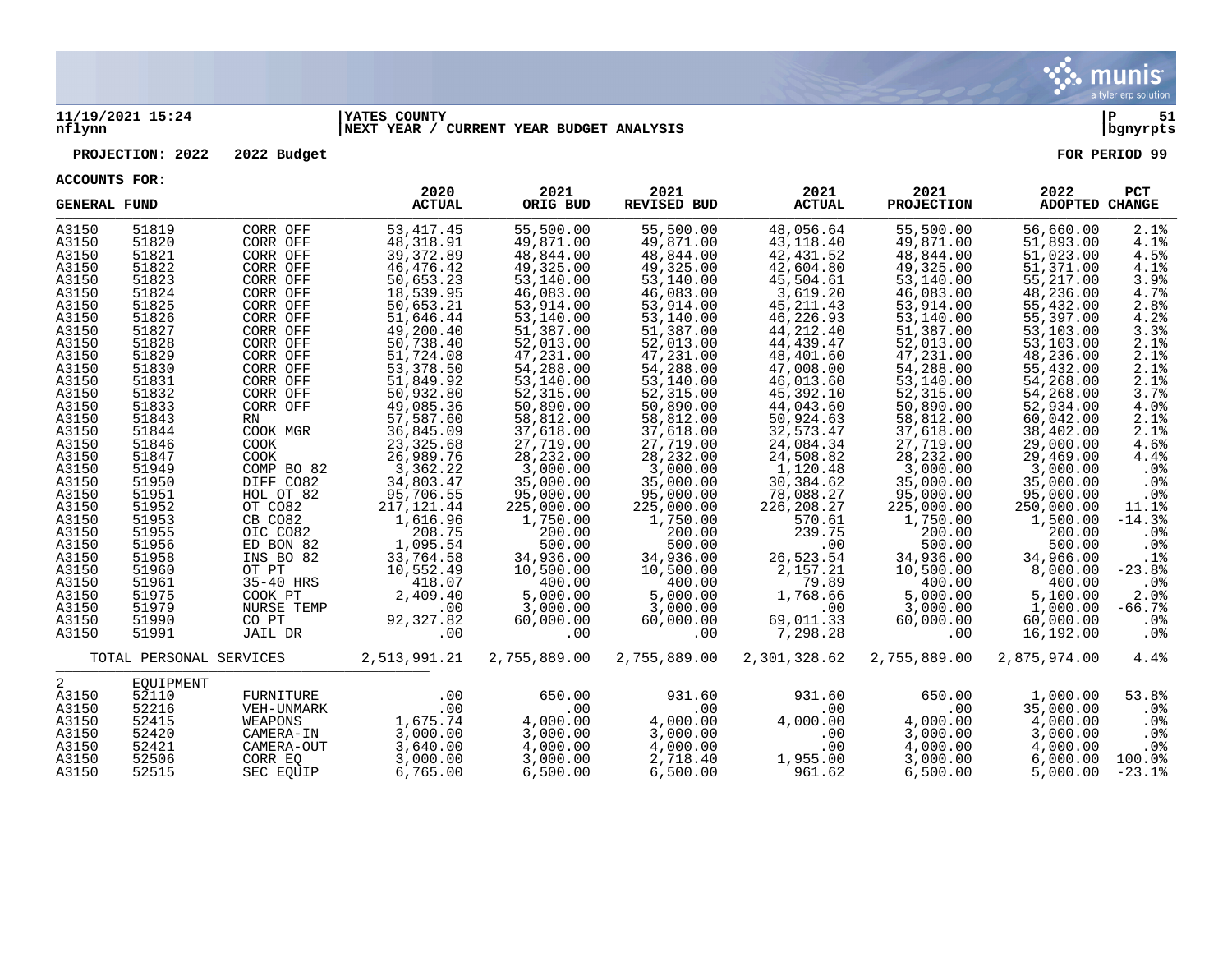

### **11/19/2021 15:24 |YATES COUNTY |P 52 nflynn |NEXT YEAR / CURRENT YEAR BUDGET ANALYSIS |bgnyrpts**

**PROJECTION: 2022 2022 Budget FOR PERIOD 99**

|  | ACCOUNTS FOR: |  |
|--|---------------|--|
|--|---------------|--|

|            | <b>GENERAL FUND</b> |                      | 2020<br><b>ACTUAL</b> | 2021<br>ORIG BUD | 2021<br><b>REVISED BUD</b> | 2021<br><b>ACTUAL</b> | 2021<br><b>PROJECTION</b> | 2022<br><b>ADOPTED CHANGE</b> | PCT             |
|------------|---------------------|----------------------|-----------------------|------------------|----------------------------|-----------------------|---------------------------|-------------------------------|-----------------|
| A3150      | 52965               | INITIATIVE           | 7,050.00              | .00              | .00                        | .00                   | .00                       | .00                           | .0 <sup>8</sup> |
|            | TOTAL EQUIPMENT     |                      | 25, 130. 74           | 21,150.00        | 21,150.00                  | 7,848.22              | 21,150.00                 | 58,000.00                     | 174.2%          |
| $4\degree$ |                     | CONTRACTUAL EXPENSES |                       |                  |                            |                       |                           |                               |                 |
| A3150      | 54011               | CONSULTANT           | 175.00                | .00              | 200.00                     | 200.00                | .00                       | .00                           | .0 <sub>8</sub> |
| A3150      | 54016               | <b>DENTAL</b>        | 4,605.64              | 6,000.00         | 6,000.00                   | 2,799.47              | 6,000.00                  | 6,000.00                      | .0%             |
| A3150      | 54021               | SUBSTANCE            | 3,352.00              | 3,500.00         | 3,500.00                   | 2,514.00              | 3,500.00                  | 3,500.00                      | .0%             |
| A3150      | 54023               | HOSP CHRGS           | 12,639.84             | 38,000.00        | 37,202.00                  | 10,600.15             | 38,000.00                 | 38,000.00                     | .0%             |
| A3150      | 54030               | OPTOMETRST           | 730.35                | 1,500.00         | 1,500.00                   | 1,000.40              | 1,500.00                  | 1,500.00                      | .0%             |
| A3150      | 54034               | PHYSICALS            | 4,180.00              | 4,000.00         | 4,598.00                   | 4,598.00              | 4,000.00                  | 4,000.00                      | .0%             |
| A3150      | 54035               | PHYSICIAN            | 34,560.00             | 34,560.00        | 34,560.00                  | 14,400.00             | 34,560.00                 |                               | $.00 - 100.0%$  |
| A3150      | 54156               | TRAINING             | 887.96                | 2,500.00         | 2,567.82                   | 2,667.82              | 2,500.00                  | 2,500.00                      | .0%             |
| A3150      | 54196               | PUB GOODS            | 1,217.00              | .00              | .00                        | .00                   | .00                       | .00                           | .0%             |
| A3150      | 54306               | BP VESTS             | 940.70                | 2,192.00         | 7,502.70                   | 5,674.20              | 2,192.00                  | 9,204.00                      | 319.9%          |
| A3150      | 54320               | EMERG EXP            | 211.30                | .00              | .00                        | .00                   | .00                       | .00                           | .0 <sup>8</sup> |
| A3150      | 54407               | EQUIP AGRE           | 1,000.00              | 5,273.00         | 5,273.00                   | 1,000.00              | 5,273.00                  | 3,000.00                      | $-43.1%$        |
| A3150      | 54409               | <b>JAIL MAINT</b>    | 1,490.50              | 5,000.00         | 3,821.89                   | 335.00                | 5,000.00                  | 5,000.00                      | .0%             |
| A3150      | 54462               | SUPP: GARAG          | 54.15                 | 500.00           | 500.00                     | 384.08                | 500.00                    | 500.00                        | .0%             |
| A3150      | 54465               | SUPP: KITCH          | 689.01                | 350.00           | 350.00                     | .00                   | 350.00                    | 350.00                        | .0%             |
| A3150      | 54470               | SUPP:OFF             | 1,397.51              | 3,500.00         | 3,500.00                   | 2,572.74              | 3,500.00                  | 3,500.00                      | .0%             |
| A3150      | 54472               | SUPP: PRIS           | 4,882.86              | 4,500.00         | 2,567.15                   | 2,440.51              | 4,500.00                  | 3,500.00                      | $-22.2$         |
| A3150      | 54482               | CLN & LAUN           | 1,432.12              | 3,500.00         | 3,500.00                   | 2,133.76              | 3,500.00                  | 2,500.00                      | $-28.6%$        |
| A3150      | 54505               | DRY CLEANG           | 1,139.50              | 2,000.00         | 2,000.00                   | 1,229.50              | 2,000.00                  | 2,000.00                      | .0 <sub>8</sub> |
| A3150      | 54507               | COPIER CHR           | 4,283.75              | 4,000.00         | 4,000.00                   | 2,901.23              | 4,000.00                  | 2,500.00                      | $-37.5%$        |
| A3150      | 54515               | POSTAGE              | 300.00                | 500.00           | 500.00                     | 16.10                 | 500.00                    | 500.00                        | .0%             |
| A3150      | 54516               | PRINTING             | .00                   | 400.00           | 400.00                     | .00                   | 400.00                    | 400.00                        | .0%             |
| A3150      | 54522               | SHIPMENTS            | .00                   | 50.00            | 50.00                      | .00                   | 50.00                     | 50.00                         | .0%             |
| A3150      | 54571               | COMP SOFT            | 2,090.00              | 7,195.00         | 5,627.42                   | 2,390.86              | 7,195.00                  | 5,000.00                      | $-30.5%$        |
| A3150      | 54653               | GASOLINE             | 1,973.12              | 4,000.00         | 4,000.00                   | 3,055.88              | 4,000.00                  | 4,000.00                      | .0%             |
| A3150      | 54660               | TRAVEL EXP           | 287.67                | 2,000.00         | 1,210.49                   | 195.39                | 2,000.00                  | 2,000.00                      | .0%             |
| A3150      | 54661               | VEH MAINT            | 8,421.38              | 4,000.00         | 5,851.13                   | 5,851.13              | 4,000.00                  | 4,000.00                      | .0%             |
| A3150      | 54676               | UTIL: CELL           | 3,494.27              | 2,500.00         | 2,548.67                   | 2,838.99              | 2,500.00                  | 2,500.00                      | .0%             |
| A3150      | 54682               | TEL/FAX              | 4,080.00              | 4,080.00         | 4,080.00                   | 3,200.00              | 4,080.00                  | 4,080.00                      | .0%             |
| A3150      | 54711               | EVACUATION           | .00                   | 100.00           | 100.00                     | .00                   | 100.00                    | 100.00                        | $.0\%$          |
| A3150      | 54720               | FORENSIC U           | .00                   | .00              | .00                        | 28, 211.01            | .00                       | .00                           | .0%             |
| A3150      | 54722               | HANDCUFFS            | .00                   | 100.00           | 100.00                     | .00                   | 100.00                    | 100.00                        | .0%             |
| A3150      | 54725               | MAG LIGHTS           | .00                   | 100.00           | 100.00                     | .00                   | 100.00                    | 100.00                        | .0%             |
| A3150      | 54734               | RADIO PART           | 411.20                | 100.00           | 1,203.80                   | 1,203.80              | 100.00                    | 1,500.00 1400.0%              |                 |
| A3150      | 54749               | UNIFORMS             | 10,896.61             | 10,000.00        | 10,000.00                  | 7,210.60              | 10,000.00                 | 10,000.00                     | .0%             |
| A3150      | 54752               | AMMO                 | 3,000.00              | 3,000.00         | 4,730.16                   | 4,730.16              | 3,000.00                  | 4,500.00                      | 50.0%           |
| A3150      | 54753               | WEAP MAIN            | .00                   | 200.00           | 241.04                     | 220.52                | 200.00                    | 400.00                        | 100.0%          |
| A3150      | 54754               | TARGETS              | .00                   | 200.00           | 200.00                     | 200.00                | 200.00                    | 200.00                        | .0 <sup>8</sup> |
| A3150      | 54809               | CLOTHING             | 1,518.48              | 2,000.00         | 2,831.52                   | 2,570.62              | 2,000.00                  | 2,000.00                      | $.0\%$          |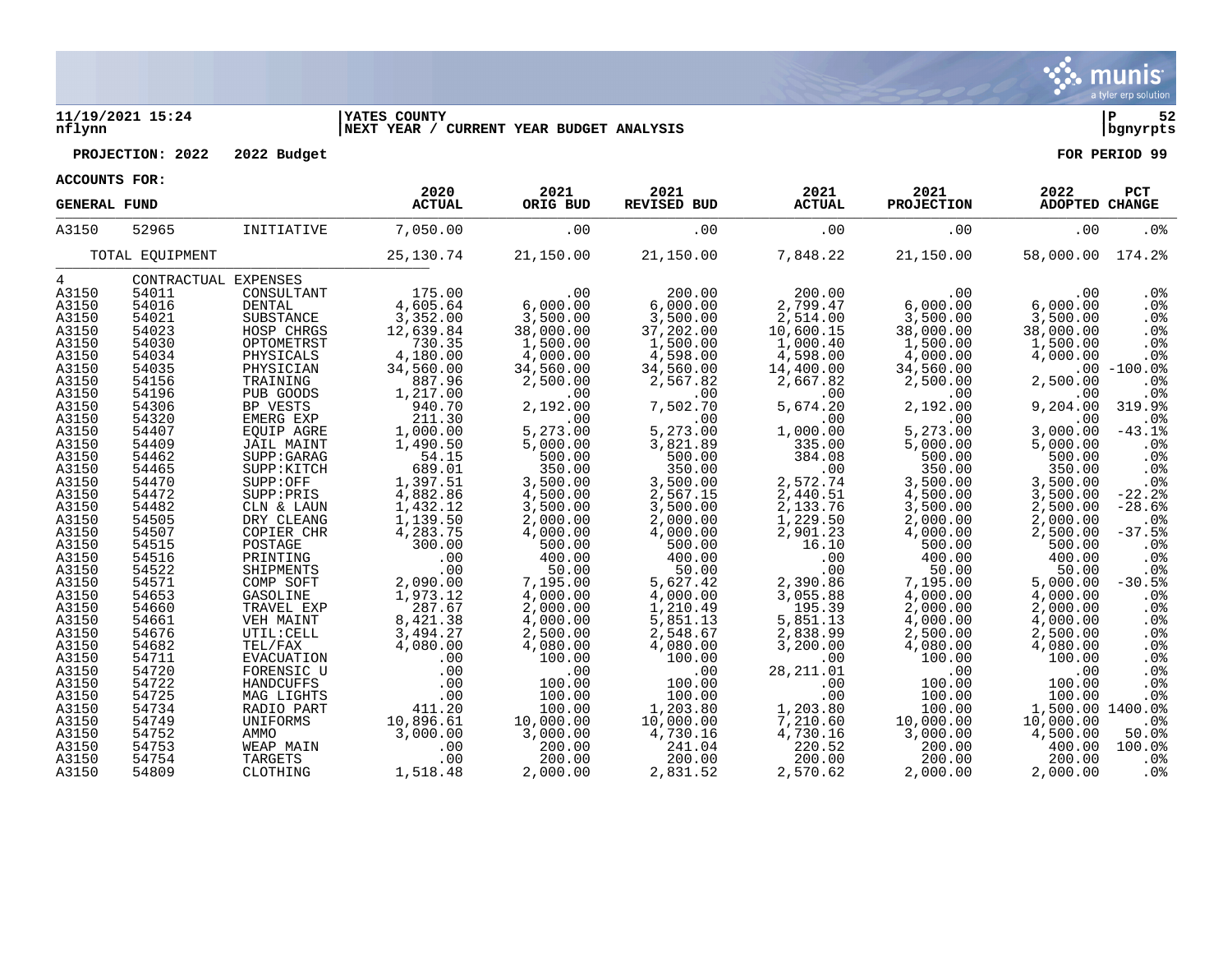

### **11/19/2021 15:24 |YATES COUNTY |P 53 nflynn |NEXT YEAR / CURRENT YEAR BUDGET ANALYSIS |bgnyrpts**

**PROJECTION: 2022 2022 Budget FOR PERIOD 99**

| <b>GENERAL FUND</b>                                                                                                   |                                                                                                                                 |                            | 2020<br><b>ACTUAL</b>                                               | 2021<br>ORIG BUD                                                        | 2021<br><b>REVISED BUD</b>                                              | 2021<br><b>ACTUAL</b>                                                   | 2021<br><b>PROJECTION</b>                                               | 2022<br><b>ADOPTED</b>                                                  | <b>PCT</b><br>CHANGE                                              |
|-----------------------------------------------------------------------------------------------------------------------|---------------------------------------------------------------------------------------------------------------------------------|----------------------------|---------------------------------------------------------------------|-------------------------------------------------------------------------|-------------------------------------------------------------------------|-------------------------------------------------------------------------|-------------------------------------------------------------------------|-------------------------------------------------------------------------|-------------------------------------------------------------------|
| A3150<br>A3150<br>A3150<br>A3150<br>A3150<br>A3150                                                                    | 54810<br><b>DRUGS</b><br>54811<br>FOOD<br>54812<br>JAIL MINIS<br>54813<br>LINENS/MAT<br>54815<br>CORR EXP<br>PUBLICATN<br>54916 |                            | 34, 121.62<br>76,943.68<br>1,500.00<br>.00<br>26,094.49<br>3,363.86 | 37,000.00<br>75,000.00<br>1,500.00<br>1,000.00<br>31,000.00<br>3,500.00 | 38,567.58<br>75,000.00<br>1,500.00<br>2,362.23<br>24,381.90<br>3,500.00 | 43,822.10<br>72,056.77<br>1,500.00<br>2,362.23<br>22,007.82<br>2,341.77 | 37,000.00<br>75,000.00<br>1,500.00<br>1,000.00<br>31,000.00<br>3,500.00 | 47,000.00<br>80,000.00<br>1,500.00<br>1,000.00<br>44,000.00<br>3,500.00 | $27.0$ $%$<br>6.7%<br>. 0 %<br>.0 <sub>8</sub><br>41.9%<br>$.0\%$ |
| TOTAL CONTRACTUAL EXPENSES                                                                                            |                                                                                                                                 | 258, 365.57                | 310,400.00                                                          | 312, 228.50                                                             | 263,436.61                                                              | 310,400.00                                                              | 305,984.00                                                              | $-1.4\%$                                                                |                                                                   |
| 8<br>EMPLOYEE<br>BENEFITS<br>58100<br>A3150<br>FICA/MED<br>A3150<br>58304<br>INS CO82<br>A3150<br>58305<br>INS-NON UN |                                                                                                                                 |                            | 179,764.91<br>250,738.41<br>6.459.60                                | 203,810.00<br>377,772.00<br>6.654.00                                    | 203,810.00<br>377,772.00<br>6.654.00                                    | 166,086.23<br>249,619.36<br>6.098.95                                    | 203,810.00<br>377,772.00<br>6.654.00                                    | 213,535.00<br>359,735.00<br>6,987.00                                    | 4.8%<br>$-4.8%$<br>5.0%                                           |
| TOTAL EMPLOYEE<br>BENEFITS<br>TOTAL JAIL                                                                              |                                                                                                                                 | 436,962.92<br>2,785,587.72 | 588,236.00<br>3,292,083.00                                          | 588,236.00<br>3, 293, 911.50                                            | 421,804.54<br>2,572,443.36                                              | 588,236.00<br>3,292,083.00                                              | 580,257.00<br>3,504,213.00                                              | $-1.4\%$<br>6.4%                                                        |                                                                   |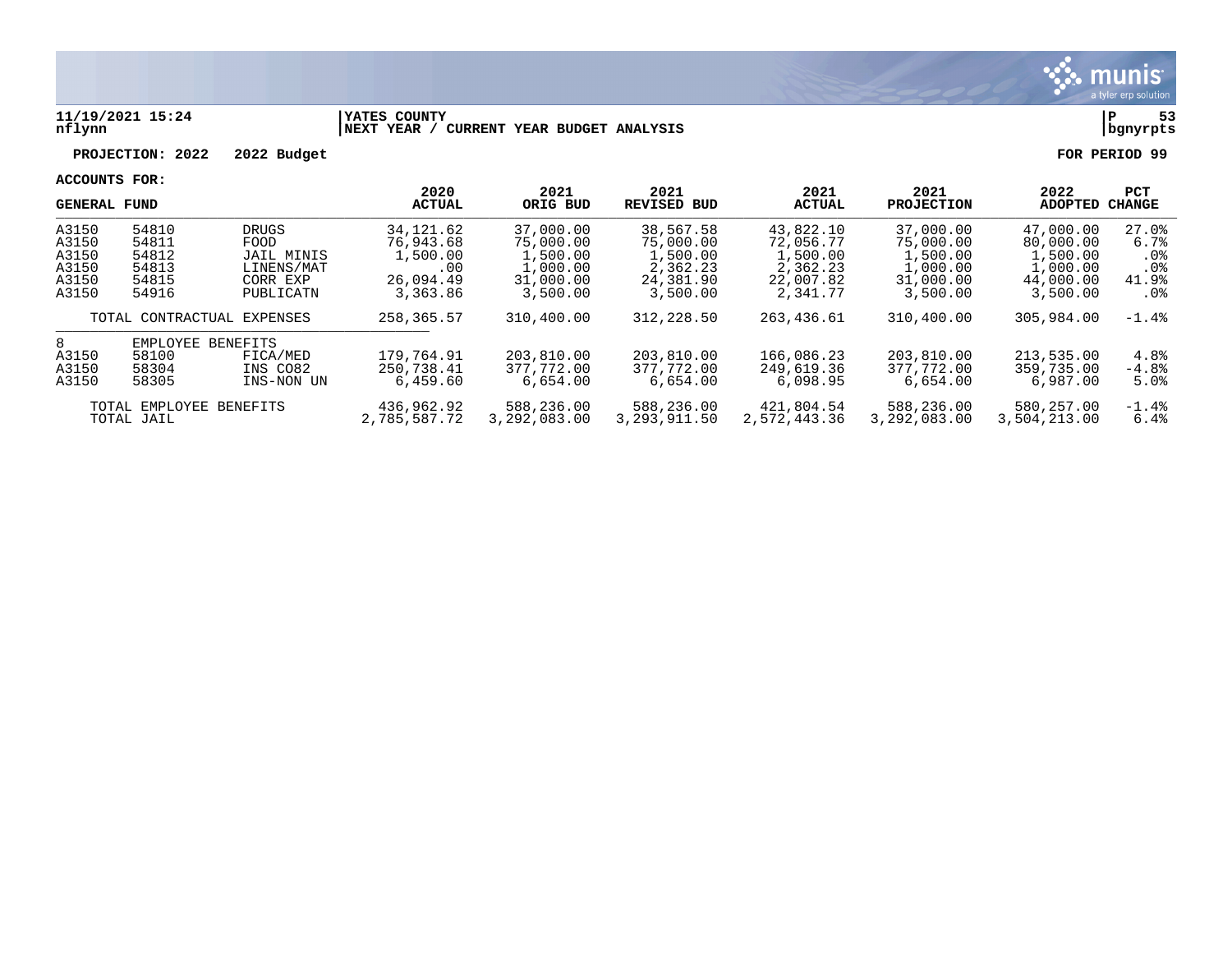|                                                                                                                                                                     |                                                                                                                                                                                     |                                                                                                                                                                                                                                      |                                                                                                                                                                                                  |                                                                                                                                                                                                           |                                                                                                                                                                                                           |                                                                                                                                                                                             |                                                                                                                                                                                                            |                                                                                                                                                                                                                  | munis<br>a tyler erp solution                                                                                                                    |
|---------------------------------------------------------------------------------------------------------------------------------------------------------------------|-------------------------------------------------------------------------------------------------------------------------------------------------------------------------------------|--------------------------------------------------------------------------------------------------------------------------------------------------------------------------------------------------------------------------------------|--------------------------------------------------------------------------------------------------------------------------------------------------------------------------------------------------|-----------------------------------------------------------------------------------------------------------------------------------------------------------------------------------------------------------|-----------------------------------------------------------------------------------------------------------------------------------------------------------------------------------------------------------|---------------------------------------------------------------------------------------------------------------------------------------------------------------------------------------------|------------------------------------------------------------------------------------------------------------------------------------------------------------------------------------------------------------|------------------------------------------------------------------------------------------------------------------------------------------------------------------------------------------------------------------|--------------------------------------------------------------------------------------------------------------------------------------------------|
| nflynn                                                                                                                                                              | 11/19/2021 15:24                                                                                                                                                                    |                                                                                                                                                                                                                                      | <b>IYATES COUNTY</b><br>NEXT YEAR / CURRENT YEAR BUDGET ANALYSIS                                                                                                                                 |                                                                                                                                                                                                           |                                                                                                                                                                                                           |                                                                                                                                                                                             |                                                                                                                                                                                                            |                                                                                                                                                                                                                  | Þ<br>54<br>bgnyrpts                                                                                                                              |
|                                                                                                                                                                     | PROJECTION: 2022                                                                                                                                                                    | 2022 Budget                                                                                                                                                                                                                          |                                                                                                                                                                                                  |                                                                                                                                                                                                           |                                                                                                                                                                                                           |                                                                                                                                                                                             |                                                                                                                                                                                                            |                                                                                                                                                                                                                  | FOR PERIOD 99                                                                                                                                    |
| ACCOUNTS FOR:                                                                                                                                                       |                                                                                                                                                                                     |                                                                                                                                                                                                                                      |                                                                                                                                                                                                  |                                                                                                                                                                                                           |                                                                                                                                                                                                           |                                                                                                                                                                                             |                                                                                                                                                                                                            |                                                                                                                                                                                                                  |                                                                                                                                                  |
| <b>GENERAL FUND</b>                                                                                                                                                 |                                                                                                                                                                                     |                                                                                                                                                                                                                                      | 2020<br><b>ACTUAL</b>                                                                                                                                                                            | 2021<br>ORIG BUD                                                                                                                                                                                          | 2021<br><b>REVISED BUD</b>                                                                                                                                                                                | 2021<br><b>ACTUAL</b>                                                                                                                                                                       | 2021<br><b>PROJECTION</b>                                                                                                                                                                                  | 2022<br><b>ADOPTED CHANGE</b>                                                                                                                                                                                    | PCT                                                                                                                                              |
| 3190                                                                                                                                                                | COURT SECURITY                                                                                                                                                                      |                                                                                                                                                                                                                                      |                                                                                                                                                                                                  |                                                                                                                                                                                                           |                                                                                                                                                                                                           |                                                                                                                                                                                             |                                                                                                                                                                                                            |                                                                                                                                                                                                                  |                                                                                                                                                  |
| $\overline{0}$<br>A3190                                                                                                                                             | <b>REVENUES</b><br>43330                                                                                                                                                            | CT SEC                                                                                                                                                                                                                               | $-453, 218.17$                                                                                                                                                                                   | $-455,746.00$                                                                                                                                                                                             | $-455,746.00$                                                                                                                                                                                             | -414,526.47                                                                                                                                                                                 | $-455,746.00$                                                                                                                                                                                              | $-521, 322.00$                                                                                                                                                                                                   | 14.4%                                                                                                                                            |
|                                                                                                                                                                     | TOTAL REVENUES                                                                                                                                                                      |                                                                                                                                                                                                                                      | $-453, 218.17$                                                                                                                                                                                   | $-455,746.00$                                                                                                                                                                                             | $-455,746.00$                                                                                                                                                                                             | $-414,526.47$                                                                                                                                                                               | $-455,746.00$                                                                                                                                                                                              | $-521, 322.00$                                                                                                                                                                                                   | 14.4%                                                                                                                                            |
| 1<br>A3190<br>A3190<br>A3190<br>A3190<br>A3190<br>A3190<br>A3190<br>A3190<br>A3190<br>A3190<br>A3190<br>A3190<br>A3190<br>A3190<br>A3190<br>A3190<br>A3190<br>A3190 | PERSONAL SERVICES<br>51859<br>51860<br>51861<br>51862<br>51863<br>51864<br>51865<br>51944<br>51949<br>51950<br>51951<br>51952<br>51953<br>51955<br>51956<br>51958<br>51960<br>51981 | SERGEANT<br>CO CRT SEC<br>CO CRT SEC<br>CO CRT SEC<br>CO CRT SEC<br>CO CRT SEC<br>CO CRT SEC<br>FIT OT 82<br>COMP BO 82<br>DIFF CO82<br>HOL OT 82<br>OT CO82<br>CB CO82<br>OIC CO82<br>ED BON 82<br>INS BO 82<br>OT PT<br>CORR/CT PT | 60,092.35<br>53,640.72<br>53,846.24<br>54,970.82<br>56,130.88<br>55,028.95<br>.00<br>718.64<br>310.29<br>23.80<br>1,288.68<br>971.25<br>.00<br>148.50<br>807.98<br>14,033.04<br>.00<br>16,473.90 | 61,367.00<br>54,978.00<br>54,978.00<br>56,189.00<br>57,316.00<br>57,316.00<br>.00<br>1,000.00<br>800.00<br>50.00<br>300.00<br>2,500.00<br>150.00<br>500.00<br>1,000.00<br>14,454.00<br>500.00<br>6,157.00 | 61,367.00<br>54,978.00<br>54,978.00<br>56,189.00<br>57,316.00<br>57,316.00<br>.00<br>1,000.00<br>800.00<br>50.00<br>300.00<br>2,500.00<br>150.00<br>500.00<br>1,000.00<br>14,454.00<br>500.00<br>6,157.00 | 52,618.94<br>47,394.02<br>47,604.65<br>48,572.62<br>48,531.66<br>49,629.63<br>.00<br>80.73<br>192.81<br>3.15<br>.00<br>346.65<br>132.26<br>256.38<br>.00<br>13,249.50<br>.00<br>19, 133. 32 | 61,367.00<br>54,978.00<br>54,978.00<br>56,189.00<br>57,316.00<br>57,316.00<br>.00<br>1,000.00<br>800.00<br>50.00<br>300.00<br>2,500.00<br>150.00<br>500.00<br>1,000.00<br>14,454.00<br>500.00<br>6, 157.00 | 62,650.00<br>56,140.00<br>56,140.00<br>57,367.00<br>58,532.00<br>58,532.00<br>51,668.00<br>1,000.00<br>800.00<br>50.00<br>300.00<br>2,500.00<br>150.00<br>500.00<br>1,000.00<br>15,177.00<br>500.00<br>65,000.00 | 2.1%<br>2.1%<br>2.1%<br>2.1%<br>2.1%<br>2.1%<br>.0%<br>.0%<br>.0%<br>.0%<br>.0%<br>.0%<br>.0%<br>.0%<br>.0%<br>5.0%<br>.0 <sub>8</sub><br>955.7% |
|                                                                                                                                                                     | TOTAL PERSONAL SERVICES                                                                                                                                                             |                                                                                                                                                                                                                                      | 368,486.04                                                                                                                                                                                       | 369,555.00                                                                                                                                                                                                | 369,555.00                                                                                                                                                                                                | 327,746.32                                                                                                                                                                                  | 369,555.00                                                                                                                                                                                                 | 488,006.00                                                                                                                                                                                                       | 32.1%                                                                                                                                            |
| 2<br>A3190<br>A3190<br>A3190<br>A3190                                                                                                                               | EQUIPMENT<br>52411<br>52415<br>52514<br>52515                                                                                                                                       | RADIOS<br>WEAPONS<br>EQ-TRNG RM<br>SEC EQUIP                                                                                                                                                                                         | .00<br>1,500.00<br>.00<br>1,400.00                                                                                                                                                               | .00<br>1,500.00<br>400.00<br>1,500.00                                                                                                                                                                     | .00<br>1,500.00<br>400.00<br>1,500.00                                                                                                                                                                     | .00<br>1,340.00<br>.00<br>.00                                                                                                                                                               | .00<br>1,500.00<br>400.00<br>1,500.00                                                                                                                                                                      | 2,000.00<br>2,400.00<br>400.00<br>1,500.00                                                                                                                                                                       | .0%<br>60.0%<br>.0%<br>$.0\%$                                                                                                                    |
|                                                                                                                                                                     | TOTAL EQUIPMENT                                                                                                                                                                     |                                                                                                                                                                                                                                      | 2,900.00                                                                                                                                                                                         | 3,400.00                                                                                                                                                                                                  | 3,400.00                                                                                                                                                                                                  | 1,340.00                                                                                                                                                                                    | 3,400.00                                                                                                                                                                                                   | 6,300.00                                                                                                                                                                                                         | 85.3%                                                                                                                                            |
| $4\overline{ }$<br>A3190<br>A3190<br>A3190<br>A3190                                                                                                                 | 54156<br>54306<br>54470<br>54505                                                                                                                                                    | CONTRACTUAL EXPENSES<br>TRAINING<br>BP VESTS<br>SUPP:OFF<br>DRY CLEANG                                                                                                                                                               | 123.75<br>2,419.20<br>567.68<br>1,028.50                                                                                                                                                         | 500.00<br>.00<br>1,554.00<br>800.00                                                                                                                                                                       | 500.00<br>.00<br>1,453.50<br>800.00                                                                                                                                                                       | .00<br>.00<br>424.13<br>724.25                                                                                                                                                              | 500.00<br>.00<br>1,554.00<br>800.00                                                                                                                                                                        | 1,000.00<br>2,000.00<br>1,554.00<br>1,100.00                                                                                                                                                                     | 100.0%<br>.0%<br>.0%<br>37.5%                                                                                                                    |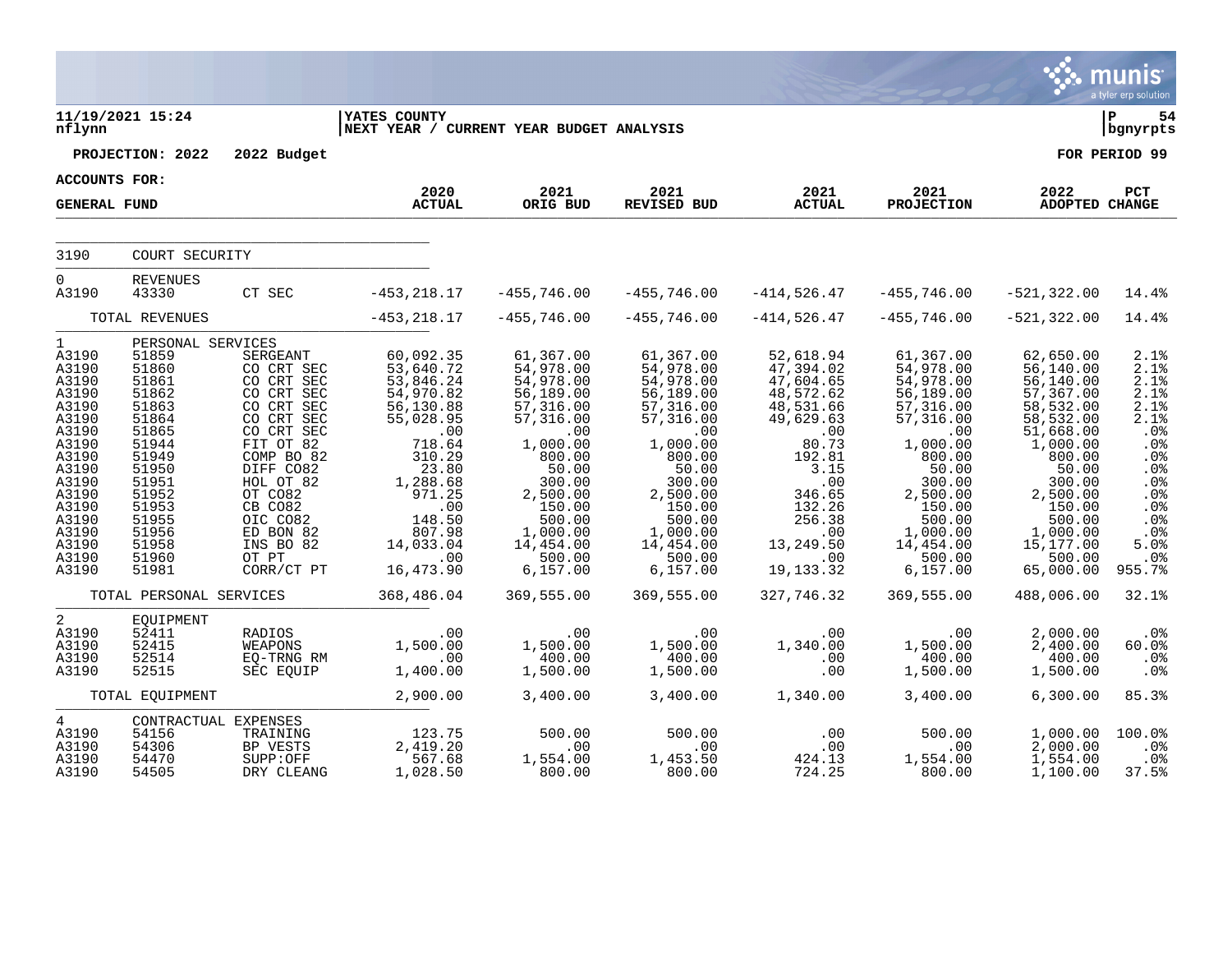

### **11/19/2021 15:24 |YATES COUNTY |P 55 nflynn |NEXT YEAR / CURRENT YEAR BUDGET ANALYSIS |bgnyrpts**

# **PROJECTION: 2022 2022 Budget FOR PERIOD 99**

|                              | <b>GENERAL FUND</b>     |            | 2020<br><b>ACTUAL</b> | 2021<br>ORIG BUD | 2021<br><b>REVISED BUD</b> | 2021<br><b>ACTUAL</b> | 2021<br><b>PROJECTION</b> | 2022<br><b>ADOPTED</b> | PCT<br><b>CHANGE</b> |
|------------------------------|-------------------------|------------|-----------------------|------------------|----------------------------|-----------------------|---------------------------|------------------------|----------------------|
| A3190                        | 54575                   | SOFT MAINT | 1,695.00              | 1,695.00         | 1,750.00                   | 1,750.00              | 1,695.00                  | 1,750.00               | 3.2%                 |
| A3190                        | 54676                   | UTIL: CELL | .00                   | .00              | .00                        | .00                   | .00                       | 390.00                 | $.0\%$               |
| A3190                        | 54682                   | TEL/FAX    | 1,920.00              | 1,920.00         | 1,920.00                   | 1,600.00              | 1,920.00                  | 1,920.00               | .0%                  |
| A3190                        | 54730                   | PROTECT CL | .00                   | 1,121.00         | 1,121.00                   | .00                   | 1,121.00                  | 1,121.00               | .0%                  |
| A3190<br>54731<br>PROTECT EO |                         | .00        | 600.00                | 600.00           | .00                        | 600.00                | 600.00                    | .0 <sub>8</sub>        |                      |
| A3190                        | 54734                   | RADIO PART | .00                   | 200.00           | 200.00                     | .00                   | 200.00                    | 200.00                 | .0 <sub>8</sub>      |
| A3190                        | 54749                   | UNIFORMS   | 1,733.72              | 4,000.00         | 4,000.00                   | 486.39                | 4,000.00                  | 5,000.00               | 25.0%                |
| A3190                        | 54752                   | AMMO       | 2,000.00              | 2,000.00         | 2,000.00                   | 2,000.00              | 2,000.00                  | 4,000.00               | 100.0%               |
| A3190                        | 54916                   | PUBLICATN  | 65.75                 | 50.00            | 95.50                      | 72.75                 | 50.00                     | 50.00                  | .0%                  |
| TOTAL CONTRACTUAL EXPENSES   |                         | 11,553.60  | 14,440.00             | 14,440.00        | 7,057.52                   | 14,440.00             | 20,685.00                 | 43.2%                  |                      |
| 8                            | EMPLOYEE                | BENEFITS   |                       |                  |                            |                       |                           |                        |                      |
| A3190                        | 58100<br>FICA/MED       |            | 27, 194. 42           | 27,724.00        | 27,724.00                  | 24,198.81             | 27,724.00                 | 36,278.00              | 30.9%                |
| A3190                        | 58304                   | INS CO82   | 39,338.87             | 40,627.00        | 40,627.00                  | 33,623.98             | 40,627.00                 | 61,478.00              | 51.3%                |
|                              | TOTAL EMPLOYEE BENEFITS |            | 66,533.29             | 68,351.00        | 68,351.00                  | 57,822.79             | 68,351.00                 | 97,756.00              | 43.0%                |
|                              | TOTAL COURT SECURITY    |            | $-3,745.24$           | .00              | .00                        | $-20,559.84$          | .00                       | 91,425.00              | $.0\%$               |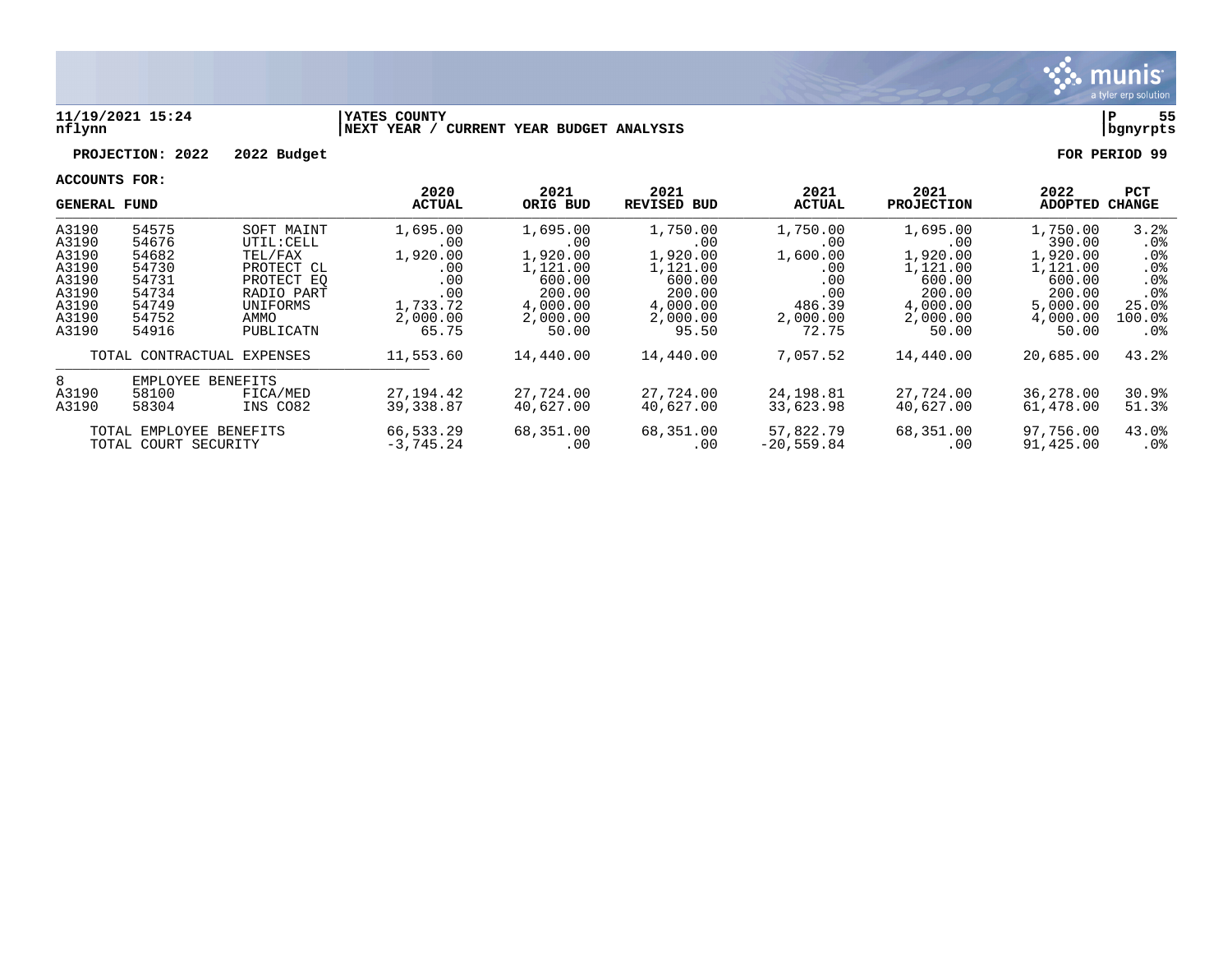|                                                                                                                                                       |                                                                                                                                     |                                                                                                                                                                                                                        |                                                                                                                                              |                                                                                                                                                               |                                                                                                                                                               |                                                                                                                                  |                                                                                                                                                               |                                                                                                                                                               | munis<br>a tyler erp solution                                                                                                                         |
|-------------------------------------------------------------------------------------------------------------------------------------------------------|-------------------------------------------------------------------------------------------------------------------------------------|------------------------------------------------------------------------------------------------------------------------------------------------------------------------------------------------------------------------|----------------------------------------------------------------------------------------------------------------------------------------------|---------------------------------------------------------------------------------------------------------------------------------------------------------------|---------------------------------------------------------------------------------------------------------------------------------------------------------------|----------------------------------------------------------------------------------------------------------------------------------|---------------------------------------------------------------------------------------------------------------------------------------------------------------|---------------------------------------------------------------------------------------------------------------------------------------------------------------|-------------------------------------------------------------------------------------------------------------------------------------------------------|
| nflynn                                                                                                                                                | 11/19/2021 15:24                                                                                                                    |                                                                                                                                                                                                                        | <b>IYATES COUNTY</b><br>NEXT YEAR / CURRENT YEAR BUDGET ANALYSIS                                                                             |                                                                                                                                                               |                                                                                                                                                               |                                                                                                                                  |                                                                                                                                                               |                                                                                                                                                               | ∣ P<br>56<br>bgnyrpts                                                                                                                                 |
|                                                                                                                                                       | PROJECTION: 2022                                                                                                                    | 2022 Budget                                                                                                                                                                                                            |                                                                                                                                              |                                                                                                                                                               |                                                                                                                                                               |                                                                                                                                  |                                                                                                                                                               |                                                                                                                                                               | FOR PERIOD 99                                                                                                                                         |
| ACCOUNTS FOR:                                                                                                                                         |                                                                                                                                     |                                                                                                                                                                                                                        | 2020                                                                                                                                         | 2021                                                                                                                                                          | 2021                                                                                                                                                          | 2021                                                                                                                             |                                                                                                                                                               | 2022                                                                                                                                                          | PCT                                                                                                                                                   |
| <b>GENERAL FUND</b>                                                                                                                                   |                                                                                                                                     |                                                                                                                                                                                                                        | <b>ACTUAL</b>                                                                                                                                | ORIG BUD                                                                                                                                                      | REVISED BUD                                                                                                                                                   | <b>ACTUAL</b>                                                                                                                    | 2021<br><b>PROJECTION</b>                                                                                                                                     | <b>ADOPTED CHANGE</b>                                                                                                                                         |                                                                                                                                                       |
| 3350                                                                                                                                                  | STOP DWI                                                                                                                            |                                                                                                                                                                                                                        |                                                                                                                                              |                                                                                                                                                               |                                                                                                                                                               |                                                                                                                                  |                                                                                                                                                               |                                                                                                                                                               |                                                                                                                                                       |
| $\Omega$<br>A3350<br>A3350                                                                                                                            | <b>REVENUES</b><br>42615<br>43615                                                                                                   | DWI FINES<br>STOP DWI                                                                                                                                                                                                  | $-46, 765.09$<br>$-474.97$                                                                                                                   | $-79,000.00$<br>.00                                                                                                                                           | $-79,000.00$<br>.00                                                                                                                                           | -47,750.12<br>182.64-                                                                                                            | $-79,000.00$<br>.00                                                                                                                                           | $-79,000.00$<br>.00                                                                                                                                           | . 0 %<br>.0 <sub>8</sub>                                                                                                                              |
|                                                                                                                                                       | TOTAL REVENUES                                                                                                                      |                                                                                                                                                                                                                        | $-47,240.06$                                                                                                                                 | $-79,000.00$                                                                                                                                                  | $-79,000.00$                                                                                                                                                  | $-47,932.76$                                                                                                                     | $-79,000.00$                                                                                                                                                  | $-79,000.00$                                                                                                                                                  | .0%                                                                                                                                                   |
| $\mathbf{1}$<br>A3350<br>A3350<br>A3350<br>A3350<br>A3350<br>A3350                                                                                    | PERSONAL SERVICES<br>51942<br>51950<br>51987<br>51989<br>51994<br>51998                                                             | OT CO82<br>DIFF CO82<br>DWI COOR<br>DWI FISCAL<br>MEO PT<br>PANEL COOR                                                                                                                                                 | 5,664.79<br>39.56<br>4,600.00<br>2,700.00<br>25.17<br>1,100.00                                                                               | 5,000.00<br>100.00<br>4,600.00<br>2,900.00<br>400.00<br>1,100.00                                                                                              | 5,000.00<br>100.00<br>4,600.00<br>2,900.00<br>400.00<br>1,100.00                                                                                              | 2,889.09<br>22.16<br>4,053.75<br>2,555.53<br>.00<br>969.45                                                                       | 5,000.00<br>100.00<br>4,600.00<br>2,900.00<br>400.00<br>1,100.00                                                                                              | 4,800.00<br>100.00<br>4,600.00<br>3,100.00<br>300.00<br>1,100.00                                                                                              | $-4.0%$<br>.0 <sub>8</sub><br>$.0\%$<br>6.9%<br>$-25.0%$<br>$.0\%$                                                                                    |
|                                                                                                                                                       | TOTAL PERSONAL SERVICES                                                                                                             |                                                                                                                                                                                                                        | 14,129.52                                                                                                                                    | 14,100.00                                                                                                                                                     | 14,100.00                                                                                                                                                     | 10,489.98                                                                                                                        | 14,100.00                                                                                                                                                     | 14,000.00                                                                                                                                                     | $-0.7%$                                                                                                                                               |
| $\overline{a}$<br>A3350<br>A3350<br>A3350<br>A3350                                                                                                    | EQUIPMENT<br>52410<br>52419<br>52422<br>52426                                                                                       | RADAR<br>BREATH TST<br>CAMERA<br>PYPD                                                                                                                                                                                  | 2,600.00<br>1,600.00<br>400.00<br>1,621.35                                                                                                   | 4,200.00<br>1,400.00<br>721.00<br>1,800.00                                                                                                                    | 4,200.00<br>1,400.00<br>721.00<br>1,800.00                                                                                                                    | 4,014.00<br>.00<br>.00<br>861.00                                                                                                 | 4,200.00<br>1,400.00<br>721.00<br>1,800.00                                                                                                                    | 4,200.00<br>1,500.00<br>1,339.00<br>1,700.00                                                                                                                  | $.0\%$<br>7.1%<br>85.7%<br>$-5.6%$                                                                                                                    |
|                                                                                                                                                       | TOTAL EQUIPMENT                                                                                                                     |                                                                                                                                                                                                                        | 6,221.35                                                                                                                                     | 8,121.00                                                                                                                                                      | 8,121.00                                                                                                                                                      | 4,875.00                                                                                                                         | 8,121.00                                                                                                                                                      | 8,739.00                                                                                                                                                      | 7.6%                                                                                                                                                  |
| $\overline{4}$<br>A3350<br>A3350<br>A3350<br>A3350<br>A3350<br>A3350<br>A3350<br>A3350<br>A3350<br>A3350<br>A3350<br>A3350<br>A3350<br>A3350<br>A3350 | 54004<br>54021<br>54040<br>54152<br>54155<br>54156<br>54408<br>54460<br>54470<br>54474<br>54501<br>54507<br>54515<br>54658<br>54660 | CONTRACTUAL EXPENSES<br>ATTY FEES<br>SUBSTANCE<br>SEC DA<br>CONFERENCE<br>PUB INFO<br>TRAINING<br>EQ MAINT<br>SUPP: DRUG<br>SUPP:OFF<br>SUPP: SAFTY<br>ADVERTISIN<br>COPIER CHR<br>POSTAGE<br>TOWING VEH<br>TRAVEL EXP | .00<br>7,800.00<br>.00<br>265.00<br>1,998.67<br>$-9.99$<br>.00<br>404.42<br>120.52<br>250.00<br>3,274.59<br>.00<br>.00<br>200.00<br>1,259.28 | 9,000.00<br>7,800.00<br>3,500.00<br>250.00<br>1,600.00<br>350.00<br>200.00<br>1,200.00<br>300.00<br>200.00<br>2,500.00<br>50.00<br>150.00<br>350.00<br>250.00 | 9,000.00<br>7,800.00<br>3,500.00<br>250.00<br>1,600.00<br>350.00<br>200.00<br>1,200.00<br>300.00<br>200.00<br>2,500.00<br>50.00<br>150.00<br>350.00<br>250.00 | .00<br>5,850.00<br>.00<br>75.00<br>200.00<br>.00<br>116.54<br>515.65<br>130.23<br>.00<br>1,843.07<br>.00<br>.00<br>.00<br>131.00 | 9,000.00<br>7,800.00<br>3,500.00<br>250.00<br>1,600.00<br>350.00<br>200.00<br>1,200.00<br>300.00<br>200.00<br>2,500.00<br>50.00<br>150.00<br>350.00<br>250.00 | 9,000.00<br>7,800.00<br>3,500.00<br>250.00<br>1,600.00<br>350.00<br>200.00<br>1,000.00<br>200.00<br>250.00<br>2,500.00<br>50.00<br>150.00<br>350.00<br>250.00 | .0%<br>.0%<br>.0%<br>.0%<br>.0%<br>.0 <sub>8</sub><br>.0 <sup>8</sup><br>$-16.7%$<br>$-33.3%$<br>25.0%<br>.0%<br>.0 <sub>8</sub><br>.0%<br>.0%<br>.0% |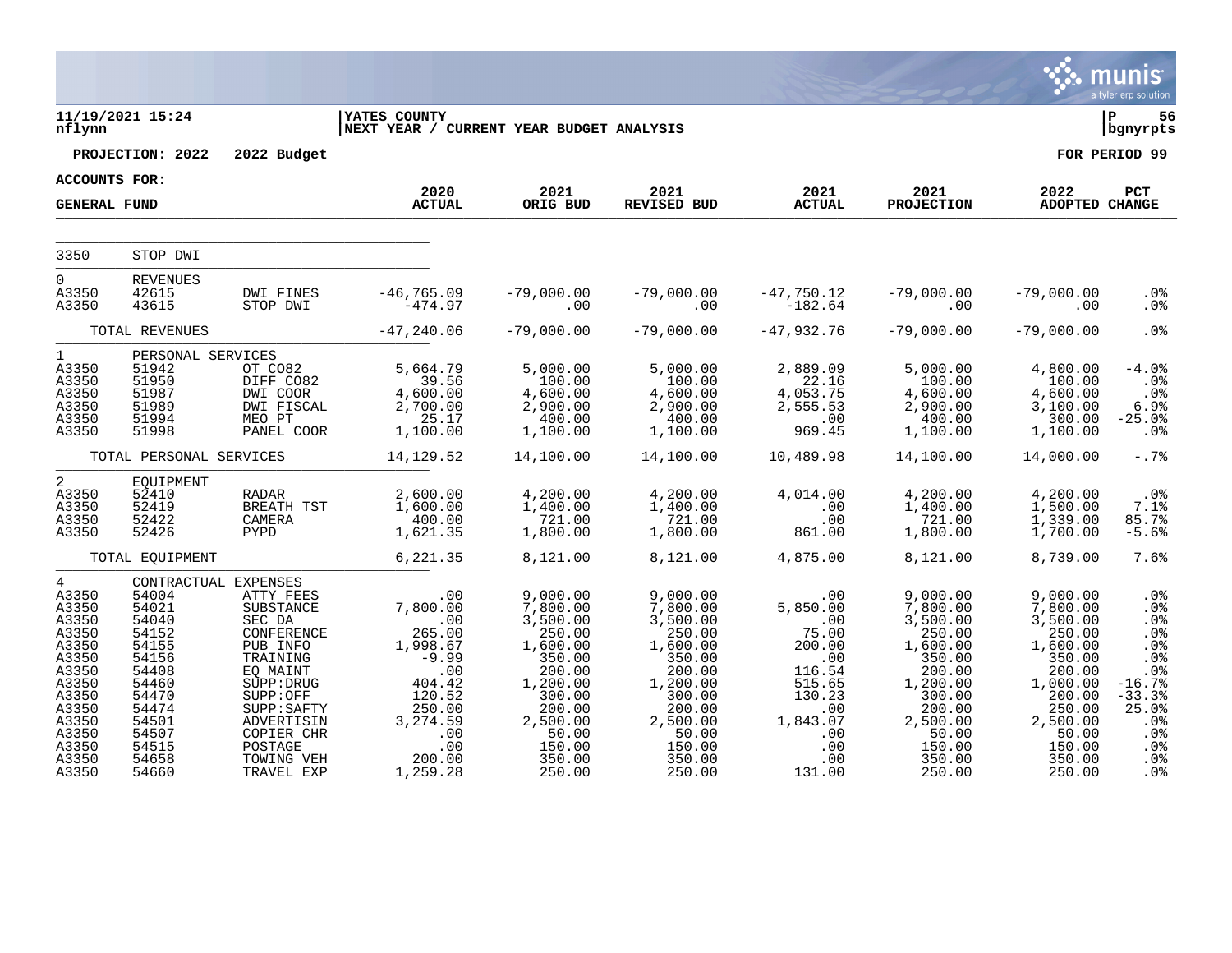

### **11/19/2021 15:24 |YATES COUNTY |P 57 nflynn |NEXT YEAR / CURRENT YEAR BUDGET ANALYSIS |bgnyrpts**

### **PROJECTION: 2022 2022 Budget FOR PERIOD 99**

|       | <b>GENERAL FUND</b>        |            | 2020<br><b>ACTUAL</b> | 2021<br>ORIG BUD | 2021<br><b>REVISED BUD</b> | 2021<br>ACTUAL | 2021<br><b>PROJECTION</b> | 2022<br><b>ADOPTED</b> | PCT<br><b>CHANGE</b> |
|-------|----------------------------|------------|-----------------------|------------------|----------------------------|----------------|---------------------------|------------------------|----------------------|
| A3350 | 54661                      | VEH MAINT  | 400.00                | 350.00           | 350.00                     | .00            | 350.00                    | 350.00                 | . 0 %                |
| A3350 | 54676                      | UTIL: CELL | 589.02                | 700.00           | 440.00                     | 313.46         | 700.00                    | 700.00                 | . 0 %                |
| A3350 | 54682                      | TEL/FAX    | 240.00                | 100.00           | 360.00                     | 200.00         | 100.00                    | 240.00                 | 140.0%               |
| A3350 | 54703                      | BREATH ACC | 1,300.00              | 1,100.00         | 1,100.00                   | 228.00         | 1,100.00                  | 1,000.00               | $-9.1%$              |
| A3350 | 54705                      | COUN ALC   | 10,000.00             | 10,000.00        | 10,000.00                  | 10,000.00      | 10,000.00                 | 10,000.00              | .0%                  |
| A3350 | 54743                      | SMART OPER | 200.00                | 200.00           | 200.00                     | .00            | 200.00                    | 200.00                 | .0%                  |
| A3350 | 54751                      | VILL PY    | 2,444.80              | 3,200.00         | 3,200.00                   | 4,022.30       | 3,200.00                  | 3,000.00               | $-6.3%$              |
| A3350 | 54761                      | DARE EXP   | 301.25                | 350.00           | 350.00                     | .00            | 350.00                    | 350.00                 | .0 <sub>8</sub>      |
| A3350 | 54764                      | IMPACT PAN | 200.00                | 250.00           | 250.00                     | 225.10         | 250.00                    | 200.00                 | $-20.0$ °            |
| A3350 | 54814                      | PROBATION  | 11,000.00             | 11,000.00        | 11,000.00                  | 11,000.00      | 11,000.00                 | 11,000.00              | . 0 %                |
| A3350 | 54903                      | AWARDS     | 199.50                | 250.00           | 250.00                     | .00            | 250.00                    | 250.00                 | .0 <sub>8</sub>      |
| A3350 | 54907                      | DUES       | 161.62                | 300.00           | 300.00                     | 202.83         | 300.00                    | 250.00                 | $-16.7%$             |
| A3350 | 54916                      | PUBLICATN  | 250.00                | 200.00           | 200.00                     | 70.00          | 200.00                    | 200.00                 | $.0\%$               |
|       | TOTAL CONTRACTUAL EXPENSES |            | 42,848.68             | 55,700.00        | 55,700.00                  | 35, 123. 18    | 55,700.00                 | 55,190.00              | -.9%                 |
| 8     | EMPLOYEE BENEFITS          |            |                       |                  |                            |                |                           |                        |                      |
| A3350 | 58100                      | FICA/MED   | 1,043.95              | 1,079.00         | 1,079.00                   | 770.16         | 1,079.00                  | 1,071.00               | $-.7%$               |
|       | TOTAL EMPLOYEE BENEFITS    |            | 1,043.95              | 1,079.00         | 1,079.00                   | 770.16         | 1,079.00                  | 1,071.00               | $-.7\$               |
|       | TOTAL STOP DWI             |            | 17,003.44             | .00              | .00                        | 3,325.56       | .00                       | .00                    | $.0\%$               |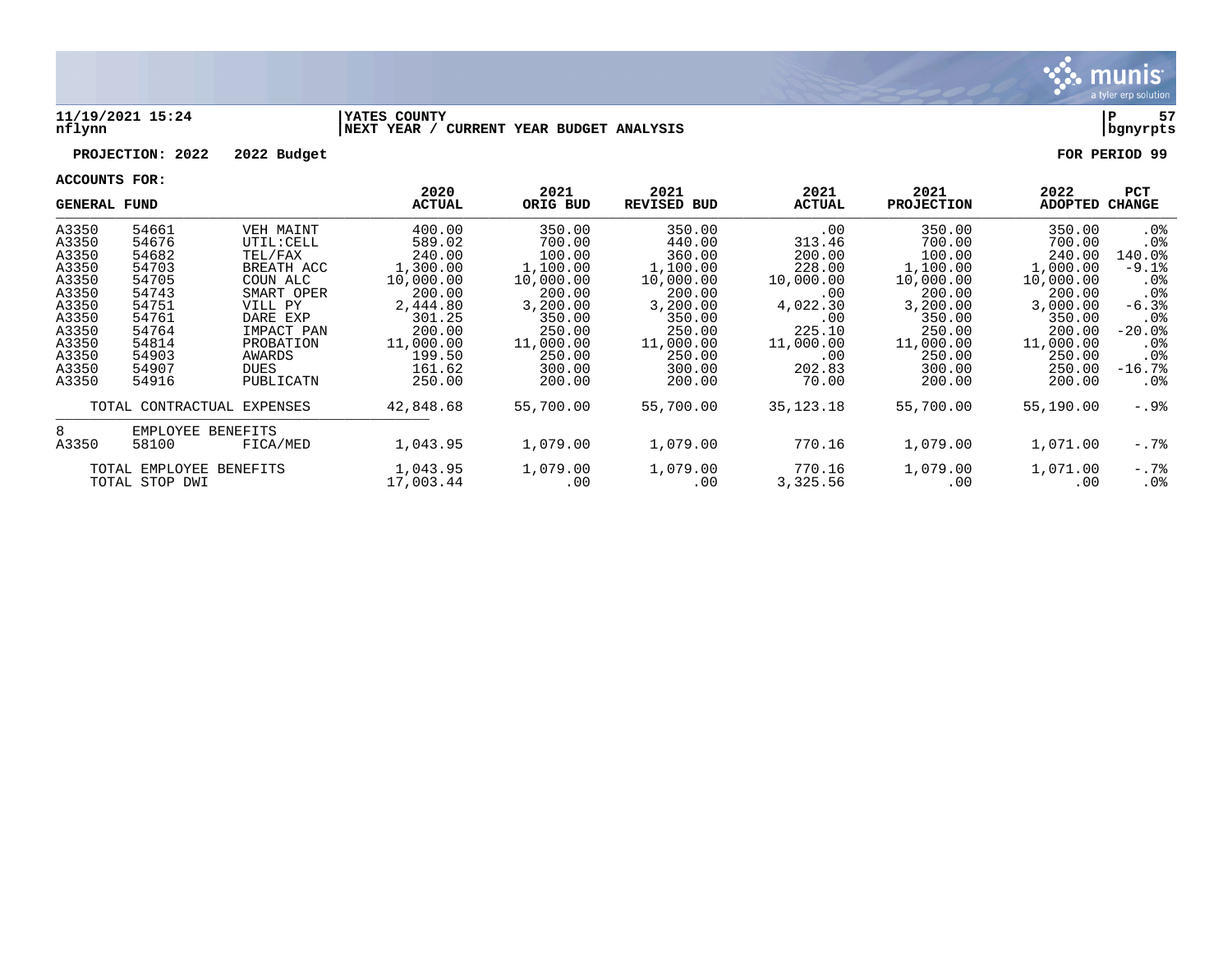|                                                                                                                                     |                                                                                                                                           |                                                                                                                                                                     |                                                                                                                                             |                                                                                                                                             |                                                                                                                                           |                                                                                                                                     |                                                                                                                                             |                                                                                                                                               | a tyler erp solution                                                                                   |
|-------------------------------------------------------------------------------------------------------------------------------------|-------------------------------------------------------------------------------------------------------------------------------------------|---------------------------------------------------------------------------------------------------------------------------------------------------------------------|---------------------------------------------------------------------------------------------------------------------------------------------|---------------------------------------------------------------------------------------------------------------------------------------------|-------------------------------------------------------------------------------------------------------------------------------------------|-------------------------------------------------------------------------------------------------------------------------------------|---------------------------------------------------------------------------------------------------------------------------------------------|-----------------------------------------------------------------------------------------------------------------------------------------------|--------------------------------------------------------------------------------------------------------|
| nflynn                                                                                                                              | 11/19/2021 15:24                                                                                                                          |                                                                                                                                                                     | <b>YATES COUNTY</b><br>NEXT YEAR / CURRENT YEAR BUDGET ANALYSIS                                                                             |                                                                                                                                             |                                                                                                                                           |                                                                                                                                     |                                                                                                                                             |                                                                                                                                               | ∣ P<br>58<br>  bgnyrpts                                                                                |
|                                                                                                                                     | PROJECTION: 2022                                                                                                                          | 2022 Budget                                                                                                                                                         |                                                                                                                                             |                                                                                                                                             |                                                                                                                                           |                                                                                                                                     |                                                                                                                                             |                                                                                                                                               | FOR PERIOD 99                                                                                          |
| <b>ACCOUNTS FOR:</b>                                                                                                                |                                                                                                                                           |                                                                                                                                                                     | 2020                                                                                                                                        | 2021                                                                                                                                        | 2021                                                                                                                                      | 2021                                                                                                                                | 2021                                                                                                                                        | 2022                                                                                                                                          | PCT                                                                                                    |
| <b>GENERAL FUND</b>                                                                                                                 |                                                                                                                                           |                                                                                                                                                                     | <b>ACTUAL</b>                                                                                                                               | ORIG BUD                                                                                                                                    | REVISED BUD                                                                                                                               | <b>ACTUAL</b>                                                                                                                       | <b>PROJECTION</b>                                                                                                                           | <b>ADOPTED CHANGE</b>                                                                                                                         |                                                                                                        |
| 3510                                                                                                                                | CONTROL OF ANIMALS                                                                                                                        |                                                                                                                                                                     |                                                                                                                                             |                                                                                                                                             |                                                                                                                                           |                                                                                                                                     |                                                                                                                                             |                                                                                                                                               |                                                                                                        |
| $\Omega$<br>A3510<br>A3510                                                                                                          | <b>REVENUES</b><br>41550<br>42268                                                                                                         | DOG FEES<br>ANIMAL LIC                                                                                                                                              | $-819.00$<br>$-10,597.00$                                                                                                                   | $-3,000.00$<br>$-12,000.00$                                                                                                                 | $-3,000.00$<br>$-12,000.00$                                                                                                               | $-660.50$<br>-9,641.50                                                                                                              | $-3,000.00$<br>$-12,000.00$                                                                                                                 | $-1,000.00$<br>$-12,000.00$                                                                                                                   | $-66.7%$<br>.0 <sub>8</sub>                                                                            |
|                                                                                                                                     | TOTAL REVENUES                                                                                                                            |                                                                                                                                                                     | $-11,416.00$                                                                                                                                | $-15,000.00$                                                                                                                                | $-15,000.00$                                                                                                                              | $-10,302.00$                                                                                                                        | $-15,000.00$                                                                                                                                | $-13,000.00$                                                                                                                                  | $-13.3%$                                                                                               |
| $\mathbf{1}$<br>A3510<br>A3510<br>A3510<br>A3510<br>A3510<br>A3510                                                                  | PERSONAL SERVICES<br>51036<br>51551<br>51951<br>51952<br>51953<br>51961                                                                   | ANIMAL CNT<br>ANIMAL PT<br>HOL OT 82<br>OT CO82<br>CB CO82<br>35-40 HRS                                                                                             | 40,769.82<br>8,509.94<br>2,178.56<br>.00<br>1,175.46<br>616.91                                                                              | 41,638.00<br>7,319.00<br>1,500.00<br>300.00<br>1,300.00<br>3,000.00                                                                         | 41,638.00<br>7,319.00<br>1,500.00<br>300.00<br>1,300.00<br>3,000.00                                                                       | 36, 213.32<br>7,029.75<br>1,754.86<br>.00<br>1,538.36<br>404.55                                                                     | 41,638.00<br>7,319.00<br>1,500.00<br>300.00<br>1,300.00<br>3,000.00                                                                         | 42,746.00<br>12,240.00<br>1,500.00<br>300.00<br>1,300.00<br>3,000.00                                                                          | 2.7%<br>67.2%<br>.0%<br>.0%<br>.0%<br>.0%                                                              |
|                                                                                                                                     | TOTAL PERSONAL SERVICES                                                                                                                   |                                                                                                                                                                     | 53,250.69                                                                                                                                   | 55,057.00                                                                                                                                   | 55,057.00                                                                                                                                 | 46,940.84                                                                                                                           | 55,057.00                                                                                                                                   | 61,086.00                                                                                                                                     | 11.0%                                                                                                  |
| 2<br>A3510<br>A3510                                                                                                                 | EQUIPMENT<br>52213<br>52428                                                                                                               | VEH-MARKED<br>DOG CAGE                                                                                                                                              | 29,548.67<br>.00                                                                                                                            | .00<br>.00                                                                                                                                  | .00<br>.00                                                                                                                                | .00<br>.00                                                                                                                          | .00<br>.00                                                                                                                                  | .00<br>300.00                                                                                                                                 | .0%<br>.0 <sub>8</sub>                                                                                 |
|                                                                                                                                     | TOTAL EQUIPMENT                                                                                                                           |                                                                                                                                                                     | 29,548.67                                                                                                                                   | .00                                                                                                                                         | .00                                                                                                                                       | .00                                                                                                                                 | .00                                                                                                                                         | 300.00                                                                                                                                        | .0 <sub>8</sub>                                                                                        |
| $\overline{4}$<br>A3510<br>A3510<br>A3510<br>A3510<br>A3510<br>A3510<br>A3510<br>A3510<br>A3510<br>A3510<br>A3510<br>A3510<br>A3510 | CONTRACTUAL EXPENSES<br>54156<br>54470<br>54474<br>54653<br>54661<br>54676<br>54682<br>54685<br>54749<br>54852<br>54858<br>54859<br>54966 | TRAINING<br>SUPP:OFF<br>SUPP: SAFTY<br>GASOLINE<br>VEH MAINT<br>UTIL: CELL<br>TEL/FAX<br>UTILITIES<br>UNIFORMS<br>DOG FOOD<br>POUND SERV<br>VET SERV<br>LEASE: BLDG | .00<br>27.63<br>132.52<br>5,216.88<br>5,559.33<br>1,098.71<br>604.81<br>2,400.00<br>144.16<br>$\,$ .00<br>12,420.00<br>1,501.25<br>3,900.00 | 200.00<br>100.00<br>200.00<br>8,000.00<br>2,000.00<br>800.00<br>600.00<br>2,400.00<br>250.00<br>100.00<br>12,420.00<br>4,000.00<br>3,900.00 | .00<br>90.42<br>200.00<br>7,964.56<br>2,000.00<br>1,367.22<br>600.00<br>2,400.00<br>250.00<br>100.00<br>12,420.00<br>3,677.80<br>3,900.00 | .00<br>17.07<br>.00<br>4,971.05<br>1,328.62<br>1,244.62<br>576.23<br>2,200.00<br>102.99<br>15.12<br>11,385.00<br>556.50<br>3,575.00 | 200.00<br>100.00<br>200.00<br>8,000.00<br>2,000.00<br>800.00<br>600.00<br>2,400.00<br>250.00<br>100.00<br>12,420.00<br>4,000.00<br>3,900.00 | 200.00<br>100.00<br>200.00<br>8,000.00<br>1,600.00<br>1,500.00<br>600.00<br>2,400.00<br>700.00<br>100.00<br>12,420.00<br>2,000.00<br>3,900.00 | .0%<br>.0%<br>.0%<br>.0%<br>$-20.0%$<br>87.5%<br>.0%<br>.0%<br>180.0%<br>.0%<br>.0%<br>$-50.0%$<br>.0% |
|                                                                                                                                     | TOTAL CONTRACTUAL EXPENSES                                                                                                                |                                                                                                                                                                     | 33,005.29                                                                                                                                   | 34,970.00                                                                                                                                   | 34,970.00                                                                                                                                 | 25,972.20                                                                                                                           | 34,970.00                                                                                                                                   | 33,720.00                                                                                                                                     | $-3.6%$                                                                                                |
| 8<br>A3510                                                                                                                          | EMPLOYEE BENEFITS<br>58100                                                                                                                | FICA/MED                                                                                                                                                            | 3,990.04                                                                                                                                    | 4,123.00                                                                                                                                    | 4,123.00                                                                                                                                  | 3,508.56                                                                                                                            | 4,123.00                                                                                                                                    | 4,580.00                                                                                                                                      | 11.1%                                                                                                  |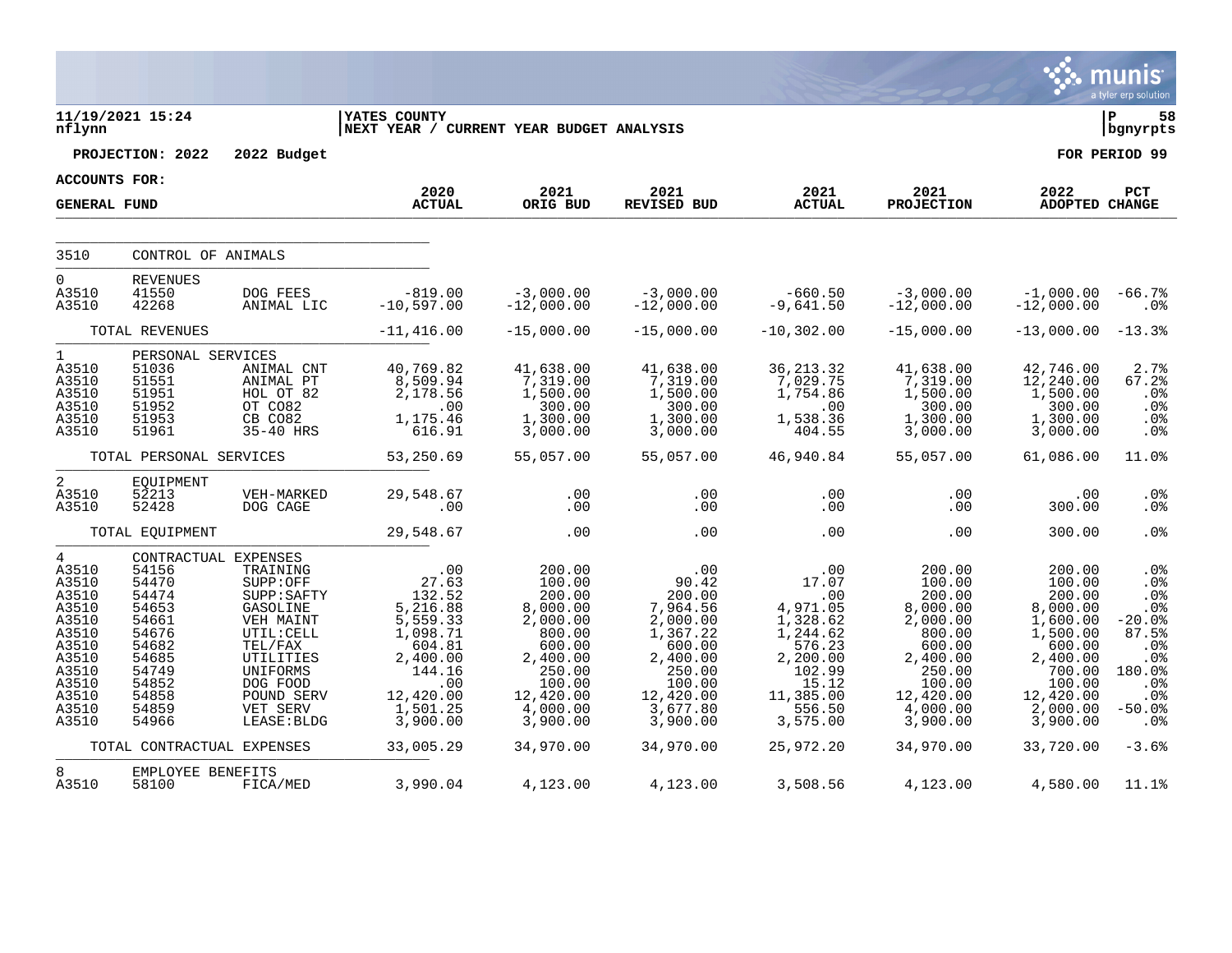

### **11/19/2021 15:24 |YATES COUNTY |P 59 nflynn |NEXT YEAR / CURRENT YEAR BUDGET ANALYSIS |bgnyrpts**

# **PROJECTION: 2022 2022 Budget FOR PERIOD 99**

| <b>GENERAL FUND</b>      |       |          | 2020          | 2021      | 2021        | 2021          | 2021              | 2022      | PCT    |
|--------------------------|-------|----------|---------------|-----------|-------------|---------------|-------------------|-----------|--------|
|                          |       |          | <b>ACTUAL</b> | ORIG BUD  | REVISED BUD | <b>ACTUAL</b> | <b>PROJECTION</b> | ADOPTED   | CHANGE |
| A3510                    | 58304 | INS CO82 | 6,459.60      | 6.654.00  | 6,654.00    | 6.098.95      | 6,654.00          | 6,986,00  | 5.0%   |
| TOTAL EMPLOYEE BENEFITS  |       |          | 10,449.64     | 10,777.00 | 10,777.00   | 9,607.51      | 10,777.00         | 11,566.00 | 7.3%   |
| TOTAL CONTROL OF ANIMALS |       |          | 114,838.29    | 85,804.00 | 85,804.00   | 72,218.55     | 85,804.00         | 93,672.00 | 9.2%   |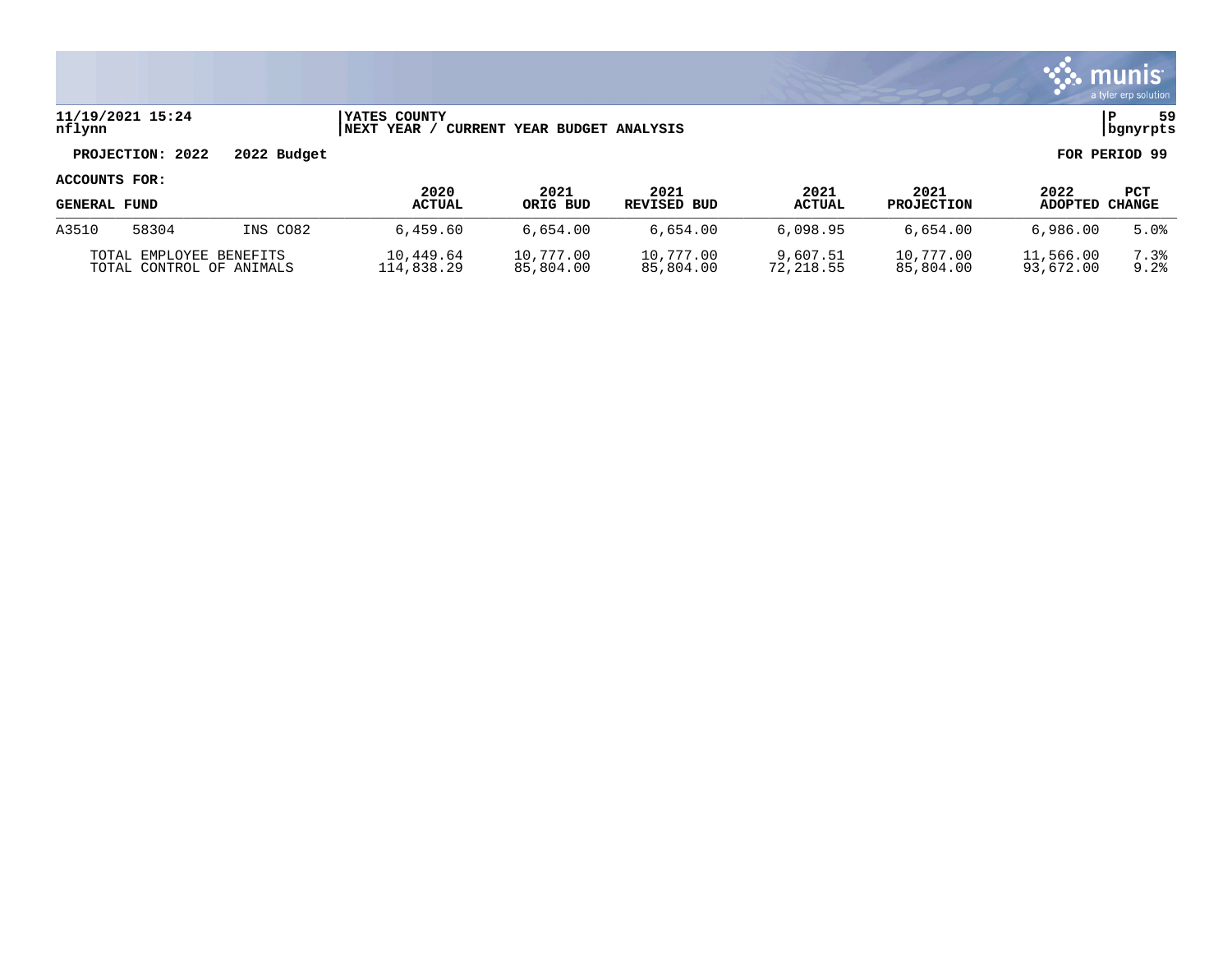|                                                                                                          |                                                                                                           |                                                                                                                         |                                                                                                                                                                                |                                                                                                             |                                                                                                                                 |                                                                                                                                                                                                                            |                                                                                                                                                    |                                                                                        | <b>S. MUNIS</b><br>a tyler erp solution                                           |
|----------------------------------------------------------------------------------------------------------|-----------------------------------------------------------------------------------------------------------|-------------------------------------------------------------------------------------------------------------------------|--------------------------------------------------------------------------------------------------------------------------------------------------------------------------------|-------------------------------------------------------------------------------------------------------------|---------------------------------------------------------------------------------------------------------------------------------|----------------------------------------------------------------------------------------------------------------------------------------------------------------------------------------------------------------------------|----------------------------------------------------------------------------------------------------------------------------------------------------|----------------------------------------------------------------------------------------|-----------------------------------------------------------------------------------|
| nflynn                                                                                                   | 11/19/2021 15:24                                                                                          |                                                                                                                         | <b>IYATES COUNTY</b><br>NEXT YEAR / CURRENT YEAR BUDGET ANALYSIS                                                                                                               |                                                                                                             |                                                                                                                                 |                                                                                                                                                                                                                            |                                                                                                                                                    |                                                                                        | l P<br>60<br>  bgnyrpts                                                           |
|                                                                                                          | PROJECTION: 2022                                                                                          | 2022 Budget                                                                                                             |                                                                                                                                                                                |                                                                                                             |                                                                                                                                 |                                                                                                                                                                                                                            |                                                                                                                                                    |                                                                                        | FOR PERIOD 99                                                                     |
| <b>ACCOUNTS FOR:</b>                                                                                     |                                                                                                           |                                                                                                                         | 2020                                                                                                                                                                           | 2021                                                                                                        | 2021                                                                                                                            | 2021                                                                                                                                                                                                                       | 2021                                                                                                                                               | 2022                                                                                   | PCT                                                                               |
| <b>GENERAL FUND</b>                                                                                      |                                                                                                           |                                                                                                                         | <b>ACTUAL</b>                                                                                                                                                                  | ORIG BUD                                                                                                    | REVISED BUD                                                                                                                     | <b>ACTUAL</b>                                                                                                                                                                                                              | <b>PROJECTION</b>                                                                                                                                  | ADOPTED CHANGE                                                                         |                                                                                   |
| 3645                                                                                                     |                                                                                                           | OFFICE OF EMERGENCY MNGMT                                                                                               |                                                                                                                                                                                |                                                                                                             |                                                                                                                                 |                                                                                                                                                                                                                            |                                                                                                                                                    |                                                                                        |                                                                                   |
| $\overline{0}$<br>A3645<br>A3645<br>A3645<br>A3645<br>A3645<br>A3645<br>A3645<br>A3645<br>A3645<br>A3645 | <b>REVENUES</b><br>41615<br>43407<br>44301<br>44302<br>44304<br>44305<br>44307<br>44309<br>44311<br>44313 | COMP REIMB<br>EMS<br>REC & RET<br>SHSP '18<br>SHSP 2019<br>EMPG OEM<br>SHSP '17<br>LEPC-HMEP<br>PRE-DISAST<br>SHSP FY20 | .00<br>6,331.00 -<br>$\begin{array}{r} .00 \\ -6\, , 331\, .00 \\ -3\, , 825\, .00 \\ -23\, , 967\, .18 \\ -14\, , 331\, .00 \\ -670\, .50 \\ -703\, .67 \\ 00 \\ \end{array}$ | .00<br>.00<br>.00<br>.00<br>.00<br>.00<br>.00<br>.00<br>.00<br>.00                                          | 00 .<br>00 .<br>00 .175 , 9 –<br>$-3, 139.17$<br>$-17, 439.60$<br>.00<br>00 .<br>00 .<br>7 , 055 . 17 –<br>.00<br>$-28, 185.00$ | . 00 . 00 - 25, 54<br>-17, 445. 00 . 00<br>-7, 433. 48 - 9, 175. 00<br>-3, 139. 17 -3, 139. 17<br>$-3,139.17$<br>$-18,953.36$<br>$\begin{array}{c} \texttt{.00} \\ \texttt{.00} \end{array}$<br>.00<br>.00<br>$-15,840.00$ | $-3,139$<br>.00<br>.00<br>.00<br>.00<br>$-7,055.17$<br>-055.17<br>-00                                                                              | $-25,547.00$<br>.00<br>.00<br>.00<br>.00<br>.00<br>.00<br>.00<br>.00<br>.00<br>.00     | .0%<br>.0%<br>$.0\%$<br>.0%<br>.0%<br>.0%<br>.0%<br>.0%<br>.0 <sub>8</sub><br>.0% |
|                                                                                                          | TOTAL REVENUES                                                                                            |                                                                                                                         | $-49,828.35$                                                                                                                                                                   | .00                                                                                                         | -64,993.94                                                                                                                      | $-62,811.01$                                                                                                                                                                                                               | $-19,369.34$                                                                                                                                       | $-25,547.00$                                                                           | .0 <sub>8</sub>                                                                   |
| $1 \quad \blacksquare$<br>A3645<br>A3645<br>A3645<br>A3645<br>A3645<br>A3645<br>A3645<br>A3645           | PERSONAL SERVICES<br>51070<br>51195<br>51300<br>51505<br>51508<br>51509<br>51660<br>51661                 | EMER DIR<br>DEP EMERG<br>EMS COORD<br>OVERTIME<br>35-40 HRS<br>COMP CSEA<br>INS BUYOUT<br>COMP NONUN                    | 70,840.00<br>48,399.33<br>$.00$<br>$.00$<br>$.00$<br>$.00$<br>$.19.30$<br>$3,944.40$<br>$32.78$                                                                                | 72,257.00<br>$49,183.00$<br>$22,000.00$<br>$-1,000.00$<br>200.00<br>500.00<br>.00<br>00.<br>4,063.00<br>00. | 72,257.00<br>49,183.00<br>22,000.00<br>200.00<br>328.46<br>171.54<br>4,063.8                                                    | 62,567.48<br>$42,587.44$<br>$28,710.41$                                                                                                                                                                                    | 72,257.00<br>$\frac{49}{22}$ , 183.00<br>22, 000.00<br>200.00<br>$\begin{array}{c} 200.00\ 500.00\ 500.00\ 4,063.00\ 0 \end{array}$                | 73,703.00<br>49,964.00<br>47,462.00<br>500.00<br>500.00<br>$\,$ .00<br>4,266.00<br>.00 | 2.0%<br>1.6%<br>115.7%<br>150.0%<br>.0%<br>.0%<br>5.0%<br>.0%                     |
|                                                                                                          |                                                                                                           |                                                                                                                         | TOTAL PERSONAL SERVICES 123,526.21                                                                                                                                             | 148,203.00                                                                                                  | 148,203.00                                                                                                                      | 137,761.03                                                                                                                                                                                                                 | 148,203.00                                                                                                                                         | 176,395.00                                                                             | 19.0%                                                                             |
| $\overline{2}$<br>A3645<br>A3645<br>A3645<br>A3645<br>A3645                                              | EQUIPMENT<br>52180<br>52946<br>52953<br>52955<br>52962                                                    | VEHICLE<br>SHSP FY20<br>SHSP '17<br>SHSP '18<br>SHSP FY19                                                               | 00.<br>00.<br>070.50.<br>10,755.60<br>12,551.40                                                                                                                                | 53,000.00<br>$\begin{array}{c} 0.00 \\ -0.00 \\ 0.00 \end{array}$<br>.00<br>.00                             | 53,000.00<br>28,185.00<br>.00<br>00 .<br>3,139 .17 .<br>17 .439 .60<br>17,439.60                                                | ںں.<br>3,139.17<br>6,401.96                                                                                                                                                                                                | $\begin{array}{cc} . & 00 & 53\,,000\,.00 \\ 17\,,820\,.00 & .00 \\ . & 00 & .00 \\ 3\,,139\,.17 & 3\,,139\,.17 \\ 6\,,401\,.96 & .00 \end{array}$ | 35,000.00<br>.00<br>.00<br>.00<br>$.00 \,$                                             | $-34.0%$<br>. 0 %<br>$.0\%$<br>.0%<br>.0%                                         |
|                                                                                                          | TOTAL EOUIPMENT                                                                                           |                                                                                                                         | 23,977.50                                                                                                                                                                      | 53,000.00                                                                                                   | 101,763.77                                                                                                                      | 27,361.13                                                                                                                                                                                                                  |                                                                                                                                                    | 56,139.17 35,000.00                                                                    | $-34.0%$                                                                          |
| $4\overline{ }$<br>A3645<br>A3645<br>A3645<br>A3645                                                      | CONTRACTUAL EXPENSES<br>54103<br>54152<br>54156<br>54320                                                  | EMS EQ<br>CONFERENCE<br>TRAINING<br>EMERG EXP                                                                           | $503.50$<br>300.00<br>14 170.00<br>14,172.27<br>.00                                                                                                                            | $\begin{array}{c} 800.00 \\ 400.00 \\ 20.700 \end{array}$<br>$\overline{0}$ .                               | $\begin{array}{c} 800.00 \\ 400.00 \\ 19.710 \end{array}$<br>$\sim$ 00                                                          | 768.27<br>$\overline{0}$ .00<br>11,481.38<br>2,410.40                                                                                                                                                                      | 800.00<br>400.00<br>20,700.00<br>00 <sub>1</sub>                                                                                                   | 1,000.00<br>400.00<br>20,700.00<br>$\sim 00$                                           | 25.0%<br>.0 <sup>°</sup><br>$.0\%$<br>.0%                                         |

 $\mathcal{L}$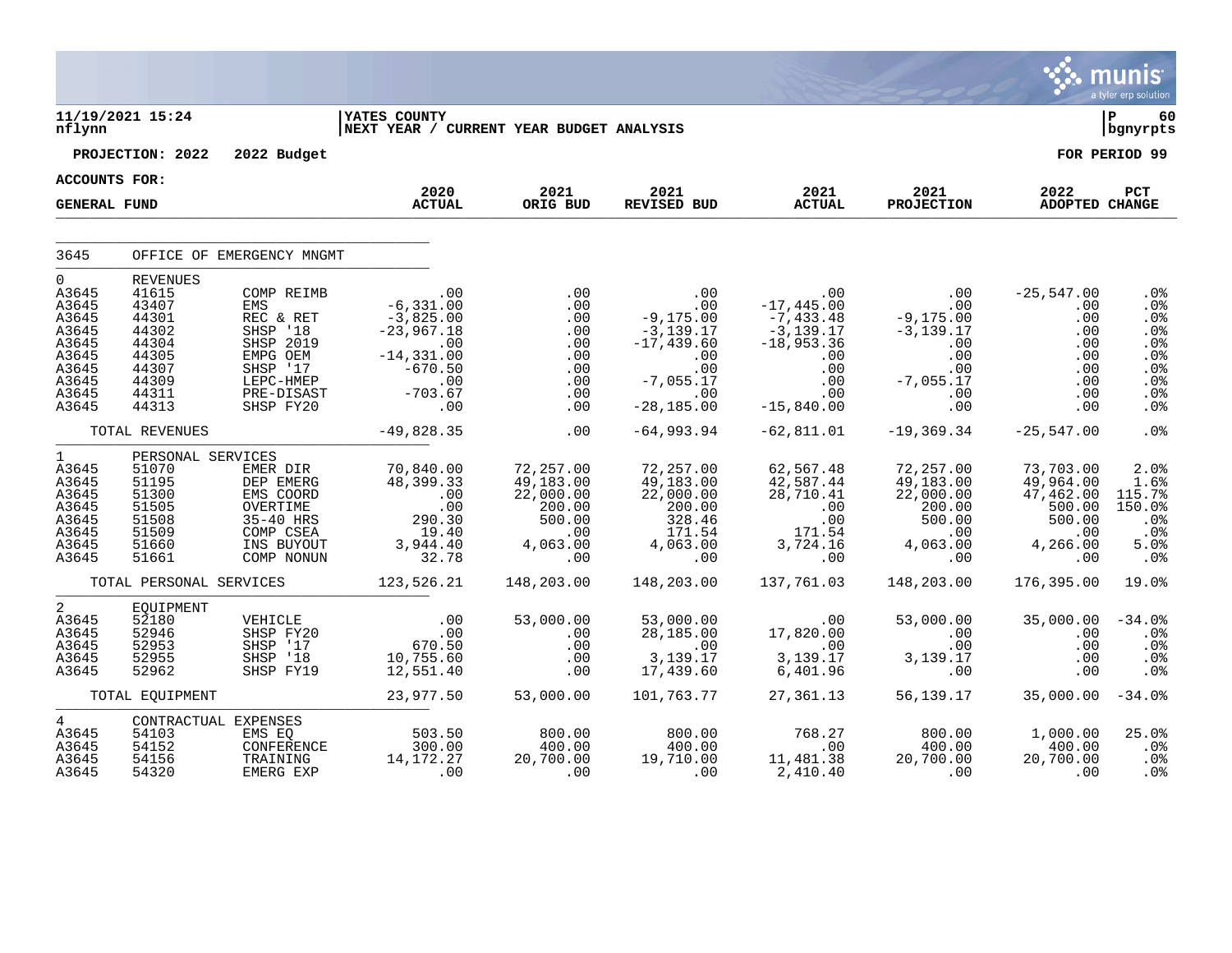

### **11/19/2021 15:24 |YATES COUNTY |P 61 nflynn |NEXT YEAR / CURRENT YEAR BUDGET ANALYSIS |bgnyrpts**

### **PROJECTION: 2022 2022 Budget FOR PERIOD 99**

| <b>GENERAL FUND</b> |                         |                              | 2020<br><b>ACTUAL</b> | 2021<br>ORIG BUD | 2021<br><b>REVISED BUD</b> | 2021<br><b>ACTUAL</b> | 2021<br><b>PROJECTION</b> | 2022<br>ADOPTED | <b>PCT</b><br><b>CHANGE</b> |
|---------------------|-------------------------|------------------------------|-----------------------|------------------|----------------------------|-----------------------|---------------------------|-----------------|-----------------------------|
| A3645               | 54457                   | SUPP: COMP                   | 200.00                | 200.00           | 200.00                     | .00                   | 200.00                    | 200.00          | .0%                         |
| A3645               | 54459                   | SUPP: DEP                    | 948.12                | 1,300.00         | 1,300.00                   | 1,065.41              | 1,300.00                  | 1,300.00        | $.0\%$                      |
| A3645               | 54470                   | SUPP: OFF                    | 1,079.91              | 800.00           | 800.00                     | 746.53                | 800.00                    | 800.00          | . 0 %                       |
| A3645               | 54507                   | COPIER CHR                   | .00                   | 100.00           | 100.00                     | .00                   | 100.00                    | 100.00          | .0 <sub>8</sub>             |
| A3645               | 54515                   | POSTAGE                      | 207.60                | 400.00           | 400.00                     | .00                   | 400.00                    | 400.00          | .0 <sub>8</sub>             |
| A3645               | 54653                   | GASOLINE                     | 1,285.39              | 2,000.00         | 3,200.00                   | 2,738.12              | 2,000.00                  | 4,000.00        | 100.0%                      |
| A3645               | 54660                   | TRAVEL EXP                   | 30.66                 | 150.00           | 150.00                     | 5.00                  | 150.00                    | 150.00          | . 0 %                       |
| A3645               | 54661                   | VEH MAINT                    | 2,586.71              | 1,400.00         | 1,400.00                   | 1,538.90              | 1,400.00                  | 2,000.00        | 42.9%                       |
| A3645               | 54676                   | UTIL: CELL                   | 623.79                | 725.00           | 725.00                     | 351.17                | 725.00                    | 725.00          | $.0\%$                      |
| A3645               | 54682                   | TEL/FAX                      | 1,200.00              | 1,200.00         | 1,200.00                   | 1,000.00              | 1,200.00                  | 1,400.00        | 16.7%                       |
| A3645               | 54704                   | BREATH SYS                   | 3,040.00              | 3,500.00         | 3,500.00                   | 2,386.05              | 3,500.00                  | 3,500.00        | . 0 %                       |
| A3645               | 54714                   | FIRE INV                     | 1,730.12              | 1,800.00         | 1,800.00                   | 762.00                | 1,800.00                  | 1,800.00        | .0%                         |
| A3645               | 54715                   | FIRE PREV                    | 400.00                | 1,200.00         | 1,200.00                   | .00                   | 1,200.00                  | 1,200.00        | $.0\%$                      |
| A3645               | 54716                   | FIRE SAFET                   | 2,494.35              | 2,500.00         | 1,300.00                   | 96.23                 | 2,500.00                  | 2,500.00        | $.0\%$                      |
| A3645               | 54717                   | CODE ENF.                    | 3,000.00              | 3,000.00         | 3,000.00                   | 3,000.00              | 3,000.00                  | 3,000.00        | $.0\%$                      |
| A3645               | 54734                   | RADIO PART                   | 649.20                | 2,100.00         | 2,100.00                   | 261.00                | 2,100.00                  | 2,100.00        | $.0\%$                      |
| A3645               | 54774                   | PUMP TEST                    | 3,305.00              | 2,600.00         | 3,590.00                   | 3,590.00              | 2,600.00                  | 2,800.00        | 7.7%                        |
| A3645               | 54907                   | <b>DUES</b>                  | 150.00                | 175.00           | 175.00                     | 150.00                | 175.00                    | 175.00          | $.0\%$                      |
| A3645               | 54908                   | REC & RET                    | 3,825.00              | .00              | 9,175.00                   | 7,433.48              | 9,175.00                  | .00             | $.0\%$                      |
| A3645               | 54916                   | PUBLICATN                    | 144.85                | 150.00           | 150.00                     | 110.90                | 150.00                    | 150.00          | $.0\%$                      |
| A3645               | 54957                   | HMLND 06                     | 2,085.00              | .00              | .00                        | .00                   | $.00 \,$                  | .00             | $.0\%$                      |
| A3645               | 54959                   | EMERG PLNG                   | .00                   | .00              | 7,055.17                   | .00                   | 7,055.17                  | .00             | $.0\%$                      |
|                     |                         | TOTAL CONTRACTUAL EXPENSES   | 43,961.47             | 47,200.00        | 63,430.17                  | 39,894.84             | 63,430.17                 | 50,400.00       | 6.8%                        |
| 8                   | EMPLOYEE BENEFITS       |                              |                       |                  |                            |                       |                           |                 |                             |
| A3645               | 58100                   | FICA/MED                     | 9,287.88              | 11,249.00        | 11,249.00                  | 10,356.19             | 11,249.00                 | 13,400.00       | 19.1%                       |
| A3645               | 58303                   | INS-CSEA                     | 6,459.60              | 6,654.00         | 6.654.00                   | 6,098.95              | 6.654.00                  | 6,987.00        | 5.0%                        |
|                     | TOTAL EMPLOYEE BENEFITS |                              | 15,747.48             | 17,903.00        | 17,903.00                  | 16,455.14             | 17,903.00                 | 20,387.00       | 13.9%                       |
|                     |                         | TOTAL OFFICE OF EMERGENCY MN | 157,384.31            | 266,306.00       | 266,306.00                 | 158,661.13            | 266,306.00                | 256,635.00      | $-3.6%$                     |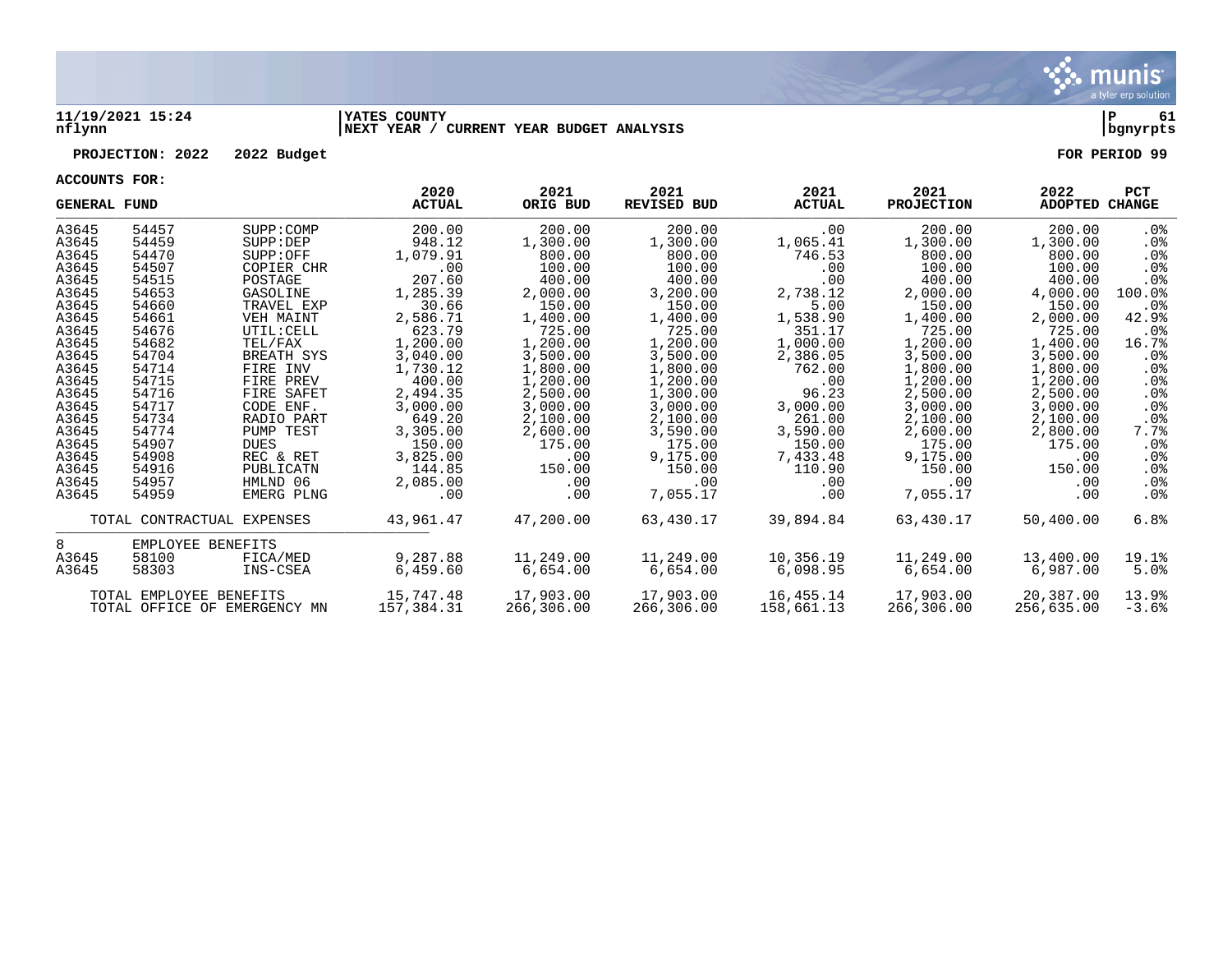|                                                                                                                                                       |                                                                                                                                                       |                                                                                                                                                                                       |                                                                                                                                                                                                                |                                                                                                                                                                                                    |                                                                                                                                                                                                                  |                                                                                                                                                                                                                            |                                                                                                                                                                                                    |                                                                                                                                                                                              | munis<br>a tyler erp solution                                                                                                                           |
|-------------------------------------------------------------------------------------------------------------------------------------------------------|-------------------------------------------------------------------------------------------------------------------------------------------------------|---------------------------------------------------------------------------------------------------------------------------------------------------------------------------------------|----------------------------------------------------------------------------------------------------------------------------------------------------------------------------------------------------------------|----------------------------------------------------------------------------------------------------------------------------------------------------------------------------------------------------|------------------------------------------------------------------------------------------------------------------------------------------------------------------------------------------------------------------|----------------------------------------------------------------------------------------------------------------------------------------------------------------------------------------------------------------------------|----------------------------------------------------------------------------------------------------------------------------------------------------------------------------------------------------|----------------------------------------------------------------------------------------------------------------------------------------------------------------------------------------------|---------------------------------------------------------------------------------------------------------------------------------------------------------|
| nflynn                                                                                                                                                | 11/19/2021 15:24                                                                                                                                      |                                                                                                                                                                                       | <b>YATES COUNTY</b><br>NEXT YEAR / CURRENT YEAR BUDGET ANALYSIS                                                                                                                                                |                                                                                                                                                                                                    |                                                                                                                                                                                                                  |                                                                                                                                                                                                                            |                                                                                                                                                                                                    |                                                                                                                                                                                              | 62<br>  bgnyrpts                                                                                                                                        |
|                                                                                                                                                       | PROJECTION: 2022                                                                                                                                      | 2022 Budget                                                                                                                                                                           |                                                                                                                                                                                                                |                                                                                                                                                                                                    |                                                                                                                                                                                                                  |                                                                                                                                                                                                                            |                                                                                                                                                                                                    |                                                                                                                                                                                              | FOR PERIOD 99                                                                                                                                           |
| <b>ACCOUNTS FOR:</b>                                                                                                                                  |                                                                                                                                                       |                                                                                                                                                                                       |                                                                                                                                                                                                                |                                                                                                                                                                                                    |                                                                                                                                                                                                                  |                                                                                                                                                                                                                            |                                                                                                                                                                                                    |                                                                                                                                                                                              |                                                                                                                                                         |
| <b>GENERAL FUND</b>                                                                                                                                   |                                                                                                                                                       |                                                                                                                                                                                       | 2020<br><b>ACTUAL</b>                                                                                                                                                                                          | 2021<br>ORIG BUD                                                                                                                                                                                   | 2021<br>REVISED BUD                                                                                                                                                                                              | 2021<br><b>ACTUAL</b>                                                                                                                                                                                                      | 2021<br><b>PROJECTION</b>                                                                                                                                                                          | 2022<br>ADOPTED CHANGE                                                                                                                                                                       | PCT                                                                                                                                                     |
| 4010                                                                                                                                                  | PUBLIC HEALTH                                                                                                                                         |                                                                                                                                                                                       |                                                                                                                                                                                                                |                                                                                                                                                                                                    |                                                                                                                                                                                                                  |                                                                                                                                                                                                                            |                                                                                                                                                                                                    |                                                                                                                                                                                              |                                                                                                                                                         |
|                                                                                                                                                       |                                                                                                                                                       |                                                                                                                                                                                       |                                                                                                                                                                                                                |                                                                                                                                                                                                    |                                                                                                                                                                                                                  |                                                                                                                                                                                                                            |                                                                                                                                                                                                    |                                                                                                                                                                                              |                                                                                                                                                         |
| 0<br>A4010<br>A4010<br>A4010<br>A4010<br>A4010<br>A4010                                                                                               | <b>REVENUES</b><br>41610<br>41615<br>41689<br>42411<br>43401<br>43402                                                                                 | PH FEES<br>COMP REIMB<br>DONATIONS<br>RENT-PH<br>PH<br>NYS COVID                                                                                                                      | $-39,390.37$<br>$-117,691.31$<br>$\sim 00$<br>$-1,083.29$<br>$-501, 123.27$                                                                                                                                    | $-35,400.00$<br>$-105, 464.00$<br>.00<br>.00<br>$-409, 487.00$<br>.00                                                                                                                              | $-35,400.00$<br>$-105, 464.00$<br>.00<br>.00<br>$-421,643.00$<br>$-6, 126.80$                                                                                                                                    | $-19,371.25$<br>$-81,681.29$<br>$-705.06$<br>$-666.64$<br>$-295,644.74$<br>$-1,785.00$                                                                                                                                     | $-35,400.00$<br>$-105, 464.00$<br>.00<br>.00<br>$-409, 487.00$<br>.00                                                                                                                              | $-35,400.00$<br>.00<br>.00<br>$-533,882.00$<br>.00                                                                                                                                           | .0%<br>$.00 - 100.0$<br>.0%<br>.0%<br>30.4%<br>.0%                                                                                                      |
| A4010<br>A4010<br>A4010<br>A4010                                                                                                                      | 44401<br>44457<br>44487<br>44489                                                                                                                      | PUB HLTH<br>LEAD<br>ELC COVID<br>DIS PLNG                                                                                                                                             | $-6,785.00$<br>$-26,396.76$<br>$-20,053.14$<br>$-15,937.57$<br>$-73, 764.25$                                                                                                                                   | $-20,000.00$<br>$-23,552.00$<br>.00<br>$-49,625.00$                                                                                                                                                | $-30,300.00$<br>$-23,552.00$<br>$-185, 861.43$<br>$-127,629.69$                                                                                                                                                  | $-20,595.98$<br>$-17,564.04$<br>$-57, 213.56$<br>$-92,948.26$                                                                                                                                                              | $-20,000.00$<br>$-23,552.00$<br>$.00 \,$<br>$-49,625.00$                                                                                                                                           | $-20,000.00$<br>$-23,552.00$<br>.00<br>$-50,099.00$                                                                                                                                          | $.0\%$<br>.0%<br>.0%<br>1.0%                                                                                                                            |
|                                                                                                                                                       | TOTAL REVENUES                                                                                                                                        |                                                                                                                                                                                       | $-802, 224.96$                                                                                                                                                                                                 | $-643,528.00$                                                                                                                                                                                      | $-935, 976.92$                                                                                                                                                                                                   | $-588, 175.82$                                                                                                                                                                                                             | $-643,528.00$                                                                                                                                                                                      | $-662,933.00$                                                                                                                                                                                | 3.0%                                                                                                                                                    |
| $\mathbf{1}$<br>A4010<br>A4010<br>A4010<br>A4010<br>A4010<br>A4010<br>A4010<br>A4010                                                                  | PERSONAL SERVICES<br>51065<br>51066<br>51122<br>51150<br>51152<br>51153<br>51200<br>51213                                                             | DIR PH<br>DIR ADD-ON<br>TEMP DIR<br>PRINC ACT<br>DEPUTY ADD<br>DEP DIR PH<br>ACT PT<br>FISC ADM                                                                                       | 76,650.00<br>20,000.00<br>$\overline{\phantom{0}}$ .00<br>36,765.94<br>2,500.00<br>68,967.00<br>8,641.57<br>.00                                                                                                | 78,183.00<br>20,000.00<br>$\sim 00$<br>38,158.00<br>$2,500.00$<br>70,347.00<br>13,865.00<br>.00                                                                                                    | 78,183.00<br>20,000.00<br>13,290.22<br>9,521.84<br>2,500.00<br>70,347.00<br>13,865.00<br>28,636.16                                                                                                               | 80,958.32<br>18,773.86<br>13,290.22<br>9,521.84<br>526.83<br>58,988.32<br>7,977.48<br>26,978.22                                                                                                                            | 78,183.00<br>20,000.00<br>$\sim 00$<br>38,158.00<br>2,500.00<br>70, 347.00<br>13,865.00<br>.00                                                                                                     | 85,000.00<br>.00<br>71,754.00<br>14,143.00<br>44,818.00                                                                                                                                      | 8.7%<br>$.00 - 100.0$<br>$.0\%$<br>$.00 - 100.0$<br>$.00 - 100.0%$<br>2.0%<br>2.0%<br>.0%                                                               |
| A4010<br>A4010<br>A4010<br>A4010<br>A4010<br>A4010<br>A4010<br>A4010<br>A4010<br>A4010<br>A4010<br>A4010<br>A4010<br>A4010<br>A4010<br>A4010<br>A4010 | 51271<br>51305<br>51320<br>51329<br>51332<br>51333<br>51334<br>51341<br>51349<br>51502<br>51504<br>51505<br>51506<br>51508<br>51509<br>51520<br>51530 | SR ACT<br>PHN FT TEM<br>PH EDUC<br>PHN<br>PHN PT<br>PHN<br>PHN<br>PH NURSE<br>LPN<br>HOLIDAY OT<br>ON CALL<br>OVERTIME<br>PHONE WORK<br>35-40 HRS<br>COMP CSEA<br>INS BO<br>PRG COORD | 29, 353.37<br>8,716.96<br>43,867.00<br>46,034.23<br>17,898.55<br>60,668.72<br>53,878.33<br>49,044.15<br>45,098.12<br>1,931.84<br>6,109.61<br>1,561.86<br>6,595.00<br>5,774.15<br>9.16<br>1,722.61<br>53,430.20 | 35,664.00<br>.00<br>53,970.00<br>54,986.00<br>13,050.00<br>62,483.00<br>55,980.00<br>54,797.00<br>45,822.00<br>.00<br>6,490.00<br>750.00<br>1,500.00<br>1,500.00<br>50.00<br>2,505.00<br>55,472.00 | 35,664.00<br>95,712.70<br>53,970.00<br>54,986.00<br>13,886.45<br>62,483.00<br>55,980.00<br>54,797.00<br>45,822.00<br>2,000.00<br>6,490.00<br>3,750.00<br>2,000.82<br>7,500.00<br>127.57<br>2,505.00<br>55,472.00 | 31, 113.74<br>45,800.70<br>46,525.52<br>46,772.61<br>15,869.02<br>35,862.29<br>48,461.63<br>47,182.78<br>39,676.56<br>1,856.52<br>$\overline{4}$ , 622.19<br>2,715.56<br>2,383.00<br>8,463.32<br>77.57<br>.00<br>44,839.43 | 35,664.00<br>.00<br>53,970.00<br>54,986.00<br>13,050.00<br>62,483.00<br>55,980.00<br>54,797.00<br>45,822.00<br>.00<br>6,490.00<br>750.00<br>1,500.00<br>1,500.00<br>50.00<br>2,505.00<br>55,472.00 | 36,694.00<br>55,122.00<br>54,924.00<br>55,127.00<br>13,311.00<br>54,928.00<br>56,940.00<br>54,915.00<br>45,646.00<br>.00<br>6,490.00<br>750.00<br>1,500.00<br>1,500.00<br>50.00<br>56,447.00 | 2.9%<br>.0%<br>1.8%<br>.3%<br>2.0%<br>$-12.1%$<br>1.7%<br>.2%<br>$-$ .4%<br>.0%<br>.0 <sub>8</sub><br>.0%<br>.0%<br>.0%<br>.0%<br>$.00 - 100.0$<br>1.8% |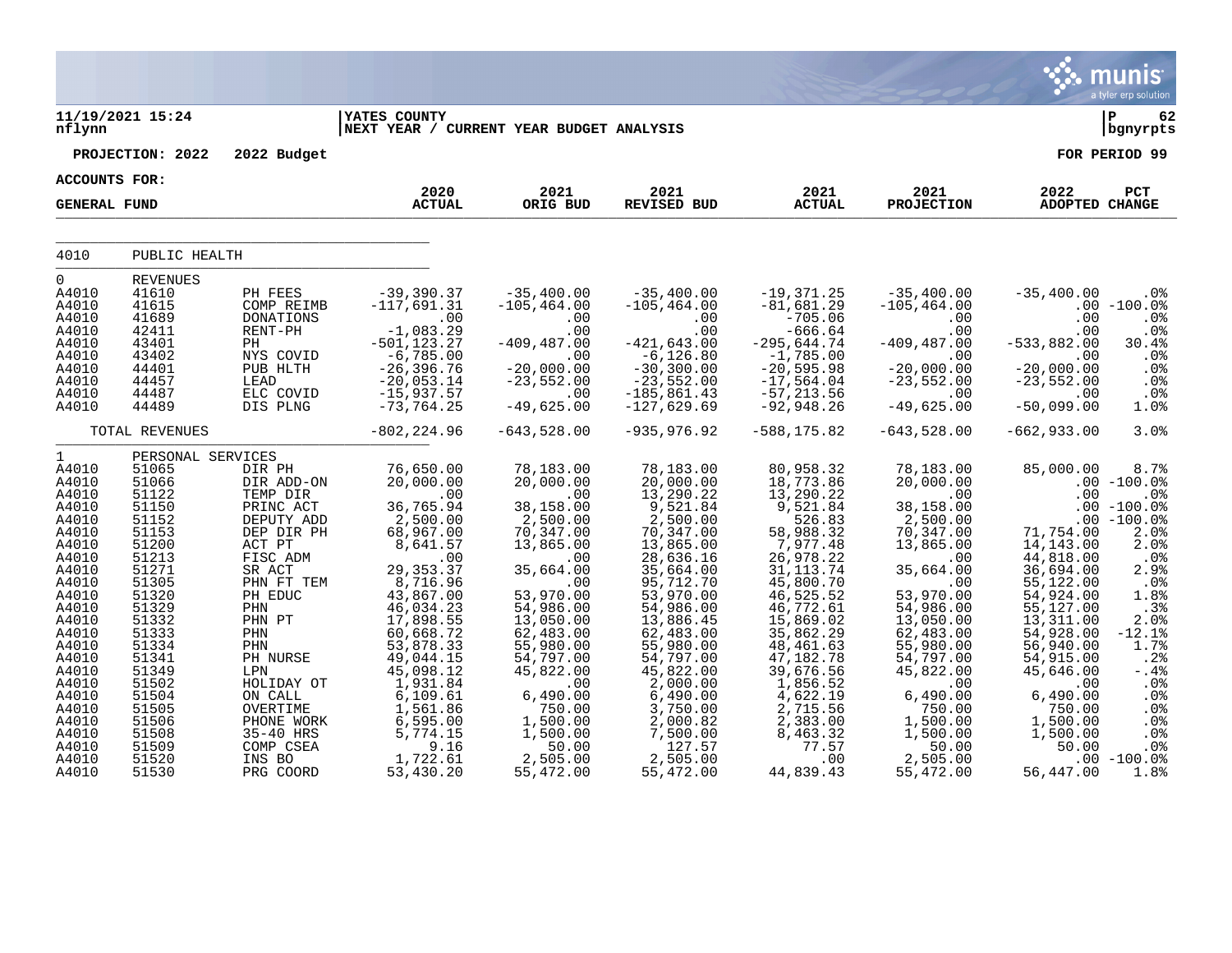

### **11/19/2021 15:24 |YATES COUNTY |P 63 nflynn |NEXT YEAR / CURRENT YEAR BUDGET ANALYSIS |bgnyrpts**

**PROJECTION: 2022 2022 Budget FOR PERIOD 99**

| <b>GENERAL FUND</b>                                                                                                                                                                                                                    |                                                                                                                                                                                                                      |                                                                                                                                                                                                                                                                                                                             | 2020<br><b>ACTUAL</b>                                                                                                                                                                                                                                                    | 2021<br>ORIG BUD                                                                                                                                                                                                                                                           | 2021<br>REVISED BUD                                                                                                                                                                                                                                                                     | 2021<br><b>ACTUAL</b>                                                                                                                                                                                                                                                   | 2021<br><b>PROJECTION</b>                                                                                                                                                                                                                                                  | 2022<br><b>ADOPTED CHANGE</b>                                                                                                                                                                                                                                    | PCT                                                                                                                                                                                                                                 |
|----------------------------------------------------------------------------------------------------------------------------------------------------------------------------------------------------------------------------------------|----------------------------------------------------------------------------------------------------------------------------------------------------------------------------------------------------------------------|-----------------------------------------------------------------------------------------------------------------------------------------------------------------------------------------------------------------------------------------------------------------------------------------------------------------------------|--------------------------------------------------------------------------------------------------------------------------------------------------------------------------------------------------------------------------------------------------------------------------|----------------------------------------------------------------------------------------------------------------------------------------------------------------------------------------------------------------------------------------------------------------------------|-----------------------------------------------------------------------------------------------------------------------------------------------------------------------------------------------------------------------------------------------------------------------------------------|-------------------------------------------------------------------------------------------------------------------------------------------------------------------------------------------------------------------------------------------------------------------------|----------------------------------------------------------------------------------------------------------------------------------------------------------------------------------------------------------------------------------------------------------------------------|------------------------------------------------------------------------------------------------------------------------------------------------------------------------------------------------------------------------------------------------------------------|-------------------------------------------------------------------------------------------------------------------------------------------------------------------------------------------------------------------------------------|
| A4010<br>A4010                                                                                                                                                                                                                         | 51660<br>51661                                                                                                                                                                                                       | INS BUYOUT<br>COMP NONUN                                                                                                                                                                                                                                                                                                    | 3,944.40<br>.00                                                                                                                                                                                                                                                          | 4,063.00<br>.00                                                                                                                                                                                                                                                            | 4,063.00<br>9,443.67                                                                                                                                                                                                                                                                    | 3,724.16<br>20,070.80                                                                                                                                                                                                                                                   | 4,063.00<br>.00                                                                                                                                                                                                                                                            | 4,266.00<br>.00                                                                                                                                                                                                                                                  | 5.0%<br>$.0\%$                                                                                                                                                                                                                      |
|                                                                                                                                                                                                                                        | TOTAL PERSONAL SERVICES                                                                                                                                                                                              |                                                                                                                                                                                                                                                                                                                             | 649,162.77                                                                                                                                                                                                                                                               | 672,135.00                                                                                                                                                                                                                                                                 | 802,996.43                                                                                                                                                                                                                                                                              | 663,032.49                                                                                                                                                                                                                                                              | 672,135.00                                                                                                                                                                                                                                                                 | 714,325.00                                                                                                                                                                                                                                                       | 6.3%                                                                                                                                                                                                                                |
| 2<br>A4010<br>A4010                                                                                                                                                                                                                    | EOUIPMENT<br>52115<br>52516                                                                                                                                                                                          | COMP HRDWR<br>SMALL EQUI                                                                                                                                                                                                                                                                                                    | 1,247.79<br>3,455.00                                                                                                                                                                                                                                                     | .00<br>.00                                                                                                                                                                                                                                                                 | .00<br>2,045.00                                                                                                                                                                                                                                                                         | .00<br>.00                                                                                                                                                                                                                                                              | .00<br>.00                                                                                                                                                                                                                                                                 | .00.<br>.00                                                                                                                                                                                                                                                      | .0%<br>$.0\%$                                                                                                                                                                                                                       |
|                                                                                                                                                                                                                                        | TOTAL EOUIPMENT                                                                                                                                                                                                      |                                                                                                                                                                                                                                                                                                                             | 4,702.79                                                                                                                                                                                                                                                                 | .00                                                                                                                                                                                                                                                                        | 2,045.00                                                                                                                                                                                                                                                                                | .00                                                                                                                                                                                                                                                                     | .00                                                                                                                                                                                                                                                                        | .00                                                                                                                                                                                                                                                              | .0%                                                                                                                                                                                                                                 |
| $\overline{4}$<br>A4010<br>A4010<br>A4010<br>A4010<br>A4010<br>A4010<br>A4010<br>A4010<br>A4010<br>A4010<br>A4010<br>A4010<br>A4010<br>A4010<br>A4010<br>A4010<br>A4010<br>A4010<br>A4010<br>A4010<br>A4010<br>A4010<br>A4010<br>A4010 | 54011<br>54035<br>54106<br>54107<br>54109<br>54113<br>54115<br>54116<br>54120<br>54152<br>54153<br>54320<br>54469<br>54470<br>54515<br>54516<br>54574<br>54654<br>54660<br>54682<br>54904<br>54907<br>54911<br>54938 | CONTRACTUAL EXPENSES<br>CONSULTANT<br>PHYSICIAN<br>VACCINE<br>IMMUN PROG<br>LEAD PROG<br>STD TX<br>NYS COVID<br>TB CARE<br>CORP COMP<br>CONFERENCE<br>EDUCATION<br>EMERG EXP<br>SUPP: NURSG<br>SUPP:OFF<br>POSTAGE<br>PRINTING<br>COMP MAINT<br>MILEAGE<br>TRAVEL EXP<br>TEL/FAX<br>BID NOTICE<br>DUES<br>INS<br>DISASTER P | .00<br>2,640.00<br>333.23<br>13,911.50<br>2,118.96<br>1,159.53<br>2,443.20<br>2,403.93<br>18,500.00<br>.00<br>1,754.51<br>3,865.44<br>953.11<br>1,611.15<br>1,172.85<br>1,238.06<br>5,672.02<br>3,947.83<br>20.63<br>8,350.44<br>.00<br>1,966.98<br>5,793.19<br>3,627.43 | 2,500.00<br>2,640.00<br>500.00<br>15,500.00<br>4,000.00<br>3,000.00<br>.00<br>2,000.00<br>18,500.00<br>500.00<br>7,000.00<br>.00<br>2,000.00<br>1,500.00<br>1,000.00<br>1,000.00<br>7,000.00<br>5,500.00<br>.00<br>8,300.00<br>150.00<br>1,742.00<br>5,971.00<br>12,000.00 | 2,500.00<br>2,640.00<br>500.00<br>25,611.00<br>4,000.00<br>3,000.00<br>6, 126.80<br>2,000.00<br>18,500.00<br>500.00<br>18,000.00<br>78,004.69<br>2,300.00<br>7,500.00<br>1,000.00<br>4,000.00<br>7,000.00<br>5,500.00<br>.00<br>8,300.00<br>150.00<br>1,742.00<br>5,971.00<br>12,000.00 | .00<br>2,200.00<br>352.72<br>16,876.33<br>2,051.95<br>220.90<br>4,166.02<br>539.85<br>17,500.00<br>.00<br>12,941.98<br>77,284.03<br>798.28<br>2,519.25<br>1,025.21<br>3,176.62<br>5,140.00<br>2,745.12<br>.00<br>6,613.58<br>147.63<br>1,741.98<br>5,718.69<br>4,564.55 | 2,500.00<br>2,640.00<br>500.00<br>15,500.00<br>4,000.00<br>3,000.00<br>.00<br>2,000.00<br>18,500.00<br>500.00<br>7,000.00<br>.00<br>2,000.00<br>1,500.00<br>1,000.00<br>1,000.00<br>7,000.00<br>5,500.00<br>.00<br>8,300.00<br>150.00<br>1,742.00<br>5,971.00<br>12,000.00 | 2,500.00<br>2,640.00<br>500.00<br>15,500.00<br>4,500.00<br>3,000.00<br>.00<br>2,000.00<br>18,500.00<br>500.00<br>7,000.00<br>.00<br>2,000.00<br>1,500.00<br>1,000.00<br>1,000.00<br>7,000.00<br>7,830.00<br>.00<br>8,300.00<br>1,742.00<br>5,900.00<br>12,000.00 | .0%<br>.0 <sub>8</sub><br>.0%<br>$.0\%$<br>12.5%<br>.0 <sub>8</sub><br>.0%<br>.0%<br>.0%<br>.0 <sub>8</sub><br>.0%<br>.0%<br>.0%<br>.0%<br>$.0\%$<br>.0%<br>.0%<br>42.4%<br>.0%<br>.0%<br>$.00 - 100.0%$<br>.0%<br>$-1.2$<br>$.0\%$ |
|                                                                                                                                                                                                                                        |                                                                                                                                                                                                                      | TOTAL CONTRACTUAL EXPENSES                                                                                                                                                                                                                                                                                                  | 83,483.99                                                                                                                                                                                                                                                                | 102,303.00                                                                                                                                                                                                                                                                 | 216,845.49                                                                                                                                                                                                                                                                              | 168,324.69                                                                                                                                                                                                                                                              | 102,303.00                                                                                                                                                                                                                                                                 | 104,912.00                                                                                                                                                                                                                                                       | 2.6%                                                                                                                                                                                                                                |
| 8<br>A4010<br>A4010<br>A4010                                                                                                                                                                                                           | EMPLOYEE BENEFITS<br>58100<br>58303<br>58305                                                                                                                                                                         | FICA/MED<br>INS-CSEA<br>INS-NON UN                                                                                                                                                                                                                                                                                          | 47,465.98<br>79,648.48<br>12,919.68                                                                                                                                                                                                                                      | 49,458.00<br>96,834.00<br>13,308.00                                                                                                                                                                                                                                        | 94,458.00<br>96,834.00<br>13,308.00                                                                                                                                                                                                                                                     | 48,090.82<br>77,899.60<br>11,024.11                                                                                                                                                                                                                                     | 49,458.00<br>96,834.00<br>13,308.00                                                                                                                                                                                                                                        | 52,579.00<br>99,477.00<br>13,151.00                                                                                                                                                                                                                              | 6.3%<br>2.7%<br>$-1.2$ .                                                                                                                                                                                                            |
|                                                                                                                                                                                                                                        | TOTAL EMPLOYEE BENEFITS<br>TOTAL PUBLIC HEALTH                                                                                                                                                                       |                                                                                                                                                                                                                                                                                                                             | 140,034.14<br>75, 158. 73                                                                                                                                                                                                                                                | 159,600.00<br>290,510.00                                                                                                                                                                                                                                                   | 204,600.00<br>290,510.00                                                                                                                                                                                                                                                                | 137,014.53<br>380,195.89                                                                                                                                                                                                                                                | 159,600.00<br>290,510.00                                                                                                                                                                                                                                                   | 165,207.00<br>321,511.00                                                                                                                                                                                                                                         | 3.5%<br>10.7%                                                                                                                                                                                                                       |

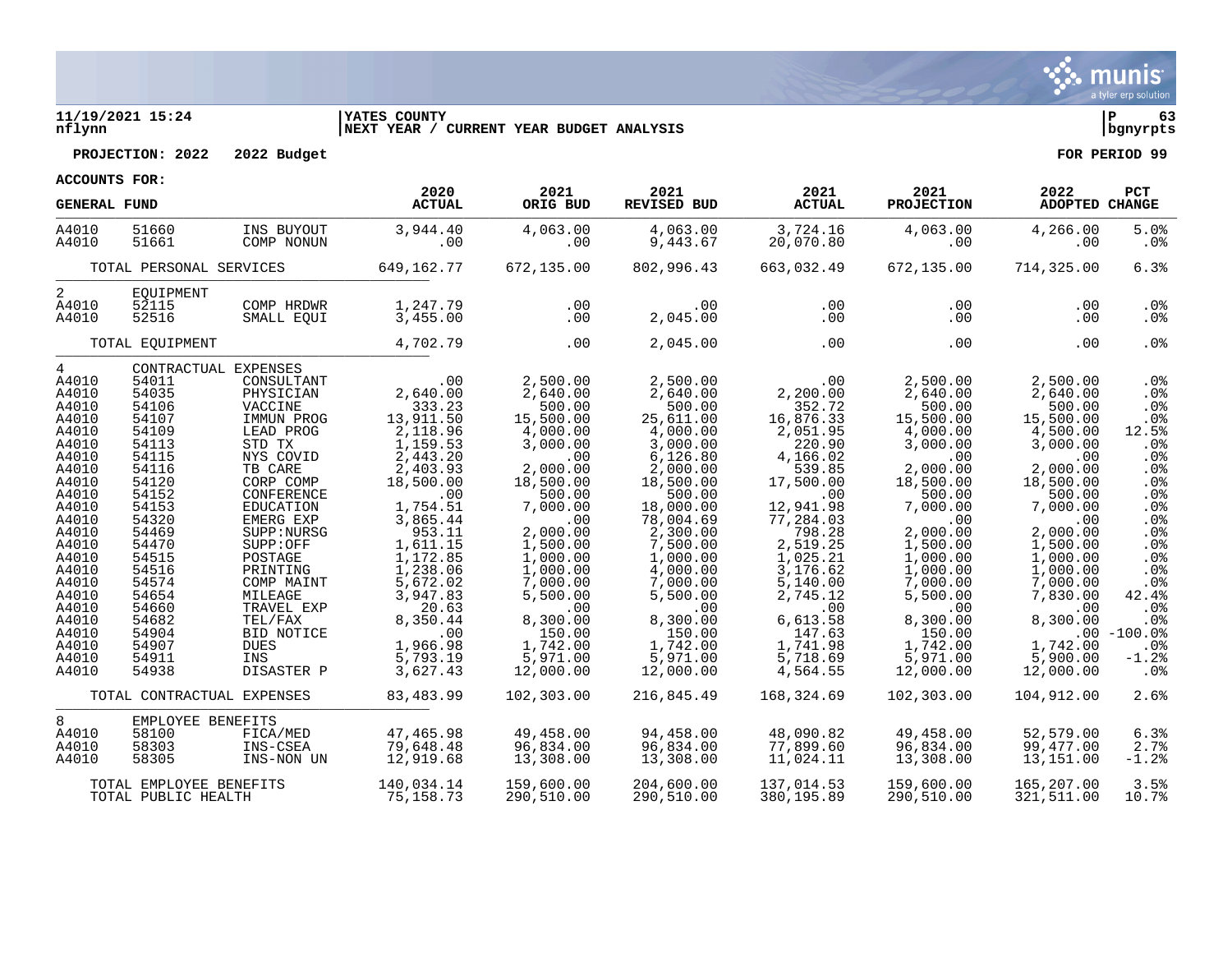|                                      |                                                    |                        |                             |                              |                       |                       |                           |                       | <b>munis</b><br>a tyler erp solution |
|--------------------------------------|----------------------------------------------------|------------------------|-----------------------------|------------------------------|-----------------------|-----------------------|---------------------------|-----------------------|--------------------------------------|
| nflynn                               | 11/19/2021 15:24                                   |                        | YATES COUNTY<br>NEXT YEAR / | CURRENT YEAR BUDGET ANALYSIS |                       |                       |                           |                       | 64<br>P<br>bgnyrpts                  |
|                                      | PROJECTION: 2022                                   | 2022 Budget            |                             |                              |                       |                       |                           |                       | FOR PERIOD 99                        |
| ACCOUNTS FOR:<br><b>GENERAL FUND</b> |                                                    |                        | 2020<br><b>ACTUAL</b>       | 2021<br>ORIG BUD             | 2021<br>REVISED BUD   | 2021<br><b>ACTUAL</b> | 2021<br><b>PROJECTION</b> | 2022<br>ADOPTED       | PCT<br><b>CHANGE</b>                 |
| 4042                                 | RABIES CONTROL                                     |                        |                             |                              |                       |                       |                           |                       |                                      |
| $\Omega$<br>A4042                    | <b>REVENUES</b><br>43401                           | RABIES/PH              | $-10, 234.00$               | $-8,187.00$                  | $-8,187.00$           | $-10, 234.00$         | $-8,187.00$               | $-10, 234.00$         | 25.0%                                |
|                                      | TOTAL REVENUES                                     |                        | $-10, 234.00$               | $-8,187.00$                  | $-8,187.00$           | $-10, 234.00$         | $-8,187.00$               | $-10, 234.00$         | 25.0%                                |
| 4<br>A4042                           | CONTRACTUAL<br>54855                               | EXPENSES<br>RABIES CNT | 16,404.45                   | 10,234.00                    | 10,234.00             | 14,281.72             | 10,234.00                 | 15,000.00             | 46.6%                                |
|                                      | TOTAL CONTRACTUAL EXPENSES<br>TOTAL RABIES CONTROL |                        | 16,404.45<br>6,170.45       | 10,234.00<br>2,047.00        | 10,234.00<br>2,047.00 | 14,281.72<br>4,047.72 | 10,234.00<br>2,047.00     | 15,000.00<br>4,766.00 | 46.6%<br>132.8%                      |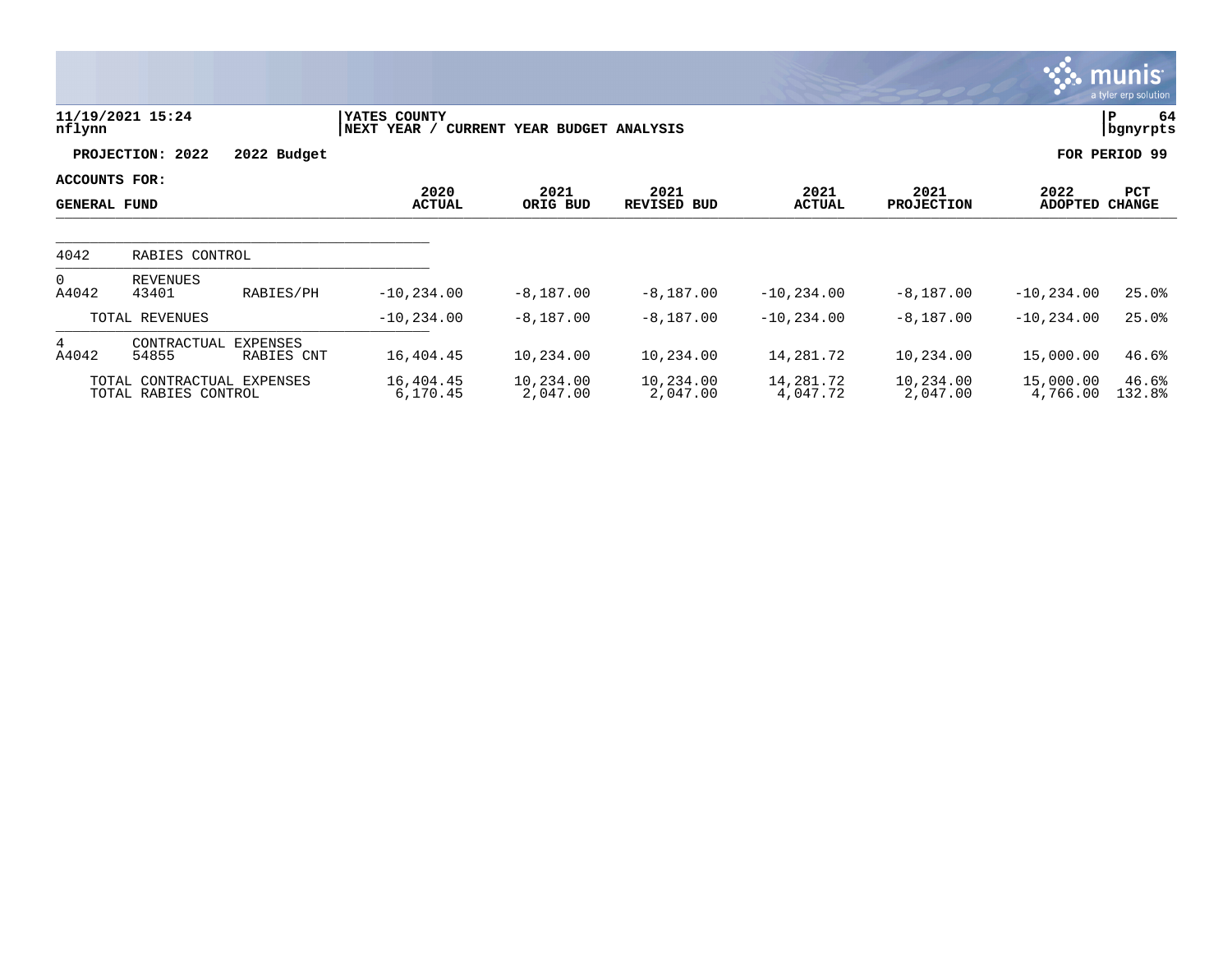|                                      |                                                            |                            |                              |                              |                            |                        |                           |                        | $\overline{\mathsf{m} \mathsf{u}}$ nıs'<br>a tyler erp solution |
|--------------------------------------|------------------------------------------------------------|----------------------------|------------------------------|------------------------------|----------------------------|------------------------|---------------------------|------------------------|-----------------------------------------------------------------|
| nflynn                               | 11/19/2021 15:24                                           |                            | YATES COUNTY<br> NEXT YEAR / | CURRENT YEAR BUDGET ANALYSIS |                            |                        |                           |                        | 65<br> P<br>bgnyrpts                                            |
|                                      | PROJECTION: 2022                                           | 2022 Budget                |                              |                              |                            |                        |                           |                        | FOR PERIOD 99                                                   |
| ACCOUNTS FOR:<br><b>GENERAL FUND</b> |                                                            |                            | 2020<br><b>ACTUAL</b>        | 2021<br>ORIG BUD             | 2021<br><b>REVISED BUD</b> | 2021<br><b>ACTUAL</b>  | 2021<br><b>PROJECTION</b> | 2022<br><b>ADOPTED</b> | PCT<br><b>CHANGE</b>                                            |
| 4054                                 |                                                            | EARLY INTERVENTION SERV    |                              |                              |                            |                        |                           |                        |                                                                 |
| $\Omega$<br>A4054                    | REVENUES<br>43449                                          | PHC-EI                     | $-34, 183.64$                | $-33,320.00$                 | $-33,320.00$               | $-39,742.44$           | $-33,320.00$              | $-41,650.00$           | 25.0%                                                           |
|                                      | TOTAL REVENUES                                             |                            | $-34, 183.64$                | $-33,320.00$                 | $-33,320.00$               | $-39,742.44$           | $-33,320.00$              | $-41,650.00$           | 25.0%                                                           |
| 4<br>A4054                           | CONTRACTUAL<br>54102                                       | <b>EXPENSES</b><br>EI SERV | 55,232.64                    | 85,000.00                    | 85,000.00                  | 64,494.88              | 85,000.00                 | 85,000.00              | $.0\%$                                                          |
|                                      | TOTAL CONTRACTUAL EXPENSES<br>TOTAL EARLY INTERVENTION SER |                            | 55,232.64<br>21,049.00       | 85,000.00<br>51,680.00       | 85,000.00<br>51,680.00     | 64,494.88<br>24,752.44 | 85,000.00<br>51,680.00    | 85,000.00<br>43,350.00 | $.0\%$<br>$-16.1%$                                              |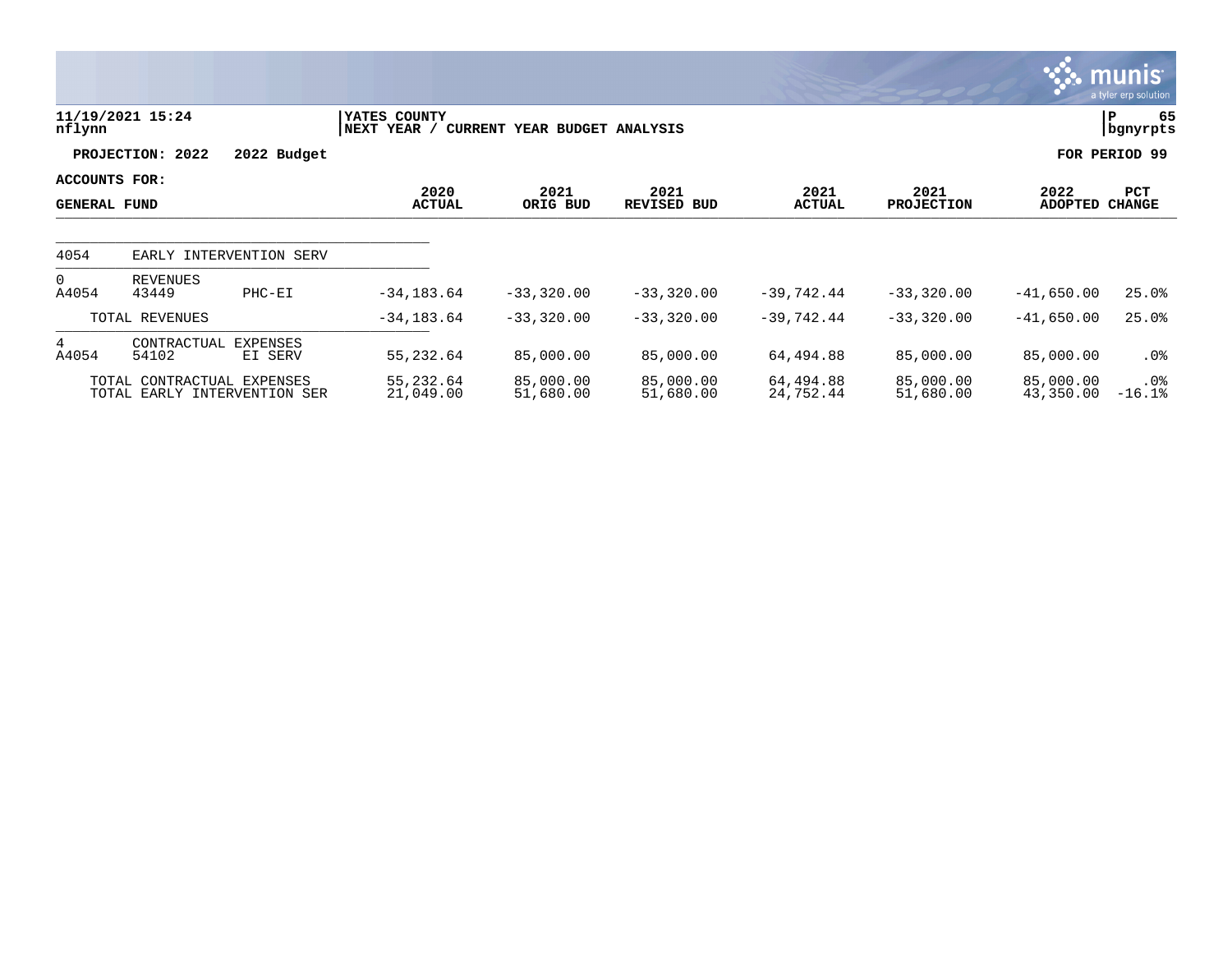|                                                                                                                                                                                     |                                                                                                                                                                                            |                                                                                                                                                                                                                                             |                                                                                                                                                                                                                                                                                                                  |                                                                                                                                                                                                                                                                                              |                                                                                                                                                                                                                                                                                                              |                                                                                                                                                                                                                                                                                                                         |                                                                                                                                                                                                                                                                                                      |                                                                                                                                                                                                                                                                                                 | munis<br>a tyler erp solution                                                                                                                                       |
|-------------------------------------------------------------------------------------------------------------------------------------------------------------------------------------|--------------------------------------------------------------------------------------------------------------------------------------------------------------------------------------------|---------------------------------------------------------------------------------------------------------------------------------------------------------------------------------------------------------------------------------------------|------------------------------------------------------------------------------------------------------------------------------------------------------------------------------------------------------------------------------------------------------------------------------------------------------------------|----------------------------------------------------------------------------------------------------------------------------------------------------------------------------------------------------------------------------------------------------------------------------------------------|--------------------------------------------------------------------------------------------------------------------------------------------------------------------------------------------------------------------------------------------------------------------------------------------------------------|-------------------------------------------------------------------------------------------------------------------------------------------------------------------------------------------------------------------------------------------------------------------------------------------------------------------------|------------------------------------------------------------------------------------------------------------------------------------------------------------------------------------------------------------------------------------------------------------------------------------------------------|-------------------------------------------------------------------------------------------------------------------------------------------------------------------------------------------------------------------------------------------------------------------------------------------------|---------------------------------------------------------------------------------------------------------------------------------------------------------------------|
| nflynn                                                                                                                                                                              | 11/19/2021 15:24                                                                                                                                                                           |                                                                                                                                                                                                                                             | <b>YATES COUNTY</b><br> NEXT YEAR / CURRENT YEAR BUDGET ANALYSIS                                                                                                                                                                                                                                                 |                                                                                                                                                                                                                                                                                              |                                                                                                                                                                                                                                                                                                              |                                                                                                                                                                                                                                                                                                                         |                                                                                                                                                                                                                                                                                                      |                                                                                                                                                                                                                                                                                                 | l P<br>66<br>  bgnyrpts                                                                                                                                             |
|                                                                                                                                                                                     | PROJECTION: 2022                                                                                                                                                                           | 2022 Budget                                                                                                                                                                                                                                 |                                                                                                                                                                                                                                                                                                                  |                                                                                                                                                                                                                                                                                              |                                                                                                                                                                                                                                                                                                              |                                                                                                                                                                                                                                                                                                                         |                                                                                                                                                                                                                                                                                                      |                                                                                                                                                                                                                                                                                                 | FOR PERIOD 99                                                                                                                                                       |
| <b>ACCOUNTS FOR:</b>                                                                                                                                                                |                                                                                                                                                                                            |                                                                                                                                                                                                                                             | 2020                                                                                                                                                                                                                                                                                                             | 2021                                                                                                                                                                                                                                                                                         | 2021                                                                                                                                                                                                                                                                                                         | 2021                                                                                                                                                                                                                                                                                                                    | 2021                                                                                                                                                                                                                                                                                                 | 2022                                                                                                                                                                                                                                                                                            | PCT                                                                                                                                                                 |
| <b>GENERAL FUND</b>                                                                                                                                                                 |                                                                                                                                                                                            |                                                                                                                                                                                                                                             | <b>ACTUAL</b>                                                                                                                                                                                                                                                                                                    | ORIG BUD                                                                                                                                                                                                                                                                                     | REVISED BUD                                                                                                                                                                                                                                                                                                  | <b>ACTUAL</b>                                                                                                                                                                                                                                                                                                           | <b>PROJECTION</b>                                                                                                                                                                                                                                                                                    | ADOPTED CHANGE                                                                                                                                                                                                                                                                                  |                                                                                                                                                                     |
| 4320                                                                                                                                                                                | COMMUNITY SERVICES                                                                                                                                                                         |                                                                                                                                                                                                                                             |                                                                                                                                                                                                                                                                                                                  |                                                                                                                                                                                                                                                                                              |                                                                                                                                                                                                                                                                                                              |                                                                                                                                                                                                                                                                                                                         |                                                                                                                                                                                                                                                                                                      |                                                                                                                                                                                                                                                                                                 |                                                                                                                                                                     |
| $\Omega$<br>A4320<br>A4320<br>A4320<br>A4320<br>A4320<br>A4320<br>A4320<br>A4320<br>A4320<br>A4320<br>A4320<br>A4320<br>A4320<br>A4320<br>A4320<br>A4320<br>A4320<br>A4320<br>A4320 | <b>REVENUES</b><br>41688<br>43490<br>43492<br>43493<br>43494<br>43495<br>43496<br>43497<br>43498<br>43500<br>43503<br>43504<br>43507<br>43508<br>43509<br>43511<br>43512<br>44490<br>44491 | COLUMBIA U<br>LGU<br>COMM SUPP<br>PSYCH REHA<br>C&F<br>REINVEST<br>MR LGU<br>KIDS HOME<br>INTEGRATED<br>KENDRAS LW<br>SUPP HSNG<br>SUBS ABUSE<br>CLINICAL I<br>EMERG C&F<br>CLINIC ADU<br>HLTH HOME<br>OMH COLA<br>MH FED SAL<br>SU PREV CO | $-28,782.58$<br>$-47,477.00$<br>$-274,905.00$<br>$-125,996.00$<br>$-148, 428.00$<br>$-169,841.00$<br>$-11, 278.00$<br>$-10, 484.00$<br>$-74, 104.00$<br>$-17,692.00$<br>$-56, 383.00$<br>$-327, 150.00$<br>$-81,776.00$<br>$-223,668.00$<br>$-7,944.00$<br>$-30, 368.00$<br>$-39,907.00$<br>$-44, 425.00$<br>.00 | .00<br>$-34,691.00$<br>$-179,107.00$<br>$-100,797.00$<br>$-118,742.00$<br>$-243, 414.00$<br>$-17,481.00$<br>$-8,387.00$<br>$-59, 283.00$<br>$-14, 154.00$<br>$-83,773.00$<br>$-328, 471.00$<br>$-65, 421.00$<br>$-178,934.00$<br>$-6, 355.00$<br>$-24, 294.00$<br>$-10,998.00$<br>.00<br>.00 | $-20,190.22$<br>$-43,688.00$<br>$-225,564.00$<br>$-126,941.00$<br>$-149,541.00$<br>$-301, 407.00$<br>$-17,481.00$<br>$-10,562.00$<br>$-74,659.00$<br>$-17,824.00$<br>$-105,880.00$<br>$-337, 335.00$<br>$-82,388.00$<br>$-225, 345.00$<br>$-8,004.00$<br>$-30,596.00$<br>$-32,068.00$<br>.00<br>$-10,730.26$ | $-127, 466.41$<br>$-56,909.00$<br>$-276,969.00$<br>$-126,941.00$<br>$-149,541.00$<br>$-429, 318.00$<br>$-11, 278.00$<br>$-10,562.00$<br>$-74,659.00$<br>$-17,824.00$<br>$-54, 475.00$<br>$-449,388.00$<br>$-82,388.00$<br>$-225, 345.00$<br>$-8,004.00$<br>$-30,596.00$<br>$-47,778.00$<br>$-20, 446.00$<br>$-5,000.00$ | .00<br>$-34,691.00$<br>$-179, 107.00$<br>$-100,797.00$<br>$-118,742.00$<br>$-243, 414.00$<br>$-17,481.00$<br>$-8,387.00$<br>$-59, 283.00$<br>$-14, 154.00$<br>$-83,773.00$<br>$-328,471.00$<br>$-65, 421.00$<br>$-178,934.00$<br>$-6, 355.00$<br>$-24, 294.00$<br>$-10,998.00$<br>$.00 \ \rm$<br>.00 | .00<br>$-43, 364.00$<br>$-223,884.00$<br>$-125,996.00$<br>$-148, 428.00$<br>$-304, 267.00$<br>$-16, 232.00$<br>$-10, 484.00$<br>$-74, 104.00$<br>$-17,692.00$<br>$-104, 716.00$<br>$-429,628.00$<br>$-81,776.00$<br>$-223,668.00$<br>$-7,944.00$<br>$-30, 368.00$<br>$-13,748.00$<br>.00<br>.00 | .0%<br>25.0%<br>25.0%<br>25.0%<br>25.0%<br>25.0%<br>$-7.1%$<br>25.0%<br>25.0%<br>25.0%<br>25.0%<br>30.8%<br>25.0%<br>25.0%<br>25.0%<br>25.0%<br>25.0%<br>.0%<br>.0% |
|                                                                                                                                                                                     | TOTAL REVENUES                                                                                                                                                                             |                                                                                                                                                                                                                                             |                                                                                                                                                                                                                                                                                                                  |                                                                                                                                                                                                                                                                                              | $-1,720,608.58$ $-1,474,302.00$ $-1,820,203.48$ $-2,204,887.41$ $-1,474,302.00$ $-1,856,299.00$                                                                                                                                                                                                              |                                                                                                                                                                                                                                                                                                                         |                                                                                                                                                                                                                                                                                                      |                                                                                                                                                                                                                                                                                                 | 25.9%                                                                                                                                                               |
| $\mathbf{1}$<br>A4320<br>A4320                                                                                                                                                      | PERSONAL SERVICES<br>51302<br>51605                                                                                                                                                        | SGL PT ACC<br>DIR COMM S                                                                                                                                                                                                                    | 49, 333.50<br>78,045.00                                                                                                                                                                                                                                                                                          | 52,909.00<br>79,606.00                                                                                                                                                                                                                                                                       | 52,909.00<br>89,171.00                                                                                                                                                                                                                                                                                       | 34, 377.36<br>76, 291.05                                                                                                                                                                                                                                                                                                | 52,909.00<br>79,606.00                                                                                                                                                                                                                                                                               | 61,961.00<br>81,199.00                                                                                                                                                                                                                                                                          | 17.1%<br>2.0%                                                                                                                                                       |
|                                                                                                                                                                                     | TOTAL PERSONAL SERVICES                                                                                                                                                                    |                                                                                                                                                                                                                                             | 127,378.50                                                                                                                                                                                                                                                                                                       | 132,515.00                                                                                                                                                                                                                                                                                   | 142,080.00                                                                                                                                                                                                                                                                                                   | 110,668.41                                                                                                                                                                                                                                                                                                              | 132,515.00                                                                                                                                                                                                                                                                                           | 143,160.00                                                                                                                                                                                                                                                                                      | 8.0%                                                                                                                                                                |
| $4\overline{ }$<br>A4320<br>A4320<br>A4320<br>A4320<br>A4320<br>A4320<br>A4320<br>A4320<br>A4320<br>A4320                                                                           | CONTRACTUAL EXPENSES<br>54010<br>54011<br>54015<br>54054<br>54252<br>54257<br>54258<br>54260<br>54261<br>54262                                                                             | CLER HELP<br>CONSULTANT<br>COST ALLOC<br>SP ENTRY<br>CCSI<br>DROP IN<br>FAM SUPP<br>HOME INTER<br>ICM-ADULT<br>KENDRAS LA                                                                                                                   | 3,775.82<br>10,767.00<br>505.70<br>7,731.00<br>67,132.49<br>22,682.00<br>44,388.50<br>180,943.00<br>.00<br>.00                                                                                                                                                                                                   | 6,000.00<br>20,000.00<br>506.00<br>6,888.00<br>56,304.00<br>20, 274.00<br>39,910.00<br>198,568.00<br>4,194.00<br>12,500.00                                                                                                                                                                   | 6,000.00<br>20,000.00<br>506.00<br>8,887.00<br>70,859.00<br>25,566.00<br>50, 596.00<br>250, 314.00<br>5,281.00<br>17,692.00                                                                                                                                                                                  | 4,515.66<br>9,238.50<br>505.70<br>8,652.50<br>71,126.46<br>25, 211.00<br>36,651.75<br>61,778.00<br>.00<br>.00                                                                                                                                                                                                           | 6,000.00<br>20,000.00<br>506.00<br>6,888.00<br>56,304.00<br>20, 274.00<br>39,910.00<br>198,568.00<br>4,194.00<br>12,500.00                                                                                                                                                                           | 6,000.00<br>20,000.00<br>506.00<br>8,610.00<br>70,379.00<br>25,342.00<br>49,887.00<br>248,209.00<br>5,242.00<br>15,624.00                                                                                                                                                                       | .0%<br>.0%<br>.0%<br>25.0%<br>25.0%<br>25.0%<br>25.0%<br>25.0%<br>25.0%<br>25.0%                                                                                    |

 $\bullet$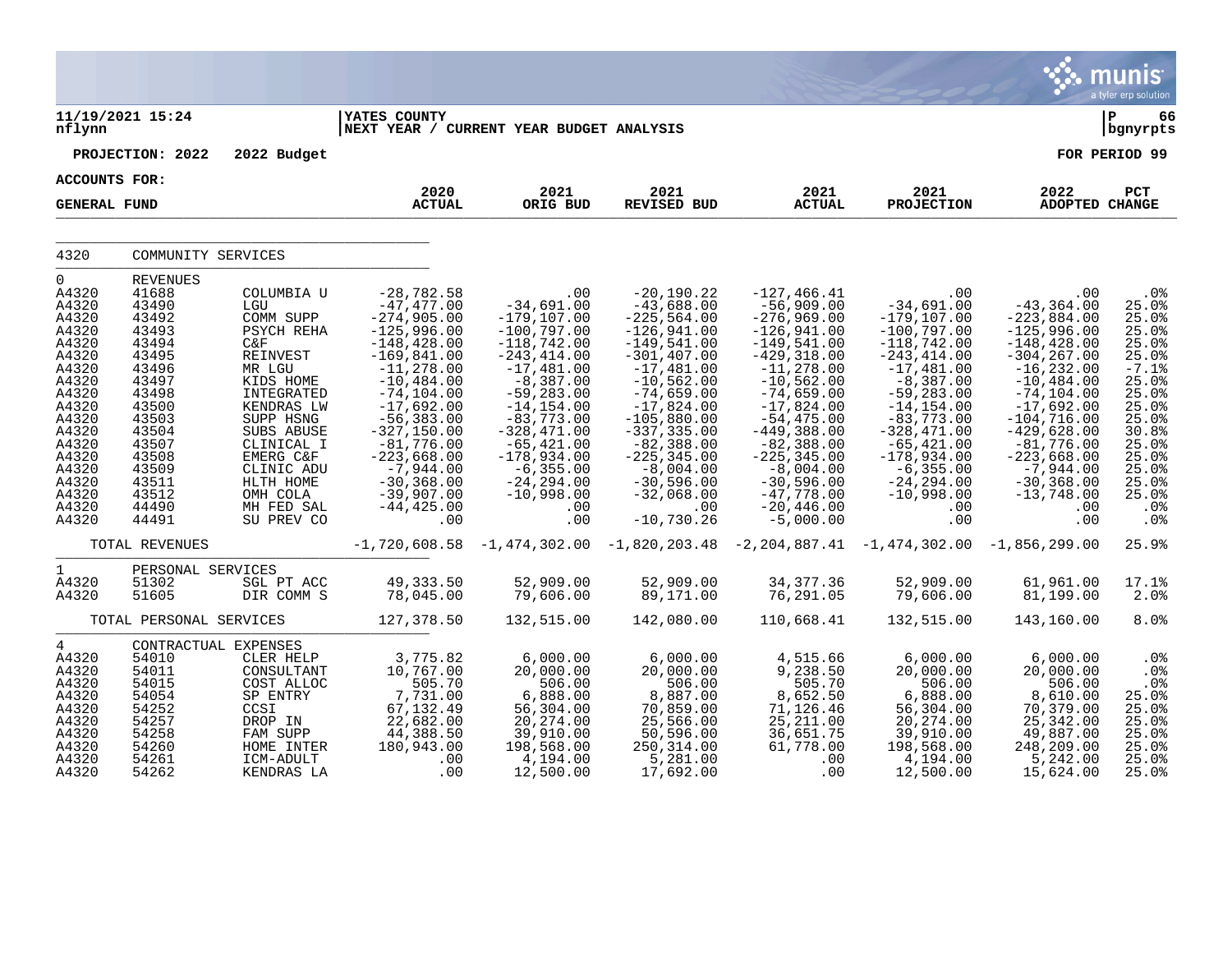

### **11/19/2021 15:24 |YATES COUNTY |P 67 nflynn |NEXT YEAR / CURRENT YEAR BUDGET ANALYSIS |bgnyrpts**

### **PROJECTION: 2022 2022 Budget FOR PERIOD 99**

| <b>GENERAL FUND</b> |                          |                            | 2020<br><b>ACTUAL</b> | 2021<br>ORIG BUD | 2021<br><b>REVISED BUD</b> | 2021<br><b>ACTUAL</b> | 2021<br><b>PROJECTION</b> | 2022<br>ADOPTED CHANGE | <b>PCT</b>      |
|---------------------|--------------------------|----------------------------|-----------------------|------------------|----------------------------|-----------------------|---------------------------|------------------------|-----------------|
| A4320               | 54263                    | COLUMBIA U                 | 28,782.58             | .00              | 10,625.22                  | .00                   | $.00 \,$                  | .00                    | $.0\%$          |
| A4320               | 54264                    | LOC-YTH                    | 15,080.50             | 13,405.00        | 16,868.00                  | 16,757.00             | 13,405.00                 | 16,756.00              | 25.0%           |
| A4320               | 54265                    | EMPL-ADULT                 | 4,103.15              | 2,411.00         | 3,037.00                   | 912.16                | 2,411.00                  | 3,014.00               | 25.0%           |
| A4320               | 54266                    | EMP-YTH                    | 7,203.84              | 5,775.00         | 7,272.00                   | 5,998.45              | 5,775.00                  | 7,218.00               | 25.0%           |
| A4320               | 54267                    | MICA                       | 3,352.00              | 2,682.00         | 3,352.00                   | 2,514.00              | 2,682.00                  | 3,352.00               | 25.0%           |
| A4320               | 54268                    | OUTREACH                   | 127,798.00            | 79,857.00        | 100,858.00                 | 108,470.50            | 79,857.00                 | 101,870.00             | 27.6%           |
| A4320               | 54270                    | <b>RECREATN</b>            | .00                   | 30,980.00        | 39,090.00                  | .00                   | 30,980.00                 | 38,725.00              | 25.0%           |
| A4320               | 54274                    | SOCIAL                     | 55,700.00             | 50,351.00        | 64,583.00                  | 61,933.00             | 50,351.00                 | 62,939.00              | 25.0%           |
| A4320               | 54276                    | SUPP HSG                   | 61,487.00             | 85,629.00        | 108,200.00                 | 54,283.00             | 85,629.00                 | 107,036.00             | 25.0%           |
| A4320               | 54277                    | VOCATION                   | .00                   | 209,906.00       | 246,581.00                 | .00                   | 209,906.00                | 262,382.00             | 25.0%           |
| A4320               | 54279                    | ICM-YTH                    | 4,068.06              | 8,388.00         | 10,562.00                  | 20,608.85             | 8,388.00                  | 10,484.00              | 25.0%           |
| A4320               | 54280                    | <b>DRUGS</b>               | .00                   | 1,352.00         | 1,352.00                   | .00                   | 1,352.00                  | 1,352.00               | $.0\%$          |
| A4320               | 54282                    | SUIC PREV                  | 227.30                | .00              | 10,730.26                  | 2,083.76              | $.00 \ \rm$               | .00                    | .0 <sub>8</sub> |
| A4320               | 54283                    | PREV SUBS                  | 223,604.60            | 186,052.00       | 243,613.00                 | 275,009.40            | 186,052.00                | 243,613.00             | 30.9%           |
| A4320               | 54284                    | SCHL PROG                  | 42,845.00             | 41,184.00        | 45,438.00                  | 22,550.00             | 41,184.00                 | 45,100.00              | 9.5%            |
| A4320               | 54288                    | SUBS ABUSE                 | 128,694.00            | 142,419.00       | 149,544.00                 | 79,501.00             | 142,419.00                | 149,544.00             | 5.0%            |
| A4320               | 54289                    | MH CLIN TX                 | 155,143.50            | 131,387.00       | 165,465.00                 | 165,465.00            | 131,387.00                | 164,233.00             | 25.0%           |
| A4320               | 54293                    | CRISIS OUT                 | 23,305.00             | 19,525.00        | 24,699.00                  | 24,849.00             | 19,525.00                 | 24,406.00              | 25.0%           |
| A4320               | 54294                    | HLTH HOME                  | 23,770.00             | 20,101.00        | 25,314.00                  | 25,314.00             | 20,101.00                 | 19,884.00              | $-1.1%$         |
| A4320               | 54470                    | SUPP:OFF                   | 270.87                | 350.00           | 350.00                     | 50.07                 | 350.00                    | 350.00                 | $.0\%$          |
| A4320               | 54507                    | COPIER CHR                 | 98.85                 | 350.00           | 350.00                     | 65.50                 | 350.00                    | 350.00                 | $.0\%$          |
| A4320               | 54515                    | POSTAGE                    | 27.80                 | 100.00           | 100.00                     | 41.48                 | 100.00                    | 100.00                 | .0%             |
| A4320               | 54654                    | MILEAGE                    | $.00 \,$              | 1,100.00         | 1,100.00                   | 236.32                | 1,100.00                  | 1,100.00               | $.0\%$          |
| A4320               | 54660                    | TRAVEL EXP                 | .00                   | 300.00           | 251.00                     | 10.40                 | 300.00                    | 300.00                 | $.0\%$          |
| A4320               | 54682                    | TEL/FAX                    | 720.00                | 720.00           | 720.00                     | 600.00                | 720.00                    | 720.00                 | .0%             |
| A4320               | 54907                    | <b>DUES</b>                | 1,648.00              | 1,648.00         | 1,697.00                   | 1,697.00              | 1,648.00                  | 1,648.00               | $.0\%$          |
|                     |                          | TOTAL CONTRACTUAL EXPENSES | 1,245,855.56          | 1,401,116.00     | 1,737,452.48               | 1,086,629.46          | 1,401,116.00              | 1,716,275.00           | 22.5%           |
| 8                   | EMPLOYEE BENEFITS        |                            |                       |                  |                            |                       |                           |                        |                 |
| A4320               | 58100                    | FICA/MED                   | 9,744.51              | 10,138.00        | 10,138.00                  | 8,481.25              | 10,138.00                 | 10,953.00              | 8.0%            |
|                     | TOTAL EMPLOYEE BENEFITS  |                            | 9,744.51              | 10,138.00        | 10,138.00                  | 8,481.25              | 10,138.00                 | 10,953.00              | 8.0%            |
|                     | TOTAL COMMUNITY SERVICES |                            | $-337.630.01$         | 69,467.00        | 69,467.00                  | $-999.108.29$         | 69,467.00                 | 14,089.00              | $-79.7%$        |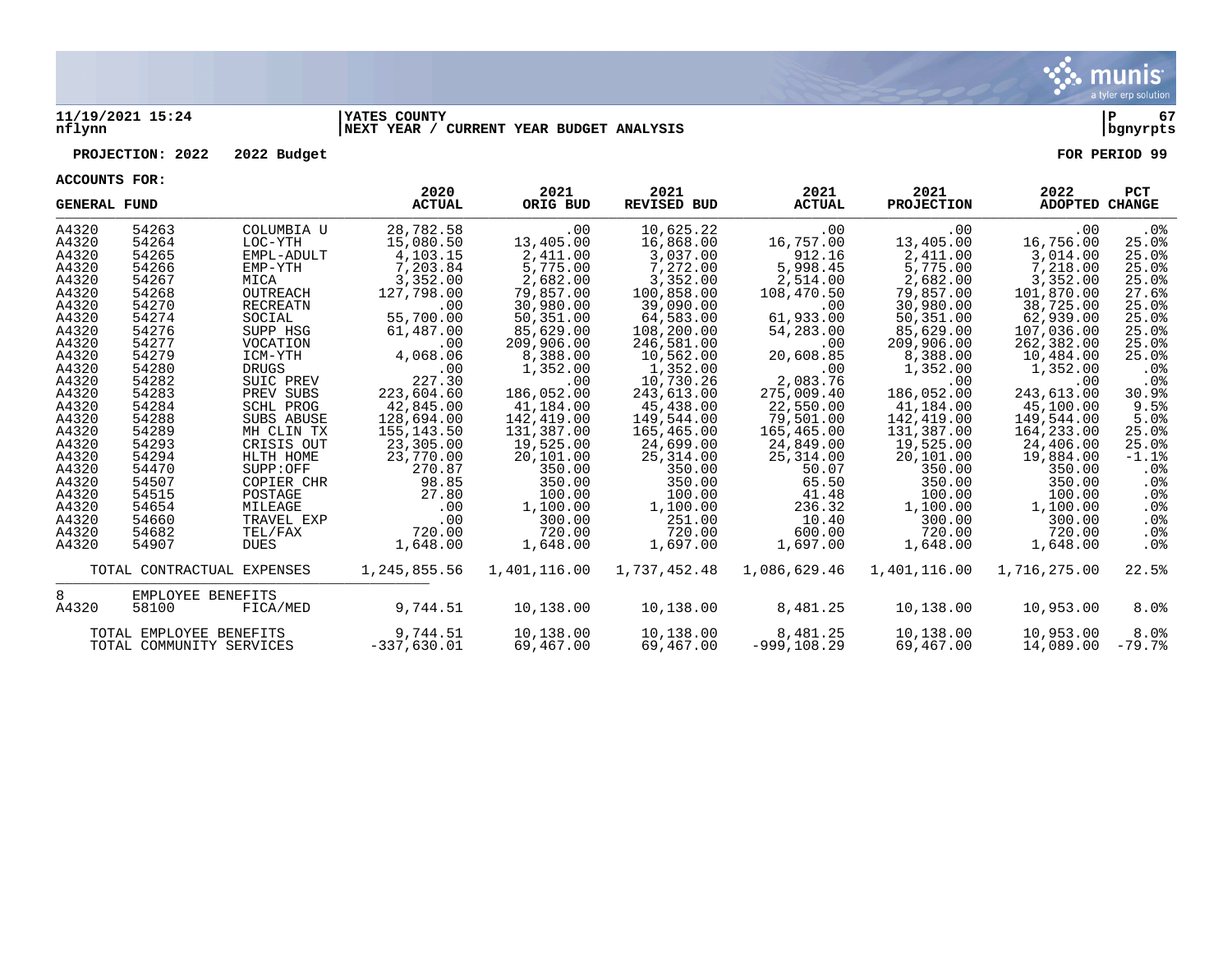|                                      |                                                            |                             |                              |                            |                       |                           | $\overline{\mathsf{m}$ unis'<br>a tyler erp solution |
|--------------------------------------|------------------------------------------------------------|-----------------------------|------------------------------|----------------------------|-----------------------|---------------------------|------------------------------------------------------|
| nflynn                               | 11/19/2021 15:24                                           | YATES COUNTY<br>NEXT YEAR / | CURRENT YEAR BUDGET ANALYSIS |                            |                       |                           | 68<br>P<br>  bgnyrpts                                |
|                                      | PROJECTION: 2022<br>2022 Budget                            |                             |                              |                            |                       |                           | FOR PERIOD 99                                        |
| ACCOUNTS FOR:<br><b>GENERAL FUND</b> |                                                            | 2020<br><b>ACTUAL</b>       | 2021<br>ORIG BUD             | 2021<br><b>REVISED BUD</b> | 2021<br><b>ACTUAL</b> | 2021<br><b>PROJECTION</b> | 2022<br>PCT<br><b>CHANGE</b><br>ADOPTED              |
| 4330                                 | CS SCHOOL BASED COUNSELOR                                  |                             |                              |                            |                       |                           |                                                      |
| 4<br>A4330                           | EXPENSES<br>CONTRACTUAL<br>54251<br>ARC                    | .00                         | 5,000.00                     | 5,000.00                   | .00                   | 5,000.00                  | $.00 - 100.0$                                        |
|                                      | TOTAL CONTRACTUAL EXPENSES<br>TOTAL CS SCHOOL BASED COUNSE | .00<br>.00                  | 5,000.00<br>5,000.00         | 5,000.00<br>5,000.00       | .00<br>.00            | 5,000.00<br>5,000.00      | $.00 - 100.0$<br>$.00 - 100.0$                       |

 $\bullet$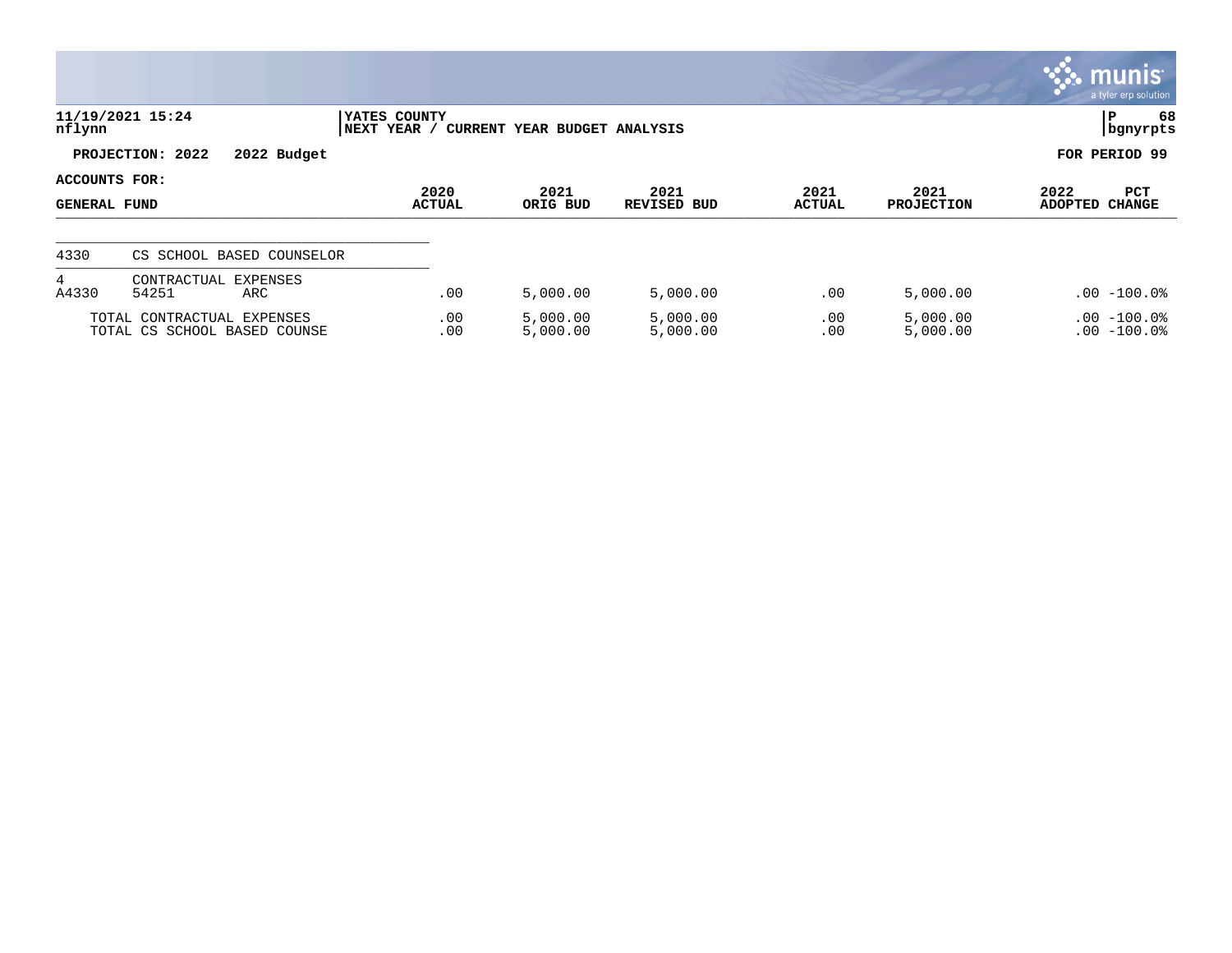|                                      |                                                |                             |                              |                            |                       |                           | $\overline{\mathsf{m}$ unis<br>a tyler erp solution |
|--------------------------------------|------------------------------------------------|-----------------------------|------------------------------|----------------------------|-----------------------|---------------------------|-----------------------------------------------------|
| nflynn                               | 11/19/2021 15:24                               | YATES COUNTY<br>NEXT YEAR / | CURRENT YEAR BUDGET ANALYSIS |                            |                       |                           | 69<br>$\mathbf P$<br>bgnyrpts                       |
|                                      | PROJECTION: 2022<br>2022 Budget                |                             |                              |                            |                       |                           | FOR PERIOD 99                                       |
| ACCOUNTS FOR:<br><b>GENERAL FUND</b> |                                                | 2020<br>ACTUAL              | 2021<br>ORIG BUD             | 2021<br><b>REVISED BUD</b> | 2021<br><b>ACTUAL</b> | 2021<br><b>PROJECTION</b> | 2022<br>PCT<br><b>CHANGE</b><br><b>ADOPTED</b>      |
| 4540                                 | AMBULANCE                                      |                             |                              |                            |                       |                           |                                                     |
| 4<br>A4540                           | CONTRACTUAL<br>EXPENSES<br>54219<br>MERCY FLGT | .00                         | 5,000.00                     | 5,000.00                   | .00                   | 5,000.00                  | $.00 - 100.0$                                       |
|                                      | TOTAL CONTRACTUAL EXPENSES<br>TOTAL AMBULANCE  | .00<br>.00                  | 5,000.00<br>5,000.00         | 5,000.00<br>5,000.00       | .00<br>.00            | 5,000.00<br>5,000.00      | $.00 - 100.0%$<br>$.00 - 100.0$                     |

and the state of the state of the state of the state of the state of the state of the state of the state of the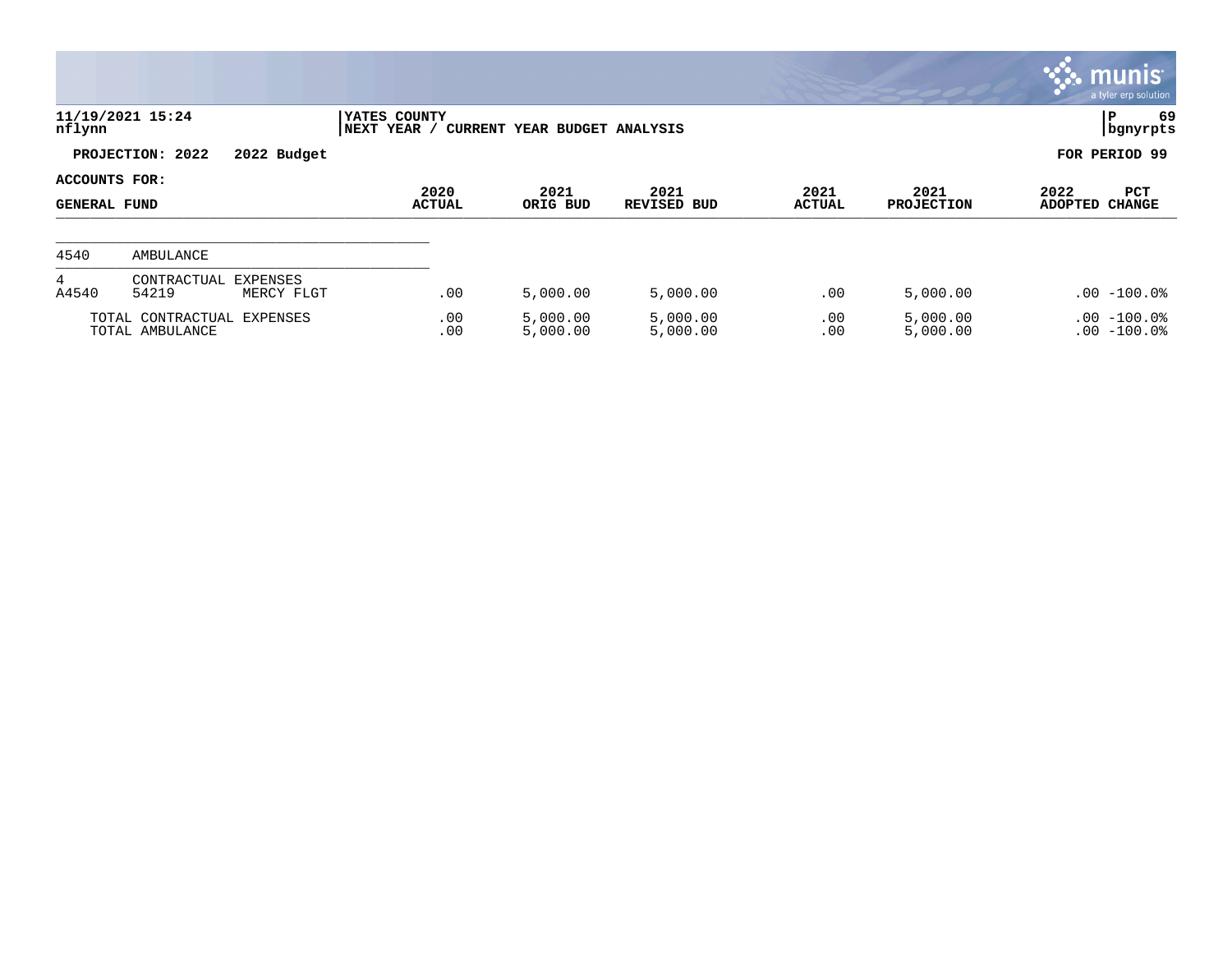|                                                                                                                                                                                                                                      |                                                                                                                                                                                                                                           |                                                                                                                                                                                                                                                                                                |                                                                                                                                                                                                                                                                                                                             |                                                                                                                                                                                                                                                                                                                 |                                                                                                                                                                                                                                                                                                                   |                                                                                                                                                                                                                                                                                                                   |                                                                                                                                                                                                                                                                                                                   |                                                                                                                                                                                                                                                                                                           | munis<br>a tyler erp solution                                                                                                                                                                                                          |
|--------------------------------------------------------------------------------------------------------------------------------------------------------------------------------------------------------------------------------------|-------------------------------------------------------------------------------------------------------------------------------------------------------------------------------------------------------------------------------------------|------------------------------------------------------------------------------------------------------------------------------------------------------------------------------------------------------------------------------------------------------------------------------------------------|-----------------------------------------------------------------------------------------------------------------------------------------------------------------------------------------------------------------------------------------------------------------------------------------------------------------------------|-----------------------------------------------------------------------------------------------------------------------------------------------------------------------------------------------------------------------------------------------------------------------------------------------------------------|-------------------------------------------------------------------------------------------------------------------------------------------------------------------------------------------------------------------------------------------------------------------------------------------------------------------|-------------------------------------------------------------------------------------------------------------------------------------------------------------------------------------------------------------------------------------------------------------------------------------------------------------------|-------------------------------------------------------------------------------------------------------------------------------------------------------------------------------------------------------------------------------------------------------------------------------------------------------------------|-----------------------------------------------------------------------------------------------------------------------------------------------------------------------------------------------------------------------------------------------------------------------------------------------------------|----------------------------------------------------------------------------------------------------------------------------------------------------------------------------------------------------------------------------------------|
| nflynn                                                                                                                                                                                                                               | 11/19/2021 15:24                                                                                                                                                                                                                          |                                                                                                                                                                                                                                                                                                | <b>YATES COUNTY</b><br> NEXT YEAR / CURRENT YEAR BUDGET ANALYSIS                                                                                                                                                                                                                                                            |                                                                                                                                                                                                                                                                                                                 |                                                                                                                                                                                                                                                                                                                   |                                                                                                                                                                                                                                                                                                                   |                                                                                                                                                                                                                                                                                                                   |                                                                                                                                                                                                                                                                                                           | ∣ P<br>70<br>  bgnyrpts                                                                                                                                                                                                                |
|                                                                                                                                                                                                                                      | PROJECTION: 2022                                                                                                                                                                                                                          | 2022 Budget                                                                                                                                                                                                                                                                                    |                                                                                                                                                                                                                                                                                                                             |                                                                                                                                                                                                                                                                                                                 |                                                                                                                                                                                                                                                                                                                   |                                                                                                                                                                                                                                                                                                                   |                                                                                                                                                                                                                                                                                                                   |                                                                                                                                                                                                                                                                                                           | FOR PERIOD 99                                                                                                                                                                                                                          |
| <b>ACCOUNTS FOR:</b>                                                                                                                                                                                                                 |                                                                                                                                                                                                                                           |                                                                                                                                                                                                                                                                                                |                                                                                                                                                                                                                                                                                                                             |                                                                                                                                                                                                                                                                                                                 |                                                                                                                                                                                                                                                                                                                   |                                                                                                                                                                                                                                                                                                                   |                                                                                                                                                                                                                                                                                                                   |                                                                                                                                                                                                                                                                                                           |                                                                                                                                                                                                                                        |
| <b>GENERAL FUND</b>                                                                                                                                                                                                                  |                                                                                                                                                                                                                                           |                                                                                                                                                                                                                                                                                                | 2020<br><b>ACTUAL</b>                                                                                                                                                                                                                                                                                                       | 2021<br>ORIG BUD                                                                                                                                                                                                                                                                                                | 2021<br><b>REVISED BUD</b>                                                                                                                                                                                                                                                                                        | 2021<br><b>ACTUAL</b>                                                                                                                                                                                                                                                                                             | 2021<br><b>PROJECTION</b>                                                                                                                                                                                                                                                                                         | 2022<br><b>ADOPTED CHANGE</b>                                                                                                                                                                                                                                                                             | PCT                                                                                                                                                                                                                                    |
| 6010                                                                                                                                                                                                                                 |                                                                                                                                                                                                                                           | SOC SERVCS ADMINISTRATION                                                                                                                                                                                                                                                                      |                                                                                                                                                                                                                                                                                                                             |                                                                                                                                                                                                                                                                                                                 |                                                                                                                                                                                                                                                                                                                   |                                                                                                                                                                                                                                                                                                                   |                                                                                                                                                                                                                                                                                                                   |                                                                                                                                                                                                                                                                                                           |                                                                                                                                                                                                                                        |
| 0<br>A6010<br>A6010<br>A6010<br>A6010<br>A6010<br>A6010<br>A6010<br>A6010<br>A6010<br>A6010                                                                                                                                          | <b>REVENUES</b><br>41810<br>41811<br>42701<br>43610<br>43654<br>43655<br>44610<br>44615<br>44689<br>44960                                                                                                                                 | REPAY ADM<br>INCENTIVES<br>PR YR RFND<br>SS ADM<br>CH CARE RE<br>DAY CARE<br>SS ADM<br>FFFS<br>OTHER SS<br>FEMA                                                                                                                                                                                | $-11, 525.04$<br>$-25, 196.53$<br>$-320.63$<br>$-712, 122.00$<br>$-30,000.00$<br>$-53, 554.00$<br>$-1,386,587.00$<br>$-559, 953.00$<br>.00<br>$-27,897.00$                                                                                                                                                                  | $-9,100.00$<br>$-10, 400.00$<br>.00<br>$-720,000.00$<br>$-24,000.00$<br>$-47, 200.00$<br>$-1, 200, 000.00$<br>$-375,000.00$<br>.00<br>.00                                                                                                                                                                       | $-9,100.00$<br>$-10, 400.00$<br>.00<br>$-760,000.00$<br>$-24,000.00$<br>$-47, 200.00$<br>$-1, 314, 414.00$<br>$-375,000.00$<br>$-45,000.00$<br>.00                                                                                                                                                                | $-7,109.68$<br>$-55, 311.42$<br>.00<br>$-616, 795.00$<br>$-7,500.00$<br>$-60, 558.00$<br>$-763, 134.71$<br>$-159, 448.00$<br>$-29, 362.00$<br>$-9, 299.00$                                                                                                                                                        | $-9,100.00$<br>$-10, 400.00$<br>$.00 \ \rm$<br>$-760,000.00$<br>$-24,000.00$<br>$-47, 200.00$<br>$-1, 250, 000.00$<br>$-375,000.00$<br>$.00 \,$<br>.00                                                                                                                                                            | $-10, 400.00$<br>$-12,000.00$<br>.00<br>$-426, 400.00$<br>$-30,000.00$<br>$-44,000.00$<br>$-1,330,000.00$<br>$-353,000.00$<br>.00<br>.00                                                                                                                                                                  | 14.3%<br>15.4%<br>.0 <sub>8</sub><br>$-40.8%$<br>25.0%<br>$-6.8%$<br>10.8%<br>$-5.9%$<br>.0%<br>.0 <sub>8</sub>                                                                                                                        |
|                                                                                                                                                                                                                                      | TOTAL REVENUES                                                                                                                                                                                                                            |                                                                                                                                                                                                                                                                                                |                                                                                                                                                                                                                                                                                                                             | $-2,807,155.20$ $-2,385,700.00$ $-2,585,114.00$ $-1,708,517.81$ $-2,475,700.00$ $-2,205,800.00$                                                                                                                                                                                                                 |                                                                                                                                                                                                                                                                                                                   |                                                                                                                                                                                                                                                                                                                   |                                                                                                                                                                                                                                                                                                                   |                                                                                                                                                                                                                                                                                                           | $-7.5%$                                                                                                                                                                                                                                |
| $\mathbf{1}$<br>A6010<br>A6010<br>A6010<br>A6010<br>A6010<br>A6010<br>A6010<br>A6010<br>A6010<br>A6010<br>A6010<br>A6010<br>A6010<br>A6010<br>A6010<br>A6010<br>A6010<br>A6010<br>A6010<br>A6010<br>A6010<br>A6010<br>A6010<br>A6010 | PERSONAL SERVICES<br>51052<br>51102<br>51125<br>51200<br>51201<br>51202<br>51203<br>51212<br>51213<br>51247<br>51270<br>51271<br>51301<br>51351<br>51352<br>51353<br>51354<br>51355<br>51356<br>51357<br>51359<br>51360<br>51361<br>51362 | COMMISS-DS<br>DIR SERV<br>DIR INC MA<br>ACCT CL TY<br>ACT<br>ACT<br>ACT<br>FISC ADM<br>FISC ADM<br>REC/TYPIST<br>SR ACT<br>SR ACT<br>E&T SUPERV<br>SENIOR CW<br>CASE WORK<br>CASE WORK<br>CASE WORK<br>CASE WORK<br>CASE WORK<br>CASE WORK<br>CASE WORK<br>CASE WORK<br>CASE WORK<br>CASE WORK | 72,024.00<br>62,710.00<br>62,710.00<br>33,757.93<br>36, 276.52<br>26, 190.96<br>34,663.40<br>36,409.48<br>36, 261.12<br>35,792.41<br>35, 259.84<br>29,889.26<br>56,882.24<br>56,505.60<br>53,932.00<br>49,738.55<br>48,815.70<br>39,867.49<br>51,885.75<br>53, 204.39<br>53, 204. 38<br>49,895.39<br>31,083.53<br>49,760.99 | 73,465.00<br>63,965.00<br>63,965.00<br>34,810.00<br>37, 217.00<br>34,389.00<br>35,798.00<br>43,220.00<br>.00<br>36,595.00<br>36,665.00<br>38,861.00<br>58,611.00<br>57,423.00<br>55,085.00<br>51,741.00<br>50,808.00<br>50,359.00<br>53,847.00<br>54,061.00<br>54,061.00<br>51,903.00<br>49,366.00<br>51,764.00 | 73,465.00<br>63,965.00<br>63,965.00<br>34,810.00<br>37, 217.00<br>34,389.00<br>35,798.00<br>.00<br>43, 220.00<br>36, 595.00<br>36,665.00<br>38,861.00<br>58,611.00<br>57,423.00<br>55,085.00<br>51,741.00<br>50,808.00<br>50,359.00<br>53,847.00<br>54,061.00<br>54,061.00<br>47,453.00<br>49,046.00<br>51,764.00 | 63,613.27<br>55, 387.45<br>55,387.42<br>28,607.80<br>32, 151.57<br>25,624.28<br>30,980.64<br>.00<br>34, 257.67<br>31,687.52<br>31,644.12<br>33,649.18<br>49,403.20<br>49,722.33<br>47,697.38<br>44,799.60<br>43,852.53<br>43,564.67<br>46,597.26<br>46,811.41<br>46,811.43<br>37,955.89<br>40,487.54<br>44,818.14 | 73,465.00<br>63,965.00<br>63,965.00<br>34,810.00<br>37, 217.00<br>34,389.00<br>35,798.00<br>.00<br>43, 220.00<br>36, 595.00<br>36,665.00<br>38,861.00<br>58,611.00<br>57,423.00<br>55,085.00<br>51,741.00<br>50,808.00<br>50,359.00<br>53,847.00<br>54,061.00<br>54,061.00<br>51,903.00<br>49,366.00<br>51,764.00 | 74,935.00<br>65,245.00<br>65, 245.00<br>33, 416.00<br>37,711.00<br>33,416.00<br>35,782.00<br>44,062.00<br>36,455.00<br>37,309.00<br>38,712.00<br>58,386.00<br>57,507.00<br>54,873.00<br>52,744.00<br>51,797.00<br>51,353.00<br>53,854.00<br>53,972.00<br>53,854.00<br>49,855.00<br>53,636.00<br>52,762.00 | 2.0%<br>2.0%<br>2.0%<br>$-4.0%$<br>1.3%<br>$-2.8%$<br>.0%<br>$.00 - 100.0$<br>.0 <sub>8</sub><br>$-.4%$<br>1.8%<br>$-4%$<br>$-4%$<br>.1%<br>$- .4%$<br>1.9%<br>$1.9%$<br>$2.0%$<br>.0%<br>$-0.2%$<br>$-.4%$<br>$-3.9%$<br>8.6%<br>1.9% |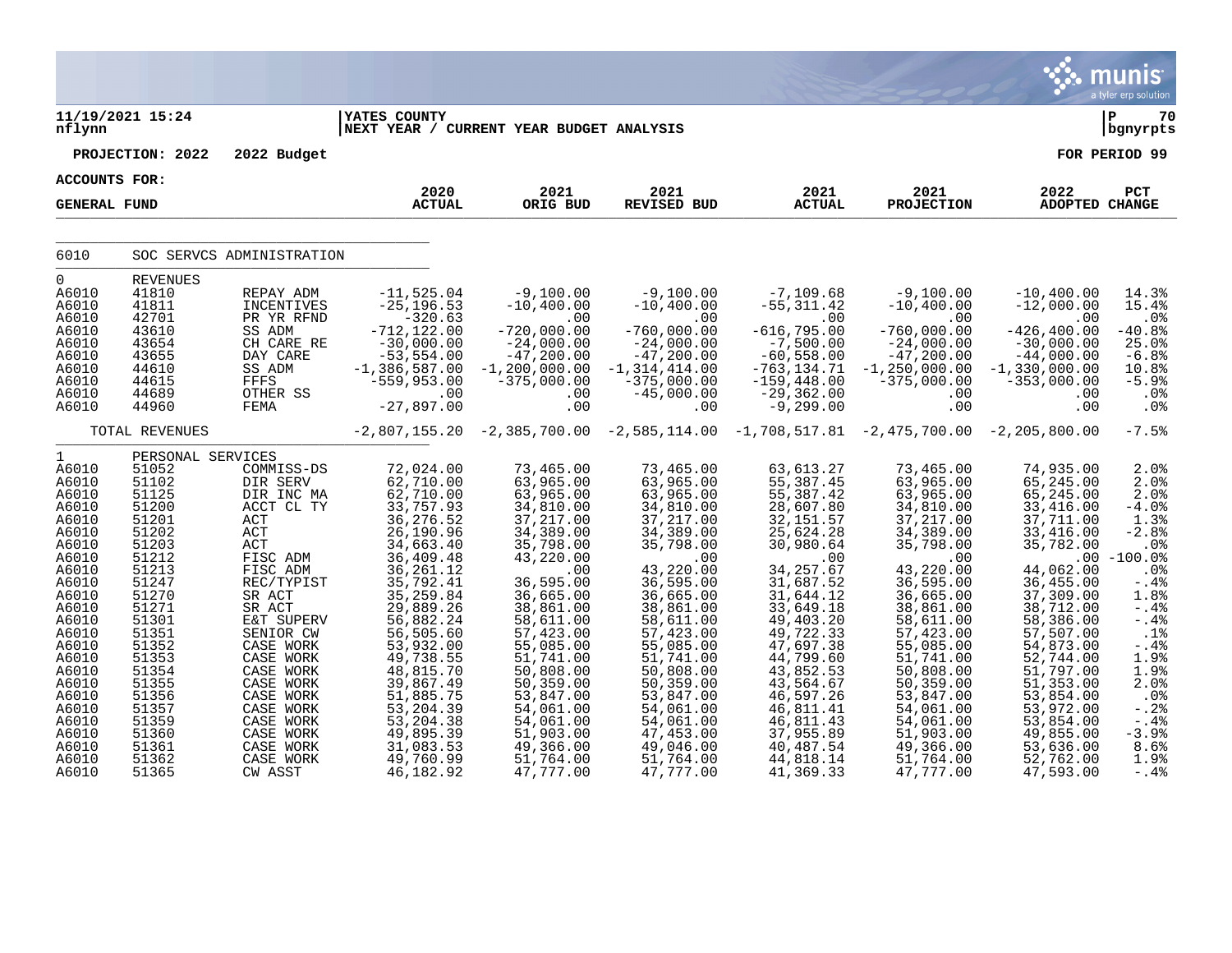

### **11/19/2021 15:24 |YATES COUNTY |P 71 nflynn |NEXT YEAR / CURRENT YEAR BUDGET ANALYSIS |bgnyrpts**

### **PROJECTION: 2022 2022 Budget FOR PERIOD 99**

| <b>GENERAL FUND</b>     |                      |                          | 2020<br><b>ACTUAL</b>  | 2021<br>ORIG BUD       | 2021<br>REVISED BUD    | 2021<br><b>ACTUAL</b>    | 2021<br><b>PROJECTION</b> | 2022<br><b>ADOPTED CHANGE</b> | PCT             |
|-------------------------|----------------------|--------------------------|------------------------|------------------------|------------------------|--------------------------|---------------------------|-------------------------------|-----------------|
| A6010<br>A6010          | 51370<br>51371       | PR SW EXAM<br>PR SW EXAM | 45,043.04<br>47,940.76 | 45,767.00<br>48,708.00 | 45,767.00<br>48,708.00 | 39,629.18<br>42, 176. 13 | 45,767.00<br>48,708.00    | 46,298.00<br>48,522.00        | 1.2%<br>$-0.4%$ |
| A6010                   | 51372                | SW EXAM                  | 35, 133. 34            | 36,535.00              | 36, 535.00             | 31,592.56                | 36, 535.00                | 37,208.00                     | 1.8%            |
| A6010                   | 51375                | CASE SUPRV               | 58,651.36              | 59,597.00              | 59,597.00              | 51,604.85                | 59,597.00                 | 60,212.00                     | 1.0%            |
| A6010                   | 51376                | CASE SUPRV               | 58,651.35              | 59,597.00              | 59,597.00              | 51,604.85                | 59,597.00                 | 59,848.00                     | .4%             |
| A6010                   | 51381                | <b>PSW EXAMIN</b>        | 45,043.04              | 46,589.00              | 46,589.00              | 40, 311.46               | 46,589.00                 | 46,629.00                     | .1%             |
| A6010                   | 51385                | SR SUPP IN               | 46,070.08              | 46,808.00              | 46,808.00              | 40,530.89                | 46,808.00                 | 46,629.00                     | $-.4%$          |
| A6010                   | 51389                | SW EXAM                  | .00                    | .00                    | 25,150.00              | 20,359.36                | .00                       | .00                           | $.0\%$          |
| A6010                   | 51390                | SW EXAM                  | 32,906.28              | 36,621.00              | 36,621.00              | 30,061.34                | 36,621.00                 | 37, 274.00                    | 1.8%            |
| A6010                   | 51391                | SW EXAM                  | 35,647.94              | 37,062.00              | 37,062.00              | 32,049.83                | 37,062.00                 | 37,627.00                     | 1.5%            |
| A6010                   | 51392                | SW EXAM                  | 36,595.45              | 35,664.00              | 35,664.00              | 30,940.50                | 35,664.00                 | 36,517.00                     | 2.4%            |
| A6010                   | 51393                | SW EXAM                  | 38,518.73              | 39,866.00              | 39,866.00              | 34,519.25                | 39,866.00                 | 39,713.00                     | $-.4%$          |
| A6010                   | 51394                | SW EXAM                  | 36,464.15              | 37,770.00              | 37,770.00              | 32,675.59                | 37,770.00                 | 38,426.00                     | 1.7%            |
| A6010                   | 51395                | SW EXAM                  | 35,570.93              | 36,983.00              | 36,983.00              | 31,969.33                | 36,983.00                 | 37,564.00                     | 1.6%            |
| A6010                   | 51396                | SW EXAM                  | 36,569.44              | 37,853.00              | 37,853.00              | 27,058.22                | 37,853.00                 | 36,179.00                     | $-4.4%$         |
| A6010                   | 51397                | SWE                      | 35, 367.65             | 36,775.00              | 36,775.00              | 31,755.67                | 36,775.00                 | 37,397.00                     | 1.7%            |
| A6010                   | 51398                | SWE                      | 39,829.52              | 40,779.00              | 40,779.00              | 35, 310.24               | 40,779.00                 | 40,623.00                     | $-0.4%$         |
| A6010                   | 51399                | SW EXAM                  | 36, 574.43             | 37,858.00              | 37,858.00              | 32,763.84                | 37,858.00                 | 38,544.00                     | 1.8%            |
| A6010                   | 51405                | STAFF DEV                | 58,651.34              | 59,597.00              | 59,597.00              | 51,604.86                | 59,597.00                 | 59,369.00                     | $-0.4%$         |
| A6010                   | 51410                | SUPP INV                 | 40,329.70              | 40,980.00              | 40,980.00              | 35,484.26                | 40,980.00                 | 40,823.00                     | $-.4%$          |
| A6010<br>A6010          | 51411<br>51500       | SUPP INV<br>CB CSEA      | 39, 339. 33<br>217.37  | 39,975.00<br>200.00    | 39,975.00<br>520.00    | 34,614.16<br>216.69      | 39,975.00<br>200.00       | 39,822.00<br>200.00           | $-.4%$<br>.0%   |
| A6010                   | 51502                | HOLIDAY OT               | 558.31                 | 400.00                 | 400.00                 | 61.16                    | 400.00                    | 400.00                        | .0%             |
| A6010                   | 51504                | ON CALL                  | 6,097.32               | 6,500.00               | 6,500.00               | 5,224.37                 | 6,500.00                  | 6,000.00                      | $-7.7%$         |
| A6010                   | 51505                | OVERTIME                 | 2,118.26               | 7,500.00               | 7,500.00               | 3,824.00                 | 7,500.00                  | 6,000.00                      | $-20.0%$        |
| A6010                   | 51506                | PHONE WORK               | 11,574.00              | 12,000.00              | 12,000.00              | 9,468.00                 | 12,000.00                 | 10,000.00                     | $-16.7%$        |
| A6010                   | 51508                | 35-40 HRS                | 15,992.64              | 35,000.00              | 34,853.40              | 26,427.44                | 35,000.00                 | 30,000.00                     | $-14.3%$        |
| A6010                   | 51509                | COMP CSEA                | 1,108.41               | .00                    | 146.60                 | 146.60                   | .00                       | .00                           | $.0\%$          |
| A6010                   | 51520                | INS BO                   | 14,120.52              | 10,787.00              | 15,237.00              | 13,540.82                | 10,787.00                 | 13,957.00                     | 29.4%           |
| A6010                   | 51645                | DSS ATTY                 | 69,380.65              | 72,539.00              | 72,539.00              | 62,811.61                | 72,539.00                 | 73,990.00                     | 2.0%            |
| A6010                   | 51661                | COMP NONUN               | 28.62                  | .00                    | .00                    | .00                      | $.00 \,$                  | .00                           | $.0\%$          |
| TOTAL PERSONAL SERVICES |                      |                          | 2,102,997.81           | 2,192,066.00           | 2, 217, 216.00         | 1,887,218.69             | 2,192,066.00              | 2,200,245.00                  | .4%             |
| $\overline{2}$          | EOUIPMENT            |                          |                        |                        |                        |                          |                           |                               |                 |
| A6010                   | 52115                | COMP HRDWR               | 16,603.40              | 5,000.00               | 5,000.00               | 538.48                   | 5,000.00                  | 5,000.00                      | .0%             |
| A6010                   | 52180                | VEHICLE                  | 15,169.84              | .00                    | .00                    | .00                      | .00                       | .00                           | .0%             |
| TOTAL EOUIPMENT         |                      |                          | 31,773.24              | 5,000.00               | 5,000.00               | 538.48                   | 5,000.00                  | 5,000.00                      | .0%             |
| $4\overline{ }$         | CONTRACTUAL EXPENSES |                          |                        |                        |                        |                          |                           |                               |                 |
| A6010                   | 54004                | ATTY FEES                | 16,940.09              | 3,500.00               | 6,000.00               | 5,494.62                 | 3,500.00                  | 5,000.00                      | 42.9%           |
| A6010                   | 54005                | <b>AUDIT FEES</b>        | 6,683.60<br>5,994.30   | 6,823.00               | 6,823.00               | 6,750.20<br>5,994.30     | 6,823.00                  | 6,823.00                      | $.0\%$          |
| A6010                   | 54015                | COST ALLOC               |                        | 5,995.00               | 5,995.00               |                          | 5,995.00                  | 5,995.00                      | .0%             |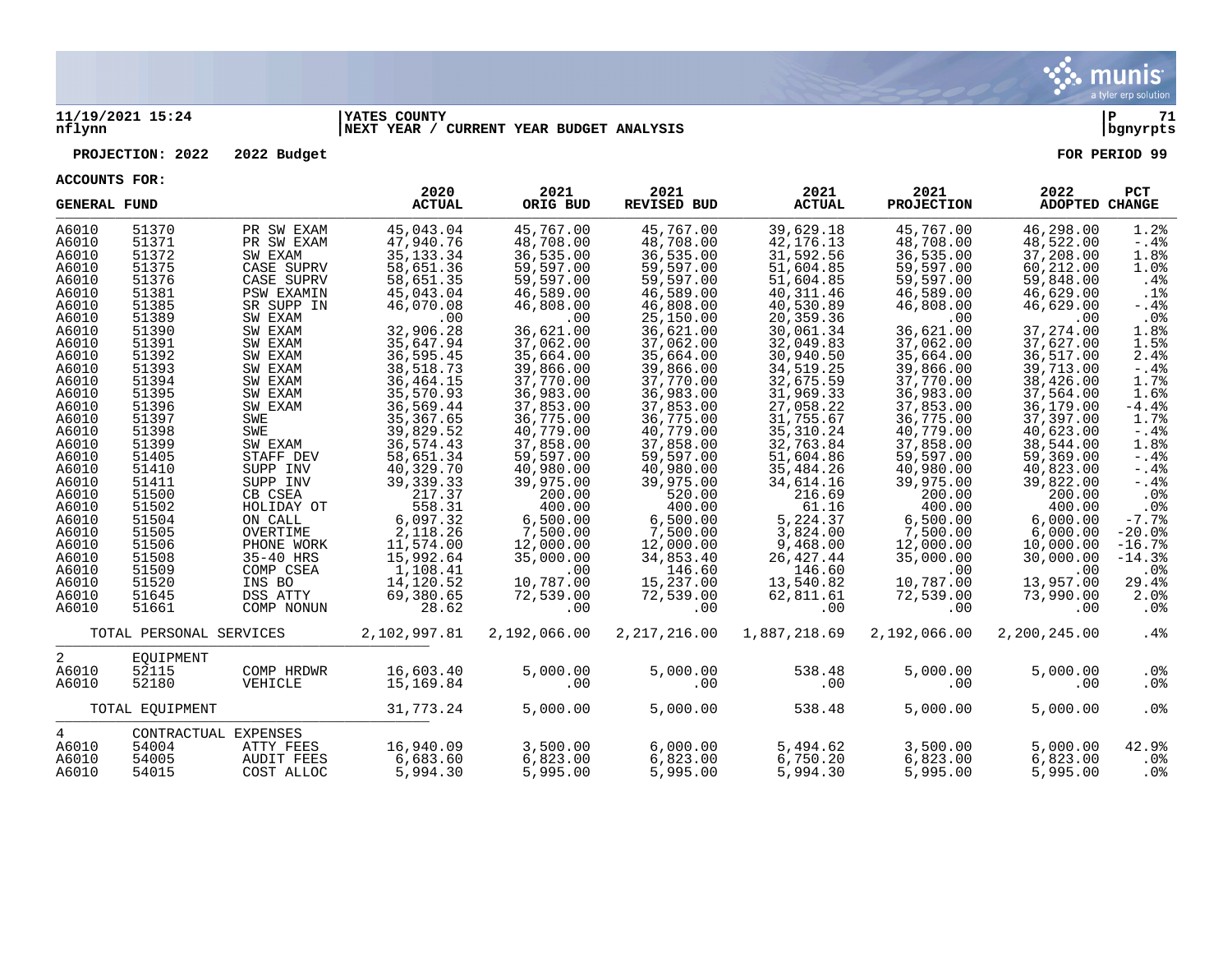

### **11/19/2021 15:24 |YATES COUNTY |P 72 nflynn |NEXT YEAR / CURRENT YEAR BUDGET ANALYSIS |bgnyrpts**

### **PROJECTION: 2022 2022 Budget FOR PERIOD 99**

| <b>GENERAL FUND</b>          |                   |            | 2020<br><b>ACTUAL</b> | 2021<br>ORIG BUD | 2021<br><b>REVISED BUD</b> | 2021<br><b>ACTUAL</b> | 2021<br><b>PROJECTION</b> | 2022<br><b>ADOPTED CHANGE</b> | <b>PCT</b>      |
|------------------------------|-------------------|------------|-----------------------|------------------|----------------------------|-----------------------|---------------------------|-------------------------------|-----------------|
| A6010                        | 54021             | SUBSTANCE  | 770.00                | 400.00           | 1,600.00                   | 1,320.00              | 400.00                    | 1,000.00                      | 150.0%          |
| A6010                        | 54027             | MISC CONTR | 80,198.33             | 40,000.00        | 115,000.00                 | 67,021.30             | 40,000.00                 | 40,000.00                     | .0%             |
| A6010                        | 54048             | WD CONTR   | 11,767.64             | 13,600.00        | 13,600.00                  | 9,311.83              | 13,600.00                 | 13,900.00                     | 2.2%            |
| A6010                        | 54052             | BLOOD TEST | 605.00                | 1,800.00         | 1,800.00                   | 910.00                | 1,800.00                  | 1,800.00                      | .0%             |
| A6010                        | 54065             | FAM COUNCL | 45,833.00             | .00              | 50,000.00                  | .00                   | 50,000.00                 | $.00 \,$                      | .0%             |
| A6010                        | 54079             | COMP TECH  | 36,025.04             | 36,165.00        | 36,165.00                  | 24,933.04             | 36,165.00                 | 34,218.00                     | $-5.4%$         |
| A6010                        | 54135             | N CUST EMP | 2,120.00              | .00              | 26,173.00                  | 3,350.03              | .00                       | .00                           | $.0\%$          |
| A6010                        | 54152             | CONFERENCE | 567.00                | 4,000.00         | 4,000.00                   | 2,100.00              | 4,000.00                  | 4,000.00                      | .0%             |
| A6010                        | 54156             | TRAINING   | 700.00                | 250.00           | 2,500.00                   | 2,500.00              | 250.00                    | 250.00                        | .0%             |
| A6010                        | 54299             | EMPL PROJ  | 106,246.88            | 121,118.00       | 121,118.00                 | 72,249.70             | 121,118.00                | 122,265.00                    | .9%             |
| A6010                        | 54301             | LOC CHRGBK | 14,228.00             | 22,000.00        | 22,000.00                  | 15,442.00             | 22,000.00                 | 22,000.00                     | .0%             |
| A6010                        | 54309             | HEAP ADM   | 44,494.50             | 53,950.00        | 28,800.00                  | 9,798.31              | 53,950.00                 | 13,000.00                     | $-75.9%$        |
| A6010                        | 54313             | DOM VIOL   | 4,750.00              | 4,750.00         | 4,750.00                   | 4,750.00              | 4,750.00                  | 4,750.00                      | .0%             |
| A6010                        | 54320             | EMERG EXP  | 37,198.00             | .00              | .00                        | .00                   | .00                       | .00                           | .0%             |
| A6010                        | 54321             | SAFE HARBR | 21,585.40             | 25,000.00        | 25,570.00                  | 19,386.15             | 25,000.00                 | 25,000.00                     | .0%             |
| A6010                        | 54322             | CLIENT EXP | 1,026.85              | 2,500.00         | 2,500.00                   | 2,433.68              | 2,500.00                  | 2,500.00                      | .0%             |
| A6010                        | 54329             | PUB HLTH   | 31, 121.48            | 25,000.00        | 25,000.00                  | 11,039.30             | 25,000.00                 | 25,000.00                     | $.0\%$          |
| A6010                        | 54337             | LIFE SKILL | 33,724.96             | 33,878.00        | 33,878.00                  | 19,362.08             | 33,878.00                 | 34,871.00                     | 2.9%            |
| A6010                        | 54381             | SUMM YTH E | 51,075.38             | 62,000.00        | 69,671.00                  | 63,096.69             | 62,000.00                 |                               | $.00 - 100.0%$  |
| A6010                        | 54384             | CHLD REGIS | 28,480.92             | 28,502.00        | 28,502.00                  | 13,047.21             | 28,502.00                 | 28,502.00                     | $.0\%$          |
| A6010                        | 54387             | EXPL YOUTH | 41,649.17             | .00              | 40,000.00                  | 19,090.44             | 40,000.00                 | .00                           | .0%             |
| A6010                        | 54457             | SUPP:COMP  | 405.75                | 500.00           | 500.00                     | 206.93                | 500.00                    | 500.00                        | .0%             |
| A6010                        | 54470             | SUPP:OFF   | 10,522.18             | 15,000.00        | 15,000.00                  | 7,231.22              | 15,000.00                 | 15,000.00                     | .0%             |
| A6010                        | 54507             | COPIER CHR | 3,219.15              | 5,200.00         | 5,200.00                   | 2,778.54              | 5,200.00                  | 5,200.00                      | .0%             |
| A6010                        | 54515             | POSTAGE    | 11,731.60             | 9,500.00         | 12,200.00                  | 9,799.32              | 9,500.00                  | 11,000.00                     | 15.8%           |
| A6010                        | 54516             | PRINTING   | 1,531.61              | 2,000.00         | 2,000.00                   | 1,232.67              | 2,000.00                  | 2,000.00                      | .0 <sub>8</sub> |
| A6010                        | 54654             | MILEAGE    | 6,763.81              | 30,000.00        | 23,759.00                  | 5,351.36              | 30,000.00                 | 20,000.00                     | $-33.3%$        |
| A6010                        | 54660             | TRAVEL EXP | 2,461.17              | 8,000.00         | 5,300.00                   | 48.11                 | 8,000.00                  | 8,000.00                      | $.0\%$          |
| A6010                        | 54676             | UTIL: CELL | 5,463.74              | 8,000.00         | 8,000.00                   | 5,524.64              | 8,000.00                  | 8,000.00                      | .0%             |
| A6010                        | 54682             | TEL/FAX    | 13,900.00             | 13,920.00        | 13,920.00                  | 10,600.00             | 13,920.00                 | 13,920.00                     | .0%             |
| A6010                        | 54721             | FRAUD ACT  | 56,627.00             | 57,305.00        | 57,305.00                  | 25, 233.88            | 57,305.00                 | 50,405.00                     | $-12.0%$        |
| A6010                        | 54907             | DUES       | 1,703.00              | 1,775.00         | 1,775.00                   | 1,768.00              | 1,775.00                  | 1,815.00                      | 2.3%            |
| A6010                        | 54916             | PUBLICATN  | 292.12                | 250.00           | 541.00                     | 540.10                | 250.00                    | 500.00                        | 100.0%          |
| TOTAL CONTRACTUAL EXPENSES   |                   | 738,406.67 | 642,681.00            | 816,945.00       | 449,695.65                 | 732,681.00            | $527, 214.00 -18.0$       |                               |                 |
| 8                            | EMPLOYEE BENEFITS |            |                       |                  |                            |                       |                           |                               |                 |
| A6010                        | 58100             | FICA/MED   | 153,377.47            | 161,002.00       | 161,002.00                 | 136,998.95            | 161,002.00                | 161,552.00                    | $.3\%$          |
| A6010                        | 58303             | INS-CSEA   | 273, 193.52           | 313,160.00       | 313,160.00                 | 263,168.86            | 313,160.00                | 322,744.00                    | 3.1%            |
| A6010                        | 58305             | INS-NON UN | 69,474.48             | 71,858.00        | 71,858.00                  | 59,770.15             | 71,858.00                 | 68,464.00                     | $-4.7%$         |
| TOTAL EMPLOYEE BENEFITS      |                   |            | 496,045.47            | 546,020.00       | 546,020.00                 | 459,937.96            | 546,020.00                | 552,760.00                    | 1.2%            |
| TOTAL SOC SERVCS ADMINISTRAT |                   |            | 562,067.99            | 1,000,067.00     | 1,000,067.00               | 1,088,872.97          | 1,000,067.00              | 1,079,419.00                  | 7.9%            |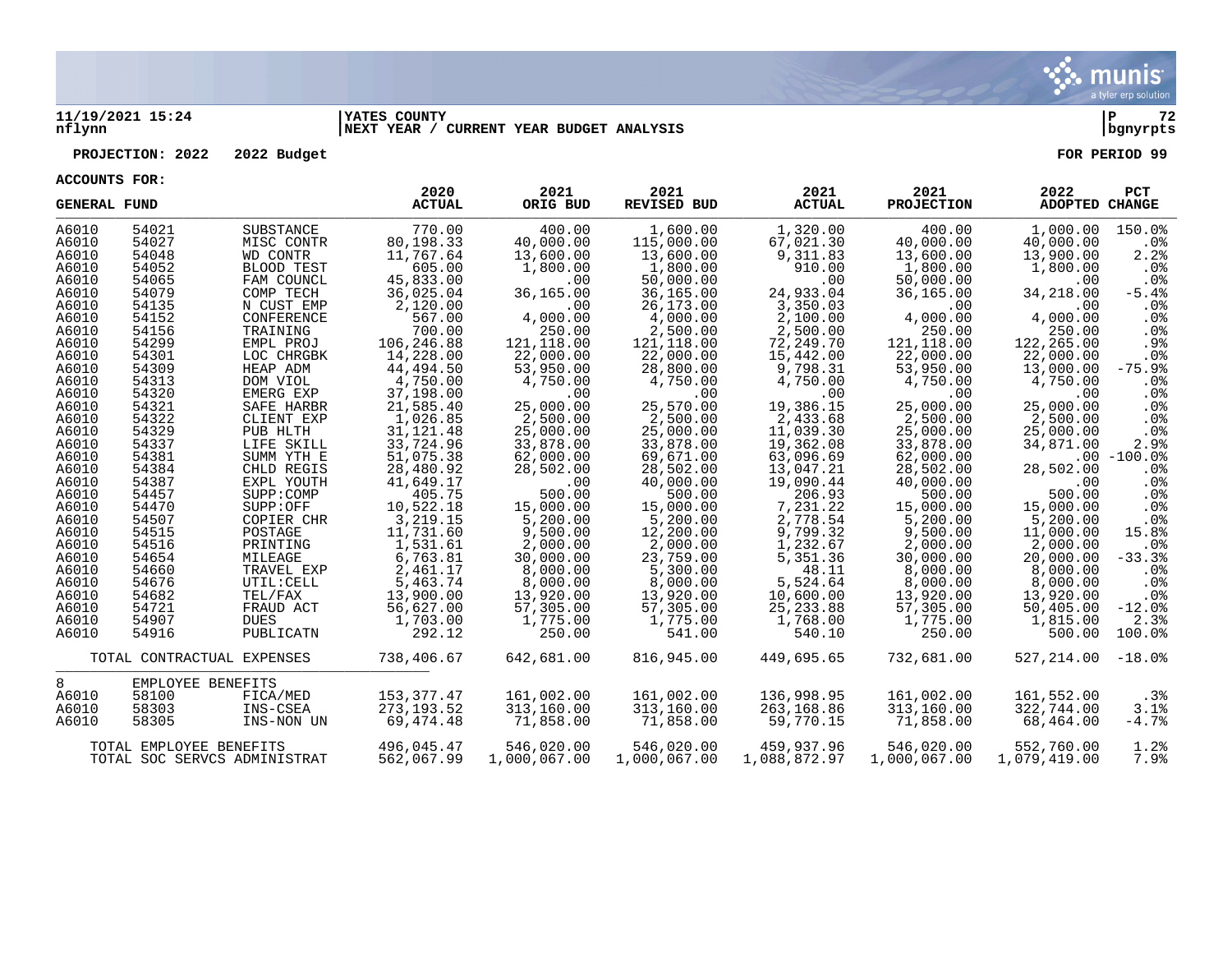|                                      |                                     |                             |                               |                              |                            |                             |                           |                        | <u>ુરું. munis i</u><br>a tyler erp solution |  |
|--------------------------------------|-------------------------------------|-----------------------------|-------------------------------|------------------------------|----------------------------|-----------------------------|---------------------------|------------------------|----------------------------------------------|--|
| nflynn                               | 11/19/2021 15:24                    |                             | YATES COUNTY<br>NEXT YEAR /   | CURRENT YEAR BUDGET ANALYSIS |                            |                             |                           | 73<br>P<br>bgnyrpts    |                                              |  |
|                                      | PROJECTION: 2022                    | 2022 Budget                 |                               |                              |                            |                             |                           |                        | FOR PERIOD 99                                |  |
| ACCOUNTS FOR:<br><b>GENERAL FUND</b> |                                     |                             | 2020<br><b>ACTUAL</b>         | 2021<br>ORIG BUD             | 2021<br><b>REVISED BUD</b> | 2021<br><b>ACTUAL</b>       | 2021<br><b>PROJECTION</b> | 2022<br><b>ADOPTED</b> | PCT<br><b>CHANGE</b>                         |  |
| 6055                                 | DAY CARE                            |                             |                               |                              |                            |                             |                           |                        |                                              |  |
| $\mathbf{0}$<br>A6055<br>A6055       | REVENUES<br>41855<br>43655          | REPAY-DC<br>DAY CARE        | $-1,453.46$<br>$-123, 413.00$ | .00<br>$-160,000.00$         | .00<br>$-160,000.00$       | $-2,101.38$<br>$-98,663.00$ | .00<br>$-160,000.00$      | .00<br>$-200,000.00$   | $.0\%$<br>25.0%                              |  |
|                                      | TOTAL REVENUES                      |                             | $-124,866.46$                 | $-160,000.00$                | $-160,000.00$              | $-100, 764.38$              | $-160,000.00$             | $-200,000.00$          | 25.0%                                        |  |
| $4\overline{ }$<br>A6055             | CONTRACTUAL<br>54303                | <b>EXPENSES</b><br>DAY CARE | 135,667.93                    | 200,000.00                   | 200,000.00                 | 126,792.91                  | 200,000.00                | 200,000.00             | .0%                                          |  |
|                                      | TOTAL CONTRACTUAL<br>TOTAL DAY CARE | EXPENSES                    | 135,667.93<br>10,801.47       | 200,000.00<br>40,000.00      | 200,000.00<br>40,000.00    | 126,792.91<br>26,028.53     | 200,000.00<br>40,000.00   | 200,000.00             | $.0\%$<br>$.00 - 100.0$                      |  |

and the second contract of the second contract of the second contract of the second contract of the second contract of the second contract of the second contract of the second contract of the second contract of the second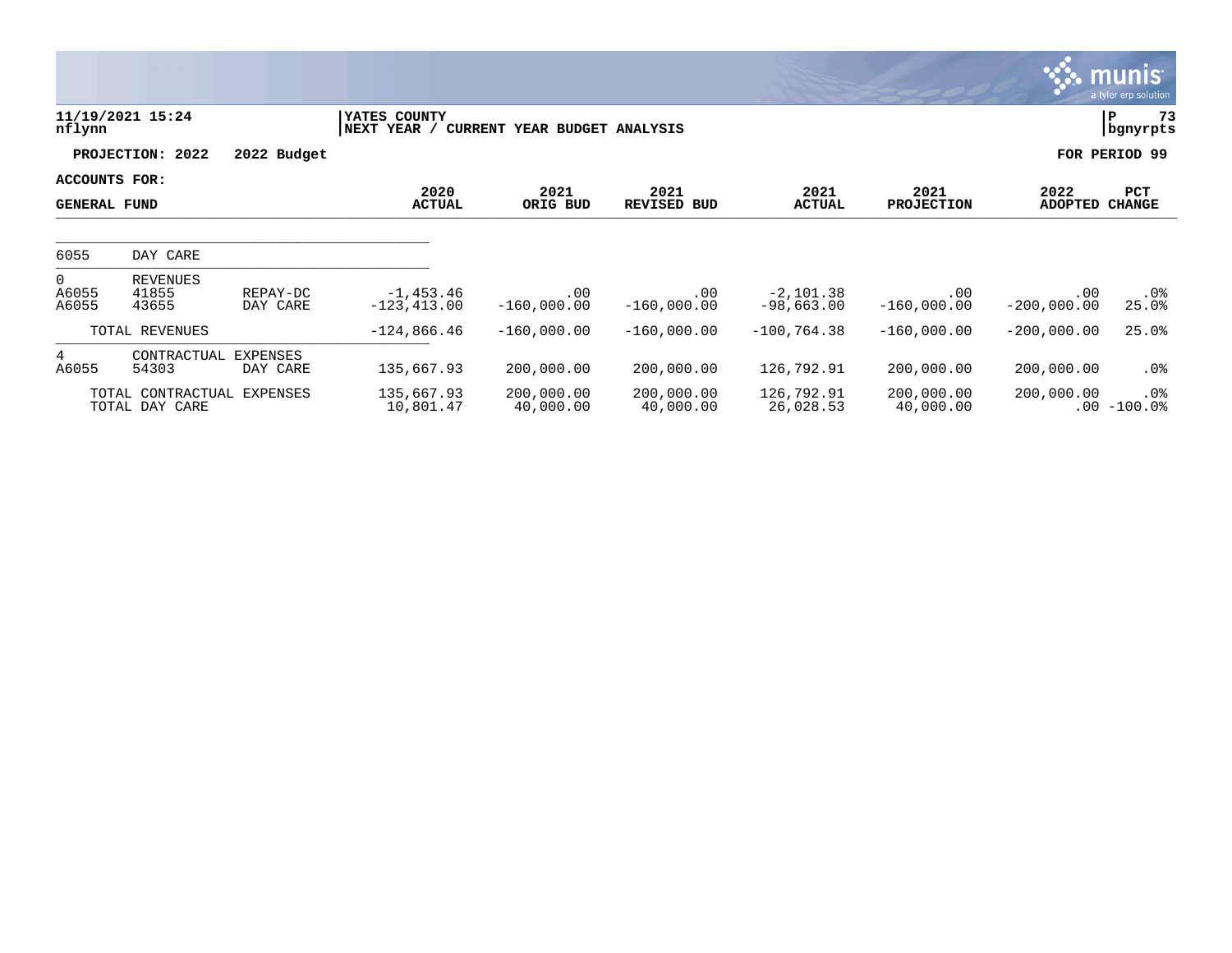|                                      |                                        |                                                   |                                |                                  |                                  |                               |                                  |                                  | <b>MUNIS</b><br>a tyler erp solution |
|--------------------------------------|----------------------------------------|---------------------------------------------------|--------------------------------|----------------------------------|----------------------------------|-------------------------------|----------------------------------|----------------------------------|--------------------------------------|
| nflynn                               | 11/19/2021 15:24                       |                                                   | YATES COUNTY<br>NEXT<br>YEAR / | CURRENT YEAR BUDGET ANALYSIS     |                                  |                               |                                  |                                  | ΙP<br>74<br>bgnyrpts                 |
|                                      | 2022<br>PROJECTION:                    | 2022 Budget                                       |                                |                                  |                                  |                               |                                  |                                  | FOR PERIOD 99                        |
| ACCOUNTS FOR:<br><b>GENERAL FUND</b> |                                        |                                                   | 2020<br><b>ACTUAL</b>          | 2021<br>ORIG BUD                 | 2021<br><b>REVISED BUD</b>       | 2021<br><b>ACTUAL</b>         | 2021<br><b>PROJECTION</b>        | 2022<br><b>ADOPTED</b>           | <b>PCT</b><br><b>CHANGE</b>          |
| 6070                                 |                                        | SERVICES FOR RECIPIENTS                           |                                |                                  |                                  |                               |                                  |                                  |                                      |
| $\overline{0}$<br>A6070<br>A6070     | <b>REVENUES</b><br>41870<br>44670      | REPAY RECI<br>RECIPIENT                           | $-1,466.75$<br>$-132, 467.00$  | .00<br>$-85,000.00$              | .00<br>$-85,000.00$              | .00<br>$-33, 467.00$          | .00<br>$-85,000.00$              | .00<br>$-135,000.00$             | $.0\%$<br>58.8%                      |
|                                      | TOTAL REVENUES                         |                                                   | $-133,933.75$                  | $-85,000.00$                     | $-85,000.00$                     | $-33,467.00$                  | $-85,000.00$                     | $-135,000.00$                    | 58.8%                                |
| 4<br>A6070<br>A6070<br>A6070         | CONTRACTUAL<br>54302<br>54303<br>54304 | <b>EXPENSES</b><br>COUNSEL<br>DAY CARE<br>FAM AID | 52,984.64<br>.00<br>85,673.22  | 55,000.00<br>200.00<br>80,000.00 | 55,000.00<br>200.00<br>80,000.00 | 52,512.65<br>.00<br>53,304.90 | 55,000.00<br>200.00<br>80,000.00 | 55,000.00<br>200.00<br>80,000.00 | .0%<br>.0%<br>.0%                    |
|                                      | TOTAL CONTRACTUAL EXPENSES             | TOTAL SERVICES FOR RECIPIENT                      | 138,657.86<br>4,724.11         | 135,200.00<br>50,200.00          | 135,200.00<br>50,200.00          | 105,817.55<br>72,350.55       | 135,200.00<br>50,200.00          | 135,200.00<br>200.00             | .0%<br>$-99.6%$                      |

 $\mathcal{L}$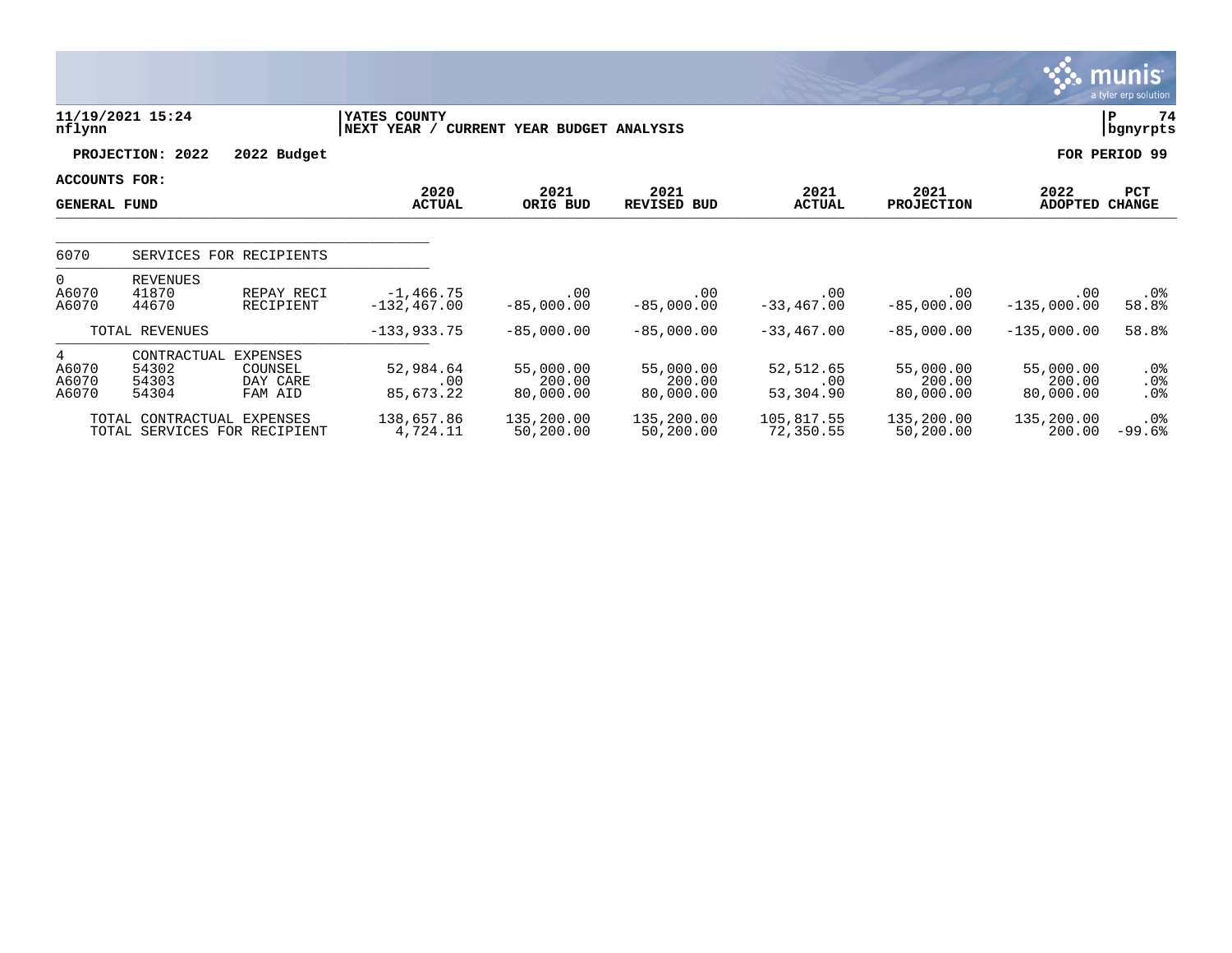|                                           |                                            |                                       |                                       |                              |                              |                                       |                                 |                              | <b>Communis</b><br>a tyler erp solution |
|-------------------------------------------|--------------------------------------------|---------------------------------------|---------------------------------------|------------------------------|------------------------------|---------------------------------------|---------------------------------|------------------------------|-----------------------------------------|
| nflynn                                    | 11/19/2021 15:24                           |                                       | YATES COUNTY<br>NEXT YEAR /           | CURRENT YEAR BUDGET ANALYSIS |                              |                                       |                                 |                              | 75<br>İР.<br>  bgnyrpts                 |
|                                           | PROJECTION: 2022                           | 2022 Budget                           |                                       |                              |                              |                                       |                                 |                              | FOR PERIOD 99                           |
| ACCOUNTS FOR:<br>GENERAL FUND             |                                            |                                       | 2020<br><b>ACTUAL</b>                 | 2021<br>ORIG BUD             | 2021<br><b>REVISED BUD</b>   | 2021<br><b>ACTUAL</b>                 | 2021<br><b>PROJECTION</b>       | 2022<br>ADOPTED              | PCT<br><b>CHANGE</b>                    |
| 6101                                      | MEDICAL ASSISTANCE                         |                                       |                                       |                              |                              |                                       |                                 |                              |                                         |
| $\overline{0}$<br>A6101<br>A6101<br>A6101 | REVENUES<br>41801<br>43601<br>44601        | REPAY MED<br>MED ASSIST<br>MED ASSIST | $-26, 121.84$<br>2,959.00<br>1,465.00 | $-28,964.00$<br>.00<br>.00   | $-28,964.00$<br>.00.<br>.00  | $-2,939.72$<br>12,459.00<br>11,737.00 | $-28,964.00$<br>$.00 \,$<br>.00 | $-27,425.00$<br>.00<br>.00   | $-5.3%$<br>$.0\%$<br>.0 <sub>8</sub>    |
|                                           | TOTAL REVENUES<br>TOTAL MEDICAL ASSISTANCE |                                       | $-21,697.84$<br>$-21,697.84$          | $-28,964.00$<br>$-28,964.00$ | $-28,964.00$<br>$-28,964.00$ | 21,256.28<br>21,256.28                | $-28,964.00$<br>$-28,964.00$    | $-27,425.00$<br>$-27,425.00$ | $-5.3%$<br>$-5.3%$                      |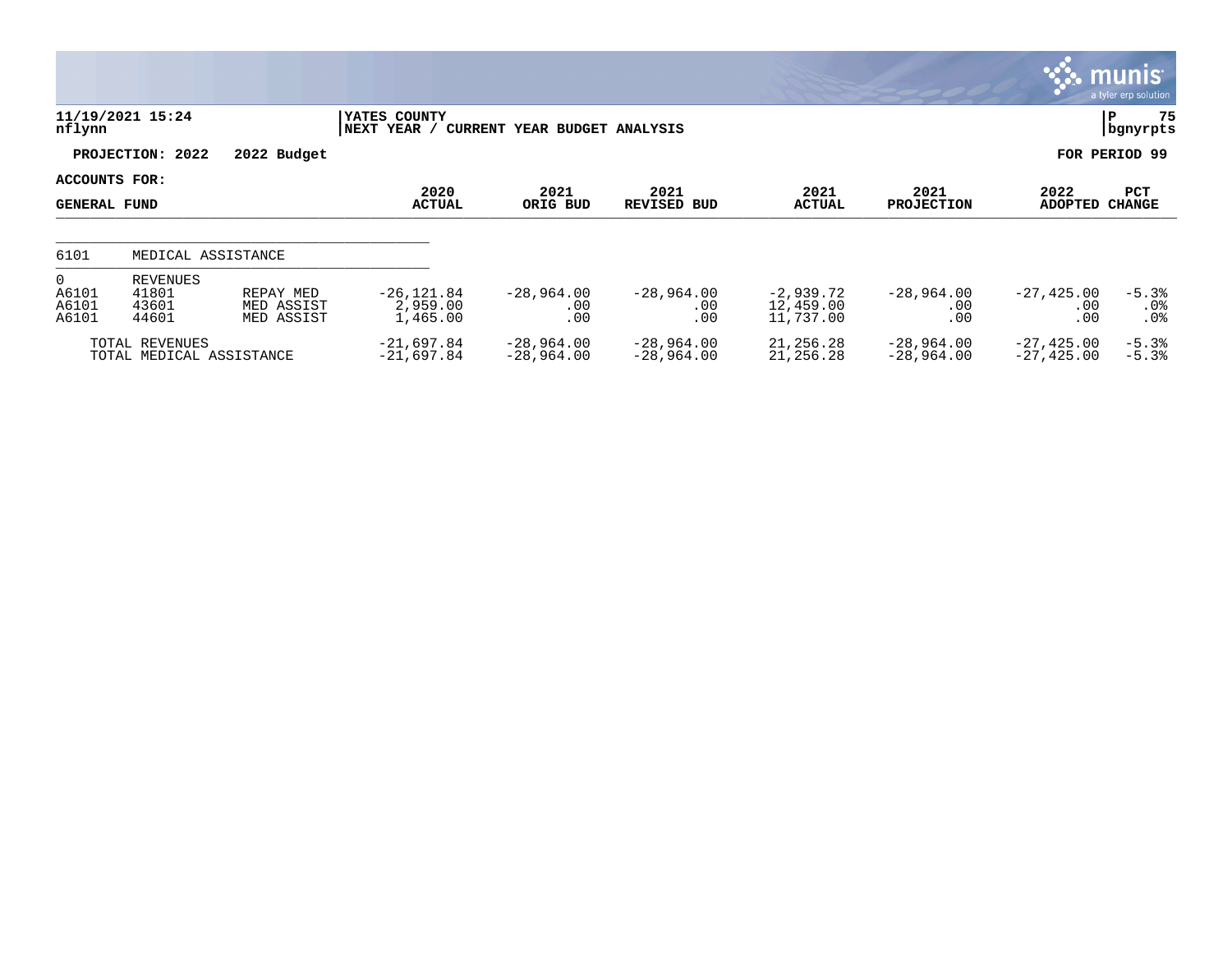|                                      |                                                            |             |                              |                              |                              |                              |                              |                              | $\mathbb{C}$ munis $\mathbb{C}$<br>a tyler erp solution |
|--------------------------------------|------------------------------------------------------------|-------------|------------------------------|------------------------------|------------------------------|------------------------------|------------------------------|------------------------------|---------------------------------------------------------|
| nflynn                               | 11/19/2021 15:24                                           |             | YATES COUNTY<br> NEXT YEAR / | CURRENT YEAR BUDGET ANALYSIS |                              |                              |                              |                              | 76<br>P<br>  bgnyrpts                                   |
|                                      | PROJECTION: 2022                                           | 2022 Budget |                              |                              |                              |                              |                              |                              | FOR PERIOD 99                                           |
| ACCOUNTS FOR:<br><b>GENERAL FUND</b> |                                                            |             | 2020<br><b>ACTUAL</b>        | 2021<br>ORIG BUD             | 2021<br>REVISED BUD          | 2021<br>ACTUAL               | 2021<br><b>PROJECTION</b>    | 2022<br>ADOPTED              | PCT<br><b>CHANGE</b>                                    |
| 6102                                 | MEDICAID MGMT                                              | INFO SYSTEM |                              |                              |                              |                              |                              |                              |                                                         |
| 4<br>A6102                           | CONTRACTUAL EXPENSES<br>54312                              | MMIS        | 3,863,840.00                 | 3,970,400.00                 | 3,970,400.00                 | 3,248,446.00                 | 3,970,400.00                 | 3,999,000.00                 | $.7\%$                                                  |
|                                      | TOTAL CONTRACTUAL EXPENSES<br>TOTAL MEDICAID MGMT INFO SYS |             | 3,863,840.00<br>3,863,840.00 | 3,970,400.00<br>3,970,400.00 | 3,970,400.00<br>3,970,400.00 | 3,248,446.00<br>3,248,446.00 | 3,970,400.00<br>3,970,400.00 | 3,999,000.00<br>3,999,000.00 | .7%<br>.7%                                              |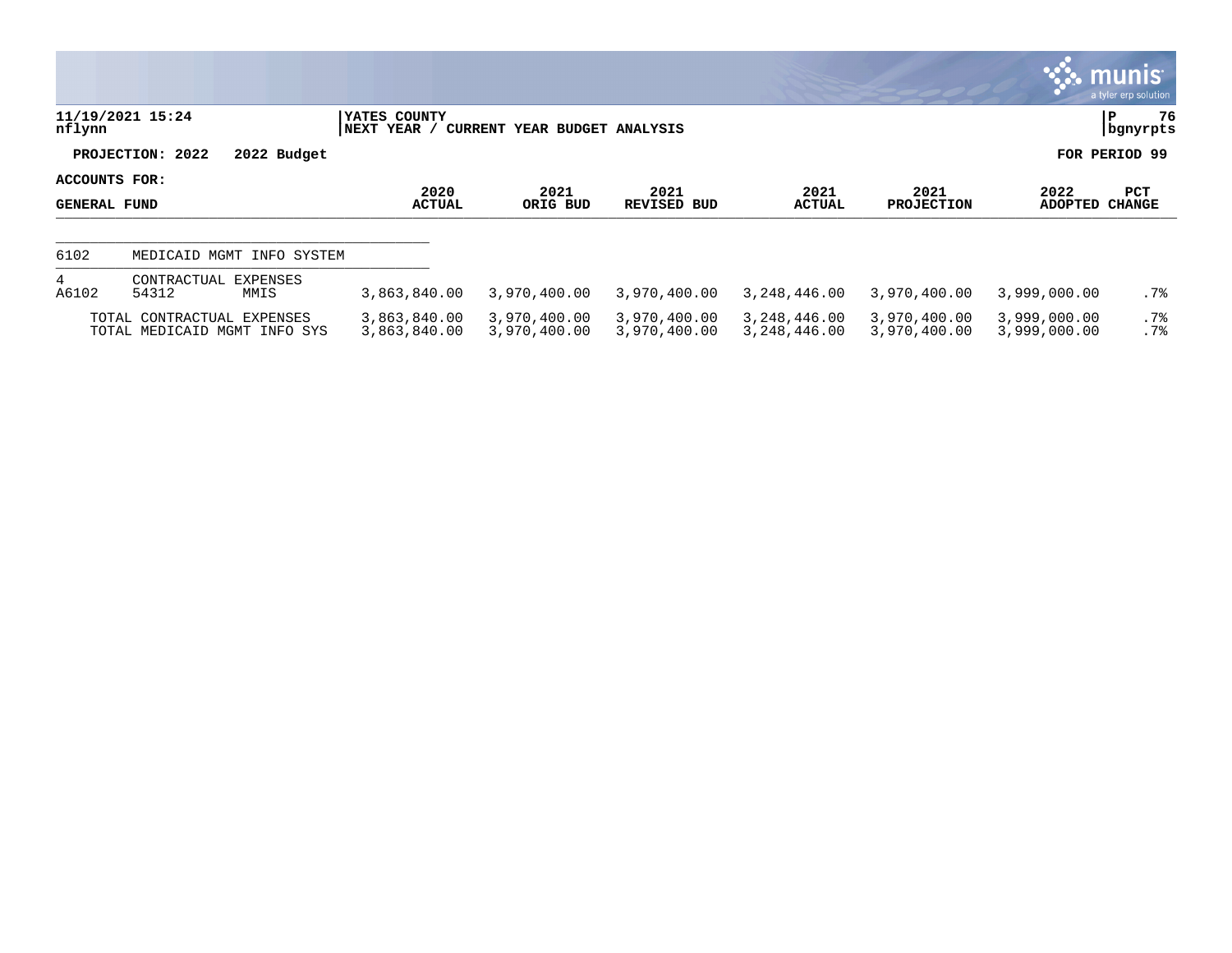|                                              |                                                       |                                               |                                                                |                                                       |                                                       |                                                                   |                                                       |                                                        | $\sim$ munis<br>a tyler erp solution    |
|----------------------------------------------|-------------------------------------------------------|-----------------------------------------------|----------------------------------------------------------------|-------------------------------------------------------|-------------------------------------------------------|-------------------------------------------------------------------|-------------------------------------------------------|--------------------------------------------------------|-----------------------------------------|
| nflynn                                       | 11/19/2021 15:24                                      |                                               | YATES COUNTY<br>NEXT YEAR /                                    | CURRENT YEAR BUDGET ANALYSIS                          |                                                       |                                                                   |                                                       |                                                        | 77<br>P<br>bgnyrpts                     |
|                                              | PROJECTION: 2022                                      | 2022 Budget                                   |                                                                |                                                       |                                                       |                                                                   |                                                       |                                                        | FOR PERIOD 99                           |
| ACCOUNTS FOR:<br><b>GENERAL FUND</b>         |                                                       |                                               | 2020<br><b>ACTUAL</b>                                          | 2021<br>ORIG BUD                                      | 2021<br><b>REVISED BUD</b>                            | 2021<br><b>ACTUAL</b>                                             | 2021<br><b>PROJECTION</b>                             | 2022<br>ADOPTED                                        | PCT<br><b>CHANGE</b>                    |
| 6109                                         | FAMILY ASSISTANCE                                     |                                               |                                                                |                                                       |                                                       |                                                                   |                                                       |                                                        |                                         |
| $\Omega$<br>A6109<br>A6109<br>A6109<br>A6109 | <b>REVENUES</b><br>41809<br>43609<br>44609<br>44615   | REPAY-FAM<br>FAM ASSIST<br>FAM ASSIST<br>FFFS | $-97,034.78$<br>$-34,419.00$<br>$-541,056.00$<br>$-428,985.00$ | $-52,900.00$<br>.00<br>$-480,000.00$<br>$-350,000.00$ | $-52,900.00$<br>.00<br>$-480.000.00$<br>$-350,000.00$ | $-84, 438.08$<br>$-111,829.00$<br>$-358, 301.00$<br>$-213,989.00$ | $-52,900.00$<br>.00<br>$-480,000.00$<br>$-350,000.00$ | $-89,000.00$<br>.00<br>$-396, 400.00$<br>$-190,800.00$ | 68.2%<br>$.0\%$<br>$-17.4%$<br>$-45.5%$ |
|                                              | TOTAL REVENUES                                        |                                               | $-1,101,494.78$                                                | $-882,900.00$                                         | $-882,900.00$                                         | $-768, 557.08$                                                    | $-882,900.00$                                         | $-676, 200.00$                                         | $-23.4%$                                |
| $4\overline{ }$<br>A6109                     | CONTRACTUAL<br>54305                                  | EXPENSES<br>FAM ASSIST                        | 1,018,970.90                                                   | 994,500.00                                            | 994,500.00                                            | 885,072.97                                                        | 994,500.00                                            | 949,950.00                                             | $-4.5%$                                 |
|                                              | TOTAL CONTRACTUAL EXPENSES<br>TOTAL FAMILY ASSISTANCE |                                               | 1,018,970.90<br>$-82,523.88$                                   | 994,500.00<br>111,600.00                              | 994,500.00<br>111,600.00                              | 885,072.97<br>116,515.89                                          | 994,500.00<br>111,600.00                              | 949,950.00<br>273,750.00                               | $-4.5%$<br>145.3%                       |

 $\ddot{\mathbf{r}}$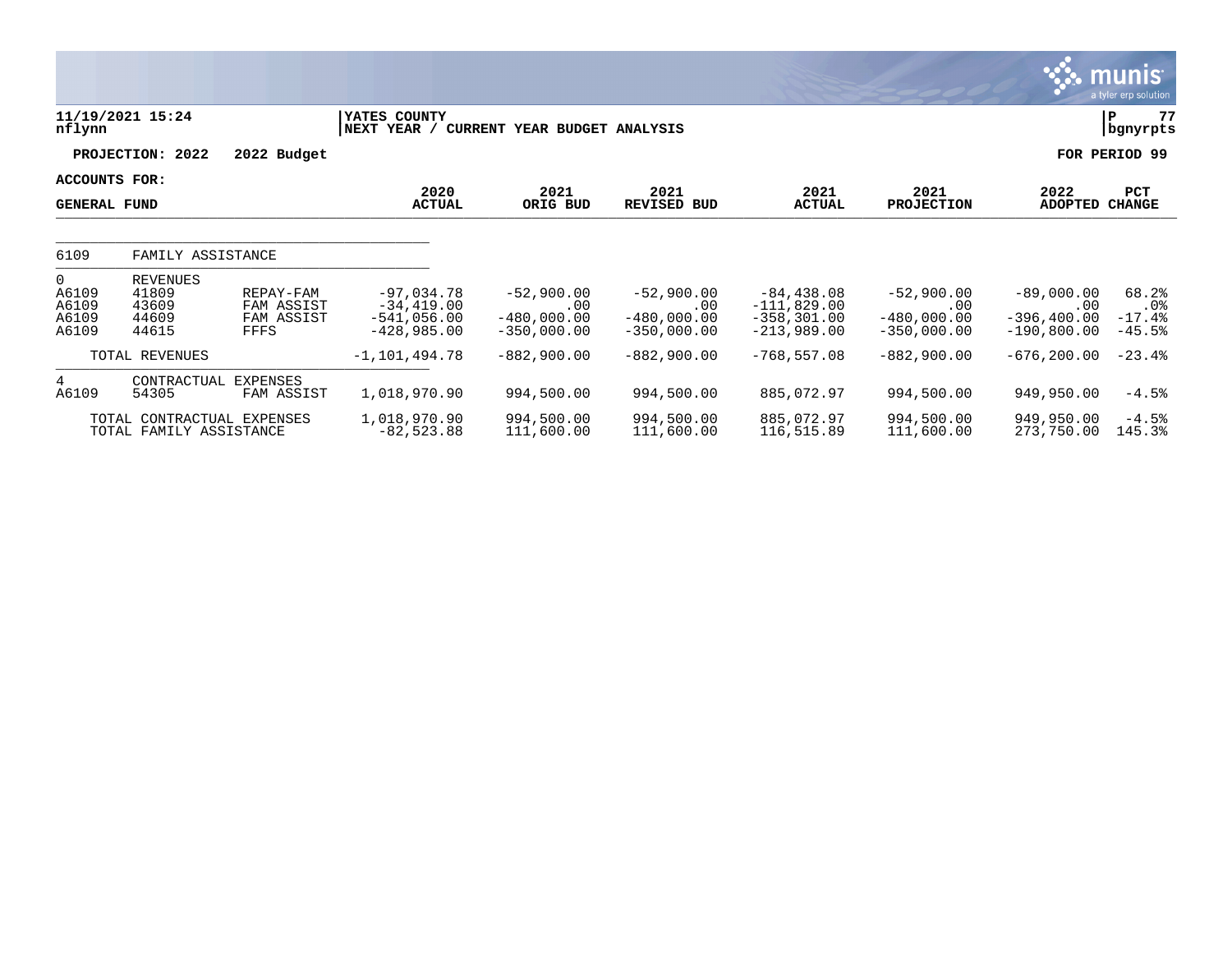|                                                    |                                                     |                                                |                                                               |                                                                 |                                                                 |                                                                |                                                                 |                                                                | $\mathbf{C}$ . munist<br>a tyler erp solution |  |
|----------------------------------------------------|-----------------------------------------------------|------------------------------------------------|---------------------------------------------------------------|-----------------------------------------------------------------|-----------------------------------------------------------------|----------------------------------------------------------------|-----------------------------------------------------------------|----------------------------------------------------------------|-----------------------------------------------|--|
| nflynn                                             | 11/19/2021 15:24                                    |                                                | YATES COUNTY<br>NEXT YEAR /                                   | CURRENT YEAR BUDGET ANALYSIS                                    |                                                                 |                                                                |                                                                 | 78<br>P<br>bgnyrpts                                            |                                               |  |
|                                                    | PROJECTION: 2022                                    | 2022 Budget                                    |                                                               |                                                                 |                                                                 |                                                                |                                                                 |                                                                | FOR PERIOD 99                                 |  |
| ACCOUNTS FOR:<br><b>GENERAL FUND</b>               |                                                     |                                                | 2020<br><b>ACTUAL</b>                                         | 2021<br>ORIG BUD                                                | 2021<br><b>REVISED BUD</b>                                      | 2021<br><b>ACTUAL</b>                                          | 2021<br><b>PROJECTION</b>                                       | 2022<br><b>ADOPTED</b>                                         | PCT<br><b>CHANGE</b>                          |  |
| 6119                                               | CHILD CARE                                          |                                                |                                                               |                                                                 |                                                                 |                                                                |                                                                 |                                                                |                                               |  |
| $\overline{0}$<br>A6119<br>A6119<br>A6119<br>A6119 | <b>REVENUES</b><br>41819<br>43619<br>44619<br>44661 | REPAY CC<br>CHILD CARE<br>CHILD CARE<br>F&C BG | $-44,567.28$<br>$-119,714.00$<br>$-88,794.00$<br>$-15,785.00$ | $-242,729.00$<br>$-150,800.00$<br>$-120,000.00$<br>$-16,000.00$ | $-242,729.00$<br>$-150,800.00$<br>$-120,000.00$<br>$-16,000.00$ | $-175,845.71$<br>$-121,583.00$<br>$-46,711.00$<br>$-15,778.00$ | $-242,729.00$<br>$-150,800.00$<br>$-120,000.00$<br>$-16,000.00$ | $-290,000.00$<br>$-270,000.00$<br>$-43,000.00$<br>$-16,000.00$ | 19.5%<br>79.0%<br>$-64.2$ $%$<br>.0%          |  |
|                                                    | TOTAL REVENUES                                      |                                                | $-268,860.28$                                                 | $-529,529.00$                                                   | $-529,529.00$                                                   | $-359, 917.71$                                                 | $-529,529.00$                                                   | $-619,000.00$                                                  | 16.9%                                         |  |
| 4<br>A6119                                         | CONTRACTUAL<br>54307                                | EXPENSES<br>FOSTER                             | 488,968.42                                                    | 917,405.00                                                      | 917,405.00                                                      | 675,091.18                                                     | 917,405.00                                                      | 1,125,200.00                                                   | 22.7%                                         |  |
|                                                    | TOTAL CONTRACTUAL<br>TOTAL CHILD CARE               | EXPENSES                                       | 488,968.42<br>220,108.14                                      | 917,405.00<br>387,876.00                                        | 917,405.00<br>387,876.00                                        | 675,091.18<br>315, 173. 47                                     | 917,405.00<br>387,876.00                                        | 1,125,200.00<br>506,200.00                                     | 22.7%<br>30.5%                                |  |

 $\mathcal{A}$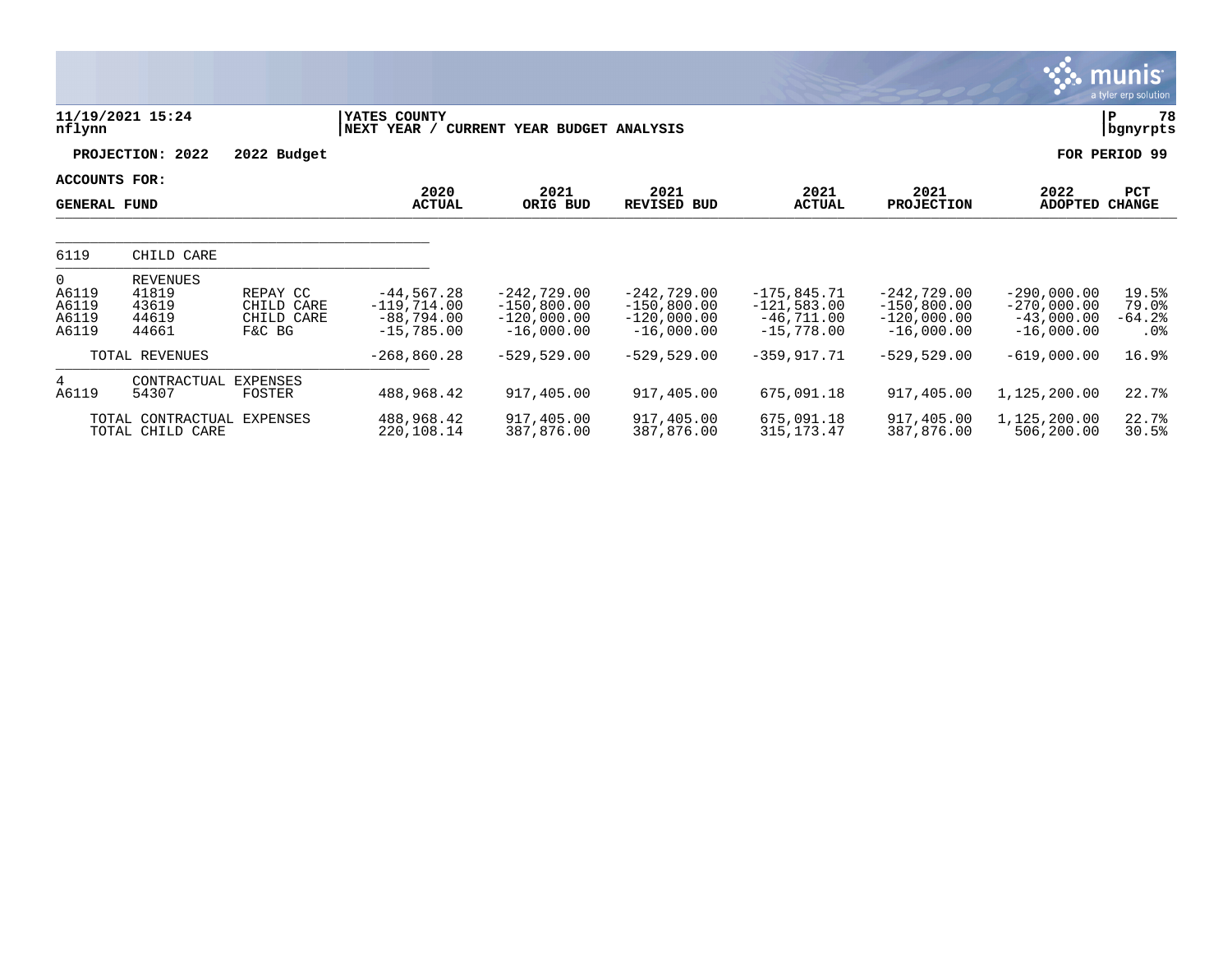|                                              |                                                     |                                              |                                                             |                                            |                                                 |                                                        |                                            |                                         | <b>munis</b><br>a tyler erp solution       |
|----------------------------------------------|-----------------------------------------------------|----------------------------------------------|-------------------------------------------------------------|--------------------------------------------|-------------------------------------------------|--------------------------------------------------------|--------------------------------------------|-----------------------------------------|--------------------------------------------|
| nflynn                                       | 11/19/2021 15:24                                    |                                              | YATES COUNTY<br>NEXT YEAR /                                 | CURRENT YEAR BUDGET ANALYSIS               |                                                 |                                                        |                                            |                                         | 79<br>ΙP<br>  bgnyrpts                     |
|                                              | PROJECTION: 2022                                    | 2022 Budget                                  |                                                             |                                            |                                                 |                                                        |                                            |                                         | FOR PERIOD 99                              |
| ACCOUNTS FOR:<br><b>GENERAL FUND</b>         |                                                     |                                              | 2020<br><b>ACTUAL</b>                                       | 2021<br>ORIG BUD                           | 2021<br><b>REVISED BUD</b>                      | 2021<br><b>ACTUAL</b>                                  | 2021<br><b>PROJECTION</b>                  | 2022<br><b>ADOPTED</b>                  | PCT<br><b>CHANGE</b>                       |
| 6123                                         |                                                     | JUVENILE DELINQUENT CARE                     |                                                             |                                            |                                                 |                                                        |                                            |                                         |                                            |
| $\Omega$<br>A6123<br>A6123<br>A6123<br>A6123 | <b>REVENUES</b><br>41823<br>42701<br>43623<br>44623 | REPAY JD<br>PR YR RFND<br>JD CARE<br>JD CARE | $-3,050.00$<br>$-9, 252.93$<br>$-165,852.53$<br>$-5,625.00$ | $-3,200.00$<br>.00<br>$-208,000.00$<br>.00 | $-3,200.00$<br>$.00 \,$<br>$-208,000.00$<br>.00 | $-1,189.61$<br>$-2,964.65$<br>$-62,522.00$<br>$-68.00$ | $-3,200.00$<br>.00<br>$-208,000.00$<br>.00 | $.00 \,$<br>.00<br>$-108,000.00$<br>.00 | $-100.0$ %<br>$.0\%$<br>$-48.1%$<br>$.0\%$ |
|                                              | TOTAL REVENUES                                      |                                              | $-183,780.46$                                               | $-211, 200.00$                             | $-211, 200.00$                                  | $-66, 744.26$                                          | $-211, 200.00$                             | $-108,000.00$                           | $-48.9%$                                   |
| $4\overline{ }$<br>A6123                     | CONTRACTUAL<br>54310                                | <b>EXPENSES</b><br>JUV DELINQ                | 14,449.57                                                   | 109,900.00                                 | 109,900.00                                      | 47,037.50                                              | 109,900.00                                 | 108,500.00                              | $-1.3%$                                    |
|                                              | TOTAL CONTRACTUAL EXPENSES                          | TOTAL JUVENILE DELINOUENT CA                 | 14,449.57<br>$-169, 330.89$                                 | 109,900.00<br>$-101, 300.00$               | 109,900.00<br>$-101, 300.00$                    | 47,037.50<br>$-19,706.76$                              | 109,900.00<br>$-101, 300.00$               | 108,500.00                              | $-1.3%$<br>$500.00 - 100.5$                |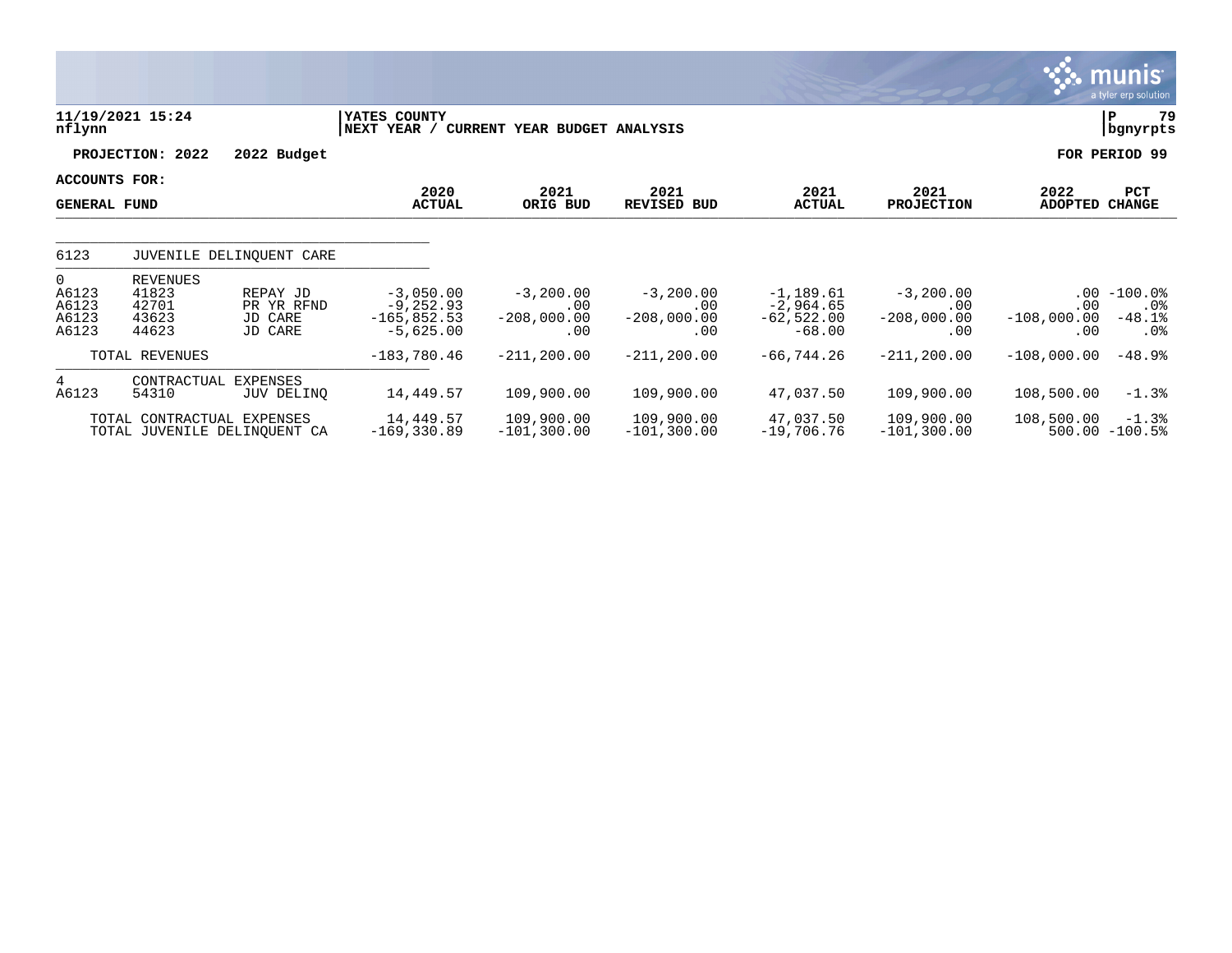|                                  |                                                           |                       |                             |                              |                            |                           |                           |                          | $\mathbf{3.3}\ \text{muns}^\prime$<br>a tyler erp solution |
|----------------------------------|-----------------------------------------------------------|-----------------------|-----------------------------|------------------------------|----------------------------|---------------------------|---------------------------|--------------------------|------------------------------------------------------------|
| nflynn                           | 11/19/2021 15:24                                          |                       | YATES COUNTY<br>NEXT YEAR / | CURRENT YEAR BUDGET ANALYSIS |                            |                           |                           |                          | 80<br>P<br>  bgnyrpts                                      |
|                                  | PROJECTION: 2022                                          | 2022 Budget           |                             |                              |                            |                           |                           |                          | FOR PERIOD 99                                              |
|                                  | ACCOUNTS FOR:<br><b>GENERAL FUND</b>                      |                       | 2020<br><b>ACTUAL</b>       | 2021<br>ORIG BUD             | 2021<br><b>REVISED BUD</b> | 2021<br><b>ACTUAL</b>     | 2021<br><b>PROJECTION</b> | 2022<br><b>ADOPTED</b>   | <b>PCT</b><br><b>CHANGE</b>                                |
| 6129                             |                                                           | STATE TRAINING SCHOOL |                             |                              |                            |                           |                           |                          |                                                            |
| $\overline{0}$<br>A6129<br>A6129 | REVENUES<br>41829<br>42701                                | ST TRNG<br>PR YR RFND | $-1,063.00$<br>.00          | .00<br>.00                   | .00<br>.00                 | .00<br>$-152,961.94$      | .00<br>.00                | .00<br>.00               | $.0\%$<br>$.0\%$                                           |
|                                  | TOTAL REVENUES                                            |                       | $-1,063.00$                 | .00                          | .00                        | $-152,961.94$             | .00                       | .00                      | $.0\%$                                                     |
| 4<br>A6129                       | CONTRACTUAL<br>54316                                      | EXPENSES<br>ST TRNG   | 427,392.79                  | 254,510.00                   | 254,510.00                 | .00                       | 254,510.00                | 250,100.00               | $-1.7%$                                                    |
|                                  | TOTAL CONTRACTUAL EXPENSES<br>TOTAL STATE TRAINING SCHOOL |                       | 427,392.79<br>426,329.79    | 254,510.00<br>254,510.00     | 254,510.00<br>254,510.00   | $.00 \,$<br>$-152,961.94$ | 254,510.00<br>254,510.00  | 250,100.00<br>250,100.00 | $-1.7%$<br>$-1.7%$                                         |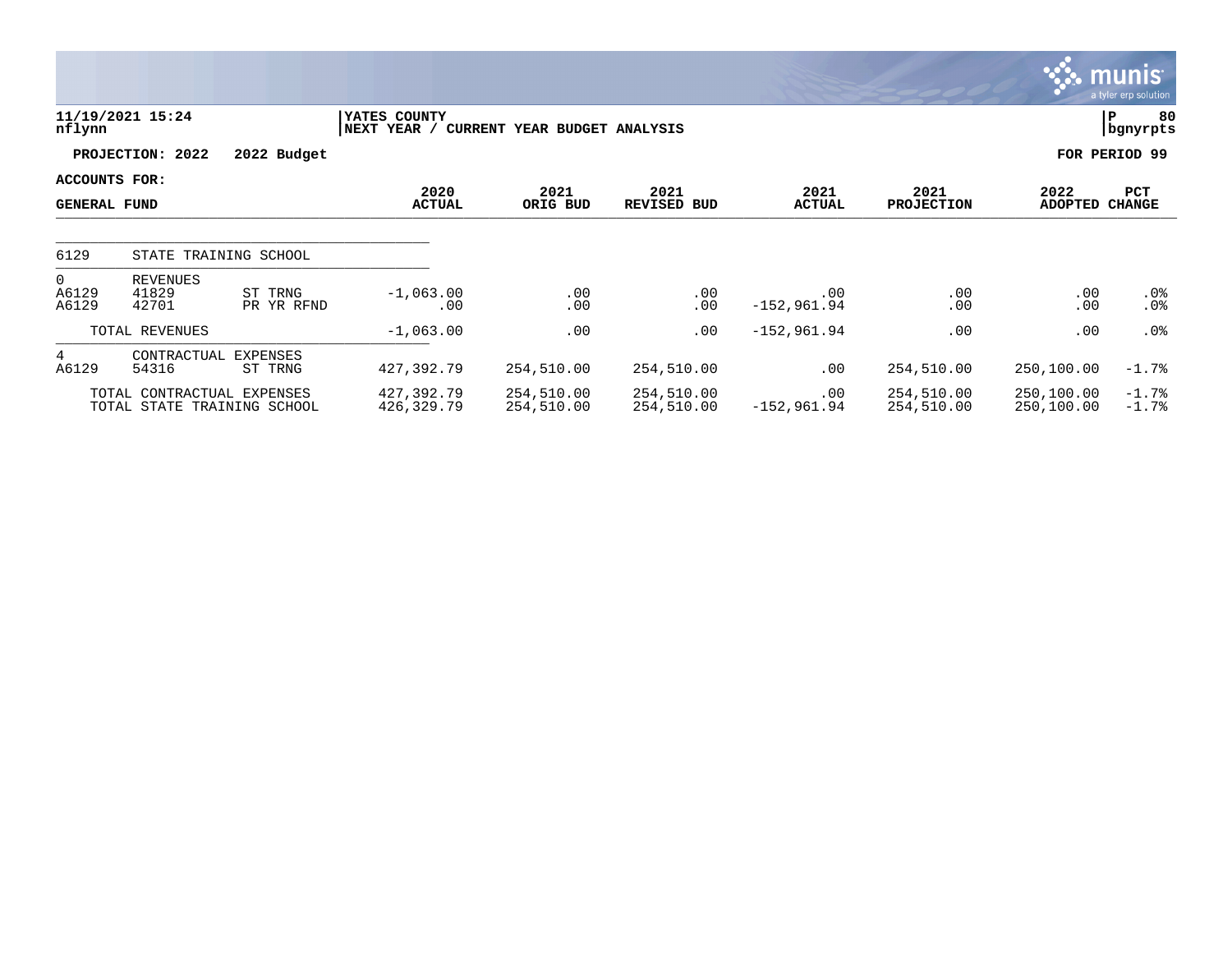|                                              |                                                     |                                                    |                                                           |                                             |                                             |                                               |                                             |                                             | <b>munis</b><br>a tyler erp solution  |
|----------------------------------------------|-----------------------------------------------------|----------------------------------------------------|-----------------------------------------------------------|---------------------------------------------|---------------------------------------------|-----------------------------------------------|---------------------------------------------|---------------------------------------------|---------------------------------------|
| nflynn                                       | 11/19/2021 15:24                                    |                                                    | YATES COUNTY<br>NEXT YEAR /                               | CURRENT YEAR BUDGET ANALYSIS                |                                             |                                               |                                             |                                             | 81<br>P<br>bgnyrpts                   |
|                                              | PROJECTION: 2022                                    | 2022 Budget                                        |                                                           |                                             |                                             |                                               |                                             |                                             | FOR PERIOD 99                         |
| ACCOUNTS FOR:<br><b>GENERAL FUND</b>         |                                                     |                                                    | 2020<br><b>ACTUAL</b>                                     | 2021<br>ORIG BUD                            | 2021<br>REVISED<br>BUD                      | 2021<br><b>ACTUAL</b>                         | 2021<br><b>PROJECTION</b>                   | 2022<br><b>ADOPTED</b>                      | PCT<br><b>CHANGE</b>                  |
| 6140                                         | SAFETY NET                                          |                                                    |                                                           |                                             |                                             |                                               |                                             |                                             |                                       |
| $\Omega$<br>A6140<br>A6140<br>A6140<br>A6140 | <b>REVENUES</b><br>41840<br>42701<br>43640<br>44640 | REPAY-SN<br>PR YR RFND<br>SAFETY NET<br>SAFETY NET | $-48,993.72$<br>$-85.50$<br>$-140, 751.00$<br>$-2,886.00$ | $-75,000.00$<br>.00<br>$-97, 200.00$<br>.00 | $-75,000.00$<br>.00<br>$-97, 200.00$<br>.00 | $-45, 493.89$<br>.00<br>$-118, 338.00$<br>.00 | $-75,000.00$<br>.00<br>$-97, 200.00$<br>.00 | $-58,000.00$<br>.00<br>$-121,000.00$<br>.00 | $-22.7%$<br>$.0\%$<br>24.5%<br>$.0\%$ |
|                                              | TOTAL REVENUES                                      |                                                    | $-192,716.22$                                             | $-172, 200.00$                              | $-172, 200.00$                              | $-163,831.89$                                 | $-172, 200.00$                              | $-179,000.00$                               | 3.9%                                  |
| 4<br>A6140                                   | CONTRACTUAL<br>54314                                | EXPENSES<br>SAFETY NET                             | 620,882.21                                                | 525,000.00                                  | 525,000.00                                  | 516,376.19                                    | 525,000.00                                  | 525,000.00                                  | $.0\%$                                |
|                                              | TOTAL CONTRACTUAL<br>TOTAL SAFETY NET               | EXPENSES                                           | 620,882.21<br>428,165.99                                  | 525,000.00<br>352,800.00                    | 525,000.00<br>352,800.00                    | 516,376.19<br>352,544.30                      | 525,000.00<br>352,800.00                    | 525,000.00<br>346,000.00                    | $.0\%$<br>$-1.9%$                     |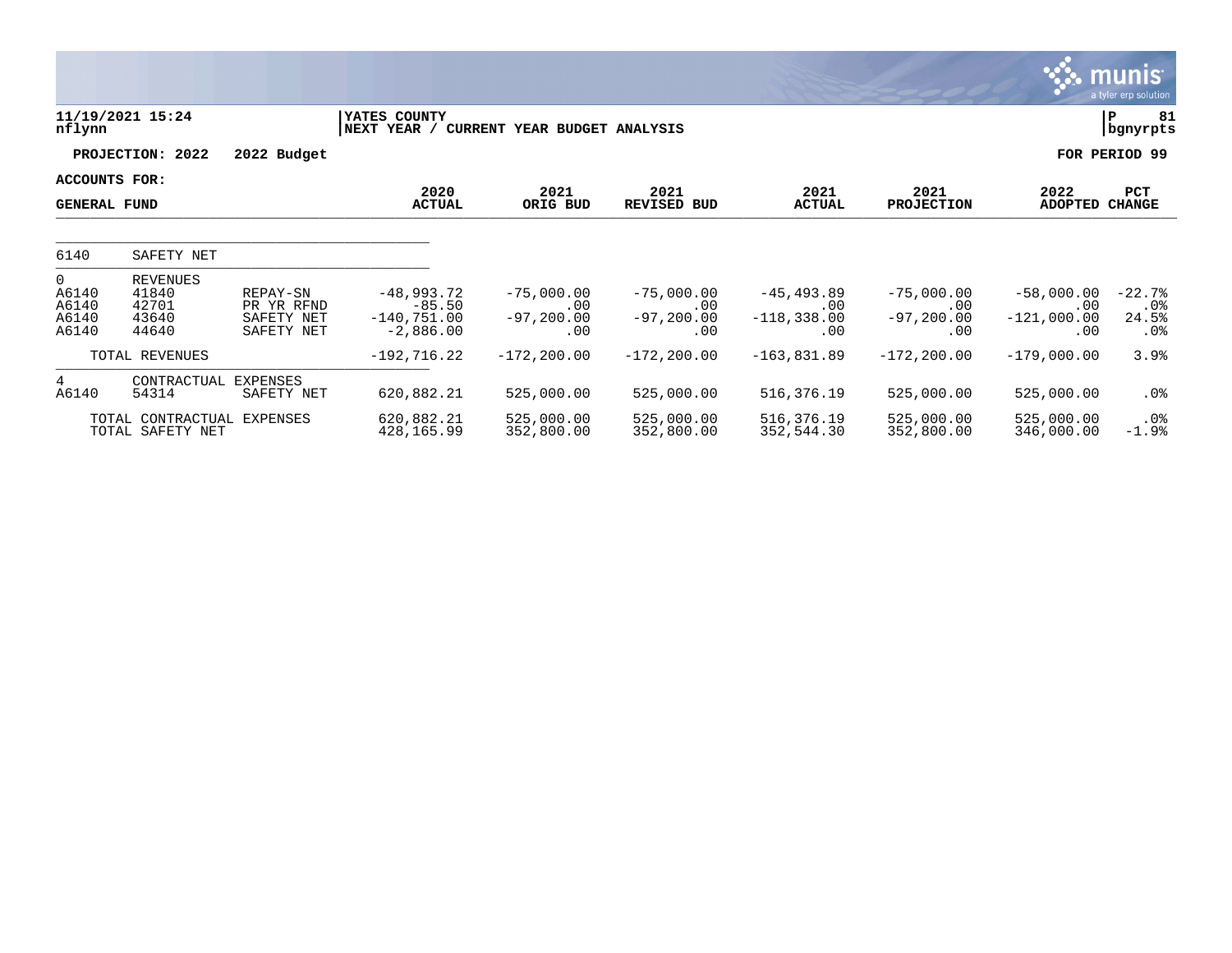|                                      |                                    |                         |                             |                              |                            |                           |                           |                           | <b>munis</b><br>a tyler erp solution |
|--------------------------------------|------------------------------------|-------------------------|-----------------------------|------------------------------|----------------------------|---------------------------|---------------------------|---------------------------|--------------------------------------|
| nflynn                               | 11/19/2021 15:24                   |                         | YATES COUNTY<br>NEXT YEAR / | CURRENT YEAR BUDGET ANALYSIS |                            |                           |                           |                           | 82<br>lР<br>  bgnyrpts               |
|                                      | PROJECTION: 2022                   | 2022 Budget             |                             |                              |                            |                           |                           |                           | FOR PERIOD 99                        |
| ACCOUNTS FOR:<br><b>GENERAL FUND</b> |                                    |                         | 2020<br><b>ACTUAL</b>       | 2021<br>ORIG BUD             | 2021<br><b>REVISED BUD</b> | 2021<br><b>ACTUAL</b>     | 2021<br><b>PROJECTION</b> | 2022<br><b>ADOPTED</b>    | PCT<br><b>CHANGE</b>                 |
| 6141                                 | H E A P                            |                         |                             |                              |                            |                           |                           |                           |                                      |
| $\overline{0}$<br>A6141<br>A6141     | <b>REVENUES</b><br>41841<br>44641  | REPAY HEAP<br>HEAP      | $-54, 493.52$<br>49,178.00  | $-30,000.00$<br>.00          | $-30,000.00$<br>.00        | $-27,679.25$<br>17,603.00 | $-30,000.00$<br>.00       | $-30,000.00$<br>.00       | .0%<br>.0 <sub>8</sub>               |
|                                      | TOTAL REVENUES                     |                         | $-5, 315.52$                | $-30,000.00$                 | $-30,000.00$               | $-10,076.25$              | $-30,000.00$              | $-30,000.00$              | .0 <sub>8</sub>                      |
| $4\overline{ }$<br>A6141             | CONTRACTUAL<br>54308               | <b>EXPENSES</b><br>HEAP | 5,229.95                    | 10,000.00                    | 10,000.00                  | 6,820.09                  | 10,000.00                 | 12,000.00                 | 20.0%                                |
|                                      | TOTAL CONTRACTUAL<br>TOTAL H E A P | EXPENSES                | 5,229.95<br>$-85.57$        | 10,000.00<br>$-20,000.00$    | 10,000.00<br>$-20,000.00$  | 6,820.09<br>$-3, 256.16$  | 10,000.00<br>$-20,000.00$ | 12,000.00<br>$-18,000.00$ | 20.0%<br>$-10.0$ %                   |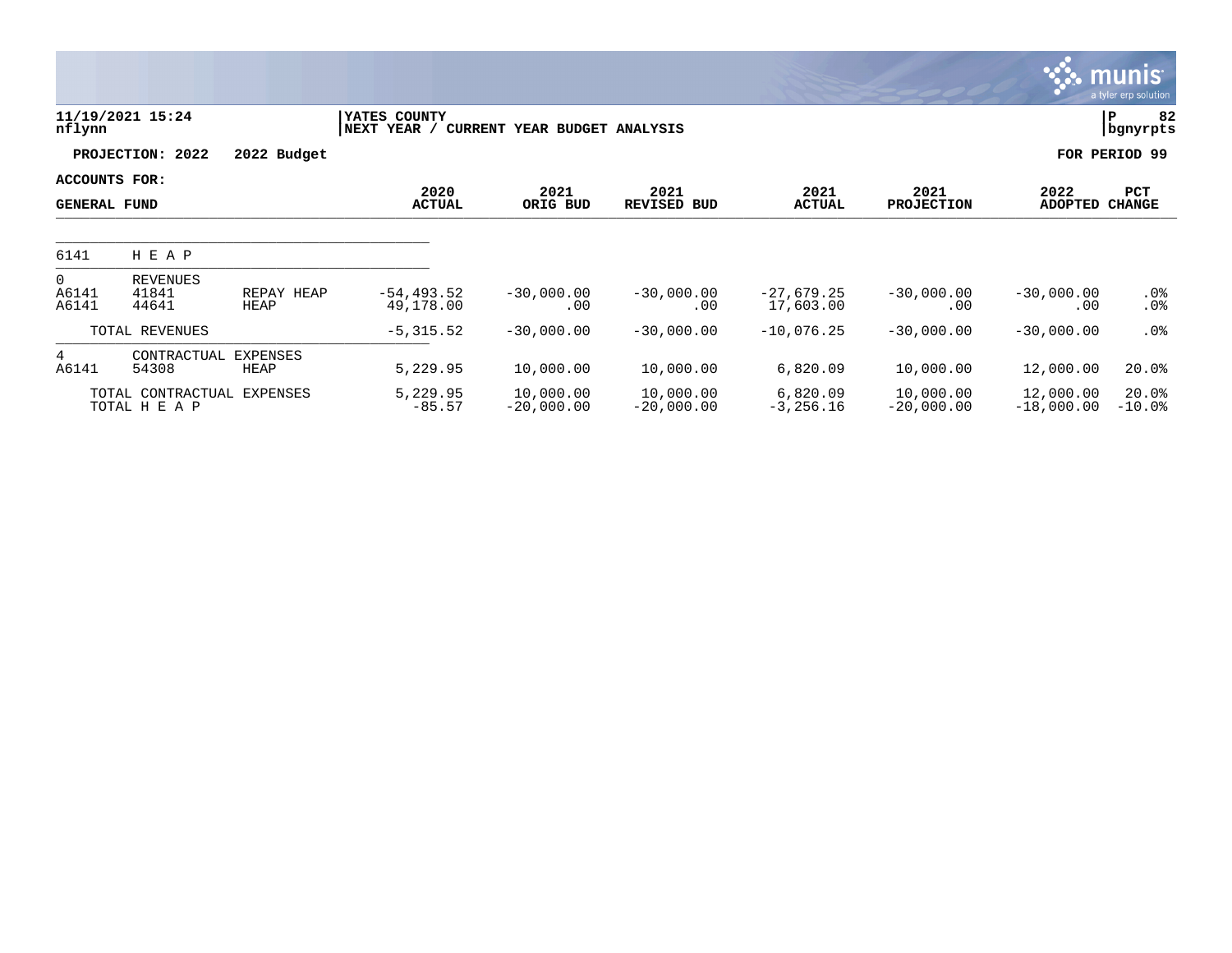|                                      |                            |                              |                             |                              |                            |                       |                           |                        | $\sim$ munis<br>a tyler erp solution, |
|--------------------------------------|----------------------------|------------------------------|-----------------------------|------------------------------|----------------------------|-----------------------|---------------------------|------------------------|---------------------------------------|
| nflynn                               | 11/19/2021 15:24           |                              | YATES COUNTY<br>NEXT YEAR / | CURRENT YEAR BUDGET ANALYSIS |                            |                       |                           |                        | 83<br> P<br>bgnyrpts                  |
|                                      | PROJECTION: 2022           | 2022 Budget                  |                             |                              |                            |                       |                           |                        | FOR PERIOD 99                         |
| ACCOUNTS FOR:<br><b>GENERAL FUND</b> |                            |                              | 2020<br><b>ACTUAL</b>       | 2021<br>ORIG BUD             | 2021<br><b>REVISED BUD</b> | 2021<br><b>ACTUAL</b> | 2021<br><b>PROJECTION</b> | 2022<br><b>ADOPTED</b> | PCT<br><b>CHANGE</b>                  |
| 6142                                 |                            | EMERGENCY AID FOR ADULTS     |                             |                              |                            |                       |                           |                        |                                       |
| $\mathbf{0}$<br>A6142<br>A6142       | REVENUES<br>41842<br>43642 | REPAY EAA<br>EAA             | $-1,580.00$<br>$-6,587.00$  | .00<br>$-6,000.00$           | .00<br>$-6,000.00$         | .00<br>$-635.00$      | .00<br>$-6,000.00$        | .00<br>$-7,500.00$     | .0%<br>25.0%                          |
|                                      | TOTAL REVENUES             |                              | $-8, 167.00$                | $-6,000.00$                  | $-6,000.00$                | $-635.00$             | $-6,000.00$               | $-7,500.00$            | 25.0%                                 |
| $4\overline{ }$<br>A6142             | CONTRACTUAL<br>54319       | EXPENSES<br>EAA              | 14,797.58                   | 15,000.00                    | 15,000.00                  | 1,693.00              | 15,000.00                 | 15,000.00              | $.0\%$                                |
|                                      | TOTAL CONTRACTUAL EXPENSES | TOTAL EMERGENCY AID FOR ADUL | 14,797.58<br>6,630.58       | 15,000.00<br>9,000.00        | 15,000.00<br>9,000.00      | 1,693.00<br>1,058.00  | 15,000.00<br>9,000.00     | 15,000.00<br>7,500.00  | $.0\%$<br>$-16.7%$                    |

 $\mathcal{L}$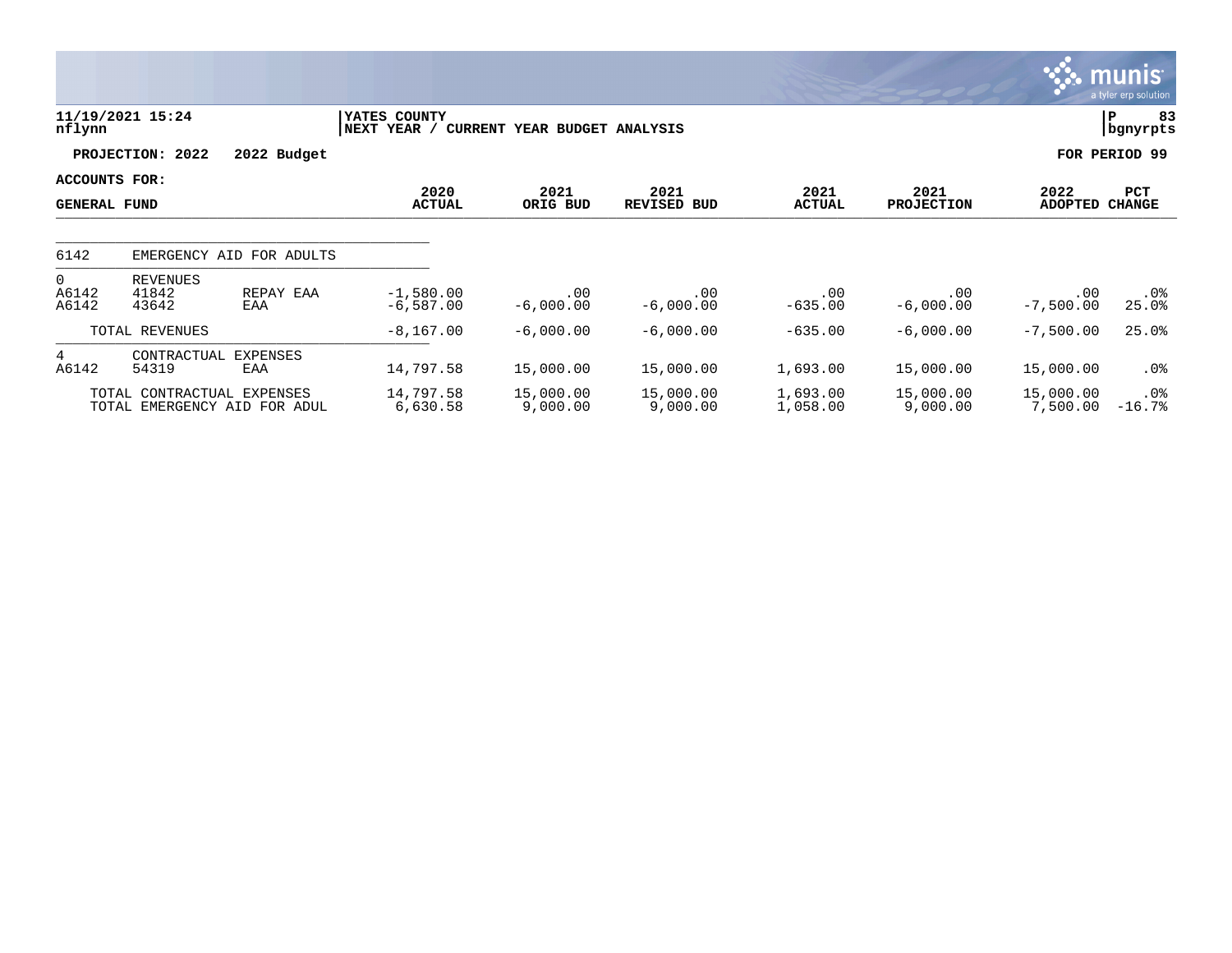|                                      |                               |                                           |                                        |                             |                             |                                |                             |                             | <b>munis</b><br>a tyler erp solution |
|--------------------------------------|-------------------------------|-------------------------------------------|----------------------------------------|-----------------------------|-----------------------------|--------------------------------|-----------------------------|-----------------------------|--------------------------------------|
| nflynn                               | 11/19/2021 15:24              |                                           | YATES COUNTY<br>NEXT YEAR /<br>CURRENT | YEAR BUDGET ANALYSIS        |                             |                                |                             |                             | 84<br>P<br>bgnyrpts                  |
|                                      | PROJECTION: 2022              | 2022 Budget                               |                                        |                             |                             |                                |                             |                             | FOR PERIOD 99                        |
| ACCOUNTS FOR:<br><b>GENERAL FUND</b> |                               |                                           | 2020<br><b>ACTUAL</b>                  | 2021<br>ORIG BUD            | 2021<br>REVISED BUD         | 2021<br><b>ACTUAL</b>          | 2021<br><b>PROJECTION</b>   | 2022<br>ADOPTED             | PCT<br><b>CHANGE</b>                 |
| 6410                                 | ECON DEVELPMT                 | PUBLICITY<br>$\overline{\phantom{m}}$     |                                        |                             |                             |                                |                             |                             |                                      |
| $\overline{0}$<br>A6410              | REVENUES<br>41113             | OCC TAX                                   | $-628, 423.33$                         | $-600,000.00$               | $-600,000.00$               | $-650, 720.62$                 | $-600,000.00$               | $-700,000.00$               | 16.7%                                |
|                                      | TOTAL REVENUES                |                                           | $-628, 423.33$                         | $-600,000.00$               | $-600,000.00$               | $-650, 720.62$                 | $-600,000.00$               | $-700,000.00$               | 16.7%                                |
| 4<br>A6410<br>A6410                  | CONTRACTUAL<br>54203<br>54205 | <b>EXPENSES</b><br>OCC TX TAC<br>PY HOTEL | 412,443.00<br>57,205.14                | 305,000.00<br>57,000.00     | 305,000.00<br>57,000.00     | 305,000.00<br>28, 275. 75      | 305,000.00<br>57,000.00     | 297,208.00<br>60,000.00     | $-2.6%$<br>5.3%                      |
|                                      | TOTAL CONTRACTUAL EXPENSES    | TOTAL ECON DEVELPMT - PUBLIC              | 469,648.14<br>$-158, 775.19$           | 362,000.00<br>$-238,000.00$ | 362,000.00<br>$-238,000.00$ | 333, 275. 75<br>$-317, 444.87$ | 362,000.00<br>$-238,000.00$ | 357,208.00<br>$-342,792.00$ | $-1.3%$<br>44.0%                     |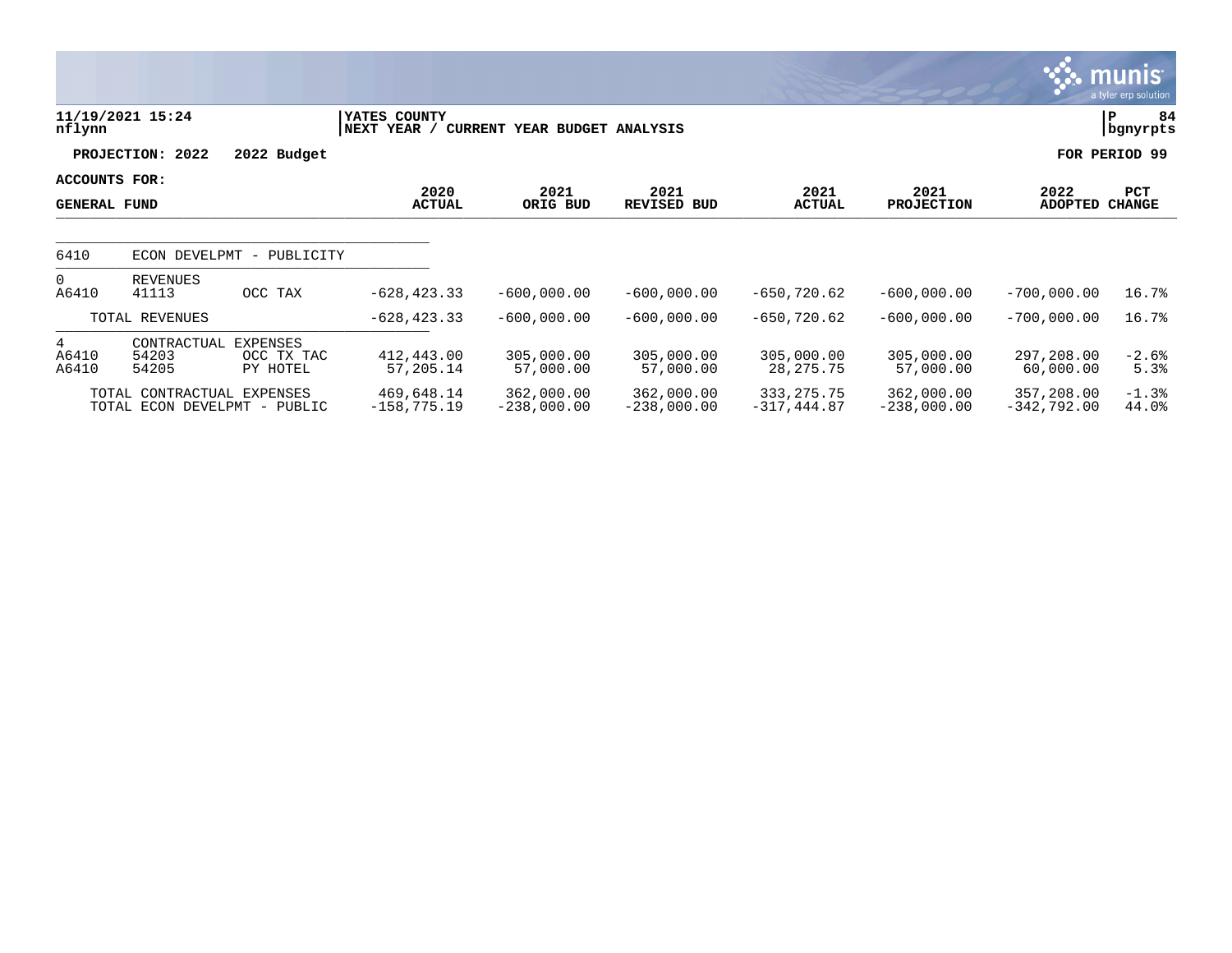|                                        |                                                           |                                                   |                                     |                               |                               |                               |                               |                               | <b>munis</b><br>a tyler erp solution |
|----------------------------------------|-----------------------------------------------------------|---------------------------------------------------|-------------------------------------|-------------------------------|-------------------------------|-------------------------------|-------------------------------|-------------------------------|--------------------------------------|
| nflynn                                 | 11/19/2021 15:24                                          |                                                   | YATES COUNTY<br> NEXT YEAR /        | CURRENT YEAR BUDGET ANALYSIS  |                               |                               |                               |                               | 85<br>P<br>  bgnyrpts                |
|                                        | PROJECTION: 2022                                          | 2022 Budget                                       |                                     |                               |                               |                               |                               |                               | FOR PERIOD 99                        |
| ACCOUNTS FOR:<br><b>GENERAL FUND</b>   |                                                           |                                                   | 2020<br><b>ACTUAL</b>               | 2021<br>ORIG BUD              | 2021<br><b>REVISED BUD</b>    | 2021<br><b>ACTUAL</b>         | 2021<br><b>PROJECTION</b>     | 2022<br><b>ADOPTED</b>        | PCT<br><b>CHANGE</b>                 |
| 6420                                   |                                                           | PROMOTION OF INDUSTRY                             |                                     |                               |                               |                               |                               |                               |                                      |
| $4^{\circ}$<br>A6420<br>A6420<br>A6420 | CONTRACTUAL<br>54216<br>54220<br>54222                    | EXPENSES<br>YC-HORIZON<br>PY-HOTELS<br>LAKE ST PL | 27,955.28<br>81,962.89<br>35,570.68 | 27,422.00<br>58,700.00<br>.00 | 27,422.00<br>58,700.00<br>.00 | 27,421.95<br>60,303.68<br>.00 | 27,422.00<br>58,700.00<br>.00 | 24,689.00<br>65,000.00<br>.00 | $-10.0$ %<br>10.7%<br>$.0\%$         |
|                                        | TOTAL CONTRACTUAL EXPENSES<br>TOTAL PROMOTION OF INDUSTRY |                                                   | 145,488.85<br>145,488.85            | 86,122.00<br>86,122.00        | 86,122.00<br>86,122.00        | 87,725.63<br>87,725.63        | 86,122.00<br>86,122.00        | 89,689.00<br>89,689.00        | 4.1%<br>4.1%                         |

 $\mathcal{L}$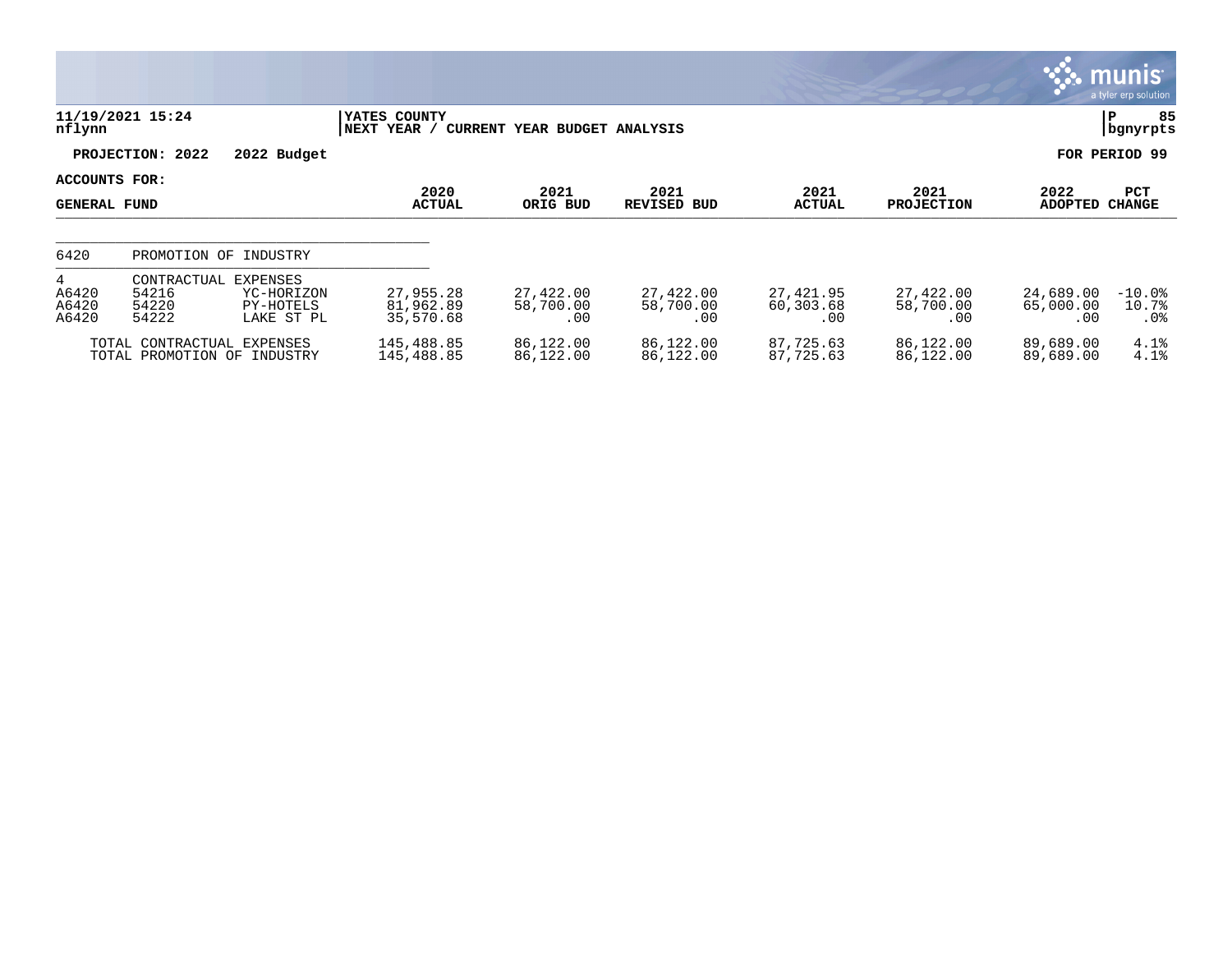|                                                                                                           |                                                                                                                |                                                                                                                    |                                                                                                     |                                                                                                     |                                                                                                     |                                                                                                    |                                                                                                     |                                                                                                     | munis<br>a tyler erp solution                                              |
|-----------------------------------------------------------------------------------------------------------|----------------------------------------------------------------------------------------------------------------|--------------------------------------------------------------------------------------------------------------------|-----------------------------------------------------------------------------------------------------|-----------------------------------------------------------------------------------------------------|-----------------------------------------------------------------------------------------------------|----------------------------------------------------------------------------------------------------|-----------------------------------------------------------------------------------------------------|-----------------------------------------------------------------------------------------------------|----------------------------------------------------------------------------|
| nflynn                                                                                                    | 11/19/2021 15:24                                                                                               |                                                                                                                    | <b>YATES COUNTY</b><br>NEXT YEAR / CURRENT YEAR BUDGET ANALYSIS                                     |                                                                                                     |                                                                                                     |                                                                                                    |                                                                                                     |                                                                                                     | l P<br>86<br>  bgnyrpts                                                    |
|                                                                                                           | PROJECTION: 2022                                                                                               | 2022 Budget                                                                                                        |                                                                                                     |                                                                                                     |                                                                                                     |                                                                                                    |                                                                                                     |                                                                                                     | FOR PERIOD 99                                                              |
| <b>ACCOUNTS FOR:</b>                                                                                      |                                                                                                                |                                                                                                                    | 2020                                                                                                | 2021                                                                                                | 2021                                                                                                | 2021                                                                                               | 2021                                                                                                | 2022                                                                                                | PCT                                                                        |
| <b>GENERAL FUND</b>                                                                                       |                                                                                                                |                                                                                                                    | <b>ACTUAL</b>                                                                                       | ORIG BUD                                                                                            | REVISED BUD                                                                                         | <b>ACTUAL</b>                                                                                      | <b>PROJECTION</b>                                                                                   | ADOPTED CHANGE                                                                                      |                                                                            |
| 6510                                                                                                      | VETERANS SERVICES                                                                                              |                                                                                                                    |                                                                                                     |                                                                                                     |                                                                                                     |                                                                                                    |                                                                                                     |                                                                                                     |                                                                            |
| $\mathbf 0$<br>A6510<br>A6510                                                                             | <b>REVENUES</b><br>42705<br>43710                                                                              | GIFTS AND<br>VET                                                                                                   | $-4,760.00$<br>$-8,000.00$                                                                          | .00<br>$-8,000.00$                                                                                  | .00<br>$-8,000.00$                                                                                  | .00<br>$-16, 150.00$                                                                               | .00<br>$-8,000.00$                                                                                  | $-150.00$<br>$-10,000.00$                                                                           | .0%<br>25.0%                                                               |
|                                                                                                           | TOTAL REVENUES                                                                                                 |                                                                                                                    | $-12,760.00$                                                                                        | $-8,000.00$                                                                                         | $-8,000.00$                                                                                         | $-16, 150.00$                                                                                      | $-8,000.00$                                                                                         | $-10, 150.00$                                                                                       | 26.9%                                                                      |
| $\mathbf{1}$<br>A6510<br>A6510<br>A6510                                                                   | PERSONAL SERVICES<br>51061<br>51214<br>51509                                                                   | DIR VET<br>VET SVC OF<br>COMP CSEA                                                                                 | 52,900.00<br>42, 177.48<br>.00                                                                      | 53,958.00<br>43,810.00<br>.00                                                                       | 53,958.00<br>41,402.02<br>5.87                                                                      | 46,722.34<br>33,819.54<br>5.87                                                                     | 53,958.00<br>43,810.00<br>.00                                                                       | 55,038.00<br>44,609.00<br>.00                                                                       | 2.0%<br>1.8%<br>.0%                                                        |
|                                                                                                           | TOTAL PERSONAL SERVICES                                                                                        |                                                                                                                    | 95,077.48                                                                                           | 97,768.00                                                                                           | 95,365.89                                                                                           | 80,547.75                                                                                          | 97,768.00                                                                                           | 99,647.00                                                                                           | 1.9%                                                                       |
| $4\overline{ }$<br>A6510<br>A6510<br>A6510<br>A6510<br>A6510<br>A6510<br>A6510<br>A6510<br>A6510<br>A6510 | CONTRACTUAL EXPENSES<br>54156<br>54470<br>54507<br>54515<br>54576<br>54654<br>54660<br>54682<br>54907<br>54924 | TRAINING<br>SUPP:OFF<br>COPIER CHR<br>POSTAGE<br>COMP SFT A<br>MILEAGE<br>TRAVEL EXP<br>TEL/FAX<br>DUES<br>VET BUR | .00<br>791.07<br>128.85<br>69.10<br>1,347.00<br>8,603.17<br>1,478.78<br>720.00<br>60.00<br>2,000.00 | 350.00<br>500.00<br>300.00<br>200.00<br>1,347.00<br>12,600.00<br>2,100.00<br>720.00<br>60.00<br>.00 | 350.00<br>500.00<br>300.00<br>200.00<br>1,796.00<br>12,145.13<br>2,100.00<br>720.00<br>60.00<br>.00 | .00<br>205.40<br>229.70<br>63.15<br>1,796.00<br>12,515.80<br>105.14<br>760.00<br>60.00<br>2,000.00 | 350.00<br>500.00<br>300.00<br>200.00<br>1,347.00<br>12,600.00<br>2,100.00<br>720.00<br>60.00<br>.00 | 350.00<br>500.00<br>300.00<br>200.00<br>2,021.00<br>14,385.00<br>2,100.00<br>960.00<br>80.00<br>.00 | .0%<br>.0%<br>.0%<br>.0%<br>50.0%<br>14.2%<br>.0%<br>33.3%<br>33.3%<br>.0% |
|                                                                                                           | TOTAL CONTRACTUAL EXPENSES                                                                                     |                                                                                                                    | 15, 197.97                                                                                          | 18,177.00                                                                                           | 18, 171. 13                                                                                         | 17,735.19                                                                                          | 18,177.00                                                                                           | 20,896.00                                                                                           | 15.0%                                                                      |
| 8<br>A6510<br>A6510                                                                                       | EMPLOYEE BENEFITS<br>58100<br>58303                                                                            | FICA/MED<br>INS-CSEA                                                                                               | 7,013.57<br>12,159.60                                                                               | 7,240.00<br>12,525.00                                                                               | 7,080.16<br>12,525.00                                                                               | 5,573.86<br>11,480.70                                                                              | 7,240.00<br>12,525.00                                                                               | 7,373.00<br>13,151.00                                                                               | 1.8%<br>5.0%                                                               |
|                                                                                                           | TOTAL EMPLOYEE BENEFITS<br>TOTAL VETERANS SERVICES                                                             |                                                                                                                    | 19, 173. 17<br>116,688.62                                                                           | 19,765.00<br>127,710.00                                                                             | 19,605.16<br>125, 142. 18                                                                           | 17,054.56<br>99,187.50                                                                             | 19,765.00<br>127,710.00                                                                             | 20,524.00<br>130,917.00                                                                             | 3.8%<br>2.5%                                                               |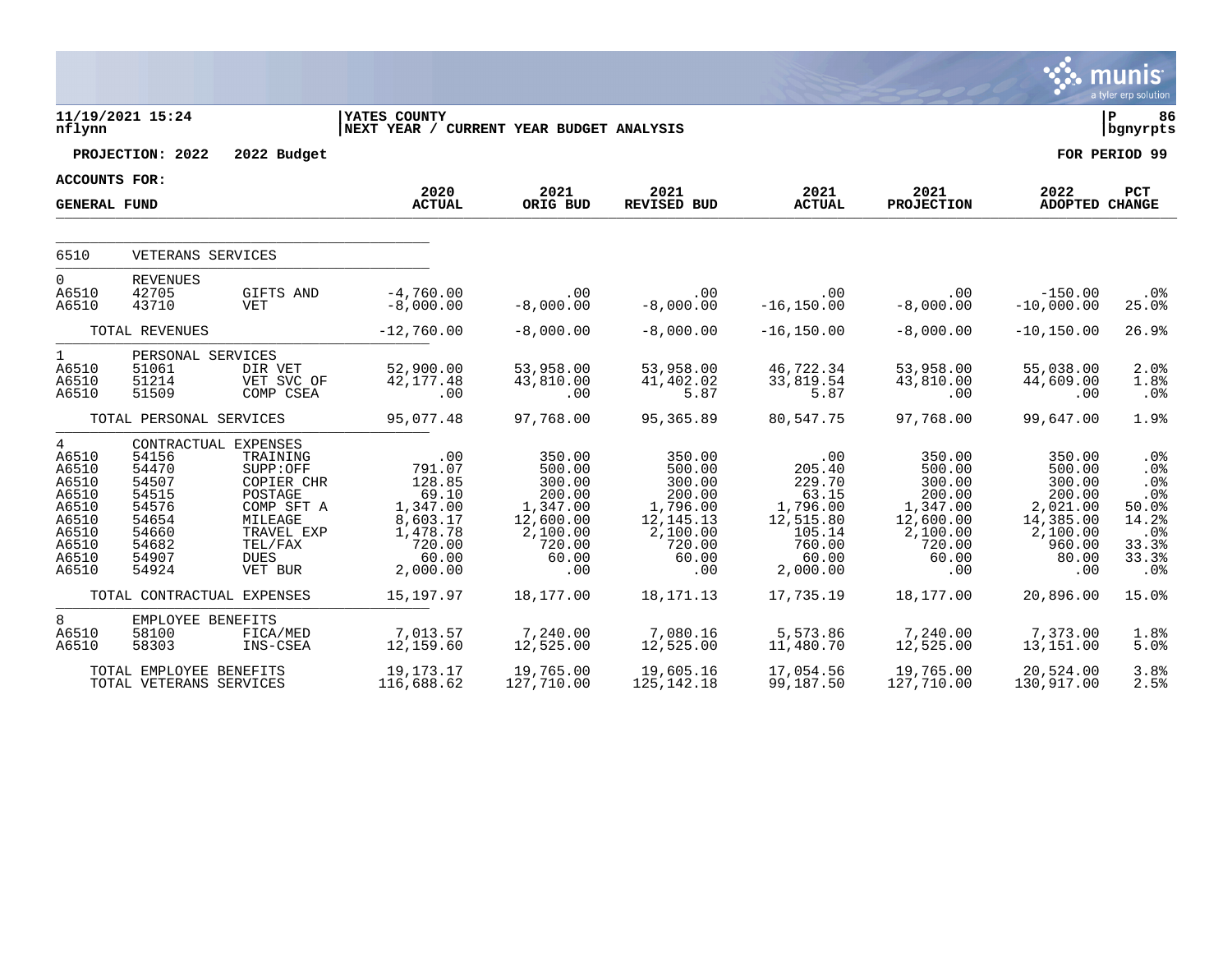|                                      |                                                        |                               |                                                    |                        |                            |                        |                           |                        | munis<br>a tyler erp solution |
|--------------------------------------|--------------------------------------------------------|-------------------------------|----------------------------------------------------|------------------------|----------------------------|------------------------|---------------------------|------------------------|-------------------------------|
| nflynn                               | 11/19/2021 15:24                                       |                               | YATES COUNTY<br><b>NEXT YEAR</b><br><b>CURRENT</b> | YEAR BUDGET ANALYSIS   |                            |                        |                           |                        | 87<br>P<br>bgnyrpts           |
|                                      | PROJECTION: 2022                                       | 2022 Budget                   |                                                    |                        |                            |                        |                           |                        | FOR PERIOD 99                 |
| ACCOUNTS FOR:<br><b>GENERAL FUND</b> |                                                        |                               | 2020<br><b>ACTUAL</b>                              | 2021<br>ORIG BUD       | 2021<br><b>REVISED BUD</b> | 2021<br><b>ACTUAL</b>  | 2021<br><b>PROJECTION</b> | 2022<br>ADOPTED CHANGE | PCT                           |
| 6772                                 | PROGRAMS FOR AGING                                     |                               |                                                    |                        |                            |                        |                           |                        |                               |
| 4<br>A6772                           | CONTRACTUAL<br>54208                                   | <b>EXPENSES</b><br>YC PROACTN | 93,661.00                                          | 93,661.00              | 93,661.00                  | 93,661.00              | 93,661.00                 | 93,661.00              | $.0\%$                        |
|                                      | TOTAL CONTRACTUAL EXPENSES<br>TOTAL PROGRAMS FOR AGING |                               | 93,661.00<br>93,661.00                             | 93,661.00<br>93,661.00 | 93,661.00<br>93,661.00     | 93,661.00<br>93,661.00 | 93,661.00<br>93,661.00    | 93,661.00<br>93,661.00 | $.0\%$<br>.0 <sup>8</sup>     |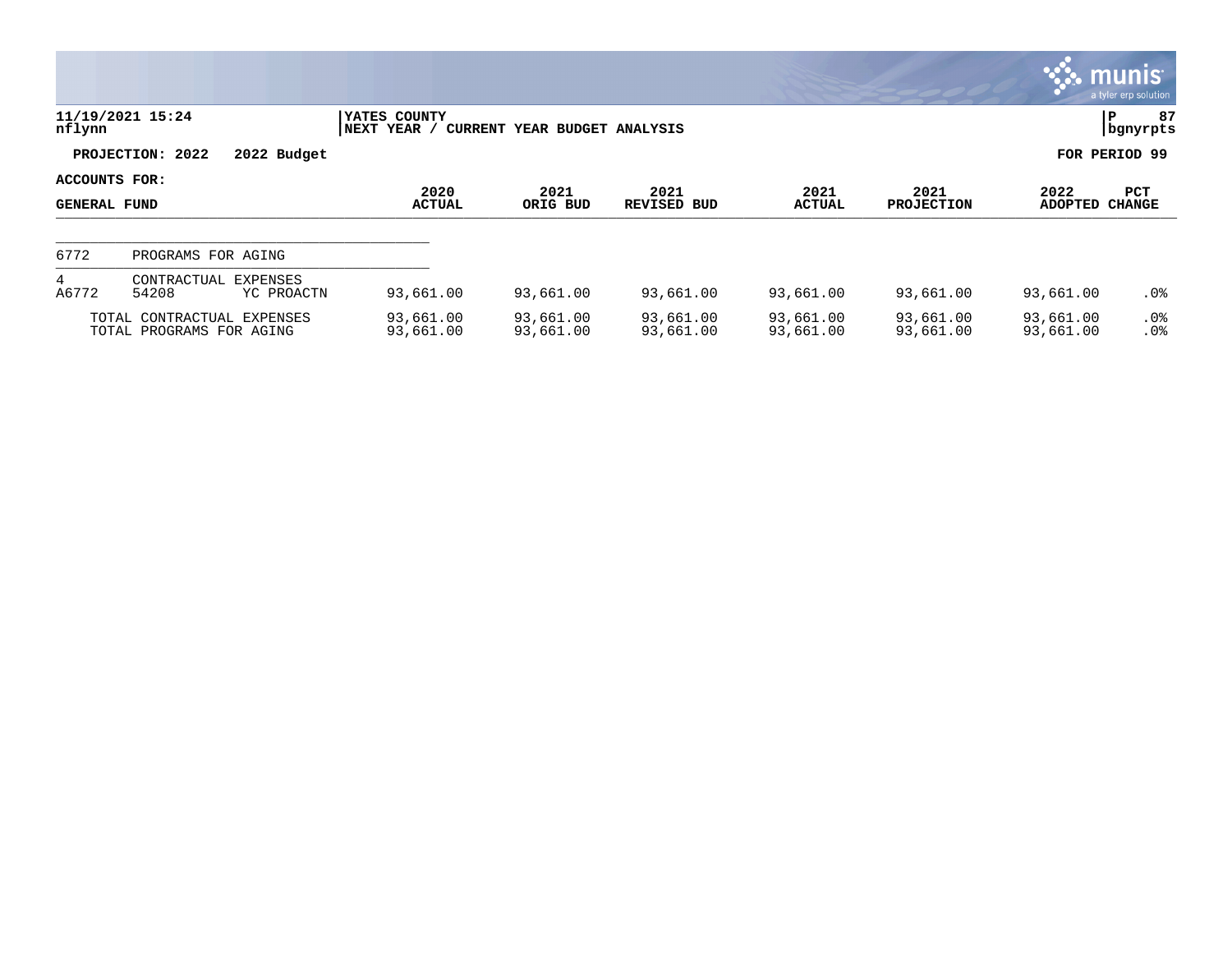|                                                                                                                                                                                                |                                                                                                                                                                                  |                                                                                                                                                                                                                                                                                                |                                                                                                                                                                                             |                                                                                                                                                                                                                      |                                                                                                                                                                                                                           |                                                                                                                                                       |                                                                                                                                                                                                                        |                                                                      | a tyler erp solution                                                                                                                                                                                                                                                                           |
|------------------------------------------------------------------------------------------------------------------------------------------------------------------------------------------------|----------------------------------------------------------------------------------------------------------------------------------------------------------------------------------|------------------------------------------------------------------------------------------------------------------------------------------------------------------------------------------------------------------------------------------------------------------------------------------------|---------------------------------------------------------------------------------------------------------------------------------------------------------------------------------------------|----------------------------------------------------------------------------------------------------------------------------------------------------------------------------------------------------------------------|---------------------------------------------------------------------------------------------------------------------------------------------------------------------------------------------------------------------------|-------------------------------------------------------------------------------------------------------------------------------------------------------|------------------------------------------------------------------------------------------------------------------------------------------------------------------------------------------------------------------------|----------------------------------------------------------------------|------------------------------------------------------------------------------------------------------------------------------------------------------------------------------------------------------------------------------------------------------------------------------------------------|
| nflynn                                                                                                                                                                                         | 11/19/2021 15:24                                                                                                                                                                 |                                                                                                                                                                                                                                                                                                | <b>IYATES COUNTY</b><br>NEXT YEAR / CURRENT YEAR BUDGET ANALYSIS                                                                                                                            |                                                                                                                                                                                                                      |                                                                                                                                                                                                                           |                                                                                                                                                       |                                                                                                                                                                                                                        |                                                                      | l P<br>88<br>  bgnyrpts                                                                                                                                                                                                                                                                        |
|                                                                                                                                                                                                | PROJECTION: 2022                                                                                                                                                                 | 2022 Budget                                                                                                                                                                                                                                                                                    |                                                                                                                                                                                             |                                                                                                                                                                                                                      |                                                                                                                                                                                                                           |                                                                                                                                                       |                                                                                                                                                                                                                        |                                                                      | FOR PERIOD 99                                                                                                                                                                                                                                                                                  |
| <b>ACCOUNTS FOR:</b>                                                                                                                                                                           |                                                                                                                                                                                  |                                                                                                                                                                                                                                                                                                |                                                                                                                                                                                             |                                                                                                                                                                                                                      |                                                                                                                                                                                                                           |                                                                                                                                                       |                                                                                                                                                                                                                        |                                                                      |                                                                                                                                                                                                                                                                                                |
| <b>GENERAL FUND</b>                                                                                                                                                                            |                                                                                                                                                                                  |                                                                                                                                                                                                                                                                                                | 2020<br><b>ACTUAL</b>                                                                                                                                                                       | 2021<br>ORIG BUD                                                                                                                                                                                                     | 2021<br>REVISED BUD                                                                                                                                                                                                       | 2021<br><b>ACTUAL</b>                                                                                                                                 | 2021<br><b>PROJECTION</b>                                                                                                                                                                                              | 2022<br>ADOPTED CHANGE                                               | PCT                                                                                                                                                                                                                                                                                            |
| 7310                                                                                                                                                                                           | YOUTH PROGRAM                                                                                                                                                                    |                                                                                                                                                                                                                                                                                                |                                                                                                                                                                                             |                                                                                                                                                                                                                      |                                                                                                                                                                                                                           |                                                                                                                                                       |                                                                                                                                                                                                                        |                                                                      |                                                                                                                                                                                                                                                                                                |
| $\overline{0}$<br>A7310<br>A7310                                                                                                                                                               | <b>REVENUES</b><br>42701<br>43820                                                                                                                                                | PR YR RFND<br>YOUTH                                                                                                                                                                                                                                                                            | $-70.00$<br>$-70,099.17$                                                                                                                                                                    | .00<br>$-57,440.00$                                                                                                                                                                                                  | .00<br>$-68,440.00$                                                                                                                                                                                                       | .00<br>$-19,090.44$                                                                                                                                   | $\sim 00$<br>$-68,440.00$                                                                                                                                                                                              | .00                                                                  | $.0\%$<br>$.00 - 100.0$                                                                                                                                                                                                                                                                        |
|                                                                                                                                                                                                | TOTAL REVENUES                                                                                                                                                                   |                                                                                                                                                                                                                                                                                                | $-70, 169.17$                                                                                                                                                                               | $-57,440.00$                                                                                                                                                                                                         | $-68,440.00$                                                                                                                                                                                                              | $-19,090.44$                                                                                                                                          | $-68,440.00$                                                                                                                                                                                                           |                                                                      | $.00 - 100.0$                                                                                                                                                                                                                                                                                  |
| $\mathbf{1}$<br>A7310                                                                                                                                                                          | PERSONAL SERVICES<br>51657                                                                                                                                                       | YB DIR                                                                                                                                                                                                                                                                                         | 26,566.38                                                                                                                                                                                   | 23,397.00                                                                                                                                                                                                            | 26,726.00                                                                                                                                                                                                                 | 21, 179. 48                                                                                                                                           | 26,726.00                                                                                                                                                                                                              | 23,865.00                                                            | 2.0%                                                                                                                                                                                                                                                                                           |
|                                                                                                                                                                                                | TOTAL PERSONAL SERVICES                                                                                                                                                          |                                                                                                                                                                                                                                                                                                | 26,566.38                                                                                                                                                                                   | 23,397.00                                                                                                                                                                                                            | 26,726.00                                                                                                                                                                                                                 | 21,179.48                                                                                                                                             | 26,726.00                                                                                                                                                                                                              | 23,865.00                                                            | 2.0%                                                                                                                                                                                                                                                                                           |
| $4\degree$<br>A7310<br>A7310<br>A7310<br>A7310<br>A7310<br>A7310<br>A7310<br>A7310<br>A7310<br>A7310<br>A7310<br>A7310<br>A7310<br>A7310<br>A7310<br>A7310<br>A7310<br>A7310<br>A7310<br>A7310 | 54152<br>54351<br>54352<br>54355<br>54356<br>54365<br>54368<br>54371<br>54372<br>54373<br>54457<br>54470<br>54480<br>54515<br>54579<br>54653<br>54654<br>54682<br>54907<br>54916 | CONTRACTUAL EXPENSES<br>CONFERENCE<br>MB LIBRARY<br>CFRC/FLS<br>LIFEGUARD<br>RUSH READ<br>SAFE HARB<br>SUMMER REC<br><b>BIG BR&amp;SIS</b><br>KINSP SDPP<br>DUND LIBR<br>SUPP: COMP<br>SUPP:OFF<br>SUPP: PROG<br>POSTAGE<br>YCRR<br>GASOLINE<br>MILEAGE<br>TEL/FAX<br><b>DUES</b><br>PUBLICATN | .00<br>.00<br>.00<br>11,286.00<br>.00<br>40,500.00<br>.00<br>1,250.00<br>$\overline{00}$<br>2,500.00<br>791.01<br>.00<br>189.40<br>.00<br>11,200.00<br>.00<br>.00<br>240.00<br>50.00<br>.00 | 1,700.00<br>.00<br>1,500.00<br>12,312.00<br>800.00<br>31,500.00<br>29,800.00<br>1,000.00<br>1,700.00<br>1,400.00<br>100.00<br>50.00<br>444.00<br>140.00<br>3,850.00<br>42.00<br>833.00<br>240.00<br>165.00<br>100.00 | 1,700.00<br>500.00<br>1,000.00<br>12,312.00<br>800.00<br>37,500.00<br>26,000.00<br>1,250.00<br>1,700.00<br>2,500.00<br>100.00<br>50.00<br>1,860.00<br>140.00<br>6,300.00<br>42.00<br>833.00<br>240.00<br>165.00<br>100.00 | .00<br>.00<br>.00<br>.00<br>.00<br>15,506.45<br>.00<br>.00<br>.00<br>.00<br>.00<br>.00<br>63.75<br>.00<br>.00<br>.00<br>.00<br>200.00<br>50.00<br>.00 | 1,700.00<br>.00<br>1,500.00<br>12,312.00<br>800.00<br>37,500.00<br>29,800.00<br>1,000.00<br>1,700.00<br>1,400.00<br>100.00<br>50.00<br>1,860.00<br>140.00<br>3,850.00<br>42.00<br>833.00<br>240.00<br>165.00<br>100.00 | .00<br>12,312.00<br>$20,000.00 - 32.9$<br>100.00<br>240.00<br>175.00 | $500.00 - 70.6$<br>.0%<br>$.00 - 100.0%$<br>$.0\%$<br>$.00 - 100.08$<br>$.00 - 100.0$<br>$.00 - 100.0%$<br>$.00 - 100.0$<br>$.00 - 100.0%$<br>.0%<br>$.00 - 100.0$<br>$250.00 - 43.78$<br>$.00 - 100.08$<br>$.00 - 100.0%$<br>$.00 - 100.0$<br>$400.00 - 52.0$<br>.0%<br>6.1%<br>$.00 - 100.0$ |
|                                                                                                                                                                                                | TOTAL CONTRACTUAL EXPENSES                                                                                                                                                       |                                                                                                                                                                                                                                                                                                | 68,006.41                                                                                                                                                                                   | 87,676.00                                                                                                                                                                                                            | 95,092.00                                                                                                                                                                                                                 | 15,820.20                                                                                                                                             | 95,092.00                                                                                                                                                                                                              | $33,977.00 -61.2$                                                    |                                                                                                                                                                                                                                                                                                |
| 8<br>A7310                                                                                                                                                                                     | EMPLOYEE BENEFITS<br>58100                                                                                                                                                       | FICA/MED                                                                                                                                                                                                                                                                                       | 2,032.16                                                                                                                                                                                    | 1,790.00                                                                                                                                                                                                             | 2,045.00                                                                                                                                                                                                                  | 1,620.11                                                                                                                                              | 2,045.00                                                                                                                                                                                                               | 1,826.00                                                             | 2.0%                                                                                                                                                                                                                                                                                           |
|                                                                                                                                                                                                | TOTAL EMPLOYEE BENEFITS<br>TOTAL YOUTH PROGRAM                                                                                                                                   |                                                                                                                                                                                                                                                                                                | 2,032.16<br>26, 435.78                                                                                                                                                                      | 1,790.00<br>55,423.00                                                                                                                                                                                                | 2,045.00<br>55,423.00                                                                                                                                                                                                     | 1,620.11<br>19,529.35                                                                                                                                 | 2,045.00<br>55,423.00                                                                                                                                                                                                  | 1,826.00<br>59,668.00                                                | 2.0%<br>7.7%                                                                                                                                                                                                                                                                                   |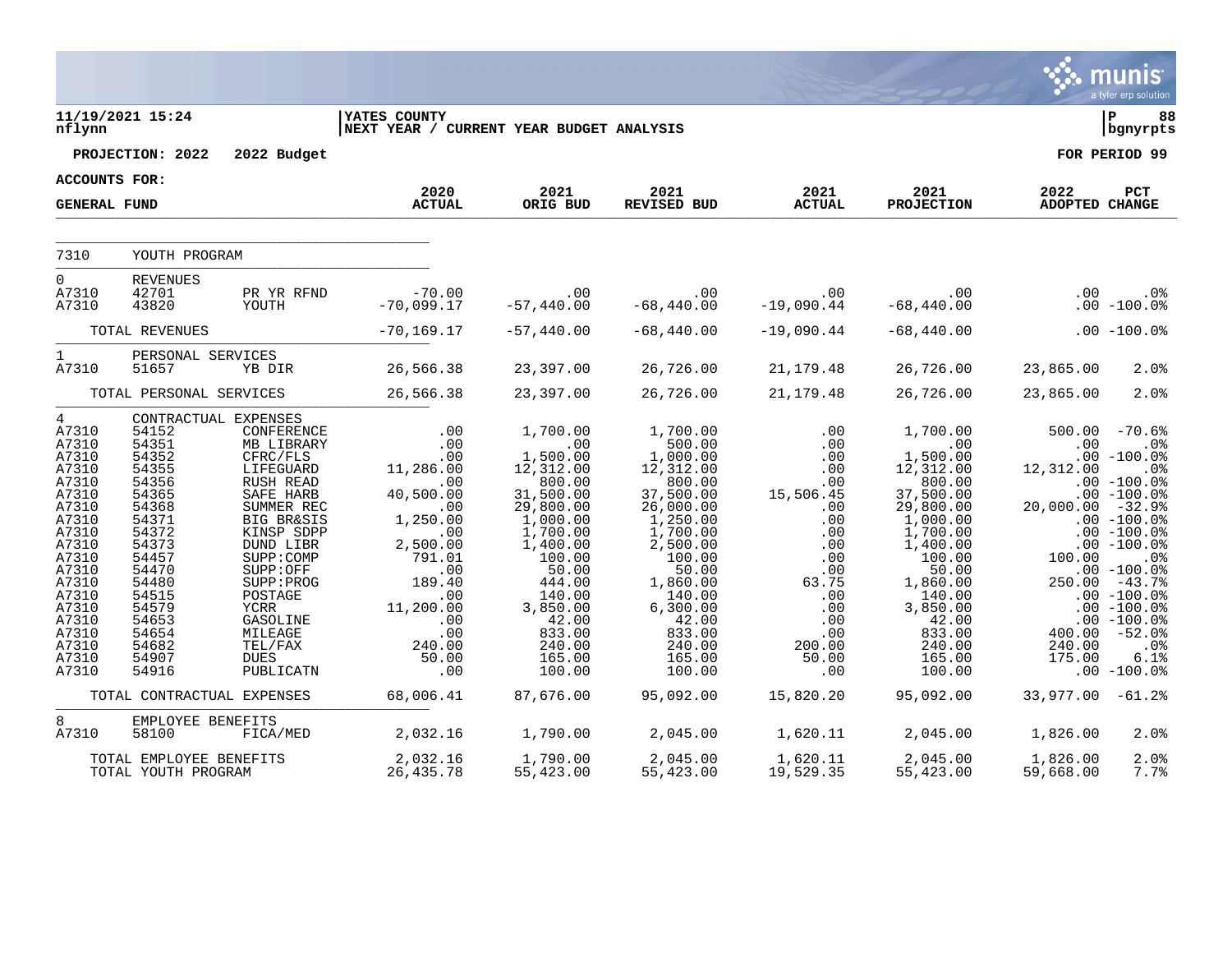|                                      |                                                       |                             |                              |                      |                       |                           |                        | <b>WE MUNIS</b><br>a tyler erp solution |
|--------------------------------------|-------------------------------------------------------|-----------------------------|------------------------------|----------------------|-----------------------|---------------------------|------------------------|-----------------------------------------|
| nflynn                               | 11/19/2021 15:24                                      | YATES COUNTY<br>NEXT YEAR / | CURRENT YEAR BUDGET ANALYSIS |                      |                       |                           |                        | 89<br>∣P<br>  bgnyrpts                  |
|                                      | PROJECTION: 2022<br>2022 Budget                       |                             |                              |                      |                       |                           |                        | FOR PERIOD 99                           |
| ACCOUNTS FOR:<br><b>GENERAL FUND</b> |                                                       | 2020<br><b>ACTUAL</b>       | 2021<br>ORIG BUD             | 2021<br>REVISED BUD  | 2021<br><b>ACTUAL</b> | 2021<br><b>PROJECTION</b> | 2022<br><b>ADOPTED</b> | PCT<br><b>CHANGE</b>                    |
| 7450                                 | YC HISTORY CENTER                                     |                             |                              |                      |                       |                           |                        |                                         |
| 4<br>A7450                           | CONTRACTUAL<br><b>EXPENSES</b><br>54206<br>YC HISTORY | 4,000.00                    | 3,000.00                     | 3,000.00             | 3,000.00              | 3,000.00                  | 3,500.00               | 16.7%                                   |
|                                      | TOTAL CONTRACTUAL EXPENSES<br>TOTAL YC HISTORY CENTER | 4,000.00<br>4,000.00        | 3,000.00<br>3,000.00         | 3,000.00<br>3,000.00 | 3,000.00<br>3,000.00  | 3,000.00<br>3,000.00      | 3,500.00<br>3,500.00   | 16.7%<br>16.7%                          |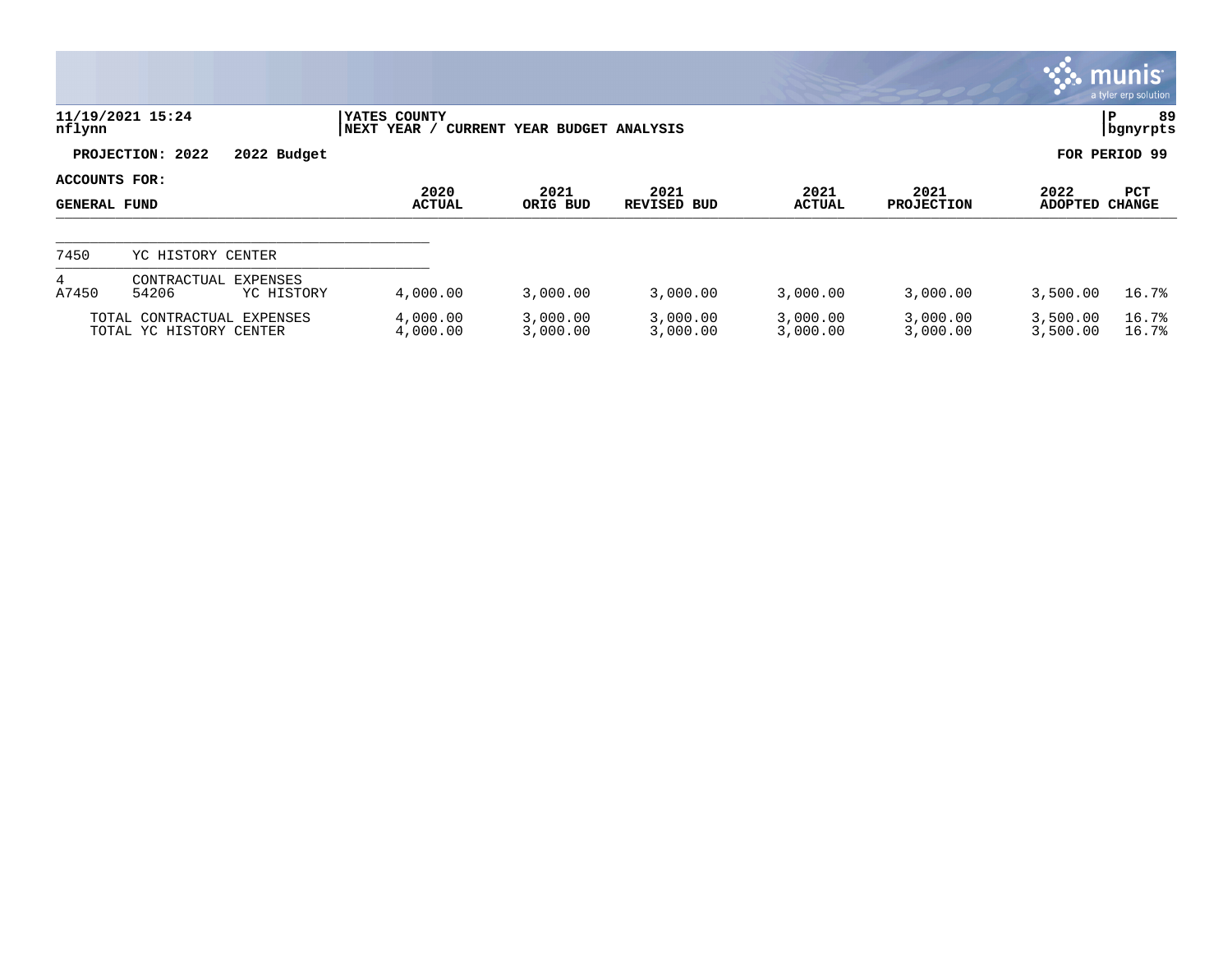|                                       |                                                          |                                              |                                                          |                                      |                                      |                                  |                                      |                                      | munıs<br>a tyler erp solution  |
|---------------------------------------|----------------------------------------------------------|----------------------------------------------|----------------------------------------------------------|--------------------------------------|--------------------------------------|----------------------------------|--------------------------------------|--------------------------------------|--------------------------------|
| nflynn                                | 11/19/2021 15:24                                         |                                              | YATES COUNTY<br>NEXT YEAR / CURRENT YEAR BUDGET ANALYSIS |                                      |                                      |                                  |                                      |                                      | lР<br>90<br>  bgnyrpts         |
|                                       | PROJECTION: 2022                                         | 2022 Budget                                  |                                                          |                                      |                                      |                                  |                                      |                                      | FOR PERIOD 99                  |
| <b>ACCOUNTS FOR:</b>                  |                                                          |                                              |                                                          |                                      |                                      |                                  |                                      |                                      |                                |
| <b>GENERAL FUND</b>                   |                                                          |                                              | 2020<br><b>ACTUAL</b>                                    | 2021<br>ORIG BUD                     | 2021<br>REVISED BUD                  | 2021<br><b>ACTUAL</b>            | 2021<br><b>PROJECTION</b>            | 2022<br><b>ADOPTED</b>               | <b>PCT</b><br><b>CHANGE</b>    |
| 7510                                  | HISTORIAN                                                |                                              |                                                          |                                      |                                      |                                  |                                      |                                      |                                |
| $\Omega$<br>A7510                     | <b>REVENUES</b><br>42091                                 | HISTORIAN                                    | $-170.00$                                                | $-400.00$                            | $-400.00$                            | $-179.20$                        | $-400.00$                            | $-400.00$                            | .0%                            |
|                                       | TOTAL REVENUES                                           |                                              | $-170.00$                                                | $-400.00$                            | $-400.00$                            | $-179.20$                        | $-400.00$                            | $-400.00$                            | .0%                            |
| $\mathbf{1}$<br>A7510                 | PERSONAL SERVICES<br>51075                               | HISTORIAN                                    | 17,070.34                                                | 16,395.00                            | 16,395.00                            | 13,516.84                        | 16,395.00                            | 16,723.00                            | 2.0%                           |
|                                       | TOTAL PERSONAL SERVICES                                  |                                              | 17,070.34                                                | 16,395.00                            | 16,395.00                            | 13,516.84                        | 16,395.00                            | 16,723.00                            | 2.0%                           |
| 4<br>A7510<br>A7510<br>A7510<br>A7510 | CONTRACTUAL EXPENSES<br>54470<br>54507<br>54515<br>54682 | SUPP:OFF<br>COPIER CHR<br>POSTAGE<br>TEL/FAX | .00<br>158.60<br>18.60<br>480.00                         | 100.00<br>200.00<br>100.00<br>480.00 | 100.00<br>200.00<br>100.00<br>480.00 | .00<br>153.60<br>27.54<br>200.00 | 100.00<br>200.00<br>100.00<br>480.00 | 100.00<br>200.00<br>100.00<br>480.00 | $.0\%$<br>.0%<br>$.0\%$<br>.0% |
|                                       | TOTAL CONTRACTUAL EXPENSES                               |                                              | 657.20                                                   | 880.00                               | 880.00                               | 381.14                           | 880.00                               | 880.00                               | .0%                            |
| 8<br>A7510                            | EMPLOYEE BENEFITS<br>58100                               | FICA/MED                                     | 1,813.04                                                 | 1,255.00                             | 1,255.00                             | 1,034.06                         | 1,255.00                             | 1,280.00                             | 2.0%                           |
|                                       | TOTAL EMPLOYEE BENEFITS<br>TOTAL HISTORIAN               |                                              | 1,813.04<br>19,370.58                                    | 1,255.00<br>18,130.00                | 1,255.00<br>18,130.00                | 1,034.06<br>14,752.84            | 1,255.00<br>18,130.00                | 1,280.00<br>18,483.00                | 2.0%<br>1.9%                   |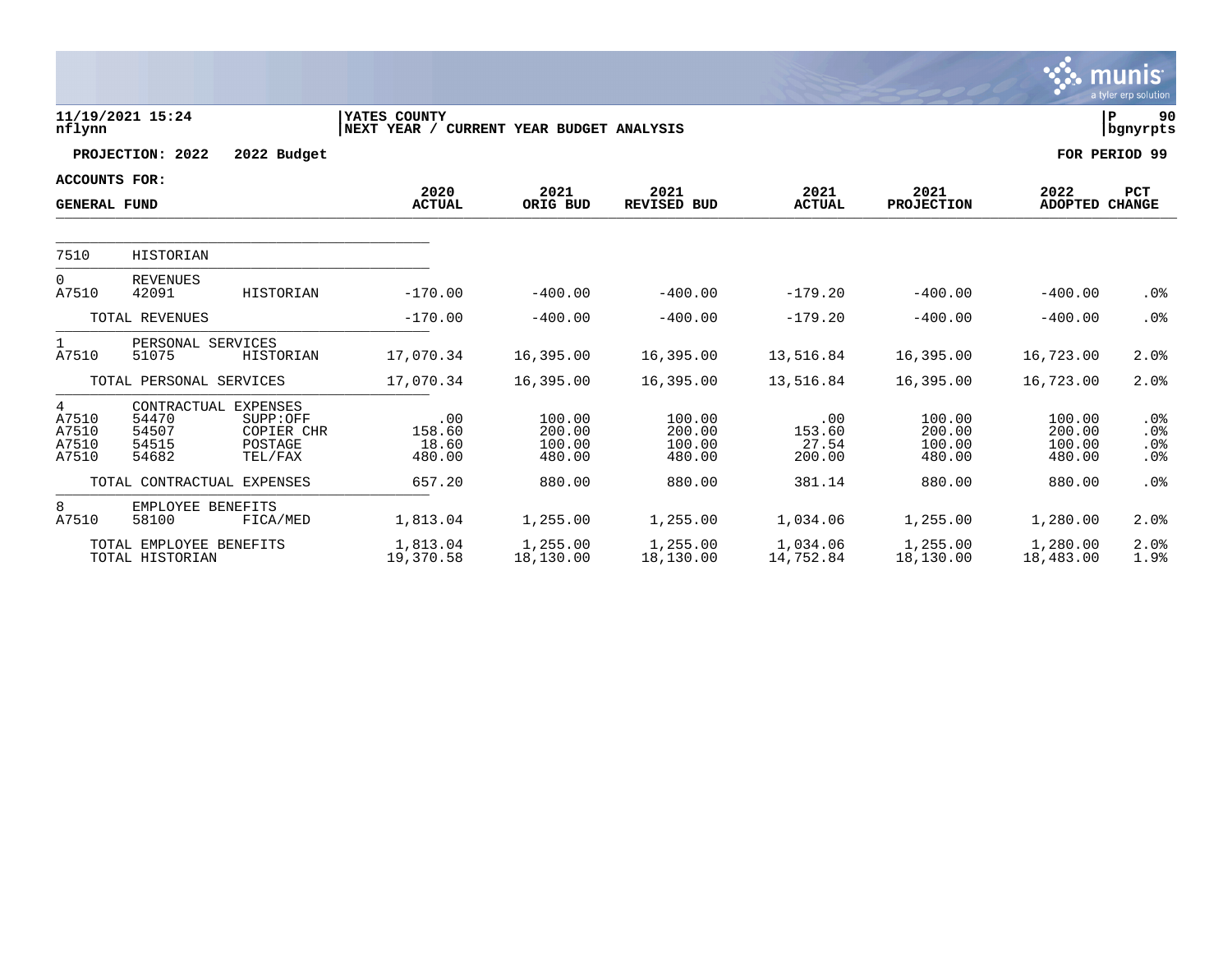|                                      |                                                           |                             |                              |                            |                       |                           |                        | munis l<br>a tyler erp solution |
|--------------------------------------|-----------------------------------------------------------|-----------------------------|------------------------------|----------------------------|-----------------------|---------------------------|------------------------|---------------------------------|
| nflynn                               | 11/19/2021 15:24                                          | YATES COUNTY<br>NEXT YEAR / | CURRENT YEAR BUDGET ANALYSIS |                            |                       |                           |                        | P<br>91<br>bgnyrpts             |
|                                      | PROJECTION: 2022<br>2022 Budget                           |                             |                              |                            |                       |                           |                        | FOR PERIOD 99                   |
| ACCOUNTS FOR:<br><b>GENERAL FUND</b> |                                                           | 2020<br><b>ACTUAL</b>       | 2021<br>ORIG BUD             | 2021<br><b>REVISED BUD</b> | 2021<br><b>ACTUAL</b> | 2021<br><b>PROJECTION</b> | 2022<br><b>ADOPTED</b> | PCT<br><b>CHANGE</b>            |
| 7560                                 | OTHER PERFORMING ARTS                                     |                             |                              |                            |                       |                           |                        |                                 |
| $4^{\circ}$<br>A7560                 | CONTRACTUAL<br>EXPENSES<br>54202<br>YC ARTS               | 4,000.00                    | .00                          | .00                        | .00                   | .00                       | .00                    | $.0\%$                          |
|                                      | TOTAL CONTRACTUAL EXPENSES<br>TOTAL OTHER PERFORMING ARTS | 4,000.00<br>4,000.00        | .00<br>.00                   | .00<br>.00                 | .00<br>.00            | .00<br>.00                | .00<br>.00             | .0%<br>.0%                      |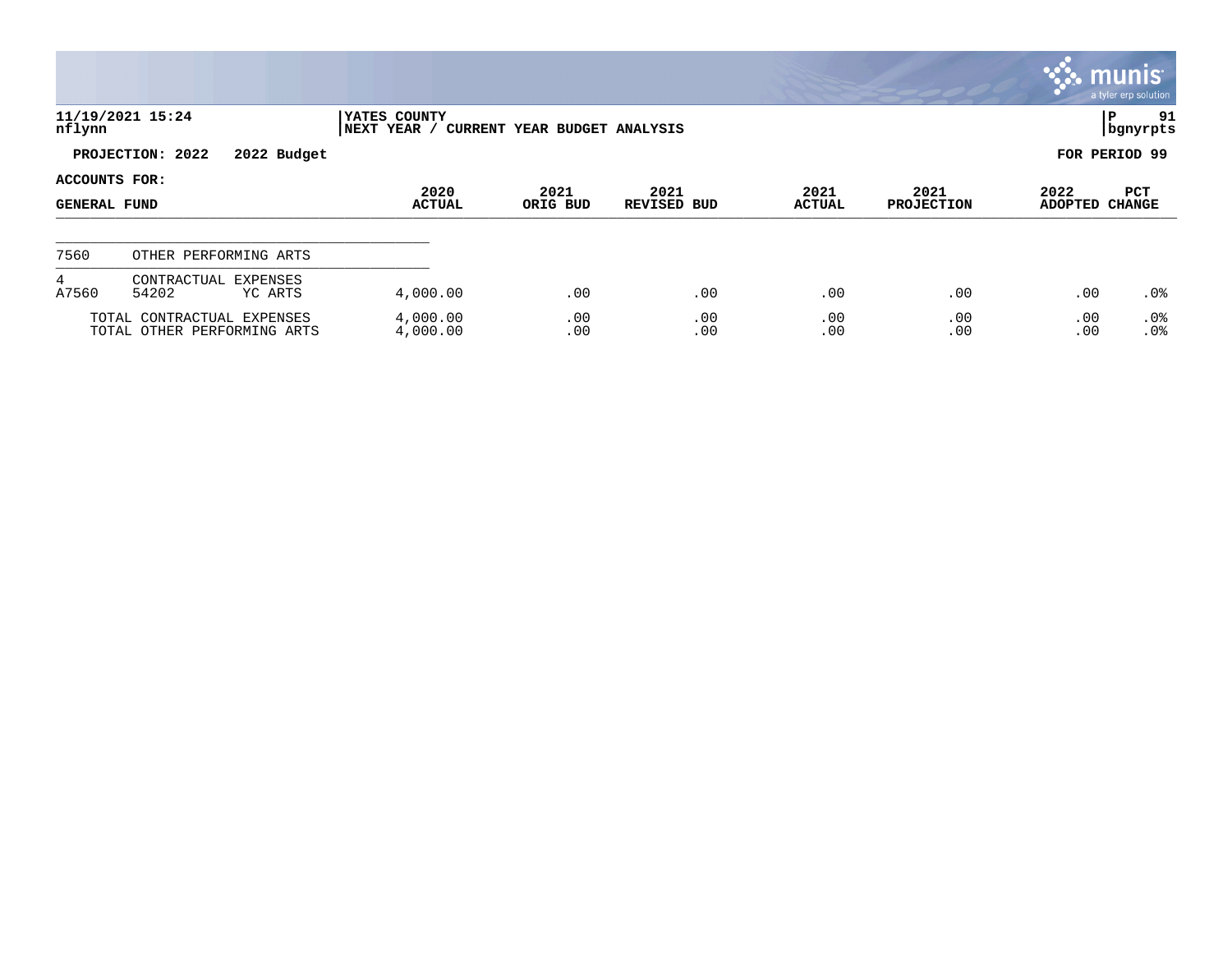|                                                                                                                                                   |                                                                                                                                                             |                                                                                                                                                                                                |                                                                                                                                                                    |                                                                                                                                                         |                                                                                                                                                                            |                                                                                                                                                                           |                                                                                                                                                                |                                                                                                                                                                     | munis<br>a tyler erp solution                                                                                                 |
|---------------------------------------------------------------------------------------------------------------------------------------------------|-------------------------------------------------------------------------------------------------------------------------------------------------------------|------------------------------------------------------------------------------------------------------------------------------------------------------------------------------------------------|--------------------------------------------------------------------------------------------------------------------------------------------------------------------|---------------------------------------------------------------------------------------------------------------------------------------------------------|----------------------------------------------------------------------------------------------------------------------------------------------------------------------------|---------------------------------------------------------------------------------------------------------------------------------------------------------------------------|----------------------------------------------------------------------------------------------------------------------------------------------------------------|---------------------------------------------------------------------------------------------------------------------------------------------------------------------|-------------------------------------------------------------------------------------------------------------------------------|
| nflynn                                                                                                                                            | 11/19/2021 15:24                                                                                                                                            |                                                                                                                                                                                                | <b>YATES COUNTY</b><br>NEXT YEAR / CURRENT YEAR BUDGET ANALYSIS                                                                                                    |                                                                                                                                                         |                                                                                                                                                                            |                                                                                                                                                                           |                                                                                                                                                                |                                                                                                                                                                     | l P<br>92<br>  bgnyrpts                                                                                                       |
|                                                                                                                                                   | PROJECTION: 2022                                                                                                                                            | 2022 Budget                                                                                                                                                                                    |                                                                                                                                                                    |                                                                                                                                                         |                                                                                                                                                                            |                                                                                                                                                                           |                                                                                                                                                                |                                                                                                                                                                     | FOR PERIOD 99                                                                                                                 |
| <b>ACCOUNTS FOR:</b>                                                                                                                              |                                                                                                                                                             |                                                                                                                                                                                                | 2020                                                                                                                                                               | 2021                                                                                                                                                    | 2021                                                                                                                                                                       | 2021                                                                                                                                                                      | 2021                                                                                                                                                           | 2022                                                                                                                                                                | PCT                                                                                                                           |
| <b>GENERAL FUND</b>                                                                                                                               |                                                                                                                                                             |                                                                                                                                                                                                | <b>ACTUAL</b>                                                                                                                                                      | ORIG BUD                                                                                                                                                | REVISED BUD                                                                                                                                                                | <b>ACTUAL</b>                                                                                                                                                             | PROJECTION                                                                                                                                                     | ADOPTED CHANGE                                                                                                                                                      |                                                                                                                               |
| 8020                                                                                                                                              | PLANNING                                                                                                                                                    |                                                                                                                                                                                                |                                                                                                                                                                    |                                                                                                                                                         |                                                                                                                                                                            |                                                                                                                                                                           |                                                                                                                                                                |                                                                                                                                                                     |                                                                                                                               |
| $\Omega$<br>A8020<br>A8020<br>A8020                                                                                                               | <b>REVENUES</b><br>42189<br>42770<br>43089                                                                                                                  | BROAD FEES<br><b>WATER REIM</b><br>OTHER                                                                                                                                                       | .00<br>$-11, 250.00$<br>$-63,548.00$                                                                                                                               | .00<br>.00<br>.00                                                                                                                                       | .00<br>.00<br>.00                                                                                                                                                          | .00<br>.00<br>.00                                                                                                                                                         | .00<br>.00<br>.00                                                                                                                                              | $-15,600.00$<br>.00<br>.00                                                                                                                                          | .0%<br>.0%<br>$.0\%$                                                                                                          |
|                                                                                                                                                   | TOTAL REVENUES                                                                                                                                              |                                                                                                                                                                                                | $-74,798.00$                                                                                                                                                       | .00                                                                                                                                                     | .00                                                                                                                                                                        | .00                                                                                                                                                                       | .00                                                                                                                                                            | $-15,600.00$                                                                                                                                                        | .0%                                                                                                                           |
| $1 \quad \blacksquare$<br>A8020<br>A8020                                                                                                          | PERSONAL SERVICES<br>51085<br>51651                                                                                                                         | PLANNER<br>SR ACT PT                                                                                                                                                                           | 61,915.00<br>.00                                                                                                                                                   | 63,154.00<br>26,520.00                                                                                                                                  | 63,154.00<br>26,520.00                                                                                                                                                     | 47,279.60<br>26,854.75                                                                                                                                                    | 63,154.00<br>26,520.00                                                                                                                                         | 60,462.00<br>27,051.00                                                                                                                                              | $-4.3%$<br>2.0%                                                                                                               |
|                                                                                                                                                   | TOTAL PERSONAL SERVICES                                                                                                                                     |                                                                                                                                                                                                | 61,915.00                                                                                                                                                          | 89,674.00                                                                                                                                               | 89,674.00                                                                                                                                                                  | 74,134.35                                                                                                                                                                 | 89,674.00                                                                                                                                                      | 87,513.00                                                                                                                                                           | $-2.4%$                                                                                                                       |
| $4\degree$<br>A8020<br>A8020<br>A8020<br>A8020<br>A8020<br>A8020<br>A8020<br>A8020<br>A8020<br>A8020<br>A8020<br>A8020<br>A8020<br>A8020<br>A8020 | CONTRACTUAL EXPENSES<br>54011<br>54067<br>54068<br>54069<br>54070<br>54210<br>54470<br>54501<br>54507<br>54515<br>54571<br>54580<br>54682<br>54898<br>54907 | CONSULTANT<br>NAT RESOUR<br>FIBER SUST<br>RECON 1 SH<br>RECON 1<br>YC GFL PLG<br>SUPP:OFF<br>ADVERTISNG<br>COPIER CHR<br>POSTAGE<br>COMP SOFT<br>GIS MAINT<br>TEL/FAX<br>CENSUS<br><b>DUES</b> | 62,136.72<br>42,425.89<br>105,328.00<br>$.00 \,$<br>.00<br>6,647.00<br>.00<br>.00<br>487.35<br>314.90<br>113.20<br>40, 451.71<br>240.00<br>15, 191.42<br>$\sim 00$ | .00<br>72,000.00<br>85,240.00<br>.00<br>.00<br>6,647.00<br>.00<br>250.00<br>1,000.00<br>500.00<br>.00<br>8,100.00<br>480.00<br>.00<br>.00<br>174,217.00 | 6,039.35<br>72,000.00<br>85,240.00<br>$\overline{\phantom{0}}$ .00<br>.00<br>6,647.00<br>184.00<br>66.00<br>680.00<br>500.00<br>.00<br>8,100.00<br>480.00<br>.00<br>320.00 | 64,365.75<br>67,796.01<br>82,500.00<br>$\sim 00$<br>800.00<br>8,292.69<br>212.40<br>.00<br>692.75<br>541.80<br>.00<br>16,300.00<br>400.00<br>.00<br>320.00<br>242, 221.40 | 44,270.00<br>96,996.00<br>85,240.00<br>.00<br>.00<br>6,647.00<br>.00<br>250.00<br>1,000.00<br>500.00<br>.00<br>16,075.00<br>480.00<br>.00<br>.00<br>251,458.00 | .00<br>57,000.00<br>88,600.00<br>33,500.00<br>2,000.00<br>7,325.00<br>.00<br>250.00<br>1,000.00<br>500.00<br>.00<br>13,000.00<br>480.00<br>.00<br>.00<br>203,655.00 | . 0 %<br>$-20.8%$<br>3.9%<br>.0%<br>.0%<br>10.2%<br>.0%<br>.0%<br>.0%<br>.0%<br>.0%<br>60.5%<br>$.0\%$<br>.0%<br>.0%<br>16.9% |
|                                                                                                                                                   | TOTAL CONTRACTUAL EXPENSES                                                                                                                                  |                                                                                                                                                                                                | 273,336.19                                                                                                                                                         |                                                                                                                                                         | 180,256.35                                                                                                                                                                 |                                                                                                                                                                           |                                                                                                                                                                |                                                                                                                                                                     |                                                                                                                               |
| 8<br>A8020                                                                                                                                        | EMPLOYEE BENEFITS<br>58100                                                                                                                                  | FICA/MED                                                                                                                                                                                       | 4,736.68                                                                                                                                                           | 6,860.00                                                                                                                                                | 6,860.00                                                                                                                                                                   | 5,671.40                                                                                                                                                                  | 6,860.00                                                                                                                                                       | 6,695.00                                                                                                                                                            | $-2.4%$                                                                                                                       |
|                                                                                                                                                   | TOTAL EMPLOYEE BENEFITS<br>TOTAL PLANNING                                                                                                                   |                                                                                                                                                                                                | 4,736.68<br>265,189.87                                                                                                                                             | 6,860.00<br>270,751.00                                                                                                                                  | 6,860.00<br>276,790.35                                                                                                                                                     | 5,671.40<br>322,027.15                                                                                                                                                    | 6,860.00<br>347,992.00                                                                                                                                         | 6,695.00<br>282, 263.00                                                                                                                                             | $-2.4%$<br>4.3%                                                                                                               |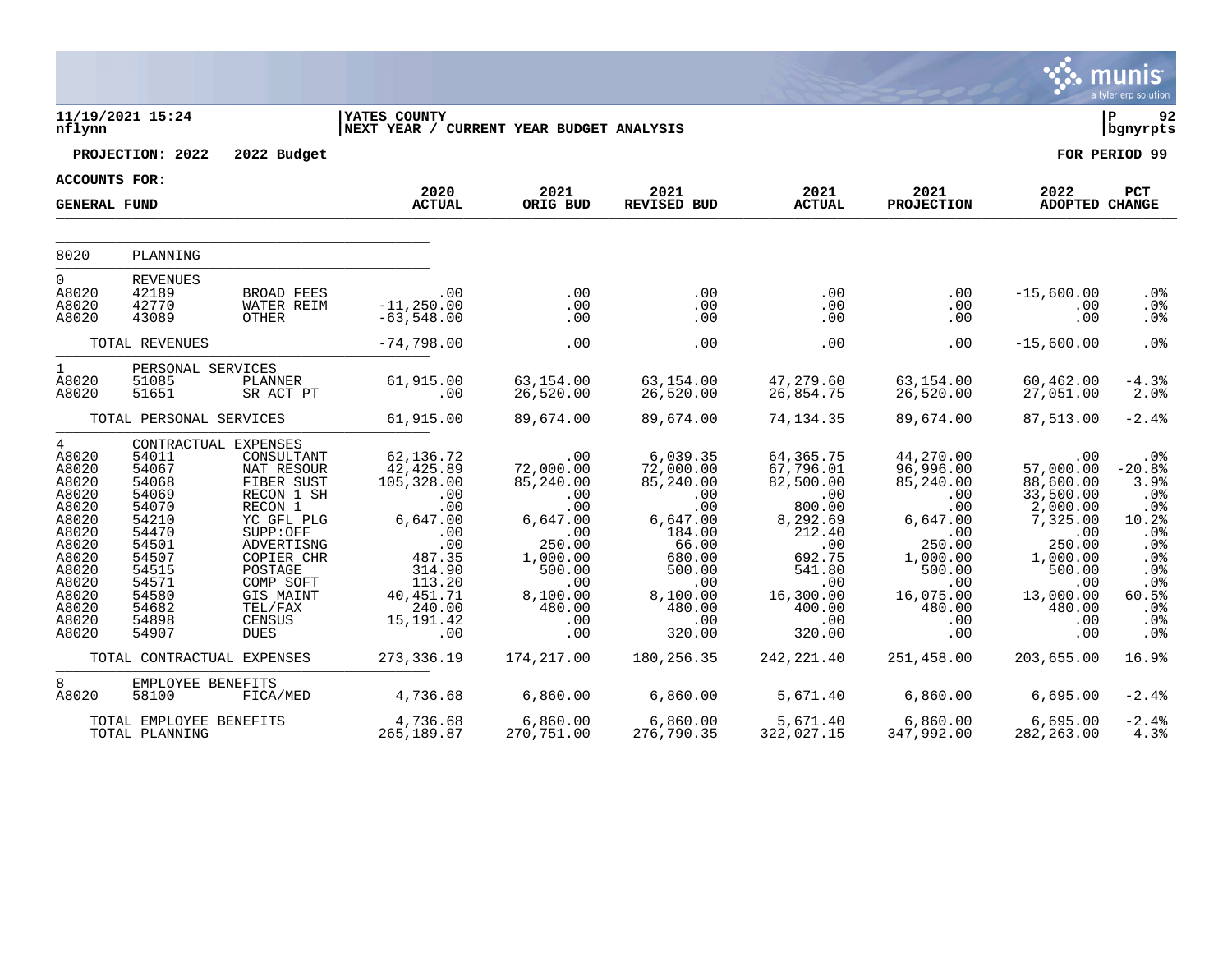|                                                                       |                                                                                                                                                                     |                                                            |                                                                       |                                                                       |                                                               |                                                                       |                                                                      | <b>munis</b><br>a tyler erp solution                      |
|-----------------------------------------------------------------------|---------------------------------------------------------------------------------------------------------------------------------------------------------------------|------------------------------------------------------------|-----------------------------------------------------------------------|-----------------------------------------------------------------------|---------------------------------------------------------------|-----------------------------------------------------------------------|----------------------------------------------------------------------|-----------------------------------------------------------|
| nflynn                                                                | 11/19/2021 15:24                                                                                                                                                    | YATES COUNTY<br>NEXT YEAR /                                | CURRENT YEAR BUDGET ANALYSIS                                          |                                                                       |                                                               |                                                                       |                                                                      | 93<br>P<br>bgnyrpts                                       |
|                                                                       | PROJECTION: 2022<br>2022 Budget                                                                                                                                     |                                                            |                                                                       |                                                                       |                                                               |                                                                       |                                                                      | FOR PERIOD 99                                             |
| <b>ACCOUNTS FOR:</b><br><b>GENERAL FUND</b>                           |                                                                                                                                                                     | 2020<br><b>ACTUAL</b>                                      | 2021<br>ORIG BUD                                                      | 2021<br><b>REVISED BUD</b>                                            | 2021<br><b>ACTUAL</b>                                         | 2021<br><b>PROJECTION</b>                                             | 2022<br><b>ADOPTED</b>                                               | PCT<br><b>CHANGE</b>                                      |
| 8160                                                                  | REFUSE AND GARBAGE                                                                                                                                                  |                                                            |                                                                       |                                                                       |                                                               |                                                                       |                                                                      |                                                           |
| $4\overline{ }$<br>A8160<br>A8160<br>A8160<br>A8160<br>A8160<br>A8160 | <b>EXPENSES</b><br>CONTRACTUAL<br>54411<br>PARTS/REP<br>54412<br>ENGINEER<br>54413<br>LEACHATE<br>54501<br>ADVERTISIN<br>54521<br>TRASH REM<br>54677<br>UTIL: ELECT | .00<br>37,065.00<br>18,580.79<br>.00<br>5,711.58<br>966.18 | 1,000.00<br>49,600.00<br>17,200.00<br>175.00<br>35,000.00<br>1,200.00 | 1,000.00<br>45,259.73<br>17,200.00<br>315.27<br>35,000.00<br>1,200.00 | .00<br>28,100.00<br>2,428.41<br>315.27<br>19,682.89<br>662.52 | 1,000.00<br>60,100.00<br>17,200.00<br>175.00<br>35,000.00<br>1,200.00 | 6,000.00<br>45,000.00<br>20,000.00<br>175.00<br>5,000.00<br>1,200.00 | 500.0<br>$-9.3%$<br>16.3%<br>$.0\%$<br>$-85.7%$<br>$.0\%$ |
|                                                                       | TOTAL CONTRACTUAL EXPENSES<br>TOTAL REFUSE AND GARBAGE                                                                                                              | 62,323.55<br>62, 323.55                                    | 104,175.00<br>104,175.00                                              | 99,975.00<br>99,975.00                                                | 51,189.09<br>51,189.09                                        | 114,675.00<br>114,675.00                                              | 77,375.00<br>77,375.00                                               | $-25.7%$<br>$-25.7%$                                      |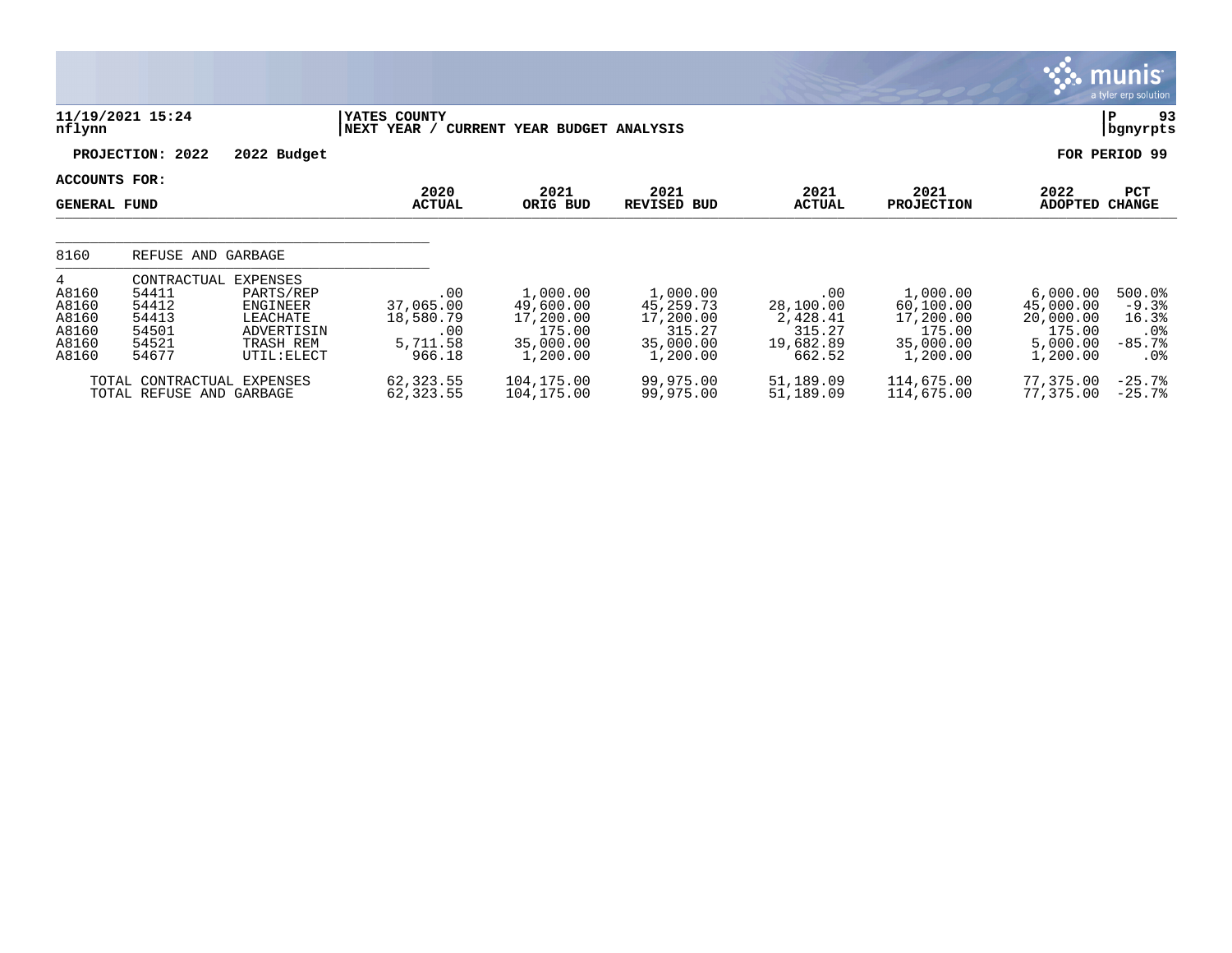|                                      |                                                           |                      |                                       |                              |                            |                          |                           |                          | a tyler erp solution |
|--------------------------------------|-----------------------------------------------------------|----------------------|---------------------------------------|------------------------------|----------------------------|--------------------------|---------------------------|--------------------------|----------------------|
| nflynn                               | 11/19/2021 15:24                                          |                      | YATES COUNTY<br><b>NEXT</b><br>YEAR / | CURRENT YEAR BUDGET ANALYSIS |                            |                          |                           |                          | 94<br>P<br>bgnyrpts  |
|                                      | PROJECTION: 2022                                          | 2022 Budget          |                                       |                              |                            |                          |                           | FOR                      | PERIOD 99            |
| ACCOUNTS FOR:<br><b>GENERAL FUND</b> |                                                           |                      | 2020<br><b>ACTUAL</b>                 | 2021<br>ORIG BUD             | 2021<br><b>REVISED BUD</b> | 2021<br><b>ACTUAL</b>    | 2021<br><b>PROJECTION</b> | 2022<br><b>ADOPTED</b>   | PCT<br><b>CHANGE</b> |
| 8710                                 | CONSERVATION PROGRAMS                                     |                      |                                       |                              |                            |                          |                           |                          |                      |
| 4<br>A8710<br>A8710                  | CONTRACTUAL EXPENSES<br>54204<br>54212                    | YC COOP EX<br>YC S&W | 255, 153.00<br>92,600.00              | 229,638.00<br>92,600.00      | 229,638.00<br>92,600.00    | 191,365.00<br>92,600.00  | 229,638.00<br>92,600.00   | 242,638.00<br>92,600.00  | 5.7%<br>$.0\%$       |
|                                      | TOTAL CONTRACTUAL EXPENSES<br>TOTAL CONSERVATION PROGRAMS |                      | 347,753.00<br>347,753.00              | 322,238.00<br>322,238.00     | 322,238.00<br>322,238.00   | 283,965.00<br>283,965.00 | 322,238.00<br>322,238.00  | 335,238.00<br>335,238.00 | 4.0%<br>4.0%         |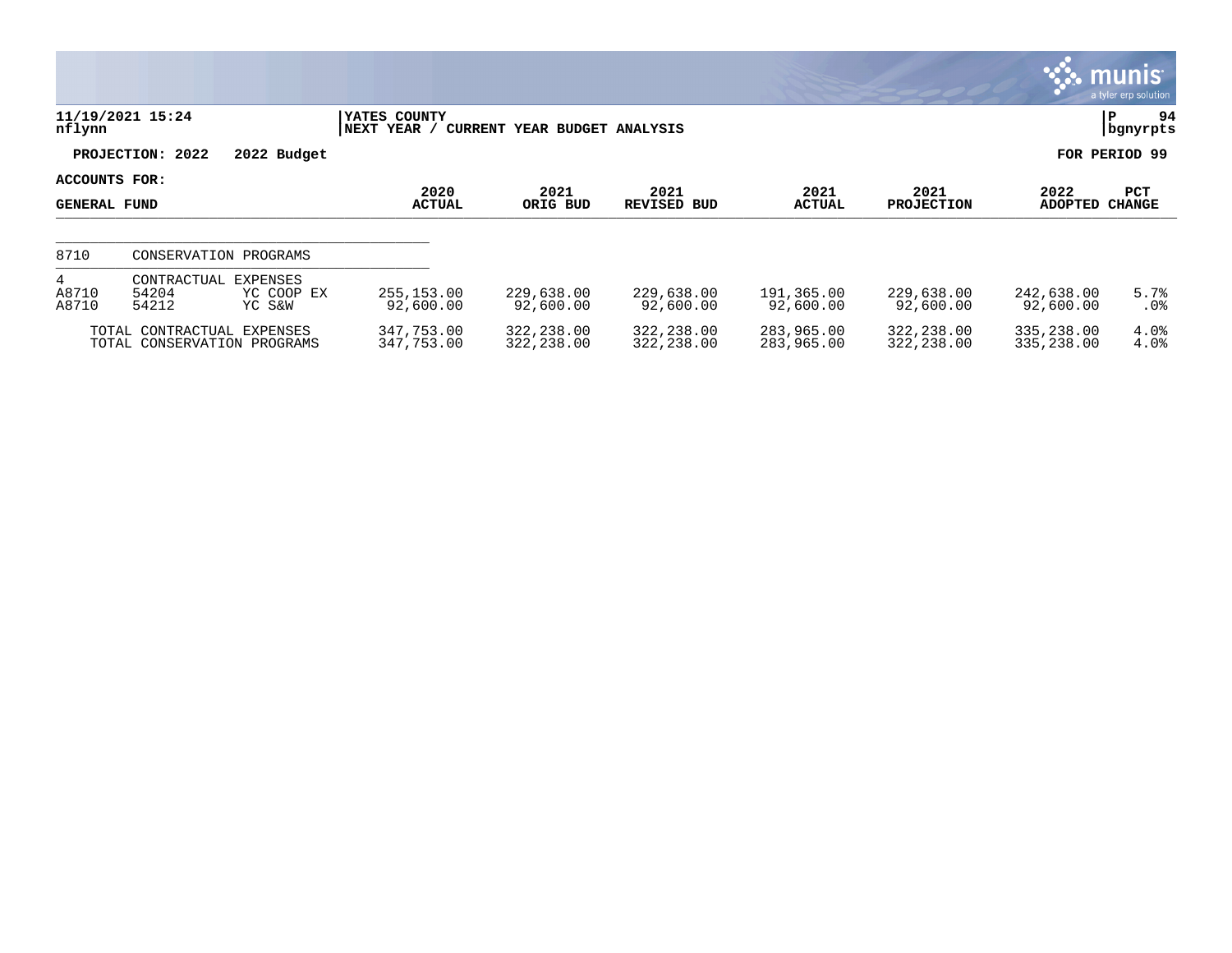|                                      |                                                        |                              |                              |                              |                          |                              |                              | <b>WE munis</b><br>a tyler erp solution |
|--------------------------------------|--------------------------------------------------------|------------------------------|------------------------------|------------------------------|--------------------------|------------------------------|------------------------------|-----------------------------------------|
| nflynn                               | 11/19/2021 15:24                                       | YATES COUNTY<br> NEXT YEAR / | CURRENT YEAR BUDGET ANALYSIS |                              |                          |                              |                              | 95<br>P<br>  bgnyrpts                   |
|                                      | PROJECTION: 2022<br>2022 Budget                        |                              |                              |                              |                          |                              |                              | FOR PERIOD 99                           |
| ACCOUNTS FOR:<br><b>GENERAL FUND</b> |                                                        | 2020<br><b>ACTUAL</b>        | 2021<br>ORIG BUD             | 2021<br><b>REVISED BUD</b>   | 2021<br><b>ACTUAL</b>    | 2021<br><b>PROJECTION</b>    | 2022<br>ADOPTED              | PCT<br><b>CHANGE</b>                    |
| 9010                                 | NYS RETIREMENT SYSTEM                                  |                              |                              |                              |                          |                              |                              |                                         |
| 8<br>A9010                           | EMPLOYEE BENEFITS<br>58400<br>ST RETIRE                | 1,810,557.69                 | 2,095,077.00                 | 2,095,077.00                 | 442,933.84               | 2,095,077.00                 | 2,200,000.00                 | 5.0%                                    |
|                                      | TOTAL EMPLOYEE BENEFITS<br>TOTAL NYS RETIREMENT SYSTEM | 1,810,557.69<br>1,810,557.69 | 2,095,077.00<br>2,095,077.00 | 2,095,077.00<br>2,095,077.00 | 442,933.84<br>442,933.84 | 2,095,077.00<br>2,095,077.00 | 2,200,000.00<br>2,200,000.00 | 5.0%<br>5.0%                            |

 $\overline{\phantom{a}}$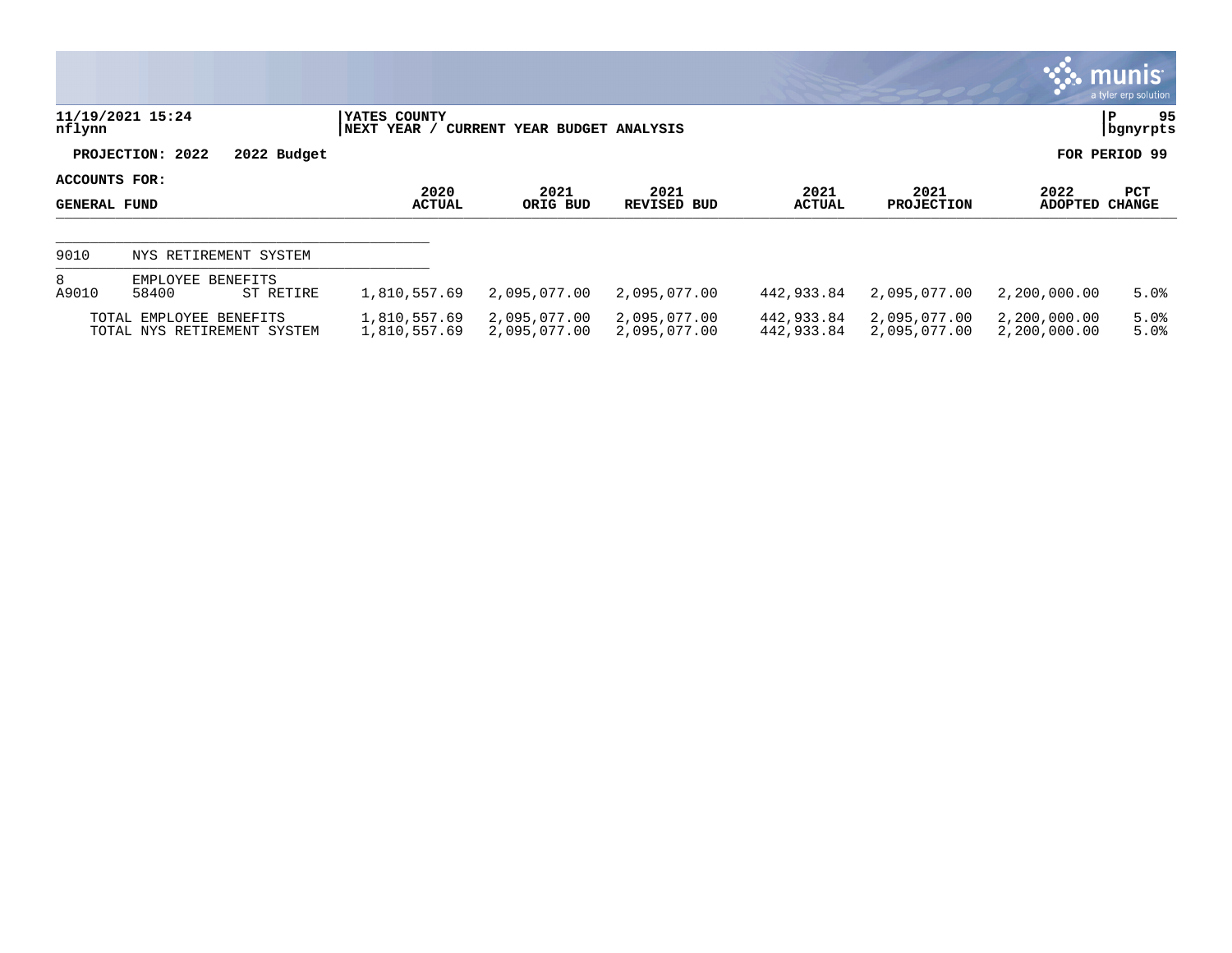|                                      |                                                         |                             |                              |                            |                        |                           |                          | <b>munis</b><br>a tyler erp solution |
|--------------------------------------|---------------------------------------------------------|-----------------------------|------------------------------|----------------------------|------------------------|---------------------------|--------------------------|--------------------------------------|
| nflynn                               | 11/19/2021 15:24                                        | YATES COUNTY<br>NEXT YEAR / | CURRENT YEAR BUDGET ANALYSIS |                            |                        |                           |                          | 96<br>P<br>  bgnyrpts                |
|                                      | PROJECTION: 2022<br>2022 Budget                         |                             |                              |                            |                        |                           |                          | FOR PERIOD 99                        |
| ACCOUNTS FOR:<br><b>GENERAL FUND</b> |                                                         | 2020<br><b>ACTUAL</b>       | 2021<br>ORIG BUD             | 2021<br><b>REVISED BUD</b> | 2021<br><b>ACTUAL</b>  | 2021<br><b>PROJECTION</b> | 2022<br><b>ADOPTED</b>   | <b>PCT</b><br><b>CHANGE</b>          |
| 9060                                 | HOSPITAL & MEDICAL INS                                  |                             |                              |                            |                        |                           |                          |                                      |
| 8<br>A9060                           | EMPLOYEE BENEFITS<br>58306<br>INS-RETIRE                | 90,643.92                   | 150,000.00                   | 150,000.00                 | 31,563.93              | 150,000.00                | 160,000.00               | 6.7%                                 |
|                                      | TOTAL EMPLOYEE BENEFITS<br>TOTAL HOSPITAL & MEDICAL INS | 90,643.92<br>90,643.92      | 150,000.00<br>150,000.00     | 150,000.00<br>150,000.00   | 31,563.93<br>31,563.93 | 150,000.00<br>150,000.00  | 160,000.00<br>160,000.00 | 6.7%<br>6.7%                         |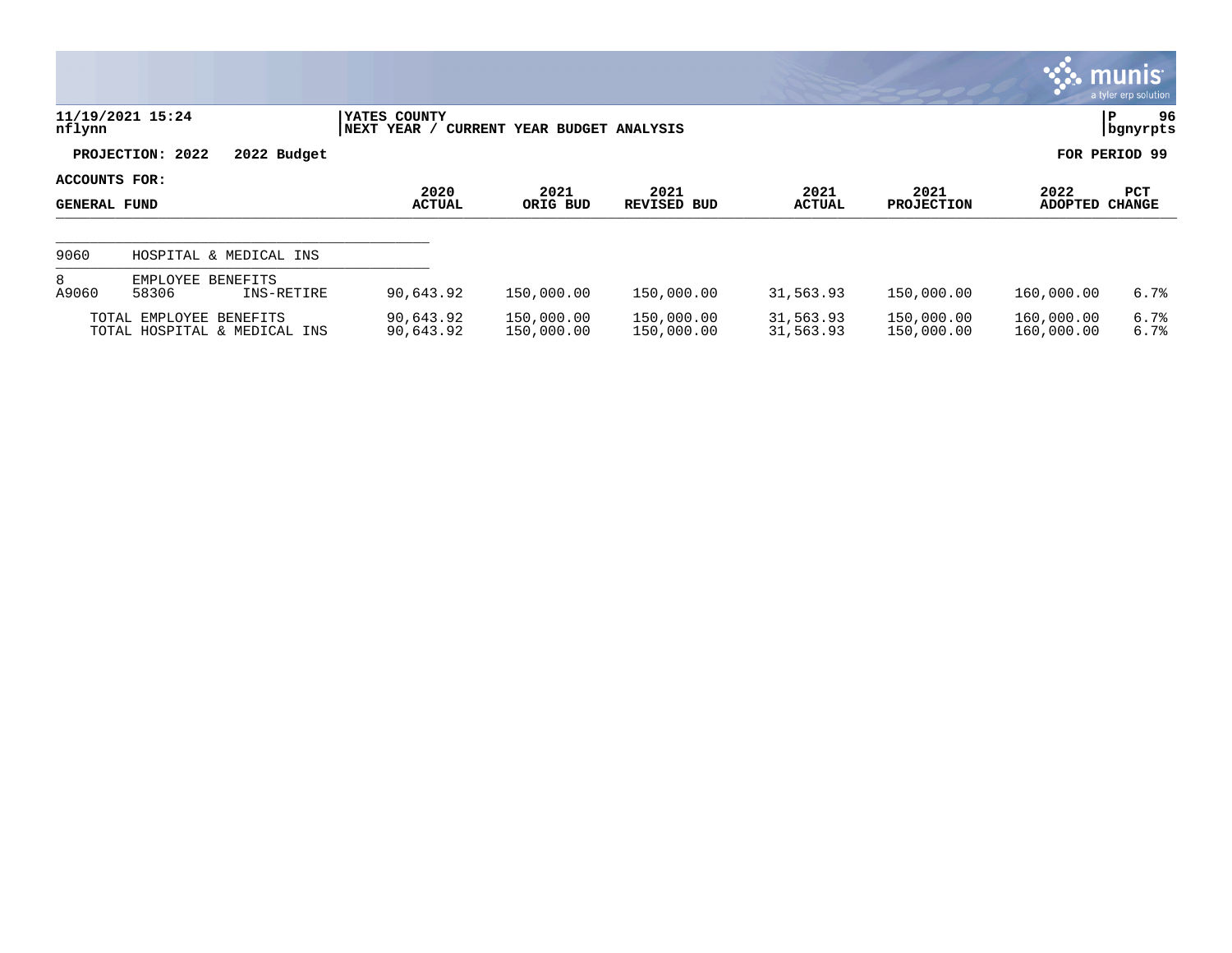|                                      |                                            |                         |                             |                              |                            |                       |                           |                        | munis<br>a tyler erp solution |
|--------------------------------------|--------------------------------------------|-------------------------|-----------------------------|------------------------------|----------------------------|-----------------------|---------------------------|------------------------|-------------------------------|
| nflynn                               | 11/19/2021 15:24                           |                         | YATES COUNTY<br>NEXT YEAR / | CURRENT YEAR BUDGET ANALYSIS |                            |                       |                           |                        | 97<br> P<br>bgnyrpts          |
|                                      | PROJECTION: 2022                           | 2022 Budget             |                             |                              |                            |                       |                           |                        | FOR PERIOD 99                 |
| ACCOUNTS FOR:<br><b>GENERAL FUND</b> |                                            |                         | 2020<br><b>ACTUAL</b>       | 2021<br>ORIG BUD             | 2021<br><b>REVISED BUD</b> | 2021<br><b>ACTUAL</b> | 2021<br><b>PROJECTION</b> | 2022<br><b>ADOPTED</b> | PCT<br><b>CHANGE</b>          |
| 9080                                 | SICK BANK                                  |                         |                             |                              |                            |                       |                           |                        |                               |
| A9080<br>A9080                       | PERSONAL SERVICES<br>51507<br>51673        | SICK BANK<br>SCK BNK LE | 1,694.72<br>8,004.83        | .00<br>.00                   | 2,407.98<br>.00            | 2,407.98<br>.00       | .00<br>.00                | .00<br>.00             | $.0\%$<br>.0%                 |
|                                      | TOTAL PERSONAL SERVICES                    |                         | 9,699.55                    | .00                          | 2,407.98                   | 2,407.98              | .00                       | .00                    | .0%                           |
| 8<br>A9080                           | EMPLOYEE BENEFITS<br>58100                 | FICA/MED                | 684.88                      | .00                          | 159.84                     | 159.84                | .00                       | .00                    | .0%                           |
|                                      | TOTAL EMPLOYEE BENEFITS<br>TOTAL SICK BANK |                         | 684.88<br>10,384.43         | .00<br>.00                   | 159.84<br>2,567.82         | 159.84<br>2,567.82    | .00<br>.00                | .00<br>.00             | $.0\%$<br>.0%                 |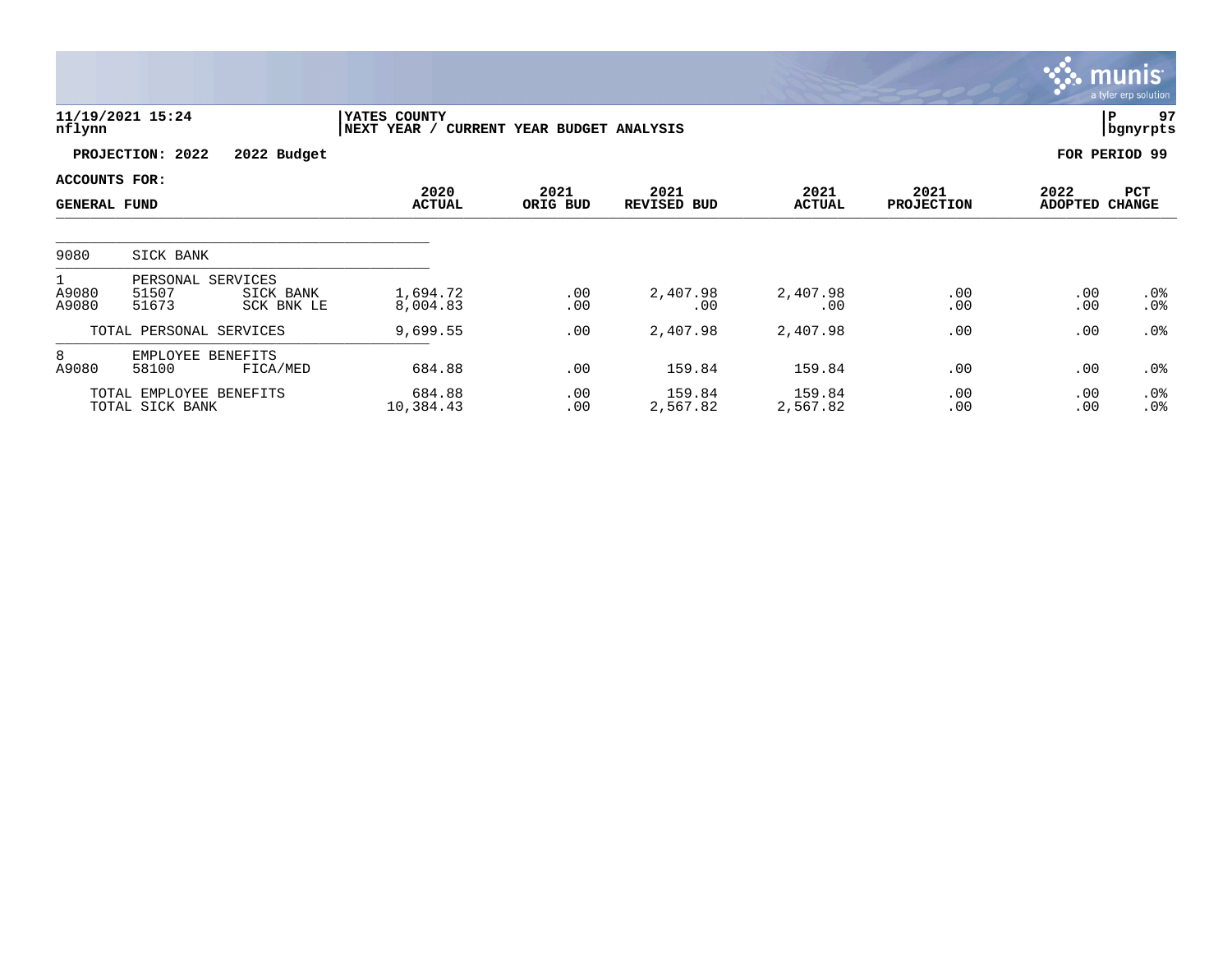|                                      |                                                         |                              |                              |                          |                          |                           |                          | munis <sup>.</sup><br>a tyler erp solution |
|--------------------------------------|---------------------------------------------------------|------------------------------|------------------------------|--------------------------|--------------------------|---------------------------|--------------------------|--------------------------------------------|
| nflynn                               | 11/19/2021 15:24                                        | YATES COUNTY<br> NEXT YEAR / | CURRENT YEAR BUDGET ANALYSIS |                          |                          |                           |                          | 98<br>P<br>  bgnyrpts                      |
|                                      | PROJECTION: 2022<br>2022 Budget                         |                              |                              |                          |                          |                           |                          | FOR PERIOD 99                              |
| ACCOUNTS FOR:<br><b>GENERAL FUND</b> |                                                         | 2020<br><b>ACTUAL</b>        | 2021<br>ORIG BUD             | 2021<br>REVISED BUD      | 2021<br><b>ACTUAL</b>    | 2021<br><b>PROJECTION</b> | 2022<br><b>ADOPTED</b>   | PCT<br><b>CHANGE</b>                       |
| 9089                                 | OTHER EMPLOYEE BENEFITS                                 |                              |                              |                          |                          |                           |                          |                                            |
| 8<br>A9089                           | EMPLOYEE BENEFITS<br>58600<br><b>HRA</b>                | 284, 281.58                  | 306,800.00                   | 306,800.00               | 459,750.74               | 532,689.61                | 302,467.00               | $-1.4%$                                    |
|                                      | TOTAL EMPLOYEE BENEFITS<br>TOTAL OTHER EMPLOYEE BENEFIT | 284, 281.58<br>284, 281.58   | 306,800.00<br>306,800.00     | 306,800.00<br>306,800.00 | 459,750.74<br>459,750.74 | 532,689.61<br>532,689.61  | 302,467.00<br>302,467.00 | $-1.4%$<br>$-1.4%$                         |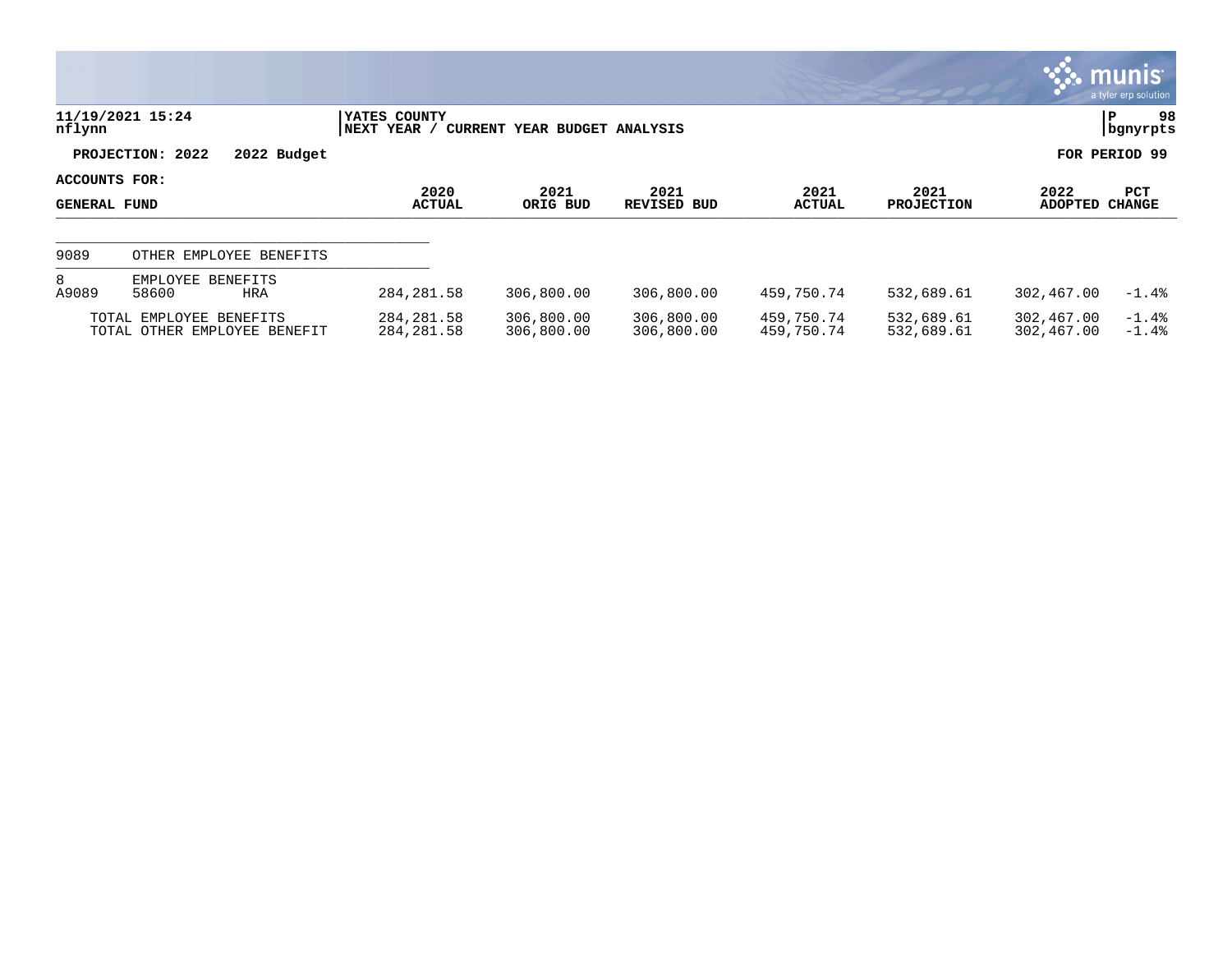|                                      |                                                         |                                |                              |                        |                       |                           |                        | $\mathbb{C}$ munis $\mathbb{C}$<br>a tyler erp solution |
|--------------------------------------|---------------------------------------------------------|--------------------------------|------------------------------|------------------------|-----------------------|---------------------------|------------------------|---------------------------------------------------------|
| nflynn                               | 11/19/2021 15:24                                        | YATES COUNTY<br>NEXT YEAR /    | CURRENT YEAR BUDGET ANALYSIS |                        |                       |                           |                        | 99<br>ΙP<br>  bgnyrpts                                  |
|                                      | PROJECTION: 2022<br>2022 Budget                         |                                |                              |                        |                       |                           |                        | FOR PERIOD 99                                           |
| ACCOUNTS FOR:<br><b>GENERAL FUND</b> |                                                         | 2020<br><b>ACTUAL</b>          | 2021<br>ORIG BUD             | 2021<br>REVISED BUD    | 2021<br><b>ACTUAL</b> | 2021<br><b>PROJECTION</b> | 2022<br><b>ADOPTED</b> | PCT<br><b>CHANGE</b>                                    |
| 9090                                 | ADJUST DUE TO EMPLS VAC                                 |                                |                              |                        |                       |                           |                        |                                                         |
| 8<br>A9090                           | EMPLOYEE BENEFITS<br>58000<br>D/T VC/CMP                | $-117,608.07$                  | 15,000.00                    | 15,000.00              | .00                   | 15,000.00                 | 15,000.00              | .0%                                                     |
|                                      | TOTAL EMPLOYEE BENEFITS<br>TOTAL ADJUST DUE TO EMPLS VA | $-117,608.07$<br>$-117,608.07$ | 15,000.00<br>15,000.00       | 15,000.00<br>15,000.00 | .00<br>.00            | 15,000.00<br>15,000.00    | 15,000.00<br>15,000.00 | $.0\%$<br>.0%                                           |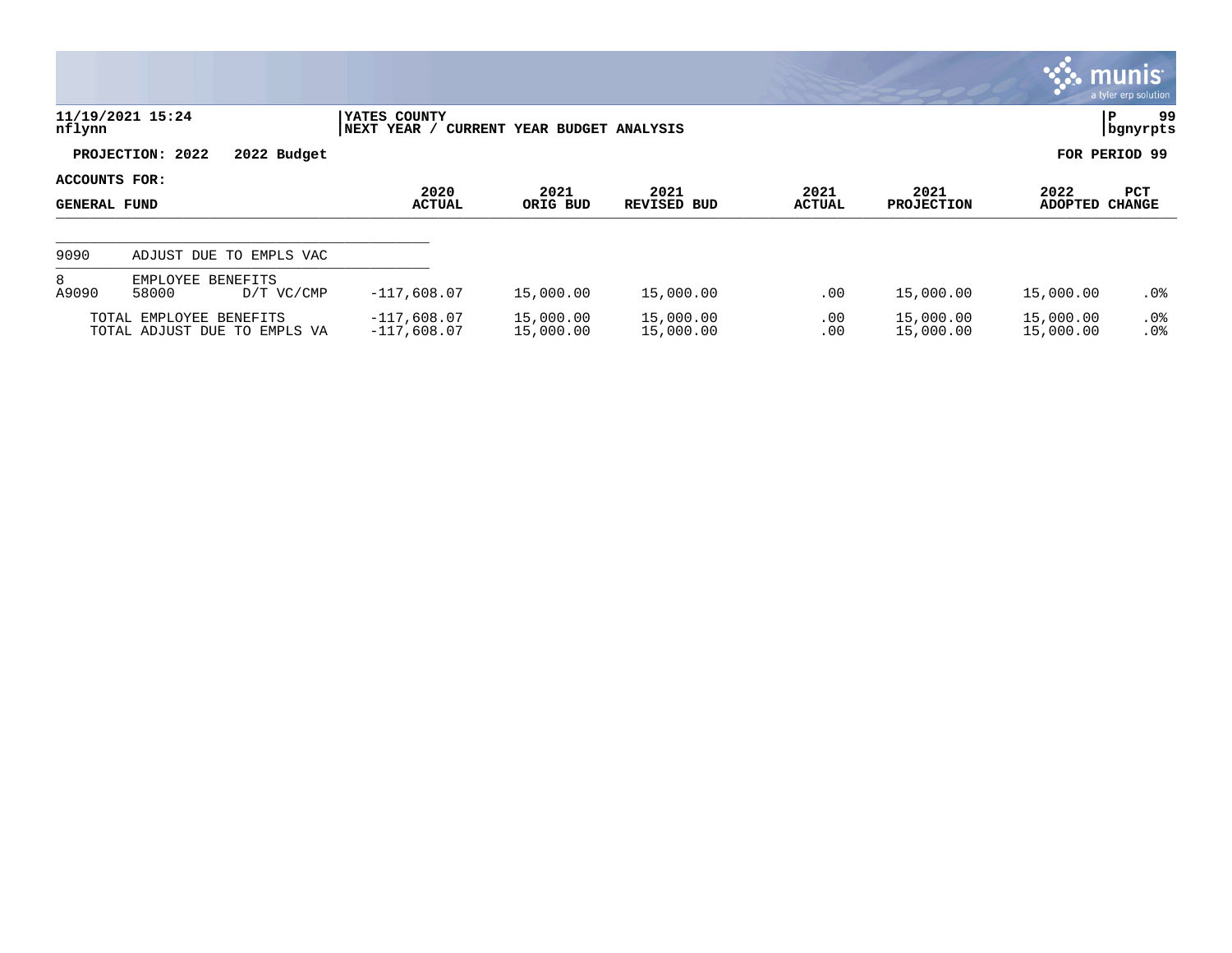|                                             |                                      |             |                             |                              |                     |                       |                           |                        | <b>munis</b><br>a tyler erp solution |
|---------------------------------------------|--------------------------------------|-------------|-----------------------------|------------------------------|---------------------|-----------------------|---------------------------|------------------------|--------------------------------------|
| nflynn                                      | 11/19/2021 15:24                     |             | YATES COUNTY<br>NEXT YEAR / | CURRENT YEAR BUDGET ANALYSIS |                     |                       |                           |                        | 100<br>P<br>  bgnyrpts               |
|                                             | PROJECTION: 2022                     | 2022 Budget |                             |                              |                     |                       |                           |                        | FOR PERIOD 99                        |
| <b>ACCOUNTS FOR:</b><br><b>GENERAL FUND</b> |                                      |             | 2020<br><b>ACTUAL</b>       | 2021<br>ORIG BUD             | 2021<br>REVISED BUD | 2021<br><b>ACTUAL</b> | 2021<br><b>PROJECTION</b> | 2022<br><b>ADOPTED</b> | PCT<br><b>CHANGE</b>                 |
| 9710                                        | DEBT SERVICE                         |             |                             |                              |                     |                       |                           |                        |                                      |
| $\overline{0}$<br>A9710                     | <b>REVENUES</b><br>43089             | OTHER       | $-11, 125.00$               | .00                          | .00                 | $-2, 297.00$          | .00                       | .00                    | .0%                                  |
|                                             | TOTAL REVENUES                       |             | $-11, 125.00$               | .00                          | .00                 | $-2, 297.00$          | .00                       | .00                    | .0%                                  |
| 6<br>A9710                                  | PRINCIPAL<br>56101                   | PRINC-BLDG  | 1,285,000.00                | .00                          | .00                 | .00                   | .00                       | .00                    | .0%                                  |
|                                             | TOTAL PRINCIPAL                      |             | 1,285,000.00                | .00                          | .00                 | .00                   | .00                       | .00                    | .0%                                  |
| $7\overline{ }$<br>A9710                    | INTEREST<br>57101                    | INT-BLDG    | 61,400.00                   | .00                          | .00                 | .00                   | .00                       | .00                    | .0%                                  |
|                                             | TOTAL INTEREST<br>TOTAL DEBT SERVICE |             | 61,400.00<br>1,335,275.00   | .00<br>.00                   | .00<br>.00          | .00<br>$-2, 297.00$   | .00<br>.00                | .00<br>.00             | .0%<br>.0%                           |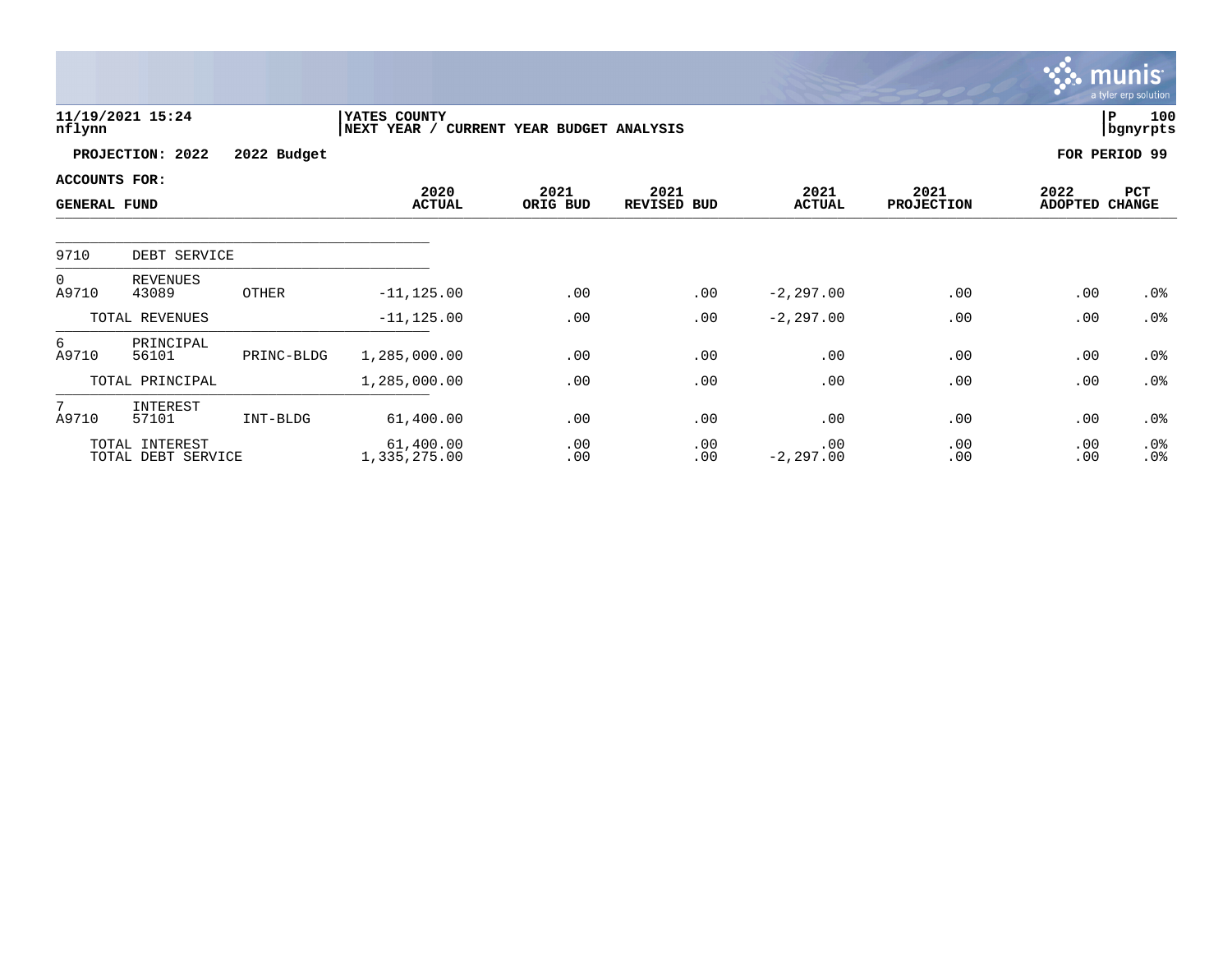|                                      |                                      |                                     |                                         |                                     |                                |                                |                                |                                         | munis<br>a tyler erp solution       |
|--------------------------------------|--------------------------------------|-------------------------------------|-----------------------------------------|-------------------------------------|--------------------------------|--------------------------------|--------------------------------|-----------------------------------------|-------------------------------------|
| nflynn                               | 11/19/2021 15:24                     |                                     | YATES COUNTY<br>NEXT YEAR /             | <b>CURRENT YEAR BUDGET ANALYSIS</b> |                                |                                |                                |                                         | 101<br>∣P<br>bgnyrpts               |
|                                      | PROJECTION: 2022                     | 2022 Budget                         |                                         |                                     |                                |                                |                                |                                         | FOR PERIOD 99                       |
| ACCOUNTS FOR:<br><b>GENERAL FUND</b> |                                      |                                     | 2020<br><b>ACTUAL</b>                   | 2021<br>ORIG BUD                    | 2021<br><b>REVISED BUD</b>     | 2021<br><b>ACTUAL</b>          | 2021<br><b>PROJECTION</b>      | 2022<br><b>ADOPTED</b>                  | PCT<br><b>CHANGE</b>                |
| 9902                                 |                                      | TRANSFER TO OTHER FUNDS             |                                         |                                     |                                |                                |                                |                                         |                                     |
| $\Omega$<br>A9902<br>A9902           | <b>REVENUES</b><br>42801<br>45031    | INTERFUND<br>UNEMPL INS             | $-3, 351.62$<br>$-20,000.00$            | $-4,000.00$<br>$-20,000.00$         | $-4,000.00$<br>$-20,000.00$    | $-3, 290.93$<br>$-20.000.00$   | $-4,000.00$<br>$-20,000.00$    | $-4,000.00$<br>$-20,000.00$             | $.0\%$<br>$.0\%$                    |
|                                      | TOTAL REVENUES                       |                                     | $-23, 351.62$                           | $-24,000.00$                        | $-24,000.00$                   | $-23, 290.93$                  | $-24,000.00$                   | $-24,000.00$                            | .0%                                 |
| 9<br>A9902<br>A9902<br>A9902         | TRANSFERS<br>59130<br>59140<br>59150 | UNEMPL INS<br>WORK COMP<br>TRANSFER | 18,000.00<br>311,008.00<br>3,488,645.00 | 18,000.00<br>310,973.00<br>.00      | 18,000.00<br>310,973.00<br>.00 | 18,000.00<br>310,973.00<br>.00 | 18,000.00<br>310,973.00<br>.00 | 18,000.00<br>312,724.00<br>1,400,000.00 | $.0\%$<br>$.6\%$<br>.0 <sub>8</sub> |
|                                      | TOTAL TRANSFERS                      | TOTAL TRANSFER TO OTHER FUND        | 3,817,653.00<br>3,794,301.38            | 328,973.00<br>304,973.00            | 328,973.00<br>304,973.00       | 328,973.00<br>305,682.07       | 328,973.00<br>304,973.00       | 1,730,724.00<br>1,706,724.00            | 426.1%<br>459.6%                    |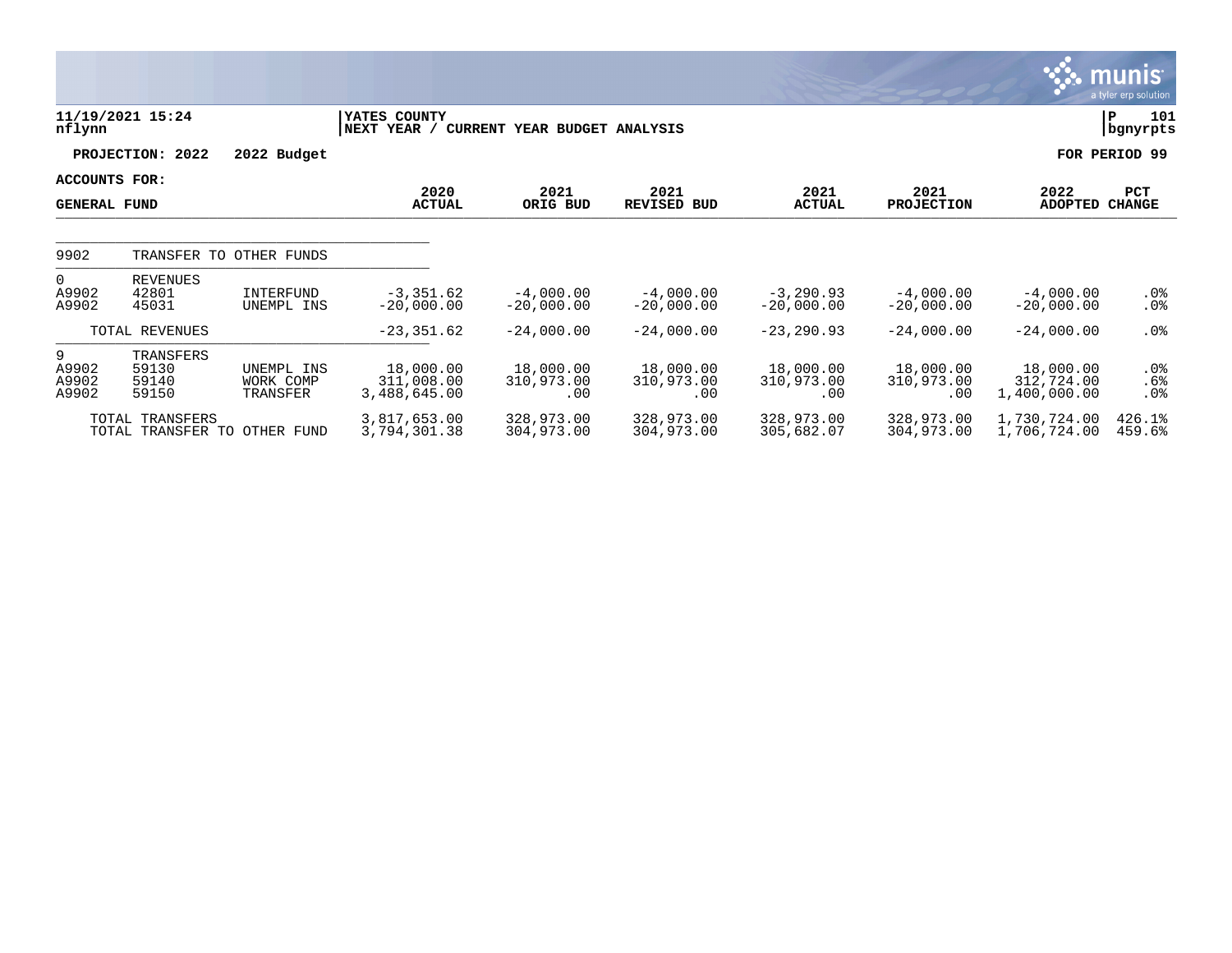|                                                          |                                                       |                                                      |                                                         |                                          |                            |                                                                                                                                                                                                                                                                                                        |                                            |                                       | <b>munis</b><br>a tyler erp solution      |
|----------------------------------------------------------|-------------------------------------------------------|------------------------------------------------------|---------------------------------------------------------|------------------------------------------|----------------------------|--------------------------------------------------------------------------------------------------------------------------------------------------------------------------------------------------------------------------------------------------------------------------------------------------------|--------------------------------------------|---------------------------------------|-------------------------------------------|
| nflynn                                                   | 11/19/2021 15:24                                      |                                                      | YATES COUNTY                                            | NEXT YEAR / CURRENT YEAR BUDGET ANALYSIS |                            |                                                                                                                                                                                                                                                                                                        |                                            |                                       | 102<br>ΙP<br>bgnyrpts                     |
|                                                          | PROJECTION: 2022                                      | 2022 Budget                                          |                                                         |                                          |                            |                                                                                                                                                                                                                                                                                                        |                                            |                                       | FOR PERIOD 99                             |
| ACCOUNTS FOR:<br><b>GENERAL FUND</b>                     |                                                       |                                                      | 2020<br><b>ACTUAL</b>                                   | 2021<br>ORIG BUD                         | 2021<br><b>REVISED BUD</b> | 2021<br><b>ACTUAL</b>                                                                                                                                                                                                                                                                                  | 2021<br><b>PROJECTION</b>                  | 2022<br><b>ADOPTED</b>                | PCT<br><b>CHANGE</b>                      |
| 9999                                                     | OTHER                                                 |                                                      |                                                         |                                          |                            |                                                                                                                                                                                                                                                                                                        |                                            |                                       |                                           |
| $\mathbf 0$<br>A9999<br>A9999<br>A9999<br>A9999<br>A9999 | REVENUES<br>41001<br>41081<br>41110<br>42401<br>42402 | RP TAX<br>PILOT<br>SALES TAX<br>INTEREST<br>INTEREST | $-11,691,302.35$<br>$-398,588.51$<br>$-.19$<br>$-43.45$ | $.00 \,$<br>.00                          | $.00 \,$<br>.00            | $.00 - 11, 264, 806.00 - 11, 265, 300.62$<br>$-409,861.00$ $-409,861.00$ $-466,324.44$<br>$-14, 483, 732.71$ $-12, 700, 000.00$ $-12, 700, 000.00$ $-14, 051, 244.26$ $-12, 700, 000.00$ $-15, 000, 000.00$<br>$.00 \,$<br>$-1.88$                                                                     | $.00 \,$<br>-409,861.00<br>$.00 \,$<br>.00 | .00<br>-366,829.00<br>$.00 \,$<br>.00 | .0%<br>$-10.5%$<br>18.1%<br>$.0\%$<br>.0% |
|                                                          | TOTAL REVENUES<br>TOTAL OTHER<br>TOTAL GENERAL FUND   |                                                      |                                                         | $-1,457,683.95$ $11,739,039.00$          |                            | $-26, 573, 667.21$ $-13, 109, 861.00$ $-24, 374, 667.00$ $-25, 782, 871.20$ $-13, 109, 861.00$ $-15, 366, 829.00$<br>$-26, 573, 667, 21$ $-13, 109, 861, 00$ $-24, 374, 667, 00$ $-25, 782, 871, 20$ $-13, 109, 861, 00$ $-15, 366, 829, 00$<br>$470,650.77 -8,716,143.90 12,299,612.88 11,476,495.00$ |                                            |                                       | 17.2%<br>17.2%<br>$-2.2%$                 |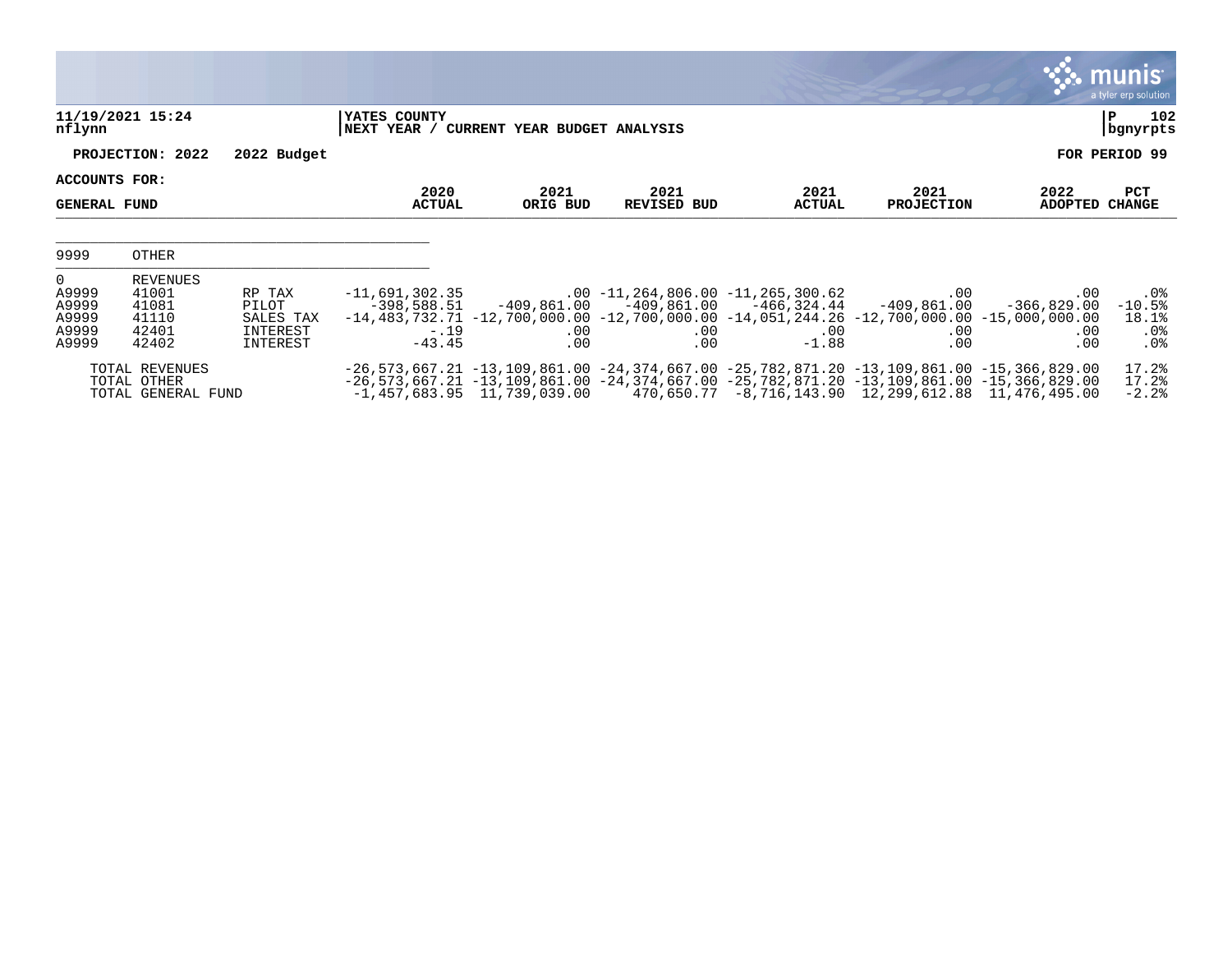|                                                                                   |                                                                                         |                                                                                                             |                                                                                                                    |                                                                                                   |                                                                                                   |                                                                                                   |                                                                                                   |                                                                                                     | munis<br>a tyler erp solution                                  |
|-----------------------------------------------------------------------------------|-----------------------------------------------------------------------------------------|-------------------------------------------------------------------------------------------------------------|--------------------------------------------------------------------------------------------------------------------|---------------------------------------------------------------------------------------------------|---------------------------------------------------------------------------------------------------|---------------------------------------------------------------------------------------------------|---------------------------------------------------------------------------------------------------|-----------------------------------------------------------------------------------------------------|----------------------------------------------------------------|
| nflynn                                                                            | 11/19/2021 15:24                                                                        |                                                                                                             | YATES COUNTY<br>NEXT YEAR / CURRENT YEAR BUDGET ANALYSIS                                                           |                                                                                                   |                                                                                                   |                                                                                                   |                                                                                                   |                                                                                                     | P<br>103<br>bgnyrpts                                           |
|                                                                                   | PROJECTION: 2022                                                                        | 2022 Budget                                                                                                 |                                                                                                                    |                                                                                                   |                                                                                                   |                                                                                                   |                                                                                                   |                                                                                                     | FOR PERIOD 99                                                  |
| ACCOUNTS FOR:                                                                     |                                                                                         |                                                                                                             |                                                                                                                    |                                                                                                   |                                                                                                   |                                                                                                   |                                                                                                   |                                                                                                     |                                                                |
| <b>AIRPORT FUND</b>                                                               |                                                                                         |                                                                                                             | 2020<br><b>ACTUAL</b>                                                                                              | 2021<br>ORIG BUD                                                                                  | 2021<br><b>REVISED BUD</b>                                                                        | 2021<br><b>ACTUAL</b>                                                                             | 2021<br>PROJECTION                                                                                | 2022<br>ADOPTED CHANGE                                                                              | PCT                                                            |
| 5610                                                                              | AIRPORT                                                                                 |                                                                                                             |                                                                                                                    |                                                                                                   |                                                                                                   |                                                                                                   |                                                                                                   |                                                                                                     |                                                                |
| 0<br>CT5610<br>CT5610<br>CT5610<br>CT5610<br>CT5610<br>CT5610<br>CT5610<br>CT5610 | <b>REVENUES</b><br>41771<br>41772<br>41773<br>42401<br>42402<br>42414<br>42417<br>44089 | <b>REV-INFRAS</b><br>OTHER REV<br>FUEL FLOWG<br>INTEREST<br>INTEREST<br>RENT-HANGR<br>T HANGAR<br>OTHER FED | $-5,350.00$<br>$-645.13$<br>$-10, 110.67$<br>$-117.24$<br>$-7.96$<br>$-4,426.80$<br>$-32, 142.75$<br>$-11, 571.13$ | $-5,350.00$<br>$-645.00$<br>$-7,500.00$<br>$-100.00$<br>.00<br>$-4,400.00$<br>$-25,000.00$<br>.00 | $-5,350.00$<br>$-645.00$<br>$-7,500.00$<br>$-100.00$<br>.00<br>$-4,400.00$<br>$-25,000.00$<br>.00 | $-5,350.00$<br>.00<br>$-11, 414.86$<br>$-85.84$<br>$-5.96$<br>$-3,320.10$<br>$-28, 219.93$<br>.00 | $-5,350.00$<br>$-645.00$<br>$-7,500.00$<br>$-100.00$<br>.00<br>$-4,400.00$<br>$-25,000.00$<br>.00 | $-5,350.00$<br>$-645.00$<br>$-10,615.00$<br>$-120.00$<br>.00<br>$-4, 200.00$<br>$-37,569.00$<br>.00 | .0%<br>.0%<br>41.5%<br>20.0%<br>.0%<br>$-4.5%$<br>50.3%<br>.0% |
|                                                                                   | TOTAL REVENUES                                                                          |                                                                                                             | $-64, 371.68$                                                                                                      | $-42,995.00$                                                                                      | $-42,995.00$                                                                                      | $-48,396.69$                                                                                      | $-42,995.00$                                                                                      | $-58, 499.00$                                                                                       | 36.1%                                                          |
| 4<br>CT5610<br>CT5610<br>CT5610<br>CT5610<br>CT5610                               | CONTRACTUAL<br>54100<br>54661<br>54684<br>54686<br>54911                                | <b>EXPENSES</b><br>CONTR EXP<br>VEH MAINT<br>UTIL: WAT/S<br>UTIL: HNGAR<br>INS                              | 14,812.06<br>478.75<br>1,903.18<br>1,434.54<br>4,354.04                                                            | 10,500.00<br>1,500.00<br>2,400.00<br>2,000.00<br>4,770.00                                         | 10,500.00<br>1,500.00<br>2,400.00<br>2,000.00<br>4,770.00                                         | 9,464.45<br>92.74<br>1,450.61<br>1,337.11<br>4,584.00                                             | 10,500.00<br>1,500.00<br>2,400.00<br>2,000.00<br>4,770.00                                         | 10,000.00<br>1,500.00<br>3,000.00<br>2,000.00<br>4,800.00                                           | $-4.8%$<br>$.0\%$<br>25.0%<br>.0%<br>.6%                       |
|                                                                                   | TOTAL CONTRACTUAL<br>TOTAL AIRPORT                                                      | <b>EXPENSES</b>                                                                                             | 22,982.57<br>$-41,389.11$                                                                                          | 21,170.00<br>$-21,825.00$                                                                         | 21,170.00<br>$-21,825.00$                                                                         | 16,928.91<br>$-31, 467.78$                                                                        | 21,170.00<br>$-21,825.00$                                                                         | 21,300.00<br>$-37, 199.00$                                                                          | .6%<br>70.4%                                                   |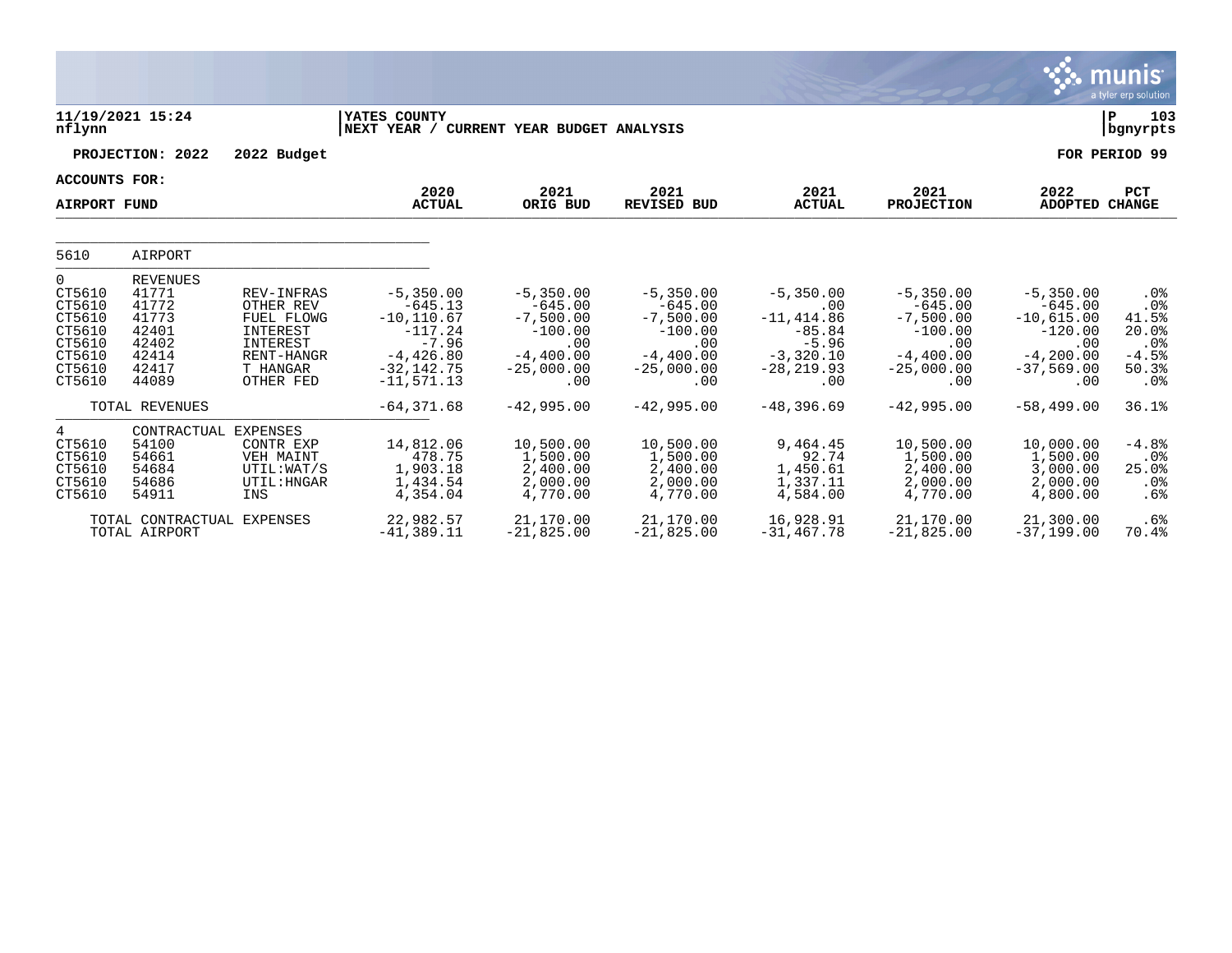|               |                                                                       |             |                                         |                                     |                                     |                            |                                     | <b>munis</b><br>a tyler erp solution                                   |     |
|---------------|-----------------------------------------------------------------------|-------------|-----------------------------------------|-------------------------------------|-------------------------------------|----------------------------|-------------------------------------|------------------------------------------------------------------------|-----|
| nflynn        | 11/19/2021 15:24                                                      |             | YATES COUNTY<br> NEXT YEAR /            | CURRENT YEAR BUDGET ANALYSIS        |                                     |                            |                                     | ΙP<br>  bgnyrpts                                                       | 104 |
|               | PROJECTION: 2022                                                      | 2022 Budget |                                         |                                     |                                     |                            |                                     | FOR PERIOD 99                                                          |     |
| ACCOUNTS FOR: |                                                                       |             | 2020                                    | 2021                                | 2021                                | 2021                       | 2021                                | 2022<br>PCT                                                            |     |
| AIRPORT FUND  |                                                                       |             | <b>ACTUAL</b>                           | ORIG BUD                            | <b>REVISED BUD</b>                  | <b>ACTUAL</b>              | <b>PROJECTION</b>                   | ADOPTED<br><b>CHANGE</b>                                               |     |
| 9951          | TRANSFER TO CAPITAL FUND                                              |             |                                         |                                     |                                     |                            |                                     |                                                                        |     |
| 9<br>CT9951   | TRANSFERS<br>59106                                                    | CAPITAL FU  | 11,048.33                               | 54,800.00                           | 54,800.00                           | .00                        | 54,800.00                           | 15,250.00<br>$-72.2$ °                                                 |     |
|               | TOTAL TRANSFERS<br>TOTAL TRANSFER TO CAPITAL FU<br>TOTAL AIRPORT FUND |             | 11,048.33<br>11,048.33<br>$-30, 340.78$ | 54,800.00<br>54,800.00<br>32,975.00 | 54,800.00<br>54,800.00<br>32,975.00 | .00<br>.00<br>$-31,467.78$ | 54,800.00<br>54,800.00<br>32,975.00 | $-72.2$<br>15,250.00<br>15,250.00<br>$-72.2$ °<br>$-21,949.00 -166.68$ |     |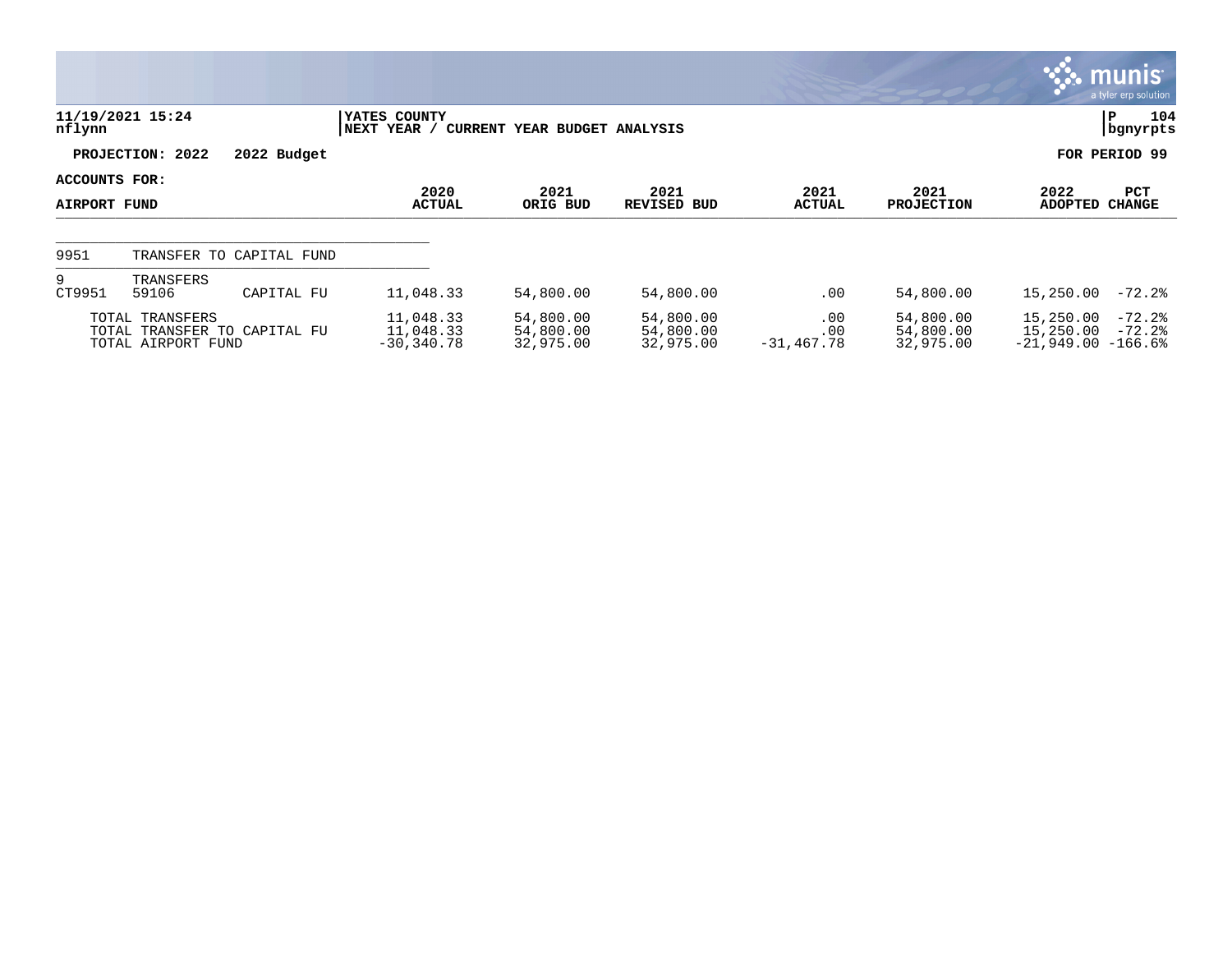|                                       |                                                       |                                                                              |                                                          |                                               |                                               |                                        |                                               |                                               | munis<br>a tyler erp solution                                |  |  |
|---------------------------------------|-------------------------------------------------------|------------------------------------------------------------------------------|----------------------------------------------------------|-----------------------------------------------|-----------------------------------------------|----------------------------------------|-----------------------------------------------|-----------------------------------------------|--------------------------------------------------------------|--|--|
| nflynn                                | 11/19/2021 15:24                                      |                                                                              | YATES COUNTY<br>NEXT YEAR / CURRENT YEAR BUDGET ANALYSIS |                                               |                                               |                                        |                                               |                                               | 105<br>P<br>bgnyrpts                                         |  |  |
|                                       | PROJECTION: 2022                                      | 2022 Budget                                                                  |                                                          |                                               |                                               |                                        |                                               |                                               | FOR PERIOD 99                                                |  |  |
| <b>ACCOUNTS FOR:</b>                  |                                                       |                                                                              |                                                          |                                               |                                               |                                        |                                               |                                               |                                                              |  |  |
|                                       | COUNTY ROAD FUND                                      |                                                                              | 2020<br><b>ACTUAL</b>                                    | 2021<br>ORIG BUD                              | 2021<br><b>REVISED BUD</b>                    | 2021<br><b>ACTUAL</b>                  | 2021<br><b>PROJECTION</b>                     | 2022<br><b>ADOPTED</b>                        | PCT<br><b>CHANGE</b>                                         |  |  |
| 3310                                  | TRAFFIC                                               |                                                                              |                                                          |                                               |                                               |                                        |                                               |                                               |                                                              |  |  |
| $\Omega$<br>D3310                     | <b>REVENUES</b><br>42655                              | MINOR SALE                                                                   | $-1, 299.34$                                             | $-250.00$                                     | $-250.00$                                     | $-2,004.51$                            | $-250.00$                                     | $-250.00$                                     | .0 <sub>8</sub>                                              |  |  |
|                                       | TOTAL REVENUES                                        |                                                                              | $-1, 299.34$                                             | $-250.00$                                     | $-250.00$                                     | $-2,004.51$                            | $-250.00$                                     | $-250.00$                                     | .0%                                                          |  |  |
| 1<br>D3310<br>D3310<br>D3310<br>D3310 | PERSONAL SERVICES<br>51450<br>51500<br>51505<br>51510 | HWY - REG<br>CB CSEA<br>OVERTIME<br>CLOTHING                                 | 35,851.46<br>69.55<br>349.11<br>600.00                   | .00<br>.00<br>.00<br>.00                      | .00<br>.00<br>.00<br>.00                      | .00<br>.00<br>.00<br>.00               | .00<br>.00<br>.00<br>.00                      | .00<br>.00<br>.00<br>.00                      | .0 <sub>8</sub><br>.0 <sub>8</sub><br>.0%<br>.0 <sub>8</sub> |  |  |
|                                       | TOTAL PERSONAL SERVICES                               |                                                                              | 36,870.12                                                | .00                                           | .00                                           | .00                                    | .00                                           | .00                                           | .0 <sup>8</sup>                                              |  |  |
| 4<br>D3310<br>D3310<br>D3310<br>D3310 | 54601<br>54627<br>54718<br>54748                      | CONTRACTUAL EXPENSES<br>APPL TRAFF<br>SIGN HRDWR<br>FLASHER PT<br>TRAFF CNTR | 77,703.00<br>10,132.05<br>.00<br>76.11                   | 84,000.00<br>9,000.00<br>1,000.00<br>1,000.00 | 82,029.42<br>9,000.00<br>1,000.00<br>2,970.58 | 77,882.75<br>373.79<br>.00<br>4,398.72 | 84,000.00<br>9,000.00<br>1,000.00<br>1,000.00 | 90,000.00<br>9,000.00<br>1,000.00<br>1,000.00 | 7.1%<br>.0%<br>.0%<br>.0%                                    |  |  |
|                                       | TOTAL CONTRACTUAL EXPENSES                            |                                                                              | 87, 911.16                                               | 95,000.00                                     | 95,000.00                                     | 82,655.26                              | 95,000.00                                     | 101,000.00                                    | 6.3%                                                         |  |  |
| 8<br>D3310                            | EMPLOYEE BENEFITS<br>58100                            | FICA/MED                                                                     | 2,550.82                                                 | .00                                           | .00                                           | .00                                    | .00                                           | .00                                           | .0%                                                          |  |  |
|                                       | TOTAL EMPLOYEE BENEFITS<br>TOTAL TRAFFIC              |                                                                              | 2,550.82<br>126,032.76                                   | .00<br>94,750.00                              | .00<br>94,750.00                              | .00<br>80,650.75                       | .00<br>94,750.00                              | .00<br>100,750.00                             | .0%<br>6.3%                                                  |  |  |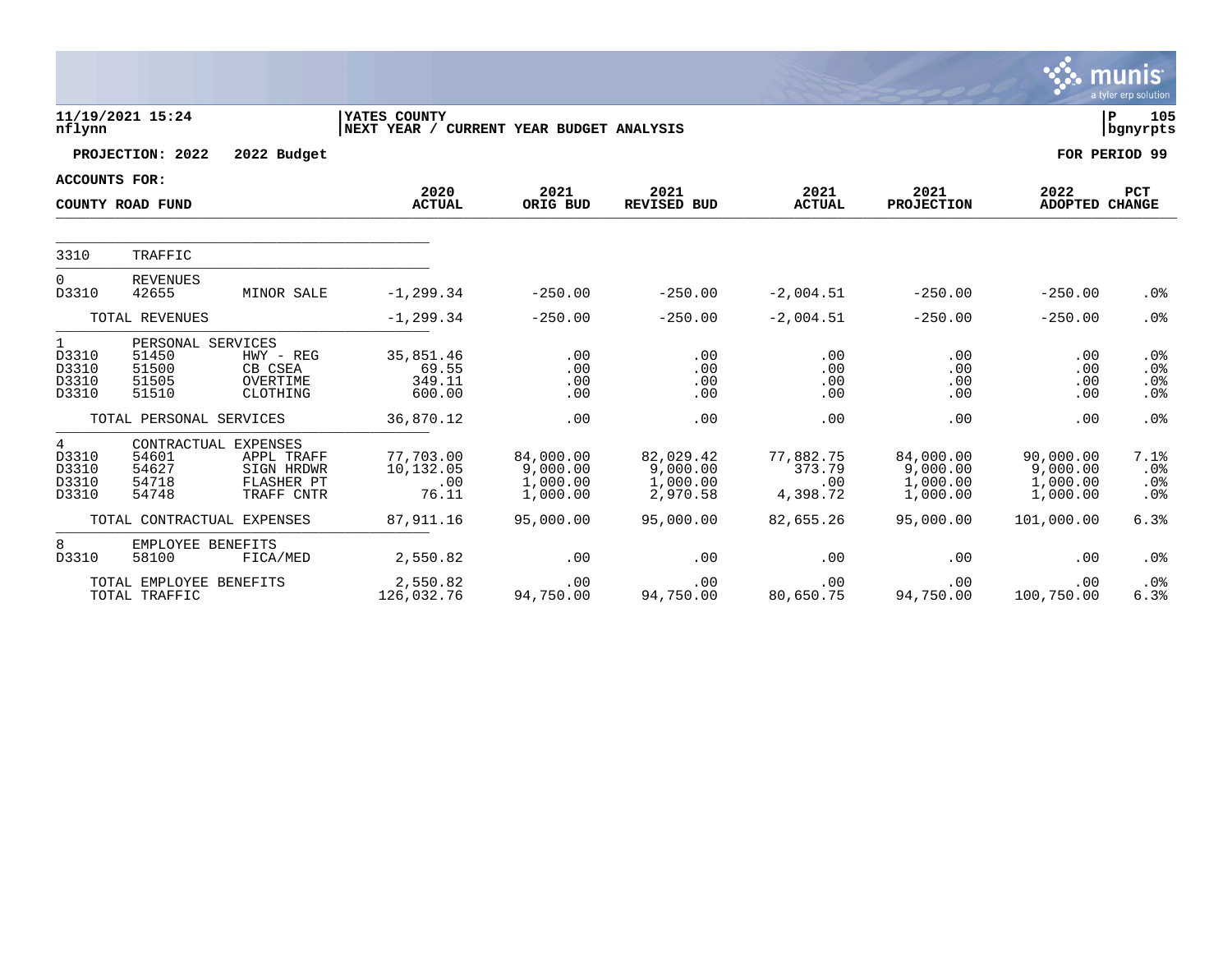|                                                                                                                   |                                                                                                 |                                                                                                                                                                        |                                                                                                                              |                                                                                                                  |                                                                                                                  |                                                                                                           |                                                                                                                  |                                                                                                                      | munis<br>a tyler erp solution                                                                  |
|-------------------------------------------------------------------------------------------------------------------|-------------------------------------------------------------------------------------------------|------------------------------------------------------------------------------------------------------------------------------------------------------------------------|------------------------------------------------------------------------------------------------------------------------------|------------------------------------------------------------------------------------------------------------------|------------------------------------------------------------------------------------------------------------------|-----------------------------------------------------------------------------------------------------------|------------------------------------------------------------------------------------------------------------------|----------------------------------------------------------------------------------------------------------------------|------------------------------------------------------------------------------------------------|
| nflynn                                                                                                            | 11/19/2021 15:24                                                                                |                                                                                                                                                                        | <b>YATES COUNTY</b><br>NEXT YEAR / CURRENT YEAR BUDGET ANALYSIS                                                              |                                                                                                                  |                                                                                                                  |                                                                                                           |                                                                                                                  |                                                                                                                      | l P<br>106<br>bgnyrpts                                                                         |
|                                                                                                                   | PROJECTION: 2022                                                                                | 2022 Budget                                                                                                                                                            |                                                                                                                              |                                                                                                                  |                                                                                                                  |                                                                                                           |                                                                                                                  |                                                                                                                      | FOR PERIOD 99                                                                                  |
| <b>ACCOUNTS FOR:</b>                                                                                              |                                                                                                 |                                                                                                                                                                        | 2020                                                                                                                         | 2021                                                                                                             | 2021                                                                                                             | 2021                                                                                                      | 2021                                                                                                             | 2022                                                                                                                 | PCT                                                                                            |
|                                                                                                                   | COUNTY ROAD FUND                                                                                |                                                                                                                                                                        | <b>ACTUAL</b>                                                                                                                | ORIG BUD                                                                                                         | <b>REVISED BUD</b>                                                                                               | <b>ACTUAL</b>                                                                                             | <b>PROJECTION</b>                                                                                                | ADOPTED CHANGE                                                                                                       |                                                                                                |
|                                                                                                                   |                                                                                                 |                                                                                                                                                                        |                                                                                                                              |                                                                                                                  |                                                                                                                  |                                                                                                           |                                                                                                                  |                                                                                                                      |                                                                                                |
| 5010                                                                                                              | ADMINISTRATION                                                                                  |                                                                                                                                                                        |                                                                                                                              |                                                                                                                  |                                                                                                                  |                                                                                                           |                                                                                                                  |                                                                                                                      |                                                                                                |
| $\mathbf 0$<br>D5010                                                                                              | <b>REVENUES</b><br>42401                                                                        | INTEREST                                                                                                                                                               | $-1,531.11$                                                                                                                  | $-1,000.00$                                                                                                      | $-1,000.00$                                                                                                      | $-1,505.07$                                                                                               | $-1,000.00$                                                                                                      | $-1,000.00$                                                                                                          | .0%                                                                                            |
|                                                                                                                   | TOTAL REVENUES                                                                                  |                                                                                                                                                                        | $-1,531.11$                                                                                                                  | $-1,000.00$                                                                                                      | $-1,000.00$                                                                                                      | $-1,505.07$                                                                                               | $-1,000.00$                                                                                                      | $-1,000.00$                                                                                                          | .0%                                                                                            |
| $\mathbf{1}$<br>D5010<br>D5010<br>D5010<br>D5010<br>D5010<br>D5010<br>D5010<br>D5010                              | PERSONAL SERVICES<br>51074<br>51100<br>51119<br>51124<br>51270<br>51509<br>51520<br>51661       | HWY SUPER<br>ADMIN ASST<br>DEP HWY SU<br>DEPUTY ADD<br>SR ACT<br>COMP CSEA<br>INS BO<br>COMP NONUN                                                                     | 68,871.58<br>46,992.32<br>35,981.13<br>2,732.52<br>37,633.17<br>5.50<br>2,583.84<br>3,258.62                                 | 84,660.00<br>47,753.00<br>69,679.00<br>.00<br>41,432.00<br>100.00<br>2,662.00<br>.00                             | 84,660.00<br>47,753.00<br>69,679.00<br>.00<br>41,432.00<br>100.00<br>2,662.00<br>.00                             | 73,307.17<br>41,349.01<br>59,068.99<br>.00<br>35,823.21<br>2.91<br>2,439.58<br>.00                        | 84,660.00<br>47,753.00<br>69,679.00<br>.00<br>41,432.00<br>100.00<br>2,662.00<br>$.00 \ \rm$                     | 86,354.00<br>47,570.00<br>73,440.00<br>.00<br>42,208.00<br>100.00<br>2,795.00<br>.00                                 | $2.0$ %<br>$-0.4\%$<br>5.4%<br>$.0\%$<br>1.9%<br>$.0\,$<br>5.0%<br>.0%                         |
|                                                                                                                   | TOTAL PERSONAL SERVICES                                                                         |                                                                                                                                                                        | 198,058.68                                                                                                                   | 246,286.00                                                                                                       | 246,286.00                                                                                                       | 211,990.87                                                                                                | 246,286.00                                                                                                       | 252,467.00                                                                                                           | 2.5%                                                                                           |
| $\overline{4}$<br>D5010<br>D5010<br>D5010<br>D5010<br>D5010<br>D5010<br>D5010<br>D5010<br>D5010<br>D5010<br>D5010 | 54005<br>54152<br>54156<br>54470<br>54501<br>54507<br>54515<br>54516<br>54574<br>54660<br>54907 | CONTRACTUAL EXPENSES<br>AUDIT FEES<br>CONFERENCE<br>TRAINING<br>SUPP:OFF<br>ADVERTISIN<br>COPIER CHR<br>POSTAGE<br>PRINTING<br>COMP MAINT<br>TRAVEL EXP<br><b>DUES</b> | 2,643.00<br>380.00<br>$\overline{100}$<br>1,431.06<br>361.19<br>401.97<br>215.20<br>433.62<br>3,586.00<br>1,578.44<br>300.00 | 2,670.00<br>800.00<br>300.00<br>800.00<br>800.00<br>700.00<br>150.00<br>450.00<br>3,995.00<br>2,250.00<br>300.00 | 2,670.00<br>800.00<br>300.00<br>945.11<br>986.66<br>628.34<br>150.00<br>450.00<br>3,995.00<br>1,989.89<br>300.00 | 2,670.00<br>.00<br>200.00<br>945.11<br>986.35<br>350.54<br>72.35<br>80.98<br>3,606.00<br>120.51<br>300.00 | 2,670.00<br>800.00<br>300.00<br>800.00<br>800.00<br>700.00<br>150.00<br>450.00<br>3,995.00<br>2,250.00<br>300.00 | 2,725.00<br>1,000.00<br>300.00<br>800.00<br>1,000.00<br>600.00<br>175.00<br>450.00<br>4,225.00<br>2,250.00<br>400.00 | 2.1%<br>25.0%<br>.0%<br>.0%<br>25.0%<br>$-14.3%$<br>16.7%<br>$.0\%$<br>5.8%<br>$.0\%$<br>33.3% |
|                                                                                                                   | TOTAL CONTRACTUAL EXPENSES                                                                      |                                                                                                                                                                        | 11,330.48                                                                                                                    | 13,215.00                                                                                                        | 13,215.00                                                                                                        | 9,331.84                                                                                                  | 13,215.00                                                                                                        | 13,925.00                                                                                                            | 5.4%                                                                                           |
| 8<br>D5010<br>D5010<br>D5010                                                                                      | EMPLOYEE BENEFITS<br>58100<br>58303<br>58305                                                    | FICA/MED<br>INS-CSEA<br>INS-NON UN                                                                                                                                     | 14,798.96<br>1,614.90<br>24,652.05                                                                                           | 18,111.00<br>.00<br>38,237.00                                                                                    | 18,111.00<br>.00<br>38, 237.00                                                                                   | 15,989.63<br>.00<br>16,869.06                                                                             | 18,111.00<br>.00<br>38,237.00                                                                                    | 19,126.00<br>.00<br>13,973.00                                                                                        | 5.6%<br>$.0\%$<br>$-63.5%$                                                                     |
|                                                                                                                   | TOTAL EMPLOYEE BENEFITS<br>TOTAL ADMINISTRATION                                                 |                                                                                                                                                                        | 41,065.91<br>248,923.96                                                                                                      | 56,348.00<br>314,849.00                                                                                          | 56,348.00<br>314,849.00                                                                                          | 32,858.69<br>252,676.33                                                                                   | 56,348.00<br>314,849.00                                                                                          | 33,099.00<br>298,491.00                                                                                              | $-41.3%$<br>$-5.2%$                                                                            |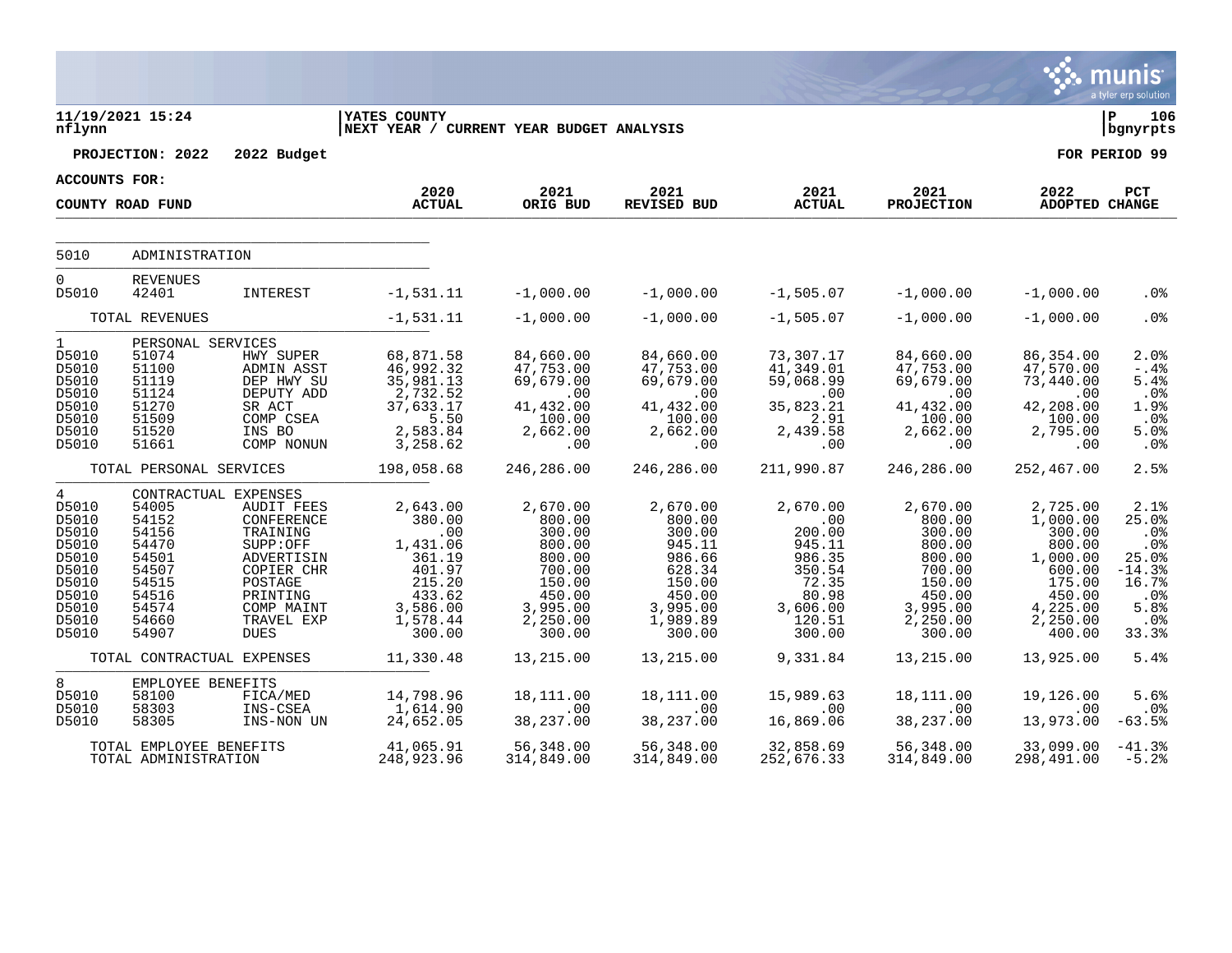|                                                                                      |                                                                                           |                                                                                                     |                                                                                    |                                                                                                     |                                                                                                     |                                                                                                |                                                                                                     |                                                                                                     | <b>munis</b><br>a tyler erp solution                                 |
|--------------------------------------------------------------------------------------|-------------------------------------------------------------------------------------------|-----------------------------------------------------------------------------------------------------|------------------------------------------------------------------------------------|-----------------------------------------------------------------------------------------------------|-----------------------------------------------------------------------------------------------------|------------------------------------------------------------------------------------------------|-----------------------------------------------------------------------------------------------------|-----------------------------------------------------------------------------------------------------|----------------------------------------------------------------------|
| nflynn                                                                               | 11/19/2021 15:24                                                                          |                                                                                                     | YATES COUNTY<br>NEXT YEAR / CURRENT YEAR BUDGET ANALYSIS                           |                                                                                                     |                                                                                                     |                                                                                                |                                                                                                     |                                                                                                     | P<br>107<br>bgnyrpts                                                 |
|                                                                                      | PROJECTION: 2022                                                                          | 2022 Budget                                                                                         |                                                                                    |                                                                                                     |                                                                                                     |                                                                                                |                                                                                                     |                                                                                                     | FOR PERIOD 99                                                        |
| ACCOUNTS FOR:                                                                        |                                                                                           |                                                                                                     |                                                                                    |                                                                                                     |                                                                                                     |                                                                                                |                                                                                                     |                                                                                                     |                                                                      |
|                                                                                      | COUNTY ROAD FUND                                                                          |                                                                                                     | 2020<br><b>ACTUAL</b>                                                              | 2021<br>ORIG BUD                                                                                    | 2021<br>REVISED BUD                                                                                 | 2021<br><b>ACTUAL</b>                                                                          | 2021<br><b>PROJECTION</b>                                                                           | 2022<br>ADOPTED CHANGE                                                                              | PCT                                                                  |
| 5110                                                                                 |                                                                                           | MAINTENANCE-ROAD & BRIDGE                                                                           |                                                                                    |                                                                                                     |                                                                                                     |                                                                                                |                                                                                                     |                                                                                                     |                                                                      |
| $\overline{0}$<br>D5110<br>D5110<br>D5110                                            | <b>REVENUES</b><br>41711<br>42650<br>42655                                                | PUB WRKS<br><b>SCRAP SALE</b><br><b>MINOR SALE</b>                                                  | $-7, 134.90$<br>$-2,674.20$<br>$-11, 337.00$                                       | $-3,500.00$<br>$-250.00$<br>$-100.00$                                                               | $-3,500.00$<br>$-250.00$<br>$-100.00$                                                               | $-6, 212.63$<br>$-762.00$<br>$-48.00$                                                          | $-3,500.00$<br>$-250.00$<br>$-100.00$                                                               | $-3,500.00$<br>$-250.00$<br>$-50.00$                                                                | .0%<br>.0 <sub>8</sub><br>$-50.0%$                                   |
|                                                                                      | TOTAL REVENUES                                                                            |                                                                                                     | $-21, 146.10$                                                                      | $-3,850.00$                                                                                         | $-3,850.00$                                                                                         | $-7,022.63$                                                                                    | $-3,850.00$                                                                                         | $-3,800.00$                                                                                         | $-1.3%$                                                              |
| $\mathbf{1}$<br>D5110<br>D5110<br>D5110<br>D5110<br>D5110<br>D5110<br>D5110<br>D5110 | PERSONAL SERVICES<br>51450<br>51500<br>51504<br>51505<br>51509<br>51510<br>51520<br>51636 | $HWY - REG$<br>CB CSEA<br>ON CALL<br>OVERTIME<br>COMP CSEA<br>CLOTHING<br>INS BO<br>HWY PT          | 557,297.10<br>274.43<br>.00<br>11,861.80<br>326.81<br>4,200.00<br>11,833.20<br>.00 | 1,156,197.00<br>2,185.00<br>1,900.00<br>49,330.00<br>2,875.00<br>6,900.00<br>12,189.00<br>23,460.00 | 1,153,897.00<br>2,185.00<br>1,900.00<br>49,330.00<br>2,875.00<br>6,900.00<br>14,489.00<br>23,460.00 | 964, 553. 72<br>1,599.38<br>1,169.41<br>29,588.71<br>2,747.04<br>.00.<br>13,390.28<br>9,567.03 | 1,156,197.00<br>2,185.00<br>1,900.00<br>49,330.00<br>2,875.00<br>6,900.00<br>12,189.00<br>23,460.00 | 1,144,078.00<br>2,230.00<br>1,900.00<br>50,300.00<br>2,875.00<br>6,900.00<br>15,593.00<br>24,500.00 | $-1.0$ %<br>2.1%<br>$.0\%$<br>2.0%<br>$.0\%$<br>.0%<br>27.9%<br>4.4% |
|                                                                                      | TOTAL PERSONAL SERVICES                                                                   |                                                                                                     | 585,793.34                                                                         | 1,255,036.00                                                                                        | 1,255,036.00                                                                                        | 1,022,615.57                                                                                   | 1,255,036.00                                                                                        | 1,248,376.00                                                                                        | $-.5%$                                                               |
| 4<br>D5110<br>D5110<br>D5110<br>D5110<br>D5110<br>D5110                              | 54032<br>54602<br>54629<br>54632<br>54636<br>54638                                        | CONTRACTUAL EXPENSES<br>PERS-GOVTS<br>BIT MAT<br>STONE/GRAV<br>WEED SPRAY<br>CRCK SEAL<br>HWY MAINT | 16,702.80<br>87,198.06<br>73, 317.25<br>11,316.93<br>118,021.65<br>2,185.70        | 22, 237.00<br>200,000.00<br>57,000.00<br>13,000.00<br>130,000.00<br>3,000.00                        | 22, 237.00<br>200,000.00<br>57,000.00<br>13,000.00<br>130,000.00<br>3,000.00                        | 13,936.05<br>170,352.20<br>11,205.04<br>10,757.70<br>104,394.36<br>1,544.46                    | 22, 237.00<br>200,000.00<br>57,000.00<br>13,000.00<br>130,000.00<br>3,000.00                        | 22, 237.00<br>200,000.00<br>57,000.00<br>13,000.00<br>130,000.00<br>3,000.00                        | .0%<br>.0%<br>.0%<br>.0%<br>.0%<br>$.0\%$                            |
|                                                                                      |                                                                                           | TOTAL CONTRACTUAL EXPENSES                                                                          | 308,742.39                                                                         | 425, 237.00                                                                                         | 425, 237.00                                                                                         | 312, 189.81                                                                                    | 425, 237.00                                                                                         | 425, 237.00                                                                                         | .0%                                                                  |
| 8<br>D5110                                                                           | EMPLOYEE BENEFITS<br>58100                                                                | FICA/MED                                                                                            | 43, 311.00                                                                         | 93,501.00                                                                                           | 93,501.00                                                                                           | 75,117.02                                                                                      | 93,501.00                                                                                           | 92,348.00                                                                                           | $-1.2$ %                                                             |
|                                                                                      | TOTAL EMPLOYEE BENEFITS                                                                   | TOTAL MAINTENANCE-ROAD & BRI                                                                        | 43,311.00<br>916,700.63                                                            | 93,501.00<br>1,769,924.00                                                                           | 93,501.00<br>1,769,924.00                                                                           | 75,117.02<br>1,402,899.77                                                                      | 93,501.00<br>1,769,924.00                                                                           | 92,348.00<br>1,762,161.00                                                                           | $-1.2$ .<br>$-.4%$                                                   |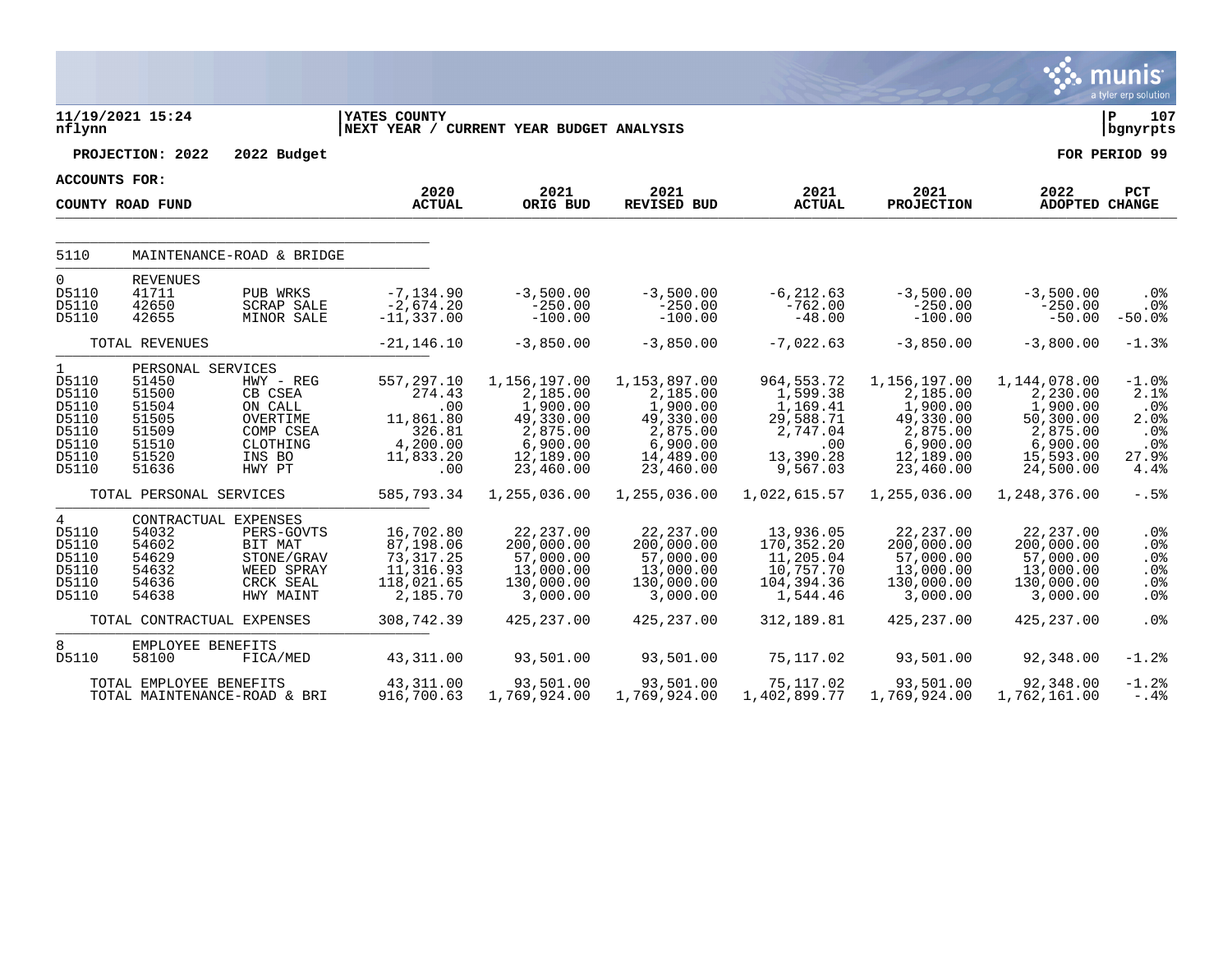|                                  |                                                    |                                                              |                                                          |                                        |                                                                                                                    |                                   |                                        |                                        | munıs<br>a tyler erp solution |
|----------------------------------|----------------------------------------------------|--------------------------------------------------------------|----------------------------------------------------------|----------------------------------------|--------------------------------------------------------------------------------------------------------------------|-----------------------------------|----------------------------------------|----------------------------------------|-------------------------------|
| nflynn                           | 11/19/2021 15:24                                   |                                                              | YATES COUNTY<br>NEXT YEAR / CURRENT YEAR BUDGET ANALYSIS |                                        |                                                                                                                    |                                   |                                        |                                        | lР<br>108<br>bgnyrpts         |
|                                  | PROJECTION: 2022                                   | 2022 Budget                                                  |                                                          |                                        |                                                                                                                    |                                   |                                        |                                        | FOR PERIOD 99                 |
| ACCOUNTS FOR:                    |                                                    |                                                              |                                                          |                                        |                                                                                                                    |                                   |                                        |                                        |                               |
|                                  | COUNTY ROAD FUND                                   |                                                              | 2020<br><b>ACTUAL</b>                                    | 2021<br>ORIG BUD                       | 2021<br><b>REVISED BUD</b>                                                                                         | 2021<br><b>ACTUAL</b>             | 2021<br><b>PROJECTION</b>              | 2022<br>ADOPTED CHANGE                 | <b>PCT</b>                    |
|                                  |                                                    |                                                              |                                                          |                                        |                                                                                                                    |                                   |                                        |                                        |                               |
| 5112                             | ROAD CONSTRUCTION                                  |                                                              |                                                          |                                        |                                                                                                                    |                                   |                                        |                                        |                               |
| $\overline{0}$<br>D5112<br>D5112 | <b>REVENUES</b><br>43089<br>43510                  | <b>OTHER</b><br>CHIPS                                        | $-500.000.00$                                            | $.00 \,$                               | .00<br>$-1, 283, 887.02$ $-1, 147, 127.00$ $-1, 147, 127.00$ $-1, 778, 205.75$ $-1, 147, 127.00$ $-1, 430, 430.00$ | $.00 \,$                          | .00                                    | $-50,000,00$                           | .0%<br>24.7%                  |
|                                  | TOTAL REVENUES                                     |                                                              |                                                          |                                        | $-1, 783, 887.02$ $-1, 147, 127.00$ $-1, 147, 127.00$ $-1, 778, 205.75$ $-1, 147, 127.00$ $-1, 480, 430.00$        |                                   |                                        |                                        | 29.1%                         |
| $\mathbf{1}$<br>D5112<br>D5112   | PERSONAL SERVICES<br>51450<br>51505                | $HWY - REG$<br>OVERTIME                                      | 177,829.63<br>5,590.05                                   | .00<br>.00                             | .00<br>.00                                                                                                         | .00<br>.00                        | .00<br>.00                             | .00<br>.00                             | .0%<br>.0%                    |
|                                  | TOTAL PERSONAL SERVICES                            |                                                              | 183,419.68                                               | .00                                    | .00                                                                                                                | .00                               | .00                                    | .00                                    | .0%                           |
| 4<br>D5112<br>D5112<br>D5112     | 54602<br>54634<br>54962                            | CONTRACTUAL EXPENSES<br>BIT MAT<br>HYDRO-SEED<br>LEASE: OUTS | 1,871,448.77<br>7,488.50<br>132,809.80                   | 2,100,000.00<br>7,500.00<br>150,000.00 | 2,100,000.00<br>7,500.00<br>150,000.00                                                                             | 1,384,393.15<br>.00<br>109,972.42 | 2,100,000.00<br>7,500.00<br>150,000.00 | 2,100,000.00<br>7,500.00<br>150,000.00 | .0%<br>.0%<br>.0%             |
|                                  | TOTAL CONTRACTUAL EXPENSES                         |                                                              | 2,011,747.07                                             | 2,257,500.00                           | 2,257,500.00                                                                                                       | 1,494,365.57                      | 2,257,500.00                           | 2,257,500.00                           | .0%                           |
| 8<br>D5112                       | EMPLOYEE BENEFITS<br>58100                         | FICA/MED                                                     | 13,559.40                                                | .00                                    | .00                                                                                                                | .00                               | .00                                    | .00                                    | .0 <sub>8</sub>               |
|                                  | TOTAL EMPLOYEE BENEFITS<br>TOTAL ROAD CONSTRUCTION |                                                              | 13,559.40<br>424,839.13                                  | .00<br>1,110,373.00                    | .00<br>1,110,373.00                                                                                                | .00<br>$-283, 840.18$             | .00<br>1,110,373.00                    | .00<br>777,070.00                      | $.0\%$<br>$-30.0%$            |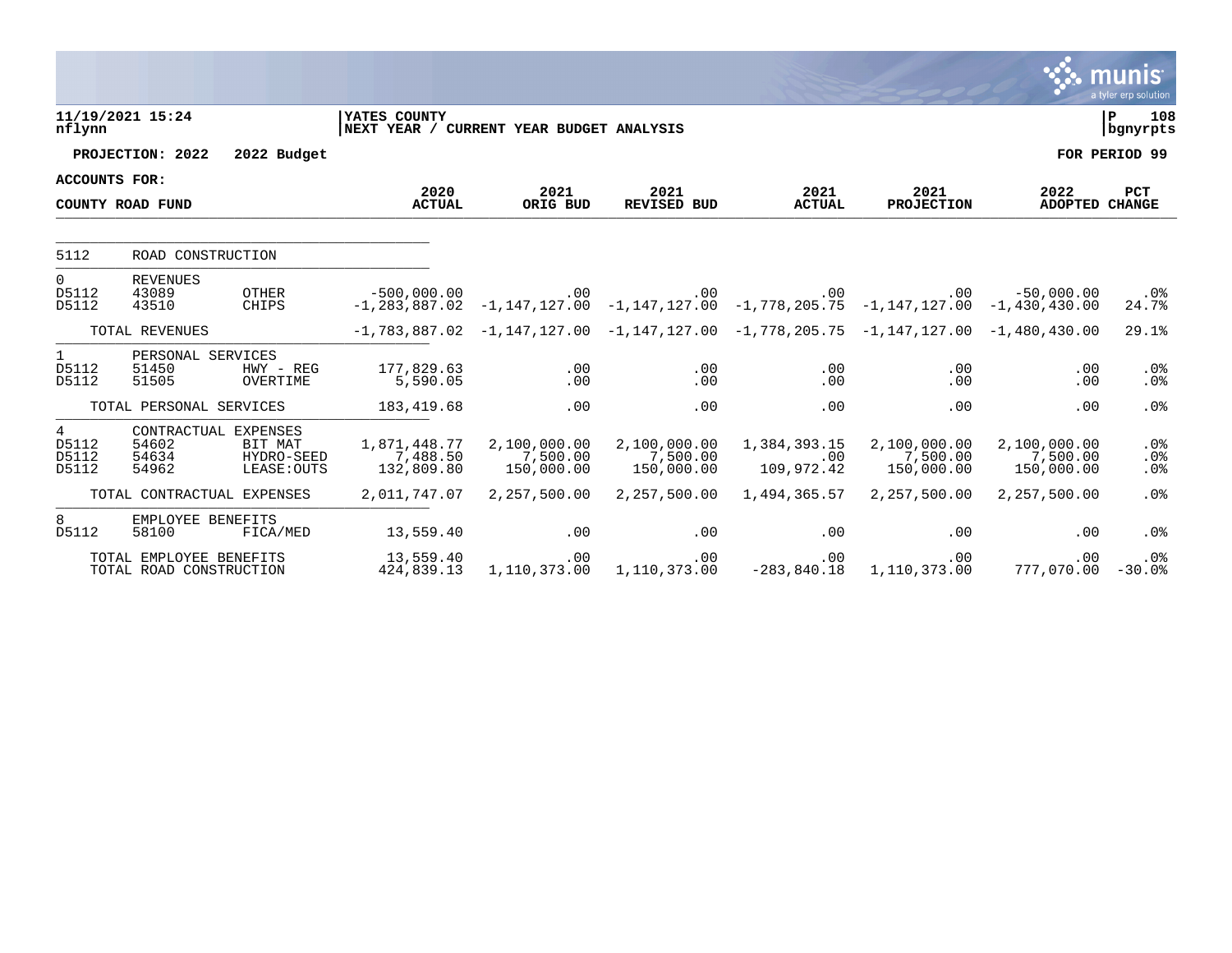|                                                                               |                                                                                     |                                                                                             |                                                                                         |                                                                     |                                                                     |                                                              |                                                                            |                                                                     | <b>munis</b><br>a tyler erp solution             |
|-------------------------------------------------------------------------------|-------------------------------------------------------------------------------------|---------------------------------------------------------------------------------------------|-----------------------------------------------------------------------------------------|---------------------------------------------------------------------|---------------------------------------------------------------------|--------------------------------------------------------------|----------------------------------------------------------------------------|---------------------------------------------------------------------|--------------------------------------------------|
| nflynn                                                                        | 11/19/2021 15:24                                                                    |                                                                                             | YATES COUNTY<br>NEXT YEAR / CURRENT YEAR BUDGET ANALYSIS                                |                                                                     |                                                                     |                                                              |                                                                            |                                                                     | 109<br>l P<br>  bgnyrpts                         |
|                                                                               | PROJECTION: 2022                                                                    | 2022 Budget                                                                                 |                                                                                         |                                                                     |                                                                     |                                                              |                                                                            |                                                                     | FOR PERIOD 99                                    |
| <b>ACCOUNTS FOR:</b>                                                          |                                                                                     |                                                                                             |                                                                                         |                                                                     |                                                                     |                                                              |                                                                            |                                                                     |                                                  |
|                                                                               | COUNTY ROAD FUND                                                                    |                                                                                             | 2020<br><b>ACTUAL</b>                                                                   | 2021<br>ORIG BUD                                                    | 2021<br>REVISED BUD                                                 | 2021<br><b>ACTUAL</b>                                        | 2021<br><b>PROJECTION</b>                                                  | 2022<br><b>ADOPTED CHANGE</b>                                       | PCT                                              |
| 5120                                                                          | BRIDGES & CULVERTS                                                                  |                                                                                             |                                                                                         |                                                                     |                                                                     |                                                              |                                                                            |                                                                     |                                                  |
| $\mathbf 0$<br>D5120<br>D5120<br>D5120<br>D5120                               | <b>REVENUES</b><br>42655<br>42701<br>43589<br>44589                                 | MINOR SALE<br>PR YR RFND<br><b>DOT</b><br><b>DOT</b>                                        | $-23.00$<br>.00<br>$-169, 566.54$<br>$-929,685.53$                                      | .00<br>.00<br>.00<br>.00                                            | .00<br>.00<br>.00<br>.00                                            | .00<br>$-200.00$<br>.00<br>$-529,824.25$                     | .00<br>.00<br>.00<br>.00                                                   | .00<br>.00<br>.00<br>.00                                            | .0 <sub>8</sub><br>.0 <sub>8</sub><br>.0%<br>.0% |
|                                                                               | TOTAL REVENUES                                                                      |                                                                                             | $-1,099,275.07$                                                                         | .00                                                                 | .00                                                                 | $-530,024.25$                                                | .00                                                                        | .00                                                                 | .0%                                              |
| $\mathbf{1}$<br>D5120<br>D5120                                                | PERSONAL SERVICES<br>51450<br>51505                                                 | HWY - REG<br>OVERTIME                                                                       | 38,989.26<br>441.74                                                                     | .00<br>.00                                                          | .00<br>.00                                                          | .00<br>.00                                                   | .00<br>.00                                                                 | .00<br>.00                                                          | .0%<br>.0%                                       |
|                                                                               | TOTAL PERSONAL SERVICES                                                             |                                                                                             | 39,431.00                                                                               | .00                                                                 | .00                                                                 | .00                                                          | .00                                                                        | .00                                                                 | .0%                                              |
| $\overline{4}$<br>D5120<br>D5120<br>D5120<br>D5120<br>D5120<br>D5120<br>D5120 | CONTRACTUAL EXPENSES<br>54020<br>54606<br>54629<br>54637<br>54913<br>54991<br>54998 | ENG SERV<br>CULV PIPE<br>STONE/GRAV<br>X-OVER ASP<br>MISC ITEMS<br>E SHERM HO<br>WILL ST BR | 8,500.00<br>45,375.71<br>19,864.18<br>3,036.64<br>3,728.09<br>55,823.91<br>1,106,650.46 | .00<br>23,000.00<br>23,000.00<br>9,900.00<br>5,500.00<br>.00<br>.00 | .00<br>23,000.00<br>23,000.00<br>9,900.00<br>5,500.00<br>.00<br>.00 | .00<br>326.70<br>.00<br>.00<br>5,121.35<br>831,440.95<br>.00 | .00<br>23,000.00<br>23,000.00<br>9,900.00<br>5,500.00<br>831,440.95<br>.00 | .00<br>23,000.00<br>23,000.00<br>9,900.00<br>5,500.00<br>.00<br>.00 | .0%<br>.0%<br>.0%<br>.0%<br>.0%<br>.0%<br>.0%    |
|                                                                               | TOTAL CONTRACTUAL EXPENSES                                                          |                                                                                             | 1,242,978.99                                                                            | 61,400.00                                                           | 61,400.00                                                           | 836,889.00                                                   | 892,840.95                                                                 | 61,400.00                                                           | .0%                                              |
| 8<br>D5120                                                                    | EMPLOYEE BENEFITS<br>58100                                                          | FICA/MED                                                                                    | 2,914.41                                                                                | .00                                                                 | .00                                                                 | .00                                                          | .00                                                                        | .00                                                                 | .0 <sub>8</sub>                                  |
|                                                                               | TOTAL EMPLOYEE BENEFITS<br>TOTAL BRIDGES & CULVERTS                                 |                                                                                             | 2,914.41<br>186,049.33                                                                  | .00<br>61,400.00                                                    | .00<br>61,400.00                                                    | .00<br>306,864.75                                            | .00<br>892,840.95                                                          | .00<br>61,400.00                                                    | .0%<br>.0%                                       |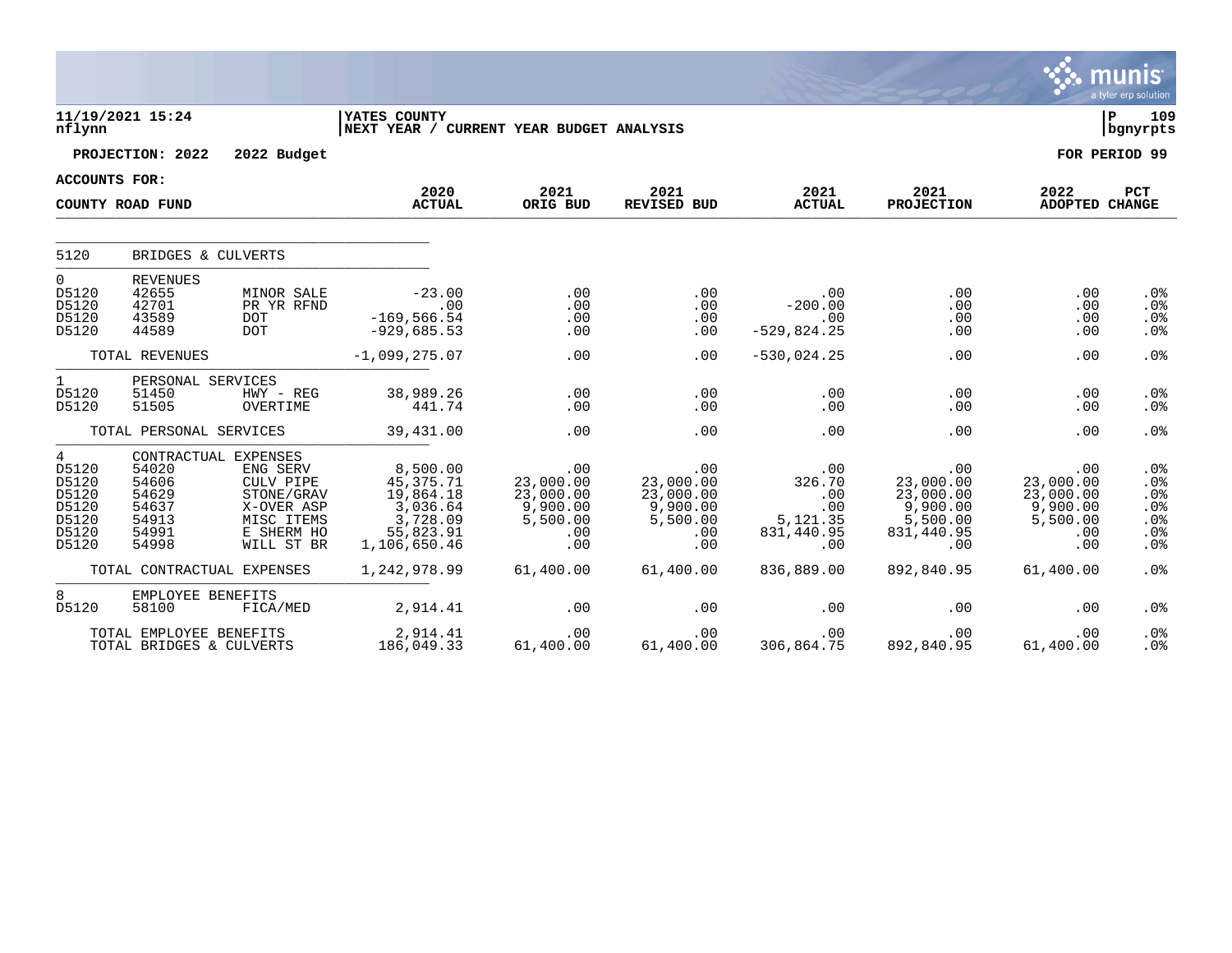|                                                  |                                                       |                                                                                        |                                                                 |                                                                |                                                                |                                                            |                                                                |                                                                | <b>munis</b><br>a tyler erp solution    |
|--------------------------------------------------|-------------------------------------------------------|----------------------------------------------------------------------------------------|-----------------------------------------------------------------|----------------------------------------------------------------|----------------------------------------------------------------|------------------------------------------------------------|----------------------------------------------------------------|----------------------------------------------------------------|-----------------------------------------|
| nflynn                                           | 11/19/2021 15:24                                      |                                                                                        | <b>YATES COUNTY</b><br>NEXT YEAR / CURRENT YEAR BUDGET ANALYSIS |                                                                |                                                                |                                                            |                                                                |                                                                | l P<br>110<br>  bgnyrpts                |
|                                                  | PROJECTION: 2022                                      | 2022 Budget                                                                            |                                                                 |                                                                |                                                                |                                                            |                                                                |                                                                | FOR PERIOD 99                           |
| <b>ACCOUNTS FOR:</b>                             |                                                       |                                                                                        |                                                                 |                                                                |                                                                |                                                            |                                                                |                                                                |                                         |
|                                                  | COUNTY ROAD FUND                                      |                                                                                        | 2020<br><b>ACTUAL</b>                                           | 2021<br>ORIG BUD                                               | 2021<br><b>REVISED BUD</b>                                     | 2021<br><b>ACTUAL</b>                                      | 2021<br><b>PROJECTION</b>                                      | 2022<br>ADOPTED CHANGE                                         | <b>PCT</b>                              |
| 5142                                             |                                                       | SNOW REMOVAL - COUNTY                                                                  |                                                                 |                                                                |                                                                |                                                            |                                                                |                                                                |                                         |
|                                                  |                                                       |                                                                                        |                                                                 |                                                                |                                                                |                                                            |                                                                |                                                                |                                         |
| 0<br>D5142                                       | <b>REVENUES</b><br>42655                              | MINOR SALE                                                                             | $-3,925.03$                                                     | $-2,700.00$                                                    | $-2,700.00$                                                    | $-3,540.68$                                                | $-2,700.00$                                                    | $-2,700.00$                                                    | .0%                                     |
|                                                  | TOTAL REVENUES                                        |                                                                                        | $-3,925.03$                                                     | $-2,700.00$                                                    | $-2,700.00$                                                    | $-3,540.68$                                                | $-2,700.00$                                                    | $-2,700.00$                                                    | .0%                                     |
| $\mathbf{1}$<br>D5142<br>D5142<br>D5142<br>D5142 | PERSONAL SERVICES<br>51450<br>51500<br>51504<br>51505 | $HWY - REG$<br>CB CSEA<br>ON CALL<br>OVERTIME                                          | 48,755.76<br>1,437.95<br>1,593.81<br>9,530.16                   | .00<br>.00<br>.00<br>.00                                       | .00<br>.00<br>.00<br>.00                                       | .00<br>.00<br>.00<br>.00                                   | .00<br>.00<br>.00<br>.00                                       | .00<br>.00<br>.00<br>.00                                       | $.0\%$<br>.0%<br>.0%<br>.0 <sub>8</sub> |
|                                                  | TOTAL PERSONAL SERVICES                               |                                                                                        | 61, 317.68                                                      | .00                                                            | .00                                                            | .00                                                        | .00                                                            | .00                                                            | .0%                                     |
| 4<br>D5142<br>D5142<br>D5142<br>D5142<br>D5142   | 54032<br>54624<br>54625<br>54639<br>54961             | CONTRACTUAL EXPENSES<br>PERS-GOVTS<br>SALT-CO<br>SLT-GOVT<br>SNOW FENCE<br>LEASE: GOVT | 38,744.18<br>71,103.68<br>90,333.22<br>508.50<br>104, 911.77    | 48,195.00<br>81,000.00<br>102,705.00<br>1,500.00<br>134,300.00 | 48,195.00<br>81,000.00<br>102,705.00<br>1,500.00<br>134,300.00 | 34,546.58<br>57,045.54<br>70,257.17<br>693.30<br>86,972.62 | 48,195.00<br>81,000.00<br>102,705.00<br>1,500.00<br>134,300.00 | 49,160.00<br>89,000.00<br>102,705.00<br>1,500.00<br>134,300.00 | 2.0%<br>9.9%<br>.0%<br>$.0\%$<br>.0%    |
|                                                  | TOTAL CONTRACTUAL EXPENSES                            |                                                                                        | 305,601.35                                                      | 367,700.00                                                     | 367,700.00                                                     | 249,515.21                                                 | 367,700.00                                                     | 376,665.00                                                     | 2.4%                                    |
| 8<br>D5142                                       | EMPLOYEE BENEFITS<br>58100                            | FICA/MED                                                                               | 4,573.31                                                        | .00                                                            | .00                                                            | .00                                                        | .00                                                            | .00                                                            | .0%                                     |
|                                                  | TOTAL EMPLOYEE BENEFITS                               | TOTAL SNOW REMOVAL - COUNTY                                                            | 4,573.31<br>367,567.31                                          | .00<br>365,000.00                                              | .00<br>365,000.00                                              | .00<br>245,974.53                                          | .00<br>365,000.00                                              | .00<br>373,965.00                                              | .0%<br>2.5%                             |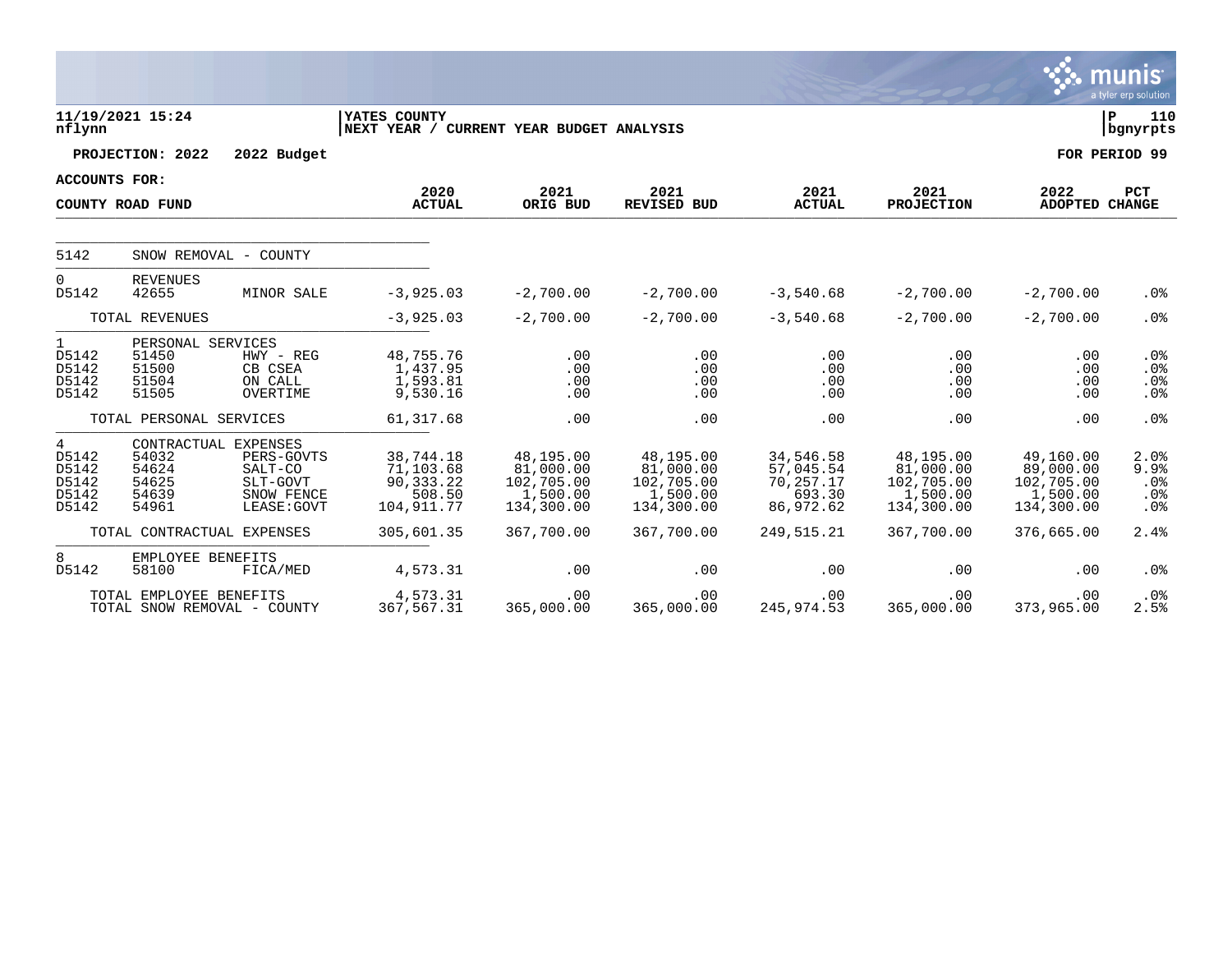|                                   |                                                        |                       |                                             |                            |                          |                           |                          |                          | munis <sup>®</sup><br>a tyler erp solution |
|-----------------------------------|--------------------------------------------------------|-----------------------|---------------------------------------------|----------------------------|--------------------------|---------------------------|--------------------------|--------------------------|--------------------------------------------|
| nflynn                            | 11/19/2021 15:24                                       |                       | YATES COUNTY<br><b>NEXT YEAR</b><br>CURRENT | YEAR BUDGET ANALYSIS       |                          |                           |                          |                          | P<br>111<br>  bgnyrpts                     |
|                                   | PROJECTION: 2022                                       | 2022 Budget           |                                             |                            |                          |                           |                          |                          | FOR PERIOD 99                              |
| ACCOUNTS FOR:<br>COUNTY ROAD FUND |                                                        | 2020<br><b>ACTUAL</b> | 2021<br>ORIG BUD                            | 2021<br><b>REVISED BUD</b> | 2021<br><b>ACTUAL</b>    | 2021<br><b>PROJECTION</b> | 2022<br>ADOPTED CHANGE   | PCT                      |                                            |
| 9010                              | NYS RETIREMENT SYSTEM                                  |                       |                                             |                            |                          |                           |                          |                          |                                            |
| 8<br>D9010                        | EMPLOYEE<br>58400                                      | BENEFITS<br>ST RETIRE | 177,585.26                                  | 252,879.00                 | 252,879.00               | 46,079.86                 | 252,879.00               | 253,000.00               | . 0 %                                      |
|                                   | TOTAL EMPLOYEE BENEFITS<br>TOTAL NYS RETIREMENT SYSTEM |                       | 177,585.26<br>177,585.26                    | 252,879.00<br>252,879.00   | 252,879.00<br>252,879.00 | 46,079.86<br>46,079.86    | 252,879.00<br>252,879.00 | 253,000.00<br>253,000.00 | .0%<br>.0 <sub>8</sub>                     |

 $\mathcal{L}$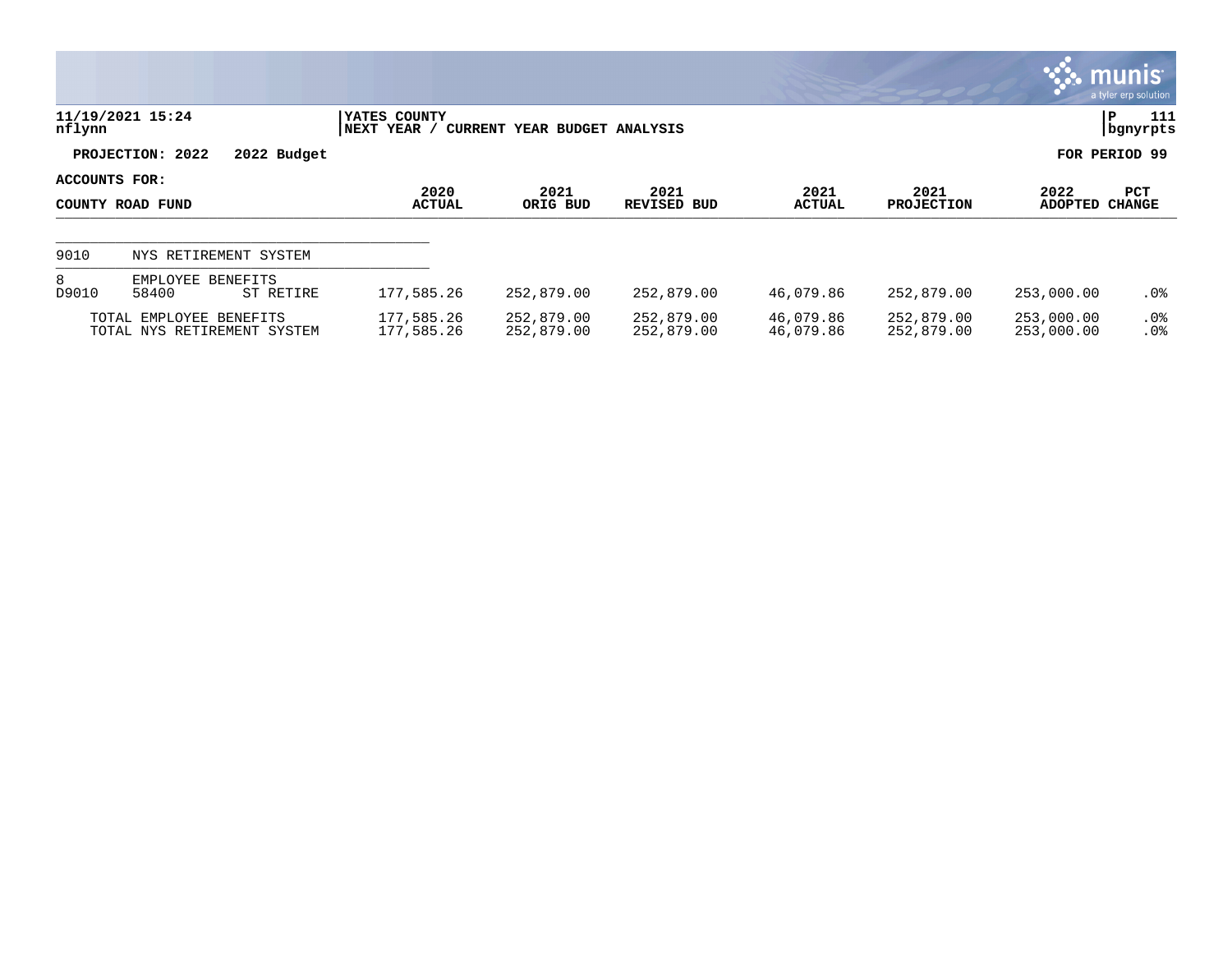|                              |                                                                                      |                                  |                                   |                                   |                               |                                   |                                   | <b>munis</b><br>a tyler erp solution |
|------------------------------|--------------------------------------------------------------------------------------|----------------------------------|-----------------------------------|-----------------------------------|-------------------------------|-----------------------------------|-----------------------------------|--------------------------------------|
| nflynn                       | 11/19/2021 15:24                                                                     | YATES COUNTY<br>NEXT YEAR /      | CURRENT YEAR BUDGET ANALYSIS      |                                   |                               |                                   |                                   | 112<br>ΙP<br>  bgnyrpts              |
|                              | PROJECTION: 2022<br>2022 Budget                                                      |                                  |                                   |                                   |                               |                                   |                                   | FOR PERIOD 99                        |
| ACCOUNTS FOR:                | COUNTY ROAD FUND                                                                     | 2020<br><b>ACTUAL</b>            | 2021<br>ORIG BUD                  | 2021<br><b>REVISED BUD</b>        | 2021<br><b>ACTUAL</b>         | 2021<br><b>PROJECTION</b>         | 2022<br><b>ADOPTED</b>            | PCT<br><b>CHANGE</b>                 |
| 9060                         | HOSPITAL & MEDICAL INS                                                               |                                  |                                   |                                   |                               |                                   |                                   |                                      |
| 8<br>D9060<br>D9060<br>D9060 | EMPLOYEE BENEFITS<br>58303<br>INS-CSEA<br>58306<br>INS-RETIRE<br>58307<br>EYEGLASSES | 127,718.88<br>40,954.78<br>80.00 | 156,299.00<br>39,000.00<br>600.00 | 156,299.00<br>39,000.00<br>600.00 | 144,347.06<br>1,011.26<br>.00 | 156,299.00<br>39,000.00<br>600.00 | 182,438.00<br>10,000.00<br>600.00 | 16.7%<br>$-74.4%$<br>.0%             |
|                              | TOTAL EMPLOYEE BENEFITS<br>TOTAL HOSPITAL & MEDICAL INS                              | 168,753.66<br>168,753.66         | 195,899.00<br>195,899.00          | 195,899.00<br>195,899.00          | 145,358.32<br>145,358.32      | 195,899.00<br>195,899.00          | 193,038.00<br>193,038.00          | $-1.5%$<br>$-1.5%$                   |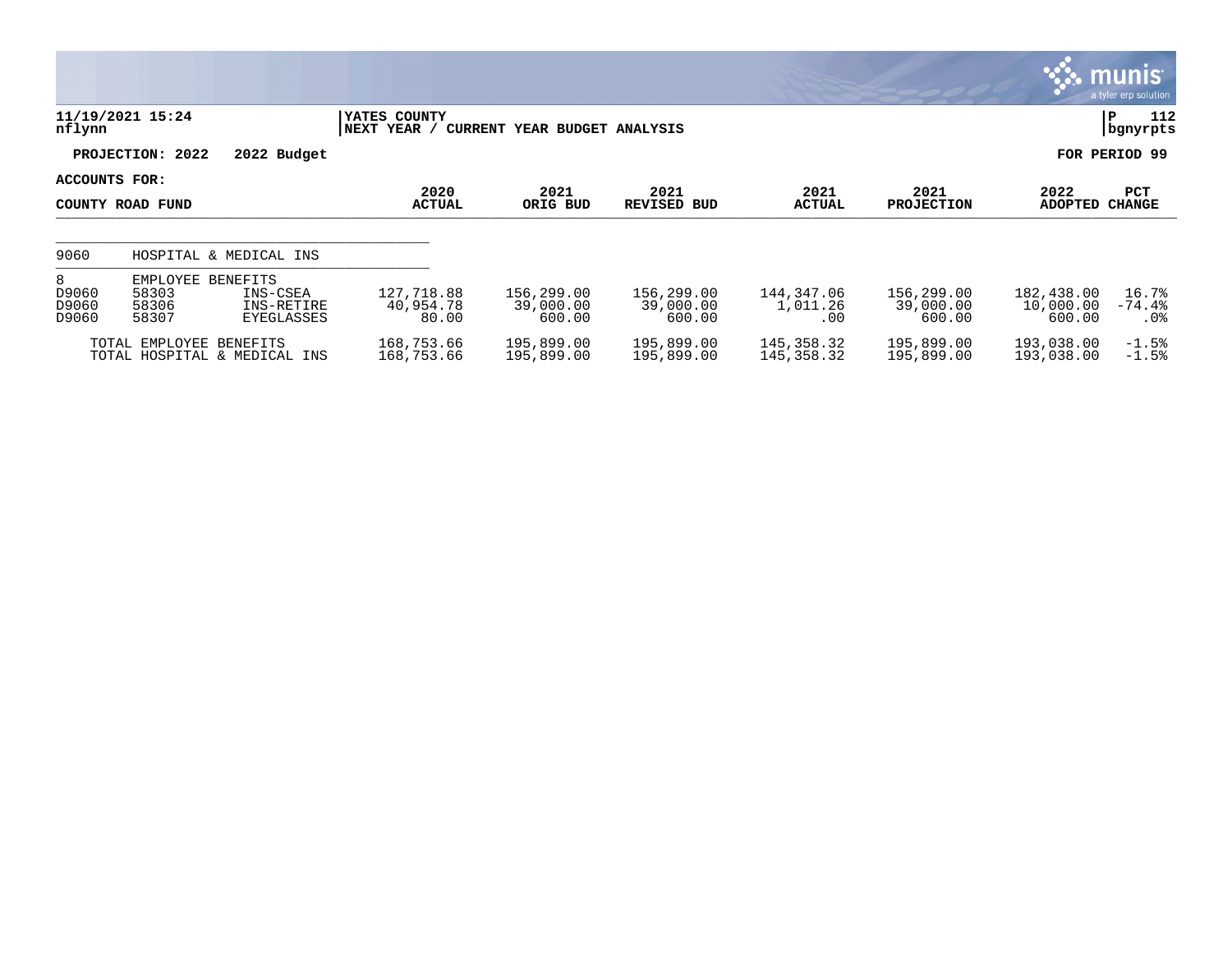|                                   |                                                         |                              |                              |                            |                        |                           |                        | munis <sup>.</sup><br>a tyler erp solution |
|-----------------------------------|---------------------------------------------------------|------------------------------|------------------------------|----------------------------|------------------------|---------------------------|------------------------|--------------------------------------------|
| nflynn                            | 11/19/2021 15:24                                        | YATES COUNTY<br> NEXT YEAR / | CURRENT YEAR BUDGET ANALYSIS |                            |                        |                           |                        | 113<br>P<br>  bgnyrpts                     |
|                                   | PROJECTION: 2022<br>2022 Budget                         |                              |                              |                            |                        |                           |                        | FOR PERIOD 99                              |
| ACCOUNTS FOR:<br>COUNTY ROAD FUND |                                                         | 2020<br><b>ACTUAL</b>        | 2021<br>ORIG BUD             | 2021<br><b>REVISED BUD</b> | 2021<br><b>ACTUAL</b>  | 2021<br><b>PROJECTION</b> | 2022<br><b>ADOPTED</b> | PCT<br><b>CHANGE</b>                       |
| 9089                              | OTHER EMPLOYEE BENEFITS                                 |                              |                              |                            |                        |                           |                        |                                            |
| 8<br>D9089                        | EMPLOYEE BENEFITS<br>58600<br><b>HRA</b>                | 13,532.85                    | 32,500.00                    | 32,500.00                  | 36,306.48              | 51,069.59                 | 32,500.00              | $.0\%$                                     |
|                                   | TOTAL EMPLOYEE BENEFITS<br>TOTAL OTHER EMPLOYEE BENEFIT | 13,532.85<br>13,532.85       | 32,500.00<br>32,500.00       | 32,500.00<br>32,500.00     | 36,306.48<br>36,306.48 | 51,069.59<br>51,069.59    | 32,500.00<br>32,500.00 | $.0\%$<br>.0%                              |

 $\bullet$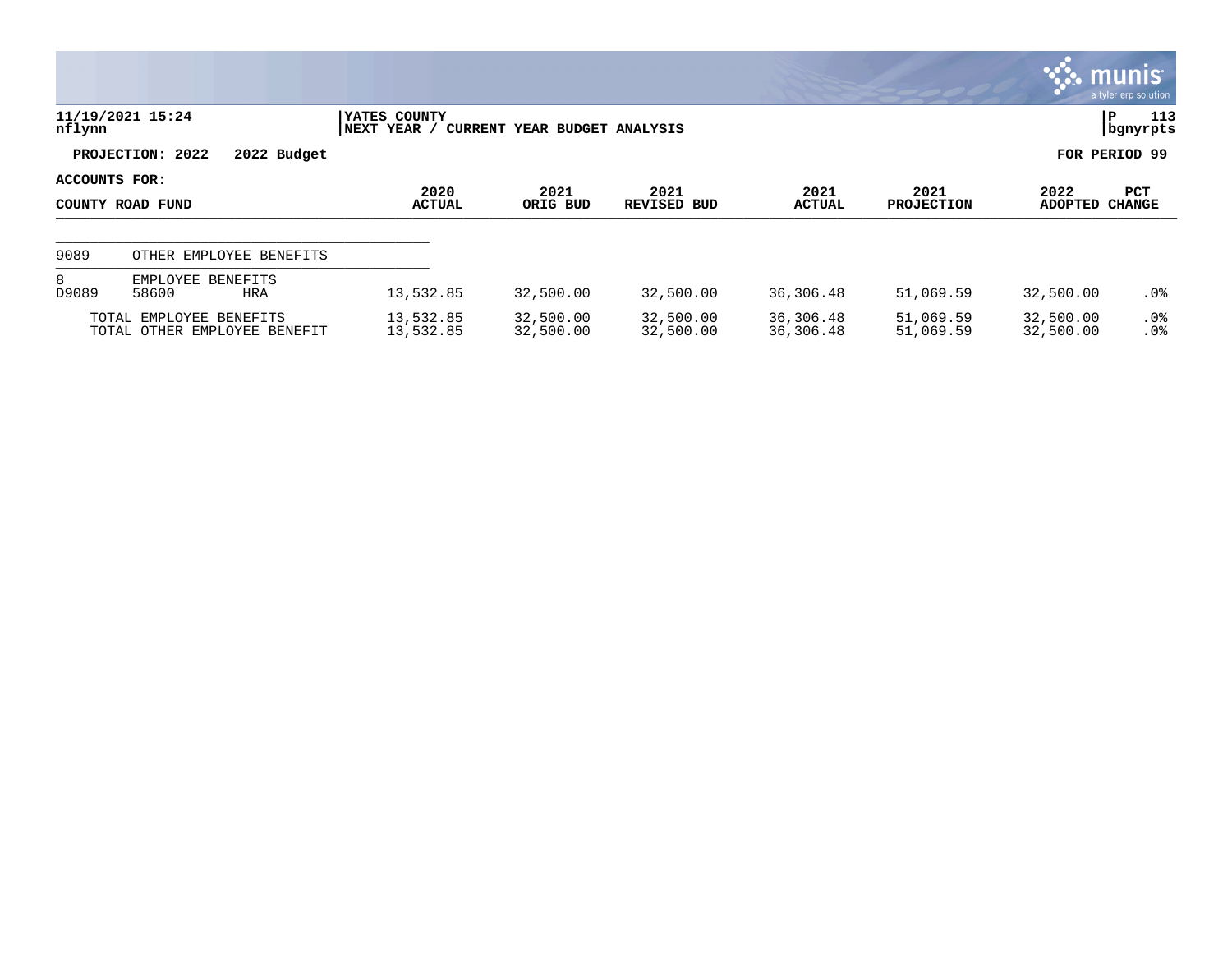|                                   |                                                         |                                |                                         |                      |                |                           |                      | $\mathbb{C}$ munis<br>a tyler erp solution |
|-----------------------------------|---------------------------------------------------------|--------------------------------|-----------------------------------------|----------------------|----------------|---------------------------|----------------------|--------------------------------------------|
| nflynn                            | 11/19/2021 15:24                                        | YATES COUNTY<br>NEXT YEAR /    | CURRENT YEAR BUDGET ANALYSIS            |                      |                |                           |                      | 114<br>P<br>  bgnyrpts                     |
|                                   | PROJECTION: 2022<br>2022 Budget                         |                                |                                         |                      |                |                           |                      | FOR PERIOD 99                              |
| ACCOUNTS FOR:<br>COUNTY ROAD FUND |                                                         | 2020<br><b>ACTUAL</b>          | 2021<br>2021<br>ORIG BUD<br>REVISED BUD |                      | 2021<br>ACTUAL | 2021<br><b>PROJECTION</b> | 2022<br>ADOPTED      | PCT<br><b>CHANGE</b>                       |
| 9090                              | ADJUST DUE TO EMPLS VAC                                 |                                |                                         |                      |                |                           |                      |                                            |
| 8<br>D9090                        | EMPLOYEE BENEFITS<br>58000<br>D/T VC/CMP                | $-21, 218.37$                  | 7,000.00                                | 7,000.00             | .00            | 7,000.00                  | 7,000.00             | $.0\%$                                     |
|                                   | TOTAL EMPLOYEE BENEFITS<br>TOTAL ADJUST DUE TO EMPLS VA | $-21, 218.37$<br>$-21, 218.37$ | 7,000.00<br>7,000.00                    | 7,000.00<br>7,000.00 | .00<br>.00     | 7,000.00<br>7,000.00      | 7,000.00<br>7,000.00 | $.0\%$<br>.0%                              |

 $\bullet$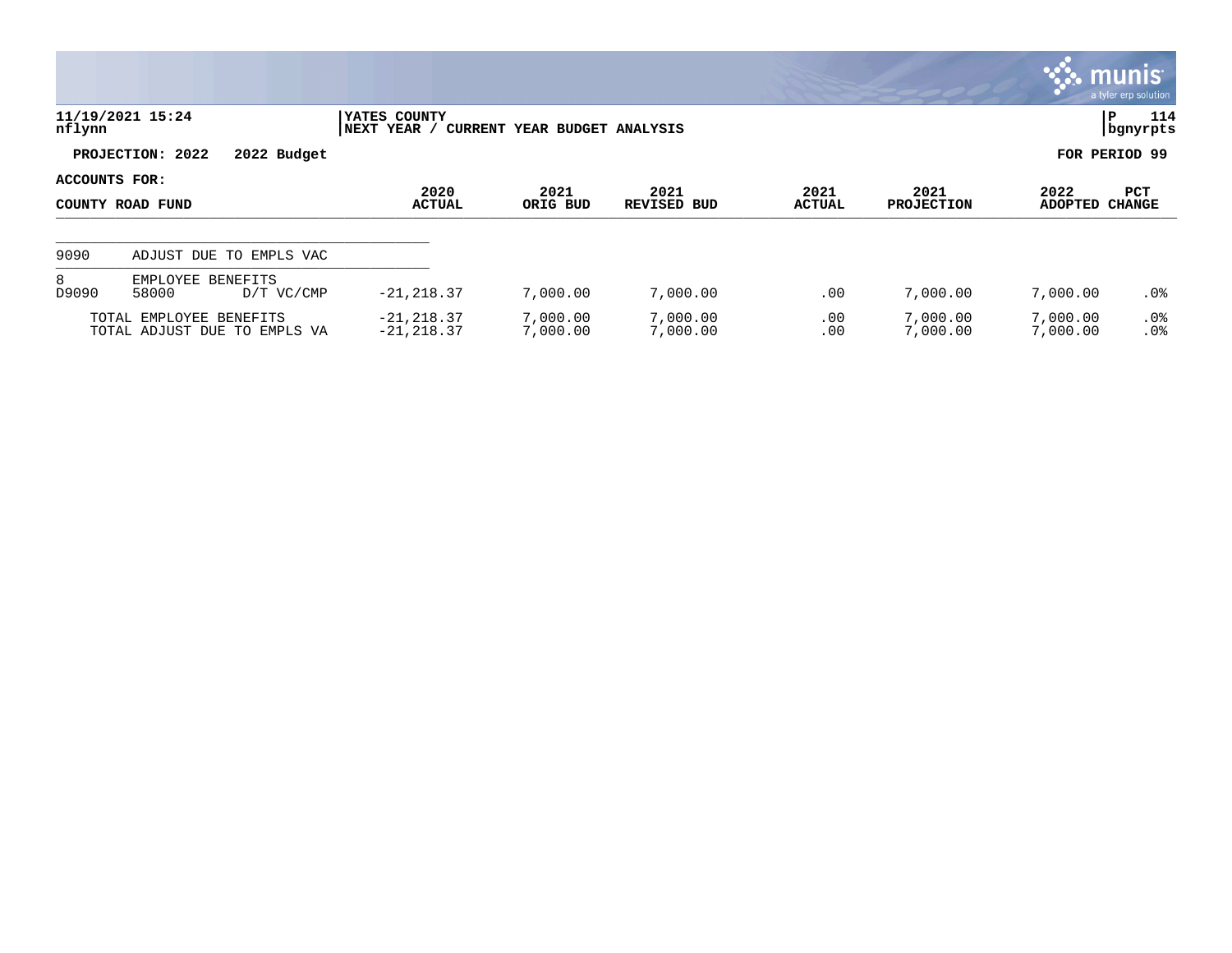|                     |                                                 |                         |                             |                              |                        |                        |                           |                        | <b>munis</b><br>a tyler erp solution |
|---------------------|-------------------------------------------------|-------------------------|-----------------------------|------------------------------|------------------------|------------------------|---------------------------|------------------------|--------------------------------------|
| nflynn              | 11/19/2021 15:24                                |                         | YATES COUNTY<br>NEXT YEAR / | CURRENT YEAR BUDGET ANALYSIS |                        |                        |                           |                        | 115<br> P<br>bgnyrpts                |
|                     | PROJECTION: 2022                                | 2022 Budget             |                             |                              |                        |                        |                           |                        | FOR PERIOD 99                        |
| ACCOUNTS FOR:       | COUNTY ROAD FUND                                |                         | 2020<br><b>ACTUAL</b>       | 2021<br>ORIG BUD             | 2021<br>REVISED BUD    | 2021<br><b>ACTUAL</b>  | 2021<br><b>PROJECTION</b> | 2022<br><b>ADOPTED</b> | <b>PCT</b><br><b>CHANGE</b>          |
| 9902                |                                                 | TRANSFER TO OTHER FUNDS |                             |                              |                        |                        |                           |                        |                                      |
| 9<br>D9902<br>D9902 | TRANSFERS<br>59130<br>59140                     | UNEMPL INS<br>WORK COMP | 1,400.00<br>31,354.00       | 2,000.00<br>34,477.00        | 2,000.00<br>34,477.00  | 2,000.00<br>34,477.00  | 2,000.00<br>34,477.00     | 2,000.00<br>32,782.00  | $.0\%$<br>$-4.9%$                    |
|                     | TOTAL TRANSFERS<br>TOTAL TRANSFER TO OTHER FUND |                         | 32,754.00<br>32,754.00      | 36,477.00<br>36,477.00       | 36,477.00<br>36,477.00 | 36,477.00<br>36,477.00 | 36,477.00<br>36,477.00    | 34,782.00<br>34,782.00 | $-4.6%$<br>$-4.6%$                   |

 $\bullet$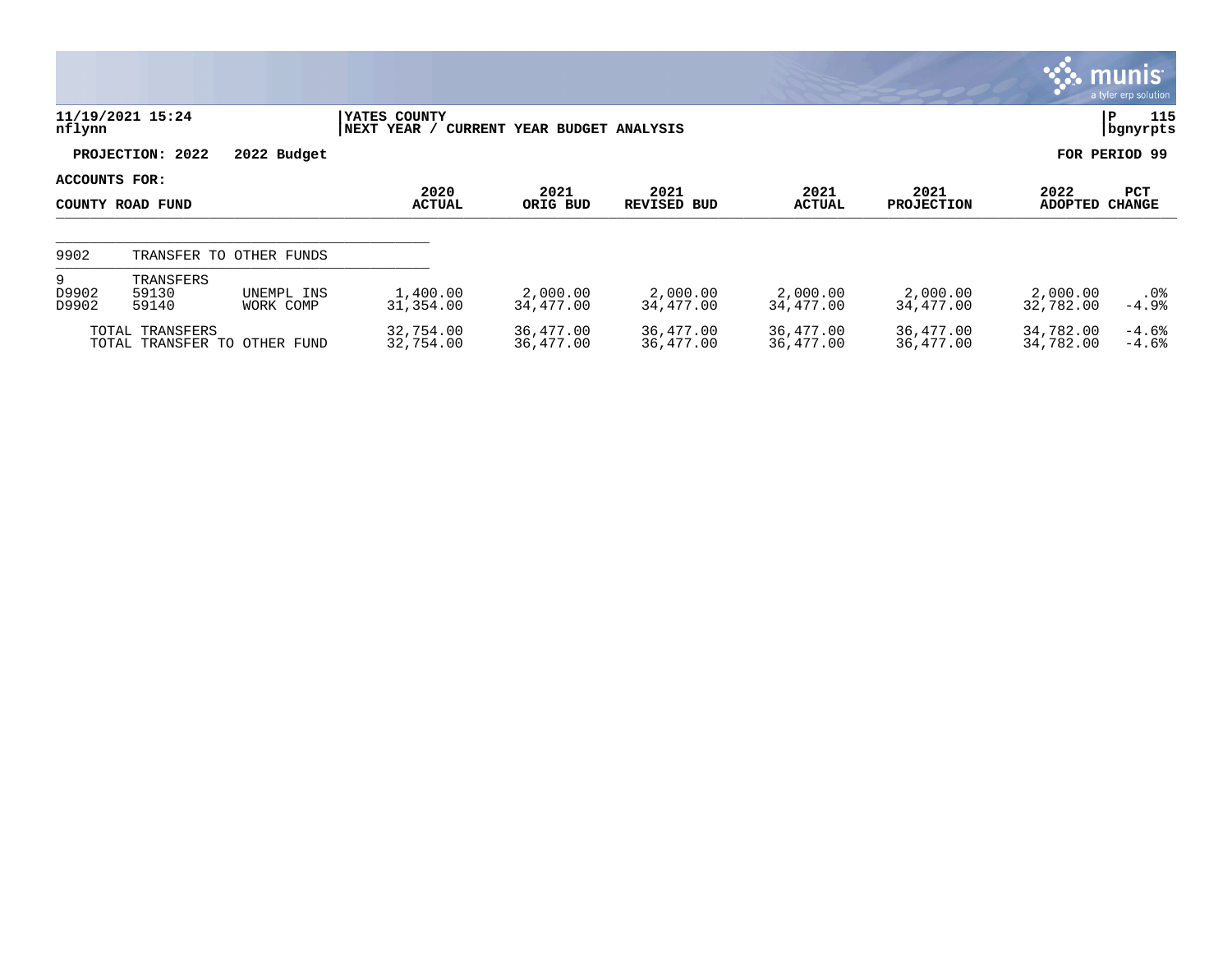|                                   |                                                         |                       |                                                     |                                      |                       |                                                                                                |                            |                            | <b>munis</b><br>a tyler erp solution |
|-----------------------------------|---------------------------------------------------------|-----------------------|-----------------------------------------------------|--------------------------------------|-----------------------|------------------------------------------------------------------------------------------------|----------------------------|----------------------------|--------------------------------------|
| nflynn                            | 11/19/2021 15:24                                        |                       | YATES COUNTY<br> NEXT YEAR /                        | <b>CURRENT YEAR BUDGET ANALYSIS</b>  |                       |                                                                                                |                            |                            | 116<br>P<br>  bgnyrpts               |
|                                   | PROJECTION: 2022                                        | 2022 Budget           |                                                     |                                      |                       |                                                                                                |                            |                            | FOR PERIOD 99                        |
| ACCOUNTS FOR:<br>COUNTY ROAD FUND |                                                         | 2020<br><b>ACTUAL</b> | 2021<br>ORIG BUD                                    | 2021<br>REVISED BUD                  | 2021<br><b>ACTUAL</b> | 2021<br><b>PROJECTION</b>                                                                      | 2022<br><b>ADOPTED</b>     | PCT<br><b>CHANGE</b>       |                                      |
| 9999                              | OTHER                                                   |                       |                                                     |                                      |                       |                                                                                                |                            |                            |                                      |
| $\overline{0}$<br>D9999           | <b>REVENUES</b><br>41001                                | RP TAX                | $-3,546,257.00$                                     |                                      | $.00 -4.241.051.00$   | $-4,241,051.00$                                                                                | .00                        | .00                        | $.0\%$                               |
|                                   | TOTAL REVENUES<br>TOTAL OTHER<br>TOTAL COUNTY ROAD FUND |                       | $-3,546,257.00$<br>$-3,546,257.00$<br>$-904,736.48$ | $.00 \,$<br>$.00 \,$<br>4,241,051.00 |                       | $-4, 241, 051.00 -4, 241, 051.00$<br>$-4, 241, 051.00 -4, 241, 051.00$<br>$.00 - 1,971,603.39$ | .00<br>.00<br>5,091,061.54 | .00<br>.00<br>3,894,157.00 | $.0\%$<br>.0%<br>$-8.2%$             |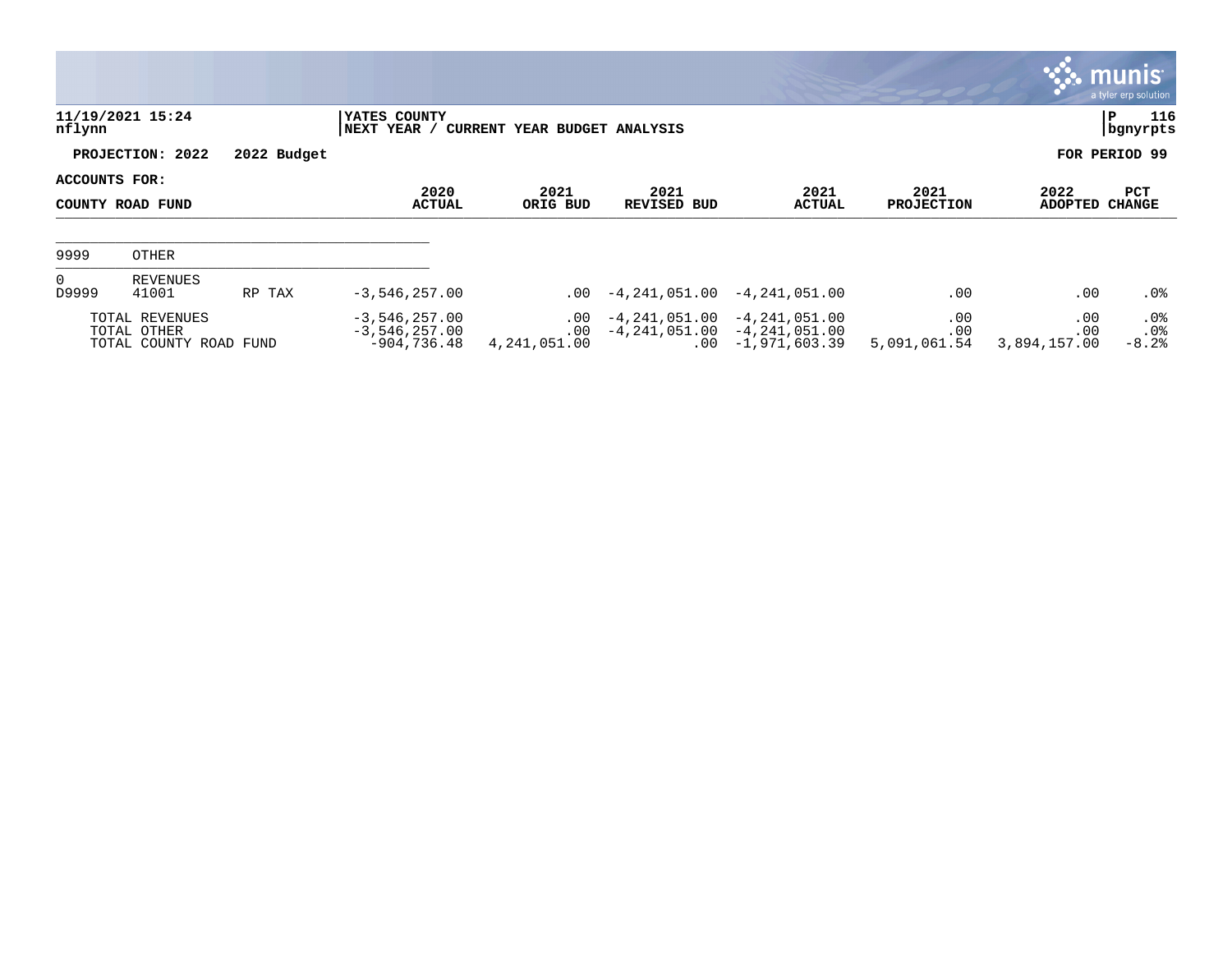|                                                                                                                              |                                                                                                              |                                                                                                                                       |                                                                                                                                                            |                                                                                                                                |                                                                                                                         |                                                                                                                                         |                                                                                                                                                    |                                                                                            | munis <sup>®</sup><br>a tyler erp solution                                                                         |
|------------------------------------------------------------------------------------------------------------------------------|--------------------------------------------------------------------------------------------------------------|---------------------------------------------------------------------------------------------------------------------------------------|------------------------------------------------------------------------------------------------------------------------------------------------------------|--------------------------------------------------------------------------------------------------------------------------------|-------------------------------------------------------------------------------------------------------------------------|-----------------------------------------------------------------------------------------------------------------------------------------|----------------------------------------------------------------------------------------------------------------------------------------------------|--------------------------------------------------------------------------------------------|--------------------------------------------------------------------------------------------------------------------|
| nflynn                                                                                                                       | 11/19/2021 15:24                                                                                             |                                                                                                                                       | <b>IYATES COUNTY</b><br>NEXT YEAR / CURRENT YEAR BUDGET ANALYSIS                                                                                           |                                                                                                                                |                                                                                                                         |                                                                                                                                         |                                                                                                                                                    |                                                                                            | l P<br>117<br>bgnyrpts                                                                                             |
|                                                                                                                              | PROJECTION: 2022                                                                                             | 2022 Budget                                                                                                                           |                                                                                                                                                            |                                                                                                                                |                                                                                                                         |                                                                                                                                         |                                                                                                                                                    |                                                                                            | FOR PERIOD 99                                                                                                      |
| <b>ACCOUNTS FOR:</b>                                                                                                         |                                                                                                              |                                                                                                                                       | 2020                                                                                                                                                       | 2021                                                                                                                           | 2021                                                                                                                    | 2021                                                                                                                                    | 2021                                                                                                                                               | 2022                                                                                       | PCT                                                                                                                |
|                                                                                                                              | ROAD MACHINERY FUND                                                                                          |                                                                                                                                       | <b>ACTUAL</b>                                                                                                                                              | ORIG BUD                                                                                                                       | REVISED BUD                                                                                                             | <b>ACTUAL</b>                                                                                                                           | <b>PROJECTION</b>                                                                                                                                  | ADOPTED CHANGE                                                                             |                                                                                                                    |
| 5130                                                                                                                         | MACHINERY                                                                                                    |                                                                                                                                       |                                                                                                                                                            |                                                                                                                                |                                                                                                                         |                                                                                                                                         |                                                                                                                                                    |                                                                                            |                                                                                                                    |
| $\overline{0}$<br>DM5130<br>DM5130<br>DM5130<br>DM5130<br>DM5130<br>DM5130                                                   | <b>REVENUES</b><br>42401<br>42655<br>42656<br>42657<br>42665<br>42770                                        | INTEREST<br>FUEL SALES<br>MINOR SALE<br>FUEL SYS<br>SALE OF EQ<br>FINES-PR                                                            | $-821.30$<br>$-66,028.04$<br>$-12,303.09$<br>$-2,422.76$<br>$-134,471.25$<br>$-134,471.25$<br>$-100.00$                                                    | $-400.00$<br>$-90,000.00$<br>$-1,200.00$<br>.00<br>$-78,000.00$<br>.00                                                         | $-400.00$<br>$-90,000.00$<br>$-1, 200.00$<br>00.<br>78,000.00-<br>.00                                                   | 513.56-<br>100,189.76-<br>$-7,537.39$<br>$-2,856.96$<br>$-147,115.00$<br>.00                                                            | $-400.00$<br>$-90,000.00$<br>$-1, 200.00$<br>$\sim$ 00<br>$-78,000.00$<br>$\sim 00$                                                                | $-400.00$<br>$-95,000.00$<br>$-1, 200.00$<br>$\sim 00$<br>$-72,000.00$<br>$\overline{00}$  | $.0\%$<br>5.6%<br>.0%<br>.0%<br>$-7.7%$<br>$.0\%$                                                                  |
|                                                                                                                              | TOTAL REVENUES                                                                                               |                                                                                                                                       | $-216, 146.44$                                                                                                                                             | $-169,600.00$                                                                                                                  | $-169,600.00$                                                                                                           | $-258, 212.67$                                                                                                                          | $-169,600.00$                                                                                                                                      | $-168,600.00$                                                                              | $-.6%$                                                                                                             |
| $1 \quad \blacksquare$<br>DM5130<br>DM5130<br>DM5130<br>DM5130                                                               | PERSONAL SERVICES<br>51450<br>51505<br>51509<br>51510                                                        | $HWY - REG$<br>OVERTIME<br>COMP CSEA<br>CLOTHING                                                                                      | 202,245.71<br>7,573.18<br>16.01<br>1,200.00                                                                                                                | .00<br>.00<br>.00<br>.00                                                                                                       | .00<br>.00<br>.00<br>.00                                                                                                | .00<br>.00<br>.00<br>.00                                                                                                                | .00<br>.00<br>$.00 \,$<br>.00                                                                                                                      | .00<br>.00<br>.00<br>.00                                                                   | $.0\%$<br>.0%<br>.0%<br>.0 <sub>8</sub>                                                                            |
|                                                                                                                              | TOTAL PERSONAL SERVICES                                                                                      |                                                                                                                                       | 211,034.90                                                                                                                                                 | .00                                                                                                                            | .00                                                                                                                     | .00                                                                                                                                     | .00                                                                                                                                                | .00                                                                                        | .0 <sup>8</sup>                                                                                                    |
| $\overline{a}$<br>DM5130<br>DM5130<br>DM5130<br>DM5130<br>DM5130<br>DM5130<br>DM5130<br>DM5130<br>DM5130<br>DM5130<br>DM5130 | EQUIPMENT<br>52310<br>52313<br>52314<br>52319<br>52320<br>52321<br>52324<br>52330<br>52336<br>52338<br>52516 | EXCAVATOR<br>TRUCK-1 TN<br>TRUCK<br>TANDEM DMP<br>LOADER<br>SANDER<br>BULLDOZER<br>TRCK-SNGL<br>TRACT MOW<br>MAJOR EQUI<br>SMALL EQUI | 235,933.00<br>94,177.33<br>99,968.70<br>219,730.46<br>$\begin{array}{c} 0.00 \\ -0.00 \\ 0.00 \end{array}$<br>.00<br>238,042.25<br>$00$<br>0.0<br>2,215.53 | 00.<br>00.<br>00.00.83<br>.00<br>189,000.00<br>175,000.00<br>17,600.00<br>100,000.00<br>.00<br>105,000.00<br>$.00$<br>4,500.00 | 00.<br>00.<br>00.00.83 -<br>189,000.00<br>175,387.00<br>19,327.69<br>103,869.23<br>00.<br>08.016,09<br>$00$<br>4,500.00 | .00<br>.00 .00 .07<br>.181 .260 .17<br>181,360.14<br>175,387.00<br>19,327.69<br>103,869.23<br>.00<br>100,406.58<br>4,033.64<br>4,033.64 | .00<br>.00<br>$68,300.\widetilde{00} \ 189,000.00$<br>175,000.00<br>17,600.00<br>100,000.00<br>00.<br>120,000.00<br>120,000.00<br>$00$<br>4,500.00 | ںں.<br>00.000,00<br>00.000.00<br>240,000.00<br>230,500.00<br>.00<br>249,500.00<br>4,500.00 | .0%<br>$.0\%$<br>2.5%<br>27.0%<br>31.7%<br>$.00 - 100.0$<br>$.00 - 100.0$<br>.0%<br>$.00 - 100.0$<br>.0%<br>$.0\%$ |
|                                                                                                                              | TOTAL EQUIPMENT                                                                                              |                                                                                                                                       | 890,067.27                                                                                                                                                 | 659,400.00                                                                                                                     | 659,400.00                                                                                                              | 651,445.05                                                                                                                              | 674,400.00                                                                                                                                         | 794,500.00                                                                                 | 20.5%                                                                                                              |
| 4<br>DM5130<br>DM5130<br>DM5130<br>DM5130<br>DM5130<br>DM5130                                                                | CONTRACTUAL EXPENSES<br>54156<br>54320<br>54404<br>54411<br>54433<br>54456                                   | TRAINING<br>EMERG EXP<br>BLDG MAINT<br>PARTS/REP<br>MAINT STRP<br>SUPP: CLEAN                                                         | 00 .<br>636.25<br>5,894.83<br>132,016.27<br>1,837.71<br>2,473.11                                                                                           | $200.00$<br>00.00<br>7,700.00<br>176.200.02<br>176,200.00<br>1,900.00<br>4,300.00                                              | .00<br>.00<br>17,488.54<br>166,306.13<br>1,900.00<br>4,223.04                                                           | .00<br>.00<br>$17, 294.91$<br>90,142.15<br>00.<br>2,087.80                                                                              | 200.00<br>00.<br>7,700.00<br>176,200.00<br>1,900.00<br>4,300.00                                                                                    | 200.00<br>.00<br>7,700.00<br>176,200.00<br>1,900.00<br>3,900.00                            | .0%<br>.0%<br>.0%<br>.0%<br>.0%<br>$-9.3%$                                                                         |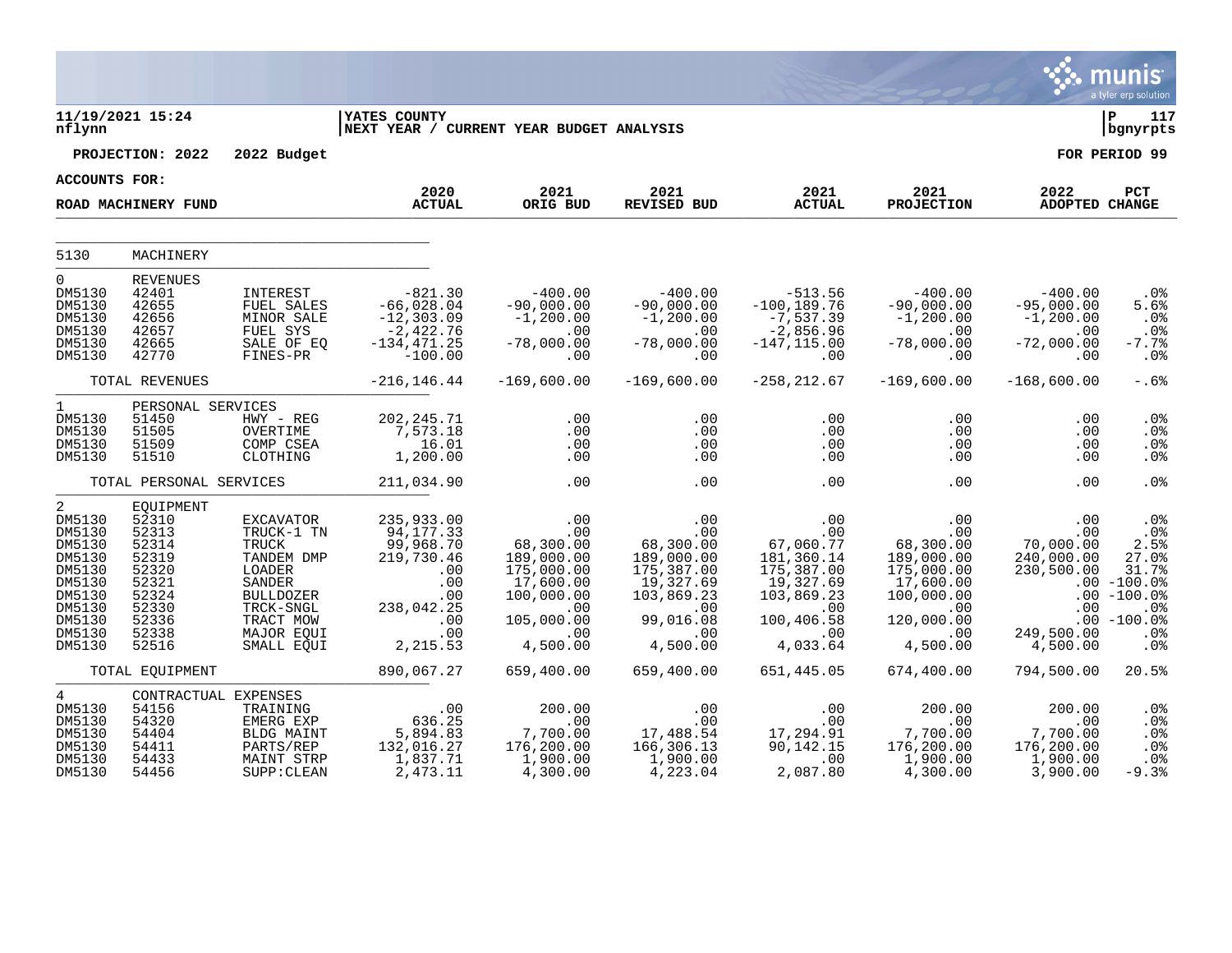

## **11/19/2021 15:24 |YATES COUNTY |P 118 nflynn |NEXT YEAR / CURRENT YEAR BUDGET ANALYSIS |bgnyrpts**

## **PROJECTION: 2022 2022 Budget FOR PERIOD 99**

**ACCOUNTS FOR:**

|        | ROAD MACHINERY FUND        |                 | 2020<br><b>ACTUAL</b> | 2021<br>ORIG BUD | 2021<br><b>REVISED BUD</b> | 2021<br><b>ACTUAL</b> | 2021<br><b>PROJECTION</b> | 2022<br>ADOPTED | <b>PCT</b><br>CHANGE |
|--------|----------------------------|-----------------|-----------------------|------------------|----------------------------|-----------------------|---------------------------|-----------------|----------------------|
| DM5130 | 54474                      | SUPP : SAPTY    | 780.77                | 1,200.00         | 1,582.29                   | 1,582.29              | 1,200.00                  | 1,600.00        | 33.3%                |
| DM5130 | 54477                      | SUPP: WELDG     | 1,176.98              | 2,200.00         | 2,200.00                   | 1,034.67              | 2,200.00                  | 2,200.00        | .0%                  |
| DM5130 | 54520                      | TOOLS           | 832.12                | 875.00           | 875.00                     | 749.17                | 875.00                    | 875.00          | .0%                  |
| DM5130 | 54521                      | TRASH REM       | 1,440.00              | 1,440.00         | 1,440.00                   | 1,200.00              | 1,440.00                  | 1,440.00        | .0 <sub>8</sub>      |
| DM5130 | 54574                      | COMP MAINT      | 2,620.00              | 4,850.00         | 4,850.00                   | 4,604.00              | 4,850.00                  | 4,955.00        | 2.2%                 |
| DM5130 | 54609                      | FUEL DIST       | 4,904.65              | 750.00           | 750.00                     | .00                   | 750.00                    | 750.00          | $.0\%$               |
| DM5130 | 54618                      | HEAT FUEL       | 13,385.23             | 24,000.00        | 24,000.00                  | 15,483.98             | 24,000.00                 | 24,000.00       | .0 <sub>8</sub>      |
| DM5130 | 54652                      | <b>DSL FUEL</b> | 63,010.93             | 133,200.00       | 127,908.07                 | 73,084.83             | 133,200.00                | 115,000.00      | $-13.7%$             |
| DM5130 | 54653                      | GASOLINE        | 71,118.38             | 102,200.00       | 107,491.93                 | 107,491.93            | 102,200.00                | 120,000.00      | 17.4%                |
| DM5130 | 54676                      | UTIL: CELL      | 1,673.48              | 1,600.00         | 1,600.00                   | 1,473.67              | 1,600.00                  | 2,510.00        | 56.9%                |
| DM5130 | 54677                      | UTIL: ELECT     | 8,529.21              | 10,300.00        | 10,300.00                  | 7,034.19              | 10,300.00                 | 10,300.00       | $.0\%$               |
| DM5130 | 54682                      | TEL/FAX         | 2,640.00              | 2,640.00         | 2,640.00                   | 2,200.00              | 2,640.00                  | 2,640.00        | .0%                  |
| DM5130 | 54684                      | UTIL: WAT/S     | 793.98                | 870.00           | 870.00                     | 772.48                | 870.00                    | 950.00          | 9.2%                 |
| DM5130 | 54911                      | INS             | 45,232.70             | 47,590.00        | 47,590.00                  | 44,594.22             | 47,590.00                 | 46,000.00       | $-3.3%$              |
|        |                            |                 |                       |                  |                            |                       |                           |                 |                      |
|        | TOTAL CONTRACTUAL EXPENSES |                 | 360,996.60            | 524,015.00       | 524,015.00                 | 370,830.29            | 524,015.00                | 523,120.00      | $-0.2\%$             |
| 8      | EMPLOYEE BENEFITS          |                 |                       |                  |                            |                       |                           |                 |                      |
| DM5130 | 58100                      | FICA/MED        | 15,897.81             | .00              | .00                        | .00                   | $.00 \,$                  | .00             | $.0\%$               |
| DM5130 | 58303                      | INS-CSEA        | 19,941.92             | .00              | .00                        | $.00 \,$              | .00                       | .00             | $.0\%$               |
|        |                            |                 |                       |                  |                            |                       |                           |                 |                      |
|        | TOTAL EMPLOYEE BENEFITS    |                 | 35,839.73             | .00              | $.00 \ \,$                 | $.00 \,$              | .00                       | .00             | $.0\%$               |
|        | TOTAL MACHINERY            |                 | 1,281,792.06          | 1,013,815.00     | 1,013,815.00               | 764,062.67            | 1,028,815.00              | 1,149,020.00    | 13.3%                |
|        |                            |                 |                       |                  |                            |                       |                           |                 |                      |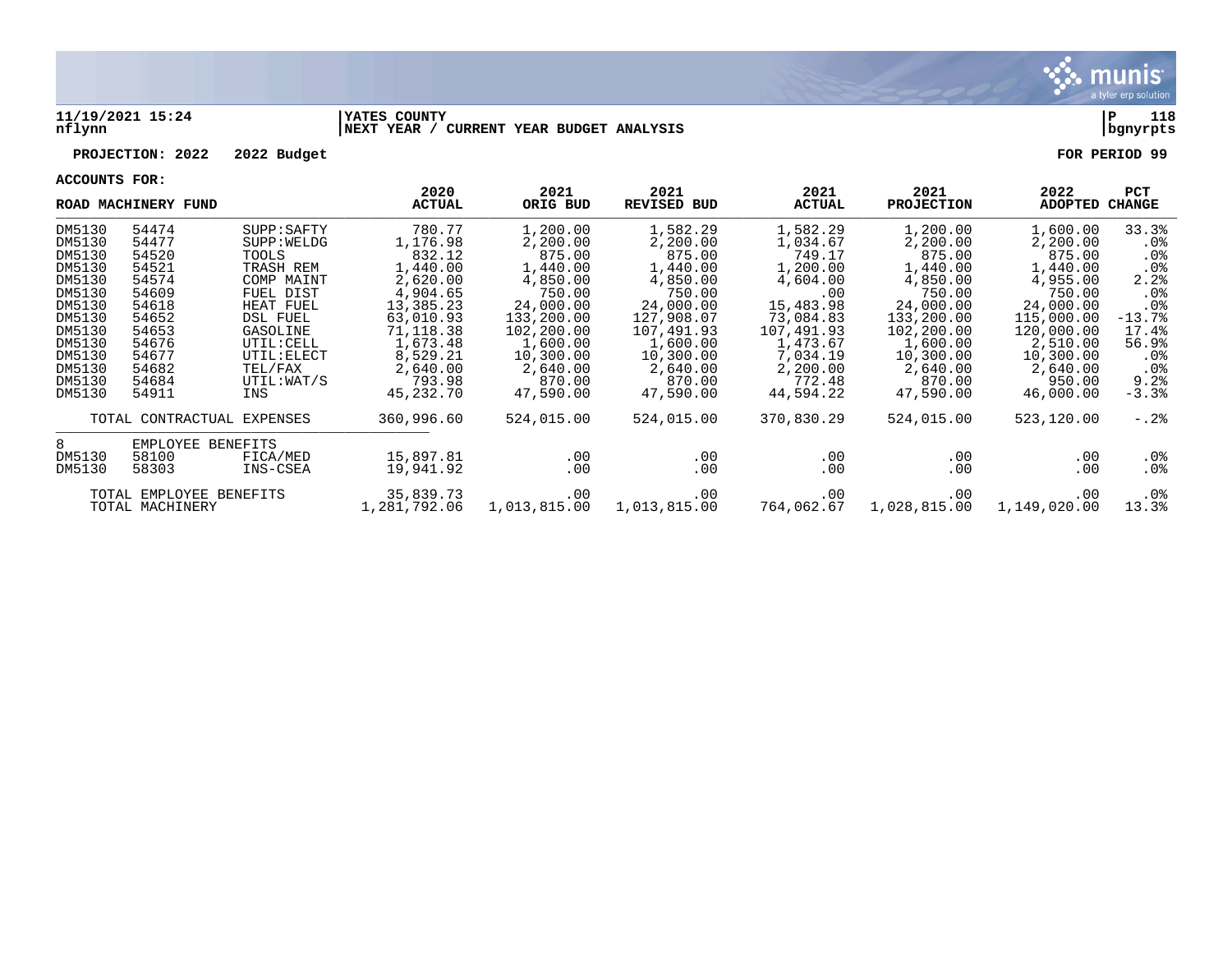|                                      |                                                        |                             |                              |                            |                       |                           |                        | munis <sup>®</sup><br>a tyler erp solution |
|--------------------------------------|--------------------------------------------------------|-----------------------------|------------------------------|----------------------------|-----------------------|---------------------------|------------------------|--------------------------------------------|
| nflynn                               | 11/19/2021 15:24                                       | YATES COUNTY<br>NEXT YEAR / | CURRENT YEAR BUDGET ANALYSIS |                            |                       |                           |                        | 119<br>IΡ<br>  bgnyrpts                    |
|                                      | PROJECTION: 2022<br>2022 Budget                        |                             |                              |                            |                       |                           |                        | FOR PERIOD 99                              |
| ACCOUNTS FOR:<br>ROAD MACHINERY FUND |                                                        | 2020<br><b>ACTUAL</b>       | 2021<br>ORIG BUD             | 2021<br><b>REVISED BUD</b> | 2021<br><b>ACTUAL</b> | 2021<br><b>PROJECTION</b> | 2022<br><b>ADOPTED</b> | PCT<br><b>CHANGE</b>                       |
| 9010                                 | NYS RETIREMENT SYSTEM                                  |                             |                              |                            |                       |                           |                        |                                            |
| 8<br>DM9010                          | EMPLOYEE BENEFITS<br>58400<br>ST RETIRE                | 7,079.95                    | .00                          | .00                        | .00                   | .00                       | .00                    | $.0\%$                                     |
|                                      | TOTAL EMPLOYEE BENEFITS<br>TOTAL NYS RETIREMENT SYSTEM | 7,079.95<br>7,079.95        | .00<br>.00                   | .00<br>.00                 | .00<br>.00            | .00<br>.00                | .00<br>.00             | .0%<br>.0%                                 |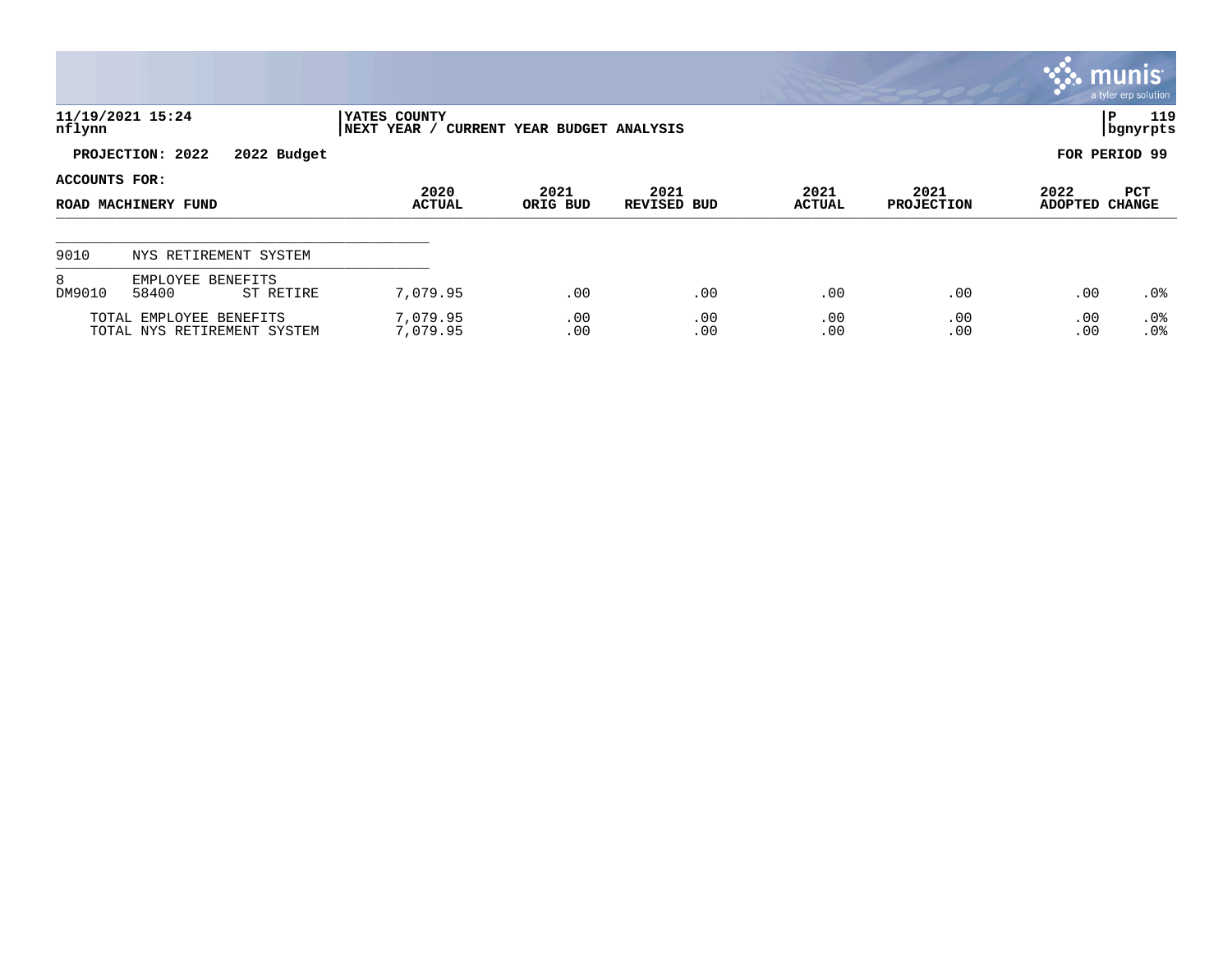|               |                                                         |                             |                              |                            |                       |                           |                        | munis <b>m</b><br>a tyler erp solution |
|---------------|---------------------------------------------------------|-----------------------------|------------------------------|----------------------------|-----------------------|---------------------------|------------------------|----------------------------------------|
| nflynn        | 11/19/2021 15:24                                        | YATES COUNTY<br>NEXT YEAR / | CURRENT YEAR BUDGET ANALYSIS |                            |                       |                           |                        | 120<br>l P<br>  bgnyrpts               |
|               | PROJECTION: 2022<br>2022 Budget                         |                             |                              |                            |                       |                           |                        | FOR PERIOD 99                          |
| ACCOUNTS FOR: | ROAD MACHINERY FUND                                     | 2020<br><b>ACTUAL</b>       | 2021<br>ORIG BUD             | 2021<br><b>REVISED BUD</b> | 2021<br><b>ACTUAL</b> | 2021<br><b>PROJECTION</b> | 2022<br><b>ADOPTED</b> | PCT<br><b>CHANGE</b>                   |
| 9060          | HOSPITAL & MEDICAL INS                                  |                             |                              |                            |                       |                           |                        |                                        |
| 8<br>DM9060   | EMPLOYEE BENEFITS<br>58306<br>INS-RETIRE                | $-412.21$                   | .00                          | .00                        | .00                   | .00                       | .00                    | $.0\%$                                 |
|               | TOTAL EMPLOYEE BENEFITS<br>TOTAL HOSPITAL & MEDICAL INS | $-412.21$<br>$-412.21$      | .00<br>.00                   | .00<br>.00                 | .00<br>.00            | .00<br>.00                | .00<br>.00             | .0%<br>.0%                             |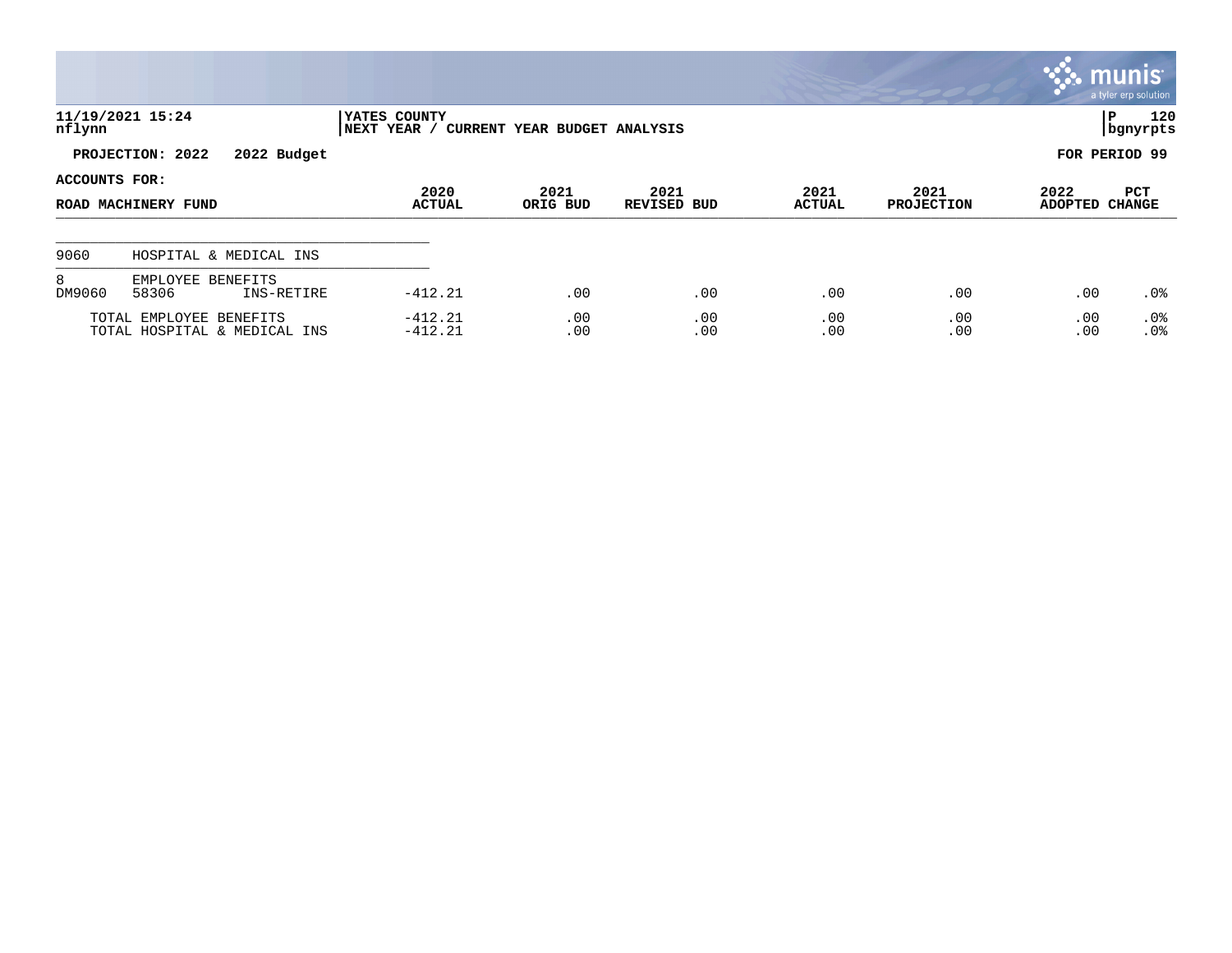|                                                         |                                          |                                                             |                  |                            |                       |                           |                        | munis <sup>®</sup><br>a tyler erp solution |
|---------------------------------------------------------|------------------------------------------|-------------------------------------------------------------|------------------|----------------------------|-----------------------|---------------------------|------------------------|--------------------------------------------|
| nflynn                                                  | 11/19/2021 15:24                         | YATES COUNTY<br>NEXT YEAR /<br>CURRENT YEAR BUDGET ANALYSIS |                  |                            |                       |                           |                        | IΡ<br>121<br>bgnyrpts                      |
|                                                         | PROJECTION: 2022<br>2022 Budget          |                                                             |                  |                            |                       |                           |                        | FOR PERIOD 99                              |
| ACCOUNTS FOR:<br>ROAD MACHINERY FUND                    |                                          | 2020<br><b>ACTUAL</b>                                       | 2021<br>ORIG BUD | 2021<br><b>REVISED BUD</b> | 2021<br><b>ACTUAL</b> | 2021<br><b>PROJECTION</b> | 2022<br><b>ADOPTED</b> | PCT<br><b>CHANGE</b>                       |
| 9089                                                    | OTHER EMPLOYEE BENEFITS                  |                                                             |                  |                            |                       |                           |                        |                                            |
| 8<br>DM9089                                             | EMPLOYEE BENEFITS<br>58600<br><b>HRA</b> | 2,972.79                                                    | .00              | .00                        | .00                   | .00                       | .00                    | $.0\%$                                     |
| TOTAL EMPLOYEE BENEFITS<br>TOTAL OTHER EMPLOYEE BENEFIT |                                          | 2,972.79<br>2,972.79                                        | .00<br>.00       | .00<br>.00                 | .00<br>.00            | .00<br>.00                | .00<br>.00             | .0%<br>.0%                                 |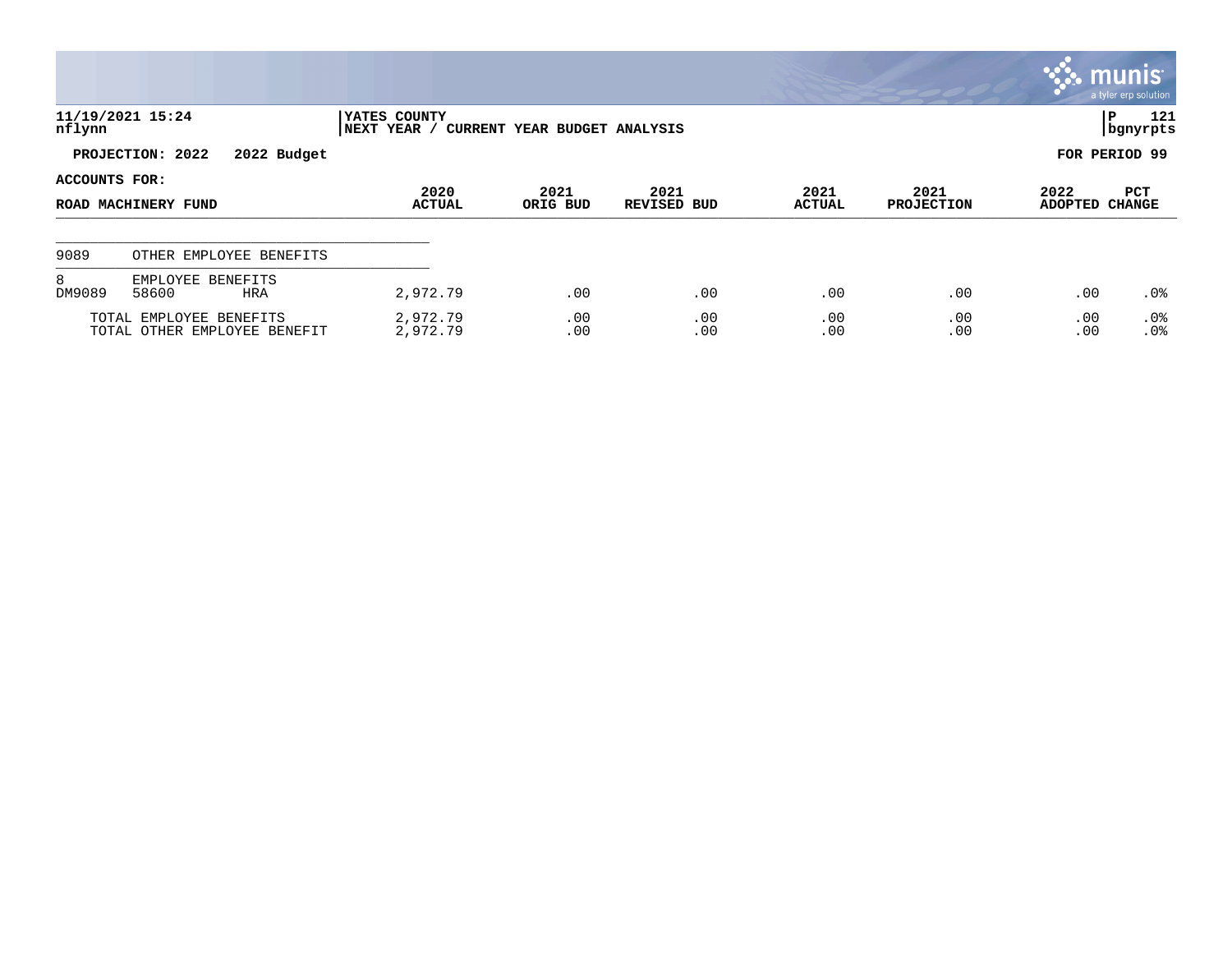|                                                         |                                            |                                                             |                  |                            |                       |                           |                        | <b>munis</b><br>a tyler erp solution |
|---------------------------------------------------------|--------------------------------------------|-------------------------------------------------------------|------------------|----------------------------|-----------------------|---------------------------|------------------------|--------------------------------------|
| nflynn                                                  | 11/19/2021 15:24                           | YATES COUNTY<br>NEXT YEAR /<br>CURRENT YEAR BUDGET ANALYSIS |                  |                            |                       |                           |                        | 122<br>lР<br>  bgnyrpts              |
|                                                         | PROJECTION: 2022<br>2022 Budget            |                                                             |                  |                            |                       |                           |                        | FOR PERIOD 99                        |
| ACCOUNTS FOR:<br>ROAD MACHINERY FUND                    |                                            | 2020<br><b>ACTUAL</b>                                       | 2021<br>ORIG BUD | 2021<br><b>REVISED BUD</b> | 2021<br><b>ACTUAL</b> | 2021<br><b>PROJECTION</b> | 2022<br><b>ADOPTED</b> | PCT<br><b>CHANGE</b>                 |
| 9090                                                    | ADJUST DUE TO EMPLS VAC                    |                                                             |                  |                            |                       |                           |                        |                                      |
| 8<br>DM9090                                             | EMPLOYEE BENEFITS<br>58000<br>$D/T$ VC/CMP | $-11, 177.14$                                               | .00              | .00                        | .00                   | .00                       | .00                    | $.0\%$                               |
| TOTAL EMPLOYEE BENEFITS<br>TOTAL ADJUST DUE TO EMPLS VA |                                            | $-11, 177.14$<br>$-11, 177.14$                              | .00<br>.00       | .00<br>.00                 | .00<br>.00            | .00<br>.00                | .00<br>.00             | $.0\%$<br>.0%                        |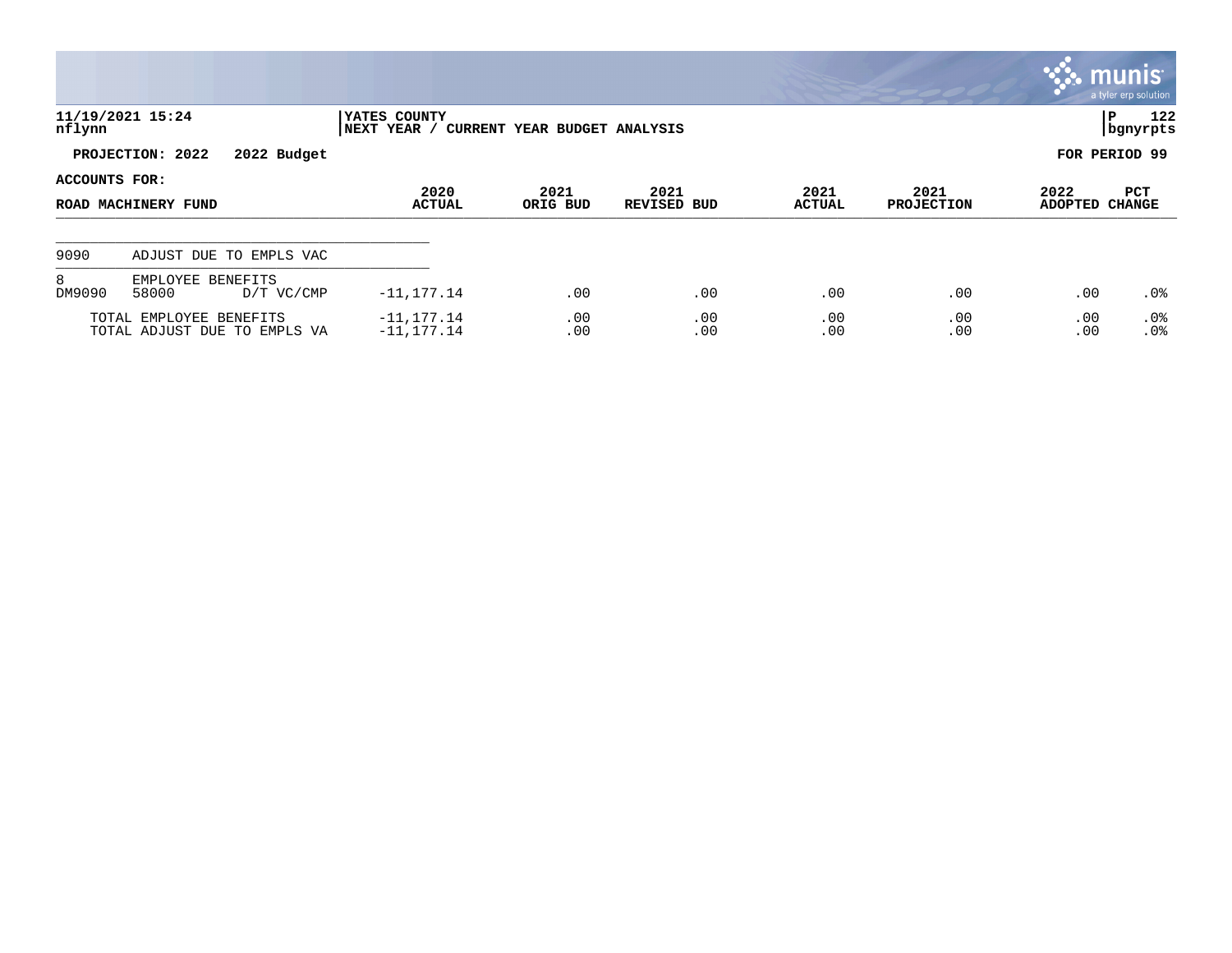|                                                 |                             |                         |                                                             |            |                    |               |                   |                | , munis <sup>.</sup><br>a tyler erp solution |  |  |
|-------------------------------------------------|-----------------------------|-------------------------|-------------------------------------------------------------|------------|--------------------|---------------|-------------------|----------------|----------------------------------------------|--|--|
| nflynn                                          | 11/19/2021 15:24            |                         | YATES COUNTY<br>NEXT YEAR /<br>CURRENT YEAR BUDGET ANALYSIS |            |                    |               |                   |                | 123<br>P<br>  bgnyrpts                       |  |  |
| PROJECTION: 2022<br>2022 Budget                 |                             |                         |                                                             |            |                    |               |                   |                | FOR PERIOD 99                                |  |  |
| ACCOUNTS FOR:                                   |                             |                         | 2020                                                        | 2021       | 2021               | 2021          | 2021              | 2022           | PCT                                          |  |  |
|                                                 | ROAD MACHINERY FUND         |                         | <b>ACTUAL</b>                                               | ORIG BUD   | <b>REVISED BUD</b> | <b>ACTUAL</b> | <b>PROJECTION</b> | <b>ADOPTED</b> | <b>CHANGE</b>                                |  |  |
| 9902                                            |                             | TRANSFER TO OTHER FUNDS |                                                             |            |                    |               |                   |                |                                              |  |  |
| 9<br>DM9902<br>DM9902                           | TRANSFERS<br>59130<br>59140 | UNEMPL INS<br>WORK COMP | 600.00<br>5,154.00                                          | .00<br>.00 | .00<br>.00         | .00<br>.00    | .00<br>.00        | .00<br>.00     | $.0\%$<br>.0%                                |  |  |
| TOTAL TRANSFERS<br>TOTAL TRANSFER TO OTHER FUND |                             |                         | 5,754.00<br>5,754.00                                        | .00<br>.00 | .00<br>.00         | .00<br>.00    | .00<br>.00        | .00<br>.00     | $.0\%$<br>.0%                                |  |  |

**Tara**